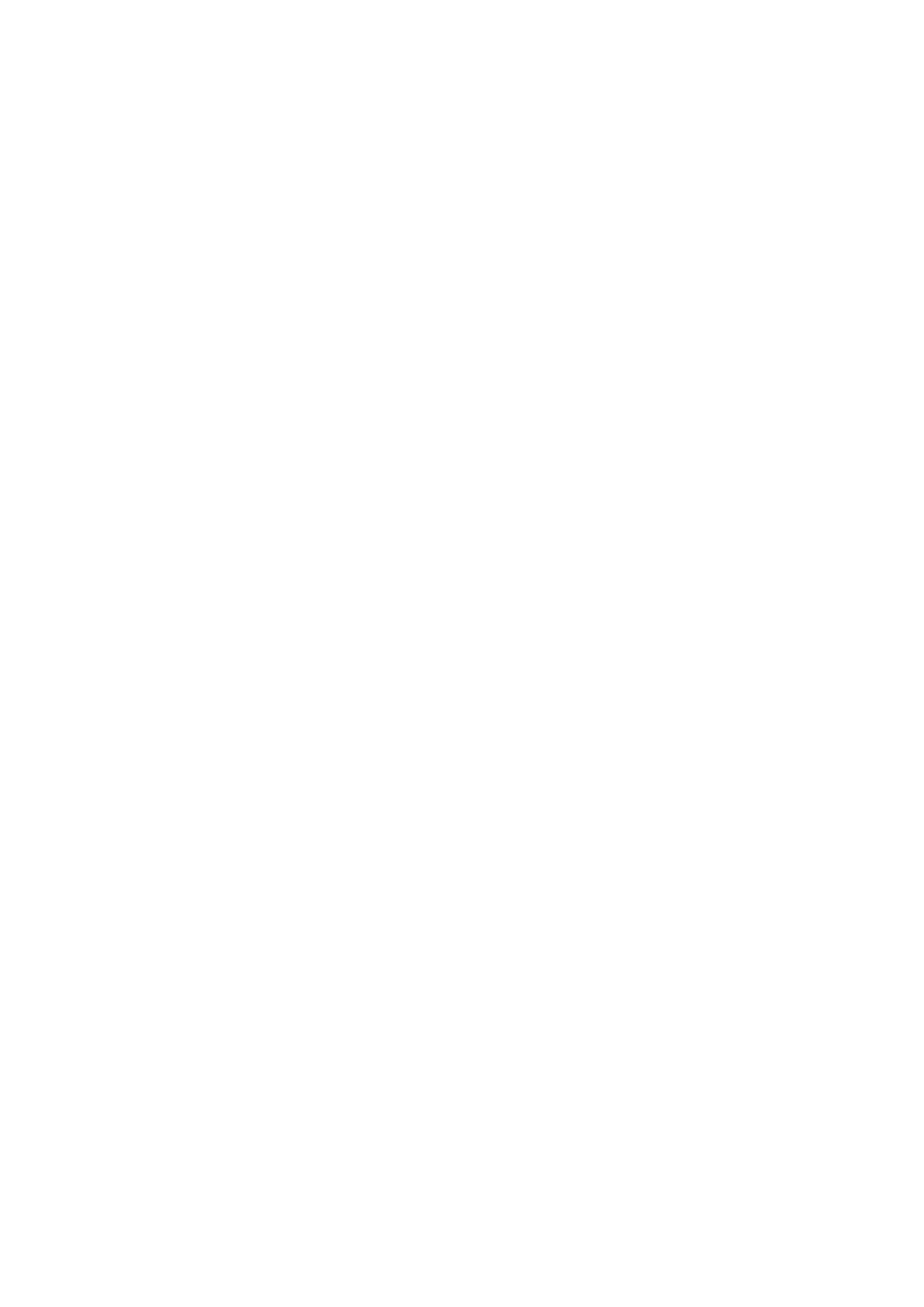## **Preface**

Assembly language programming develops a very basic and low level understanding of the computer. In higher level languages there is a distance between the computer and the programmer. This is because higher level languages are designed to be closer and friendlier to the programmer, thereby creating distance with the machine. This distance is covered by translators called compilers and interpreters. The aim of programming in assembly language is to bypass these intermediates and talk directly with the computer.

There is a general impression that assembly language programming is a difficult chore and not everyone is capable enough to understand it. The reality is in contrast, as assembly language is a very simple subject. The wrong impression is created because it is very difficult to realize that the real computer can be so simple. Assembly language programming gives a freehand exposure to the computer and lets the programmer talk with it in its language. The only translator that remains between the programmer and the computer is there to symbolize the computer's numeric world for the ease of remembering.

To cover the practical aspects of assembly language programming, IBM PC based on Intel architecture will be used as an example. However this course will not be tied to a particular architecture as it is often done. In our view such an approach does not create versatile assembly language programmers. The concepts of assembly language that are common across all platforms will be developed in such a manner as to emphasize the basic low level understanding of the computer instead of the peculiarities of one particular architecture. Emphasis will be more on assembly language and less on the IBM PC.

Before attempting this course you should know basic digital logic operations of AND, OR, NOT etc. You should know binary numbers and their arithmetic. Apart from these basic concepts there is nothing much you need to know before this course. In fact if you are not an expert, you will learn assembly language quickly, as non-experts see things with simplicity and the basic beauty of assembly language is that it is exceptionally simple. Do not ever try to find a complication, as one will not be there. In assembly language what is written in the program is all that is there, no less and no more.

After successful completion of this course, you will be able to explain all the basic operations of the computer and in essence understand the psychology of the computer. Having seen the computer from so close, you will understand its limitations and its capabilities. Your logic will become fine grained and this is one of the basic objectives of teaching assembly language programming.

Then there is the question that why should we learn assembly language when there are higher level languages one better than the other; C, C++, Java, to name just a few, with a neat programming environment and a simple way to write programs. Then why do we need such a freehand with the computer that may be dangerous at times? The answer to this lies in a very simple example. Consider a translator translating from English to Japanese. The problem faced by the translator is that every language has its own vocabulary and grammar. He may need to translate a word into a sentence and destroy the beauty of the topic. And given that we do not know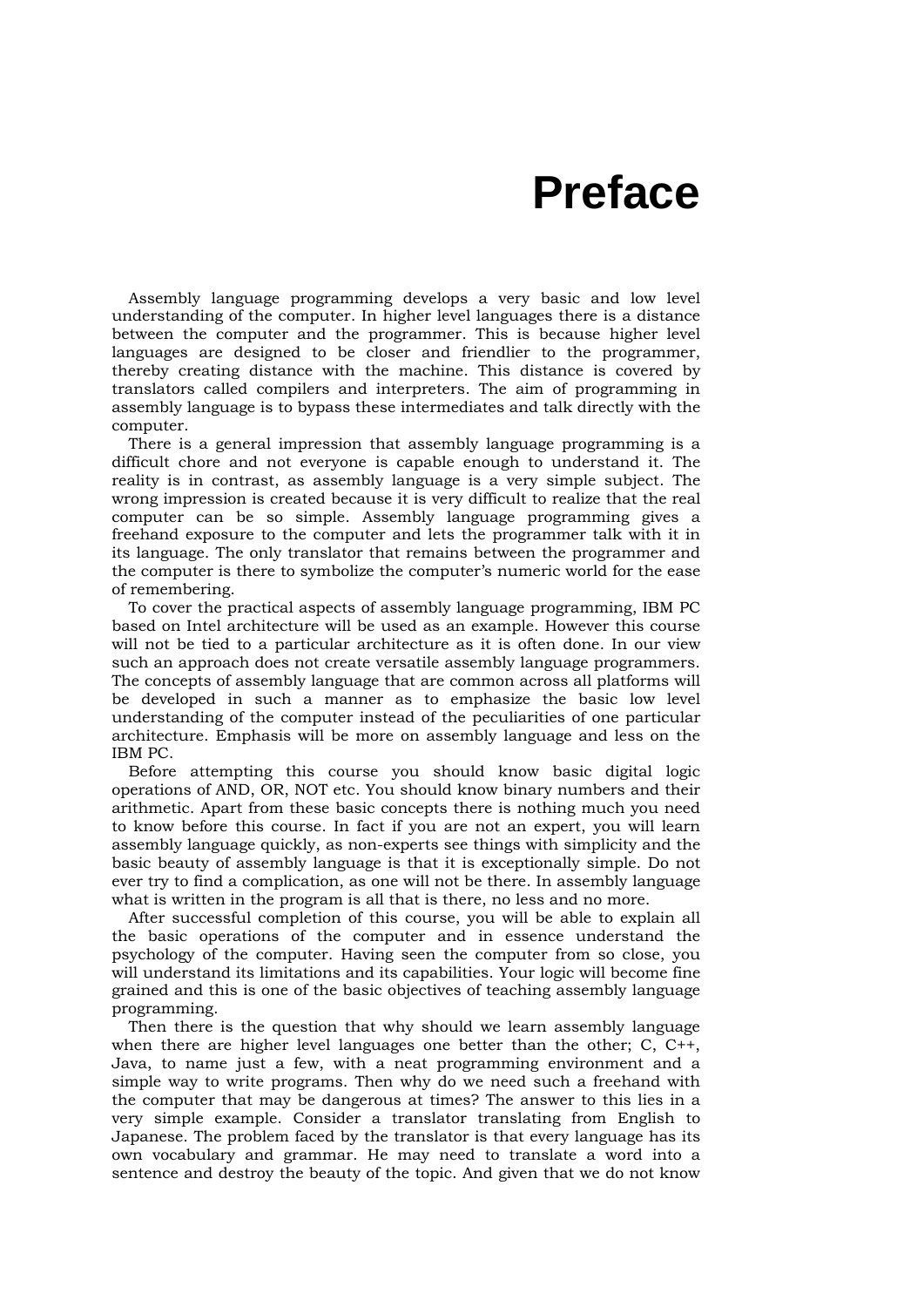Japanese, so we cannot verify that our intent was correctly conveyed or not. Compiler is such a translator, just a lot dumber, and having a scarce number of words in its target language, it is bound to produce a lot of garbage and unnecessary stuff as a result of its ignorance of our program logic. In normal programs such garbage is acceptable and the ease of programming overrides the loss in efficiency but there are a few situations where this loss is unbearable.

Think about a four color picture scanned at 300 dots per inch making 90000 pixels per square inch. Now a processing on this picture requires 360000 operations per square inch, one operation for each color of each pixel. A few extra instructions placed by the translator can cost hours of extra time. The only way to optimize this is to do it directly in assembly language. But this doesn't mean that the whole application has to be written in assembly language, which is almost never the case. It's only the performance critical part that is coded in assembly language to gain the few extra cycles that matter at that point.

Consider an arch just like the ones in mosques. It cannot be made of big stones alone as that would make the arch wildly jagged, not like the fine arch we are used to see. The fine grains of cement are used to smooth it to the desired level of perfection. This operation of smoothing is optimization. The core structure is built in a higher level language with the big blocks it provides and the corners that need optimization are smoothed with the fine grain of assembly language which allows extreme control.

Another use of assembly language is in a class of time critical systems called real time systems. Real time systems have time bound responses, with an upper limit of time on certain operations. For such precise timing requirement, we must keep the instructions in our total control. In higher level languages we cannot even tell how many computer instructions were actually used, but in assembly language we can have precise control over them. Any reasonable sized application or a serious development effort has nooks and corners where assembly language is needed. And at these corners if there is no assembly language, there can be no optimization and when there is no optimization, there is no beauty. Sometimes a useful application becomes useless just because of the carelessness of not working on these jagged corners.

The third major reason for learning assembly language and a major objective for teaching it is to produce fine grained logic in programmers. Just like big blocks cannot produce an arch, the big thick grained logic learnt in a higher level language cannot produce the beauty and fineness assembly language can deliver. Each and every grain of assembly language has a meaning; nothing is presumed (e.g. div and mul for input and out put of decimal number). You have to put together these grains, the minimum number of them to produce the desired outcome. Just like a "for" loop in a higher level language is a block construct and has a hundred things hidden in it, but using the grains of assembly language we do a similar operation with a number of grains but in the process understand the minute logic hidden beside that simple "for" construct.

Assembly language cannot be learnt by reading a book or by attending a course. It is a language that must be tasted and enjoyed. There is no other way to learn it. You will need to try every example, observe and verify the things you are told about it, and experiment a lot with the computer. Only then you will know and become able to appreciate how powerful, versatile, and simple this language is; the three properties that are hardly ever present together.

Whether you program in  $C/C^{++}$  or Java, or in any programming paradigm be it object oriented or declarative, everything has to boil down to the bits and bytes of assembly language before the computer can even understand it.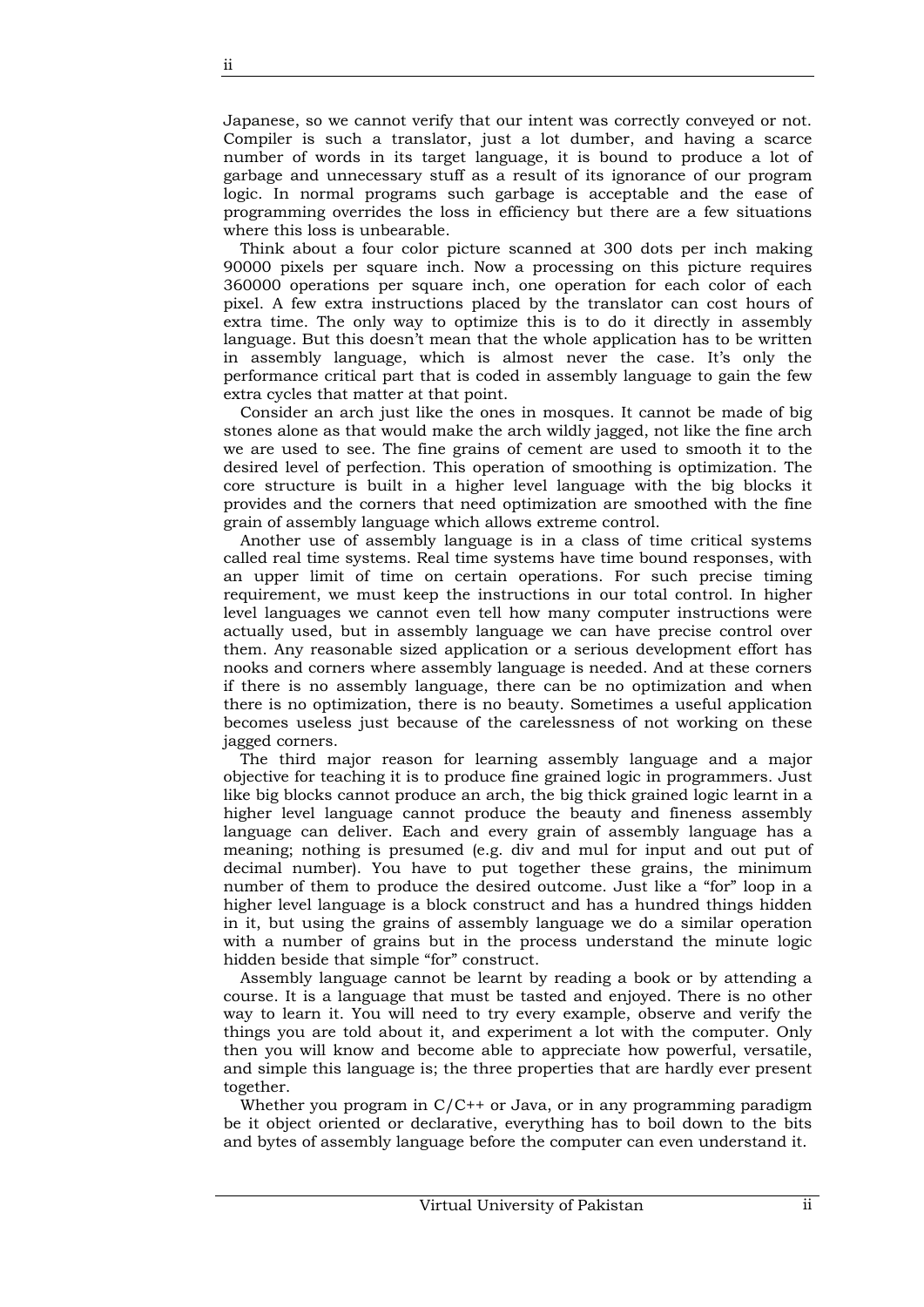## **Table of Contents**

<span id="page-4-0"></span>

| <b>Preface</b>                                                                                                                                                                                                                                 | i                                                  |
|------------------------------------------------------------------------------------------------------------------------------------------------------------------------------------------------------------------------------------------------|----------------------------------------------------|
| <b>Table of Contents</b>                                                                                                                                                                                                                       | iii                                                |
| 1 Introduction to Assembly Language                                                                                                                                                                                                            | 1                                                  |
| 1.1. Basic Computer Architecture<br>1.2. Registers<br>1.3. Instruction Groups<br>1.4. Intel iapx88 Architecture<br>1.5. History<br>1.6. Register Architecture<br>1.7. Our First Program<br>1.8. Segmented Memory Model                         | 1<br>3<br>5<br>6<br>6<br>$\overline{7}$<br>9<br>12 |
| 2 Addressing Modes                                                                                                                                                                                                                             | 17                                                 |
| 2.1. Data Declaration<br>2.2. Direct Addressing<br>2.3. Size Mismatch Errors<br>2.4. Register Indirect Addressing<br>2.5. Register + Offset Addressing<br>2.6. Segment Association<br>2.7. Address Wraparound<br>2.8. Addressing Modes Summary | 17<br>17<br>21<br>22<br>25<br>25<br>26<br>27       |
| 3 Branching                                                                                                                                                                                                                                    | 31                                                 |
| 3.1. Comparison and Conditions<br>3.2. Conditional Jumps<br>3.3. Unconditional Jump<br>3.4. Relative Addressing<br>3.5. Types of Jump<br>3.6. Sorting Example                                                                                  | 31<br>33<br>36<br>37<br>37<br>38                   |
| <b>4 Bit Manipulations</b>                                                                                                                                                                                                                     | 43                                                 |
| 4.1. Multiplication Algorithm<br>4.2. Shifting and Rotations<br>4.3. Multiplication in Assembly Language<br>4.4. Extended Operations<br>4.5. Bitwise Logical Operations<br>4.6. Masking Operations                                             | 43<br>43<br>46<br>47<br>50<br>51                   |
| <b>5 Subroutines</b>                                                                                                                                                                                                                           | 55                                                 |
| 5.1. Program Flow<br>5.2. Our First Subroutine<br>5.3. Stack<br>5.4. Saving and Restoring Registers<br>5.5. Parameter Passing Through Stack<br>5.6. Local Variables                                                                            | 55<br>57<br>59<br>62<br>64<br>67                   |
| <b>6 Display Memory</b>                                                                                                                                                                                                                        | 71                                                 |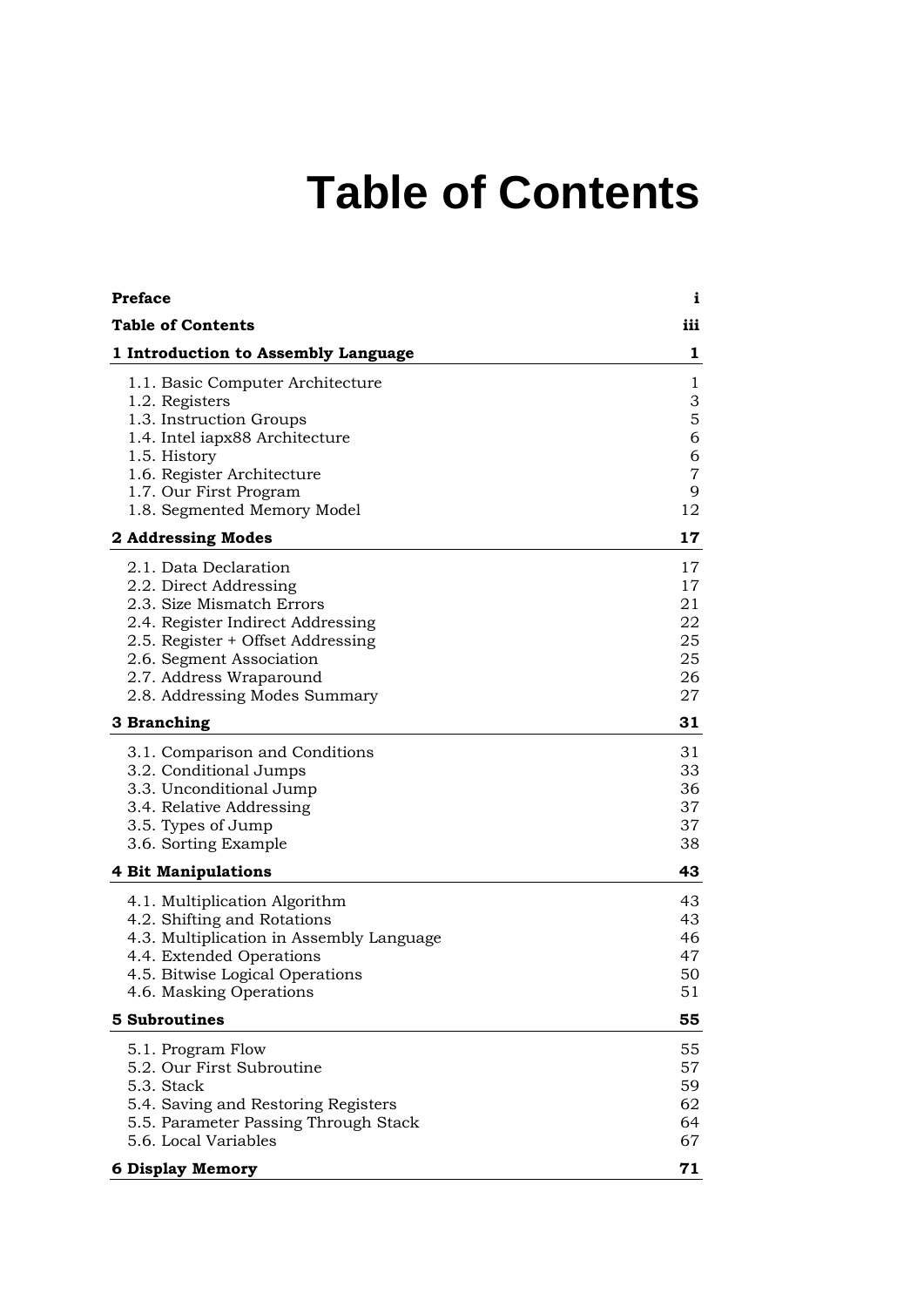| 6.1. ASCII Codes<br>6.2. Display Memory Formation                                       | 71<br>72   |
|-----------------------------------------------------------------------------------------|------------|
| 6.3. Hello World in Assembly Language<br>6.4. Number Printing in Assembly               | 74<br>76   |
| 6.5. Screen Location Calculation                                                        | 79         |
| <b>7 String Instructions</b>                                                            | 83         |
| 7.1. String Processing                                                                  | 83         |
| 7.2. STOS Example – Clearing the Screen                                                 | 85         |
| 7.3. LODS Example – String Printing<br>7.4. SCAS Example – String Length                | 86<br>87   |
| 7.5. LES and LDS Example                                                                | 89         |
| 7.6. MOVS Example - Screen Scrolling                                                    | 90         |
| 7.7. CMPS Example – String Comparison                                                   | 92         |
| 8 Software Interrupts                                                                   | 95         |
| 8.1. Interrupts                                                                         | 95         |
| 8.2. Hooking an Interrupt<br>8.3. BIOS and DOS Interrupts                               | 98<br>99   |
|                                                                                         |            |
| 9 Real Time Interrupts and Hardware Interfacing                                         | 105        |
| 9.1. Hardware Interrupts<br>$9.2.$ I/O Ports                                            | 105<br>106 |
| 9.3. Terminate and Stay Resident                                                        | 111        |
| 9.4. Programmable Interval Timer                                                        | 114        |
| 9.5. Parallel Port                                                                      | 116        |
| 10 Debug Interrupts                                                                     | 125        |
| 10.1. Debugger using single step interrupt<br>10.2. Debugger using breakpoint interrupt | 125<br>128 |
| 11 Multitasking                                                                         | 131        |
| 11.1. Concepts of Multitasking                                                          | 131        |
| 11.2. Elaborate Multitasking                                                            | 133        |
| 11.3. Multitasking Kernel as TSR                                                        | 135        |
| <b>12 Video Services</b>                                                                | 141        |
| 12.1. BIOS Video Services                                                               | 141        |
| 12.2. DOS Video Services                                                                | 144        |
| 13 Secondary Storage                                                                    | 147        |
| 13.1. Physical Formation                                                                | 147        |
| 13.2. Storage Access Using BIOS<br>13.3. Storage Access using DOS                       | 148<br>153 |
| 13.4. Device Drivers                                                                    | 158        |
| 14 Serial Port Programming                                                              | 163        |
| 14.1. Introduction                                                                      | 163        |
| 14.2. Serial Communication                                                              | 165        |
| 15 Protected Mode Programming                                                           | 167        |
| 15.1. Introduction                                                                      | 167        |
| 15.2. 32bit Programming                                                                 | 170        |
| 15.3. VESA Linear Frame Buffer<br>15.4. Interrupt Handling                              | 172<br>174 |
|                                                                                         | 179        |
| 16 Interfacing with High Level Languages                                                |            |

<u> 1989 - Johann Barn, mars eta bainar e</u>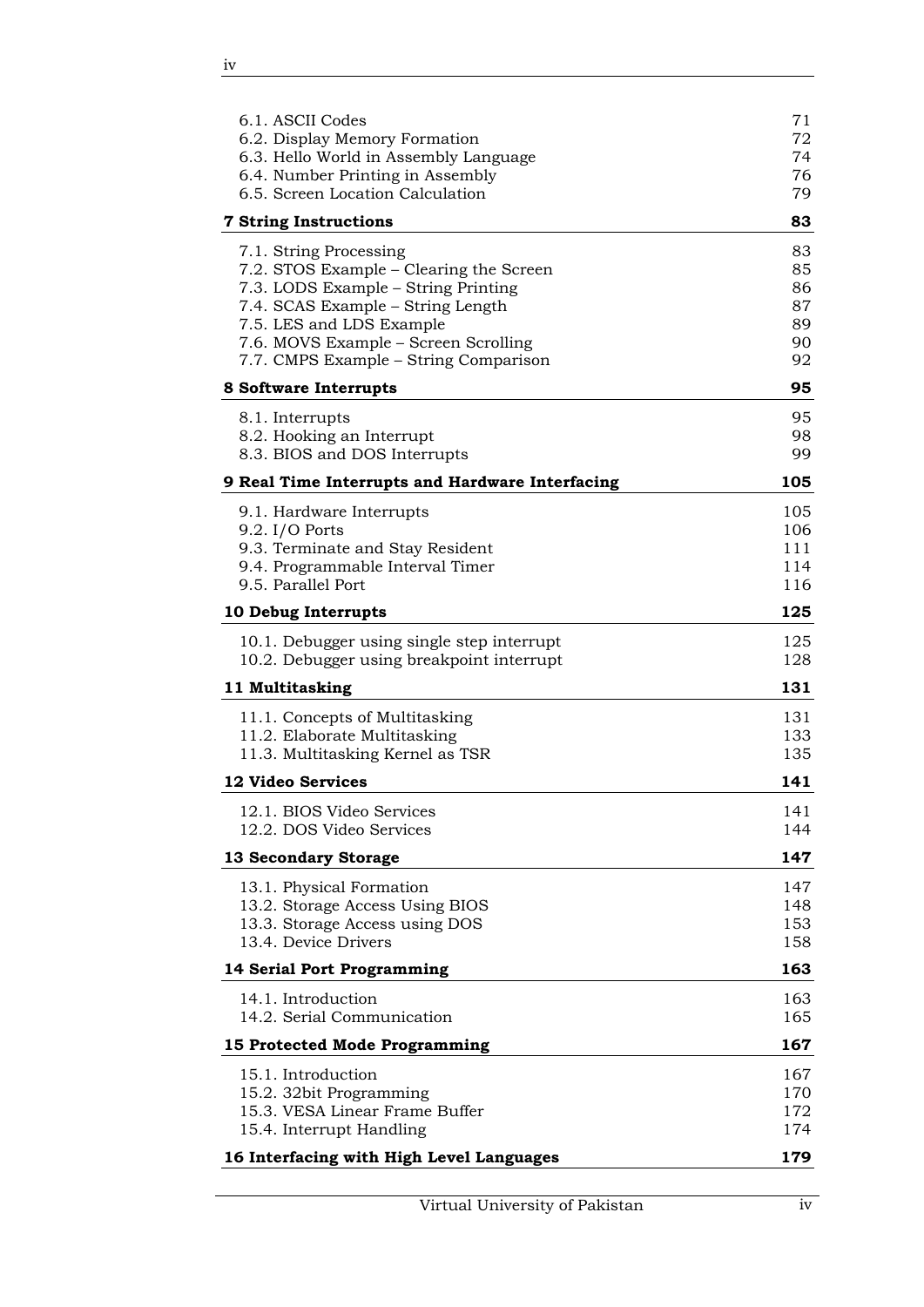| 16.1. Calling Conventions<br>16.2. Calling C from Assembly<br>16.3. Calling Assembly from C | 179<br>179<br>181 |
|---------------------------------------------------------------------------------------------|-------------------|
| 17 Comparison with Other Processors                                                         | 183               |
| 17.1. Motorolla 68K Processors                                                              | 183               |
| 17.2. Sun SPARC Processor                                                                   | 184               |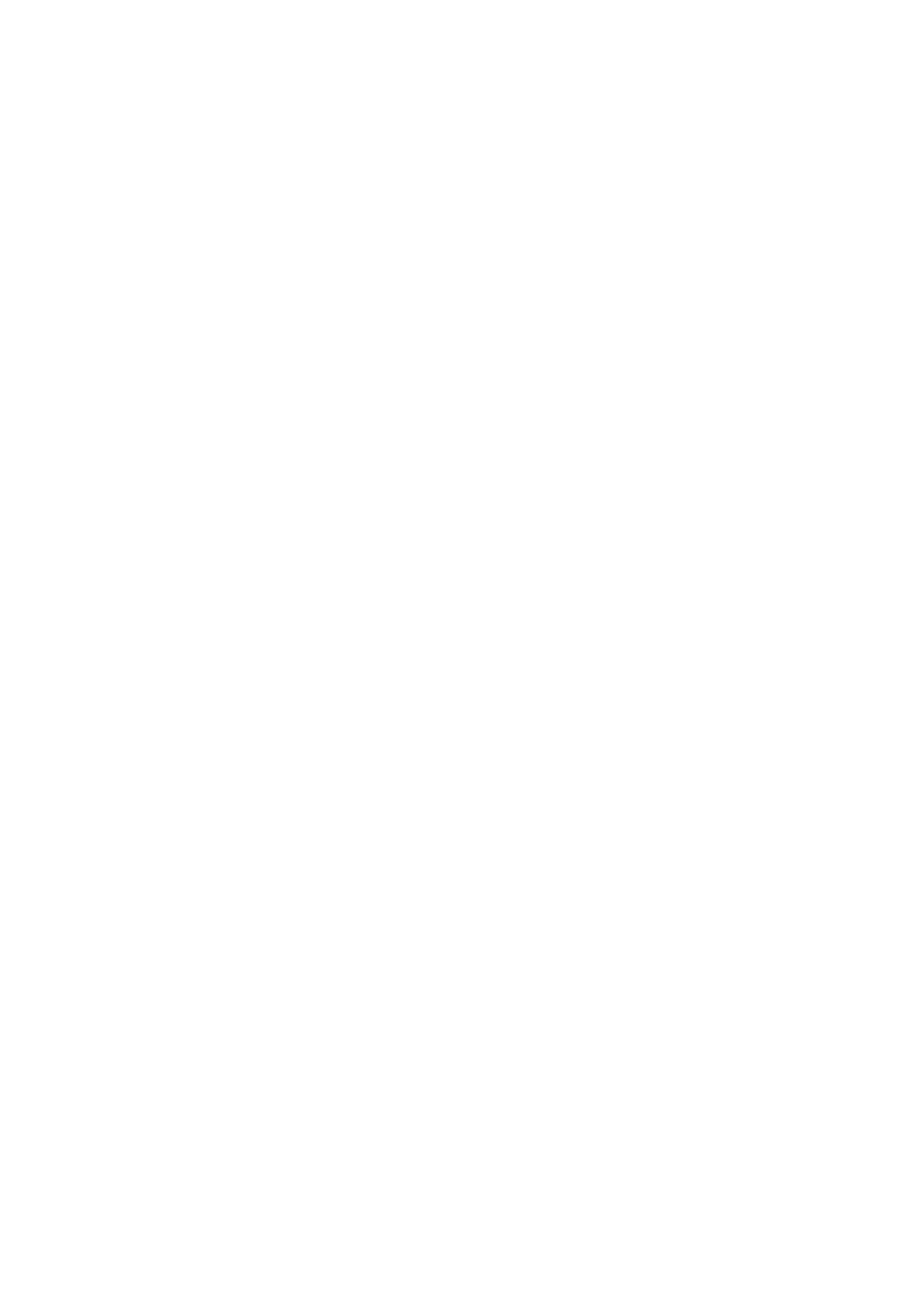# **1 Introduction to Assembly Language**

#### **1.1. BASIC COMPUTER ARCHITECTURE**

#### **Address, Data, and Control Buses**

A computer system comprises of a processor, memory, and I/O devices. I/O is used for interfacing with the external world, while memory is the processor's internal world. Processor is the core in this picture and is responsible for performing operations. The operation of a computer can be fairly described with processor and memory only. I/O will be discussed in a later part of the course. Now the whole working of the computer is performing an operation by the processor on data, which resides in memory.

The scenario that the processor executes operations and the memory contains data elements requires a mechanism for the processor to read that data from the memory. "That data" in the previous sentence much be rigorously explained to the memory which is a dumb device. Just like a postman, who must be told the precise address on the letter, to inform him where the destination is located. Another significant point is that if we only want to read the data and not write it, then there must be a mechanism to inform the memory that we are interested in reading data and not writing it. Key points in the above discussion are:

- There must be a mechanism to inform memory that we want to do the read operation
- There must be a mechanism to inform memory that we want to read precisely which element
- There must be a mechanism to transfer that data element from memory to processor

The group of bits that the processor uses to inform the memory about which element to read or write is collectively known as the *address bus*. Another important bus called the *data bus* is used to move the data from the memory to the processor in a read operation and from the processor to the memory in a write operation. The third group consists of miscellaneous independent lines used for control purposes. For example, one line of the bus is used to inform the memory about whether to do the read operation or the write operation. These lines are collectively known as the *control bus*.

These three buses are the eyes, nose, and ears of the processor. It uses them in a synchronized manner to perform a meaningful operation. Although the programmer specifies the meaningful operation, but to fulfill it the processor needs the collaboration of other units and peripherals. And that collaboration is made available using the three buses. This is the very basic description of a computer and it can be extended on the same lines to I/O but we are leaving it out just for simplicity for the moment.

The address bus is unidirectional and address always travels from processor to memory. This is because memory is a dumb device and cannot predict which element the processor at a particular instant of time needs. Data moves from both, processor to memory and memory to processor, so the data bus is bidirectional. Control bus is special and relatively complex, because different lines comprising it behave differently. Some take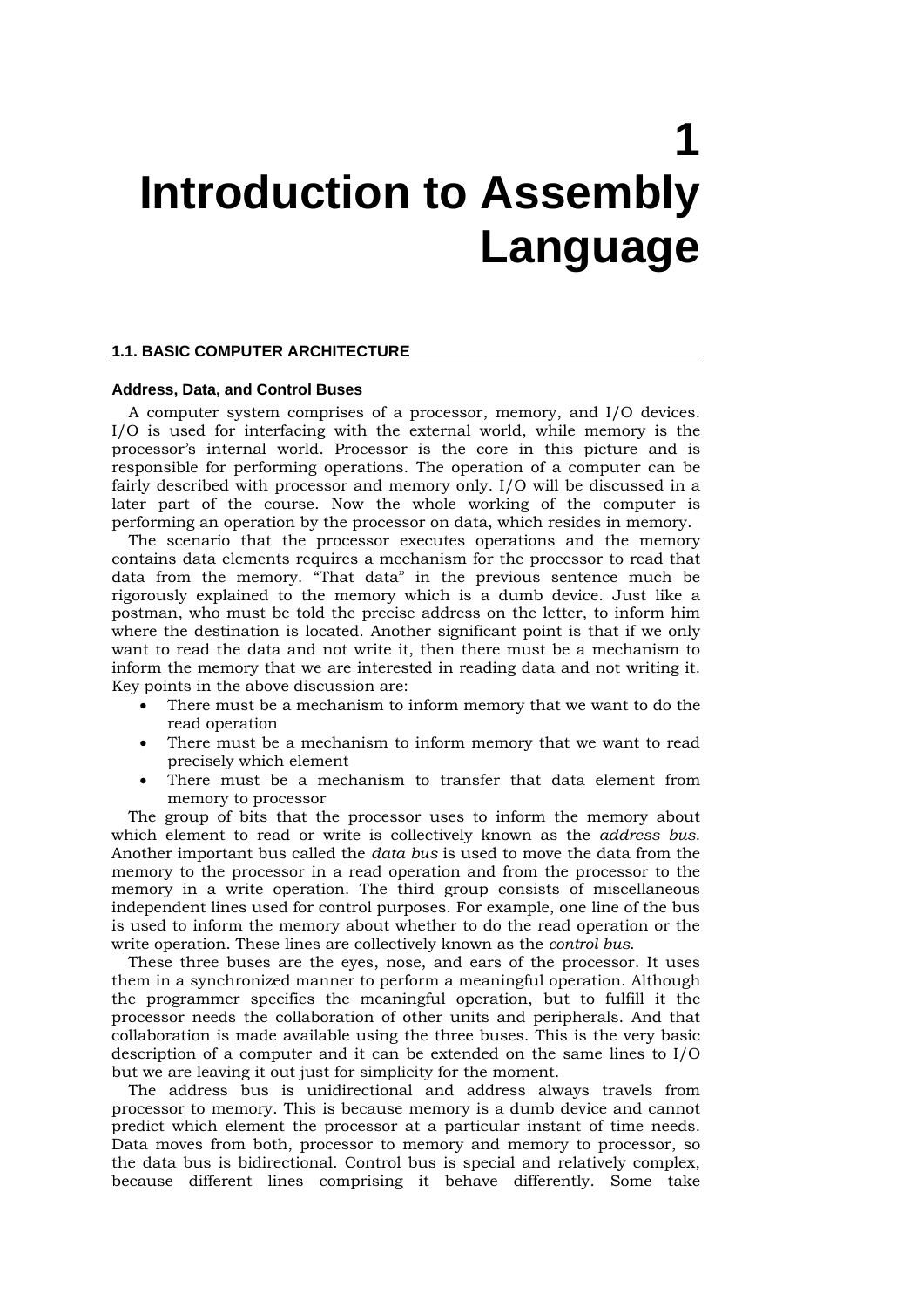| Computer Architecture & Assembly Language Programming   Course Code: CS401 |    |
|----------------------------------------------------------------------------|----|
| CS401@vu.edu.ph                                                            | wu |

information from the processor to a peripheral and some take information from the peripheral to the processor. There can be certain events outside the processor that are of its interest. To bring information about these events the data bus cannot be used as it is owned by the processor and will only be used when the processor grants permission to use it. Therefore certain processors provide control lines to bring such information to processor's notice in the control bus. Knowing these signals in detail is unnecessary but the general idea of the control bus must be conceived in full.



We take an example to explain the collaboration of the processor and memory using the address, control, and data buses. Consider that you want your uneducated servant to bring a book from the shelf. You order him to bring the fifth book from top of the shelf. All the data movement operations are hidden in this one sentence. Such a simple everyday phenomenon seen from this perspective explains the seemingly complex working of the three buses. We told the servant to "bring a book" and the one which is "fifth from top," precise location even for the servant who is much more intelligent then our dumb memory. The dumb servant follows the steps one by one and the book is in your hand as a result. If however you just asked him for a book or you named the book, your uneducated servant will stand there gazing at you and the book will never come in your hand.

Even in this simplest of all examples, mathematics is there, "fifth from top." Without a number the servant would not be able to locate the book. He is unable to understand your will. Then you tell him to put it with the seventh book on the right shelf. Precision is involved and only numbers are precise in this world. One will always be one and two will always be two. So we tell in the form of a number on the address bus which cell is needed out of say the 2000 cells in the whole memory.

A binary number is generated on the address bus, fifth, seventh, eighth, tenth; the cell which is needed. So the cell number is placed on the address bus. A memory cell is an n-bit location to store data, normally 8-bit also called a byte. The number of bits in a cell is called the *cell width*. The two dimensions, cell width and number of cells, define the memory completely just like the width and depth of a well defines it completely. 200 feet deep by 15 feet wide and the well is completely described. Similarly for memory we define two dimensions. The first dimension defines how many parallel bits are there in a single memory cell. The memory is called 8-bit or 16-bit for this reason and this is also the word size of the memory. This need not match the size of a processor word which has other parameters to define it. In general the memory cell cannot be wider than the width of the data bus. Best and simplest operation requires the same size of data bus and memory cell width.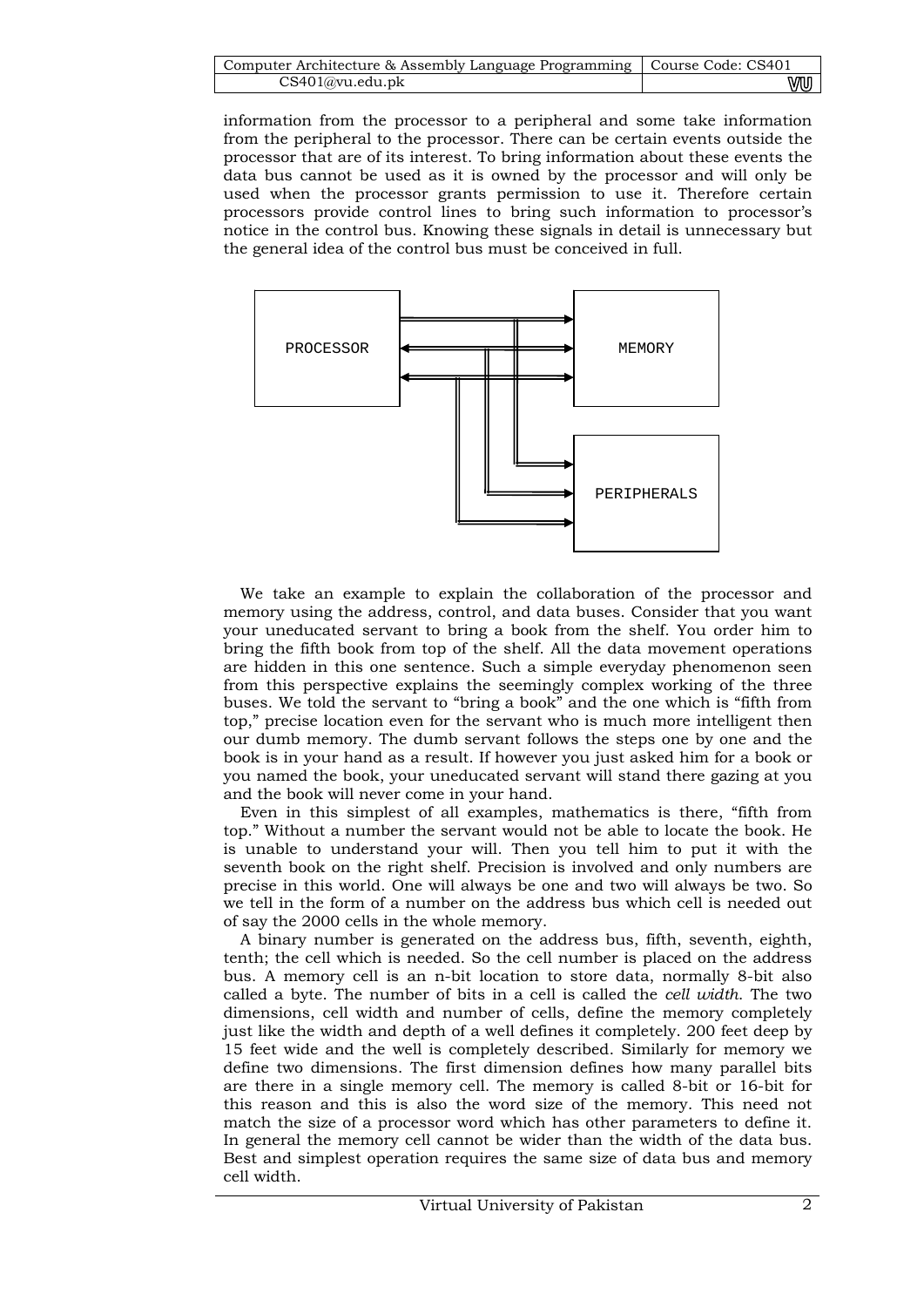| Computer Architecture & Assembly Language Programming   Course Code: CS401 |    |
|----------------------------------------------------------------------------|----|
| CS401@vu.edu.ph                                                            | vu |

As we previously discussed that the control bus carries the intent of the processor that it wants to read or to write. Memory changes its behavior in response to this signal from the processor. It defines the direction of data flow. If processor wants to read but memory wants to write, there will be no communication or useful flow of information. Both must be synchronized, like a speaker speaks and the listener listens. If both speak simultaneously or both listen there will be no communication. This precise synchronization between the processor and the memory is the responsibility of the control bus.

Control bus is only the mechanism. The responsibility of sending the appropriate signals on the control bus to the memory is of the processor. Since the memory never wants to listen or to speak of itself. Then why is the control bus bidirectional. Again we take the same example of the servant and the book further to elaborate this situation. Consider that the servant went to fetch the book just to find that the drawing room door is locked. Now the servant can wait there indefinitely keeping us in surprise or come back and inform us about the situation so that we can act accordingly. The servant even though he was obedient was unable to fulfill our orders so in all his obedience, he came back to inform us about the problem. Synchronization is still important, as a result of our orders either we got the desired cell or we came to know that the memory is locked for the moment. Such information cannot be transferred via the address or the data bus. For such situations when peripherals want to talk to the processor when the processor wasn't expecting them to speak, special lines in the control bus are used. The information in such signals is usually to indicate the incapability of the peripheral to do something for the moment. For these reasons the control bus is a bidirectional bus and can carry information from processor to memory as well as from memory to processor.

## **1.2. REGISTERS**

The basic purpose of a computer is to perform operations, and operations need operands. Operands are the data on which we want to perform a certain operation. Consider the addition operation; it involves adding two numbers to get their sum. We can have precisely one address on the address bus and consequently precisely one element on the data bus. At the very same instant the second operand cannot be brought inside the processor. As soon as the second is selected, the first operand is no longer there. For this reason there are temporary storage places inside the processor called *registers*. Now one operand can be read in a register and added into the other which is read directly from the memory. Both are made accessible at one instance of time, one from inside the processor and one from outside on the data bus. The result can be written to at a distinct location as the operation has completed and we can access a different memory cell. Sometimes we hold both operands in registers for the sake of efficiency as what we can do inside the processor is undoubtedly faster than if we have to go outside and bring the second operand.

Registers are like a scratch pad ram inside the processor and their operation is very much like normal memory cells. They have precise locations and remember what is placed inside them. They are used when we need more than one data element inside the processor at one time. The concept of registers will be further elaborated as we progress into writing our first program.

Memory is a limited resource but the number of memory cells is large. Registers are relatively very small in number, and are therefore a very scarce and precious resource. Registers are more than one in number, so we have to precisely identify or name them. Some manufacturers number their registers like r0, r1, r2, others name them like A, B, C, D etc. Naming is useful since the registers are few in number. This is called the nomenclature of the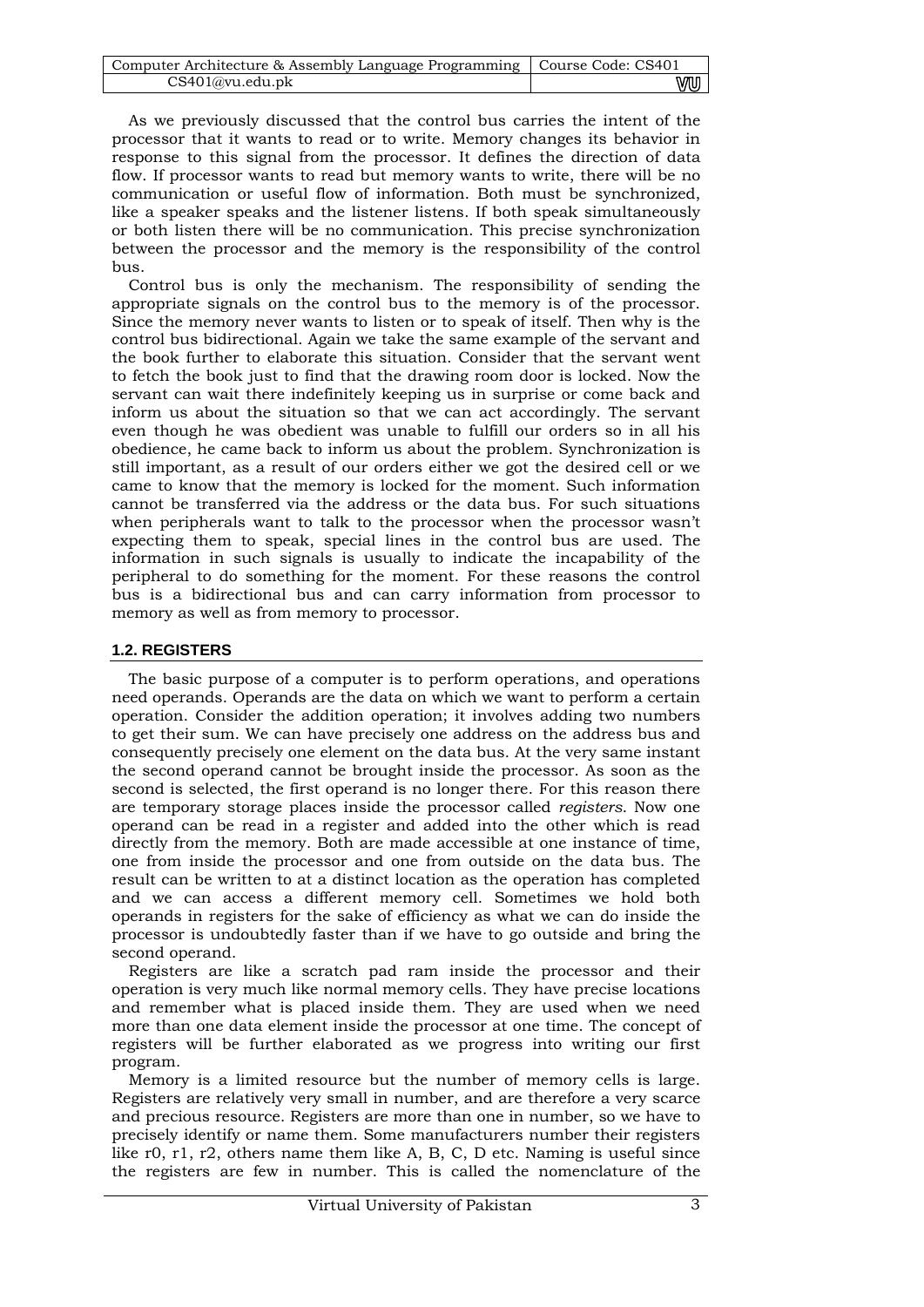| Computer Architecture & Assembly Language Programming   Course Code: CS401 |    |
|----------------------------------------------------------------------------|----|
| CS401@vu.edu.ph                                                            | wu |

particular architecture. Still other manufacturers name their registers according to their function like X stands for an index register. This also informs us that there are special functions of registers as well, some of which are closely associated to the particular architecture. For example index registers do not hold data instead they are used to hold the address of data. There are other functions as well and the whole spectrum of register functionalities is quite large. However most of the details will become clear as the registers of the Intel architecture are discussed in detail.

## **Accumulator**

There is a central register in every processor called the accumulator. Traditionally all mathematical and logical operations are performed on the accumulator. The word size of a processor is defined by the width of its accumulator. A 32bit processor has an accumulator of 32 bits.

## **Pointer, Index, or Base Register**

The name varies from manufacturer to manufacturer, but the basic distinguishing property is that it does not hold data but holds the address of data. The rationale can be understood by examining a "for" loop in a higher level language, zeroing elements in an array of ten elements located in consecutive memory cells. The location to be zeroed changes every iteration. That is the address where the operation is performed is changing. Index register is used in such a situation to hold the address of the current array location. Now the value in the index register cannot be treated as data, but it is the address of data. In general whenever we need access to a memory location whose address is not known until runtime we need an index register. Without this register we would have needed to explicitly code each iteration separately.

In newer architectures the distinction between accumulator and index registers has become vague. They have general registers which are more versatile and can do both functions. They do have some specialized behaviors but basic operations can be done on all general registers.

## **Flags Register or Program Status Word**

This is a special register in every architecture called the flags register or the program status word. Like the accumulator it is an 8, 16, or 32 bits register but unlike the accumulator it is meaningless as a unit, rather the individual bits carry different meanings. The bits of the accumulator work in parallel as a unit and each bit mean the same thing. The bits of the flags register work independently and individually, and combined its value is meaningless.

An example of a bit commonly present in the flags register is the carry flag. The carry can be contained in a single bit as in binary arithmetic the carry can only be zero or one. If a 16bit number is added to a 16bit accumulator, and the result is of 17 bits the 17th bit is placed in the carry bit of the flags register. Without this 17th bit the answer is incorrect. More examples of flags will be discussed when dealing with the Intel specific register set.

## **Program Counter or Instruction Pointer**

Everything must translate into a binary number for our dumb processor to understand it, be it an operand or an operation itself. Therefore the instructions themselves must be translated into numbers. For example to add numbers we understand the word "add." We translate this word into a number to make the processor understand it. This number is the actual instruction for the computer. All the objects, inheritance and encapsulation constructs in higher level languages translate down to just a number in assembly language in the end. Addition, multiplication, shifting; all big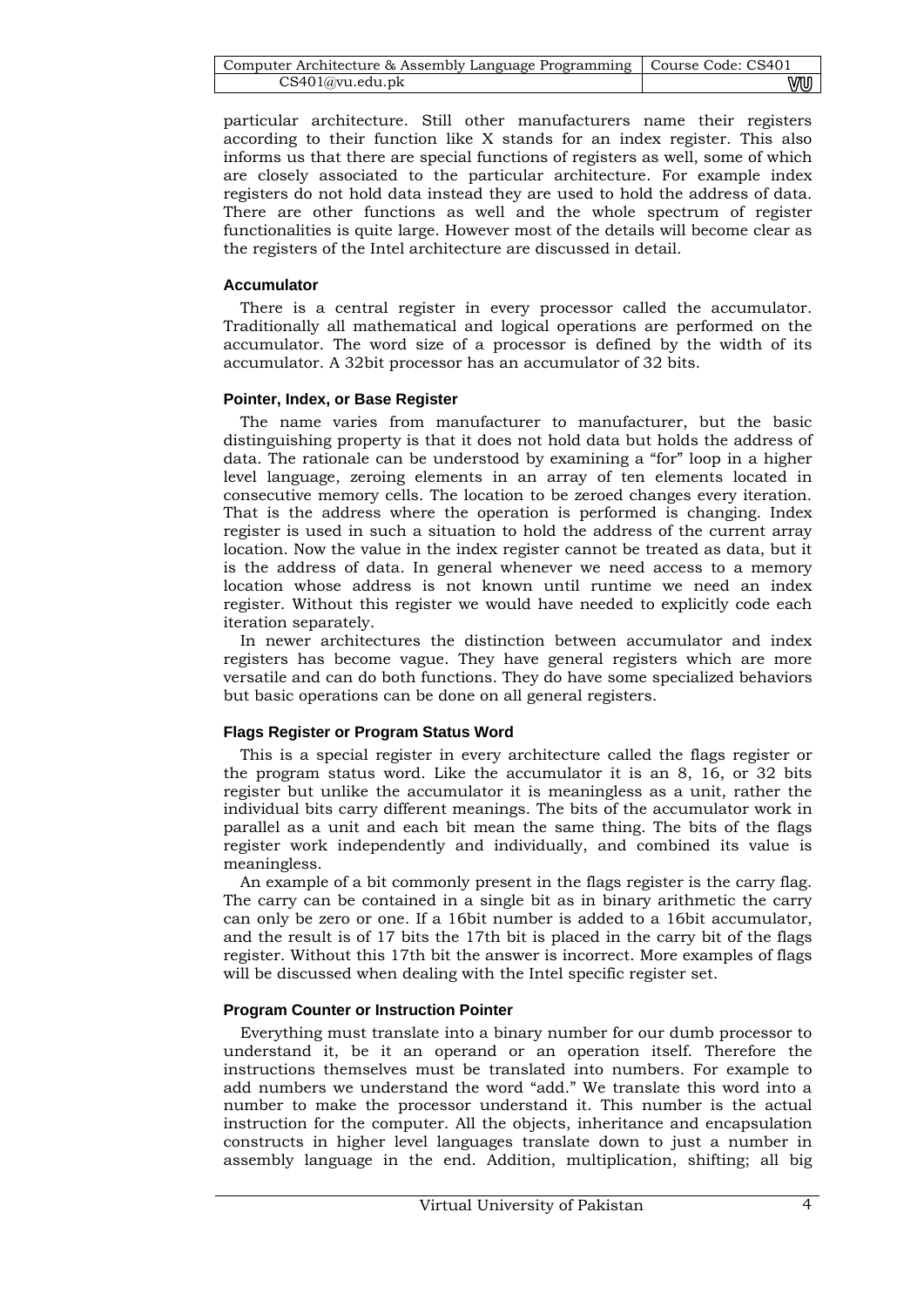| Computer Architecture & Assembly Language Programming   Course Code: CS401 |    |
|----------------------------------------------------------------------------|----|
| CS401@vu.edu.pdf                                                           | wu |

programs are made using these simple building blocks. A number is at the bottom line since this is the only thing a computer can understand.

A program is defined to be "an ordered set of instructions." Order in this definition is a key part. Instructions run one after another, first, second, third and so on. Instructions have a positional relationship. The whole logic depends on this positioning. If the computer executes the fifth instructions after the first and not the second, all our logic is gone. The processor should ensure this ordering of instructions. A special register exists in every processor called the program counter or the instruction pointer that ensures this ordering. "The program counter holds the address of the next instruction to be executed." A number is placed in the memory cell pointed to by this register and that number tells the processor which instruction to execute; for example 0xEA, 255, or 152. For the processor 152 might be the add instruction. Just this one number tells it that it has to add, where its operands are, and where to store the result. This number is called the *opcode*. The instruction pointer moves from one opcode to the next. This is how our program executes and progresses. One instruction is picked, its operands are read and the instruction is executed, then the next instruction is picked from the new address in instruction pointer and so on.

Remembering 152 for the add operation or 153 for the subtract operation is difficult. To make a simple way to remember difficult things we associate a symbol to every number. As when we write "add" everyone understands what we mean by it. Then we need a small program to convert this "add" of ours to 152 for the processor. Just a simple search and replace operation to translate all such symbols to their corresponding opcodes. We have mapped the numeric world of the processor to our symbolic world. "Add" conveys a meaning to us but the number 152 does not. We can say that add is closer to the programmer's thinking. This is the basic motive of adding more and more translation layers up to higher level languages like C++ and Java and Visual Basic. These symbols are called *instruction mnemonics*. Therefore the mnemonic "add a to b" conveys more information to the reader. The dumb translator that will convert these mnemonics back to the original opcodes is a key program to be used throughout this course and is called the *assembler*.

## **1.3. INSTRUCTION GROUPS**

Usual opcodes in every processor exist for moving data, arithmetic and logical manipulations etc. However their mnemonics vary depending on the will of the manufacturer. Some manufacturers name the mnemonics for data movement instructions as "move," some call it "load" and "store" and still other names are present. But the basic set of instructions is similar in every processor. A grouping of these instructions makes learning a new processor quick and easy. Just the group an instruction belongs tells a lot about the instruction.

## **Data Movement Instructions**

These instructions are used to move data from one place to another. These places can be registers, memory, or even inside peripheral devices. Some examples are:

mov ax, bx lad 1234

## **Arithmetic and Logic Instructions**

Arithmetic instructions like addition, subtraction, multiplication, division and Logical instructions like logical and, logical or, logical xor, or complement are part of this group. Some examples are:

and ax, 1234 add bx, 0534 add bx, [1200]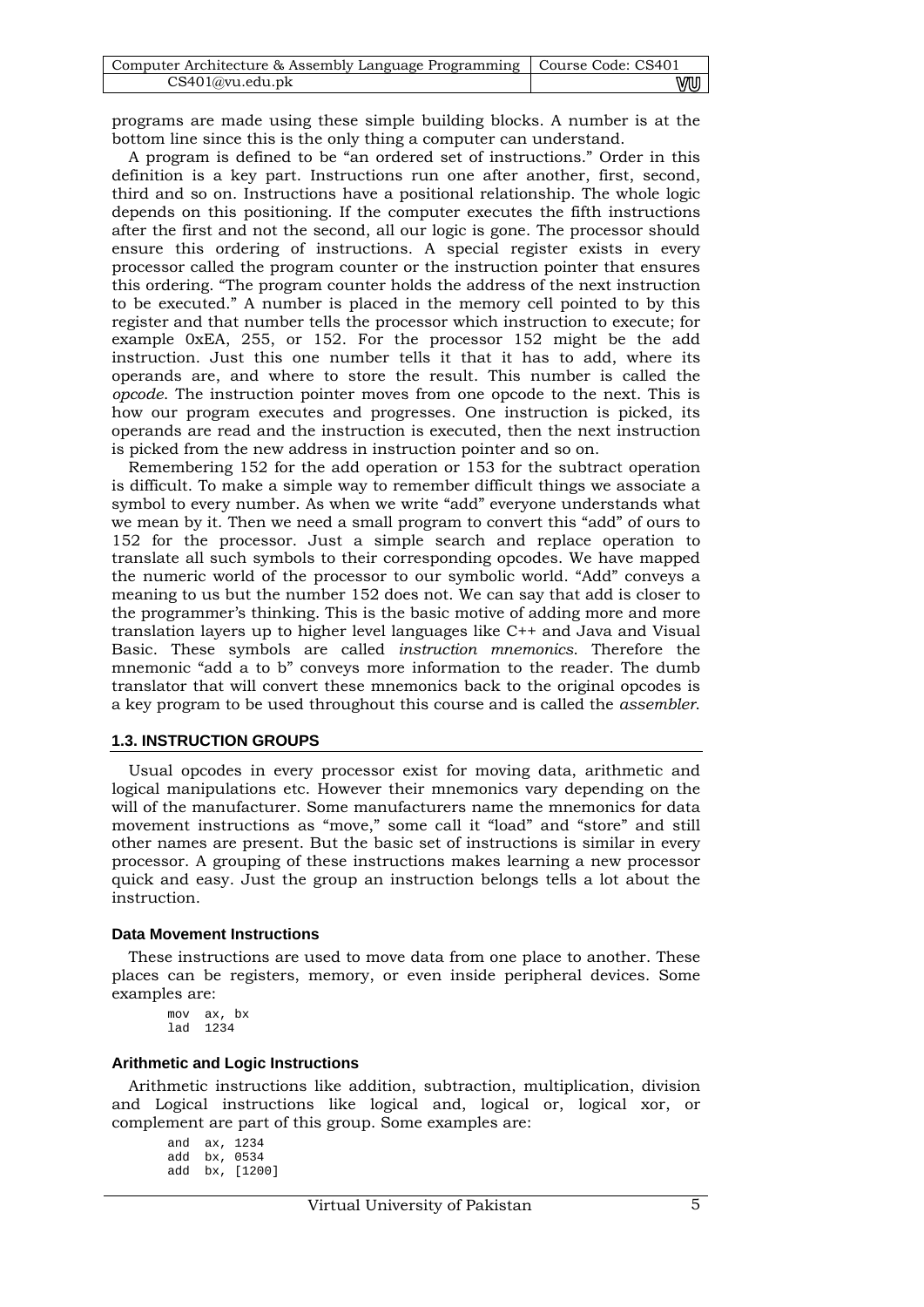| Computer Architecture & Assembly Language Programming   Course Code: CS401 |    |
|----------------------------------------------------------------------------|----|
| CS401@vu.edu.ph                                                            | wu |

The bracketed form is a complex variation meaning to add the data placed at address 1200. Addressing data in memory is a detailed topic and is discussed in the next chapter.

#### **Program Control Instructions**

The instruction pointer points to the next instruction and instructions run one after the other with the help of this register. We can say that the instructions are tied with one another. In some situations we don't want to follow this implied path and want to order the processor to break its flow if some condition becomes true instead of the spatially placed next instruction. In certain other cases we want the processor to first execute a separate block of code and then come back to resume processing where it left.

These are instructions that control the program execution and flow by playing with the instruction pointer and altering its normal behavior to point to the next instruction. Some examples are:

```
cmp ax, 0 
jne 1234
```
We are changing the program flow to the instruction at 1234 address if the condition that we checked becomes true.

#### **Special Instructions**

Another group called special instructions works like the special service commandos. They allow changing specific processor behaviors and are used to play with it. They are used rarely but are certainly used in any meaningful program. Some examples are:

cli sti

Where cli clears the interrupt flag and sti sets it. Without delving deep into it, consider that the cli instruction instructs the processor to close its ears from the outside world and never listen to what is happening outside, possibly to do some very important task at hand, while sti restores normal behavior. Since these instructions change the processor behavior they are placed in the special instructions group.

## **1.4. INTEL IAPX88 ARCHITECTURE**

Now we select a specific architecture to discuss these abstract ideas in concrete form. We will be using IBM PC based on Intel architecture because of its wide availability, because of free assemblers and debuggers available for it, and because of its wide use in a variety of domains. However the concepts discussed will be applicable on any other architecture as well; just the mnemonics of the particular language will be different.

Technically iAPX88 stands for "Intel Advanced Processor Extensions 88." It was a very successful processor also called 8088 and was used in the very first IBM PC machines. Our discussion will revolve around 8088 in the first half of the course while in the second half we will use iAPX386 which is very advanced and powerful processor. 8088 is a 16bit processor with its accumulator and all registers of 16 bits. 386 on the other hand, is a 32bit processor. However it is downward compatible with iAPX88 meaning that all code written for 8088 is valid on the 386. The architecture of a processor means the organization and functionalities of the registers it contains and the instructions that are valid on the processor. We will discuss the register architecture of 8088 in detail below while its instructions are discussed in the rest of the book at appropriate places.

#### **1.5. HISTORY**

Intel did release some 4bit processors in the beginning but the first meaningful processor was 8080, an 8bit processor. The processor became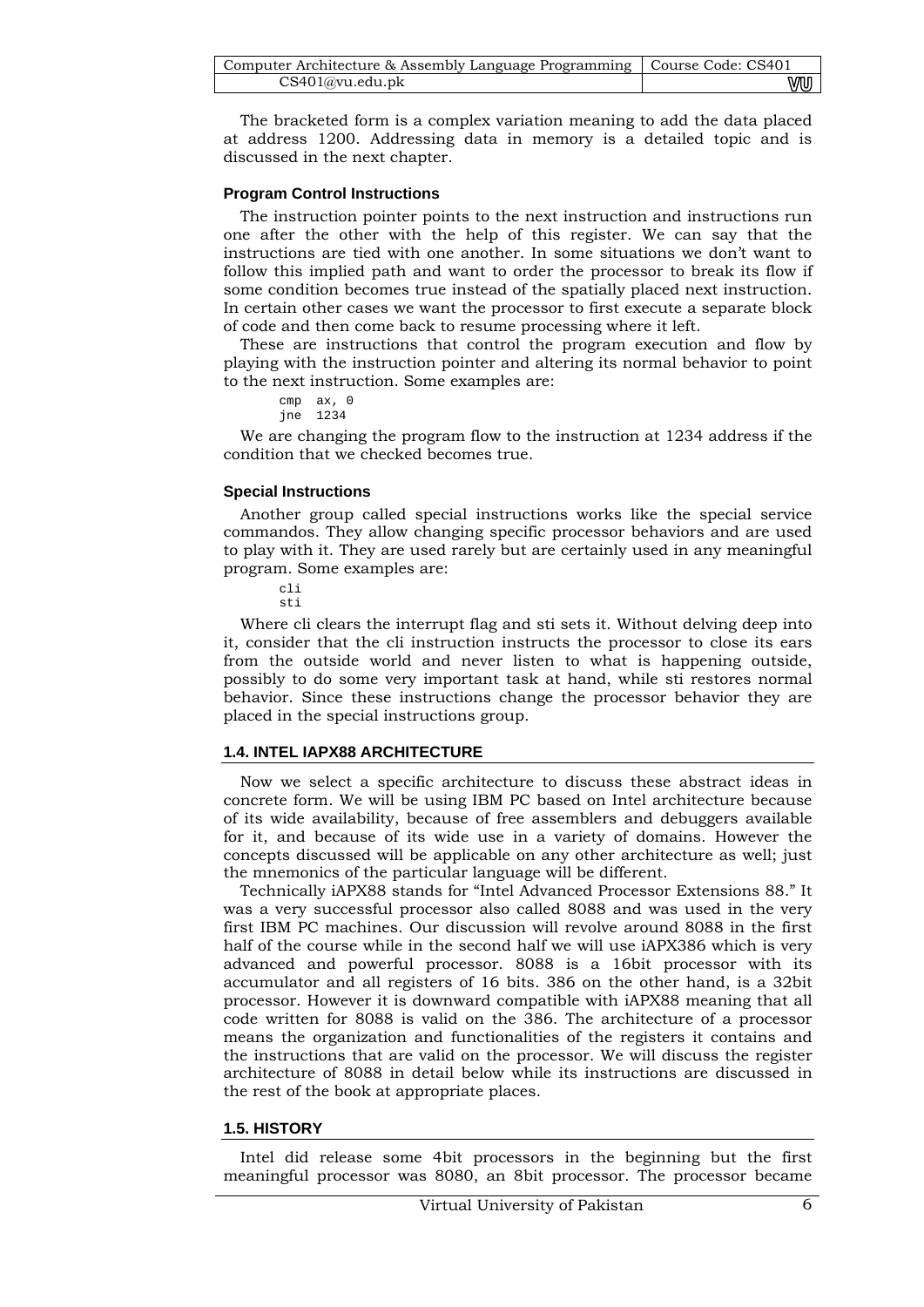| Computer Architecture & Assembly Language Programming   Course Code: CS401 |    |
|----------------------------------------------------------------------------|----|
| CS401@vu.edu.ph                                                            | vu |

popular due to its simplistic design and versatile architecture. Based on the experience gained from 8080, an advanced version was released as 8085. The processor became widely popular in the engineering community again due to its simple and logical nature.

Intel introduced the first 16bit processor named 8088 at a time when the concept of personal computer was evolving. With a maximum memory of 64K on the 8085, the 8088 allowed a whole mega byte. IBM embedded this processor in their personal computer. The first machines ran at 4.43 MHz; a blazing speed at that time. This was the right thing at the right moment. No one expected this to become the biggest success of computing history. IBM PC XT became so popular and successful due to its open architecture and easily available information.

The success was unexpected for the developers themselves. As when Intel introduced the processor it contained a timer tick count which was valid for five years only. They never anticipated the architecture to stay around for more than five years but the history took a turn and the architecture is there at every desk even after 25 years and the tick is to be specially handled every now and then.

## **1.6. REGISTER ARCHITECTURE**

The iAPX88 architecture consists of 14 registers.

| CS    | SP |    |      |  |  |  |
|-------|----|----|------|--|--|--|
| DS    | ΒP |    |      |  |  |  |
| SS    |    | SI |      |  |  |  |
| ES    | DI |    |      |  |  |  |
|       | AH | AL | (AX) |  |  |  |
| IP    | BH | ВL | (BX) |  |  |  |
|       | CH | CL | (CX) |  |  |  |
| FLAGS | DH | DL | (DX) |  |  |  |
|       |    |    |      |  |  |  |

## **General Registers (AX, BX, CX, and DX)**

The registers AX, BX, CX, and DX behave as general purpose registers in Intel architecture and do some specific functions in addition to it. X in their names stand for extended meaning 16bit registers. For example AX means we are referring to the extended 16bit "A" register. Its upper and lower byte are separately accessible as AH (A high byte) and AL (A low byte). All general purpose registers can be accessed as one 16bit register or as two 8bit registers. The two registers AH and AL are part of the big whole AX. Any change in AH or AL is reflected in AX as well. AX is a composite or extended register formed by gluing together the two parts AH and AL.

The A of AX stands for Accumulator. Even though all general purpose registers can act as accumulator in most instructions there are some specific variations which can only work on AX which is why it is named the accumulator. The B of BX stands for Base because of its role in memory addressing as discussed in the next chapter. The C of CX stands for Counter as there are certain instructions that work with an automatic count in the CX register. The D of DX stands for Destination as it acts as the destination in I/O operations. The A, B, C, and D are in letter sequence as well as depict some special functionality of the register.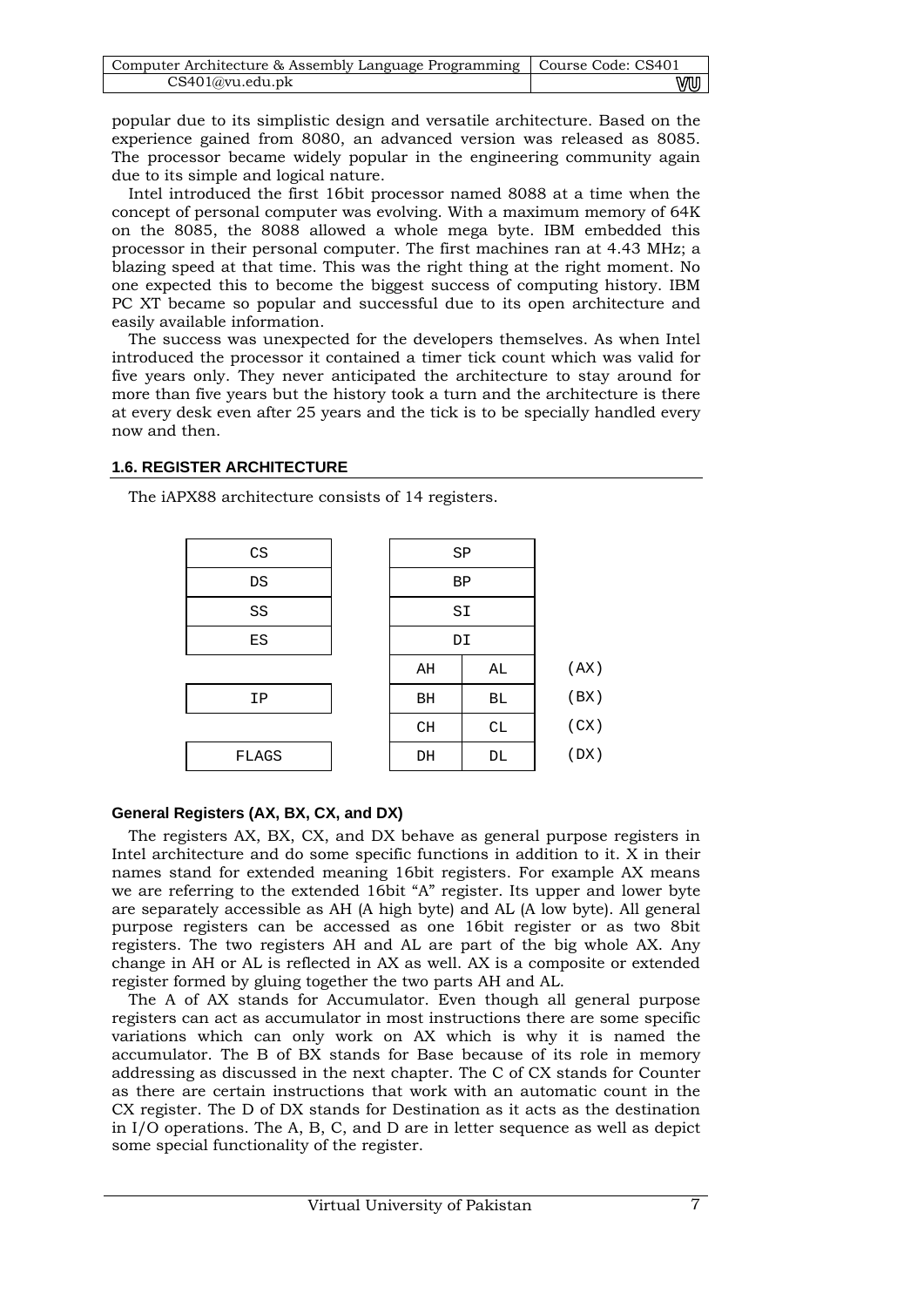| Computer Architecture & Assembly Language Programming   Course Code: CS401 |    |
|----------------------------------------------------------------------------|----|
| CS401@vu.edu.ph                                                            | wu |

## **Index Registers (SI and DI)**

SI and DI stand for source index and destination index respectively. These are the index registers of the Intel architecture which hold address of data and used in memory access. Being an open and flexible architecture, Intel allows many mathematical and logical operations on these registers as well like the general registers. The source and destination are named because of their implied functionality as the source or the destination in a special class of instructions called the string instructions. However their use is not at all restricted to string instructions. SI and DI are 16bit and cannot be used as 8bit register pairs like AX, BX, CX, and DX.

## **Instruction Pointer (IP)**

This is the special register containing the address of the next instruction to be executed. No mathematics or memory access can be done through this register. It is out of our direct control and is automatically used. Playing with it is dangerous and needs special care. Program control instructions change the IP register.

## **Stack Pointer (SP)**

It is a memory pointer and is used indirectly by a set of instructions. This register will be explored in the discussion of the system stack.

## **Base Pointer (BP)**

It is also a memory pointer containing the address in a special area of memory called the stack and will be explored alongside SP in the discussion of the stack.

## **Flags Register**

The flags register as previously discussed is not meaningful as a unit rather it is bit wise significant and accordingly each bit is named separately. The bits not named are unused. The Intel FLAGS register has its bits organized as follows:

| 15 14 13 12 11 10 9 8 7 6 5 4 3 2 1 0 |  |  |  |  |  |  |  |
|---------------------------------------|--|--|--|--|--|--|--|
|                                       |  |  |  |  |  |  |  |

The individual flags are explained in the following table.

|              | Carry              | When two 16bit numbers are added the answer can be<br>17 bits long or when two 8 bit numbers are added the<br>answer can be 9 bits long. This extra bit that won't fit<br>in the target register is placed in the carry flag where it<br>can be used and tested.                                                                                                  |
|--------------|--------------------|-------------------------------------------------------------------------------------------------------------------------------------------------------------------------------------------------------------------------------------------------------------------------------------------------------------------------------------------------------------------|
| P            | Parity             | Parity is the number of "one" bits in a binary number.<br>Parity is either odd or even. This information is<br>normally used in communications to verify the integrity<br>of data sent from the sender to the receiver.                                                                                                                                           |
| $\mathsf{A}$ | Auxiliary<br>Carry | A number in base 16 is called a hex number and can be<br>represented by 4 bits. The collection of 4 bits is called a<br>nibble. During addition or subtraction if a carry goes<br>from one nibble to the next this flag is set. Carry flag is<br>for the carry from the whole addition while auxiliary<br>carry is the carry from the first nibble to the second. |
| Z            | Zero Flag          | The Zero flag is set if the last mathematical or logical<br>instruction has produced a zero in its destination.                                                                                                                                                                                                                                                   |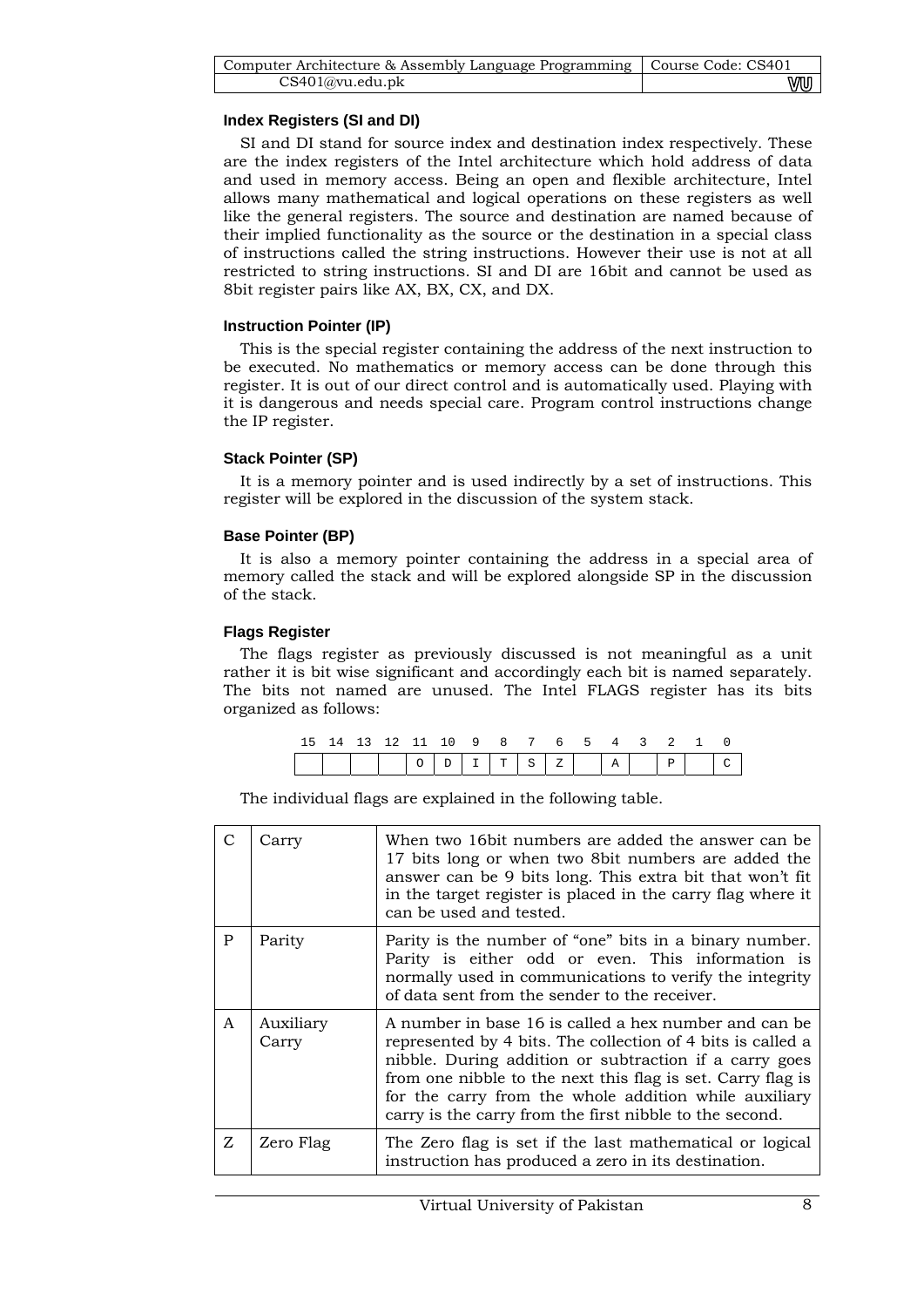| Computer Architecture & Assembly Language Programming   Course Code: CS401 |    |
|----------------------------------------------------------------------------|----|
| CS401@vu.edu.pdf                                                           | VU |

| S            | Sign Flag      | A signed number is represented in its two's complement<br>form in the computer. The most significant bit (MSB) of<br>a negative number in this representation is 1 and for a<br>positive number it is zero. The sign bit of the last<br>mathematical or logical operation's destination is                                                                                                                                                                                     |
|--------------|----------------|--------------------------------------------------------------------------------------------------------------------------------------------------------------------------------------------------------------------------------------------------------------------------------------------------------------------------------------------------------------------------------------------------------------------------------------------------------------------------------|
|              |                | copied into the sign flag.                                                                                                                                                                                                                                                                                                                                                                                                                                                     |
| T            | Trap Flag      | The trap flag has a special role in debugging which will<br>be discussed later.                                                                                                                                                                                                                                                                                                                                                                                                |
| $\mathbf{I}$ | Interrupt Flag | It tells whether the processor can be interrupted from<br>outside or not. Sometimes the programmer doesn't<br>want a particular task to be interrupted so the<br>Interrupt flag can be zeroed for this time. The<br>programmer rather than the processor sets this flag<br>since the programmer knows when interruption is okay<br>and when it is not. Interruption can be disabled or<br>enabled by making this bit zero or one, respectively,<br>using special instructions. |
| D            | Direction Flag | Specifically related to string instructions, this flag tells<br>whether the current operation has to be done from<br>bottom to top of the block $(D=0)$ or from top to bottom<br>of the block $(D=1)$ .                                                                                                                                                                                                                                                                        |
| O            | Overflow Flag  | The overflow flag is set during signed arithmetic, e.g.<br>addition or subtraction, when the sign of the<br>destination changes unexpectedly. The actual process<br>sets the overflow flag whenever the carry into the MSB<br>is different from the carry out of the MSB                                                                                                                                                                                                       |

## **Segment Registers (CS, DS, SS, and ES)**

The code segment register, data segment register, stack segment register, and the extra segment register are special registers related to the Intel segmented memory model and will be discussed later.

## **1.7. OUR FIRST PROGRAM**

The first program that we will write will only add three numbers. This very simple program will clarify most of the basic concepts of assembly language. We will start with writing our algorithm in English and then moving on to convert it into assembly language.

## **English Language Version**

"Program is an ordered set of instructions for the processor." Our first program will be instructions manipulating AX and BX in plain English.

```
move 5 to ax 
move 10 to bx 
add bx to ax 
move 15 to bx 
add bx to ax
```
Even in this simple reflection of thoughts in English, there are some key things to observe. One is the concept of destination as every instruction has a "to destination" part and there is a source before it as well. For example the second line has a constant 10 as its source and the register BX as its destination. The key point in giving the first program in English is to convey that the concepts of assembly language are simple but fine. Try to understand them considering that all above is everyday English that you know very well and every concept will eventually be applicable to assembly language.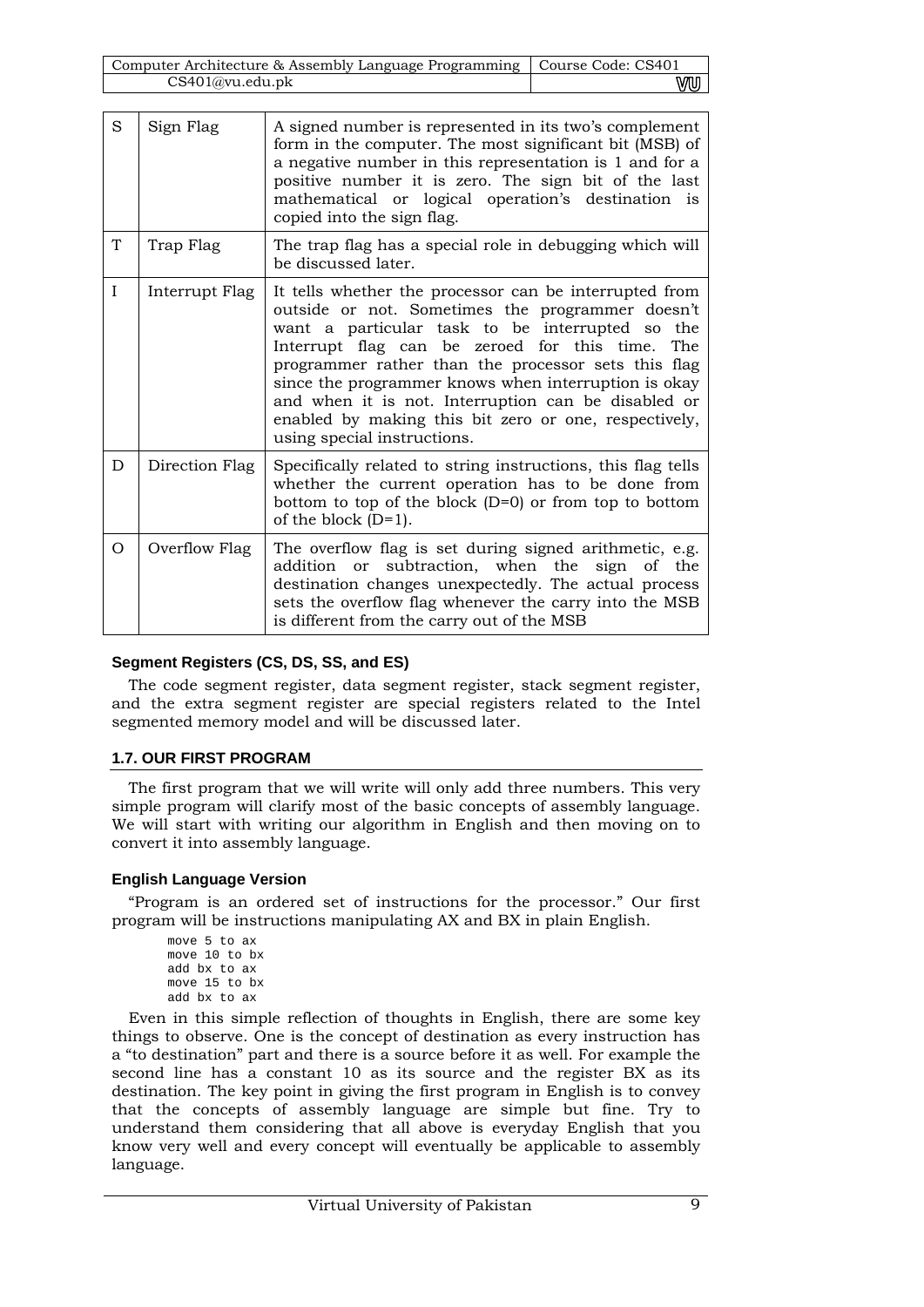| Computer Architecture & Assembly Language Programming   Course Code: CS401 |      |
|----------------------------------------------------------------------------|------|
| CS401@vu.edu.ph                                                            | V‴∪U |

## **Assembly Language Version**

Intel could have made their assembly language exactly identical to our program in plain English but they have abbreviated a lot of symbols to avoid unnecessarily lengthy program when the meaning could be conveyed with less effort. For example Intel has named their move instruction "mov" instead of "move." Similarly the Intel order of placing source and destination is opposite to what we have used in our English program, just a change of interpretation. So the Intel way of writing things is:

operation destination, source operation destination operation source operation

The later three variations are for instructions that have one or both of their operands implied or they work on a single or no operand. An implied operand means that it is always in a particular register say the accumulator, and it need not be mentioned in the instruction. Now we attempt to write our program in actual assembly language of the iapx88.

|             | Example 1.1                                                                                                                                                                                                                                                                                         |  |  |
|-------------|-----------------------------------------------------------------------------------------------------------------------------------------------------------------------------------------------------------------------------------------------------------------------------------------------------|--|--|
| 001<br>002  | ; a program to add three numbers using registers<br>[org 0x0100]                                                                                                                                                                                                                                    |  |  |
| 003<br>004  | ; load first number in ax<br>ax, 5<br>mov                                                                                                                                                                                                                                                           |  |  |
| 005         | bx, 10<br>; load second number in bx<br>mov<br>ax, bx<br>; accumulate sum in ax<br>add                                                                                                                                                                                                              |  |  |
| 006         | bx, 15<br>; load third number in bx<br>mov                                                                                                                                                                                                                                                          |  |  |
| 007         | ; accumulate sum in ax<br>add ax, bx                                                                                                                                                                                                                                                                |  |  |
| 008         |                                                                                                                                                                                                                                                                                                     |  |  |
| 009         | ; terminate program<br>ax, 0x4c00<br>mov                                                                                                                                                                                                                                                            |  |  |
| 010         | $0 \times 21$<br>int                                                                                                                                                                                                                                                                                |  |  |
| 001         | To start a comment a semicolon is used and the assembler ignores<br>everything else on the same line. Comments must be extensively<br>used in assembly language programs to make them readable.                                                                                                     |  |  |
| 002         | Leave the org directive for now as it will be discussed later.                                                                                                                                                                                                                                      |  |  |
| 003         | The constant 5 is loaded in one register AX.                                                                                                                                                                                                                                                        |  |  |
| 004         | The constant 10 is loaded in another register BX.                                                                                                                                                                                                                                                   |  |  |
| 005         | Register BX is added to register AX and the result is stored in<br>register AX. Register AX should contain 15 by now.                                                                                                                                                                               |  |  |
| 006         | The constant 15 is loaded in the register BX.                                                                                                                                                                                                                                                       |  |  |
| 007         | Register BX is again added to register AX now producing $15+15=30$<br>in the AX register. So the program has computed $5+10+15=30$ .                                                                                                                                                                |  |  |
| 008         | Vertical spacing must also be used extensively in assembly language<br>programs to separate logical blocks of code.                                                                                                                                                                                 |  |  |
| $009 - 010$ | The ending lines are related more to the operating system than to<br>assembly language programming. It is a way to inform DOS that our<br>program has terminated so it can display its command prompt<br>again. The computer may reboot or behave improperly if this<br>termination is not present. |  |  |

## **Assembler, Linker, and Debugger**

We need an assembler to assemble this program and convert this into executable binary code. The assembler that we will use during this course is "Netwide Assembler" or NASM. It is a free and open source assembler. And the tool that will be most used will be the debugger. We will use a free debugger called "A fullscreen debugger" or AFD. These are the whole set of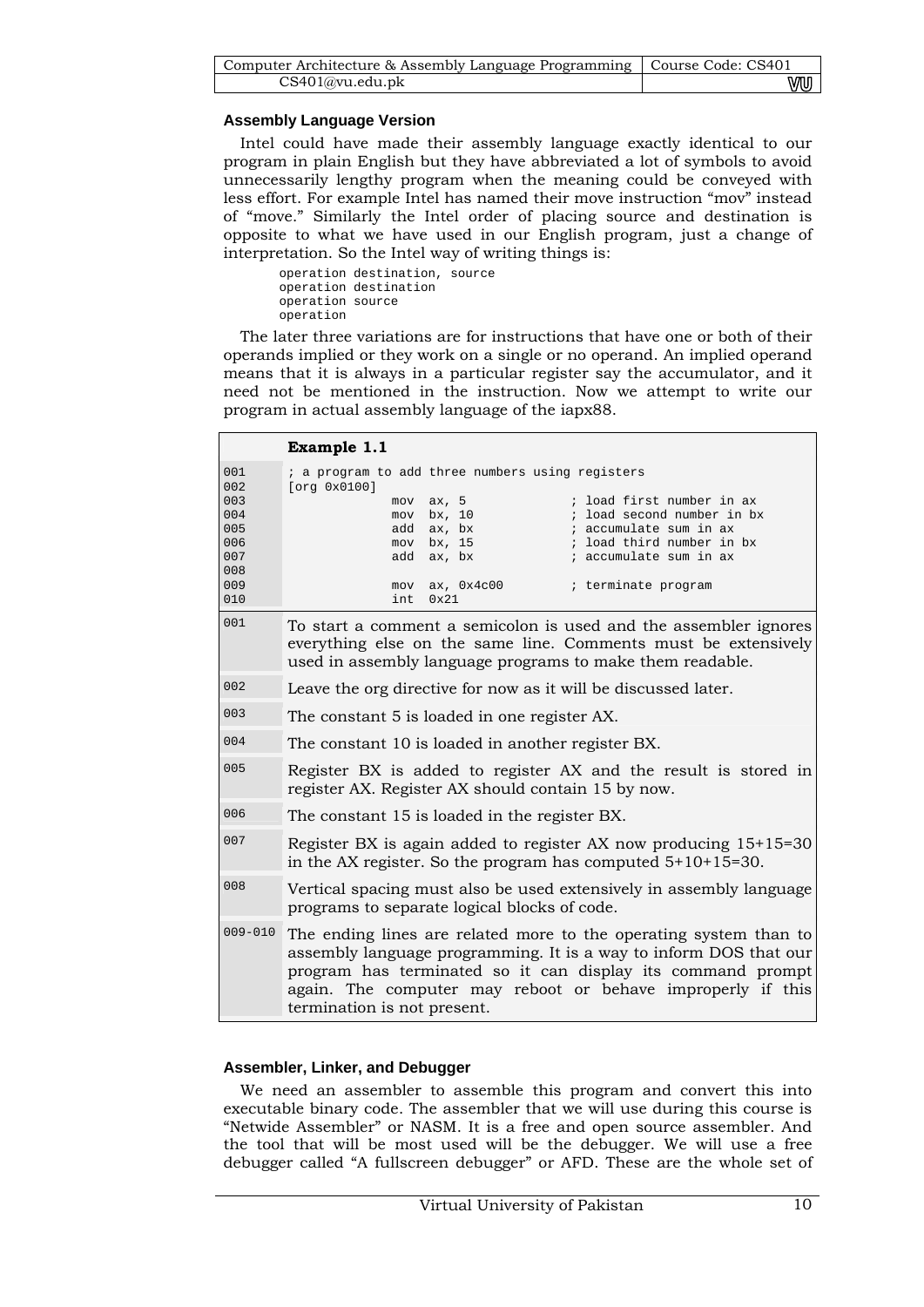| Computer Architecture & Assembly Language Programming   Course Code: CS401 |    |
|----------------------------------------------------------------------------|----|
| CS401@vu.edu.pdf                                                           | vu |

weapons an assembly language programmer needs for any task whatsoever at hand.

To assemble we will give the following command to the processor assuming that our input file is named EX01.ASM.

nasm ex01.asm –o ex01.com –l ex01.lst

This will produce two files EX01.COM that is our executable file and EX01.LST that is a special listing file that we will explore now. The listing file produced for our example above is shown below with comments removed for neatness.

| $\overline{2}$ |                   |  | [org 0x0100] |      |               |
|----------------|-------------------|--|--------------|------|---------------|
|                | 3 00000000 B80500 |  |              | mov  | ax, 5         |
|                | 4 00000003 BB0A00 |  |              | mov  | bx, 10        |
|                | 5 00000006 01D8   |  |              | add  | ax, bx        |
|                | 6 00000008 BB0F00 |  |              | mov  | bx, 15        |
|                | 7 0000000B 01D8   |  |              | add  | ax, bx        |
| 8              |                   |  |              |      |               |
|                | 9 0000000D B8004C |  |              | mov  | ax, 0x4c00    |
|                | 10 00000010 CD21  |  |              | int. | $0 \times 21$ |

The first column in the above listing is offset of the listed instruction in the output file. Next column is the opcode into which our instruction was translated. In this case this opcode is B8. Whenever we move a constant into AX register the opcode B8 will be used. After it 0500 is appended which is the immediate operand to this instruction. An immediate operand is an operand which is placed directly inside the instruction. Now as the AX register is a word sized register, and one hexadecimal digit takes 4 bits so 4 hexadecimal digits make one word or two bytes. Which of the two bytes should be placed first in the instruction, the least significant or the most significant? Similarly for 32bit numbers either the order can be most significant, less significant, lesser significant, and least significant called the big-endian order used by Motorola and some other companies or it can be least significant, more significant, more significant, and most significant called the little-endian order and is used by Intel. The big-endian have the argument that it is more natural to read and comprehend while the littleendian have the argument that this scheme places the less significant value at a lesser address and more significant value at a higher address.

Because of this the constant 5 in our instruction was converted into 0500 with the least significant byte of 05 first and the most significant byte of 00 afterwards. When read as a word it is 0005 but when written in memory it will become 0500. As the first instruction is three bytes long, the listing file shows that the offset of the next instruction in the file is 3. The opcode BB is for moving a constant into the BX register, and the operand 0A00 is the number 10 in little-endian byte order. Similarly the offsets and opcodes of the remaining instructions are shown in order. The last instruction is placed at offset 0x10 or 16 in decimal. The size of the last instruction is two bytes, so the size of the complete COM file becomes 18 bytes. This can be verified from the directory listing, using the DIR command, that the COM file produced is exactly 18 bytes long.

Now the program is ready to be run inside the debugger. The debugger shows the values of registers, flags, stack, our code, and one or two areas of the system memory as data. Debugger allows us to step our program one instruction at a time and observe its effect on the registers and program data. The details of using the AFD debugger can be seen from the AFD manual.

After loading the program in the debugger observe that the first instruction is now at 0100 instead of absolute zero. This is the effect of the org directive at the start of our program. The first instruction of a COM file must be at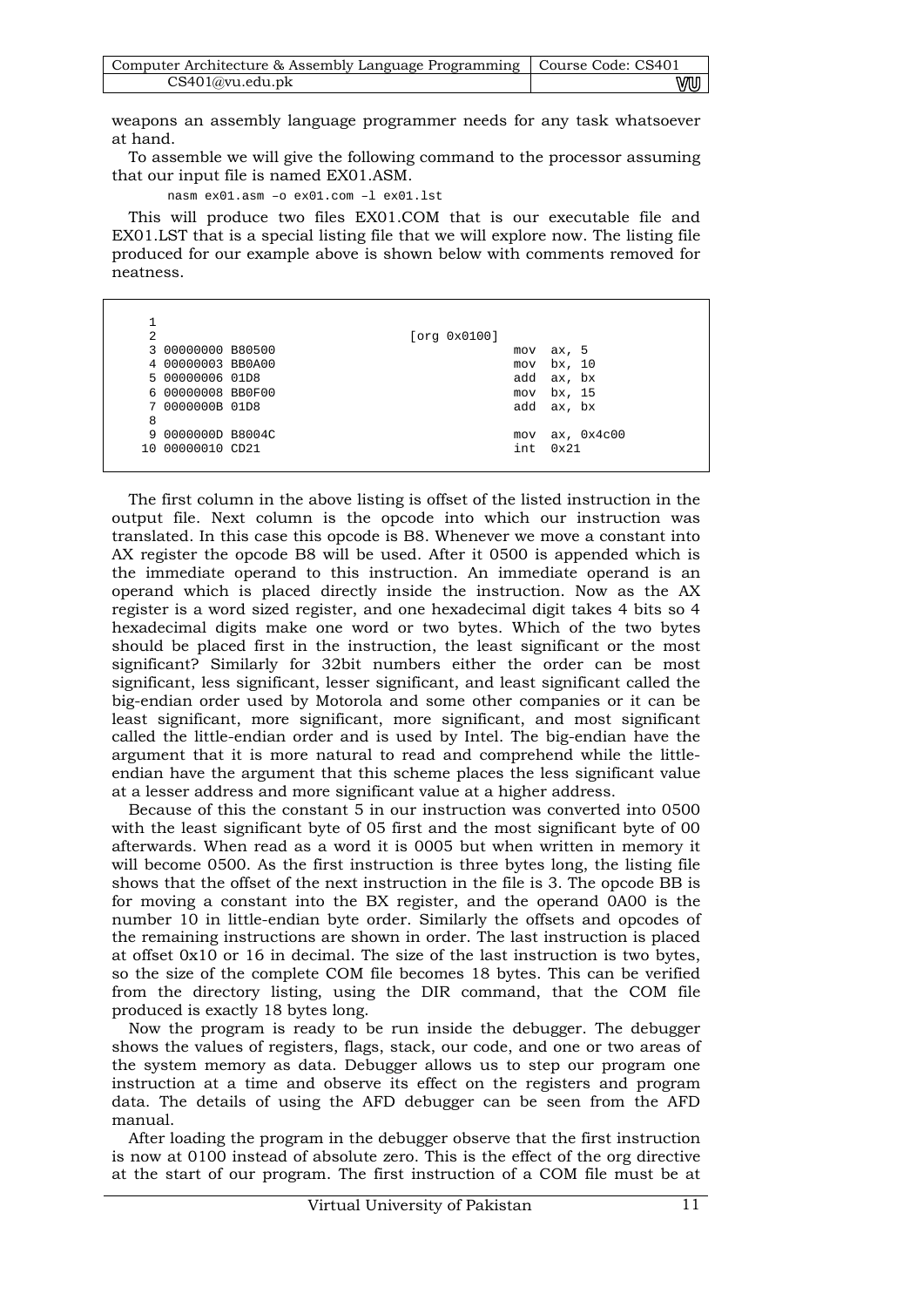| Computer Architecture & Assembly Language Programming   Course Code: CS401 |    |
|----------------------------------------------------------------------------|----|
| CS401@vu.edu.ph                                                            | wu |

offset 0100 (decimal 255) as a requirement. Also observe that the debugger is showing your program even though it was provided only the COM file and neither of the listing file or the program source. This is because the translation from mnemonic to opcode is reversible and the debugger mapped back from the opcode to the instruction mnemonic. This will become apparent for instructions that have two mnemonics as the debugger might not show the one that was written in the source file.

As a result of program execution either registers or memory will change. Since our program yet doesn't touch memory the only changes will be in the registers. Keenly observe the registers AX, BX, and IP change after every instruction. IP will change after every instruction to point to the next instruction while AX will accumulate the result of our addition.

## **1.8. SEGMENTED MEMORY MODEL**

## **Rationale**

In earlier processors like 8080 and 8085 the linear memory model was used to access memory. In linear memory model the whole memory appears like a single array of data. 8080 and 8085 could access a total memory of 64K using the 16 lines of their address bus. When designing iAPX88 the Intel designers wanted to remain compatible with 8080 and 8085 however 64K was too small to continue with, for their new processor. To get the best of both worlds they introduced the segmented memory model in 8088.

There is also a logical argument in favor of a segmented memory model in additional to the issue of compatibility discussed above. We have two logical parts of our program, the code and the data, and actually there is a third part called the program stack as well, but higher level languages make this invisible to us. These three logical parts of a program should appear as three distinct units in memory, but making this division is not possible in the linear memory model. The segmented memory model does allow this distinction.

## **Mechanism**

The segmented memory model allows multiple functional windows into the main memory, a code window, a data window etc. The processor sees code from the code window and data from the data window. The size of one window is restricted to 64K. 8085 software fits in just one such window. It sees code, data, and stack from this one window, so downward compatibility is attained.

However the maximum memory iAPX88 can access is 1MB which can be accessed with 20 bits. Compare this with the 64K of 8085 that were accessed using 16 bits. The idea is that the 64K window just discussed can be moved anywhere in the whole 1MB. The four segment registers discussed in the Intel register architecture are used for this purpose. Therefore four windows can exist at one time. For example one window that is pointed to by the CS register contains the currently executing code.

To understand the concept, consider the windows of a building. We say that a particular window is 3 feet above the floor and another one is 20 feet above the floor. The reference point, the floor is the base of the segment called the datum point in a graph and all measurement is done from that datum point considering it to be zero. So CS holds the zero or the base of code. DS holds the zero of data. Or we can say CS tells how high code from the floor is, and DS tells how high data from the floor is, while SS tells how high the stack is. One extra segment ES can be used if we need to access two distant areas of memory at the same time that both cannot be seen through the same window. ES also has special role in string instructions. ES is used as an extra data segment and cannot be used as an extra code or stack segment.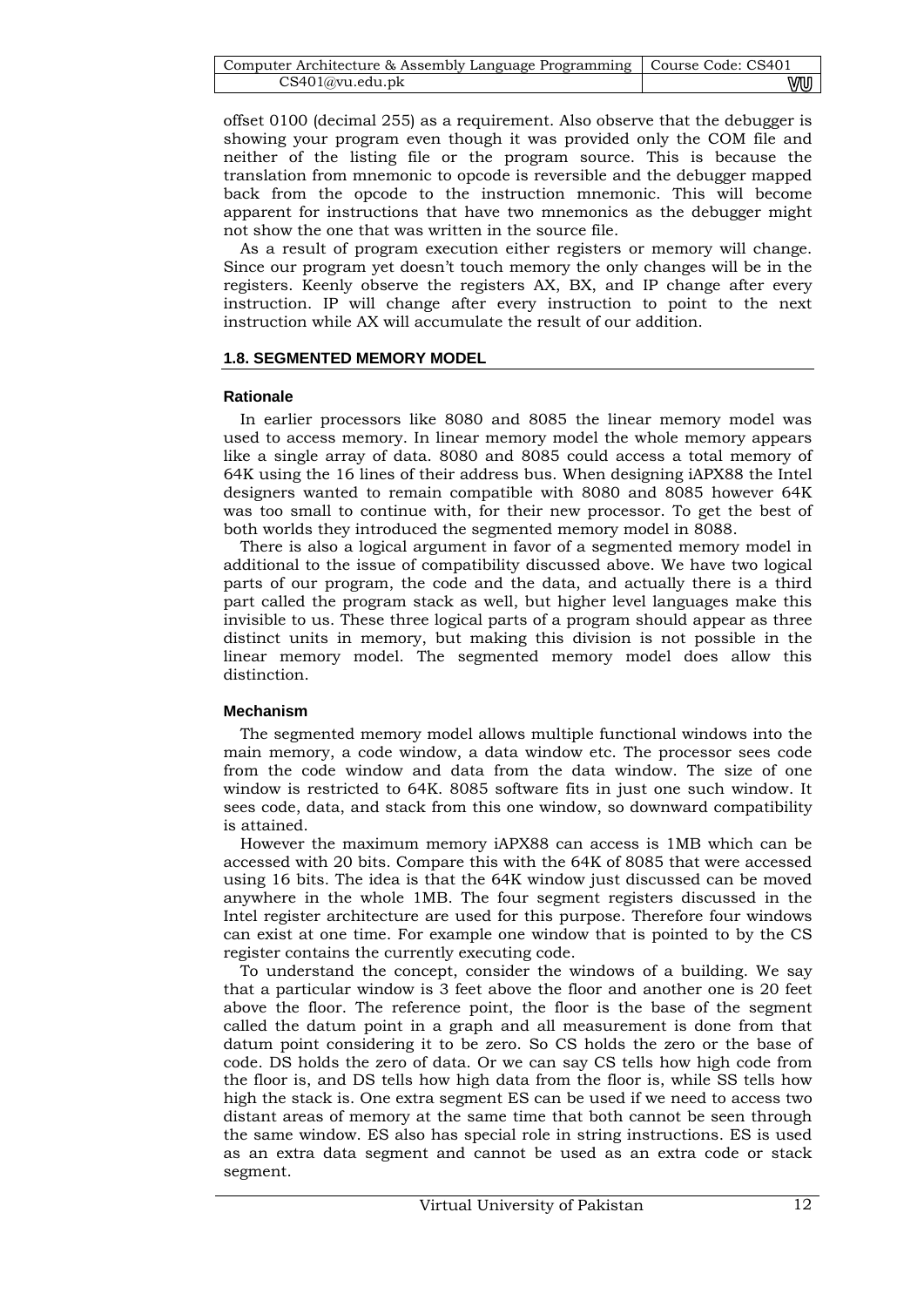| Computer Architecture & Assembly Language Programming   Course Code: CS401 |    |
|----------------------------------------------------------------------------|----|
| CS401@vu.edu.pdf                                                           | wu |

Revisiting the concept again, like the datum point of a graph, the segment registers tell the start of our window which can be opened anywhere in the megabyte of memory available. The window is of a fixed size of 64KB. Base and offset are the two key variables in a segmented address. Segment tells the base while offset is added into it. The registers IP, SP, BP, SI, DI, and BX all can contain a 16bit offset in them and access memory relative to a segment base.

The IP register cannot work alone. It needs the CS register to open a 64K window in the 1MB memory and then IP works to select code from this window as offsets. IP works only inside this window and cannot go outside of this 64K in any case. If the window is moved i.e. the CS register is changed, IP will change its behavior accordingly and start selecting from the new window. The IP register always works relatively, relative to the segment base stored in the CS register. IP is a 16bit register capable of accessing only 64K memory so how the whole megabyte can contain code anywhere. Again the same concept is there, it can access 64K at one instance of time. As the base is changed using the CS register, IP can be made to point anywhere is the whole megabyte. The process is illustrated with the following diagram.



## **Physical Address Calculation**

Now for the whole megabyte we need 20 bits while CS and IP are both 16bit registers. We need a mechanism to make a 20bit number out of the two 16bit numbers. Consider that the segment value is stored as a 20 bit number with the lower four bits zero and the offset value is stored as another 20 bit number with the upper four bits zeroed. The two are added to produce a 20bit absolute address. A carry if generated is dropped without being stored anywhere and the phenomenon is called address wraparound. The process is explained with the help of the following diagram.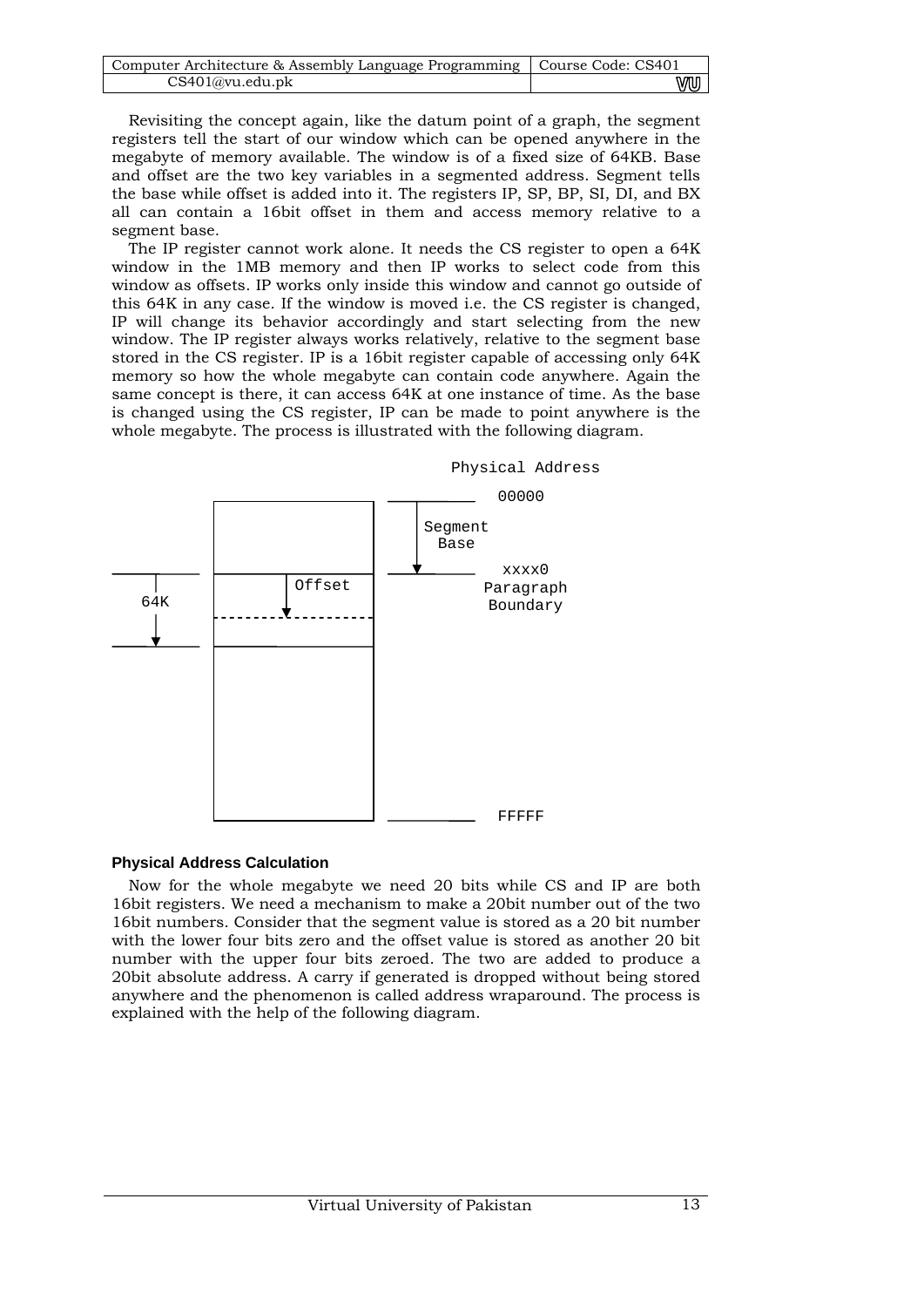



Therefore memory is determined by a segment-offset pair and not alone by any one register which will be an ambiguous reference. Every offset register is assigned a default segment register to resolve such ambiguity. For example the program we wrote when loaded into memory had a value of 0100 in IP register and some value say 1DDD in the CS register. Making both 20 bit numbers, the segment base is 1DDD0 and the offset is 00100 and adding them we get the physical memory address of 1DED0 where the opcode B80500 is placed.

## **Paragraph Boundaries**

As the segment value is a 16bit number and four zero bits are appended to the right to make it a 20bit number, segments can only be defined a 16byte boundaries called paragraph boundaries. The first possible segment value is 0000 meaning a physical base of 00000 and the next possible value of 0001 means a segment base of 00010 or 16 in decimal. Therefore segments can only be defined at 16 byte boundaries.

## **Overlapping Segments**

We can also observe that in the case of our program CS, DS, SS, and ES all had the same value in them. This is called overlapping segments so that we can see the same memory from any window. This is the structure of a COM file.

Using partially overlapping segments we can produce a number of segment, offset pairs that all access the same memory. For example 1DDD:0100 and IDED:0000 both point to the same physical memory. To test this we can open a data window at 1DED:0000 in the debugger and change the first three bytes to "90" which is the opcode for NOP (no operation). The change is immediately visible in the code window which is pointed to by CS containing 1DDD. Similarly IDCD:0200 also points to the same memory location. Consider this like a portion of wall that three different people on three different floors are seeing through their own windows. One of them painted the wall red; it will be changed for all of them though their perspective is different. It is the same phenomenon occurring here.

The segment, offset pair is called a logical address, while the 20bit address is a physical address which is the real thing. Logical addressing is a mechanism to access the physical memory. As we have seen three different logical addresses accessed the same physical address.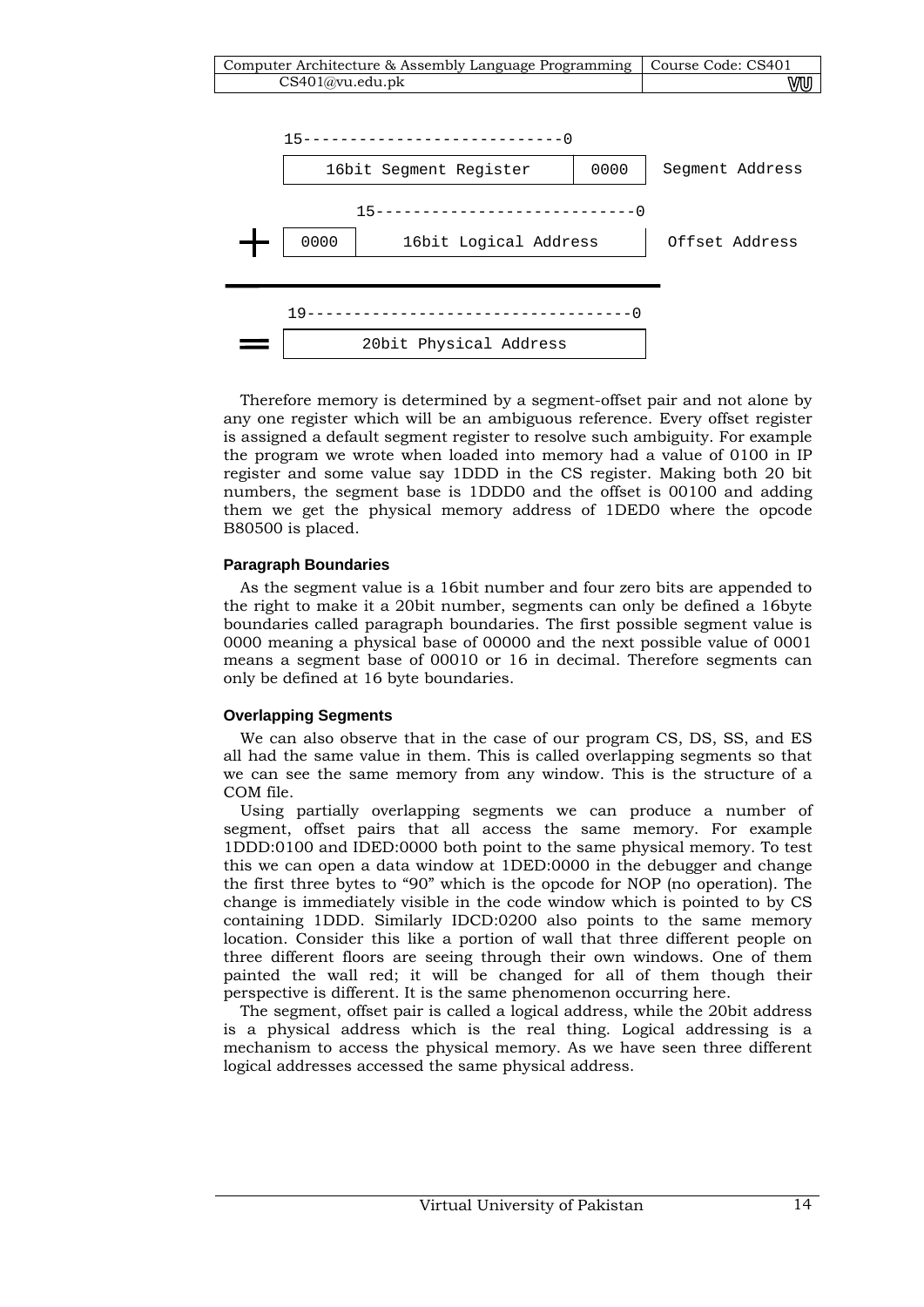| Computer Architecture & Assembly Language Programming   Course Code: CS401 |    |
|----------------------------------------------------------------------------|----|
| CS401@vu.edu.ph                                                            | vu |



## **EXERCISES**

- 1. How the processor uses the address bus, the data bus, and the control bus to communicate with the system memory?
- 2. Which of the following are unidirectional and which are bidirectional?
	- a. Address Bus
	- b. Data Bus
	- c. Control Bus
- 3. What are registers and what are the specific features of the accumulator, index registers, program counter, and program status word?
- 4. What is the size of the accumulator of a 64bit processor?
- 5. What is the difference between an instruction mnemonic and its opcode?
- 6. How are instructions classified into groups?
- 7. A combination of 8bits is called a byte. What is the name for 4bits and for 16bits?
- 8. What is the maximum memory 8088 can access?
- 9. List down the 14 registers of the 8088 architecture and briefly describe their uses.
- 10. What flags are defined in the 8088 FLAGS register? Describe the function of the zero flag, the carry flag, the sign flag, and the overflow flag.
- 11. Give the value of the zero flag, the carry flag, the sign flag, and the overflow flag after each of the following instructions if AX is initialized with 0x1254 and BX is initialized with 0x0FFF.
	- a. add ax, 0xEDAB
	- b. add ax, bx
	- c. add bx, 0xF001
- 12. What is the difference between little endian and big endian formats? Which format is used by the Intel 8088 microprocessor?
- 13. For each of the following words identify the byte that is stored at lower memory address and the byte that is stored at higher memory address in a little endian computer.
	- a. 1234
	- b. ABFC
	- c. B100
	- d. B800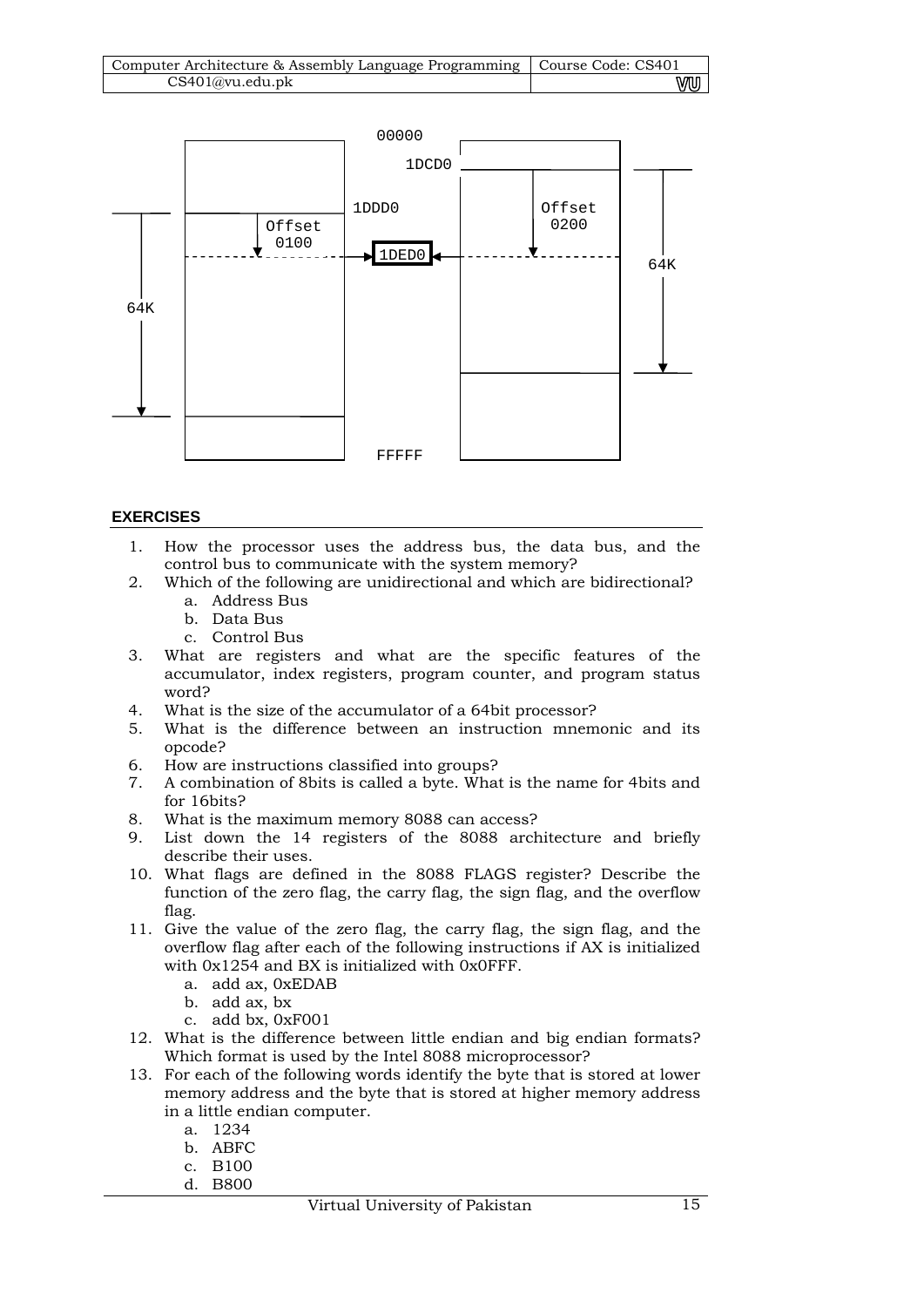| Computer Architecture & Assembly Language Programming   Course Code: CS401 |    |
|----------------------------------------------------------------------------|----|
| CS401@vu.edu.ph                                                            | vu |

- 14. What are the contents of memory locations 200, 201, 202, and 203 if the word 1234 is stored at offset 200 and the word 5678 is stored at offset 202?
- 15. What is the offset at which the first executable instruction of a COM file must be placed?
- 16. Why was segmentation originally introduced in 8088 architecture?
- 17. Why a segment start cannot start from the physical address 55555.
- 18. Calculate the physical memory address generated by the following segment offset pairs.
	- a. 1DDD:0436
	- b. 1234:7920
	- c. 74F0:2123
	- d. 0000:6727
	- e. FFFF:4336
	- f. 1080:0100
	- g. AB01:FFFF
- 19. What are the first and the last physical memory addresses accessible using the following segment values?
	- a. 1000
	- b. 0FFF
	- c. 1002
	- d. 0001
	- e. E000
- 20. Write instructions that perform the following operations.
	- a. Copy BL into CL
	- b. Copy DX into AX
	- c. Store 0x12 into AL
	- d. Store 0x1234 into AX
	- e. Store 0xFFFF into AX
- 21. Write a program in assembly language that calculates the square of six by adding six to the accumulator six times.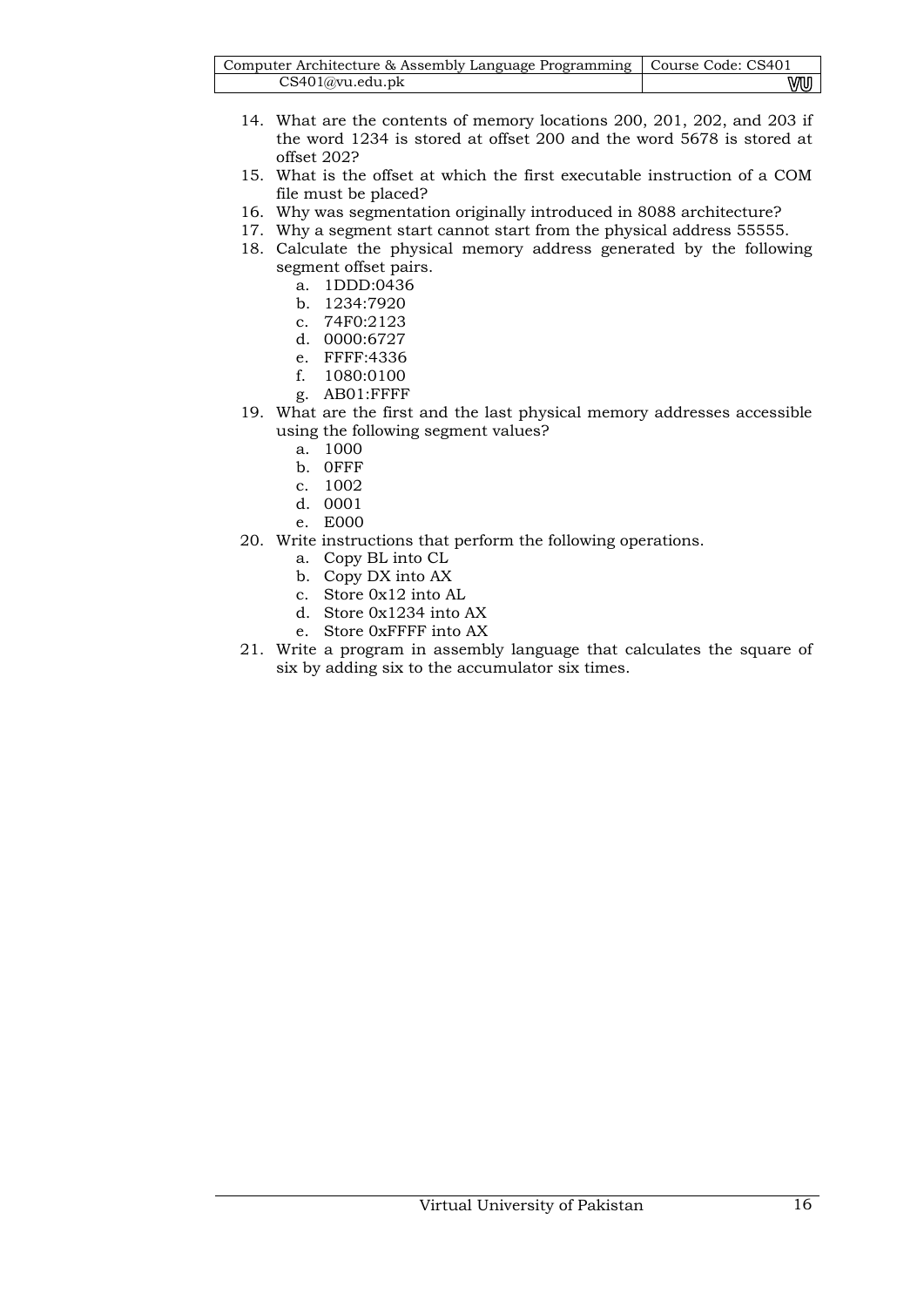# **2 Addressing Modes**

#### **2.1. DATA DECLARATION**

The first instruction of our first assembly language program was "mov ax, 5." Here MOV was the opcode; AX was the destination operand, while 5 was the source operand. The value of 5 in this case was stored as part of the instruction encoding. In the opcode B80500, B8 was the opcode and 0500 was the operand stored immediately afterwards. Such an operand is called an immediate operand. It is one of the many types of operands available.

Writing programs using just the immediate operand type is difficult. Every reasonable program needs some data in memory apart from constants. Constants cannot be changed, i.e. they cannot appear as the destination operand. In fact placing them as destination is meaningless and illegal according to assembly language syntax. Only registers or data placed in memory can be changed. So real data is the one stored in memory, with a very few constants. So there must be a mechanism in assembly language to store and retrieve data from memory.

To declare a part of our program as holding data instead of instructions we need a couple of very basic but special assembler directives. The first directive is "define byte" written as "db."

db somevalue

As a result a cell in memory will be reserved containing the desired value in it and it can be used in a variety of ways. Now we can add variables instead of constants. The other directive is "define word" or "dw" with the same syntax as "db" but reserving a whole word of 16 bits instead of a byte. There are directives to declare a double or a quad word as well but we will restrict ourselves to byte and word declarations for now. For single byte we use db and for two bytes we use dw.

To refer to this variable later in the program, we need the address occupied by this variable. The assembler is there to help us. We can associate a symbol with any address that we want to remember and use that symbol in the rest of the code. The symbol is there for our own comprehension of code. The assembler will calculate the address of that symbol using our origin directive and calculating the instruction lengths or data declarations inbetween and replace all references to the symbol with the corresponding address. This is just like variables in a higher level language, where the compiler translates them into addresses; just the process is hidden from the programmer one level further. Such a symbol associated to a point in the program is called a label and is written as the label name followed by a colon.

#### **2.2. DIRECT ADDRESSING**

Now we will rewrite our first program such that the numbers 5, 10, and 15 are stored as memory variables instead of constants and we access them from there.

|            | Example 2.1                                                             |
|------------|-------------------------------------------------------------------------|
| 001<br>002 | ; a program to add three numbers using memory variables<br>[org 0x0100] |
| 003        | ; load first number in ax<br>ax, [numl]<br>mov                          |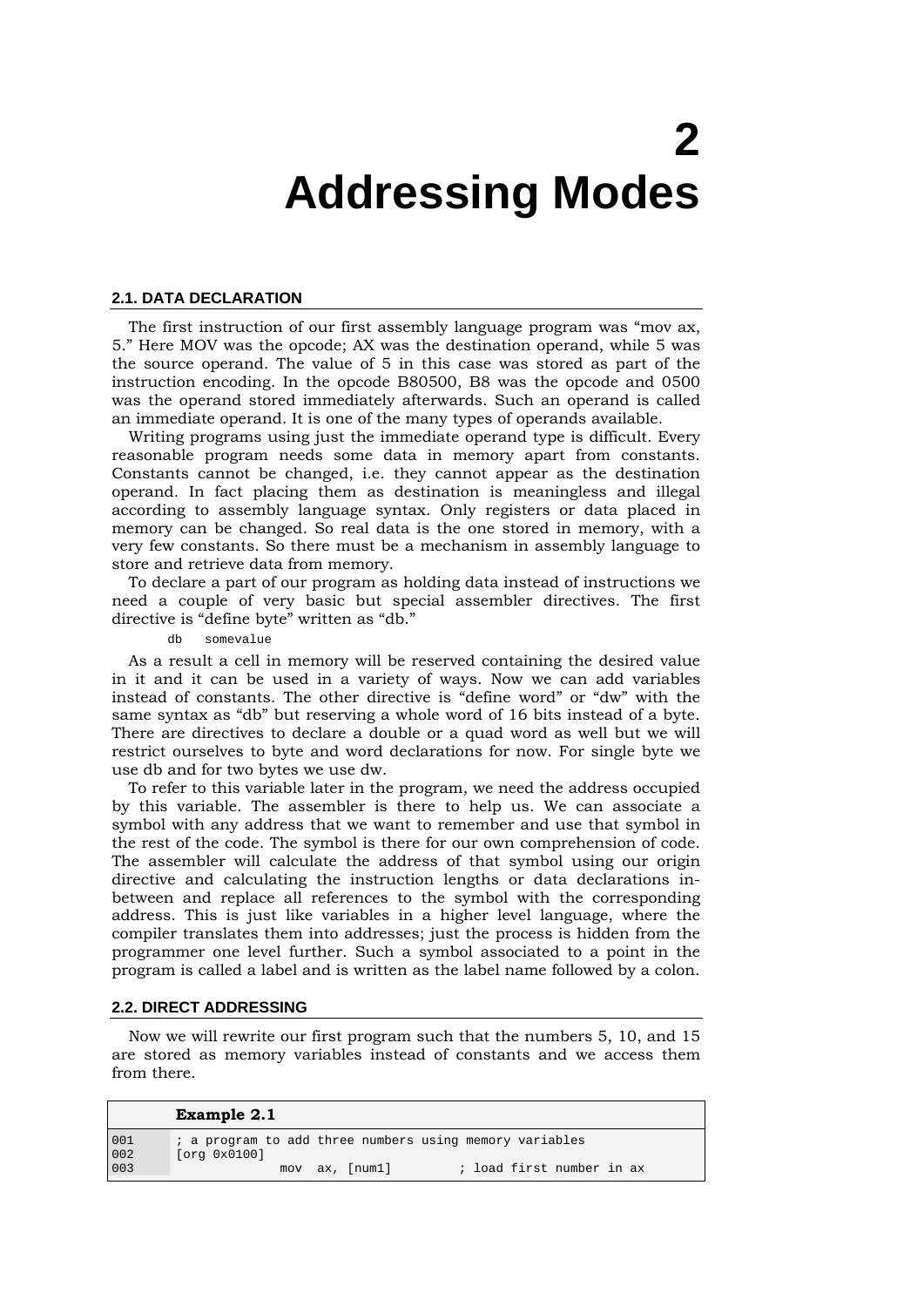Computer Architecture & Assembly Language Programming | Course Code: CS401 CS401@vu.edu.pk wu

| 004<br>005<br>006<br>007<br>008<br>009 |                                                                                                                                                                                                                                                                                                                                                                                                                                                                                                                         | mov<br>add<br>mov<br>add<br>mov | $bx$ , [ $num2$ ]<br>ax, bx<br>bx, [num3]<br>ax, bx<br>$[num4]$ , $ax$ | ; load second number in bx<br>; accumulate sum in ax<br>; load third number in bx<br>; accumulate sum in ax<br>; store sum in num4 |  |  |  |
|----------------------------------------|-------------------------------------------------------------------------------------------------------------------------------------------------------------------------------------------------------------------------------------------------------------------------------------------------------------------------------------------------------------------------------------------------------------------------------------------------------------------------------------------------------------------------|---------------------------------|------------------------------------------------------------------------|------------------------------------------------------------------------------------------------------------------------------------|--|--|--|
| 010<br>011<br>012                      |                                                                                                                                                                                                                                                                                                                                                                                                                                                                                                                         | mov<br>int.                     | ax, 0x4c00<br>0x21                                                     | ; terminate program                                                                                                                |  |  |  |
| 013<br>014<br>015<br>016               | num1:<br>num2:<br>num3:<br>num4:                                                                                                                                                                                                                                                                                                                                                                                                                                                                                        | dw<br>dw<br>dw<br>dw            | 5<br>10<br>1.5<br>$\Omega$                                             |                                                                                                                                    |  |  |  |
| 002                                    | Originate our program at 0100. The first executable instruction<br>should be placed at this offset.                                                                                                                                                                                                                                                                                                                                                                                                                     |                                 |                                                                        |                                                                                                                                    |  |  |  |
| 003                                    | The source operand is changed from constant 5 to [num1]. The<br>bracket is signaling that the operand is placed in memory at address<br>num1. The value 5 will be loaded in ax even though we did not<br>specified it in our program code, rather the value will be picked from<br>memory. The instruction should be read as "read the contents of<br>memory location num1 in the ax register." The label num1 is a<br>symbol for us but an address for the processor while the conversion<br>is done by the assembler. |                                 |                                                                        |                                                                                                                                    |  |  |  |
| 013                                    | The label num1 is defined as a word and the assembler is requested<br>to place 5 in that memory location. The colon signals that num1 is a<br>label and not an instruction.                                                                                                                                                                                                                                                                                                                                             |                                 |                                                                        |                                                                                                                                    |  |  |  |

Using the same process to assemble as discussed before we examine the listing file generated as a result with comments removed.

| $\overline{2}$ |                     |                       | [org 0x0100] |      |                   |
|----------------|---------------------|-----------------------|--------------|------|-------------------|
|                | 3 00000000 A1[1700] |                       |              | mov  | $ax,$ [ $num1$ ]  |
|                |                     | 4 00000003 8B1E[1900] |              | mov  | bx, [num2]        |
|                | 5 00000007 01D8     |                       |              | add  | ax, bx            |
|                |                     | 6 00000009 8B1E[1B00] |              | mov  | $bx$ , [ $num3$ ] |
|                | 7 0000000D 01D8     |                       |              | add  | ax, bx            |
|                | 8 0000000F A3[1D00] |                       |              | mov  | $[num4]$ , $ax$   |
| 9              |                     |                       |              |      |                   |
|                | 10 00000012 B8004C  |                       |              | mov  | ax, 0x4c00        |
|                | 11 00000015 CD21    |                       |              | int. | $0 \times 21$     |
| 12             |                     |                       |              |      |                   |
| 13             | 00000017 0500       |                       | num1:        | dw   | 5                 |
|                | 14 00000019 0A00    |                       | num2:        | dw   | 10                |
|                | 15 0000001B 0F00    |                       | num3:        | dw   | 15                |
|                | 16 0000001D 0000    |                       | num4:        | dw   | $\Omega$          |
|                |                     |                       |              |      |                   |

The first instruction of our program has changed from B80500 to A11700. The opcode B8 is used to move constants into AX, while the opcode A1 is used when moving data into AX from memory. The immediate operand to our new instruction is 1700 or as a word 0017 (23 decimal) and from the bottom of the listing file we can observe that this is the offset of num1. The assembler has calculated the offset of num1 and used it to replace references to num1 in the whole program. Also the value 0500 can be seen at offset 0017 in the file. We can say contents of memory location 0017 are 0005 as a word. Similarly num2, num3, and num4 are placed at 0019, 001B, and 001D addresses.

When the program is loaded in the debugger, it is loaded at offset 0100, which displaces all memory accesses in our program. The instruction A11700 is changed to A11701 meaning that our variable is now placed at 0117 offset. The instruction is shown as mov ax, [0117]. Also the data window can be used to verify that offset 0117 contains the number 0005.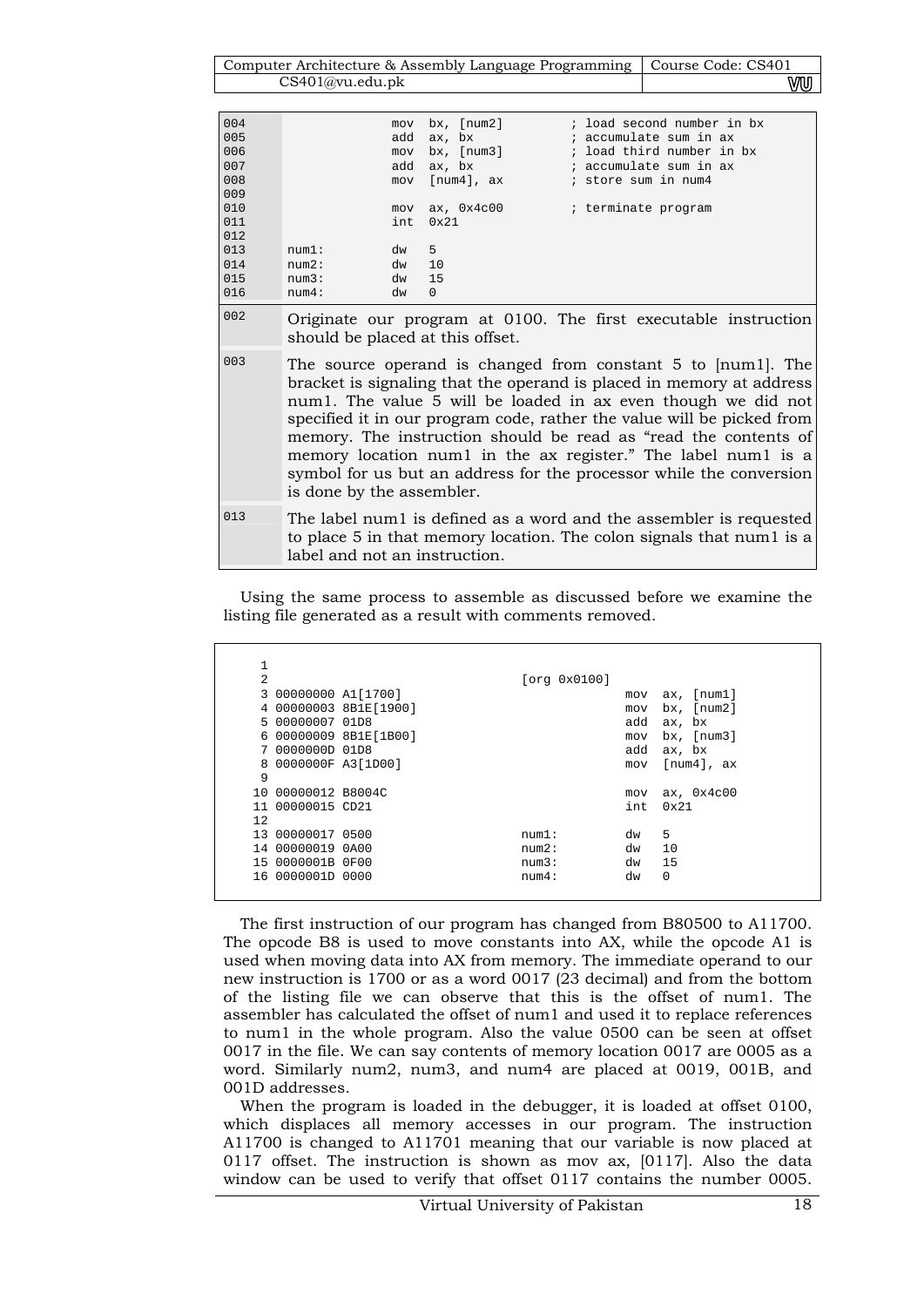| Computer Architecture & Assembly Language Programming   Course Code: CS401 |    |
|----------------------------------------------------------------------------|----|
| CS401@vu.edu.ph                                                            | wu |

Execute the program step by step and examine how the memory is read and the registers are updated, how the instruction pointer moves forward, and how the result is saved back in memory. Also observe inside the debugger code window below the code for termination, that the debugger is interpreting our data as code and showing it as some meaningless instructions. This is because the debugger sees everything as code in the code window and cannot differentiate our declared data from opcodes. It is our responsibility that we terminate execution before our data is executed as code.

Also observe that our naming of num1, num2, num3, and num4 is no longer there inside the debugger. The debugger is only showing the numbers 0117, 0119, 011B, and 011D. Our numerical machine can only work with numbers. We used symbols for our ease to label or tag certain positions in our program. The assembler converts these symbols into the appropriate numbers automatically. Also observe that the effect of "dw" is to place 5 in two bytes as 0005. Had we used "db" this would have been stored as 05 in one byte.

Given the fact that the assembler knows only numbers we can write the same program using a single label. As we know that num2 is two ahead of num1, we can use num1+2 instead of num2 and let the assembler calculate the sum during assembly process.

|                                                             | <b>Example 2.2</b>                                                                                                                                                                                                                                                                           |
|-------------------------------------------------------------|----------------------------------------------------------------------------------------------------------------------------------------------------------------------------------------------------------------------------------------------------------------------------------------------|
| 001<br>002<br>003<br>004<br>005<br>006<br>007               | ; a program to add three numbers accessed using a single label<br>[org 0x0100]<br>; load first number in ax<br>ax, [num1]<br>mov<br>$bx, [num1+2]$<br>; load second number in bx<br>mov<br>; accumulate sum in ax<br>ax, bx<br>add<br>$bx, [num1+4]$ ; load third number in bx<br>mov<br>add |
| 008<br>009<br>010<br>011<br>012<br>013<br>014<br>015<br>016 | $[num1+6]$ , $ax$<br>; store sum at num1+6<br>mov<br>ax, 0x4c00<br>; terminate program<br>mov<br>$0 \times 21$<br>int<br>$dw = 5$<br>num1:<br>10<br>dw<br>15<br>dw<br>$\Omega$<br>dw                                                                                                         |
| 004                                                         | The second number is read from $num1+2$ . Similarly the third<br>number is read from num $1+4$ and the result is accessed at num $1+6$ .                                                                                                                                                     |
| $013 - 016$                                                 | The labels num2, num3, and num4 are removed and the data there<br>will be accessed with reference to num1.                                                                                                                                                                                   |

Every location is accessed with reference to num1 in this example. The expression "num1+2" comprises of constants only and can be evaluated at the time of assembly. There are no variables involved in this expression. As we open the program inside the debugger we see a verbatim copy of the previous program. There is no difference at all since the assembler catered for the differences during assembly. It calculated  $0117+2=0119$  while in the previous it directly knew from the value of num2 that it has to write 0119, but the end result is a ditto copy of the previous execution.

Another way to declare the above data and produce exactly same results is shown in the following example.

|                                                         | <b>Example 2.3</b>                                                                           |
|---------------------------------------------------------|----------------------------------------------------------------------------------------------|
| $\begin{array}{c} 001 \\ 002 \\ 003 \\ 004 \end{array}$ | ; a program to add three numbers accessed using a single label<br>[org 0x0100]               |
|                                                         | ; load first number in ax<br>ax, [numl]<br>mov<br>bx, [num1+2]<br>; load second number in bx |
|                                                         | mov                                                                                          |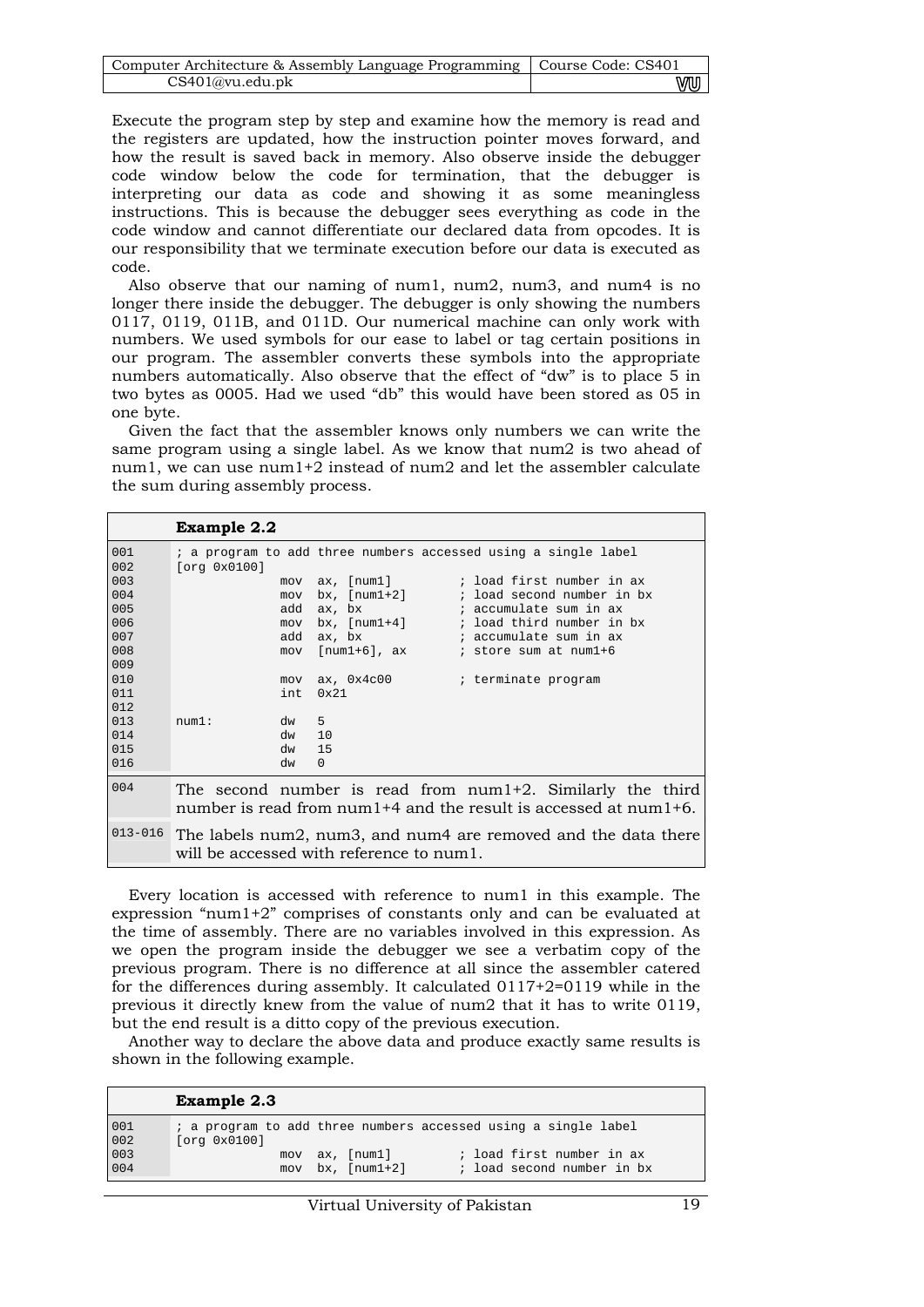Computer Architecture & Assembly Language Programming | Course Code: CS401 CS401@vu.edu.pk WU

| 005<br>006 |       | add<br>mov | ax, bx<br>$bx, [num1+4]$                          | ; accumulate sum in ax<br>; load third number in bx                                                                                                                                                         |
|------------|-------|------------|---------------------------------------------------|-------------------------------------------------------------------------------------------------------------------------------------------------------------------------------------------------------------|
| 007        |       | add        | ax, bx                                            | ; accumulate sum in ax                                                                                                                                                                                      |
| 008        |       |            | $mov [num1+6], ax$                                | ; store sum at num1+6                                                                                                                                                                                       |
| 009        |       |            |                                                   |                                                                                                                                                                                                             |
| 010        |       | mov        | ax, 0x4c00                                        | ; terminate program                                                                                                                                                                                         |
| 011        |       | int.       | 0x21                                              |                                                                                                                                                                                                             |
| 012        |       |            |                                                   |                                                                                                                                                                                                             |
| 013        | num1: |            | dw 5, 10, 15, 0                                   |                                                                                                                                                                                                             |
| 013        |       |            | locations while the address of first one is num1. | As we do not need to place labels on individual variables we can save<br>space and declare all data on a single line separated by commas.<br>This declaration will declare four words in consecutive memory |

The method used to access memory in the above examples is called direct addressing. In direct addressing the memory address is fixed and is given in the instruction. The actual data used is placed in memory and now that data can be used as the destination operand as well. Also the source and destination operands must have the same size. For example a word defined memory is read in a word sized register. A last observation is that the data 0500 in memory was corrected to 0005 when read in a register. So registers contain data in proper order as a word.

A last variation using direct addressing shows that we can directly add a memory variable and a register instead of adding a register into another that we were doing till now.

|                | <b>Example 2.4</b>  |                  |                                                     |
|----------------|---------------------|------------------|-----------------------------------------------------|
| 01<br>02       |                     |                  | ; a program to add three numbers directly in memory |
| 03             | [org 0x0100]<br>mov | ax, [num1]       | ; load first number in ax                           |
| 04             | mov                 | $[num1+6]$ , ax  | ; store first number in result                      |
| 0 <sub>5</sub> | mov                 | ax, [num1+2]     | ; load second number in ax                          |
| 06             |                     | add [num1+6], ax | ; add second number to result                       |
| 07             | mov                 | ax, $[num1+4]$   | ; load third number in ax                           |
| 08             | add                 | fnum1+61, ax     | ; add third number to result                        |
| 09             |                     |                  |                                                     |
| 10             | mov                 | ax, 0x4c00       | ; terminate program                                 |
| 11             | int.                | 0x21             |                                                     |
| 12             |                     |                  |                                                     |
| 13             | dw<br>num1:         | 5, 10, 15, 0     |                                                     |

We generate the following listing file as a result of the assembly process described previously. Comments are again removed.

| $\overline{2}$ |                     |                           |          | [org 0x0100] |      |                                    |
|----------------|---------------------|---------------------------|----------|--------------|------|------------------------------------|
|                | 3 00000000 A1[1900] |                           |          |              | mov  | ax, [num1]                         |
|                | 4 00000003 A3[1F00] |                           |          |              | mov  | $[num1+6]$ , ax                    |
|                | 5 00000006 A1[1B00] |                           |          |              | mov  | $ax, [num1+2]$                     |
|                |                     | 6 00000009 0106[1F00]     |          |              | add  | $[num1+6]$ , ax                    |
|                | 7 0000000D A1[1D00] |                           |          |              | mov  | $ax, [num1+4]$                     |
|                |                     | 8 00000010 0106[1F00]     |          |              | add  | $\lceil \text{num1+6} \rceil$ , ax |
| 9              |                     |                           |          |              |      |                                    |
|                | 10 00000014 B8004C  |                           |          |              | mov  | ax, 0x4c00                         |
|                | 00000017 CD21       |                           |          |              | int. | $0 \times 21$                      |
| 12             |                     |                           |          |              |      |                                    |
| 1 २            |                     | 00000019 05000A000F000000 | $min1$ : |              | dw   | 5, 10, 15, 0                       |
|                |                     |                           |          |              |      |                                    |

The opcode of add is changed because the destination is now a memory location instead of a register. No other significant change is seen in the listing file. Inside the debugger we observe that few opcodes are longer now and the location num1 is now translating to 0119 instead of 0117. This is done automatically by the assembler as a result of using labels instead of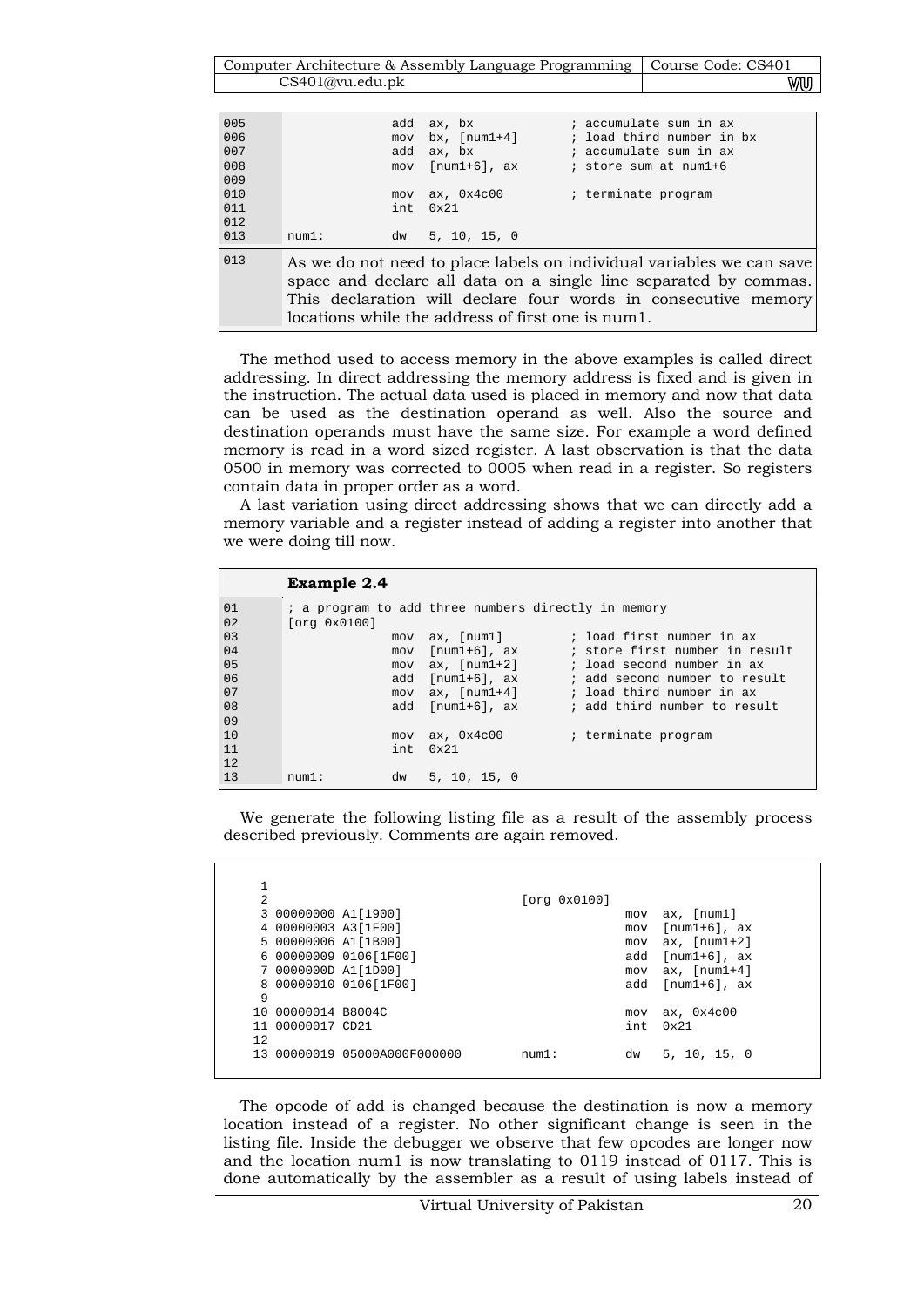| Computer Architecture & Assembly Language Programming   Course Code: CS401 |    |
|----------------------------------------------------------------------------|----|
| CS401@vu.edu.ph                                                            | vu |

hard coding addresses. During execution we observe that the word data as it is read into a register is read in correct order. The significant change in this example is that the destination of addition is memory. Method to access memory is direct addressing, whether it is the MOV instruction or the ADD instruction.

The first two instructions of the last program read a number into AX and placed it at another memory location. A quick thought reveals that the following might be a possible single instruction to replace the couple.

mov [num1+6], [num1] ; ILLEGAL

However this form is illegal and not allowed on the Intel architecture. None of the general operations of mov add, sub etc. allow moving data from memory to memory. Only register to register, register to memory, memory to register, constant to memory, and constant to register operations are allowed. The other register to constant, memory to constant, and memory to memory are all disallowed. Only string instructions allow moving data from memory to memory and will be discussed in detail later. As a rule one instruction can have at most one operand in brackets, otherwise assembler will give an error.

## **2.3. SIZE MISMATCH ERRORS**

If we change the directive in the last example from DW to DB, the program will still assemble and debug without errors, however the results will not be the same as expected. When the first operand is read 0A05 will be read in the register which was actually two operands place in consecutive byte memory locations. The second number will be read as 000F which is the zero byte of num4 appended to the 15 of num3. The third number will be junk depending on the current state of the machine. According to our data declaration the third number should be at 0114 but it is accessed at 011D calculated with word offsets. This is a logical error of the program. To keep the declarations and their access synchronized is the responsibility of the programmer and not the assembler. The assembler allows the programmer to do everything he wants to do, and that can possibly run on the processor. The assembler only keeps us from writing illegal instructions which the processor cannot execute. This is the difference between a syntax error and a logic error. So the assembler and debugger have both done what we asked them to do but the programmer asked them to do the wrong chore.

The programmer is responsible for accessing the data as word if it was declared as a word and accessing it as a byte if it was declared as a byte. The word case is shown in lot of previous examples. If however the intent is to treat it as a byte the following code shows the appropriate way.

|                                                      | Example 2.5                                                                                                                                                                                                                                                                                                                                        |  |  |  |  |  |
|------------------------------------------------------|----------------------------------------------------------------------------------------------------------------------------------------------------------------------------------------------------------------------------------------------------------------------------------------------------------------------------------------------------|--|--|--|--|--|
| 001<br>002<br>003<br>004<br>005<br>006<br>007<br>008 | ; a program to add three numbers using byte variables<br>[org 0x0100]<br>mov al, [num1] ; load first number in al<br>$mov$ bl, $[num1+1]$<br>; load second number in bl<br>add al, bl<br>accumulate sum in al<br>mov bl, [num1+2] ; load third number in bl<br>add al, bl<br>accumulate sum in al<br>$mov [num1+3]$ , al $i$ store sum at $num1+3$ |  |  |  |  |  |
| 009<br>010<br>011<br>012<br>013                      | $mov$ ax, $0x4c00$<br>; terminate program<br>$0 \times 21$<br>int.<br>5, 10, 15, 0<br>num1:<br>db                                                                                                                                                                                                                                                  |  |  |  |  |  |
| 003                                                  | The number is read in AL register which is a byte register since the<br>memory location read is also of byte size.                                                                                                                                                                                                                                 |  |  |  |  |  |
| 005                                                  | The second number is now placed at num1+1 instead of num1+2<br>because of byte offsets.                                                                                                                                                                                                                                                            |  |  |  |  |  |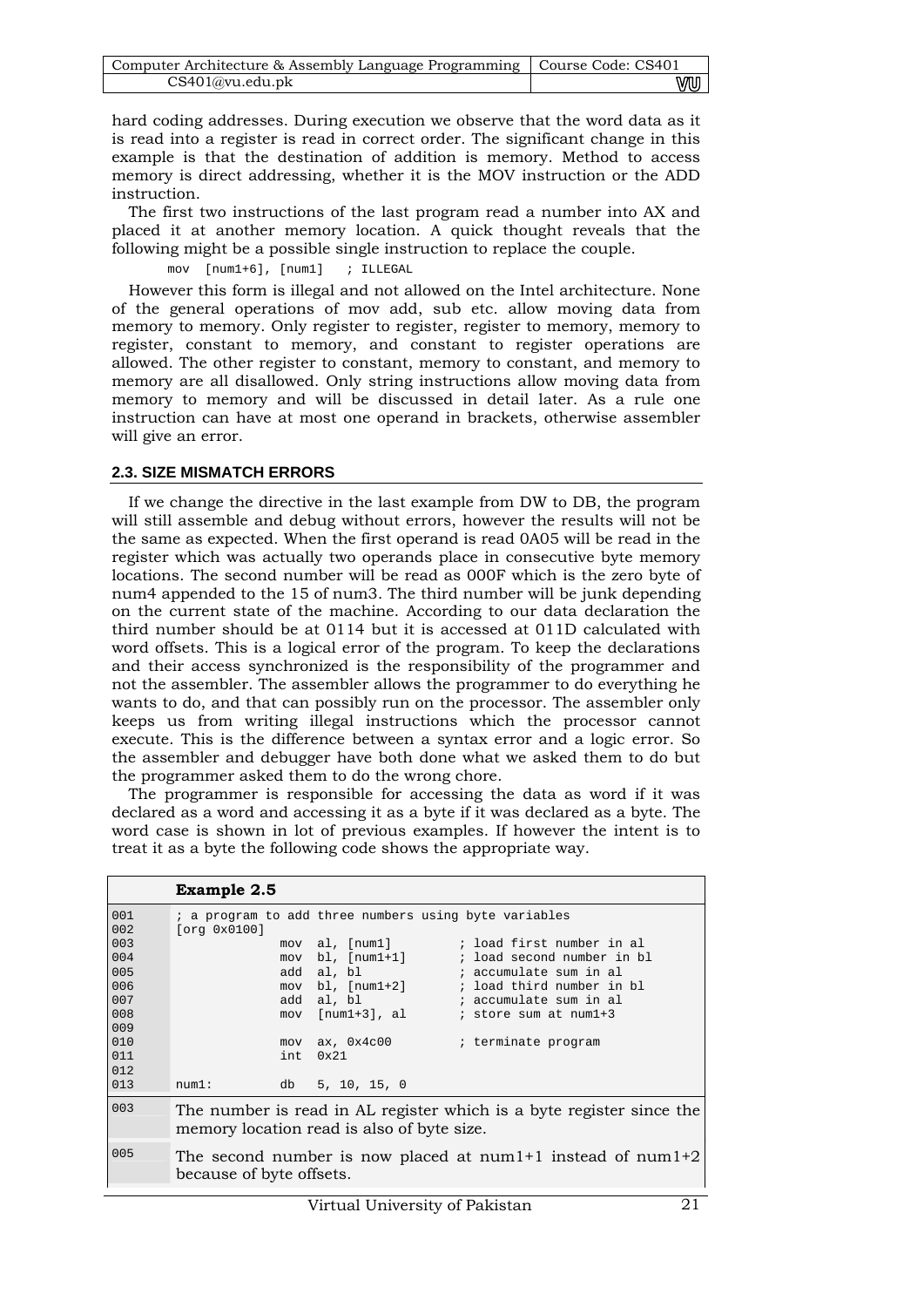| Computer Architecture & Assembly Language Programming   Course Code: CS401 |    |
|----------------------------------------------------------------------------|----|
| CS401@vu.edu.ph                                                            | vu |

| 013 | To declare data db is used instead of dw so that each data declared |  |
|-----|---------------------------------------------------------------------|--|
|     | occupies one byte only.                                             |  |

Inside the debugger we observe that the AL register takes appropriate values and the sum is calculated and stored in num1+3. This time there is no alignment or synchronization error. The key thing to understand here is that the processor does not match defines to accesses. It is the programmer's responsibility. In general assembly language gives a lot of power to the programmer but power comes with responsibility. Assembly language programming is not a difficult task but a responsible one.

In the above examples, the processor knew the size of the data movement operation from the size of the register involved, for example in "mov ax, [num1]" memory can be accessed as byte or as word, it has no hard and fast size, but the AX register tells that this operation has to be a word operation. Similarly in "mov al, [num1]" the AL register tells that this operation has to be a byte operation. However in "mov ax, bl" the AX register tells that the operation has to be a word operation while BL tells that this has to be a byte operation. The assembler will declare that this is an illegal instruction. A 5Kg bag cannot fit inside a 1Kg bag and according to Intel a 1Kg cannot also fit in a 5Kg bag. They must match in size. The instruction "mov [num1], [num2]" is illegal as previously discussed not because of data movement size but because memory to memory moves are not allowed at all.

The instruction "mov [num1], 5" is legal but there is no way for the processor to know the data movement size in this operation. The variable num1 can be treated as a byte or as a word and similarly 5 can be treated as a byte or as a word. Such instructions are declared ambiguous by the assembler. The assembler has no way to guess the intent of the programmer as it previously did using the size of the register involved but there is no register involved this time. And memory is a linear array and label is an address in it. There is no size associated with a label. Therefore to resolve its ambiguity we clearly tell our intent to the assembler in one of the following ways.

mov byte [num1], 5 mov word [num1], 5

## **2.4. REGISTER INDIRECT ADDRESSING**

We have done very elementary data access till now. Assume that the numbers we had were 100 and not just three. This way of adding them will cost us 200 instructions. There must be some method to do a task repeatedly on data placed in consecutive memory cells. The key to this is the need for some register that can hold the address of data. So that we can change the address to access some other cell of memory using the same instruction. In direct addressing mode the memory cell accessed was fixed inside the instruction. There is another method in which the address can be placed in a register so that it can be changed. For the following example we will take 10 instead of 100 numbers but the algorithm is extensible to any size.

There are four registers in iAPX88 architecture that can hold address of data and they are BX, BP, SI, and DI. There are minute differences in their working which will be discussed later. For the current example, we will use the BX register and we will take just three numbers and extend the concept with more numbers in later examples.

|                   | <b>Example 2.6</b> |                                                            |
|-------------------|--------------------|------------------------------------------------------------|
| 001<br>002        | [org 0x100]        | ; a program to add three numbers using indirect addressing |
| 003<br>004<br>005 | mov                | ; point bx to first number<br>bx, numl                     |
|                   | mov                | ; load first number in ax<br>ax, [bx]                      |
|                   |                    | add bx, 2<br>; advance bx to second number                 |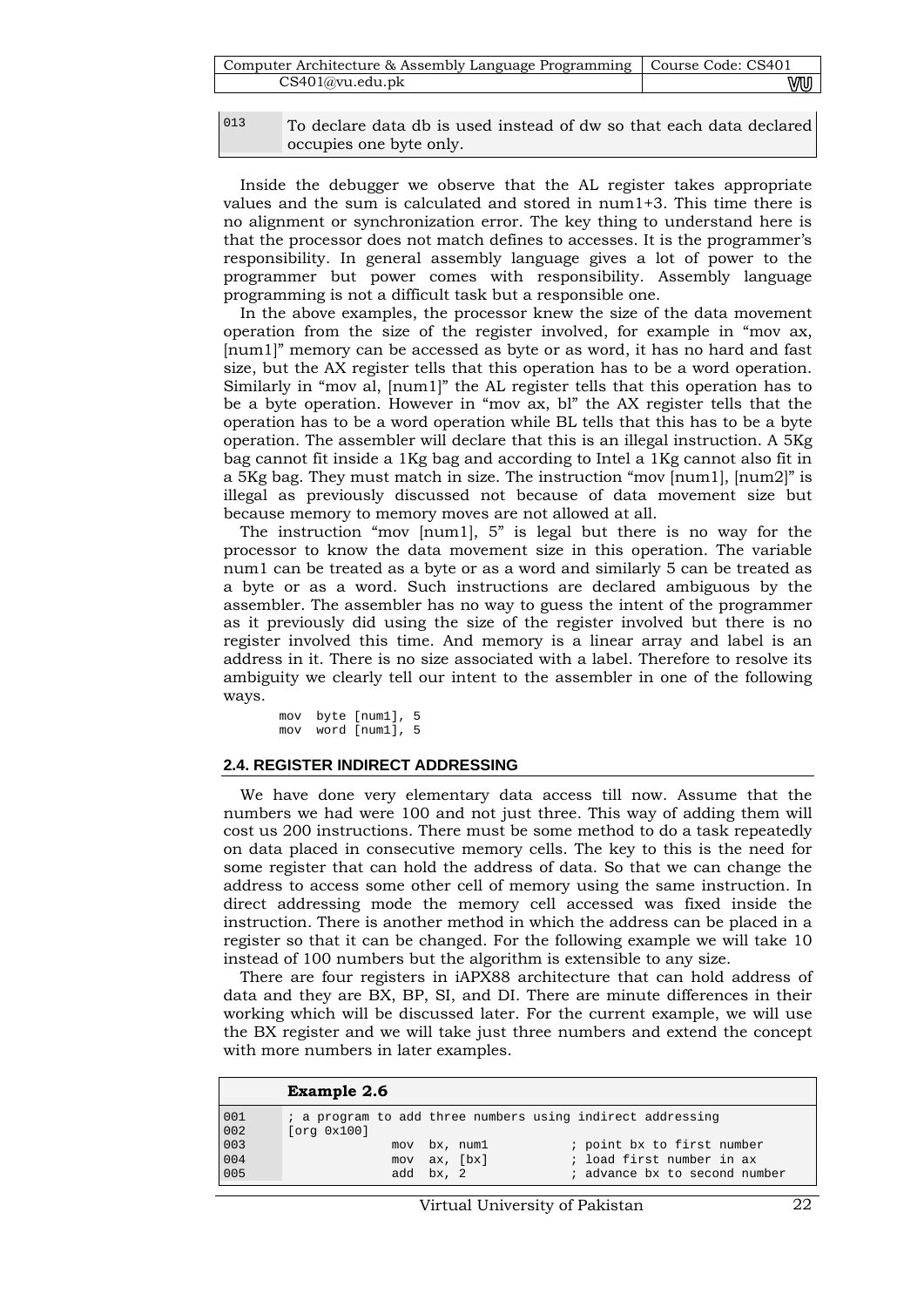| Computer Architecture & Assembly Language Programming   Course Code: CS401 |    |
|----------------------------------------------------------------------------|----|
| CS401@vu.edu.pdf                                                           | WU |

| 006<br>007<br>008<br>009<br>010<br>011<br>012<br>013<br>014 |                                                                                                                                                                                                                                                                                                                                                                                                                                                                               | add<br>add<br>add<br>mov<br>int. | add ax, [bx]<br>bx, 2<br>ax, [bx]<br>bx, 2<br>[bx], ax<br>$mov$ ax, $0x4c00$<br>$0 \times 21$ | ; add second number to ax<br>; advance bx to third number<br>; add third number to ax<br>; advance bx to result<br>; store sum at num1+6<br>; terminate program                                           |  |
|-------------------------------------------------------------|-------------------------------------------------------------------------------------------------------------------------------------------------------------------------------------------------------------------------------------------------------------------------------------------------------------------------------------------------------------------------------------------------------------------------------------------------------------------------------|----------------------------------|-----------------------------------------------------------------------------------------------|-----------------------------------------------------------------------------------------------------------------------------------------------------------------------------------------------------------|--|
| 015                                                         | num1:                                                                                                                                                                                                                                                                                                                                                                                                                                                                         | dw                               | 5, 10, 15, 0                                                                                  |                                                                                                                                                                                                           |  |
| 003                                                         |                                                                                                                                                                                                                                                                                                                                                                                                                                                                               |                                  |                                                                                               | Observe that no square brackets around numl are used this time.<br>The address is loaded in bx and not the contents. Value of num1 is<br>0005 and the address is $0117$ . So BX will now contain $0117$ . |  |
| 004                                                         | Brackets are now used around BX. In iapx88 architecture brackets<br>can be used around BX, BP, SI, and DI only. In iapx386 more<br>registers are allowed. The instruction will be read as "move into ax<br>the contents of the memory location whose address is in bx." Now<br>since bx contains the address of numl the contents of numl are<br>transferred to the ax register. Without square brackets the meaning<br>of the instruction would have been totally different. |                                  |                                                                                               |                                                                                                                                                                                                           |  |
| 005                                                         | This instruction is changing the address. Since we have words not<br>bytes, we add two to bx so that it points to the next word in memory.<br>BX now contains 0119 the address of the second word in memory.<br>This was the mechanism to change addresses that we needed.                                                                                                                                                                                                    |                                  |                                                                                               |                                                                                                                                                                                                           |  |

Inside the debugger we observe that the first instruction is "mov bx, 011C." A constant is moved into BX. This is because we did not use the square brackets around "num1." The address of "num1" has moved to 011C because the code size has changed due to changed instructions. In the second instruction BX points to 011C and the value read in AX is 0005 which can be verified from the data window. After the addition BX points to 011E containing 000A, our next word, and so on. This way the BX register points to our words one after another and we can add them using the same instruction "mov ax, [bx]" without fixing the address of our data in the instructions. We can also subtract from BX to point to previous cells. The address to be accessed is now in total program control.

One thing that we needed in our problem to add hundred numbers was the capability to change address. The second thing we need is a way to repeat the same instruction and a way to know that the repetition is done a 100 times, a terminal condition for the repetition. For the task we are introducing two new instructions that you should read and understand as simple English language concepts. For simplicity only 10 numbers are added in this example. The algorithm is extensible to any size.

|     | <b>Example 2.7</b>             |                 |                                        |
|-----|--------------------------------|-----------------|----------------------------------------|
| 001 | ; a program to add ten numbers |                 |                                        |
| 002 | [org 0x0100]                   |                 |                                        |
| 003 |                                | mov bx, numl    | ; point bx to first number             |
| 004 | mov                            | cx, 10          | ; load count of numbers in cx          |
| 005 |                                | $mov$ $ax, 0$   | ; initialize sum to zero               |
| 006 |                                |                 |                                        |
| 007 | 11:                            | add ax, [bx]    | ; add number to ax                     |
| 008 | add                            | bx, 2           | ; advance bx to next number            |
| 009 |                                | sub cx, 1       | ; numbers to be added reduced          |
| 010 | $\frac{1}{1}$                  |                 | ; if numbers remain add next           |
| 011 |                                |                 |                                        |
| 012 |                                | mov [total], ax | ; write back sum in memory             |
| 013 |                                |                 |                                        |
| 014 | mov                            | ax, 0x4c00      | ; terminate program                    |
| 015 | int.                           | $0 \times 21$   |                                        |
| 016 |                                |                 |                                        |
| 017 | num1:<br>dw                    |                 | 10, 20, 30, 40, 50, 10, 20, 30, 40, 50 |

Virtual University of Pakistan 23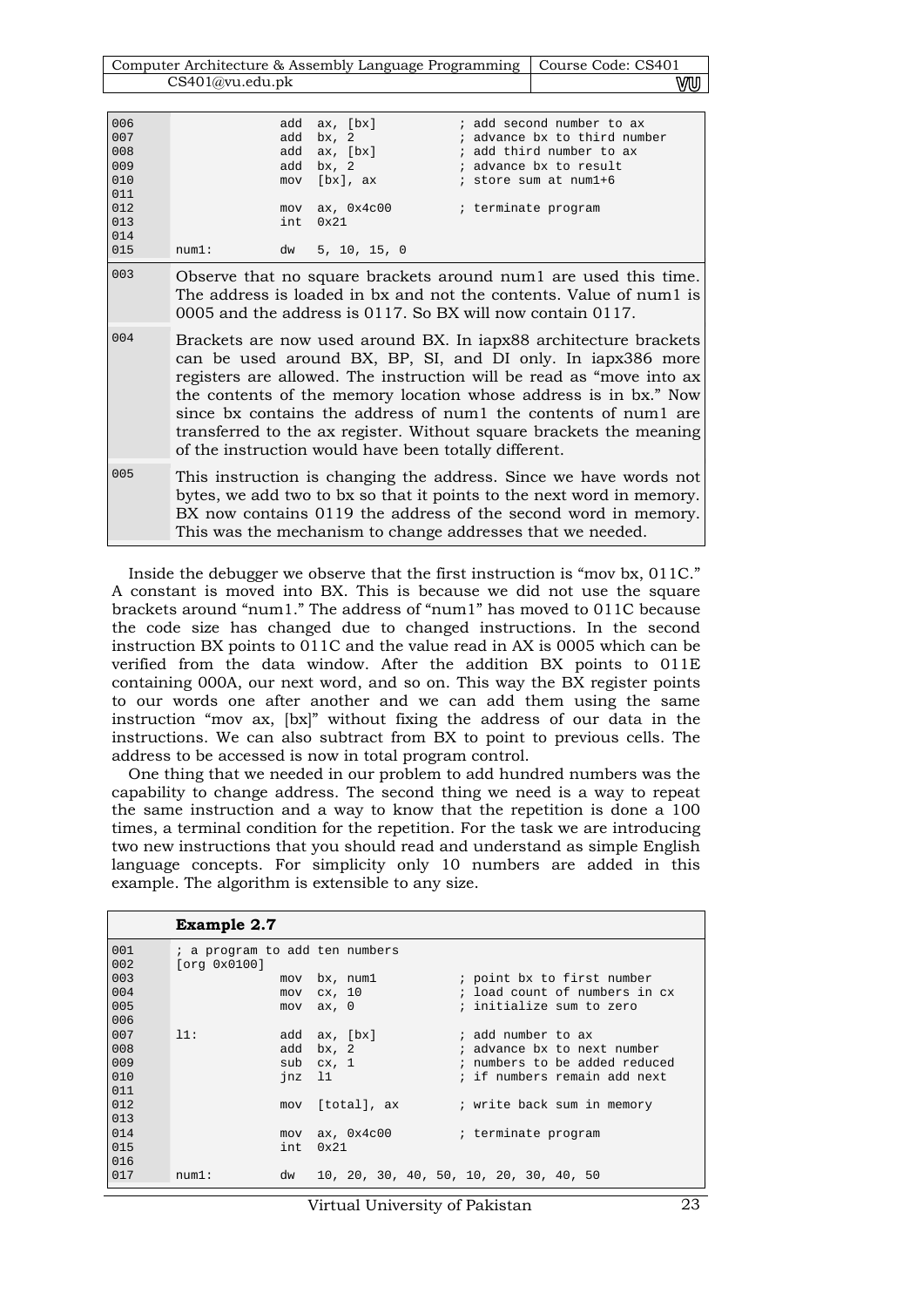| Computer Architecture & Assembly Language Programming   Course Code: CS401 |    |
|----------------------------------------------------------------------------|----|
| CS401@vu.edu.ph                                                            | VU |

018 total: dw 0

- 006 Labels can be used on code as well. Just like data labels they remember the address at which they are used. The assembler does not differentiate between code labels and data labels. The programmer is responsible for using a data label as data and a code label as code. The label l1 in this case is the address of the following instruction.
- 009 SUB is the counterpart to ADD with the same rules as that of the ADD instruction.
- 010 JNZ stands for "jump if not zero." NZ is the condition in this instruction. So the instruction is read as "jump to the location l1 if the zero flag is not set." And revisiting the zero flag definition "the zero flag is set if the last mathematical or logical operation has produced a zero in its destination." For example "mov ax, 0" will not set the zero flag as it is not a mathematical or logical instruction. However subtraction and addition will set it. Also it is set even when the destination is not a register. Now consider the subtraction immediately preceding it. If the CX register becomes zero as a result of this subtraction the zero flag will be set and the jump will be taken. And jump to l1, the processor needs to be told each and everything and the destination is an important part of every jump. Just like when we ask someone to go, we mention go to this market or that house. The processor is much more logical than us and needs the destination in every instruction that asks it to go somewhere. The processor will load l1 in the IP register and resume execution from there. The processor will blindly go to the label we mention even if it contains data and not code.

The CX register is used as a counter in this example, BX contains the changing address, while AX accumulates the result. We have formed a loop in assembly language that executes until its condition remains true. Inside the debugger we can observe that the subtract instruction clears the zero flag the first nine times and sets it on the tenth time. While the jump instruction moves execution to address l1 the first nine times and to the following line the tenth time. The jump instruction breaks program flow.

The JNZ instruction is from the program control group and is a conditional jump, meaning that if the condition NZ is true (ZF=0) it will jump to the address mentioned and otherwise it will progress to the next instruction. It is a selection between two paths. If the condition is true go right and otherwise go left. Or we can say if the weather is hot, go this way, and if it is cold, go this way. Conditional jump is the most important instruction, as it gives the processor decision making capability, so it must be given a careful thought. Some processors call it branch, probably a more logical name for it, however the functionality is same. Intel chose to name it "jump."

An important thing in the above example is that a register is used to reference memory so this form of access is called register indirect memory access. We used the BX register for it and the B in BX and BP stands for base therefore we call register indirect memory access using BX or BP, "based addressing." Similarly when SI or DI is used we name the method "indexed addressing." They have the same functionality, with minor differences because of which the two are called base and index. The differences will be explained later, however for the above example SI or DI could be used as well, but we would name it indexed addressing instead of based addressing.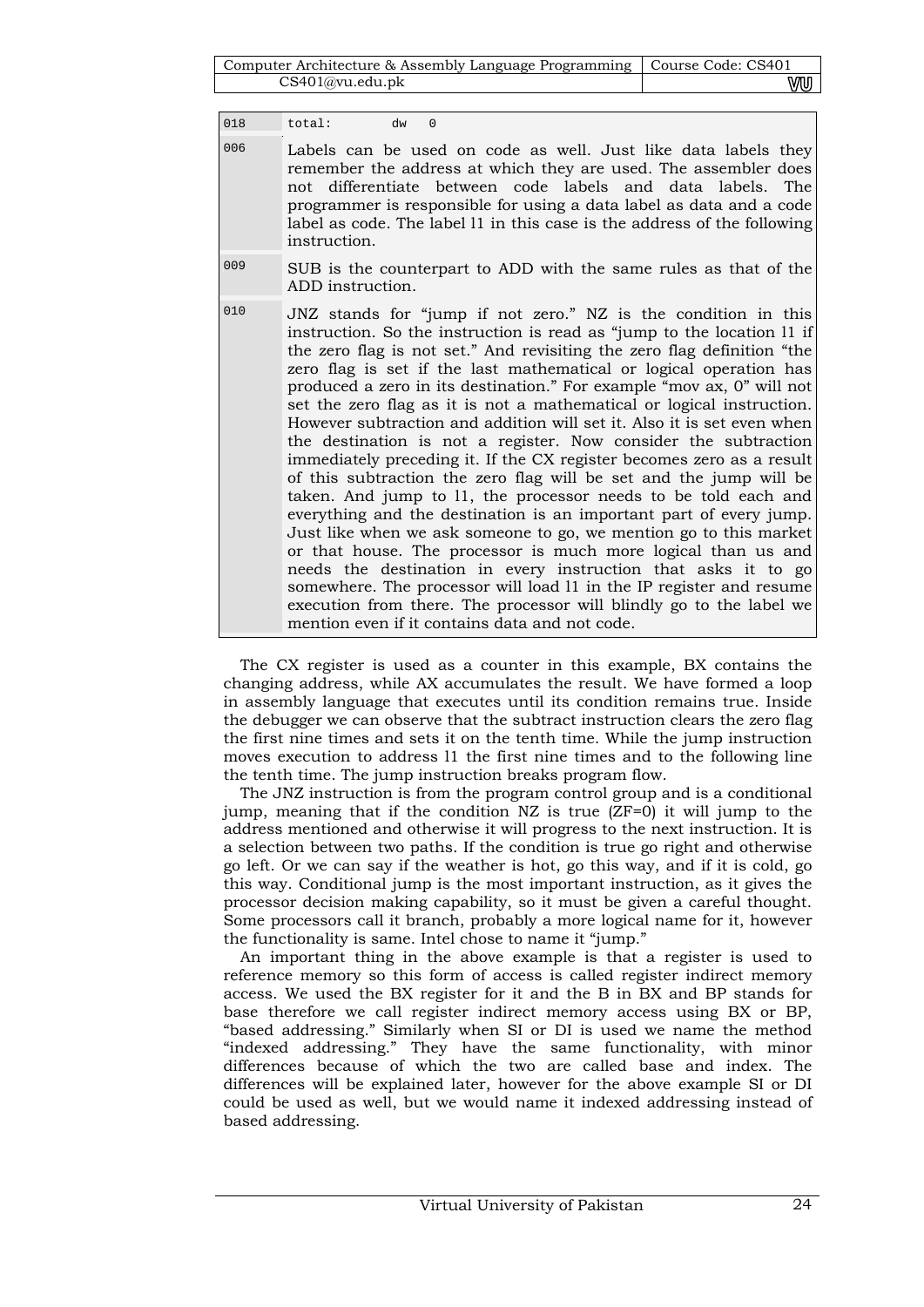| Computer Architecture & Assembly Language Programming   Course Code: CS401 |    |
|----------------------------------------------------------------------------|----|
| CS401@vu.edu.pdf                                                           | vu |

## **2.5. REGISTER + OFFSET ADDRESSING**

Direct addressing and indirect addressing using a single register are two basic forms of memory access. Another possibility is to use different combinations of direct and indirect references. In the above example we used BX to access different array elements which were placed consecutively in memory like an array. We can also place in BX only the array index and not the exact address and form the exact address when we are going to access the actual memory. This way the same register can be used for accessing different arrays and also the register can be used for index comparison like the following example does.

|            | <b>Example 2.8</b>                                                                                                                                                                                                                                                                                                                               |     |          |                   |  |  |                                        |  |  |
|------------|--------------------------------------------------------------------------------------------------------------------------------------------------------------------------------------------------------------------------------------------------------------------------------------------------------------------------------------------------|-----|----------|-------------------|--|--|----------------------------------------|--|--|
| 001<br>002 | ; a program to add ten numbers using register + offset addressing<br>[org 0x0100]                                                                                                                                                                                                                                                                |     |          |                   |  |  |                                        |  |  |
| 003        |                                                                                                                                                                                                                                                                                                                                                  | mov | bx, 0    |                   |  |  | ; initialize array index to zero       |  |  |
| 004        |                                                                                                                                                                                                                                                                                                                                                  | mov | cx, 10   |                   |  |  | ; load count of numbers in cx          |  |  |
| 005        |                                                                                                                                                                                                                                                                                                                                                  | mov | ax, 0    |                   |  |  | ; initialize sum to zero               |  |  |
| 006        |                                                                                                                                                                                                                                                                                                                                                  |     |          |                   |  |  |                                        |  |  |
| 007        | 11:                                                                                                                                                                                                                                                                                                                                              |     |          | add ax, [num1+bx] |  |  | ; add number to ax                     |  |  |
| 008        |                                                                                                                                                                                                                                                                                                                                                  | add | bx, 2    |                   |  |  | ; advance bx to next index             |  |  |
| 009        |                                                                                                                                                                                                                                                                                                                                                  | sub | cx, 1    |                   |  |  | ; numbers to be added reduced          |  |  |
| 010        |                                                                                                                                                                                                                                                                                                                                                  | jnz | 11       |                   |  |  | ; if numbers remain add next           |  |  |
| 011        |                                                                                                                                                                                                                                                                                                                                                  |     |          |                   |  |  |                                        |  |  |
| 012        |                                                                                                                                                                                                                                                                                                                                                  | mov |          | [total], ax       |  |  | ; write back sum in memory             |  |  |
| 013        |                                                                                                                                                                                                                                                                                                                                                  |     |          |                   |  |  |                                        |  |  |
| 014        |                                                                                                                                                                                                                                                                                                                                                  | mov |          | ax, $0x4c00$      |  |  | ; terminate program                    |  |  |
| 015        |                                                                                                                                                                                                                                                                                                                                                  | int | 0x21     |                   |  |  |                                        |  |  |
| 016        |                                                                                                                                                                                                                                                                                                                                                  |     |          |                   |  |  |                                        |  |  |
| 017        | num1:                                                                                                                                                                                                                                                                                                                                            | dw  |          |                   |  |  | 10, 20, 30, 40, 50, 10, 20, 30, 40, 50 |  |  |
| 018        | total:                                                                                                                                                                                                                                                                                                                                           | dw  | $\Omega$ |                   |  |  |                                        |  |  |
| 003        | This time BX is initialized to zero instead of array base                                                                                                                                                                                                                                                                                        |     |          |                   |  |  |                                        |  |  |
| 007        | The format of memory access has changed. The array base is added<br>to BX containing array index at the time of memory access.                                                                                                                                                                                                                   |     |          |                   |  |  |                                        |  |  |
| 008        | As the array is of words, BX jumps in steps of two, i.e. 0, 2, 4.<br>Higher level languages do appropriate incrementing themselves and<br>we always use sequential array indexes. However in assembly<br>language we always calculate in bytes and therefore we need to take<br>care of the size of one array element which in this case is two. |     |          |                   |  |  |                                        |  |  |

Inside the debugger we observe that the memory access instruction is shown as "mov ax,  $[011F+bx]$ " and the actual memory accessed is the one whose address is the sum of 011F and the value contained in the BX register. This form of access is of the register indirect family and is called base + offset or index + offset depending on whether BX or BP is used or SI or DI is used.

## **2.6. SEGMENT ASSOCIATION**

All the addressing mechanisms in iAPX88 return a number called *effective address*. For example in base + offset addressing, neither the base nor the offset alone tells the desired cell in memory to be accessed. It is only after the addition is done that the processor knows which cell to be accessed. This number which came as the result of addition is called the effective address. But the effective address is just an offset and is meaningless without a segment. Only after the segment is known, we can form the physical address that is needed to access a memory cell.

We discussed the segmented memory model of iAPX88 in reasonable detail at the end of previous chapter. However during the discussion of addressing modes we have not seen the effect of segments. Segmentation is there and it's all happening relative to a segment base. We saw DS, CS, SS, and ES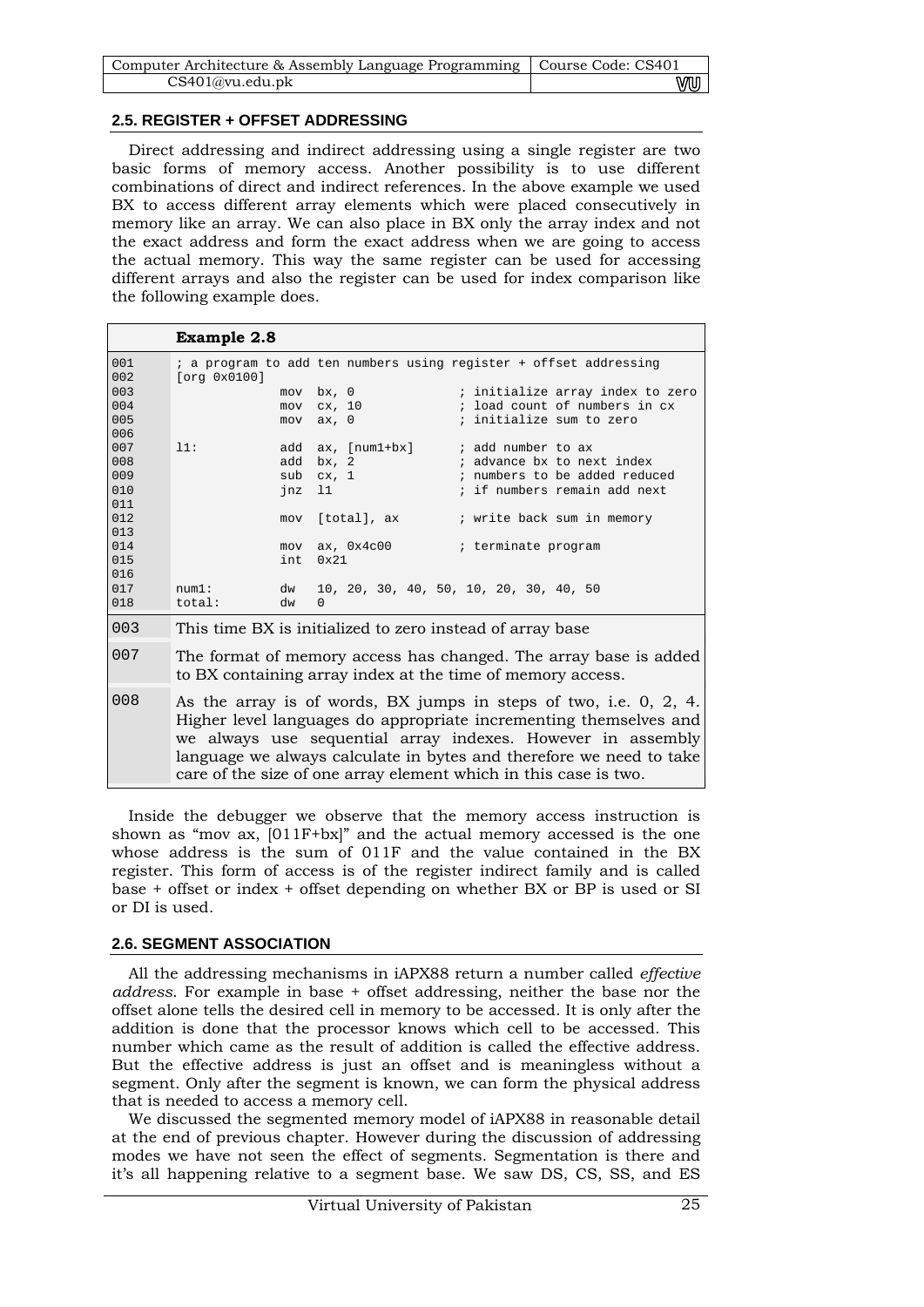| Computer Architecture & Assembly Language Programming   Course Code: CS401 |    |
|----------------------------------------------------------------------------|----|
| CS401@vu.edu.ph                                                            | wu |

inside the debugger. Everything is relative to its segment base, even though we have not explicitly explained its functionality. An offset alone is not complete without a segment. As previously discussed there is a default segment associated to every register which accesses memory. For example CS is associated to IP by default; rather it is tied with it. It cannot access memory in any other segment.

In case of data, there is a bit relaxation and nothing is tied. Rather there is a default association which can be overridden. In the case of register indirect memory access, if the register used is one of SI, DI, or BX the default segment is DS. If however the register used in BP the default segment used is SS. The stack segment has a very critical and fine use and there is a reason why BP is attached to SS by default. However these will be discussed in detail in the chapter on stack. IP is tied to CS while SP is tied to SS. The association of these registers cannot be changed; they are locked with no option. Others are not locked and can be changed.

To override the association for one instruction of one of the registers BX, BP, SI or DI, we use the segment override prefix. For example "mov ax, [cs:bx]" associates BX with CS for this one instruction. For the next instruction the default association will come back to act. The processor places a special byte before the instruction called a prefix, just like prefixes and suffixes in English language. No prefix is needed or placed for default association. For example for CS the byte 2E is placed and for ES the byte 26 is placed. Opcode has not changed, but the prefix byte has modified the default association to association with the desired segment register for this one instruction.

In all our examples, we never declared a segment or used it explicitly, but everything seemed to work fine. The important thing to note is that CS, DS, SS, and ES all had the same value. The value itself is not important but the fact that all had the same value is important. All four segment windows exactly overlap. Whatever segment register we use the same physical memory will be accessed. That is why everything was working without the mention of a single segment register. This is the formation of COM files in IBM PC. A single segment contains code, data, and the stack. This format is operating system dependant, in our case defined by DOS. And our operating system defines the format of COM files such that all segments have the same value. Thus the only meaningful thing that remains is the offset.

For example if BX=0100, SI=0200, and CS=1000 and the memory access under consideration is  $[cs:bx+si+0x0700]$ , the effective address formed is  $bx+si+0700 = 0100 + 0200 + 0700 = 0A00$ . Now multiplying the segment value by 16 makes it 10000 and adding the effective address 00A00 forms the physical address 10A00.

## **2.7. ADDRESS WRAPAROUND**

There are two types of wraparounds. One is within a single segment and the other is inside the whole physical memory. Segment wraparound occurs when during the effective address calculation a carry is generated. This carry is dropped giving the effect that when we try to access beyond the segment limit, we are actually wrapped around to the first cell in the segment. For example if BX=9100, DS=1500 and the access is [bx+0x7000] we form the effective address  $9100 + 7000 = 10100$ . The carry generated is dropped forming the actual effective address of 0100. Just like a circle when we reached the end we started again from the beginning. An arc at 370 degrees is the same as an arc at 10 degrees. We tried to cross the segment boundary and it pushed us back to the start. This is called segment wraparound. The physical address in the above example will be 15100.

The same can also happen at the time of physical address calculation. For example BX=0100, DS=FFF0 and the access under consideration is [bx+0x0100]. The effective address will be 0200 and the physical address will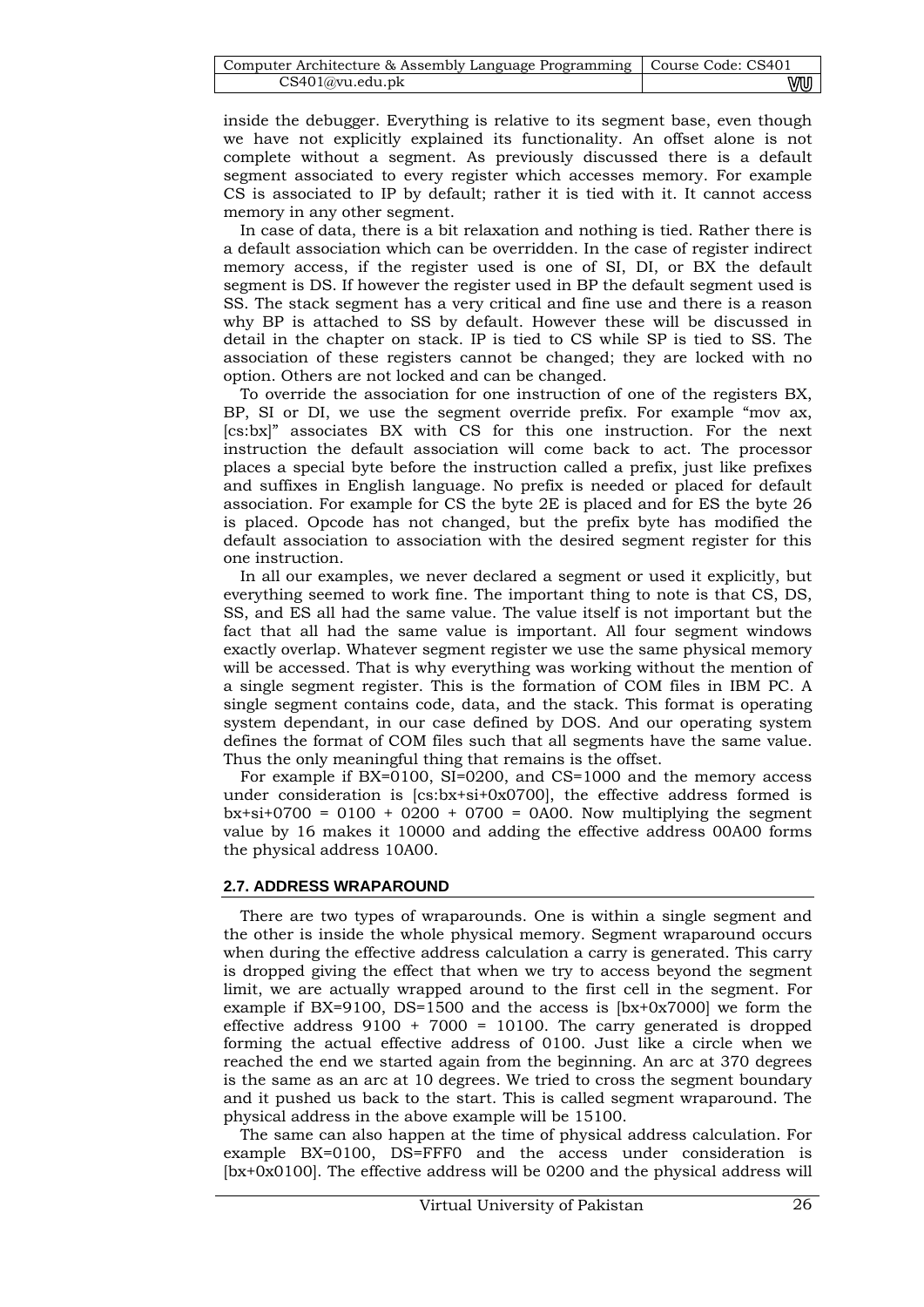| Computer Architecture & Assembly Language Programming   Course Code: CS401 |    |
|----------------------------------------------------------------------------|----|
| CS401@vu.edu.ph                                                            | wu |

be 100100. This is a 21bit answer and cannot be sent on the address bus which is 20 bits wide. The carry is dropped and just like the segment wraparound our physical memory has wrapped around at its very top. When we tried to access beyond limits the actual access is made at the very start. This second wraparound is a bit different in newer processor with more address lines but that will be explained in later chapters.

## **2.8. ADDRESSING MODES SUMMARY**

The iAPX88 processor supports seven modes of memory access. Remember that immediate is not an addressing mode but an operand type. Operands can be immediate, register, or memory. If the operand is memory one of the seven addressing modes will be used to access it. The memory access mechanisms can also be written in the general form "base + index + offset" and we can define the possible addressing modes by saying that any one, two, or none can be skipped from the general form to form a legal memory access.

There are a few common mistakes done in forming a valid memory access. Part of a register cannot be used to access memory. Like BX is allowed to hold an address but BL or BH are not. Address is 16bit and must be contained in a 16bit register. BX-SI is not possible. The only thing that we can do is addition of a base register with an index register. Any other operation is disallowed. BS+BP and SI+DI are both disallowed as we cannot have two base or two index registers in one memory access. One has to be a base register and the other has to be an index register and that is the reason of naming them differently.

## **Direct**

A fixed offset is given in brackets and the memory at that offset is accessed. For example "mov [1234], ax" stores the contents of the AX registers in two bytes starting at address 1234 in the current data segment. The instruction "mov [1234], al" stores the contents of the AL register in the byte at offset 1234.

## **Based Register Indirect**

A base register is used in brackets and the actual address accessed depends on the value contained in that register. For example "mov [bx], ax" moves the two byte contents of the AX register to the address contained in the BX register in the current data segment. The instruction "mov [bp], al" moves the one byte content of the AL register to the address contained in the BP register in the current stack segment.

## **Indexed Register Indirect**

An index register is used in brackets and the actual address accessed depends on the value contained in that register. For example "mov [si], ax" moves the contents of the AX register to the word starting at address contained in SI in the current data segment. The instruction "mov [di], ax" moves the word contained in AX to the offset stored in DI in the current data segment.

## **Based Register Indirect + Offset**

A base register is used with a constant offset in this addressing mode. The value contained in the base register is added with the constant offset to get the effective address. For example "mov [bx+300], ax" stores the word contained in AX at the offset attained by adding 300 to BX in the current data segment. The instruction "mov [bp+300], ax" stores the word in AX to the offset attained by adding 300 to BP in the current stack segment.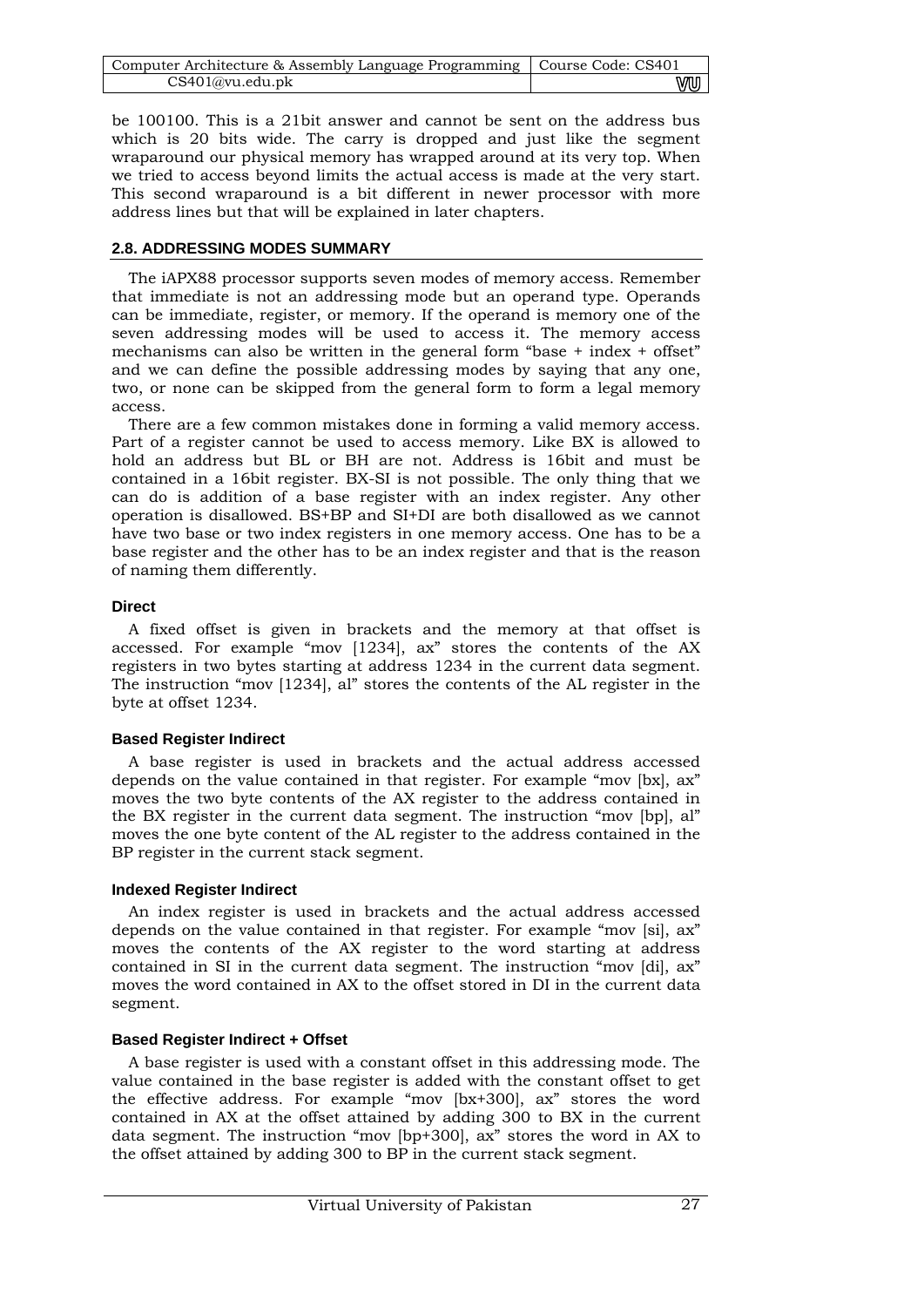| Computer Architecture & Assembly Language Programming   Course Code: CS401 |    |
|----------------------------------------------------------------------------|----|
| CS401@vu.edu.ph                                                            | wu |

## **Indexed Register Indirect + Offset**

An index register is used with a constant offset in this addressing mode. The value contained in the index register is added with the constant offset to get the effective address. For example "mov [si+300], ax" moves the word contained in AX to the offset attained by adding 300 to SI in the current data segment and the instruction "mov [di+300], al" moves the byte contained in AL to the offset attained by adding 300 to DI in the current data segment.

## **Base + Index**

One base and one index register is used in this addressing mode. The value of the base register and the index register are added together to get the effective address. For example "mov [bx+si], ax" moves the word contained in the AX register to offset attained by adding BX and SI in the current data segment. The instruction "mov [bp+di], al" moves the byte contained in AL to the offset attained by adding BP and DI in the current stack segment. Observe that the default segment is based on the base register and not on the index register. This is why base registers and index registers are named separately. Other examples are "mov [bx+di], ax" and "mov [bp+si], ax." This method can be used to access a two dimensional array such that one dimension is in a base register and the other is in an index register.

## **Base + Index + Offset**

This is the most complex addressing method and is relatively infrequently used. A base register, an index register, and a constant offset are all used in this addressing mode. The values of the base register, the index register, and the constant offset are all added together to get the effective address. For example "mov [bx+si+300], ax" moves the word contents of the AX register to the word in memory starting at offset attained by adding BX, SI, and 300 in the current data segment. Default segment association is again based on the base register. It might be used with the array base of a two dimensional array as the constant offset, one dimension in the base register and the other in the index register. This way all calculation of location of the desired element has been delegated to the processor.

## **EXERCISES**

- 1. What is a label and how does the assembler differentiates between code labels and data labels?
- 2. List the seven addressing modes available in the 8088 architecture.
- 3. Differentiate between effective address and physical address.
- 4. What is the effective address generated by the following instructions? Every instruction is independent of others. Initially BX=0x0100, num1=0x1001, [num1]=0x0000, and SI=0x0100
	- a. mov ax, [bx+12]
	- b. mov ax, [bx+num1]
	- c. mov ax,  $[num1+bx]$
	- d. mov ax, [bx+si]
- 5. What is the effective address generated by the following combinations if they are valid. If not give reason. Initially BX=0x0100, SI=0x0010, DI=0x0001, BP=0x0200, and SP=0xFFFF
	- a. bx-si
	- b. bx-bp
	- c. bx+10
	- d. bx-10
	- e. bx+sp
	- f. bx+di
- 6. Identify the problems in the following instructions and correct them by replacing them with one or two instruction having the same effect.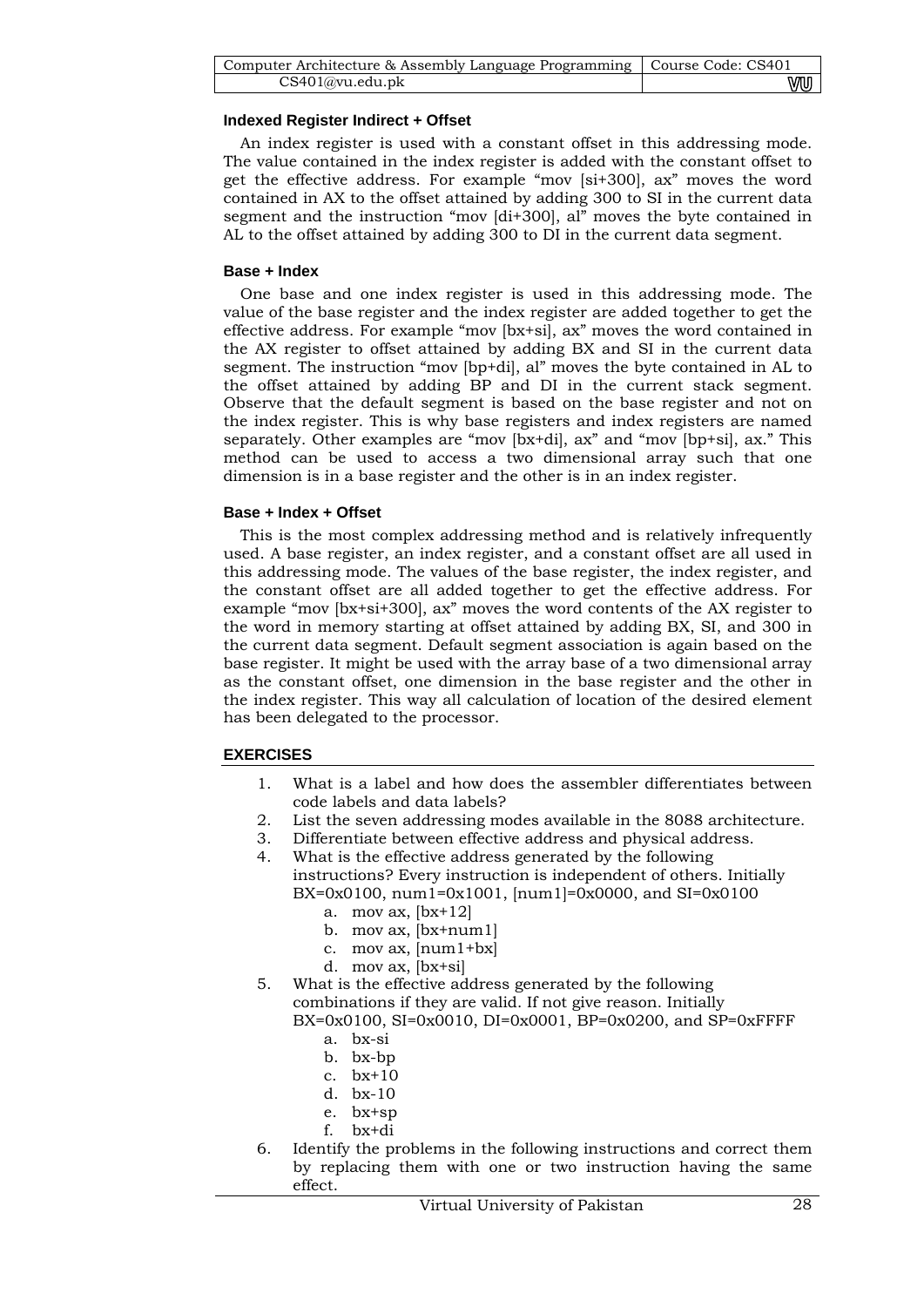| Computer Architecture & Assembly Language Programming   Course Code: CS401 |    |
|----------------------------------------------------------------------------|----|
| CS401@vu.edu.pdf                                                           | WU |

- a. mov [02], [ 22]
- b. mov [wordvar], 20
- c. mov bx, al
- d. mov ax, [si+di+100]
- 7. What is the function of segment override prefix and what changes it brings to the opcode?
- 8. What are the two types of address wraparound? What physical address is accessed with [BX+SI] if FFFF is loaded in BX, SI, and DS.
- 9. Write instructions to do the following.
	- a. Copy contents of memory location with offset 0025 in the current data segment into AX.
	- b. Copy AX into memory location with offset 0FFF in the current data segment.
	- c. Move contents of memory location with offset 0010 to memory location with offset 002F in the current data segment.
- 10. Write a program to calculate the square of 20 by using a loop that adds 20 to the accumulator 20 times.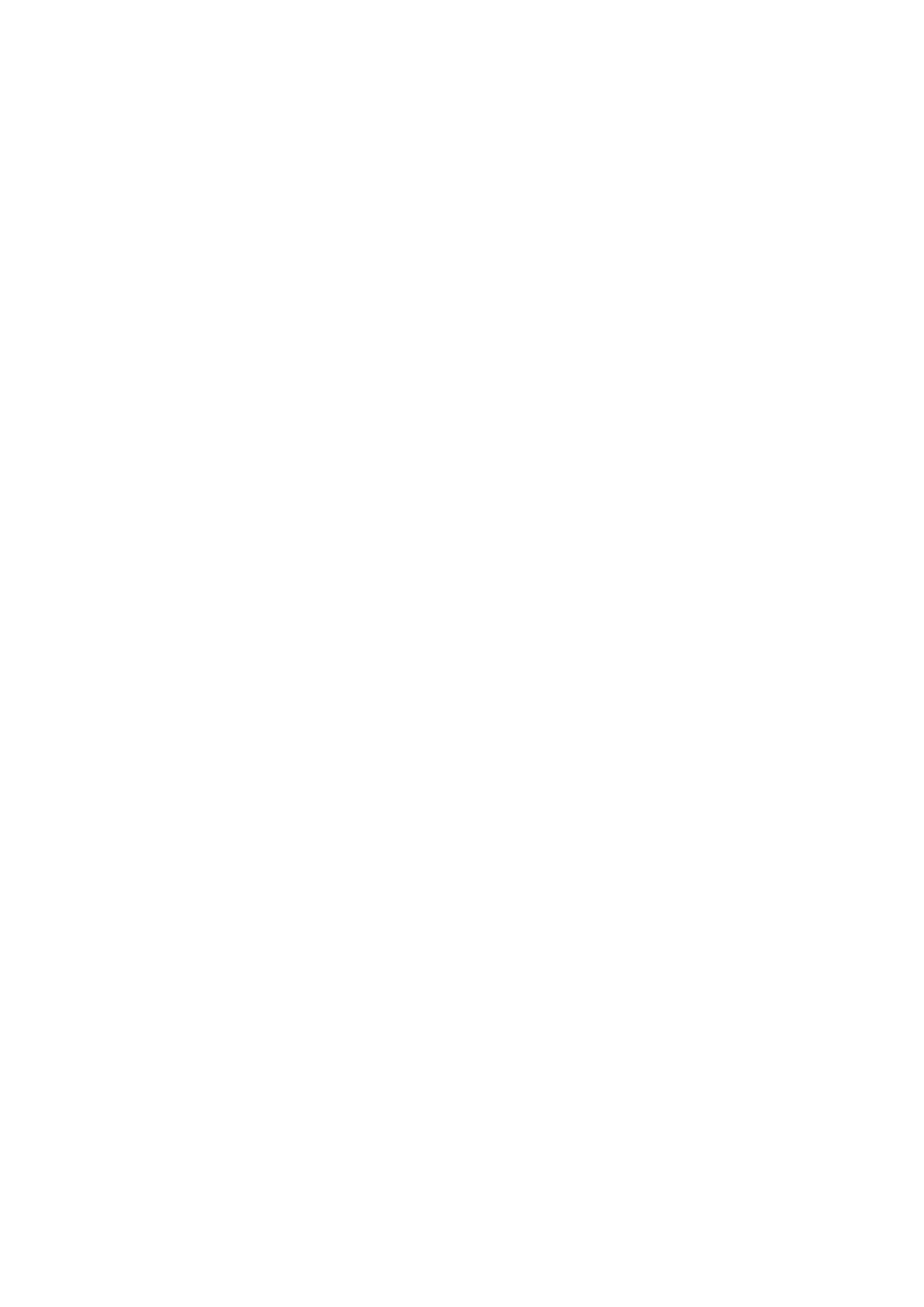# **3 Branching**

#### **3.1. COMPARISON AND CONDITIONS**

Conditional jump was introduced in the last chapter to loop for the addition of a fixed number of array elements. The jump was based on the zero flag. There are many other conditions possible in a program. For example an operand can be greater than another operand or it can be smaller. We use comparisons and boolean expressions extensively in higher level languages. They must be available is some form in assembly language, otherwise they could not possibly be made available in a higher level language. In fact they are available in a very fine and purified form.

The basic root instruction for all comparisons is CMP standing for compare. The operation of CMP is to subtract the source operand from the destination operand, updating the flags without changing either the source or the destination. CMP is one of the key instructions as it introduces the capability of conditional routing in the processor.

A closer thought reveals that with subtraction we can check many different conditions. For example if a larger number is subtracted from a smaller number then borrow is needed. The carry flag plays the role of borrow during the subtraction operation. And in this condition the carry flag will be set. If two equal numbers are subtracted the answer is zero and the zero flag will be set. Every significant relation between the destination and source is evident from the sign flag, carry flag, zero flag, and the overflow flag. CMP is meaningless without a conditional jump immediately following it.

Another important distinction at this point is the difference between signed and unsigned numbers. In unsigned numbers only the magnitude of the number is important, whereas in signed numbers both the magnitude and the sign are important. For example -2 is greater than -3 but 2 is smaller than 3. The sign has affected our comparisons.

Inside the computer signed numbers are represented in two's complement notation. In essence a number in this representation is still a number, just that now our interpretation of this number will be signed. Whether we use jump above and below or we use jump greater or less will convey our intention to the processor. The jump above and greater operations at first sight seem to be doing the same operation, and similarly below and less operations seem to be similar. However for signed numbers JG and JL will work properly and for unsigned JA and JB will work properly and not the other way around.

It is important to note that at the time of comparison, the intent of the programmer to treat the numbers as signed or unsigned is not clear. The subtraction in CMP is a normal subtraction. It is only after the comparison, during the conditional jump operation, that the intent is conveyed. At that time with a specific combination of flags checked the intent is satisfied.

For example a number 2 is represented in a word as 0002 while the number -2 is represented as FFFE. In a byte they would be represented as 02 and FE. Now both have the same magnitude however the different sign has caused very different representation in two's complement form. Now if the intent is to use FFFE or decimal 65534 then the same data would be placed in the word as in case of -2. In fact if -2 and 65534 are compared the processor will set the zero flag signaling that they are exactly equal. As regards an unsigned comparison the number 65534 is much greater than 2.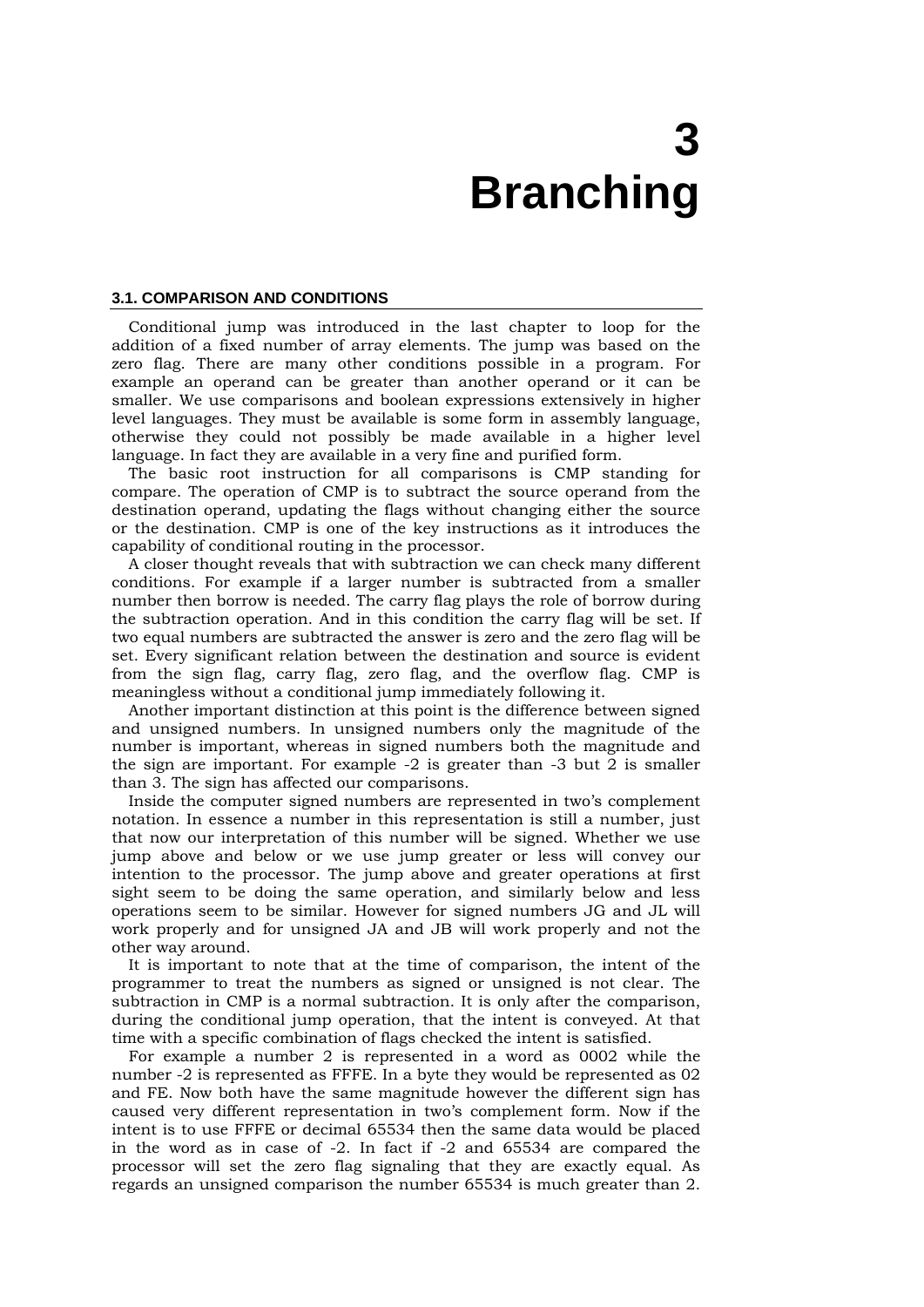| Computer Architecture & Assembly Language Programming   Course Code: CS401 |    |
|----------------------------------------------------------------------------|----|
| CS401@vu.edu.ph                                                            | vu |

So if a JA is taken after comparing -2 in the destination with 2 in the source the jump will be taken. If however JG is used after the same comparison the jump will not be taken as it will consider the sign and with the sign -2 is smaller than 2. The key idea is that -2 and 65534 were both stored in memory in the same form. It was the interpretation that treated it as a signed or as an unsigned number.

The unsigned comparisons see the numbers as 0 being the smallest and 65535 being the largest with the order that  $0 < 1 < 2... < 65535$ . The signed comparisons see the number -32768 which has the same memory representation as 32768 as the smallest number and 32767 as the largest with the order -32768 < -32767 < ... < -1 < 0 < 1 < 2 < ... < 32767. All the negative numbers have the same representation as an unsigned number in the range 32768 … 65535 however the signed interpretation of the signed comparisons makes them be treated as negative numbers smaller than zero.

All meaningful situations both for signed and unsigned numbers than occur after a comparison are detailed in the following table.

| $DEST = SRC$           | $ZF = 1$              | When the source is subtracted<br>from the destination and both are<br>equal the result is zero and<br>therefore the zero flag is set. This<br>signed and<br>works<br>for<br>both<br>unsigned numbers.                                                                                                                          |
|------------------------|-----------------------|--------------------------------------------------------------------------------------------------------------------------------------------------------------------------------------------------------------------------------------------------------------------------------------------------------------------------------|
| <b>UDEST &lt; USRC</b> | $CF = 1$              | When an unsigned source is<br>subtracted from an unsigned<br>destination and the destination is<br>smaller, borrow is needed which<br>sets the carry flag.                                                                                                                                                                     |
| $UDEST \leq USRC$      | $ZF = 1$ OR $CF = 1$  | If the zero flag is set, it means<br>that the source and destination<br>are equal and if the carry flag is<br>set it means a borrow was needed<br>in the subtraction and therefore<br>the destination is smaller.                                                                                                              |
| $UDEST \geq USRC$      | $CF = 0$              | When an unsigned source is<br>subtracted from<br>an unsigned<br>destination no borrow will be<br>needed either when the operands<br>are equal or when the destination<br>is greater than the source.                                                                                                                           |
| <b>UDEST &gt; USRC</b> | $ZF = 0$ AND $CF = 0$ | unsigned<br>The<br>source<br>and<br>destination are not equal if the<br>flag is not set and the<br>zero<br>destination is not smaller since<br>no borrow was taken. Therefore<br>the destination is greater than<br>the source.                                                                                                |
| <b>SDEST &lt; SSRC</b> | $SF \neq OF$          | When<br>signed<br>a<br>source<br>is<br>from<br>subtracted<br>a<br>signed<br>destination and the answer is<br>negative with no overflow than<br>the destination is smaller than<br>the source. If however there is an<br>overflow meaning that the sign<br>has changed unexpectedly, the<br>meanings are<br>reversed and<br>- a |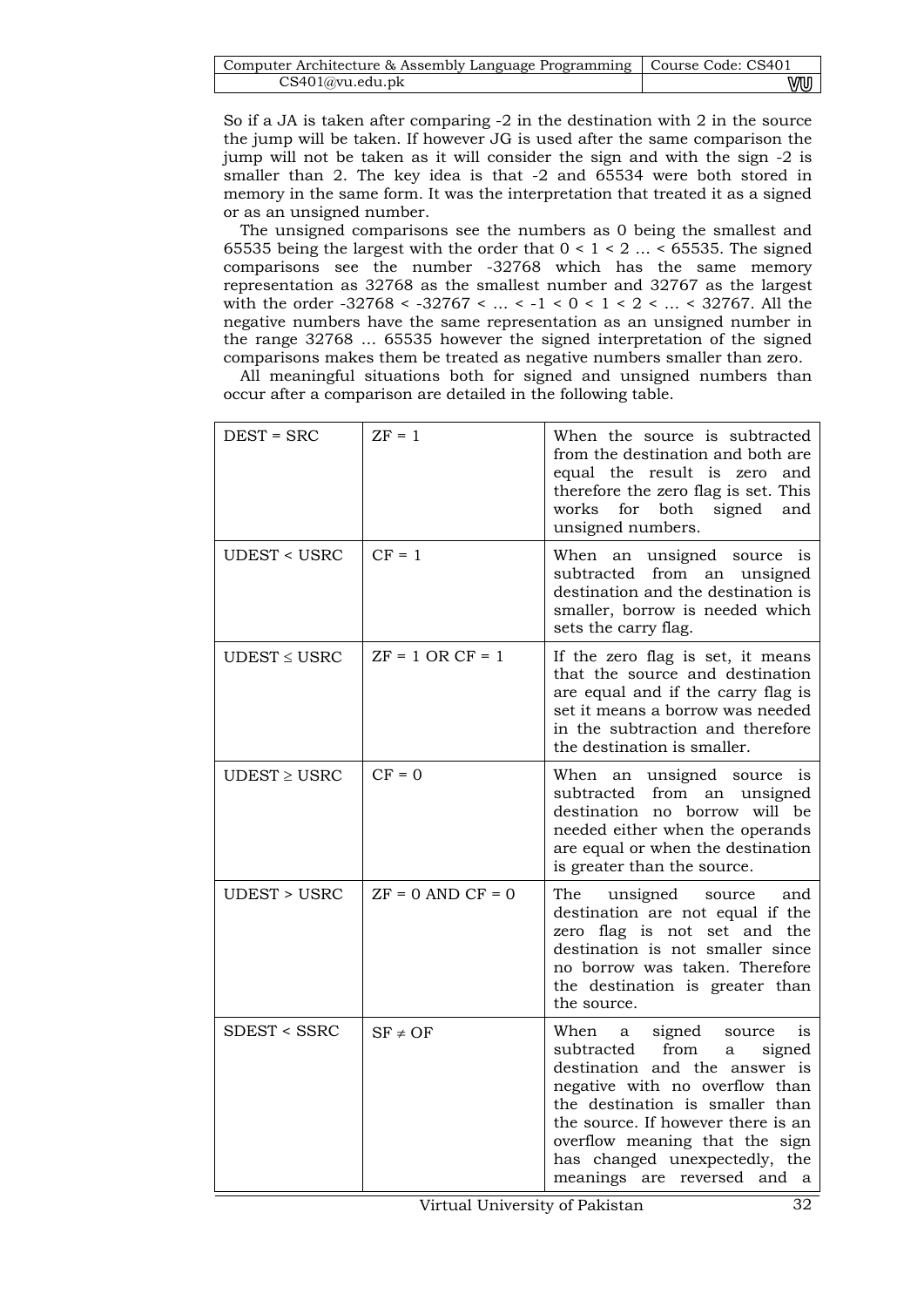| Computer Architecture & Assembly Language Programming   Course Code: CS401 |    |
|----------------------------------------------------------------------------|----|
| CS401@vu.edu.ph                                                            | vu |

|                   |                          | positive number signals that the<br>destination is smaller.                                                                                                                                                                                                                                                                                                     |
|-------------------|--------------------------|-----------------------------------------------------------------------------------------------------------------------------------------------------------------------------------------------------------------------------------------------------------------------------------------------------------------------------------------------------------------|
| $SDEST \leq SSRC$ | $ZF = 1$ OR SF $\neq$ OF | If the zero flag is set, it means<br>that the source and destination<br>are equal and if the sign and<br>overflow flags differ it means that<br>the destination is smaller as<br>described above.                                                                                                                                                               |
| $SDEST \geq SSRC$ | $SF = OF$                | When a signed source<br><sup>1</sup> S<br>subtracted from<br>signed<br>a<br>destination and the answer is<br>positive with no overflow than the<br>destination is greater than the<br>source. When an overflow is there<br>signaling that sign has changed<br>unexpectedly, we interpret a<br>negative answer as the signal<br>that the destination is greater. |
| SDEST > SSRC      | $ZF = 0$ AND $SF = OF$   | If the zero flag is not set, it means<br>that the signed operands are not<br>equal and if the sign and overflow<br>match in addition to this it<br>means that the destination is<br>greater than the source.                                                                                                                                                    |

# **3.2. CONDITIONAL JUMPS**

For every interesting or meaningful situation of flags, a conditional jump is there. For example JZ and JNZ check the zero flag. If in a comparison both operands are same, the result of subtraction will be zero and the zero flag will be set. Thus JZ and JNZ can be used to test equality. That is why there are renamed versions JE and JNE read as jump if equal or jump if not equal. They seem more logical in writing but mean exactly the same thing with the same opcode. Many jumps are renamed with two or three names for the same jump, so that the appropriate logic can be conveyed in assembly language programs. This renaming is done by Intel and is a standard for iAPX88. JC and JNC test the carry flag. For example we may need to test whether there was an overflow in the last unsigned addition or subtraction. Carry flag will also be set if two unsigned numbers are subtracted and the first is smaller than the second. Therefore the renamed versions JB, JNAE, and JNB, JAE are there standing for jump if below, jump if not above or equal, jump if not below, and jump if above or equal respectively. The operation of all jumps can be seen from the following table.

| <b>JC</b><br>$J\rm{B}$<br>JNAE | Jump if carry<br>Jump if below<br>Jump if not above or equal     | $CF = 1$ | This jump is taken if<br>the last arithmetic<br>operation generated a<br>carry or required a<br>borrow. After a CMP it<br>if<br>taken<br>the<br>is<br>unsigned source<br>$\frac{1}{1}$<br>smaller than<br>the<br>unsigned destination. |
|--------------------------------|------------------------------------------------------------------|----------|----------------------------------------------------------------------------------------------------------------------------------------------------------------------------------------------------------------------------------------|
| JNC.<br>JNB<br>JAE             | Jump if not carry<br>Jump if not below<br>Jump if above or equal | $CF = 0$ | This jump is taken if<br>the last arithmetic<br>operation did<br>not                                                                                                                                                                   |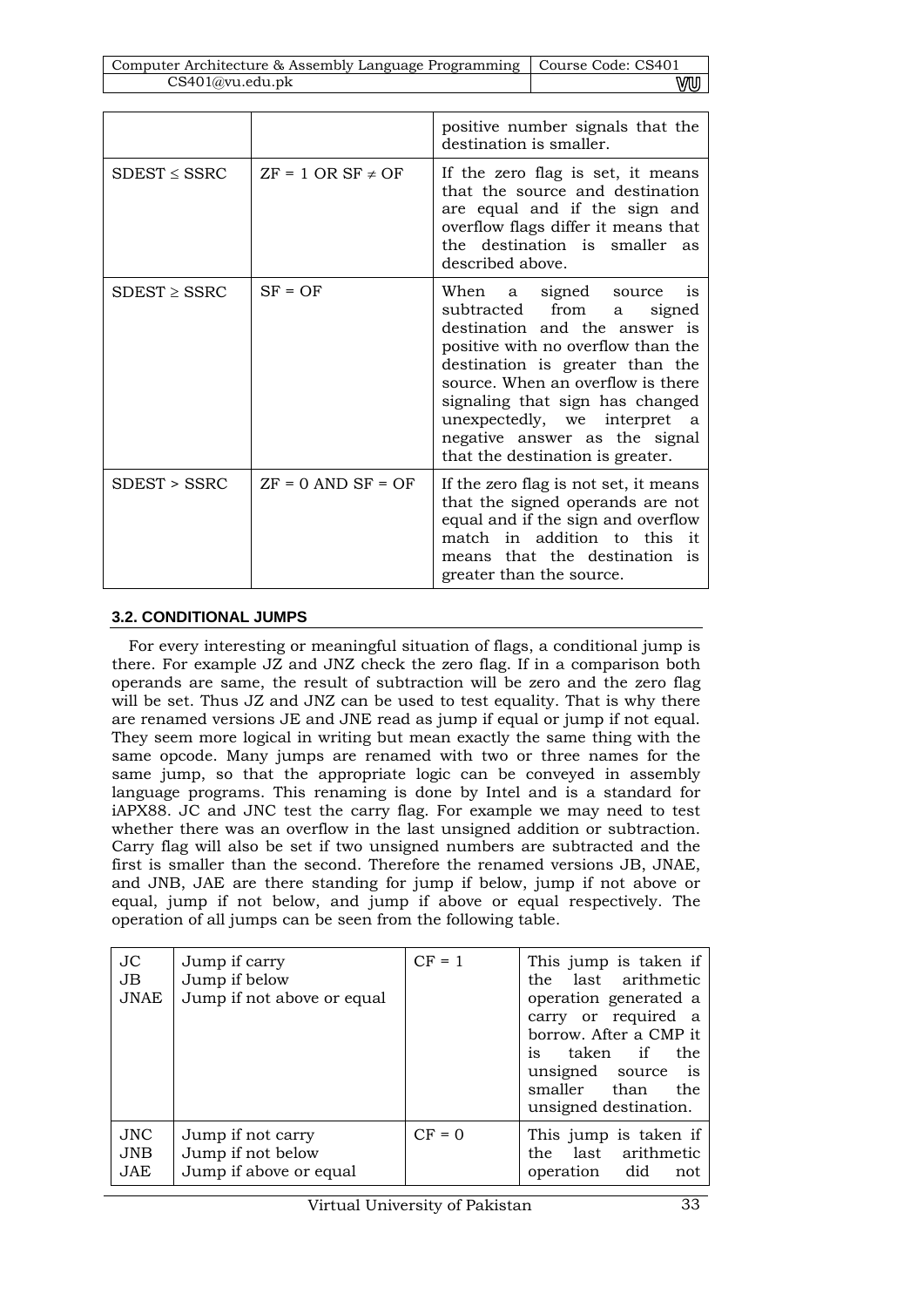|                          |                                                 |                             | generated a carry or<br>required<br>$\mathbf{a}$<br>borrow.<br>After a CMP it is taken<br>if the unsigned source<br>is larger or equal to<br>the<br>unsigned<br>destination.                      |
|--------------------------|-------------------------------------------------|-----------------------------|---------------------------------------------------------------------------------------------------------------------------------------------------------------------------------------------------|
| JE<br>JZ                 | Jump if equal<br>Jump if zero                   | $ZF = 1$                    | This jump is taken if<br>the last<br>arithmetic<br>operation produced a<br>zero in its destination.<br>After a CMP it is taken<br>if both operands were<br>equal.                                 |
| JNE<br>JNZ               | Jump if not equal<br>Jump if not zero           | $ZF = 0$                    | This jump is taken if<br>last<br>arithmetic<br>the<br>operation<br>did<br>not<br>produce a zero in its<br>destination.<br>After<br>a<br>CMP it is taken if both<br>operands<br>were<br>different. |
| JA<br><b>JNBE</b>        | Jump if above<br>Jump if not below or equal     | $ZF = 0$ AND<br>$CF = 0$    | This jump is taken<br>a CMP<br>if<br>the<br>after<br>unsigned<br>source<br>is<br>larger<br>the<br>than<br>unsigned destination.                                                                   |
| <b>JNA</b><br><b>JBE</b> | Jump if not above<br>Jump if not below or equal | $ZF = 1$ OR<br>$CF = 1$     | This jump is taken<br>a CMP if<br>after<br>the<br>unsigned<br>is<br>source<br>smaller than or equal<br>the<br>unsigned<br>to<br>destination.                                                      |
| JL<br><b>JNGE</b>        | Jump if less<br>Jump if not greater or equal    | $SF \neq OF$                | This jump is taken<br>after<br>$\text{CMP}$<br>if the<br>a<br>signed<br>is<br>source<br>smaller<br>than<br>the<br>signed destination.                                                             |
| <b>JNL</b><br><b>JGE</b> | Jump if not less<br>Jump if greater or equal    | $SF = OF$                   | This jump is taken<br>after a CMP if the<br>signed source is larger<br>than or equal to the<br>signed destination.                                                                                |
| JG<br><b>JNLE</b>        | Jump if greater<br>Jump if not less or equal    | $ZF = 0$ AND<br>$SF = OF$   | This jump is taken<br>after a CMP if the<br>signed source is larger<br>than<br>the<br>signed<br>destination.                                                                                      |
| <b>JNG</b><br><b>JLE</b> | Jump if not greater<br>Jump if less or equal    | $ZF = 1$ OR<br>$SF \neq OF$ | This jump is taken<br>after a CMP if<br>the<br>signed<br>is<br>source<br>smaller than or equal<br>signed<br>the<br>to<br>destination.                                                             |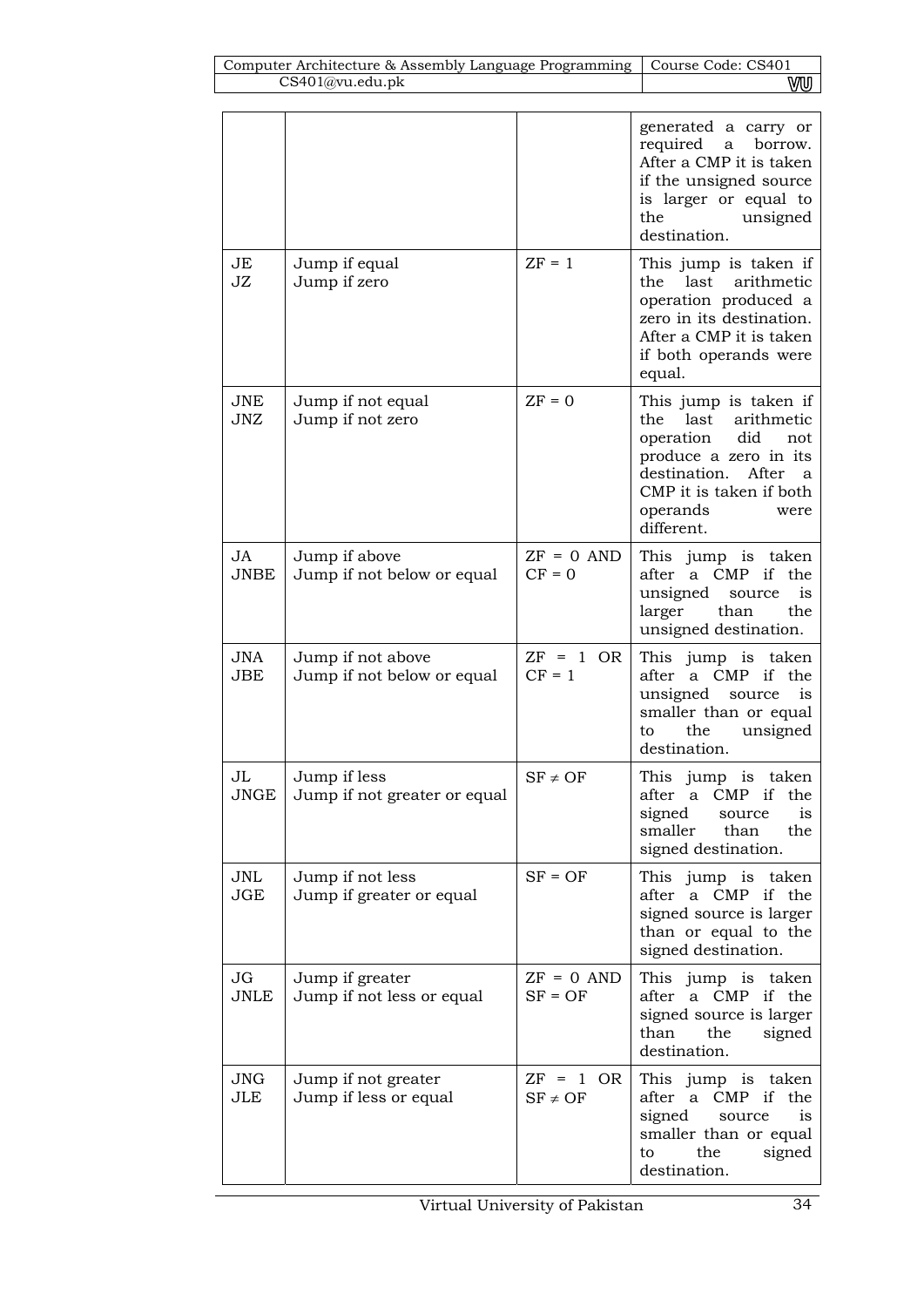| Computer Architecture & Assembly Language Programming  <br>Course Code: CS401 |                                          |          |                                                                                                                                             |  |  |  |  |
|-------------------------------------------------------------------------------|------------------------------------------|----------|---------------------------------------------------------------------------------------------------------------------------------------------|--|--|--|--|
|                                                                               | CS401@vu.edu.pk                          | WW       |                                                                                                                                             |  |  |  |  |
|                                                                               |                                          |          |                                                                                                                                             |  |  |  |  |
| <b>JO</b>                                                                     | Jump if overflow.                        | $OF = 1$ | This jump is taken if<br>last<br>arithmetic<br>the<br>operation changed the<br>sign unexpectedly.                                           |  |  |  |  |
| <b>JNO</b>                                                                    | Jump if not overflow                     | $OF = 0$ | This jump is taken if<br>the<br>last<br>arithmetic<br>did<br>operation<br>not<br>change<br>the<br>sign<br>unexpectedly.                     |  |  |  |  |
| <b>JS</b>                                                                     | Jump if sign                             | $SF = 1$ | This jump is taken if<br>arithmetic<br>the<br>last<br>operation produced a<br>negative number in its<br>destination.                        |  |  |  |  |
| <b>JNS</b>                                                                    | Jump if not sign                         | $SF = 0$ | This jump is taken if<br>arithmetic<br>the<br>last<br>operation produced a<br>positive number in its<br>destination.                        |  |  |  |  |
| JP<br><b>JPE</b>                                                              | Jump if parity<br>Jump if even parity    | $PF = 1$ | This jump is taken if<br>last<br>arithmetic<br>the<br>operation produced a<br>number<br>in<br>its<br>destination that has<br>even parity.   |  |  |  |  |
| <b>JNP</b><br><b>JPO</b>                                                      | Jump if not parity<br>Jump if odd parity | $PF = 0$ | This jump is taken if<br>the<br>last<br>arithmetic<br>operation produced a<br>number<br>in<br>its<br>destination that<br>has<br>odd parity. |  |  |  |  |
| <b>JCXZ</b>                                                                   | Jump if CX is zero                       | $CX = 0$ | This jump is taken if<br>the CX register is zero.                                                                                           |  |  |  |  |

The CMP instruction sets the flags reflecting the relation of the destination to the source. This is important as when we say jump if above, then what is above what. The destination is above the source or the source is above the destination.

The JA and JB instructions are related to unsigned numbers. That is our interpretation for the destination and source operands is unsigned. The 16th bit holds data and not the sign. In the JL and JG instructions standing for jump if lower and jump if greater respectively, the interpretation is signed. The 16th bit holds the sign and not the data. The difference between them will be made clear as an elaborate example will be given to explain the difference.

One jump is special that it is not dependant on any flag. It is JCXZ, jump if the CS register is zero. This is because of the special treatment of the CX register as a counter. This jump is regardless of the zero flag. There is no counterpart or not form of this instruction.

The adding numbers example of the last chapter can be a little simplified using the compare instruction on the BX register and eliminating the need for a separate counter as below.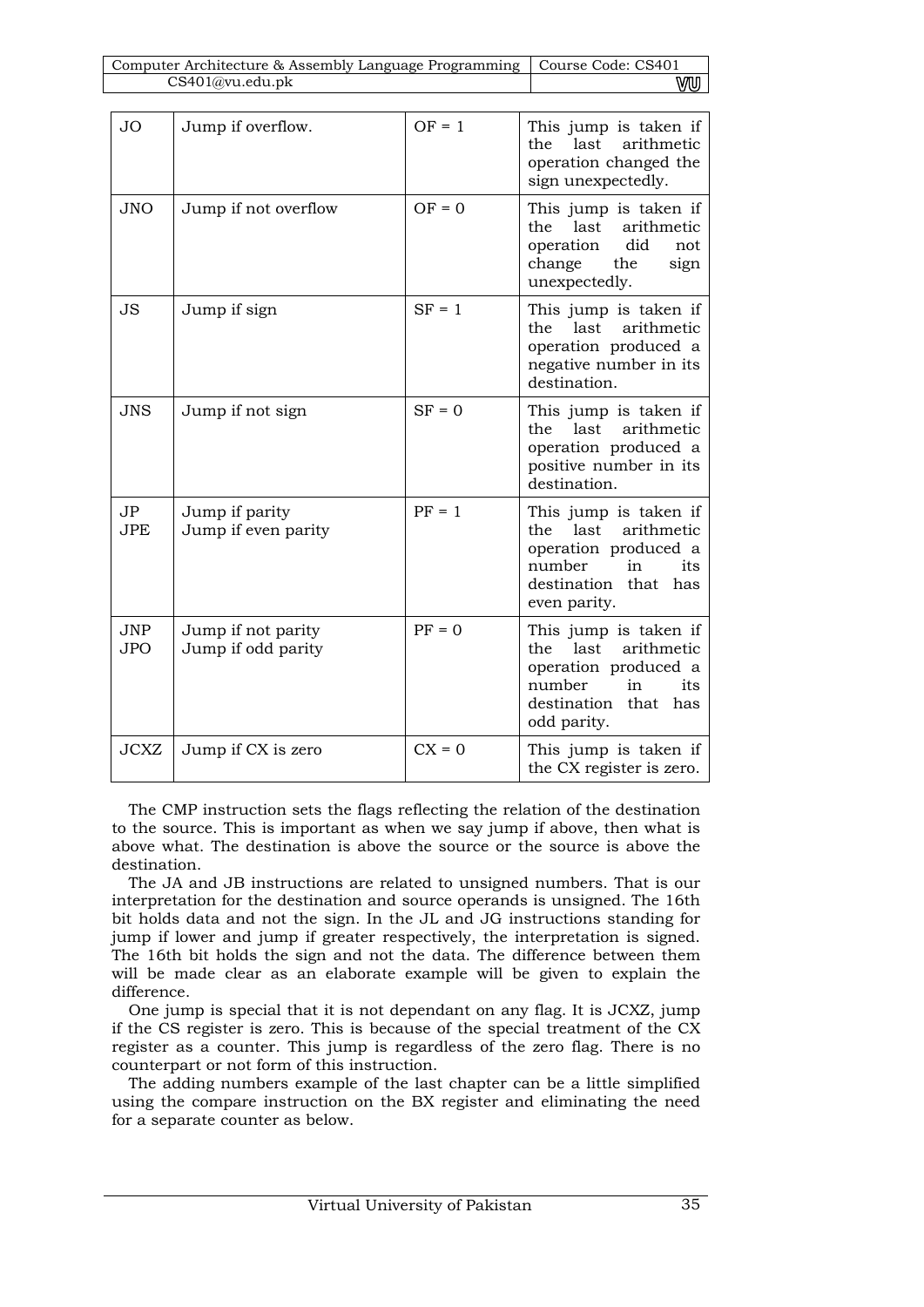Computer Architecture & Assembly Language Programming | Course Code: CS401 CS401@vu.edu.pk **WU** 

|                                 | <b>Example 3.1</b>                                                                                                                                                                                |                          |                                          |                                                                                                                                                                                                                                                                                                                                                                                                                                                                                                                                                                                                                                     |  |  |  |
|---------------------------------|---------------------------------------------------------------------------------------------------------------------------------------------------------------------------------------------------|--------------------------|------------------------------------------|-------------------------------------------------------------------------------------------------------------------------------------------------------------------------------------------------------------------------------------------------------------------------------------------------------------------------------------------------------------------------------------------------------------------------------------------------------------------------------------------------------------------------------------------------------------------------------------------------------------------------------------|--|--|--|
| 001<br>002                      | [org 0x0100]                                                                                                                                                                                      |                          |                                          | ; a program to add ten numbers without a separate counter                                                                                                                                                                                                                                                                                                                                                                                                                                                                                                                                                                           |  |  |  |
| 003<br>004<br>005               |                                                                                                                                                                                                   | mov<br>mov               | bx, 0<br>ax, 0                           | ; initialize array index to zero<br>; initialize sum to zero                                                                                                                                                                                                                                                                                                                                                                                                                                                                                                                                                                        |  |  |  |
| 006<br>007<br>008<br>009<br>010 | 11:                                                                                                                                                                                               | add<br>add<br>cmp<br>ine | $ax, [num1+bx]$<br>bx, 2<br>bx, 20<br>11 | ; add number to ax<br>; advance bx to next index<br>; are we beyond the last index<br>; if not add next number                                                                                                                                                                                                                                                                                                                                                                                                                                                                                                                      |  |  |  |
| 011<br>012<br>013<br>014<br>015 |                                                                                                                                                                                                   | mov<br>mov<br>int        | [total], ax<br>ax, $0x4c00$<br>0x21      | ; write back sum in memory<br>; terminate program                                                                                                                                                                                                                                                                                                                                                                                                                                                                                                                                                                                   |  |  |  |
| 016<br>017                      | num1:<br>total:                                                                                                                                                                                   | dw<br>$\Omega$<br>dw     |                                          | 10, 20, 30, 40, 50, 10, 20, 30, 40, 50                                                                                                                                                                                                                                                                                                                                                                                                                                                                                                                                                                                              |  |  |  |
| 006                             | The format of memory access is still base + offset.                                                                                                                                               |                          |                                          |                                                                                                                                                                                                                                                                                                                                                                                                                                                                                                                                                                                                                                     |  |  |  |
| 008                             | BX is used as the array index as well as the counter. The offset of<br>11th number will be 20, so as soon as BX becomes 20 just after the<br>10th number has been added, the addition is stopped. |                          |                                          |                                                                                                                                                                                                                                                                                                                                                                                                                                                                                                                                                                                                                                     |  |  |  |
| 009                             |                                                                                                                                                                                                   |                          |                                          | The jump is displayed as JNZ in the debugger even though we have<br>written JNE in our example. This is because it is a renamed jump<br>with the same opcode as JNZ and the debugger has no way of<br>knowing the mnemonic that we used after looking just at the<br>opcode. Also every code and data reference that we used till now is<br>seen in the opcode as well. However for the jump instruction we see<br>an operand of F2 in the opcode and not 0116. This will be discussed<br>in detail with unconditional jumps. It is actually a short relative<br>jump and the operand is stored in the form of positive or negative |  |  |  |

With conditional branching in hand, there are just a few small things left in assembly language that fills some gaps. Now there is just imagination and the skill to conceive programs that can make you write any program.

### **3.3. UNCONDITIONAL JUMP**

offset from this instruction.

Till now we have been placing data at the end of code. There is no such restriction and we can define data anywhere in the code. Taking the previous example, if we place data at the start of code instead of at the end and we load our program in the debugger. We can see our data placed at the start but the debugger is intending to start execution at our data. The COM file definition said that the first executable instruction is at offset 0100 but we have placed data there instead of code. So the debugger will try to interpret that data as code and showed whatever it could make up out of those opcodes.

We introduce a new instruction called JMP. It is the unconditional jump that executes regardless of the state of all flags. So we write an unconditional jump as the very first instruction of our program and jump to the next instruction that follows our data declarations. This time 0100 contains a valid first instruction of our program.

|            | <b>Example 3.2</b>                                                        |           |          |  |  |  |                                        |                                  |  |
|------------|---------------------------------------------------------------------------|-----------|----------|--|--|--|----------------------------------------|----------------------------------|--|
| 001<br>002 | ; a program to add ten numbers without a separate counter<br>[org 0x0100] |           |          |  |  |  |                                        |                                  |  |
| 003<br>004 |                                                                           | imp start |          |  |  |  |                                        | ; unconditionally jump over data |  |
| 005<br>006 | num1:<br>total:                                                           | dw<br>dw  | $\Omega$ |  |  |  | 10, 20, 30, 40, 50, 10, 20, 30, 40, 50 |                                  |  |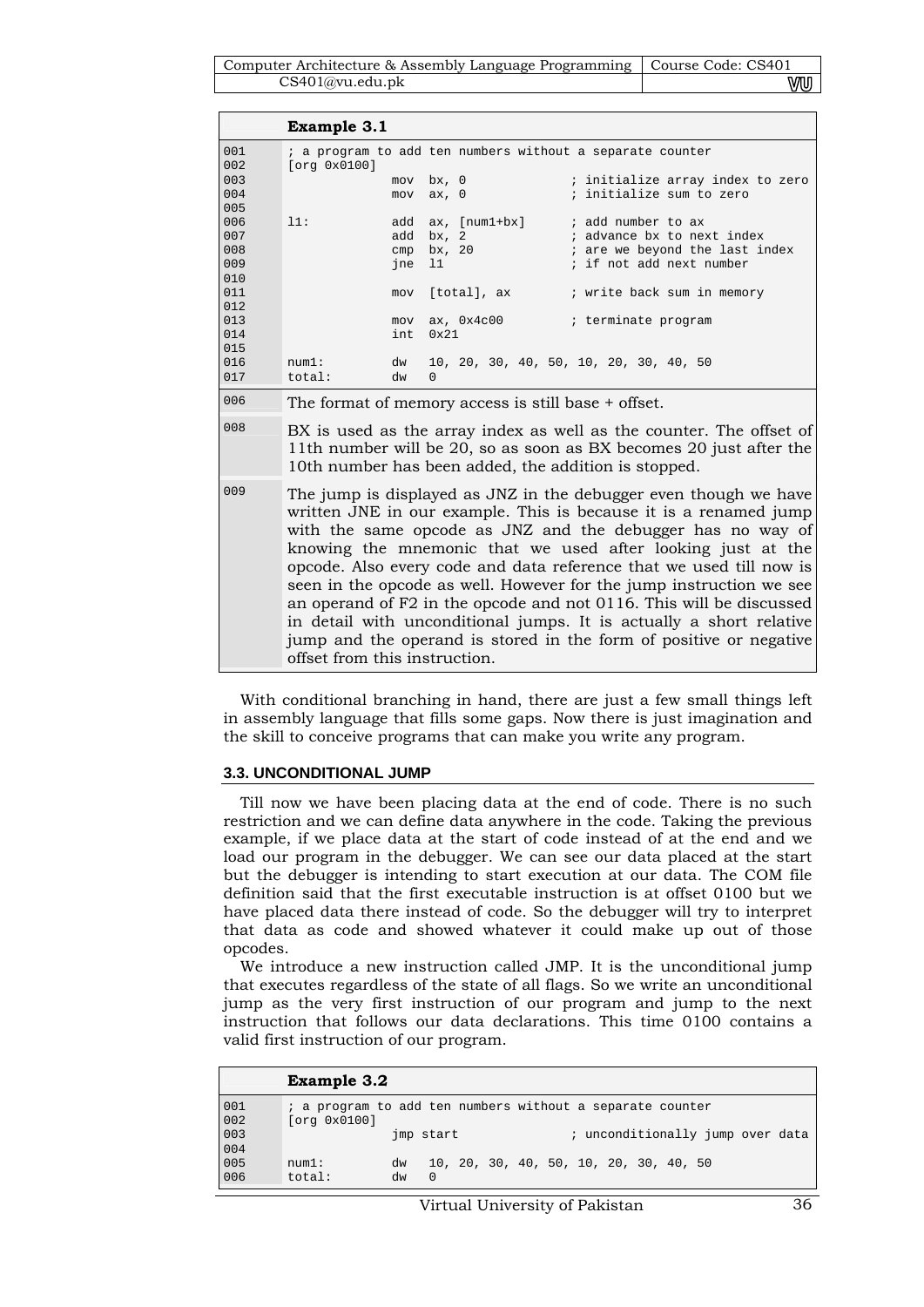| Computer Architecture & Assembly Language Programming   Course Code: CS401 |    |
|----------------------------------------------------------------------------|----|
| CS401@vu.edu.ph                                                            | vu |

| 007 |                               |      |               |                                                             |  |  |  |
|-----|-------------------------------|------|---------------|-------------------------------------------------------------|--|--|--|
| 008 | start:                        |      | $mov$ bx, $0$ | ; initialize array index to zero                            |  |  |  |
| 009 |                               |      | $mov$ $ax, 0$ | ; initialize sum to zero                                    |  |  |  |
| 010 |                               |      |               |                                                             |  |  |  |
| 011 | 11:                           | add  | ax, [num1+bx] | ; add number to ax                                          |  |  |  |
| 012 |                               | add  | bx, 2         | ; advance bx to next index                                  |  |  |  |
| 013 |                               | cmp  | bx, 20        | ; are we beyond the last index                              |  |  |  |
| 014 |                               | ine  | -11           | ; if not add next number                                    |  |  |  |
| 015 |                               |      |               |                                                             |  |  |  |
| 016 |                               | mov  | [total], ax   | ; write back sum in memory                                  |  |  |  |
| 017 |                               |      |               |                                                             |  |  |  |
| 018 |                               | mov  | ax, 0x4c00    | ; terminate program                                         |  |  |  |
| 019 |                               | int. | $0 \times 21$ |                                                             |  |  |  |
|     |                               |      |               |                                                             |  |  |  |
| 003 |                               |      |               | JMP jumps over the data declarations to the start label and |  |  |  |
|     | execution resumes from there. |      |               |                                                             |  |  |  |
|     |                               |      |               |                                                             |  |  |  |

### **3.4. RELATIVE ADDRESSING**

Inside the debugger the instruction is shown as JMP 0119 and the location 0119 contains the original first instruction of the logic of our program. This jump is unconditional, it will always be taken. Now looking at the opcode we see F21600 where F2 is the opcode and 1600 is the operand to it. 1600 is 0016 in proper word order. 0119 is not given as a parameter rather 0016 is given.

This is position relative addressing in contrast to absolute addressing. It is not telling the exact address rather it is telling how much forward or backward to go from the current position of IP in the current code segment. So the instruction means to add 0016 to the IP register. At the time of execution of the first instruction at 0100 IP was pointing to the next instruction at 0103, so after adding 16 it became 0119, the desired target location. The mechanism is important to know, however all calculations in this mechanism are done by the assembler and by the processor. We just use a label with the JMP instruction and are ensured that the instruction at the target label will be the one to be executed.

# **3.5. TYPES OF JUMP**

The three types of jump, near, short, and far, differ in the size of instruction and the range of memory they can jump to with the smallest short form of two bytes and a range of just 256 bytes to the far form of five bytes and a range covering the whole memory.

| Short Jump |          |            |        |         |
|------------|----------|------------|--------|---------|
| ЕB         | Disp     |            |        |         |
| Near Jump  |          |            |        |         |
| EВ         | Disp Low | Disp High  |        |         |
| Far Jump   |          |            |        |         |
| EВ         | IP Low   | Hiah<br>IP | CS Low | CS High |

### **Near Jump**

When the relative address stored with the instruction is in 16 bits as in the last example the jump is called a near jump. Using a near jump we can jump anywhere within a segment. If we add a large number it will wrap around to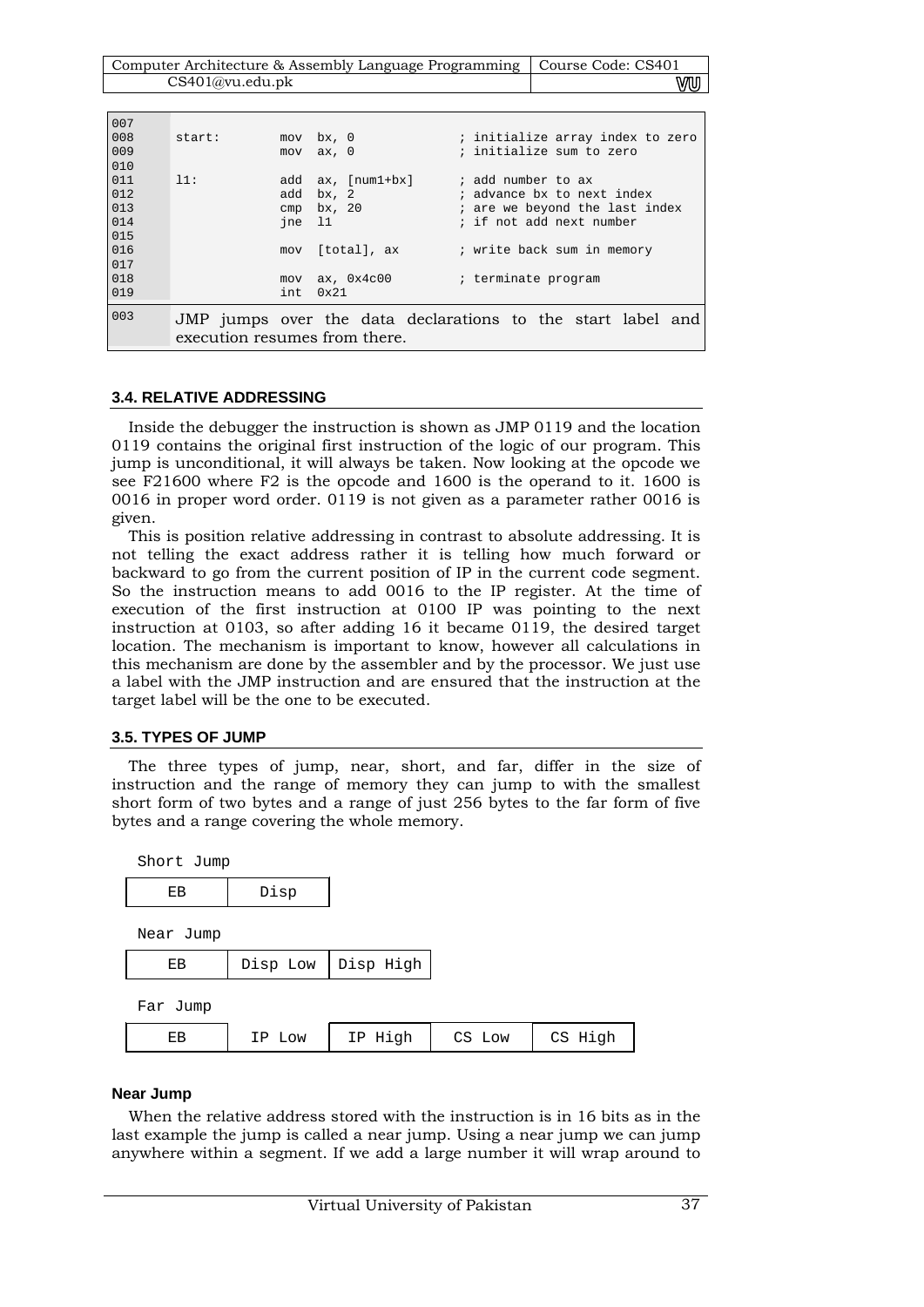| Computer Architecture & Assembly Language Programming   Course Code: CS401 |    |
|----------------------------------------------------------------------------|----|
| CS401@vu.edu.ph                                                            | vu |

the lower part. A negative number actually is a large number and works this way using the wraparound behavior.

## **Short Jump**

If the offset is stored in a single byte as in 75F2 with the opcode 75 and operand  $F2$ , the jump is called a short jump.  $F2$  is added to IP as a signed byte. If the byte is negative the complement is negated from IP otherwise the byte is added. Unconditional jumps can be short, near, and far. The far type is yet to be discussed. Conditional jumps can only be short. A short jump can go +127 bytes ahead in code and -128 bytes backwards and no more. This is the limitation of a byte in singed representation.

## **Far Jump**

Far jump is not position relative but is absolute. Both segment and offset must be given to a far jump. The previous two jumps were used to jump within a segment. Sometimes we may need to go from one code segment to another, and near and short jumps cannot take us there. Far jump must be used and a two byte segment and a two byte offset are given to it. It loads CS wit the segment part and IP with the offset part. Execution therefore resumes from that location in physical memory. The three instructions that have a far form are JMP, CALL, and RET, are related to program control. Far capability makes intra segment control possible.

# **3.6. SORTING EXAMPLE**

Moving ahead from our example of adding numbers we progress to a program that can sort a list of numbers using the tools that we have accumulated till now. Sorting can be ascending or descending like if the largest number comes at the top, followed by a smaller number and so on till the smallest number the sort will be called descending. The other order starting with the smallest number and ending at the largest is called ascending sort. This is a common problem and many algorithms have been developed to solve it. One simple algorithm is the bubble sort algorithm.

In this algorithm we compare consecutive numbers. If they are in required order e.g. if it is a descending sort and the first is larger then the second, then we leave them as it is and if they are not in order, we swap them. Then we do the same process for the next two numbers and so on till the last two are compared and possibly swapped.

A complete iteration is called a pass over the array. We need N passes at least in the simplest algorithm if N is the number of elements to be sorted. A finer algorithm is to check if any swap was done in this pass and stop as soon as a pass goes without a swap. The array is now sorted as every pair of elements is in order.

For example if our list of numbers is 60, 55, 45, and 58 and we want to sort them in ascending order, the first comparison will be of 60 and 55 and as the order will be reversed to 55 and 60. The next comparison will be of 60 and 45 and again the two will be swapped. The next comparison of 60 and 58 will also cause a swap. At the end of first pass the numbers will be in order of 55, 45, 58, and 60. Observe that the largest number has bubbled down to the bottom. Just like a bubble at bottom of water. In the next pass 55 and 45 will be swapped. 55 and 58 will not be swapped and 58 and 60 will also not be swapped. In the next pass there will be no swap as the elements are in order i.e. 45, 55, 58, and 60. The passes will be stopped as the last pass did not cause any swap. The application of bubble sort on these numbers is further explained with the following illustration.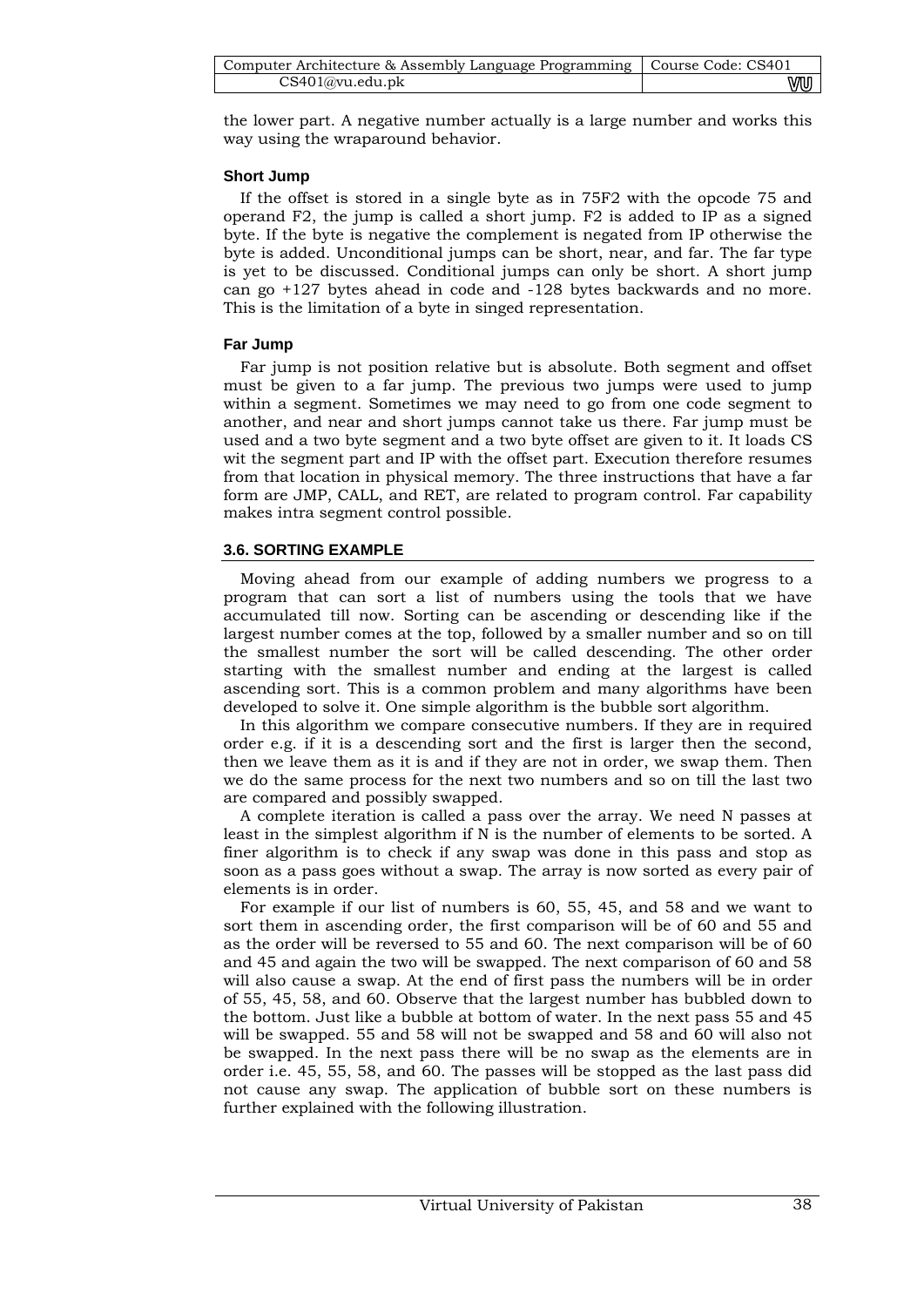| Computer Architecture & Assembly Language Programming<br>Course Code: CS401<br>CS401@vu.edu.pk |    |    |    |                                   |     |    |
|------------------------------------------------------------------------------------------------|----|----|----|-----------------------------------|-----|----|
|                                                                                                |    |    |    |                                   |     | VU |
|                                                                                                |    |    |    | State of Data Swap Done Swap Flag |     |    |
| Pass 1                                                                                         |    |    |    |                                   | Off |    |
| 60                                                                                             | 55 | 45 | 58 | Yes                               | On  |    |
| 55                                                                                             | 60 | 45 | 58 | Yes                               | On  |    |
| 55                                                                                             | 45 | 60 | 58 | Yes                               | On  |    |
| Pass 2                                                                                         |    |    |    |                                   | Off |    |
| 55                                                                                             | 45 | 58 | 60 | Yes                               | On  |    |
| 45                                                                                             | 55 | 58 | 60 | No                                | On  |    |
| 45                                                                                             | 55 | 58 | 60 | $\rm No$                          | On  |    |
| Pass 3                                                                                         |    |    |    |                                   | Off |    |
| 45                                                                                             | 55 | 58 | 60 | No                                | Off |    |
| 45                                                                                             | 55 | 58 | 60 | No                                | Off |    |
| 45                                                                                             | 55 | 58 | 60 | No                                | Off |    |

No more passes since swap flag is Off

|     | <b>Example 3.3</b>                                |      |                                       |                                                 |  |  |
|-----|---------------------------------------------------|------|---------------------------------------|-------------------------------------------------|--|--|
| 001 | ; sorting a list of ten numbers using bubble sort |      |                                       |                                                 |  |  |
| 002 | [org 0x0100]                                      |      |                                       |                                                 |  |  |
| 003 |                                                   |      | imp start                             |                                                 |  |  |
| 004 |                                                   |      |                                       |                                                 |  |  |
| 005 | data:                                             | dw   | 60, 55, 45, 50, 40, 35, 25, 30, 10, 0 |                                                 |  |  |
| 006 | swap:                                             | db   | $\Omega$                              |                                                 |  |  |
| 007 |                                                   |      |                                       |                                                 |  |  |
| 008 | start:                                            |      |                                       | mov bx, 0 (initialize array index to zero       |  |  |
| 009 |                                                   | mov  | byte [swap], 0                        | ; rest swap flag to no swaps                    |  |  |
| 010 |                                                   |      |                                       |                                                 |  |  |
| 011 | loop1:                                            |      | mov ax, [data+bx]                     | ; load number in ax                             |  |  |
| 012 |                                                   | cmp  | ax, [data+bx+2]                       | ; compare with next number                      |  |  |
| 013 |                                                   | ibe  | noswap                                | ; no swap if already in order                   |  |  |
| 014 |                                                   |      |                                       |                                                 |  |  |
| 015 |                                                   |      |                                       | mov dx, [data+bx+2] ; load second element in dx |  |  |
| 016 |                                                   | mov  | [data+bx+2], ax                       | ; store first number in second                  |  |  |
| 017 |                                                   |      | mov [data+bx], dx                     | ; store second number in first                  |  |  |
| 018 |                                                   | mov  | byte [swap], 1                        | ; flag that a swap has been done                |  |  |
| 019 |                                                   |      |                                       |                                                 |  |  |
| 020 | noswap:                                           |      | $add$ bx, $2$                         | ; advance bx to next index                      |  |  |
| 021 |                                                   | cmp  | bx, 18                                | ; are we at last index                          |  |  |
| 022 |                                                   | ine  | loop1                                 | ; if not compare next two                       |  |  |
| 023 |                                                   |      |                                       |                                                 |  |  |
| 024 |                                                   | cmp  | byte [swap], 1                        | ; check if a swap has been done                 |  |  |
| 025 |                                                   | ie   | bsort                                 | ; if yes make another pass                      |  |  |
| 026 |                                                   |      |                                       |                                                 |  |  |
| 027 |                                                   |      | $mov$ ax, $0x4c00$                    | ; terminate program                             |  |  |
| 028 |                                                   | int. | $0 \times 21$                         |                                                 |  |  |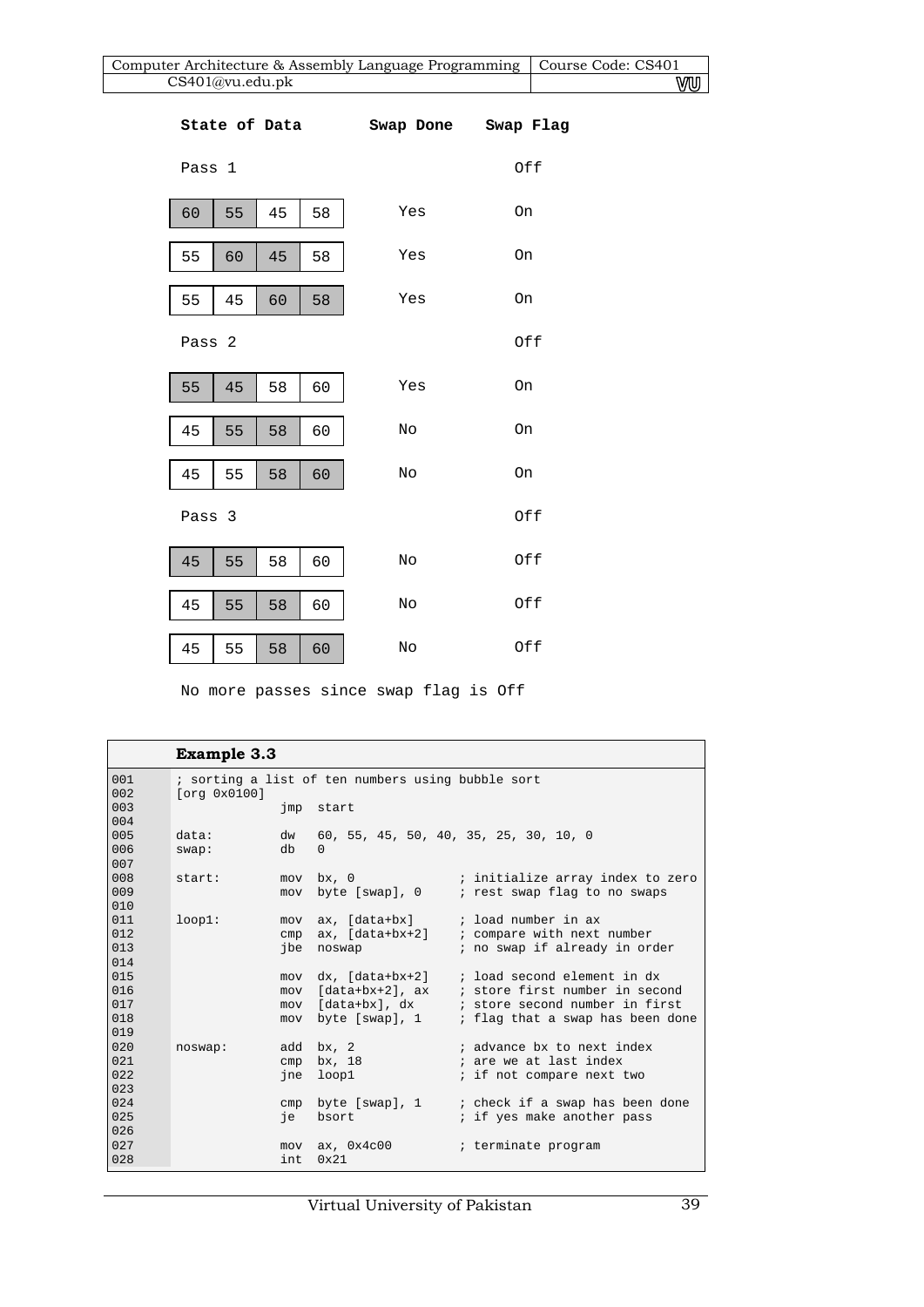| Computer Architecture & Assembly Language Programming   Course Code: CS401 |     |
|----------------------------------------------------------------------------|-----|
| CS401@vu.edu.ph                                                            | vuu |

| 003         | The jump instruction is placed to skip over data.                                                                                                                                                                                                                                                                                                                                                         |
|-------------|-----------------------------------------------------------------------------------------------------------------------------------------------------------------------------------------------------------------------------------------------------------------------------------------------------------------------------------------------------------------------------------------------------------|
| 006         | The swap flag can be stored in a register but as an example it is<br>stored in memory and also to extend the concept at a later stage.                                                                                                                                                                                                                                                                    |
| $011 - 012$ | One element is read in AX and it is compared with the next element<br>because memory to memory comparisons are not allowed.                                                                                                                                                                                                                                                                               |
| 013         | If the JBE is changed to JB, not only the unnecessary swap on equal<br>will be performed, there will be a major algorithmic flaw due to a<br>logical error as in the case of equal elements the algorithm will never<br>stop. JBE won't swap in the case of equal elements.                                                                                                                               |
| $015 - 017$ | The swap is done using DX and AX registers in such a way that the<br>values are crossed. The code uses the information that one of the<br>elements is already in the AX register.                                                                                                                                                                                                                         |
| 021         | This time BX is compared with 18 instead of 20 even though the<br>number of elements is same. This is because we pick an element<br>and compare it with the next element. When we pick the 9th element<br>we compare it with the next element and this is the last comparison,<br>since if we pick the 10th element we will compare it with the 11th<br>element and there is no 11th element in our case. |
| $024 - 025$ | If a swap is done we repeat the whole process for possible more<br>swaps.                                                                                                                                                                                                                                                                                                                                 |

Inside the debugger we observe that the JBE is changed to JNA due to the same reason as discussed for JNE and JNZ. The passes change the data in the same manner as we presented in our illustration above. If JBE in the code is changed to JAE the sort will change from ascending to descending. For signed numbers we can use JLE and JGE respectively for ascending and descending sort.

To clarify the difference of signed and unsigned jumps we change the data array in the last program to include some negative numbers as well. When JBE will be used on this data, i.e. with unsigned interpretation of the data and an ascending sort, the negative numbers will come at the end after the largest positive number. However JLE will bring the negative numbers at the very start of the list to bring them in proper ascending order according to a signed interpretation, even though they are large in magnitude. The data used is shown as below.

data: dw 60, 55, 45, 50, -40, -35, 25, 30, 10, 0

This data includes some signed numbers as well. The JBE instruction will treat this data as an unsigned number and will cater only for the magnitude ignoring the sign. If the program is loaded in the debugger, the numbers will appear in their hexadecimal equivalent. The two numbers -40 and -35 are especially important as they are represented as FFD8 and FFDD. This data is not telling whether it is signed or unsigned. Our interpretation will decide whether it is a very large unsigned number or a signed number in two's complement form.

If the sorting algorithm is applied on the above data with JBE as the comparison instruction to sort in ascending order with unsigned interpretation, observe the comparisons of the two numbers FFD8 and FFDD. For example it will decide that FFDD > FFD8 since the first is larger in magnitude. At the end of sorting FFDD will be at the end of the list being declared the largest number and FFD8 will precede it to be the second largest.

If however the comparison instruction is changed to JLE and sorting is done on the same data it works similarly except on the two numbers FFDD and FFD8. This time JLE declares them to be smaller than every other number and also declares FFDD < FFD8. At the end of sorting, FFDD is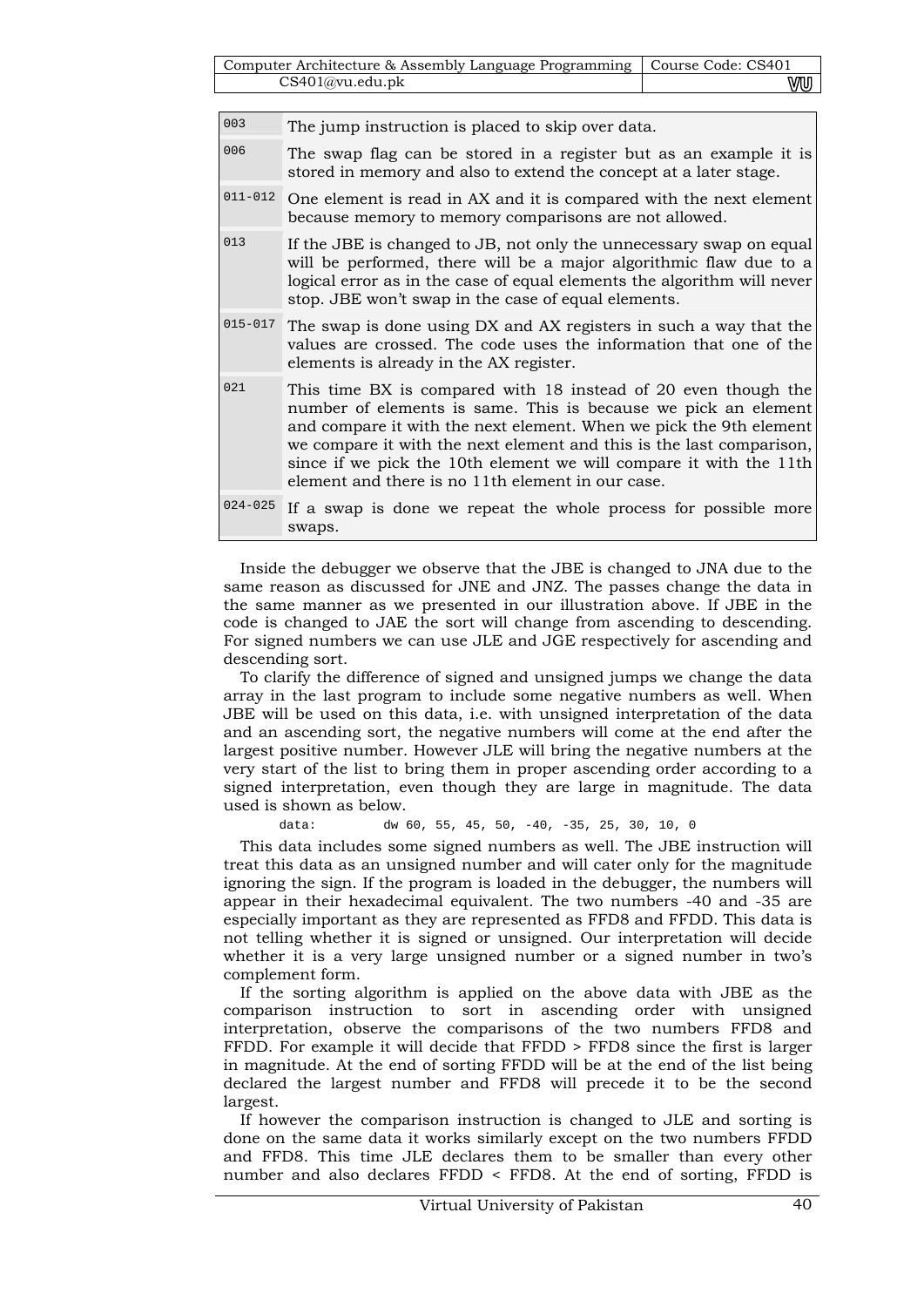| Computer Architecture & Assembly Language Programming   Course Code: CS401 |    |
|----------------------------------------------------------------------------|----|
| CS401@vu.edu.ph                                                            | vu |

declared to be the smallest number followed by FFD8 and then 0000. This is in contrast to the last example where JBE was used. This happened because JLE interpreted our data as signed numbers, and as a signed number FFDD has its sign bit on signaling that it is a negative number in two's complement form which is smaller than 0000 and every positive number. However JBE did not give any significance to the sign bit and included it in the magnitude. Therefore it declared the negative numbers to be the largest numbers.

If the required interpretation was of signed numbers the result produced by JLE is correct and if the required interpretation was of unsigned numbers the result produced by JBE is correct. This is the very difference between signed and unsigned integers in higher level languages, where the compiler takes the responsibility of making the appropriate jump depending on the type of integer used. But it is only at this level that we can understand the actual mechanism going on. In assembly language, use of proper jump is the responsibility of the programmer, to convey the intentions to use the data as signed or as unsigned.

The remaining possibilities of signed descending sort and unsigned descending sort can be done on the same lines and are left as an exercise. Other conditional jumps work in the same manner and can be studied from the reference at the end. Several will be discussed in more detail when they are used in subsequent chapters.

## **EXERCISES**

- 1. Which registers are changed by the CMP instruction?
- 2. What are the different types of jumps available? Describe position relative addressing.
- 3. If AX=8FFF and BX=0FFF and "cmp ax, bx" is executed, which of the following jumps will be taken? Each part is independent of others. Also give the value of Z, S, and C flags.
	- a. jg greater
	- b. jl smaller
	- c. ja above
	- d. jb below
- 4. Write a program to find the maximum number and the minimum number from an array of ten numbers.
- 5. Write a program to search a particular element from an array using binary search. If the element is found set AX to one and otherwise to zero.
- 6. Write a program to calculate the factorial of a number where factorial is defined as:

```
factorial(x) = x*(x-1)*(x-2)*...*1factorial(0) = 1
```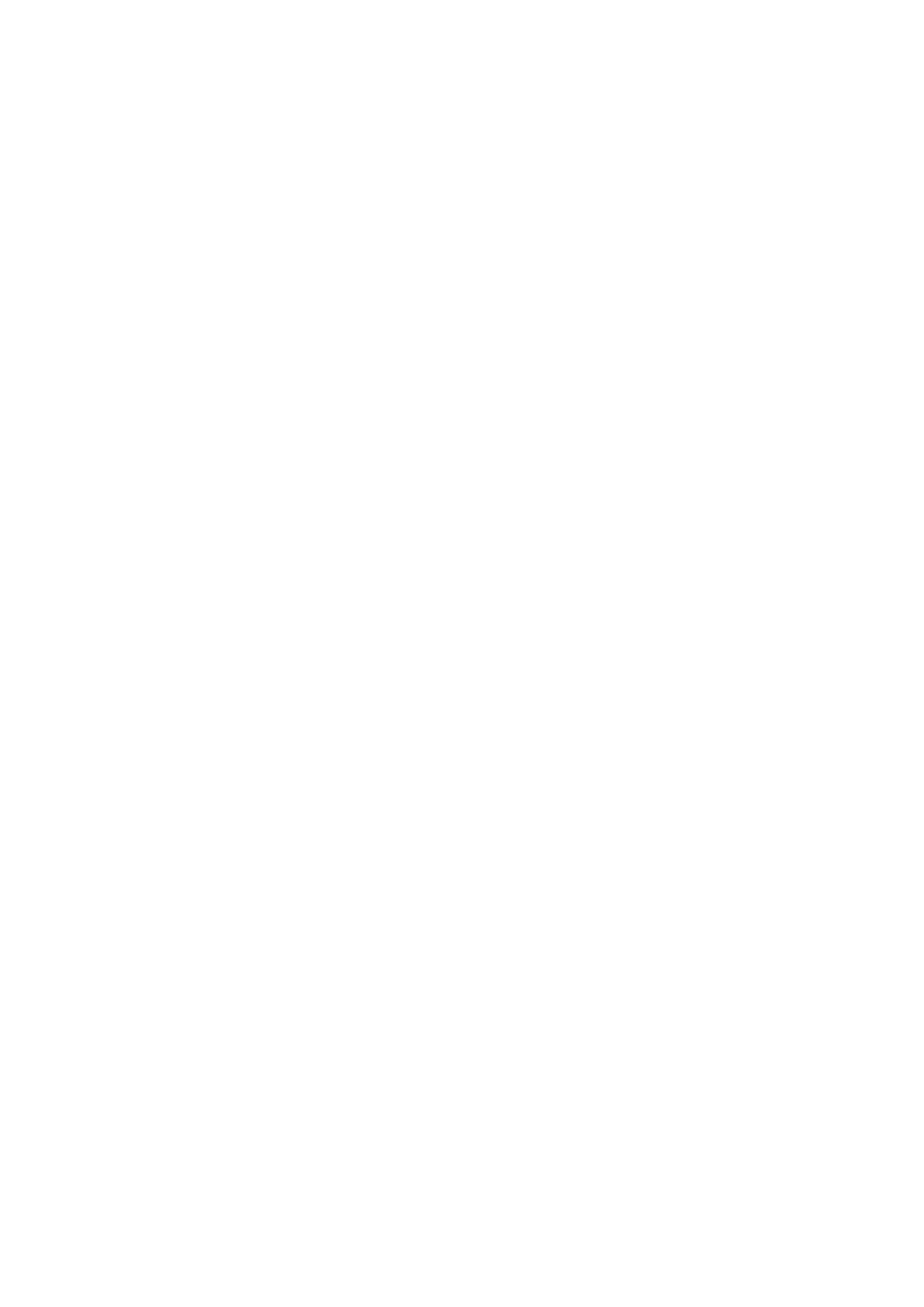# **4 Bit Manipulations**

#### **4.1. MULTIPLICATION ALGORITHM**

With the important capability of decision making in our repertoire we move on to the discussion of an algorithm, which will help us uncover an important set of instructions in our processor used for bit manipulations.

Multiplication is a common process that we use, and we were trained to do in early schooling. Remember multiplying by a digit and then putting a cross and then multiplying with the next digit and putting two crosses and so on and summing the intermediate results in the end. Very familiar process but we never saw the process as an algorithm, and we need to see it as an algorithm to convey it to the processor.

To highlight the important thing in the algorithm we revise it on two 4bit binary numbers. The numbers are 1101 i.e. 13 and 0101 i.e. 5. The answer should be 65 or in binary 01000001. Observe that the answer is twice as long as the multiplier and the multiplicand. The multiplication is shown in the following figure.

 1101 = 13  $0101 = 5$  ----- 1101 0000x 1101xx 0000xxx --------  $01000001 = 65$ 

We take the first digit of the multiplier and multiply it with the multiplicand. As the digit is one the answer is the multiplicand itself. So we place the multiplicand below the bar. Before multiplying with the next digit a cross is placed at the right most place on the next line and the result is placed shifted one digit left. However since the digit is zero, the result is zero. Next digit is one, multiplying with which, the answer is 1101. We put two crosses on the next line at the right most positions and place the result there shifted two places to the left. The fourth digit is zero, so the answer 0000 is placed with three crosses to its right.

Observe the beauty of binary base, as no real multiplication is needed at the digit level. If the digit is 0 the answer is 0 and if the digit is 1 the answer is the multiplicand itself. Also observe that for every next digit in the multiplier the answer is written shifted one more place to the left. No shifting for the first digit, once for the second, twice for the third and thrice for the fourth one. Adding all the intermediate answers the result is 01000001=65 as desired. Crosses are treated as zero in this addition.

Before formulating the algorithm for this problem, we need some more instructions that can shift a number so that we use this instruction for our multiplicand shifting and also some way to check the bits of the multiplier one by one.

#### **4.2. SHIFTING AND ROTATIONS**

The set of shifting and rotation instructions is one of the most useful set in any processor's instruction set. They simplify really complex tasks to a very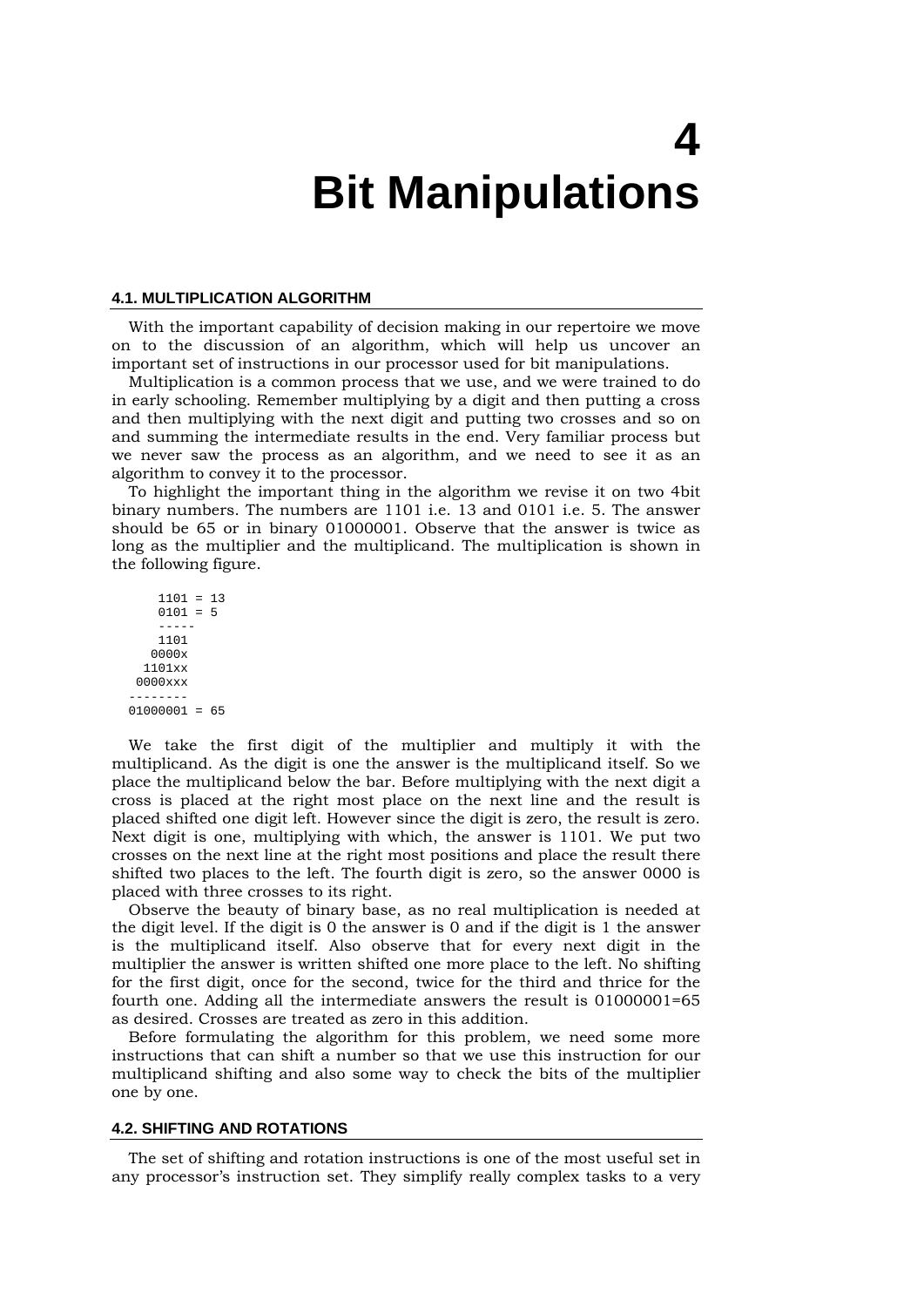| Computer Architecture & Assembly Language Programming   Course Code: CS401 |    |
|----------------------------------------------------------------------------|----|
| CS401@vu.edu.ph                                                            | wu |

neat and concise algorithm. The following shifting and rotation operations are available in our processor.

## **Shift Logical Right (SHR)**

The shift logical right operation inserts a zero from the left and moves every bit one position to the right and copies the rightmost bit in the carry flag. Imagine that there is a pipe filled to capacity with eight balls. The pipe is open from both ends and there is a basket at the right end to hold anything dropping from there. The operation of shift logical right is to force a white ball from the left end. The operation is depicted in the following illustration.



White balls represent zero bits while black balls represent one bits. Sixteen bit shifting is done the same way with a pipe of double capacity.

## **Shift Logical Left (SHL) / Shift Arithmetic Left (SAL)**

The shift logical left operation is the exact opposite of shift logical right. In this operation the zero bit is inserted from the right and every bit moves one position to its left with the most significant bit dropping into the carry flag. Shift arithmetic left is just another name for shift logical left. The operation is again exemplified with the following illustration of ball and pipes.



### **Shift Arithmetic Right (SAR)**

A signed number holds the sign in its most significant bit. If this bit was one a logical right shifting will change the sign of this number because of insertion of a zero from the left. The sign of a signed number should not change because of shifting.

The operation of shift arithmetic right is therefore to shift every bit one place to the right with a copy of the most significant bit left at the most significant place. The bit dropped from the right is caught in the carry basket. The sign bit is retained in this operation. The operation is further illustrated below.



The left shifting operation is basically multiplication by 2 while the right shifting operation is division by two. However for signed numbers division by two can be accomplished by using shift arithmetic right and not shift logical right. The left shift operation is equivalent to multiplication except when an important bit is dropped from the left. The overflow flag will signal this condition if it occurs and can be checked with JO. For division by 2 of a signed number logical right shifting will give a wrong answer for a negative number as the zero inserted from the left will change its sign. To retain the sign flag and still effectively divide by two the shift arithmetic right instruction must be used on signed numbers.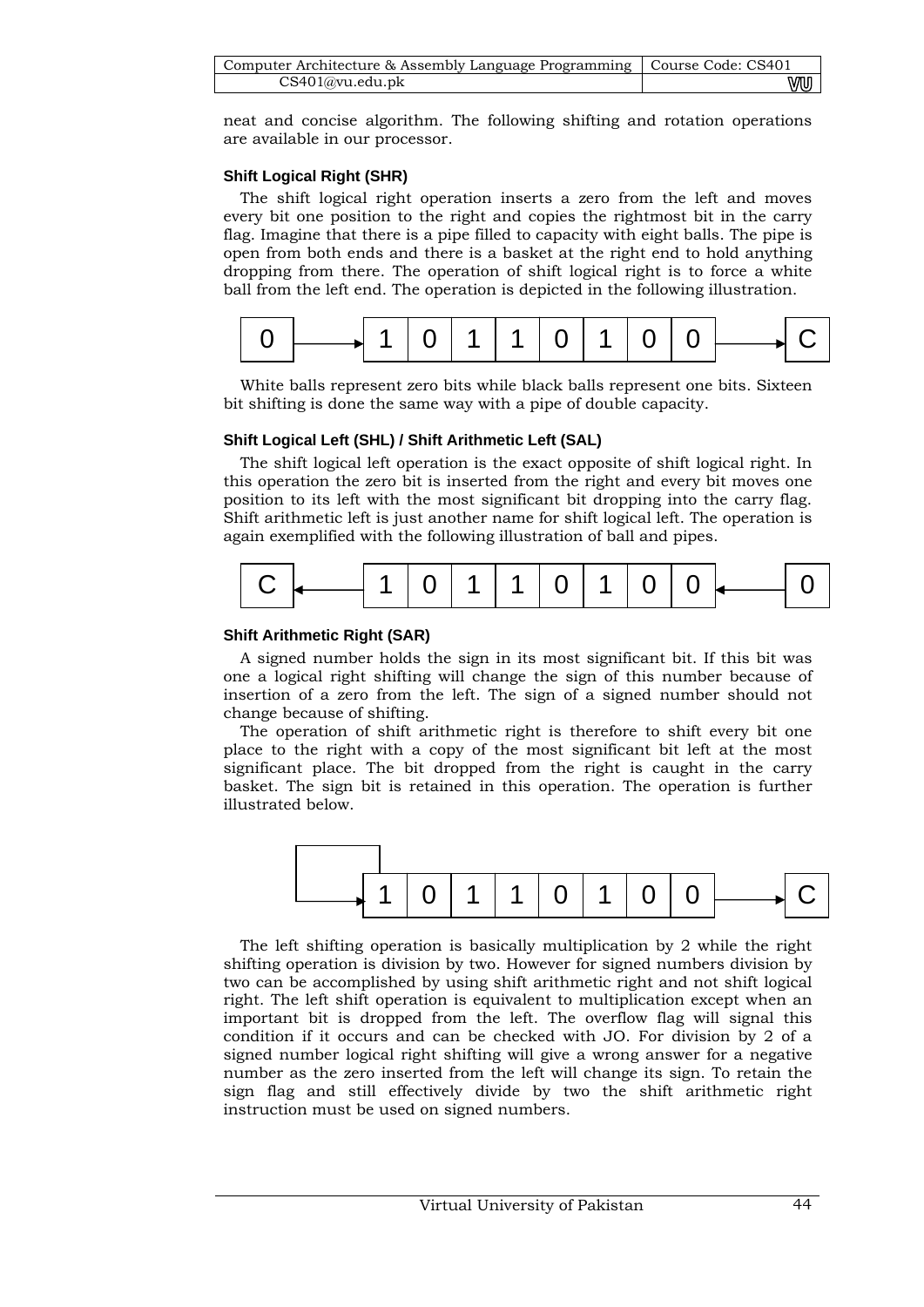| Computer Architecture & Assembly Language Programming   Course Code: CS401 |    |
|----------------------------------------------------------------------------|----|
| CS401@vu.edu.pdf                                                           | VU |

## **Rotate Right (ROR)**

In the rotate right operation every bit moves one position to the right and the bit dropped from the right is inserted at the left. This bit is also copied into the carry flag. The operation can be understood by imagining that the pipe used for shifting has been molded such that both ends coincide. Now when the first ball is forced to move forward, every ball moves one step forward with the last ball entering the pipe from its other end occupying the first ball's old position. The carry basket takes a snapshot of this ball leaving one end of the pipe and entering from the other.



## **Rotate Left (ROL)**

In the operation of rotate left instruction, the most significant bit is copied to the carry flag and is inserted from the right, causing every bit to move one position to the left. It is the reverse of the rotate right instruction. Rotation can be of eight or sixteen bits. The following illustration will make the concept clear using the same pipe and balls example.



## **Rotate Through Carry Right (RCR)**

In the rotate through carry right instruction, the carry flag is inserted from the left, every bit moves one position to the right, and the right most bit is dropped in the carry flag. Effectively this is a nine bit or a seventeen bit rotation instead of the eight or sixteen bit rotation as in the case of simple rotations.

Imagine the circular molded pipe as used in the simple rotations but this time the carry position is part of the circle between the two ends of the pipe. Pushing the carry ball from the left causes every ball to move one step to its right and the right most bit occupying the carry place. The idea is further illustrated below.



# **Rotate Through Carry Left (RCL)**

The exact opposite of rotate through carry right instruction is the rotate through carry left instruction. In its operation the carry flag is inserted from the right causing every bit to move one location to its left and the most significant bit occupying the carry flag. The concept is illustrated below in the same manner as in the last example.

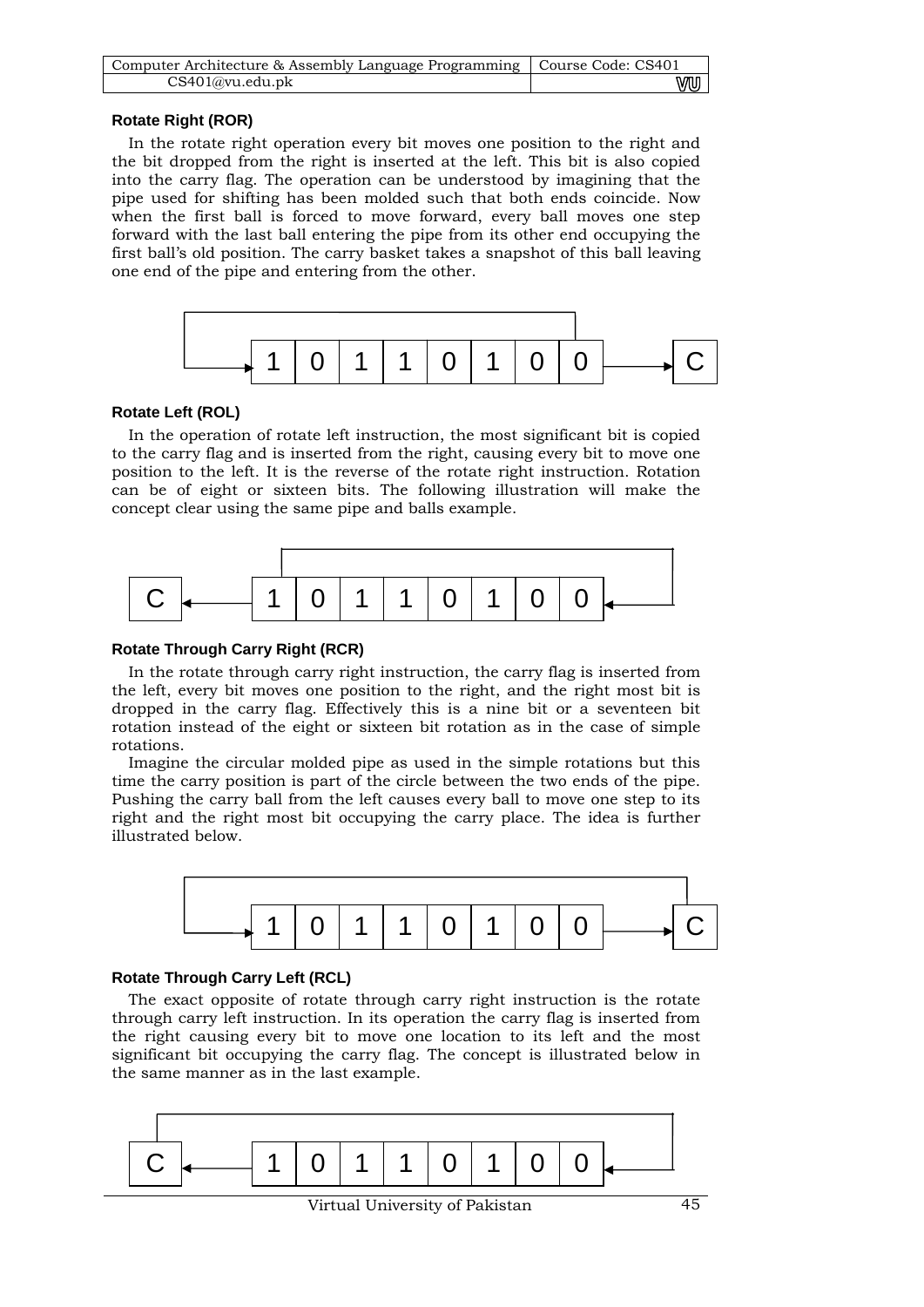| Computer Architecture & Assembly Language Programming   Course Code: CS401 |    |
|----------------------------------------------------------------------------|----|
| CS401@vu.edu.ph                                                            | vu |

#### **4.3. MULTIPLICATION IN ASSEMBLY LANGUAGE**

In the multiplication algorithm discussed above we revised the way we multiplied number in lower classes, and gave an example of that method on binary numbers. We make a simple modification to the traditional algorithm before we proceed to formulate it in assembly language.

In the traditional algorithm we calculate all intermediate answers and then sum them to get the final answer. If we add every intermediate answer to accumulate the result, the result will be same in the end, except that we do not have to remember a lot of intermediate answers during the whole multiplication. The multiplication with the new algorithm is shown below.

```
 1101 = 13 Accumulated Result 
    0101 = 5 
   ----- 0 (Initial Value)<br>1101 = 13 0 + 13 = 13
  1101 = 13 0 + 13 = 13<br>0000x = 0 13 + 0 = 130000x = 0<br>1101xx = 52<br>13 + 52 = 65
1101xx = 52<br>0000xxx = 0<br>65 + 0 = 6565 + 0 = 65 (Answer)
```
We try to identify steps of our algorithm. First we set the result to zero. Then we check the right most bit of multiplier. If it is one add the multiplicand to the result, and if it is zero perform no addition. Left shift the multiplicand before the next bit of multiplier is tested. The left shifting of the multiplicand is performed regardless of the value of the multiplier's right most bit. Just like the crosses in traditional multiplication are always placed to mark the ones, tens, thousands, etc. places. Then check the next bit and if it is one add the shifted value of the multiplicand to the result. Repeat for as many digits as there are in the multiplier, 4 in our example. Formulating the steps of the algorithm we get:

- Shift the multiplier to the right.
- If CF=1 add the multiplicand to the result.
- Shift the multiplicand to the right.
- Repeat the algorithm 4 times.

For an 8bit multiplication the algorithm will be repeated 8 times and for a sixteen bit multiplication it will be repeated 16 times, whatever the size of the multiplier is.

The algorithm uses the fact that shifting right forces the right most bit to drop in the carry flag. If we test the carry flag using JC we are effectively testing the right most bit of the multiplier. Another shifting will cause the next bit to drop in the next iteration and so on. So our task of checking bits one by one is satisfied using the shift operation. There are many other methods to do this bit testing as well, however we exemplify one of the methods in this example.

In the first iteration there is no shifting just like there is no cross in traditional multiplication in the first pass. Therefore we placed the left shifting of the multiplicand after the addition step. However the right shifting of multiplier must be before the addition as the addition step's execution depends upon its result.

We introduce an assembly language program to perform this 4bit multiplication. The algorithm is extensible to more bits but there are a few complications, which are left to be discussed later. For now we do a 4bit multiplication to keep the algorithm simple.

|           | <b>Example 4.1</b>              |     |                                 |  |                                                       |  |
|-----------|---------------------------------|-----|---------------------------------|--|-------------------------------------------------------|--|
| 01<br> 02 | [org 0x100]                     |     | ; 4bit multiplication algorithm |  |                                                       |  |
| 03<br>04  |                                 | jmp | start                           |  |                                                       |  |
| 05<br> 06 | multiplicand: db<br>multiplier: | db  | -13<br>5                        |  | ; 4bit multiplicand (8bit space)<br>; 4bit multiplier |  |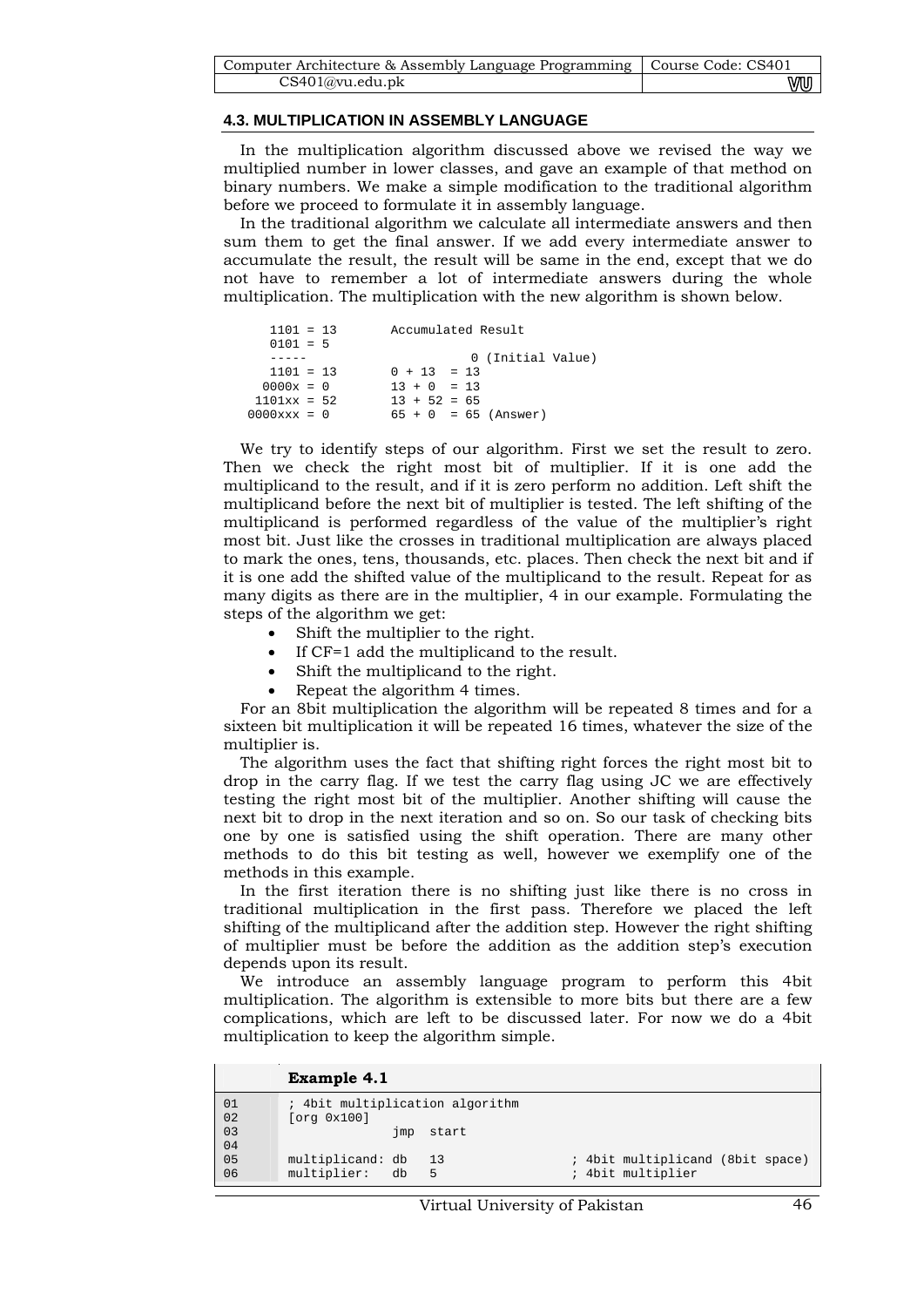Computer Architecture & Assembly Language Programming | Course Code: CS401 CS401@vu.edu.pk WW

| 07<br>08             | result:      | db                | $\Omega$                 | ; 8bit result                                                                                             |
|----------------------|--------------|-------------------|--------------------------|-----------------------------------------------------------------------------------------------------------|
| 09<br>10<br>11<br>12 | start:       | mov<br>mov<br>mov | c1.4<br>dl, [multiplier] | ; initialize bit count to four<br>bl, [multiplicand] ; load multiplicand in bl<br>; load multiplier in dl |
| 13<br>14<br>15       | $check$ hit: | shr<br>inc        | dl, 1<br>skip            | ; move right most bit in carry<br>; skip addition if bit is zero                                          |
| 16<br>17             |              | add               | [result], bl             | ; accumulate result                                                                                       |
| 18<br>19<br>20<br>21 | skip:        | shl<br>dec<br>jnz | bl, 1<br>cl<br>checkbit  | ; shift multiplicand left<br>; decrement bit count<br>; repeat if bits left                               |
| 22<br>23             |              | mov<br>int        | ax, $0x4c00$<br>0x21     | ; terminate program                                                                                       |
| $04 - 06$            | The          |                   |                          | numbers to be multiplied are constants for now<br>The                                                     |

04-06 07 14-16 18 19  $20$ The numbers to be multiplied are constants for now. The multiplication is four bit so the answer is stored in an 8bit register. If the operands were 8bit the answer would be 16bit and if the operands were 16bit the answer would be 32bit. Since eight bits can fit in a byte we have used 4bit multiplication as our first example. Since addition by zero means nothing we skip the addition step if the rightmost bit of the multiplier is zero. If the jump is not taken the shifted value of the multiplicand is added to the result. The multiplicand is left shifted in every iteration regardless of the multiplier bit. DEC is a new instruction but its operation should be immediately understandable with the knowledge gained till now. It simply subtracts one from its single operand. The JNZ instruction causes the algorithm to repeat till any bits of the multiplier are left

Inside the debugger observe the working of the SHR and SHL instructions. The SHR instruction is effectively dividing its operand by two and the remainder is stored in the carry flag from where we test it. The SHL instruction is multiplying its operand by two so that it is added at one place more towards the left in the result.

### **4.4. EXTENDED OPERATIONS**

We performed a 4bit multiplication to explain the algorithm however the real advantage of the computer is when we ask it to multiply large numbers, Numbers whose multiplication takes real time. If we have an 8bit number we can do the multiplication in word registers, but are we limited to word operations? What if we want to multiply 32bit or even larger numbers? We are certainly not limited. Assembly language only provides us the basic building blocks. We build a plaza out of these blocks, or a building, or a classic piece of architecture is only dependant upon our imagination. With our logic we can extend these algorithms as much as we want.

Our next example will be multiplication of 16bit numbers to produce a 32bit answer. However for a 32bit answer we need a way to shift a 32bit number and a way to add 32bit numbers. We cannot depend on 16bit shifting as we have 16 significant bits in our multiplicand and shifting any bit towards the left may drop a valuable bit causing a totally wrong result. A valuable bit means any bit that is one. Dropping a zero bit doesn't cause any difference. So we place the 16it number in 32bit space with the upper 16 bits zeroed so that the sixteen shift operations don't cause any valuable bit to drop. Even though the numbers were 16bit we need 32bit operations to multiply correctly.

To clarify this necessity, we take example of a number 40000 or 9C40 in hexadecimal. In binary it is represented as 1001110001000000. To multiply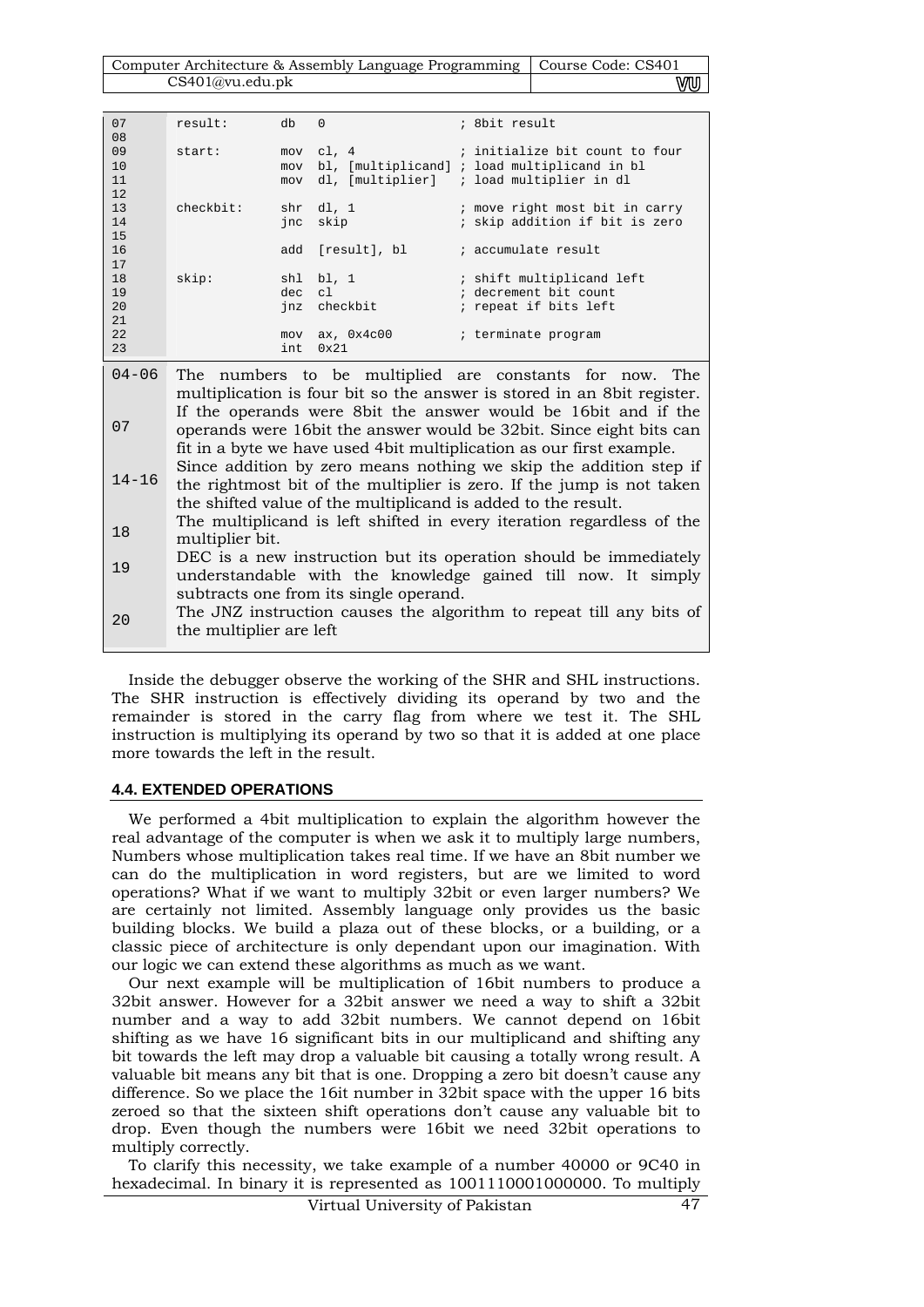| Computer Architecture & Assembly Language Programming   Course Code: CS401 |    |
|----------------------------------------------------------------------------|----|
| CS401@vu.edu.ph                                                            | wu |

by two we shift it one place to the left. The answer we get is 0011100010000000 and the left most one is dropped in the carry flag. The answer should be the 17bit number 0x13880 but it is 0x3880, which are 14464 in decimal instead of the expected 80000. We should be careful of this situation whenever shifting is used.

## **Extended Shifting**

Using our basic shifting and rotation instructions we can effectively shift a 32bit number in memory word by word. We cannot shift the whole number at once since our architecture is limited to word operations. The algorithm we use consists of just two instructions and we name it extended shifting.

num1: dd 40000

 shl word [num1], 1 rcl word [num1+2], 1

The DD directive reserves a 32bit space in memory, however the value we placed there will fit in 16bits. So we can safely shift the number left 16 times. The least significant word is accessible at num1 and the most significant word is accessible at num1+2.

The two instructions are carefully crafted such that the first one shifts the lower word towards the left and the most significant bit of that word is dropped in carry. With the next instruction we push that dropped bit into the least significant bit of the next word effectively joining the two 16bit words. The final carry after the second instruction will be the most significant bit of the higher word, which for this number will always be zero.

The following illustration will clarify the concept. The pipe on the right contains the lower half and the pipe on the left contains the upper half. The first instruction forced a zero from the right into the lower half and the left most bit is saved in carry, and from there it is pushed into the upper half and the upper half is shifted as well.



For shifting right the exact opposite is done however care must be taken to shift right the upper half first and then rotate through carry right the lower half for obvious reasons. The instructions to do this are.

| num1: | qy e | 40000                                          |  |
|-------|------|------------------------------------------------|--|
|       |      | $shr$ word $[num1+2], 1$<br>rcr word [num1], 1 |  |

The same logic has worked. The shift placed the least significant bit of the upper half in the carry flag and it was pushed from right into the lower half. For a singed shift we would have used the shift arithmetic right instruction instead of the shift logical right instruction.

The extension we have done is not limited to 32bits. We can shift a number of any size say 1024 bits. The second instruction will be repeated a number of times and we can achieve the desired effect. Using two simple instructions we have increased the capability of the operation to effectively an unlimited number of bits. The actual limit is the available memory as even the segment limit can be catered with a little thought.

### **Extended Addition and Subtraction**

We also needed 32bit addition for multiplication of 16bit numbers. The idea of extension is same here. However we need to introduce a new instruction at this place. The instruction is ADC or "add with carry." Normal addition has two operands and the second operand is added to the first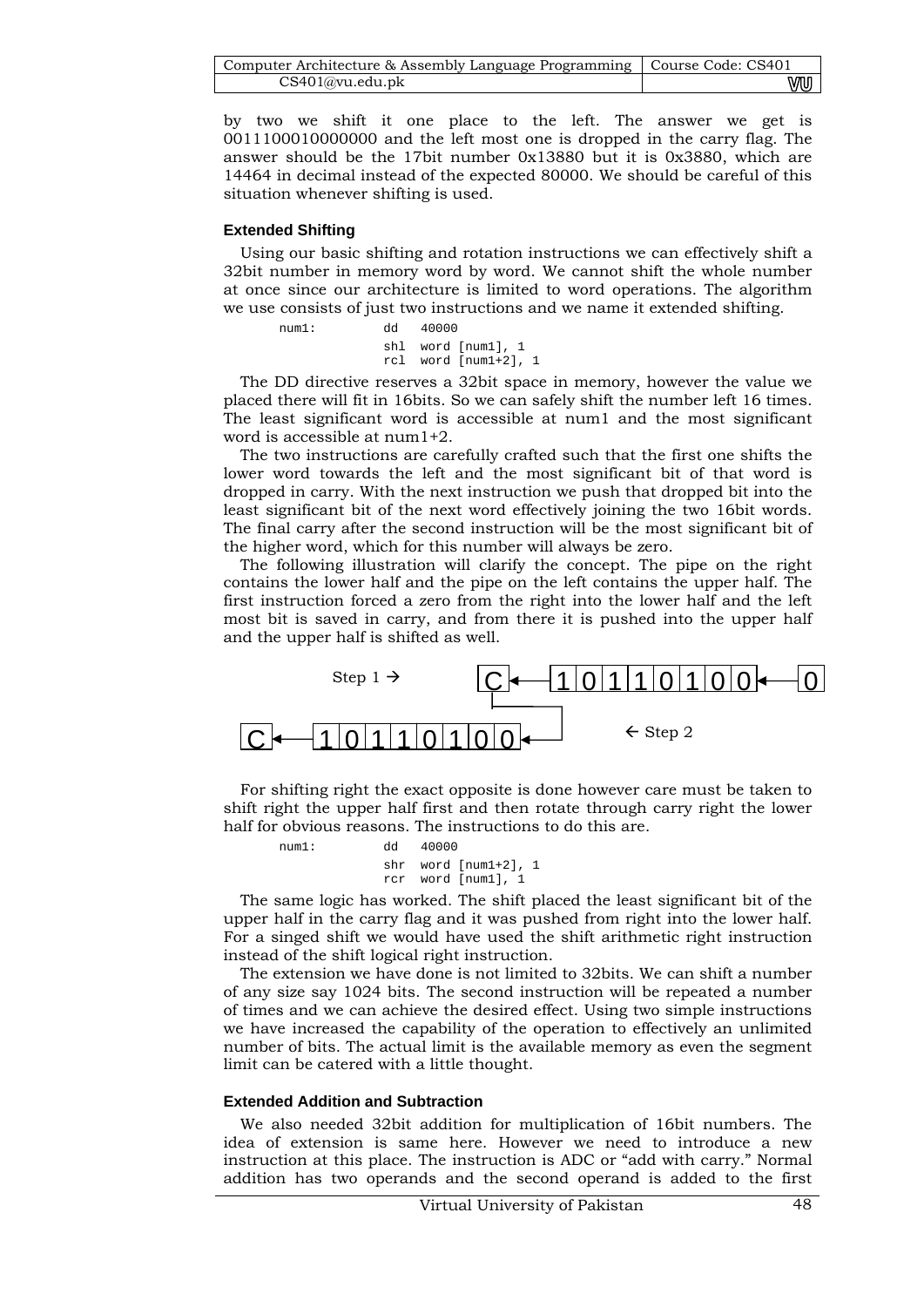| Computer Architecture & Assembly Language Programming   Course Code: CS401 |    |
|----------------------------------------------------------------------------|----|
| CS401@vu.edu.pdf                                                           | wu |

operand. However ADC has three operands. The third implied operand is the carry flag. The ADC instruction is specifically placed for extending the capability of ADD. Numbers of any size can be added using a proper combination of ADD and ADC. All basic building blocks are provided for the assembly language programmer, and the programmer can extend its capabilities as much as needed by using these fine instructions in appropriate combinations.

Further clarifying the operation of ADC, consider an instruction "ADC AX, BX." Normal addition would have just added BX to AX, however ADC first adds the carry flag to AX and then adds BX to AX. Therefore the last carry is also included in the result.

The algorithm should be apparent by now. The lower halves of the two numbers to be added are first added with a normal addition. For the upper halves a normal addition would lose track of a possible carry from the lower halves and the answer would be wrong. If a carry was generated it should go to the upper half. Therefore the upper halves are added with an addition with carry instruction.

Since one operand must be in register, ax is used to read the lower and upper halves of the source one by one. The destination is directly updated. The set of instructions goes here.

| dest:<br>src: | dd 40000<br>dd 80000                                                                 |
|---------------|--------------------------------------------------------------------------------------|
|               | mov ax, [src]<br>add word [dest], ax<br>$mov$ ax, $[src+2]$<br>adc word [dest+2], ax |

To further extend it more addition with carries will be used. However the carry from last addition will be wasted as there will always be a size limit where the results and the numbers are stored. This carry will remain in the carry flag to be tested for a possible overflow.

For subtraction the same logic will be used and just like addition with carry there is an instruction to subtract with borrows called SBB. Borrow in the name means the carry flag and is used just for clarity. Or we can say that the carry flag holds the carry for addition instructions and the borrow for subtraction instructions. Also the carry is generated at the 17th bit and the borrow is also taken from the 17th bit. Also there is no single instruction that needs borrow and carry in their independent meanings at the same time. Therefore it is logical to use the same flag for both tasks.

We extend subtraction with a very similar algorithm. The lower halves must be subtracted normally while the upper halves must be subtracted with a subtract with borrow instruction so that if the lower halves needed a borrow, a one is subtracted from the upper halves. The algorithm is as under.

| dest: | dd 40000              |
|-------|-----------------------|
| src:  | dd 80000              |
|       | mov ax, [src]         |
|       | sub word [dest], ax   |
|       | mov ax, [src+2]       |
|       | sbb word [dest+2], ax |

#### **Extended Multiplication**

We use extended shifting and extended addition to formulate our algorithm to do extended multiplication. The multiplier is still stored in 16bits since we only need to check its bits one by one. The multiplicand however cannot be stored in 16bits otherwise on left shifting its significant bits might get lost. Therefore it has to be stored in 32bits and the shifting and addition used to accumulate the result must be 32bits as well.

**Example 4.2**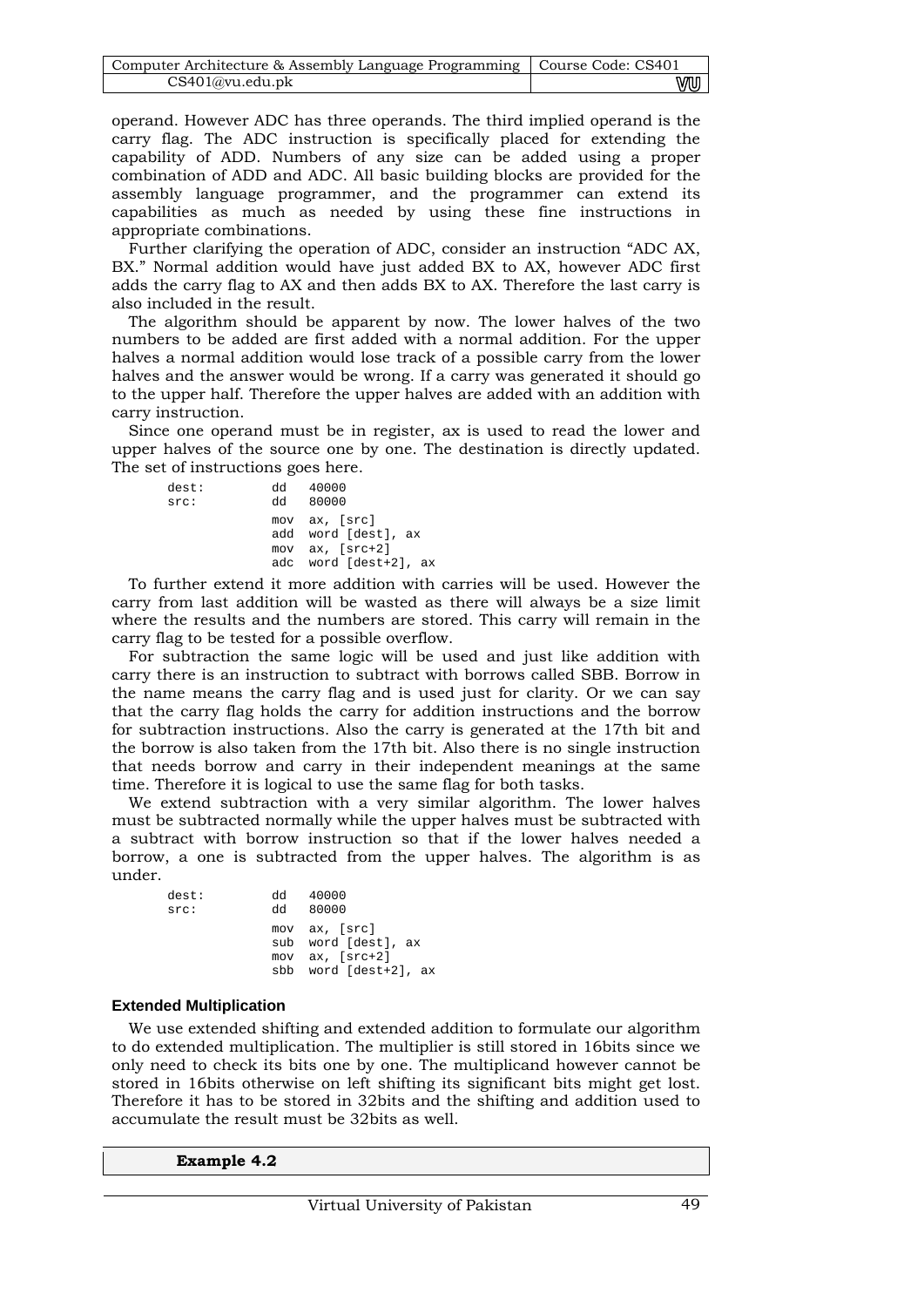| 01<br>02                         | ; 16bit multiplication<br>[org 0x0100]     |                          |                                                            |                                                                                                        |
|----------------------------------|--------------------------------------------|--------------------------|------------------------------------------------------------|--------------------------------------------------------------------------------------------------------|
| 03<br>04                         |                                            | jmp                      | start                                                      |                                                                                                        |
| 05<br>06<br>07<br>08             | multiplicand: dd<br>multiplier:<br>result: | dw<br>dd                 | 1300<br>500<br>$\Omega$                                    | ; 16bit multiplicand 32bit space<br>; 16bit multiplier<br>; 32bit result                               |
| 09<br>10<br>11                   | start:                                     | mov<br>mov               | cl, 16<br>dx, [multiplier]                                 | ; initialize bit count to 16<br>; load multiplier in dx                                                |
| 12<br>13<br>14                   | checkbit:                                  | shr<br>jnc               | dx, 1<br>skip                                              | ; move right most bit in carry<br>; skip addition if bit is zero                                       |
| 15<br>16<br>17<br>18             |                                            | mov<br>add<br>mov<br>adc | ax, [multiplicand]<br>[result], ax<br>ax, [multiplicand+2] | ; add less significant word<br>[result+2], ax ; add more significant word                              |
| 19<br>20<br>21<br>22<br>23<br>24 | skip:                                      | shl<br>rcl<br>dec<br>jnz | word [multiplicand], 1<br>c1<br>checkbit                   | word [multiplicand+2], $1$ ; shift multiplicand left<br>; decrement bit count<br>; repeat if bits left |
| 25<br>26                         |                                            | mov<br>int               | ax, $0x4c00$<br>0x21                                       | ; terminate program                                                                                    |
| $05 - 07$                        |                                            |                          |                                                            | The multiplicand and the multiplier are stored in 32 bit space while                                   |
| 10                               |                                            |                          | the multiplier is stored as a word.                        | The multiplier is loaded in DX where it will be shifted bit by bit. It                                 |
| $15 - 18$                        | addition.                                  |                          | can be directly shifted in memory as well.                 | The multiplicand is added to the result using extended 32bit                                           |
| $20 - 21$                        | shifting operation.                        |                          |                                                            | The multiplicand is shifted left as a 32bit number using extended                                      |

The multiplicand will occupy the space from 0103-0106, the multiplier will occupy space from 0107-0108 and the result will occupy the space from 0109-010C. Inside the debugger observe the changes in these memory locations during the course of the algorithm. The extended shifting and addition operations provide the same effect as would be provided if there were 32bit addition and shifting operations available in the instruction set.

At the end of the algorithm the result memory locations contain the value 0009EB10 which is 65000 in decimal; the desired answer. Also observe that the number 00000514 which is 1300 in decimal, our multiplicand, has become 05140000 after being left shifted 16 times. Our extended shifting has given the same result as if a 32bit number is left shifted 16 times as a unit.

There are many other important applications of the shifting and rotation operations in addition to this example of the multiplication algorithm. More examples will come in coming chapters.

# **4.5. BITWISE LOGICAL OPERATIONS**

The 8088 processor provides us with a few logical operations that operate at the bit level. The logical operations are the same as discussed in computer logic design; however our perspective will be a little different. The four basic operations are AND, OR, XOR, and NOT.

The important thing about these operations is that they are bitwise. This means that if "and ax, bx" instruction is given, then the operation of AND is applied on corresponding bits of AX and BX. There are 16 AND operations as a result; one for every bit of AX. Bit 0 of AX will be set if both its original value and Bit 0 of BX are set, bit 1 will be set if both its original value and Bit 1 of BX are set, and so on for the remaining bits. These operations are conducted in parallel on the sixteen bits. Similarly the operations of other logical operations are bitwise as well.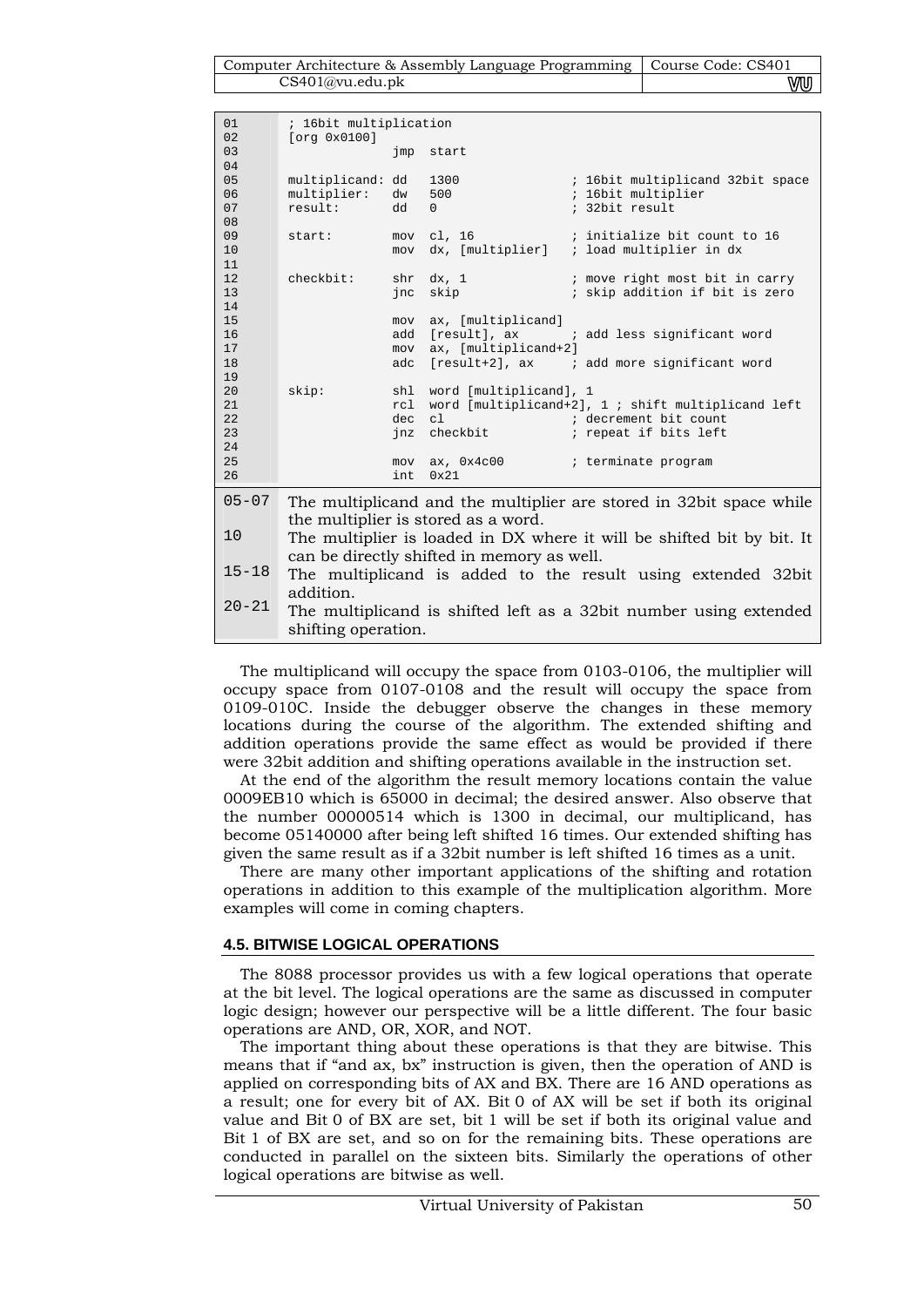| Computer Architecture & Assembly Language Programming   Course Code: CS401 |    |
|----------------------------------------------------------------------------|----|
| CS401@vu.edu.pdf                                                           | vu |

## **AND operation**

AND performs the logical bitwise *and* of the two operands (byte or word) and returns the result to the destination operand. A bit in the result is set if both corresponding bits of the original operands are set; otherwise the bit is cleared as shown in the truth table. Examples are "and ax, bx" and "and byte [mem], 5." All

|  | X and Y |
|--|---------|
|  |         |
|  |         |
|  |         |
|  |         |

possibilities that are legal for addition are also legal for the AND operation. The different thing is the bitwise behavior of this operation.

**OR operation** 

 OR performs the logical bitwise "inclusive or" of the two operands (byte or word) and returns the result to the destination operand. A bit in the result is set if either or both corresponding bits in the original operands are set otherwise the result bit is cleared as shown in the truth table. Examples are "or ax, bx" and "or byte [mem], 5."

|  | X or Y |
|--|--------|
|  |        |
|  |        |
|  |        |
|  |        |

# **XOR operation**

 XOR (Exclusive Or) performs the logical bitwise "exclusive or" of the two operands and returns the result to the destination operand. A bit in the result is set if the corresponding bits of the original operands contain opposite values (one is set, the other is cleared) otherwise the result bit is cleared as shown in the truth table. XOR

| ., | X xor Y |
|----|---------|
|    |         |
|    |         |
|    |         |
|    |         |

is a very important operation due to the property that it is a reversible operation. It is used in many cryptography algorithms, image processing, and in drawing operations. Examples are "xor ax, bx" and "xor byte [mem], 5."

# **NOT operation**

NOT inverts the bits (forms the one's complement) of the byte or word operand. Unlike the other logical operations, this is a single operand instruction, and is not purely a logical operation in the sense the others are, but it is still traditionally counted in the same set. Examples are "not ax" and "not byte [mem], 5."

# **4.6. MASKING OPERATIONS**

# **Selective Bit Clearing**

Another use of AND is to make selective bits zero in its destination operand. The source operand is loaded with a mask containing one at positions which are retain their old value and zero at positions which are to be zeroed. The effect of applying this operation on the destination with mask in the source is to clear the desired bits. This operation is called masking. For example if the lower nibble is to be cleared then the operation can be applied with F0 in the source. The upper nibble will retain its old value and the lower nibble will be cleared.

# **Selective Bit Setting**

The operation can be used as a masking operation to set selective bits. The bits in the mask are cleared at positions which are to retain their values, and are set at positions which are to be set. For example to set the lower nibble of the destination operand, the operation should be applied with a mask of 0F in the source. The upper nibble will retain its value and the lower nibble will be set as a result.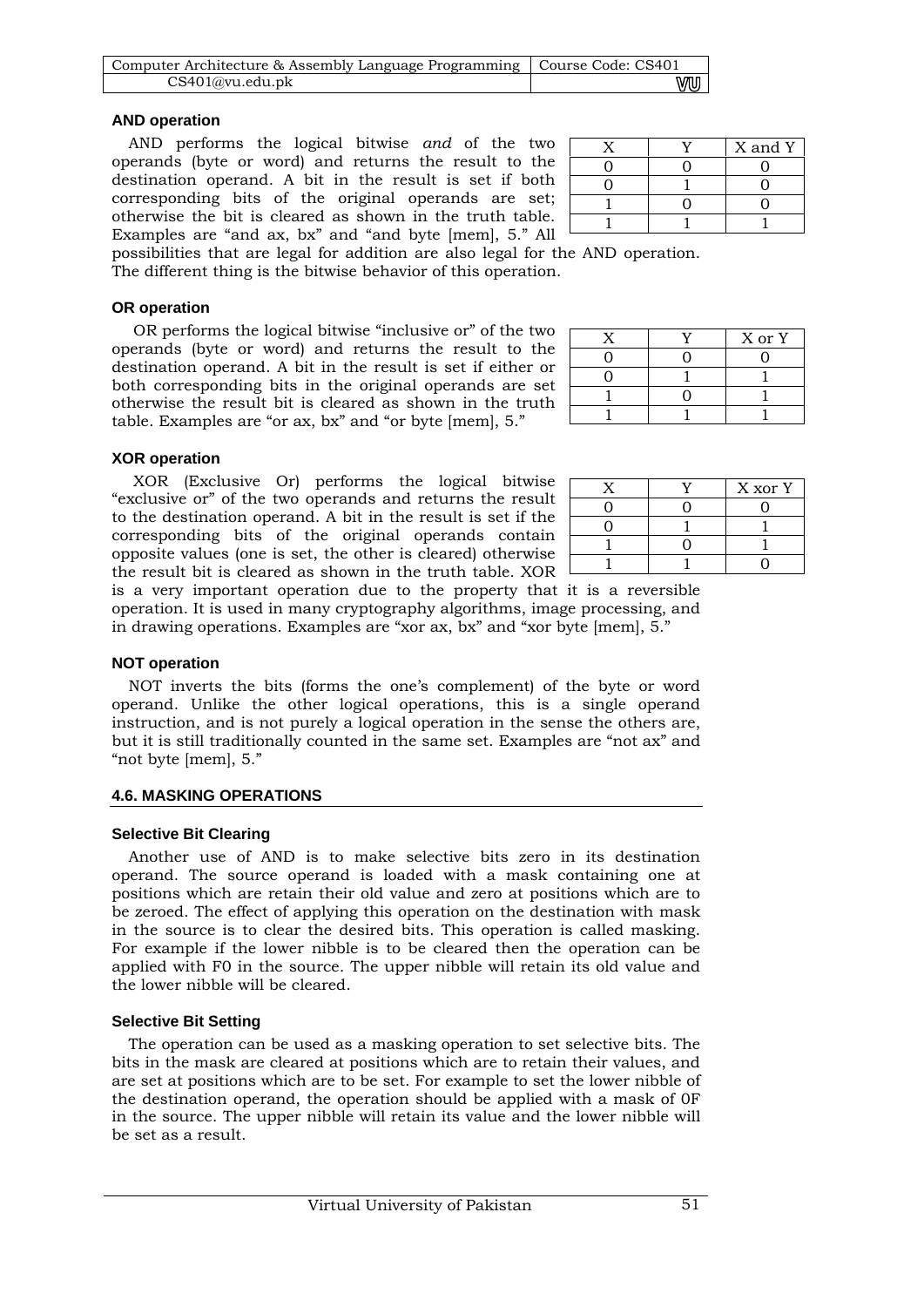| Computer Architecture & Assembly Language Programming   Course Code: CS401 |    |
|----------------------------------------------------------------------------|----|
| CS401@vu.edu.ph                                                            | vu |

## **Selective Bit Inversion**

XOR can also be used as a masking operation to invert selective bits. The bits in the mask are cleared at positions, which are to retain their values, and are set at positions, which are to be inverted. For example to invert the lower nibble of the destination operand, the operand should be applied with a mask of 0F in the source. The upper nibble will retain its value and the lower nibble will be set as a result. Compare this with NOT which inverts everything. XOR on the other hand allows inverting selective bits.

## **Selective Bit Testing**

AND can be used to check whether particular bits of a number are set or not. Previously we used shifting and JC to test bits one by one. Now we introduce another way to test bits, which is more powerful in the sense that any bit can be tested anytime and not necessarily in order. AND can be applied on a destination with a 1-bit in the desired position and a source, which is to be checked. If the destination is zero as a result, which can be checked with a JZ instruction, the bit at the desired position in the source was clear.

However the AND operation destroys the destination mask, which might be needed later as well. Therefore Intel provided us with another instruction analogous to CMP, which is non-destructive subtraction. This is the TEST instruction and is a non-destructive AND operation. It doesn't change the destination and only sets the flags according to the AND operation. By checking the flags, we can see if the desired bit was set or cleared.

We change our multiplication algorithm to use selective bit testing instead of checking bits one by one using the shifting operations.

|                                        | <b>Example 4.3</b>                         |                   |                                                                                                                                                                                                   |
|----------------------------------------|--------------------------------------------|-------------------|---------------------------------------------------------------------------------------------------------------------------------------------------------------------------------------------------|
| 01                                     |                                            |                   | ; 16bit multiplication using test for bit testing                                                                                                                                                 |
| 02<br>03<br>04                         | [org 0x0100]                               | jmp               | start                                                                                                                                                                                             |
| 05<br>06<br>07<br>08                   | multiplicand: dd<br>multiplier:<br>result: | dw<br>dd          | 1300<br>; 16bit multiplicand 32bit space<br>; 16bit multiplier<br>500<br>; 32bit result<br>$\Omega$                                                                                               |
| 09<br>10<br>11                         | start:                                     | mov               | mov cl, 16<br>; initialize bit count to 16<br>; initialize bit mask<br>bx, 1                                                                                                                      |
| 12<br>13<br>14                         | checkbit:                                  | ήz                | test bx, [multiplier]<br>; move right most bit in carry<br>skip<br>; skip addition if bit is zero                                                                                                 |
| 15<br>16<br>17<br>18                   |                                            | mov<br>adc        | ax, [multiplicand]<br>add [result], ax<br>; add less significant word<br>mov ax, [multiplicand+2]<br>[result+2], ax ; add more significant word                                                   |
| 19<br>20<br>21<br>22<br>23<br>24<br>25 | skip:                                      | shl<br>dec<br>jnz | shl word [multiplicand], 1<br>rcl word [multiplicand+2], 1; shift multiplicand left<br>; shift mask towards next bit<br>bx, 1<br>c1<br>; decrement bit count<br>checkbit<br>; repeat if bits left |
| 26<br>27                               |                                            | mov<br>int        | ax, 0x4c00<br>; terminate program<br>0x21                                                                                                                                                         |
| 12                                     | next bit.                                  |                   | The test instruction is used for bit testing. BX holds the mask and in<br>every next iteration it is shifting left, as our concerned bit is now the                                               |
| $22 - 24$                              |                                            |                   | We can do without counting in this example. We can stop as soon as<br>our mask in BX becomes zero. These are the small tricks that                                                                |

assembly allows us to do and optimize our code as a result.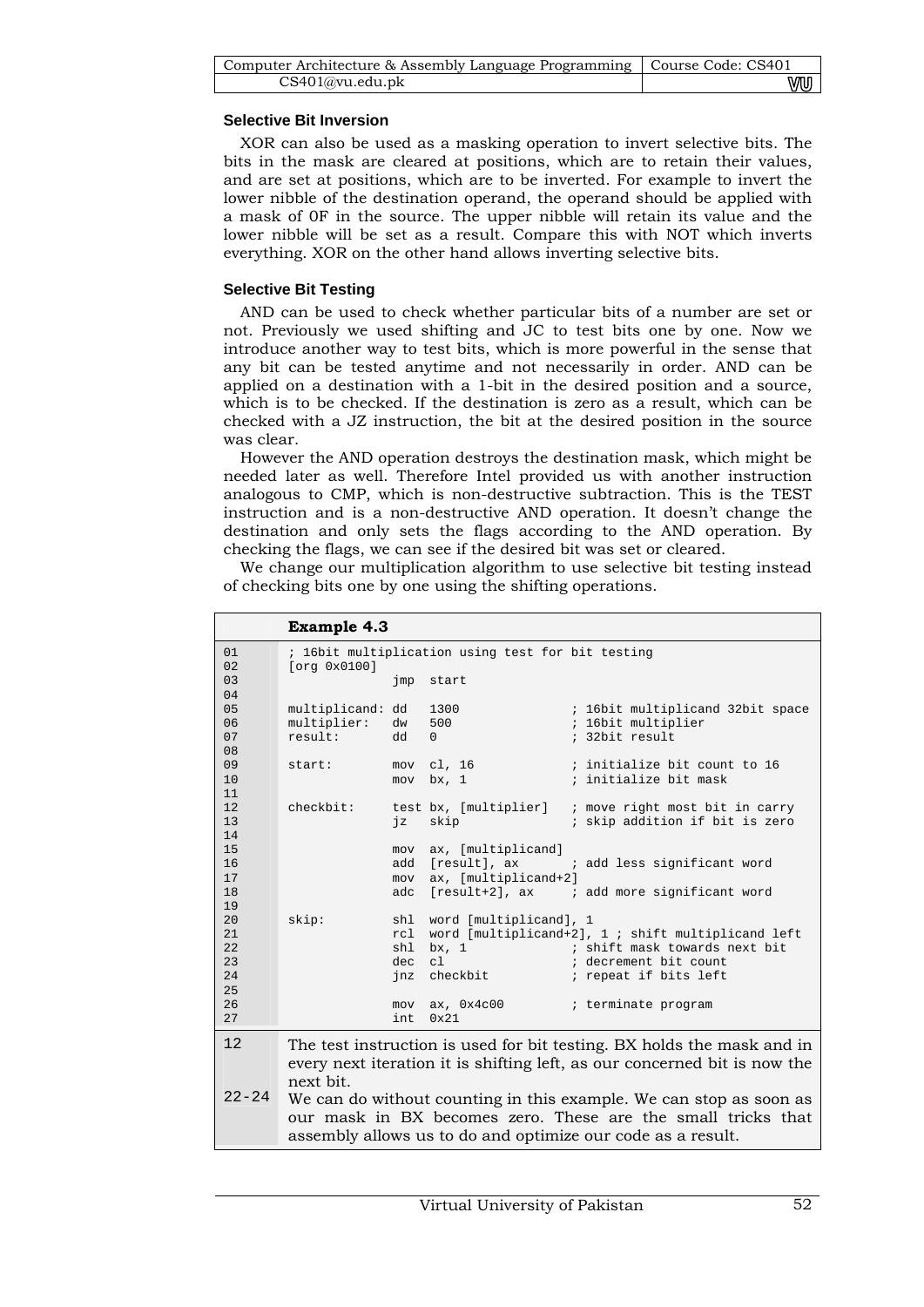| Computer Architecture & Assembly Language Programming   Course Code: CS401 |    |
|----------------------------------------------------------------------------|----|
| CS401@vu.edu.ph                                                            | wu |

Inside the debugger observe that both the memory location and the mask in BX do not change as a result of TEST instruction. Also observe how our mask is shifting towards the left so that the next TEST instruction tests the next bit. In the end we get the same result of 0009EB10 as in the previous example.

## **EXERCISES**

- 1. Write a program to swap every pair of bits in the AX register.
- 2. Give the value of the AX register and the carry flag after each of the following instructions.

```
stc 
mov ax, <your rollnumber> 
adc ah, <first character of your name>
cmc 
xor ah, al 
mov cl, 4 
shr al, cl 
rcr ah, cl
```
- 3. Write a program to swap the nibbles in each byte of the AX register.
- 4. Calculate the number of one bits in BX and complement an equal number of least significant bits in AX. HINT: Use the XOR instruction
- 5. Write a program to multiply two 32bit numbers and store the answer in a 64bit location.
- 6. Declare a 32byte buffer containing random data. Consider for this problem that the bits in these 32 bytes are numbered from 0 to 255. Declare another byte that contains the starting bit number. Write a program to copy the byte starting at this starting bit number in the AX register. Be careful that the starting bit number may not be a multiple of 8 and therefore the bits of the desired byte will be split into two bytes.
- 7. AX contains a number between 0-15. Write code to complement the corresponding bit in BX. For example if AX contains 6; complement the 6th bit of BX.
- 8. AX contains a non-zero number. Count the number of ones in it and store the result back in AX. Repeat the process on the result (AX) until AX contains one. Calculate in BX the number of iterations it took to make AX one. For example BX should contain 2 in the following case: AX = 1100 0101 1010 0011 (input – 8 ones)

AX = 0000 0000 0000 1000 (after first iteration – 1 one)

AX = 0000 0000 0000 0001 (after second iteration – 1 one) STOP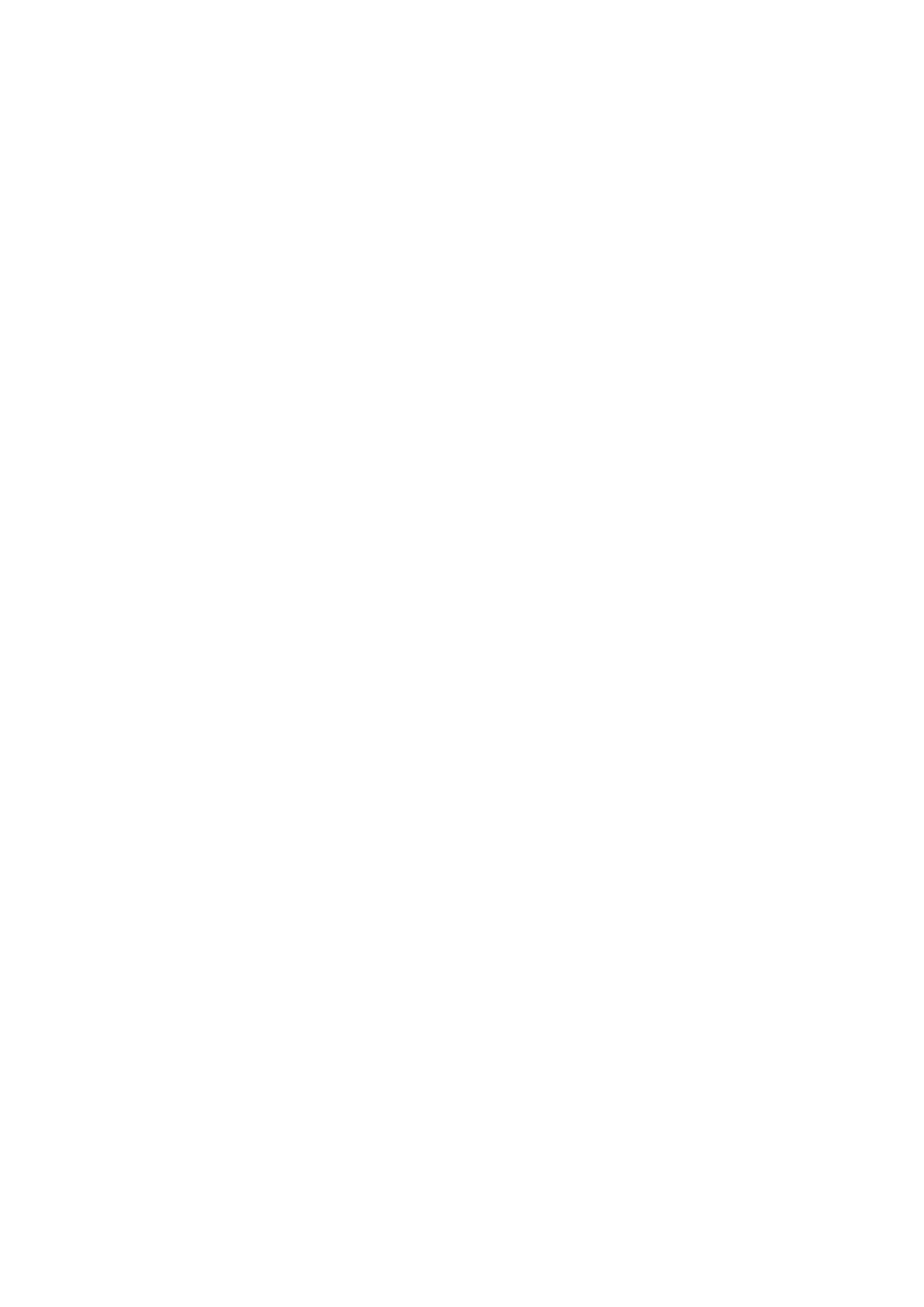# **5 Subroutines**

#### **5.1. PROGRAM FLOW**

Till now we have accumulated the very basic tools of assembly language programming. A very important weapon in our arsenal is the conditional jump instruction. During the course of last two chapters we used these tools to write two very useful algorithms of sorting and multiplication. The multiplication algorithm is useful even though there is a MUL instruction in the 8088 instruction set, which can multiply 8bit and 16bit operands. This is because of the extensibility of our algorithm, as it is not limited to 16bits and can do 32bit or 64bit multiplication with minor changes.

Both of these algorithms will be used a number of times in any program of a reasonable size and complexity. An application does not only need to multiply at a single point in code; it multiplies at a number of places. If multiplication or sorting is needed at 100 places in code, copying it 100 times is a totally infeasible solution. Maintaining such a code is an impossible task.

The straightforward solution to this problem using the concepts we have acquainted till now is to write the code at one place with a label, and whenever we need to sort we jump to this label. But there is problem with this logic, and the problem is that after sorting is complete how the processor will know where to go back. The immediate answer is to jump back to a label following the jump to bubble sort. But we have jumped to bubble sort from 100 places in code. Which of the 100 positions in code should we jump back? Jump back at the first invocation, but jump has a single fixed target. How will the second invocation work? The second jump to bubble sort will never have control back at the next line.

Instruction are tied to one another forming an execution thread, just like a knitted thread where pieces of cotton of different sizes are twisted together to form a thread. This thread of execution is our program. The jump instruction breaks this thread permanently, making a permanent diversion, like a turn on a highway. The conditional jump selects one of the two possible directions, like right or left turn on a road. So there is no concept of returning.

However there are roundabouts on roads as well that take us back from where we started after having traveled on the boundary of the round. This is the concept of a temporary diversion. Two or more permanent diversions can take us back from where we started, just like two or more road turns can take us back to the starting point, but they are still permanent diversions in their nature.

We need some way to implement the concept of temporary diversion in assembly language. We want to create a roundabout of bubble sort, another roundabout of our multiplication algorithm, so that we can enter into the roundabout whenever we need it and return back to wherever we left from after completing the round.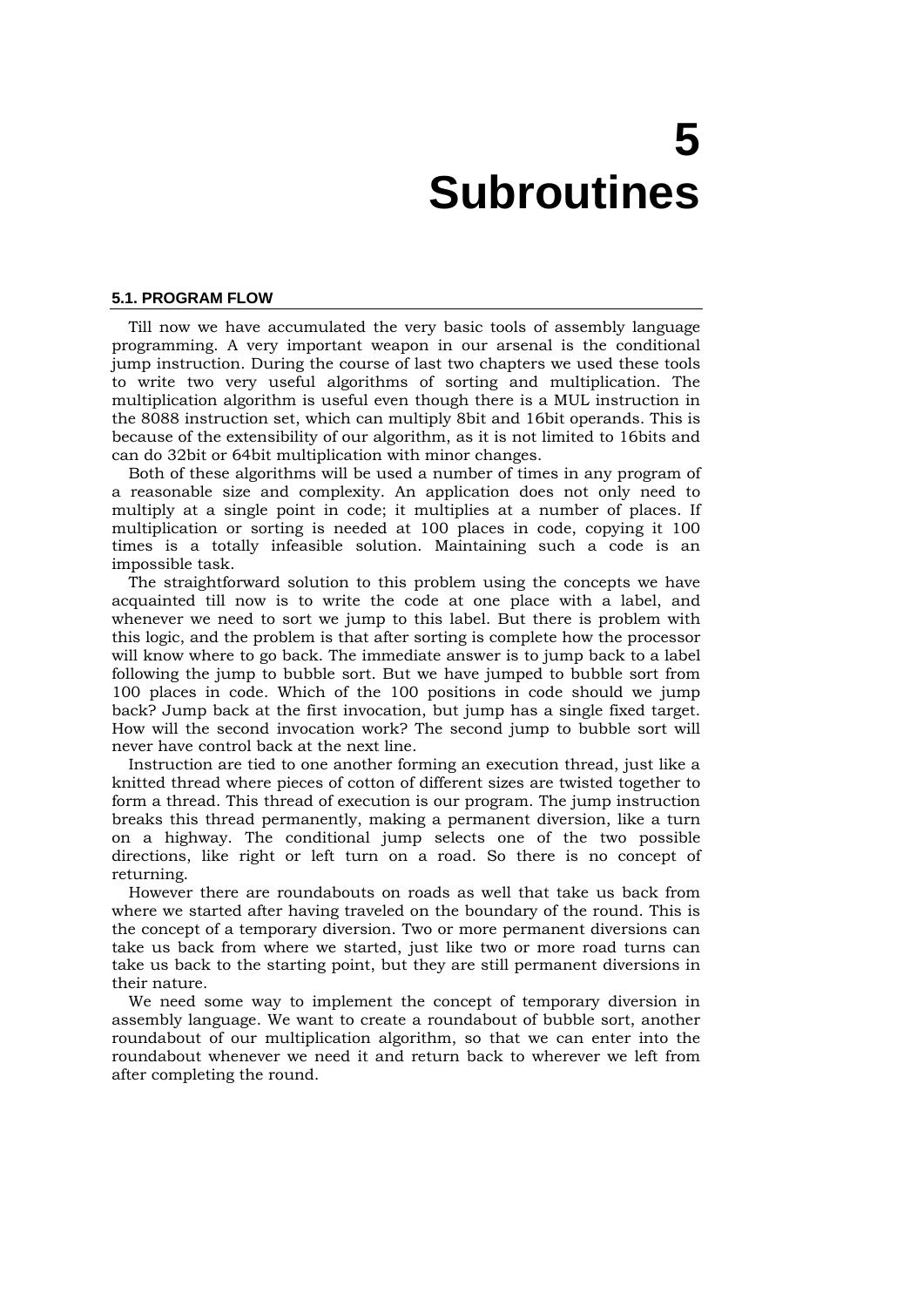Program



Key point in the above discussion is returning to where we left from, like a loop in a knitted thread. Diversion should be temporary and not permanent. The code of bubble sort written at one place, multiply at another, and we temporarily divert to that place, thus avoiding a repetition of code at a 100 places.

## **CALL and RET**

In every processor, instructions are available to divert temporarily and to divert permanently. The instructions for permanent diversion in 8088 are the jump instructions, while the instruction for temporary diversion is the CALL instruction. The word call must be familiar to the readers from subroutine call in higher level languages. The CALL instruction allows temporary diversion and therefore reusability of code. Now we can place the code for bubble sort at one place and reuse it again and again. This was not possible with permanent diversion. Actually the 8088 permanent diversion mechanism can be tricked to achieve temporary diversion. However it is not possible without getting into a lot of trouble. The key idea in doing it this way is to use the jump instruction form that takes a register as argument. Therefore this is not impossible but this is not the way it is done.

The natural way to do this is to use the CALL instruction followed by a label, just like JMP is followed by a label. Execution will divert to the code following the label. Till now the operation has been similar to the JMP instruction. When the subroutine completes we need to return. The RET instruction is used for this purpose. The word return holds in its meaning that we are to return from where we came and need no explicit destination. Therefore RET takes no arguments and transfers control back to the instruction following the CALL that took us in this subroutine. The actual technical process that informs RET where to return will be discussed later after we have discussed the system stack.

CALL takes a label as argument and execution starts from that label, until the RET instruction is encountered and it takes execution back to the instruction following the CALL. Both the instructions are commonly used as a pair, however technically they are independent in their operation. The RET works regardless of the CALL and the CALL works regardless of the RET. If you CALL a subroutine it will not complain if there is no RET present and similarly if you RET without being called it won't complain. It is a logical pair and is used as a pair in every decent code. However sometimes we play tricks with the processor and we use CALL or RET alone. This will become clear when we need to play such tricks in later chapters.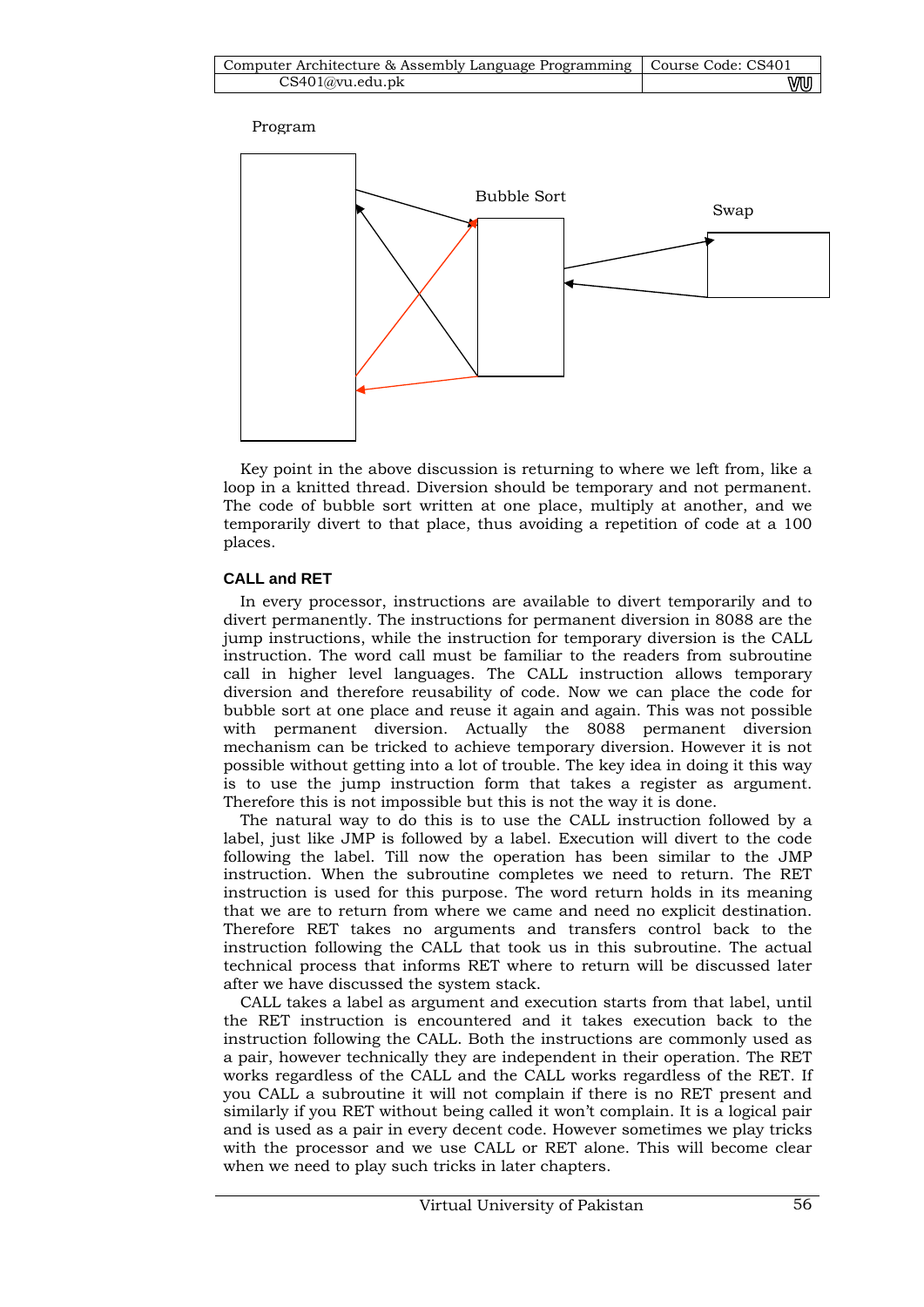| Computer Architecture & Assembly Language Programming   Course Code: CS401 |    |
|----------------------------------------------------------------------------|----|
| CS401@vu.edu.pdf                                                           | wu |

### **Parameters**

We intend to write the bubble sort code at one place and CALL it whenever needed. An immediately visible problem is that whenever we call this subroutine it will sort the same array in the same order. However in a real application we will need to sort various arrays of various sizes. We might sometimes need an ascending sort and descending at other times. Similarly our data may be signed or unsigned. Such pieces of information that may change from invocation to invocation and should be passed from the caller to the subroutine are called parameters.

There must be some way of passing these parameters to the subroutine. Revising the subroutine temporary flow breakage mechanism, the most straightforward way is to use registers. The CALL mechanism breaks the thread of execution and does not change registers, except IP which must change for processor to start executing at another place, and SP whose change will be discussed in detail later. Any of the other registers can hold parameters for the subroutine.

#### **5.2. OUR FIRST SUBROUTINE**

Now we want to modify the bubble sort code so that it works as a subroutine. We place a label at the start of bubble sort code, which works as the anchor point and will be used in the CALL instruction to call the subroutine. We also place a RET at the end of the algorithm to return from where we called the subroutine.

## **Example 5.1**

| 01                         |                |            | ; bubble sort algorithm as a subroutine                                                             |                                                                                                                                            |
|----------------------------|----------------|------------|-----------------------------------------------------------------------------------------------------|--------------------------------------------------------------------------------------------------------------------------------------------|
| 02<br>03<br>04             | [org 0x0100]   |            | jmp start                                                                                           |                                                                                                                                            |
| 05<br>06<br>07             | data:<br>swap: | dw<br>db   | $\Omega$                                                                                            | 60, 55, 45, 50, 40, 35, 25, 30, 10, 0                                                                                                      |
| 08<br>09<br>10             | bubblesort:    | dec<br>shl | C <sub>X</sub><br>cx, 1                                                                             | ; last element not compared<br>; turn into byte count                                                                                      |
| 11<br>12<br>13             | mainloop:      | mov<br>mov | si, 0<br>byte [swap], 0                                                                             | ; initialize array index to zero<br>; reset swap flag to no swaps                                                                          |
| 14<br>15<br>16<br>17       | innerloop:     | mov<br>jbe | $ax, [bx+si]$<br>$cmp$ $ax$ , $[bx+si+2]$<br>noswap                                                 | ; load number in ax<br>; compare with next number<br>; no swap if already in order                                                         |
| 18<br>19<br>20<br>21<br>22 |                | mov<br>mov | $dx, [bx+si+2]$<br>mov [bx+si], dx<br>$\frac{1}{2}$<br>mov [bx+si+2], ax<br>mov h<br>byte [swap], 1 | ; load second element in dx<br>; store first number in second<br>; store second number in first<br>; flag that a swap has been done        |
| 23<br>24<br>25<br>26       | noswap:        |            | add si, 2<br>cmp si, cx<br>jne innerloop                                                            | ; advance si to next index<br>; are we at last index<br>; if not compare next two                                                          |
| 27<br>28<br>29             |                | ie         | cmp byte [swap], 1<br>mainloop                                                                      | ; check if a swap has been done<br>; if yes make another pass                                                                              |
| 30<br>31                   |                | ret        |                                                                                                     | ; go back to where we came from                                                                                                            |
| 32<br>33<br>34<br>35       | start:         |            | mov bx, data<br>mov cx, 10<br>call bubblesort                                                       | ; send start of array in bx<br>; send count of elements in cx<br>; call our subroutine                                                     |
| 36<br>37                   |                | int        | $mov$ ax, $0x4c00$<br>0x21                                                                          | ; terminate program                                                                                                                        |
| $08 - 09$                  |                |            |                                                                                                     | The routine has received the count of elements in CX. Since it makes                                                                       |
|                            |                |            |                                                                                                     | one less comparison than the number of elements it decrements it.<br>Then it multiplies it by two since this a word array and each element |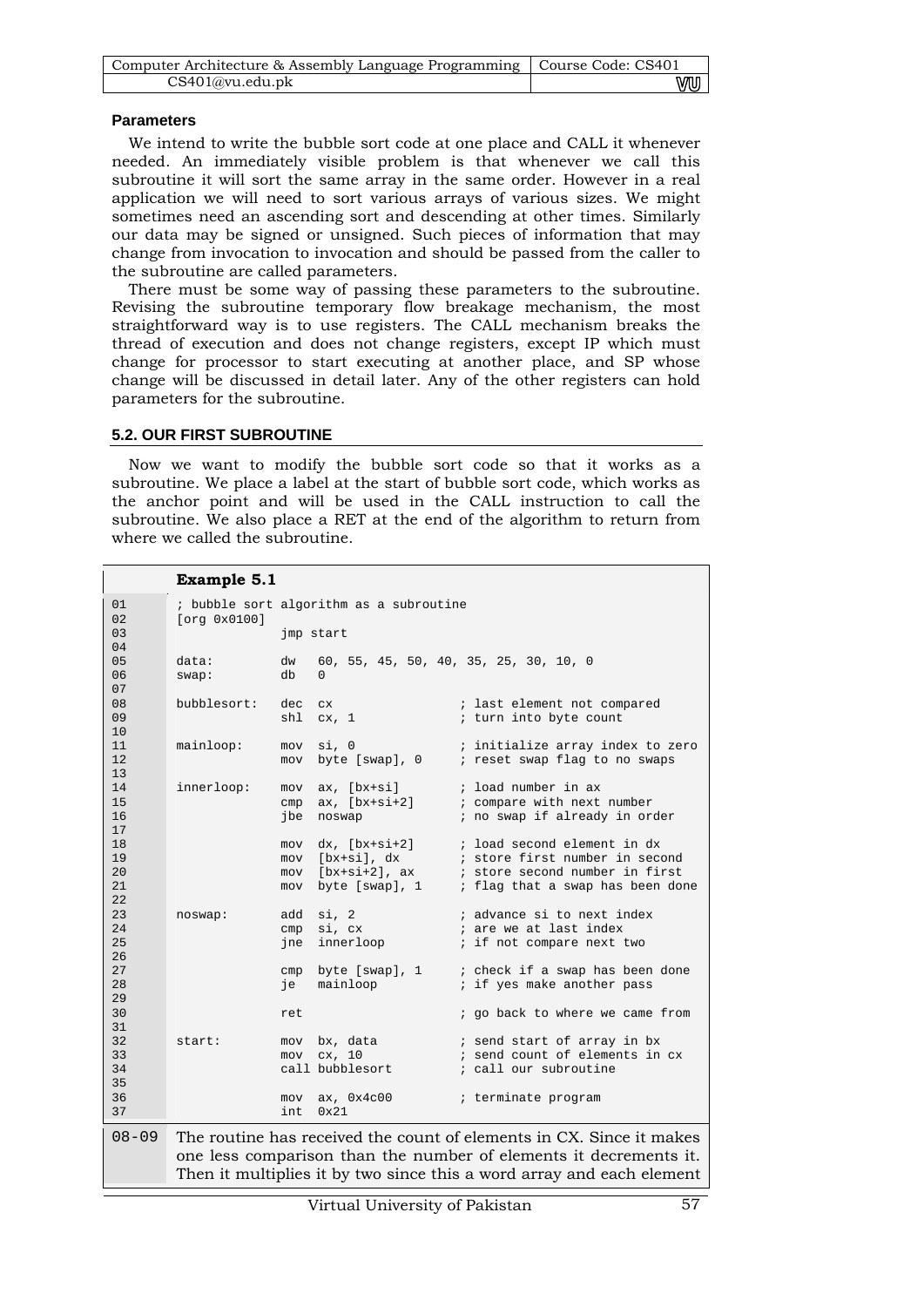| Computer Architecture & Assembly Language Programming   Course Code: CS401 |    |
|----------------------------------------------------------------------------|----|
| CS401@vu.edu.ph                                                            | wu |

| 14        | takes two bytes. Left shifting has been used to multiply by two.<br>Base+index+offset addressing has been used. BX holds the start of<br>array, SI the offset into it and an offset of 2 when the next element is                                                                                                                                                 |
|-----------|-------------------------------------------------------------------------------------------------------------------------------------------------------------------------------------------------------------------------------------------------------------------------------------------------------------------------------------------------------------------|
| $32 - 37$ | to be read. BX can be directly changed but then a separate counter<br>would be needed, as SI is directly compared with CX in our case.<br>The code starting from the start label is our main program<br>analogous to the main in the C language. BX and CX hold our<br>parameters for the bubblesort subroutine and the CALL is made to<br>invoke the subroutine. |

Inside the debugger we observe the same unsigned data that we are so used to now. The number 0103 is passed via BX to the subroutine which is the start of our data and the number 000A via CX which is the number of elements in our data. If we step over the CALL instruction we see our data sorted in a single step and we are at the termination instructions. The processor has jumped to the bubblesort routine, executed it to completion, and returned back from it but the process was hidden due to the step over command. If however we trace into the CALL instruction, we land at the first instruction of our routine. At the end of the routine, when the RET instruction is executed, we immediately land back to our termination instructions, to be precise the instruction following the CALL.

Also observe that with the CALL instruction SP is decremented by two from FFFE to FFFC, and the stack windows shows 0150 at its top. As the RET is executed SP is recovered and the 0150 is also removed from the stack. Match it with the address of the instruction following the CALL which is 0150 as well. The 0150 removed from the stack by the RET instruction has been loaded into the IP register thereby resuming execution from address 0150. CALL placed where to return on the stack for the RET instruction. The stack is automatically used with the CALL and RET instructions. Stack will be explained in detail later, however the idea is that the one who is departing stores the address to return at a known place. This is the place using which CALL and RET coordinate. How this placed is actually used by the CALL and RET instructions will be described after the stack is discussed.

After emphasizing reusability so much, it is time for another example which uses the same bubblesort routine on two different arrays of different sizes.

|           | <b>Example 5.2</b> |          |                                       |                                                                                                     |
|-----------|--------------------|----------|---------------------------------------|-----------------------------------------------------------------------------------------------------|
| 01        |                    |          | ; bubble sort subroutine called twice |                                                                                                     |
| 02        | [org 0x0100]       |          |                                       |                                                                                                     |
| 03        |                    |          | jmp start                             |                                                                                                     |
| 04        |                    |          |                                       |                                                                                                     |
| 05<br>06  | data:<br>$data2$ : | dw       |                                       | 60, 55, 45, 50, 40, 35, 25, 30, 10, 0                                                               |
| 07        |                    | dw<br>dw |                                       | 328, 329, 898, 8923, 8293, 2345, 10, 877, 355, 98<br>888, 533, 2000, 1020, 30, 200, 761, 167, 90, 5 |
| 08        | swap:              | db       | $\Omega$                              |                                                                                                     |
| 09        |                    |          |                                       |                                                                                                     |
| 10        | bubblesort:        | dec      | $C_{\rm X}$                           | ; last element not compared                                                                         |
| 11        |                    |          | shl cx, 1                             | ; turn into byte count                                                                              |
| 12        |                    |          |                                       |                                                                                                     |
| 13        | mainloop:          |          | mov si, 0                             | i initialize array index to zero (                                                                  |
| 14        |                    | mov      | byte [swap], 0                        | ; reset swap flag to no swaps                                                                       |
| 15        |                    |          |                                       |                                                                                                     |
| 16        | innerloop:         |          |                                       | mov ax, [bx+si] ; load number in ax                                                                 |
| 17        |                    |          |                                       | $cmp$ ax, $[bx+si+2]$ ; compare with next number                                                    |
| 18        |                    |          | jbe noswap                            | ; no swap if already in order                                                                       |
| 19        |                    |          |                                       |                                                                                                     |
| 20<br>2.1 |                    | mov      |                                       | $dx$ , $[bx+si+2]$ ; load second element in dx                                                      |
| 2.2.      |                    | mov      |                                       | $mov [bx+si+2]$ , ax ; store second number in first                                                 |
| 23        |                    | mov      | byte [swap], 1                        | ; flag that a swap has been done                                                                    |
| 2.4       |                    |          |                                       |                                                                                                     |
| 25        | noswap:            |          | add si, 2                             | ; advance si to next index                                                                          |

Virtual University of Pakistan 58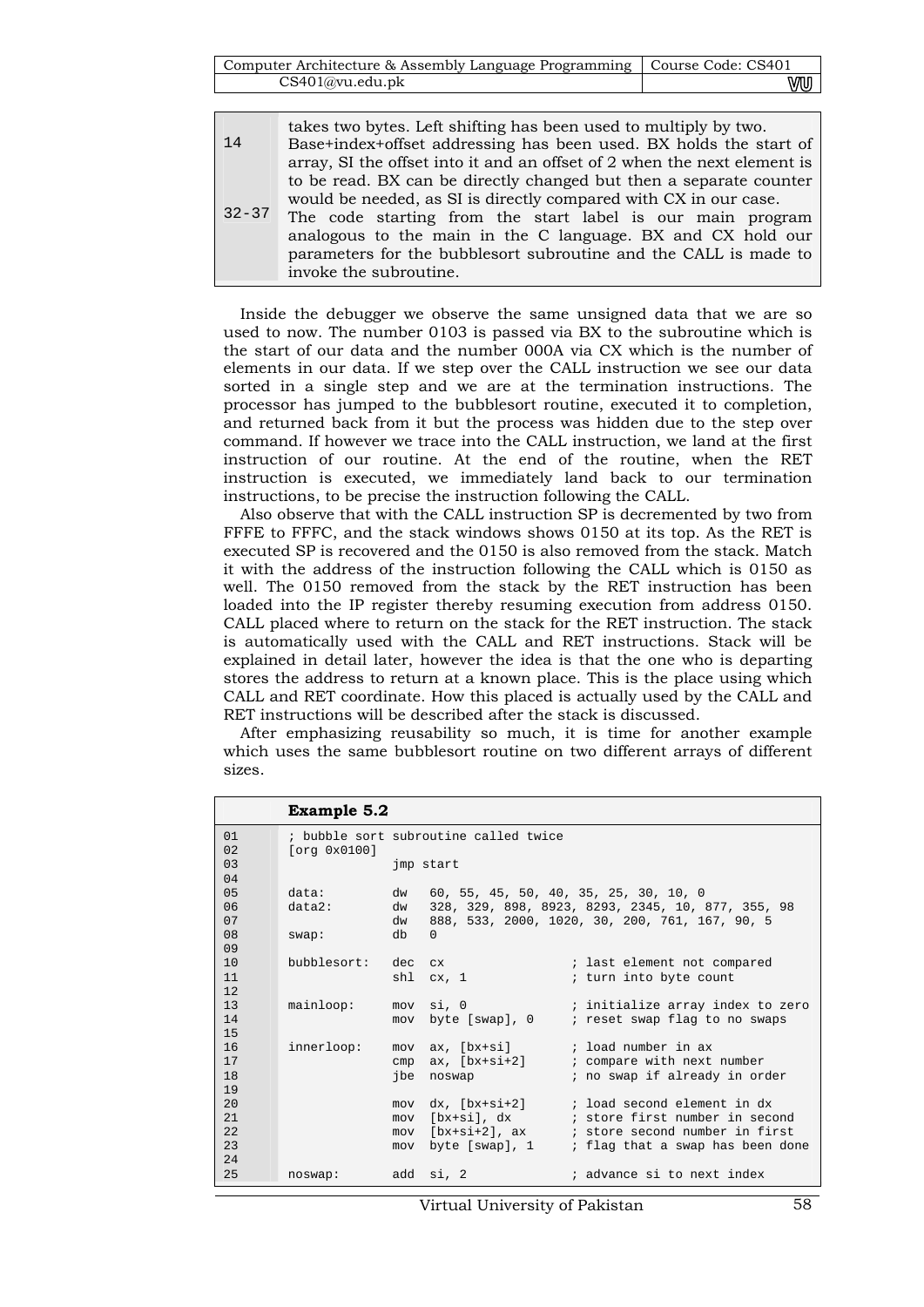| Computer Architecture & Assembly Language Programming   Course Code: CS401 |    |
|----------------------------------------------------------------------------|----|
| CS401@vu.edu.ph                                                            | wu |

| 26<br>27<br>28 |        | si, cx<br>cmp<br>innerloop<br>jne                                                                                                                        | ; are we at last index<br>; if not compare next two                                                                                                                                                                     |
|----------------|--------|----------------------------------------------------------------------------------------------------------------------------------------------------------|-------------------------------------------------------------------------------------------------------------------------------------------------------------------------------------------------------------------------|
| 29<br>30<br>31 |        | byte [swap], 1<br>cmp<br>mainloop<br>je                                                                                                                  | ; check if a swap has been done<br>; if yes make another pass                                                                                                                                                           |
| 32<br>33       |        | ret                                                                                                                                                      | ; go back to where we came from                                                                                                                                                                                         |
| 34<br>35<br>36 | start: | bx, data the state of the state of the state of the state of the state of the state of the state of the state<br>mov<br>cx, 10<br>mov<br>call bubblesort | ; send start of array in bx<br>; send count of elements in cx<br>; call our subroutine                                                                                                                                  |
| 37<br>38       |        | mov bx, data2                                                                                                                                            | ; send start of array in bx                                                                                                                                                                                             |
| 39<br>40<br>41 |        | $mov$ $cx$ , $20$<br>call bubblesort                                                                                                                     | ; send count of elements in cx<br>; call our subroutine again                                                                                                                                                           |
| 42<br>43       |        | ax, 0x4c00<br>mov<br>0x21<br>int.                                                                                                                        | ; terminate program                                                                                                                                                                                                     |
| $05 - 07$      |        |                                                                                                                                                          | There are two different data arrays declared. One of 10 elements and<br>the other of 20 elements. The second array is declared on two lines,<br>where the second line is continuation of the first. No additional label |
|                |        | is needed since they are situated consecutively in memory                                                                                                |                                                                                                                                                                                                                         |

 $34 - 40$ is needed since they are situated consecutively in memory. The other change is in the main where the bubblesort subroutine is called twice, once on the first array and once on the second.

Inside the debugger observe that stepping over the first call, the first array is sorted and stepping over the second call the second array is sorted. If however we step in SP is decremented and the stack holds 0178 which is the address of the instruction following the call. The RET consumes that 0178 and restores SP. The next CALL places 0181 on the stack and SP is again decremented. The RET consumes this number and execution resumes from the instruction at 0181. This is the coordinated function of CALL and RET using the stack.

In both of the above examples, there is a shortcoming. The subroutine to sort the elements is destroying the registers AX, CX, DX, and SI. That means that the caller of this routine has to make sure that it does not hold any important data in these registers before calling this function, because after the call has returned the registers will be containing meaningless data for the caller. With a program containing thousands of subroutines expecting the caller to remember the set of modified registers for each subroutine is unrealistic and unreasonable. Also registers are limited in number, and restricting the caller on the use of register will make the caller's job very tough. This shortcoming will be removed using the very important system stack.

## **5.3. STACK**

Stack is a data structure that behaves in a first in last out manner. It can contain many elements and there is only one way in and out of the container. When an element is inserted it sits on top of all other elements and when an element is removed the one sitting at top of all others is removed first. To visualize the structure consider a test tube and put some balls in it. The second ball will come above the first and the third will come above the second. When a ball is taken out only the one at the top can be removed. The operation of placing an element on top of the stack is called pushing the element and the operation of removing an element from the top of the stack is called popping the element. The last thing pushed is popped out first; the last in first out behavior.

We can peek at any ball inside the test tube but we cannot remove it without removing every ball on top of it. Similarly we can read any element from the stack but cannot remove it without removing everything above it. The stack operations of pushing and popping only work at the top of the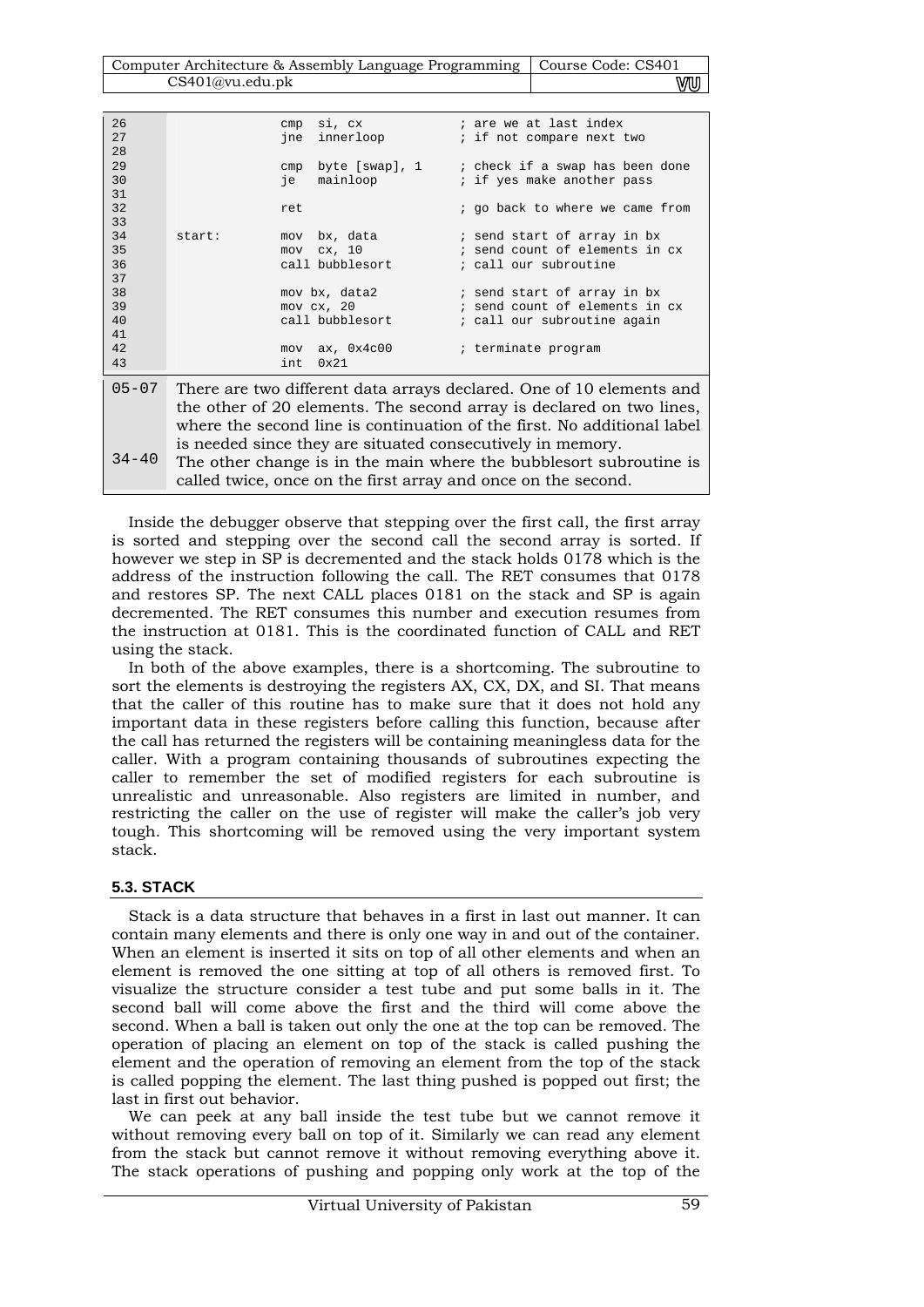| Computer Architecture & Assembly Language Programming   Course Code: CS401 |    |
|----------------------------------------------------------------------------|----|
| CS401@vu.edu.ph                                                            | WU |

stack. This top of stack is contained in the SP register. The physical address of the stack is obtained by the SS:SP combination. The stack segment registers tells where the stack is located and the stack pointer marks the top of stack inside this segment.

Whenever an element is pushed on the stack SP is decremented by two as the 8088 stack works on word sized elements. Single bytes cannot be pushed or popped from the stack. Also it is a decrementing stack. Another possibility is an incrementing stack. A decrementing stack moves from higher addresses to lower addresses as elements are added in it while an incrementing stack moves from lower addresses to higher addresses as elements are added. There is no special reason or argument in favor of one or another, and more or less depends on the choice of the designers. Another processor 8051 by the same manufacturer has an incrementing stack while 8088 has a decrementing one.

Memory is like a shelf numbered as zero at the top and the maximum at the bottom. If a decrementing stack starts at shelf 5, the first item is placed in shelf 5, the next item is placed in shelf 4, the next in shelf 3 and so on. The operations of placing items on the stack and removing them from there are called push and pop. The push operation copies its operand on the stack, while the pop operation makes a copy from the top of the stack into its operand. When an item is pushed on a decrementing stack, the top of the stack is first decremented and the element is then copied into this space. With a pop the element at the top of the stack is copied into the pop operand and the top of stack is incremented afterwards.

The basic use of the stack is to save things and recover from there when needed. For example we discussed the shortcoming in our last example that it destroyed the caller's registers, and the callers are not supposed to remember which registers are destroyed by the thousand routines they use. Using the stack the subroutine can save the caller's value of the registers on the stack, and recover them from there before returning. Meanwhile the subroutine can freely use the registers. From the caller's point of view if the registers contain the same value before and after the call, it doesn't matter if the subroutine used them meanwhile.

Similarly during the CALL operation, the current value of the instruction pointer is automatically saved on the stack, and the destination of CALL is loaded in the instruction pointer. Execution therefore resumes from the destination of CALL. When the RET instruction is executed, it recovers the value of the instruction pointer from the stack. The next instruction executed is therefore the one following the CALL. Observe how playing with the instruction pointer affects the program flow.

There is a form of the RET instruction called "RET n" where n is a numeric argument. After performing the operation of RET, it further increments the stack pointer by this number, i.e. SP is first incremented by two and then by n. Its function will become clear when parameter passing is discussed.

Now we describe the operation of the stack in CALL and RET with an example. The top of stack stored in the stack pointer is initialized at 2000. The space above SP is considered empty and free. When the stack pointer is decremented by two, we took a word from the empty space and can use it for our purpose. The unit of stack operations is a word. Some instructions push multiple words; however byte pushes cannot be made. Now the value 017B is stored in the word reserved on the stack. The RET will copy this value in the instruction pointer and increment the stack pointer by two making it 2000 again, thereby reverting the operation of CALL.

This is how CALL and RET behave for near calls. There is also a far version of these functions when the target routine is in another segment. This version of CALL takes a segment offset pair just like the far jump instruction. The CALL will push both the segment and the offset on the stack in this case, followed by loading CS and IP with the values given in the instruction.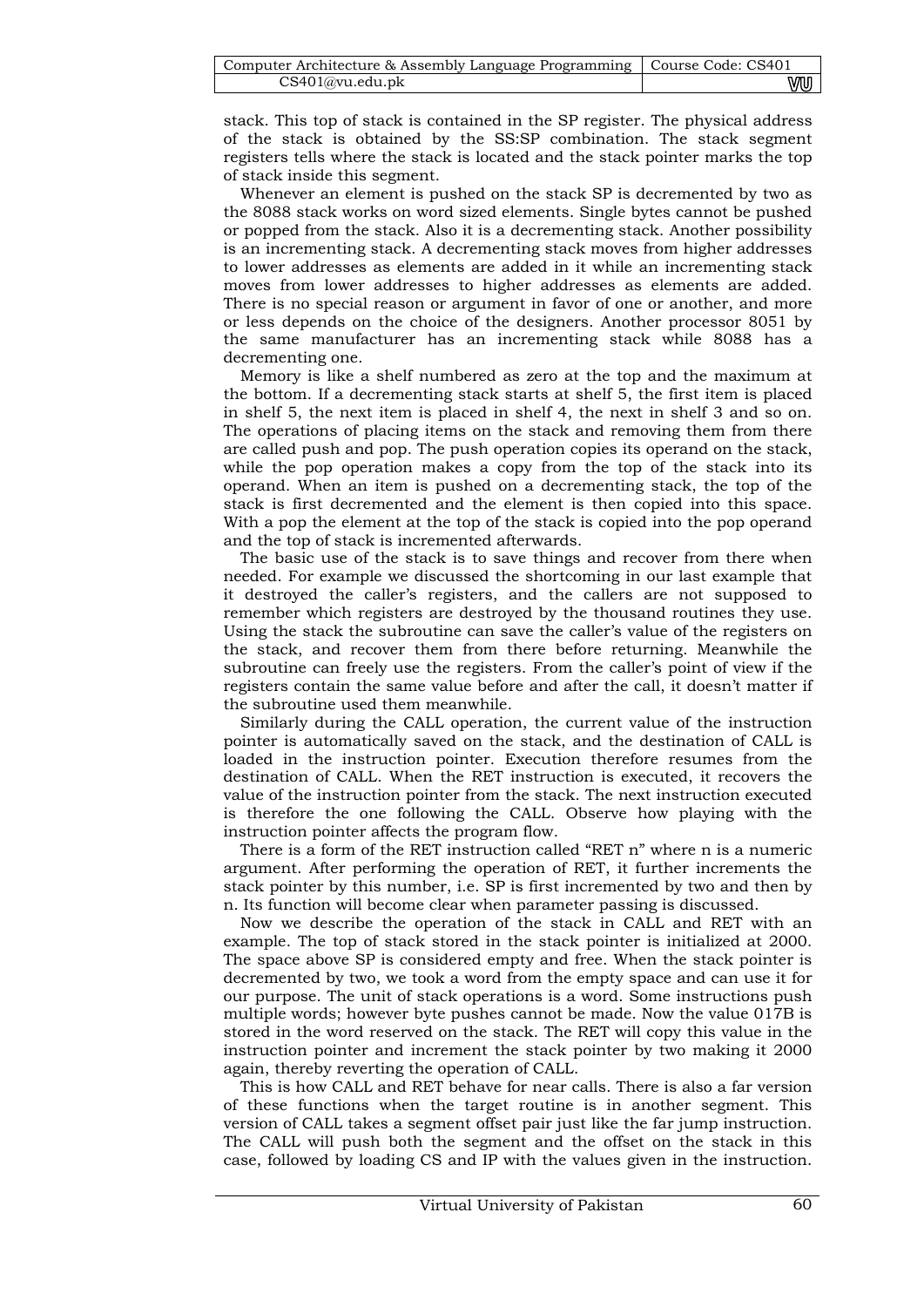| Computer Architecture & Assembly Language Programming   Course Code: CS401 |    |
|----------------------------------------------------------------------------|----|
| CS401@vu.edu.ph                                                            | vu |

The corresponding instruction RETF will pop the offset in the instruction pointer followed by popping the segment in the code segment register.

Apart from CALL and RET, the operations that use the stack are PUSH and POP. Two other operations that will be discussed later are INT and IRET. Regarding the stack, the operation of PUSH is similar to CALL however with a register other than the instruction pointer. For example "push ax" will push the current value of the AX register on the stack. The operation of PUSH is shown below.

 $SP \leftarrow SP - 2$  $[SP] \leftarrow AX$ 

The operation of POP is the reverse of this. A copy of the element at the top of the stack is made in the operand, and the top of the stack is incremented afterwards. The operation of "pop ax" is shown below.

```
AX \leftarrow [SP]SP \leftarrow SP + 2
```
Making corresponding PUSH and POP operations is the responsibility of the programmer. If "push ax" is followed by "pop dx" effectively copying the value of the AX register in the DX register, the processor won't complain. Whether this sequence is logically correct or not should be ensured by the programmer. For example when PUSH and POP are used to save and restore registers from the stack, order must be correct so that the saved value of AX is reloaded in the AX register and not any other register. For this the order of POP operations need to be the reverse of the order of PUSH operations.

Now we consider another example that is similar to the previous examples, however the code to swap the two elements has been extracted into another subroutine, so that the formation of stack can be observed during nested subroutine calls.

|                      | <b>Example 5.3</b> |            |                                                                                            |  |                                                                                                                                          |  |
|----------------------|--------------------|------------|--------------------------------------------------------------------------------------------|--|------------------------------------------------------------------------------------------------------------------------------------------|--|
| 01<br>02             | [org 0x0100]       |            | ; bubble sort subroutine using swap subroutine                                             |  |                                                                                                                                          |  |
| 03<br>04             |                    |            | jmp start                                                                                  |  |                                                                                                                                          |  |
| 05<br>06             | data:<br>data2:    | dw<br>dw   | 60, 55, 45, 50, 40, 35, 25, 30, 10, 0<br>328, 329, 898, 8923, 8293, 2345, 10, 877, 355, 98 |  |                                                                                                                                          |  |
| 07<br>08             | swapflag:          | dw<br>db   | 888, 533, 2000, 1020, 30, 200, 761, 167, 90, 5<br>$\Omega$                                 |  |                                                                                                                                          |  |
| 09                   |                    |            |                                                                                            |  |                                                                                                                                          |  |
| 10<br>11<br>12       | swap:              |            | mov [bx+si], ax                                                                            |  | mov ax, [bx+si] $\qquad$ ; load first number in ax<br>xchg ax, [bx+si+2] : exchange with second number<br>; store second number in first |  |
| 13<br>14             |                    | ret        |                                                                                            |  | ; go back to where we came from                                                                                                          |  |
| 15<br>16<br>17       | bubblesort:        | dec cx     | shl cx, 1                                                                                  |  | ; last element not compared<br>; turn into byte count                                                                                    |  |
| 18<br>19<br>20       | mainloop:          |            | mov si, 0                                                                                  |  | ; initialize array index to zero<br>mov byte [swapflaq], 0 ; reset swap flag to no swaps                                                 |  |
| 21<br>22<br>23<br>24 | innerloop:         | cmp        | $mov$ $ax$ , $[bx+si]$<br>jbe noswap                                                       |  | ; load number in ax<br>$ax, [bx+si+2]$ ; compare with next number<br>; no swap if already in order                                       |  |
| 25<br>26<br>27       |                    |            | call swap                                                                                  |  | and the swaps two elements<br>mov byte [swapflag], 1 ; flag that a swap has been done                                                    |  |
| 28<br>29<br>30<br>31 | noswap:            |            | add si, 2<br>cmp si, cx<br>jne innerloop and the state                                     |  | ; advance si to next index<br>; are we at last index<br>; if not compare next two                                                        |  |
| 32<br>33<br>34<br>35 |                    | ie<br>ret  |                                                                                            |  | cmp byte [swapflag], $1$ ; check if a swap has been done<br>mainloop ( ; if yes make another pass<br>; go back to where we came from     |  |
| 36<br>37             | start:             | mov<br>mov | cx, 10                                                                                     |  | bx, data i send start of array in bx<br>; send count of elements in cx                                                                   |  |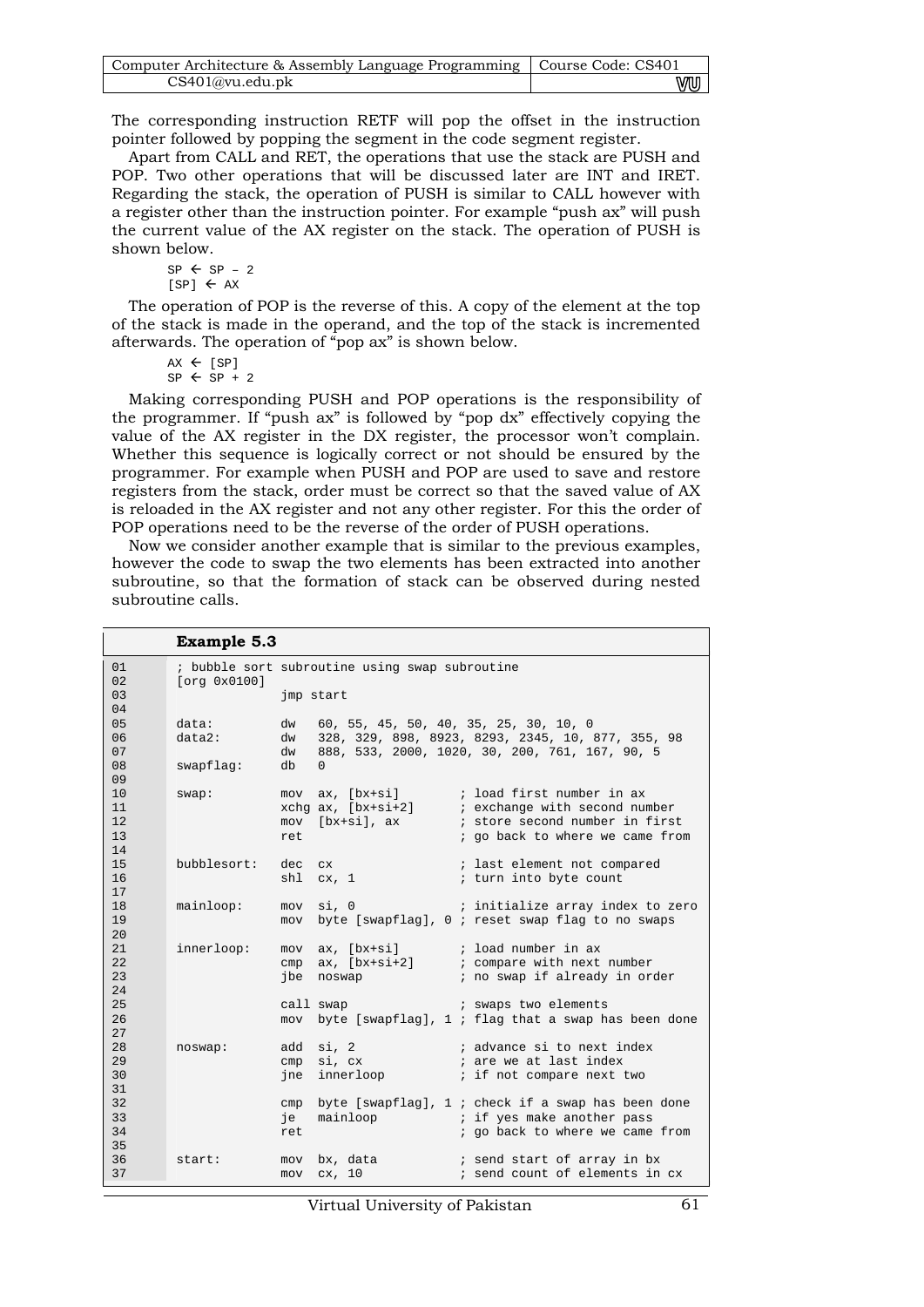Computer Architecture & Assembly Language Programming | Course Code: CS401 CS401@vu.edu.pk **WU** 

| 38 | call bubblesort<br>; call our subroutine                                                                                                                                                                                                                                                 |  |
|----|------------------------------------------------------------------------------------------------------------------------------------------------------------------------------------------------------------------------------------------------------------------------------------------|--|
| 39 |                                                                                                                                                                                                                                                                                          |  |
| 40 | mov bx, data2<br>; send start of array in bx                                                                                                                                                                                                                                             |  |
| 41 | ; send count of elements in cx<br>$mov$ $cx$ , $20$                                                                                                                                                                                                                                      |  |
| 42 | call bubblesort<br>; call our subroutine again                                                                                                                                                                                                                                           |  |
| 43 |                                                                                                                                                                                                                                                                                          |  |
| 44 | $mov$ ax, $0x4c00$<br>; terminate program                                                                                                                                                                                                                                                |  |
| 45 | $0 \times 21$<br>int.                                                                                                                                                                                                                                                                    |  |
| 11 | A new instruction XCHG has been introduced. The instruction<br>swaps its source and its destination operands however at most one<br>of the operands could be in memory, so the other has to be loaded in<br>a register. The instruction has reduced the code size by one<br>instruction. |  |
| 13 | The RET at the end of swap makes it a subroutine.                                                                                                                                                                                                                                        |  |

Inside the debugger observe the use of stack by CALL and RET instructions, especially the nested CALL.

#### **5.4. SAVING AND RESTORING REGISTERS**

The subroutines we wrote till now have been destroying certain registers and our calling code has been carefully written to not use those registers. However this cannot be remembered for a good number of subroutines. Therefore our subroutines need to implement some mechanism of retaining the callers' value of any registers used.

The trick is to use the PUSH and POP operations and save the callers' value on the stack and recover it from there on return. Our swap subroutine destroyed the AX register while the bubblesort subroutine destroyed AX, CX, and SI. BX was not modified in the subroutine. It had the same value at entry and at exit; it was only used by the subroutine. Our next example improves on the previous version by saving and restoring any registers that it will modify using the PUSH and POP operations.

|          | <b>Example 5.4</b> |           |           |                                                                   |  |  |  |
|----------|--------------------|-----------|-----------|-------------------------------------------------------------------|--|--|--|
| 01       |                    |           |           | ; bubble sort and swap subroutines saving and restoring registers |  |  |  |
| 02       | [org 0x0100]       |           |           |                                                                   |  |  |  |
| 03       |                    | imp start |           |                                                                   |  |  |  |
| 04       |                    |           |           |                                                                   |  |  |  |
| 05       | data:              | dw        |           | 60, 55, 45, 50, 40, 35, 25, 30, 10, 0                             |  |  |  |
| 06       | data2:             | dw        |           | 328, 329, 898, 8923, 8293, 2345, 10, 877, 355, 98                 |  |  |  |
| 07       |                    | dw        |           | 888, 533, 2000, 1020, 30, 200, 761, 167, 90, 5                    |  |  |  |
| 08<br>09 | swapflag:          | db        | $\Omega$  |                                                                   |  |  |  |
| 10       | swap:              | push ax   |           | ; save old value of ax                                            |  |  |  |
| 11       |                    |           |           |                                                                   |  |  |  |
| 12       |                    |           |           | mov ax, [bx+si] $\qquad$ ; load first number in ax                |  |  |  |
| 13       |                    |           |           | $xchq$ ax, $[bx+s+2]$ ; exchange with second number               |  |  |  |
| 14       |                    |           |           | mov [bx+si], ax ; store second number in first                    |  |  |  |
| 15       |                    |           |           |                                                                   |  |  |  |
| 16       |                    | pop ax    |           | ; restore old value of ax                                         |  |  |  |
| 17       |                    | ret       |           | ; go back to where we came from                                   |  |  |  |
| 18       |                    |           |           |                                                                   |  |  |  |
| 19       | bubblesort:        | push ax   |           | ; save old value of ax                                            |  |  |  |
| 20       |                    | push cx   |           | ; save old value of cx                                            |  |  |  |
| 21       |                    | push si   |           | ; save old value of si                                            |  |  |  |
| 22       |                    |           |           |                                                                   |  |  |  |
| 23       |                    | dec cx    |           | i last element not compared                                       |  |  |  |
| 24       |                    |           | shl cx, 1 | ; turn into byte count                                            |  |  |  |
| 25       |                    |           |           |                                                                   |  |  |  |
| 26       | mainloop:          | mov       | si, O     | ; initialize array index to zero                                  |  |  |  |
| 27       |                    | mov       |           | byte [swapflag], 0; reset swap flag to no swaps                   |  |  |  |
| 28       |                    |           |           |                                                                   |  |  |  |
| 29       | innerloop:         |           |           | mov ax, [bx+si] ; load number in ax                               |  |  |  |
| 30       |                    |           |           | $cmp$ ax, $[bx+si+2]$ ; compare with next number                  |  |  |  |
| 31       |                    | ibe       | noswap    | ; no swap if already in order                                     |  |  |  |
| 32       |                    |           |           |                                                                   |  |  |  |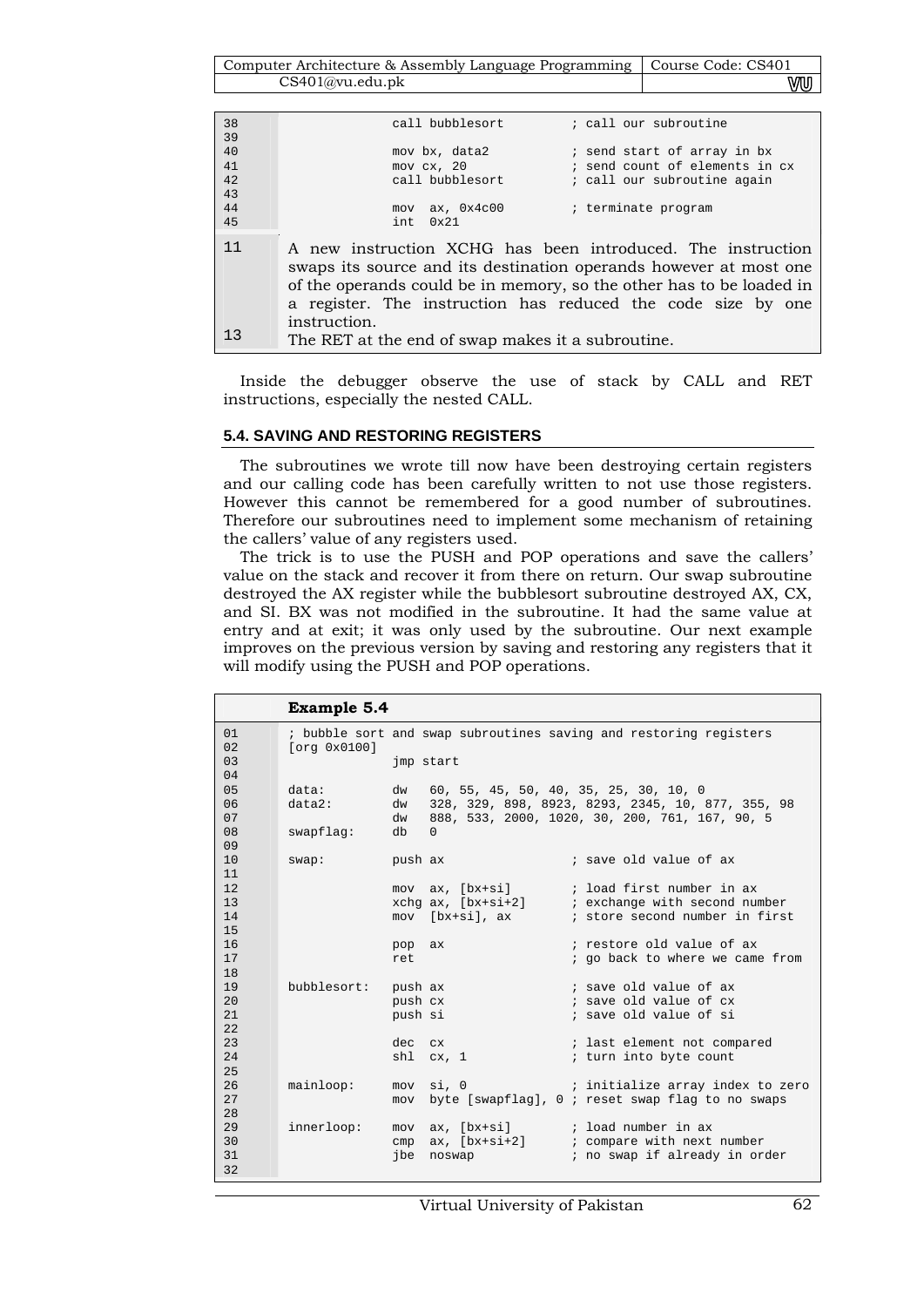| Computer Architecture & Assembly Language Programming   Course Code: CS401 |    |
|----------------------------------------------------------------------------|----|
| CS401@vu.edu.pdf                                                           | VU |

| 33<br>34  |                                                                  |            |                                                                                                               |  |  | call swap and i swaps two elements<br>mov byte [swapflag], 1; flag that a swap has been done |
|-----------|------------------------------------------------------------------|------------|---------------------------------------------------------------------------------------------------------------|--|--|----------------------------------------------------------------------------------------------|
| 35        |                                                                  |            |                                                                                                               |  |  |                                                                                              |
| 36        | noswap:                                                          | add        | si, 2                                                                                                         |  |  | ; advance si to next index                                                                   |
| 37        |                                                                  | cmp        | si, cx                                                                                                        |  |  | ; are we at last index                                                                       |
| 38        |                                                                  |            | jne innerloop                                                                                                 |  |  | ; if not compare next two                                                                    |
| 39        |                                                                  |            |                                                                                                               |  |  |                                                                                              |
| 40        |                                                                  |            |                                                                                                               |  |  | byte [swapflag], $1$ ; check if a swap has been done                                         |
| 41        |                                                                  | cmp<br>ie  |                                                                                                               |  |  | $mainloop$ ; if yes make another pass                                                        |
| 42        |                                                                  |            |                                                                                                               |  |  |                                                                                              |
| 43        |                                                                  | pop        | si                                                                                                            |  |  | ; restore old value of si                                                                    |
| 44        |                                                                  | pop        | C <sub>X</sub>                                                                                                |  |  | ; restore old value of cx                                                                    |
| 45        |                                                                  |            |                                                                                                               |  |  | ; restore old value of ax                                                                    |
| 46        |                                                                  | pop<br>ret | ax                                                                                                            |  |  | ; go back to where we came from                                                              |
| 47        |                                                                  |            |                                                                                                               |  |  |                                                                                              |
| 48        | start:                                                           | mov        | bx, data the state of the state of the state of the state of the state of the state of the state of the state |  |  | ; send start of array in bx                                                                  |
| 49        |                                                                  | mov        | cx, 10                                                                                                        |  |  | ; send count of elements in cx                                                               |
| 50        |                                                                  |            | call bubblesort                                                                                               |  |  | ; call our subroutine                                                                        |
| 51        |                                                                  |            |                                                                                                               |  |  |                                                                                              |
| 52        |                                                                  | mov        | bx, data2                                                                                                     |  |  | ; send start of array in bx                                                                  |
| 53        |                                                                  | mov        | cx, 20                                                                                                        |  |  | ; send count of elements in cx                                                               |
| 54        |                                                                  |            | call bubblesort                                                                                               |  |  | ; call our subroutine again                                                                  |
| 55        |                                                                  |            |                                                                                                               |  |  |                                                                                              |
| 56        |                                                                  |            | $mov$ ax, $0x4c00$                                                                                            |  |  | ; terminate program                                                                          |
| 57        |                                                                  | int.       | $0 \times 21$                                                                                                 |  |  |                                                                                              |
|           |                                                                  |            |                                                                                                               |  |  |                                                                                              |
| $19 - 21$ |                                                                  |            |                                                                                                               |  |  | When multiple registers are pushed, order is very important. If AX,                          |
|           | CX, and SI are pushed in this order, they must be popped in the  |            |                                                                                                               |  |  |                                                                                              |
|           |                                                                  |            |                                                                                                               |  |  |                                                                                              |
|           | reverse order of SI, CX, and AX. This is again because the stack |            |                                                                                                               |  |  |                                                                                              |
|           |                                                                  |            | behaves in a Last In First Out manner.                                                                        |  |  |                                                                                              |

Inside the debugger we can observe that the registers before and after the CALL operation are exactly identical. Effectively the caller can assume the registers are untouched. By tracing into the subroutines we can observe how their value is saved on the stack by the PUSH instructions and recovered from their before exit. Saving and restoring registers this way in subroutines is a standard way and must be followed.

## **PUSH**

PUSH decrements SP (the stack pointer) by two and then transfers a word from the source operand to the top of stack now pointed to by SP. PUSH often is used to place parameters on the stack before calling a procedure; more generally, it is the basic means of storing temporary data on the stack.

### **POP**

POP transfers the word at the current top of stack (pointed to by SP) to the destination operand and then increments SP by two to point to the new top of stack. POP can be used to move temporary variables from the stack to registers or memory.

Observe that the operand of PUSH is called a source operand since the data is moving to the stack from the operand, while the operand of POP is called destination since data is moving from the stack to the operand.

# **CALL**

CALL activates an out-of-line procedure, saving information on the stack to permit a RET (return) instruction in the procedure to transfer control back to the instruction following the CALL. For an intra segment direct CALL, SP is decremented by two and IP is pushed onto the stack. The target procedure's relative displacement from the CALL instruction is then added to the instruction pointer. For an inter segment direct CALL, SP is decremented by two, and CS is pushed onto the stack. CS is replaced by the segment word contained in the instruction. SP again is decremented by two. IP is pushed onto the stack and replaced by the offset word in the instruction.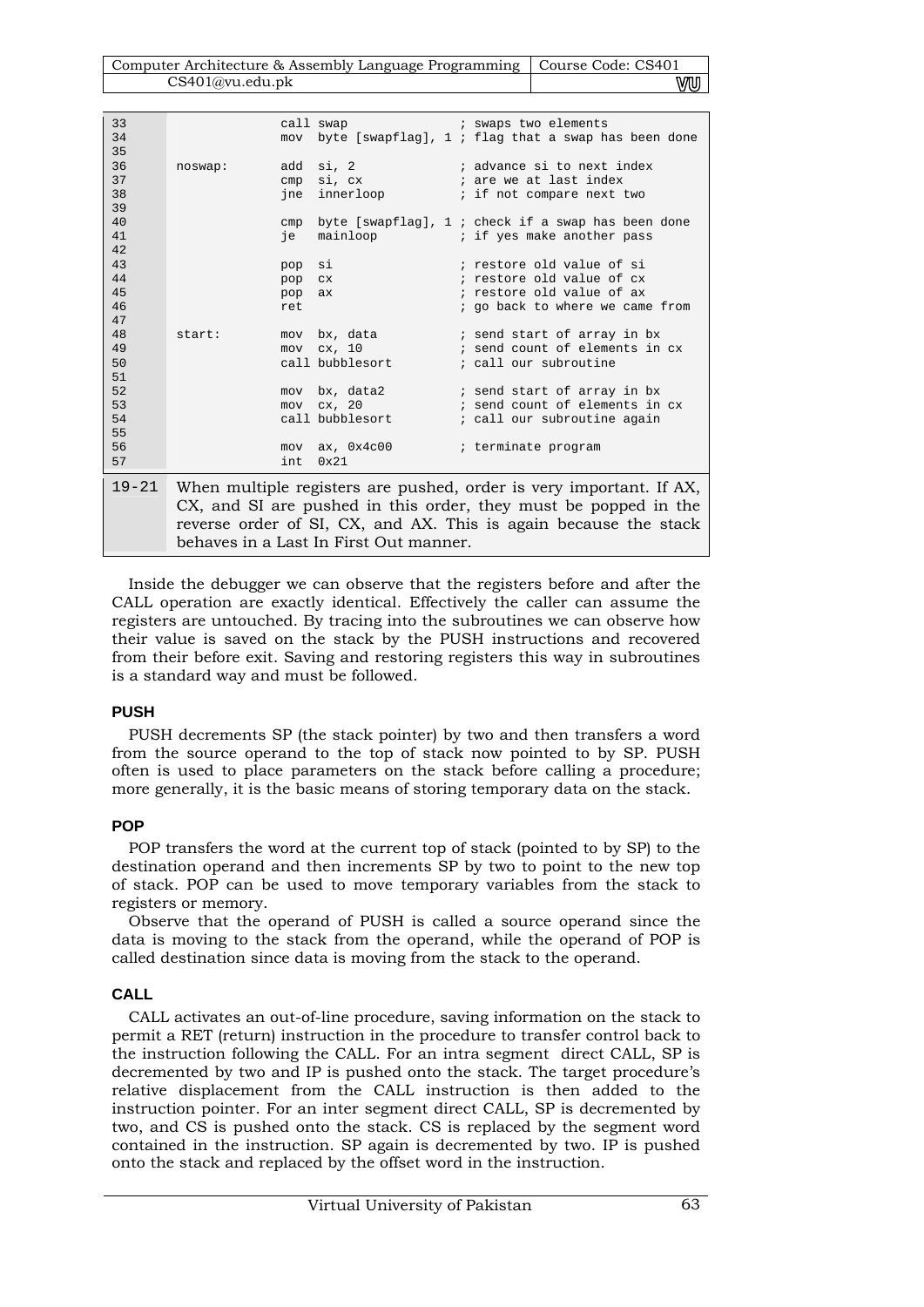| Computer Architecture & Assembly Language Programming   Course Code: CS401 |    |
|----------------------------------------------------------------------------|----|
| CS401@vu.edu.ph                                                            | wu |

The out-of-line procedure is the temporary division, the concept of roundabout that we discussed. Near calls are also called intra segment calls, while far calls are called inter-segment calls. There are also versions that are called indirect calls; however they will be discuss later when they are used.

## **RET**

RET (Return) transfers control from a procedure back to the instruction following the CALL that activated the procedure. RET pops the word at the top of the stack (pointed to by register SP) into the instruction pointer and increments SP by two. If RETF (inter segment RET) is used the word at the top of the stack is popped into the IP register and SP is incremented by two. The word at the new top of stack is popped into the CS register, and SP is again incremented by two. If an optional pop value has been specified, RET adds that value to SP. This feature may be used to discard parameters pushed onto the stack before the execution of the CALL instruction.

## **5.5. PARAMETER PASSING THROUGH STACK**

Due to the limited number of registers, parameter passing by registers is constrained in two ways. The maximum parameters a subroutine can receive are seven when all the general registers are used. Also, with the subroutines are themselves limited in their use of registers, and this limited increases when the subroutine has to make a nested call thereby using certain registers as its parameters. Due to this, parameter passing by registers is not expandable and generalizable. However this is the fastest mechanism available for passing parameters and is used where speed is important.

Considering stack as an alternate, we observe that whatever data is placed there, it stays there, and across function calls as well. For example the bubble sort subroutine needs an array address and the count of elements. If we place both of these on the stack, and call the subroutine afterwards, it will stay there. The subroutine is invoked with its return address on top of the stack and its parameters beneath it.

To access the arguments from the stack, the immediate idea that strikes is to pop them off the stack. And this is the only possibility using the given set of information. However the first thing popped off the stack would be the return address and not the arguments. This is because the arguments were first pushed on the stack and the subroutine was called afterwards. The arguments cannot be popped without first popping the return address. If a heaving thing falls on someone's leg, the heavy thing is removed first and the leg is not pulled out to reduce the damage. Same is the case with our parameters on which the return address has fallen.

To handle this using PUSH and POP, we must first pop the return address in a register, then pop the operands, and push the return address back on the stack so that RET will function normally. However so much effort doesn't seem to pay back the price. Processor designers should have provided a logical and neat way to perform this operation. They did provided a way and infact we will do this without introducing any new instruction.

Recall that the default segment association of the BP register is the stack segment and the reason for this association had been deferred for now. The reason is to peek inside the stack using the BP register and read the parameters without removing them and without touching the stack pointer. The stack pointer could not be used for this purpose, as it cannot be used in an effective address. It is automatically used as a pointer and cannot be explicitly used. Also the stack pointer is a dynamic pointer and sometimes changes without telling us in the background. It is just that whenever we touch it, it is where we expect it to be. The base pointer is provided as a replacement of the stack pointer so that we can peek inside the stack without modifying the structure of the stack.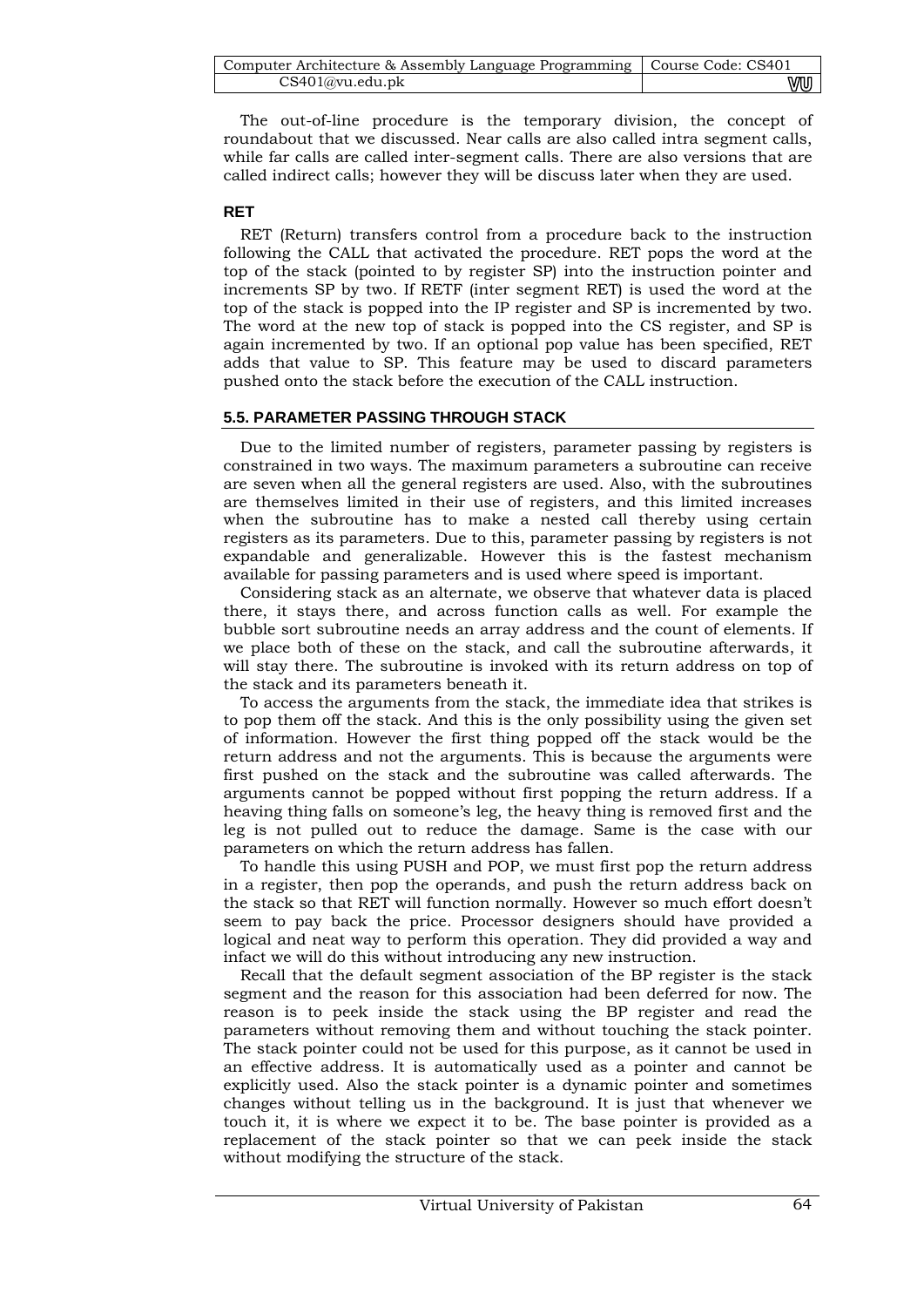| Computer Architecture & Assembly Language Programming   Course Code: CS401 |    |
|----------------------------------------------------------------------------|----|
| CS401@vu.edu.pdf                                                           | vu |

When the bubble sort subroutine is called, the stack pointer is pointing to the return address. Two bytes below it is the second parameter and four bytes below is the first parameter. The stack pointer is a reference point to these parameters. If the value of SP is captured in BP, then the return address is located at [bp+0], the second parameter is at [bp+2], and the first parameter is at [bp+4]. This is because SP and BP both had the same value and they both defaulted to the same segment, the stack segment.

This copying of SP into BP is like taking a snapshot or like freezing the stack at that moment. Even if more pushes are made on the stack decrementing the stack pointer, our reference point will not change. The parameters will still be accessible at the same offsets from the base pointer. If however the stack pointer increments beyond the base pointer, the references will become invalid. The base pointer will act as the datum point to access our parameters. However we have destroyed the original value of BP in the process, and this will cause problems in nested calls where both the outer and the inner subroutines need to access their own parameters. The outer subroutine will have its base pointer destroyed after the call and will be unable to access its parameters.

To solve both of these problems, we reach at the standard way of accessing parameters on the stack. The first two instructions of any subroutines accessing its parameters from the stack are given below.

push bp mov bp, sp

As a result our datum point has shifted by a word. Now the old value of BP will be contained in [bp] and the return address will be at [bp+2]. The second parameters will be [bp+4] while the first one will be at [bp+6]. We give an example of bubble sort subroutine using this standard way of argument passing through stack.

|          | <b>Example 5.5</b>  |         |                                                       |                                                                                                                |
|----------|---------------------|---------|-------------------------------------------------------|----------------------------------------------------------------------------------------------------------------|
| 01       |                     |         | ; bubble sort subroutine taking parameters from stack |                                                                                                                |
| 02       | [org 0x0100]        |         |                                                       |                                                                                                                |
| 03       |                     |         | imp start                                             |                                                                                                                |
| 04       |                     |         |                                                       |                                                                                                                |
| 05       | data:               | dw      | 60, 55, 45, 50, 40, 35, 25, 30, 10, 0                 |                                                                                                                |
| 06       | data2:              | dw      |                                                       | 328, 329, 898, 8923, 8293, 2345, 10, 877, 355, 98                                                              |
| 07       |                     | dw      |                                                       | 888, 533, 2000, 1020, 30, 200, 761, 167, 90, 5                                                                 |
| 08       | swapflag:           | db      | $\Omega$                                              |                                                                                                                |
| 09       |                     |         |                                                       |                                                                                                                |
| 10       | bubblesort: push bp |         |                                                       | ; save old value of bp                                                                                         |
| 11       |                     |         | mov bp, sp                                            | ; make bp our reference point                                                                                  |
| 12       |                     | push ax |                                                       | ; save old value of ax                                                                                         |
| 13       |                     | push bx |                                                       | ; save old value of bx                                                                                         |
| 14       |                     | push cx |                                                       | ; save old value of cx                                                                                         |
| 15       |                     | push si |                                                       | ; save old value of si                                                                                         |
| 16       |                     |         |                                                       |                                                                                                                |
| 17       |                     |         | $mov$ bx, $[bp+6]$                                    | ; load start of array in bx                                                                                    |
| 18       |                     |         |                                                       | mov cx, [bp+4] ; load count of elements in cx                                                                  |
| 19       |                     | dec cx  |                                                       | ; last element not compared                                                                                    |
| 20       |                     |         | shl cx, 1                                             | ; turn into byte count                                                                                         |
| 21       |                     |         |                                                       |                                                                                                                |
| 22       | mainloop:           |         | mov si, 0                                             | i initialize array index to zero                                                                               |
| 23       |                     |         |                                                       | mov byte [swapflag], 0; reset swap flag to no swaps                                                            |
| 24<br>25 |                     |         |                                                       |                                                                                                                |
| 26       | innerloop:          |         |                                                       | mov ax, [bx+si] $\qquad$ ; load number in ax                                                                   |
| 27       |                     |         |                                                       | $cmp$ ax, $[bx+si+2]$ ; compare with next number                                                               |
| 28       |                     |         | jbe noswap                                            | ; no swap if already in order                                                                                  |
| 29       |                     |         |                                                       |                                                                                                                |
| 30       |                     |         |                                                       | xchg $ax$ , [ $bx+si+2$ ] ; exchange $ax$ with second number<br>mov [bx+si], ax ; store second number in first |
| 31       |                     |         |                                                       | mov byte [swapflag], 1; flag that a swap has been done                                                         |
| 32       |                     |         |                                                       |                                                                                                                |
| 33       | noswap:             |         | add si, 2                                             | ; advance si to next index                                                                                     |
| 34       |                     |         | cmp si, cx                                            | ; are we at last index                                                                                         |
| 35       |                     |         | jne innerloop                                         | ; if not compare next two                                                                                      |
| 36       |                     |         |                                                       |                                                                                                                |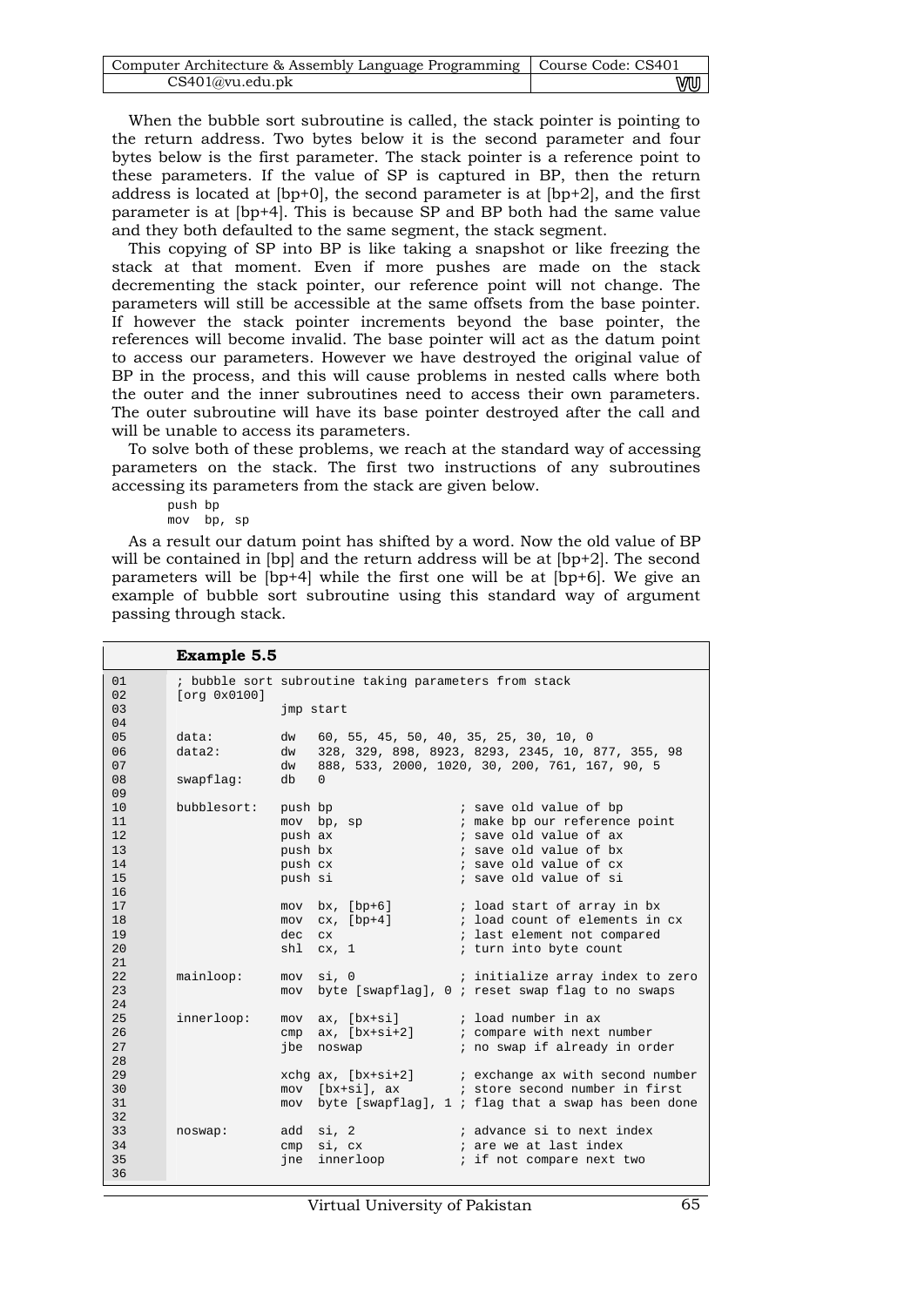| Computer Architecture & Assembly Language Programming   Course Code: CS401 |    |
|----------------------------------------------------------------------------|----|
| CS401@vu.edu.pdf                                                           | wu |

| 37        |                               | cmp     |                                     | byte [swapflag], $1$ ; check if a swap has been done                   |
|-----------|-------------------------------|---------|-------------------------------------|------------------------------------------------------------------------|
| 38        |                               | je      | mainloop                            | ; if yes make another pass                                             |
| 39        |                               |         |                                     |                                                                        |
| 40        |                               | pop     | si                                  | ; restore old value of si                                              |
| 41        |                               | pop     | $_{\rm CX}$                         | ; restore old value of cx                                              |
| 42        |                               | pop     | bx                                  | ; restore old value of bx                                              |
| 43        |                               | pop     | ax                                  | ; restore old value of ax                                              |
| 44        |                               | pop     | bp                                  | ; restore old value of bp                                              |
| 45        |                               | ret     | 4                                   | ; go back and remove two params                                        |
| 46        |                               |         |                                     |                                                                        |
| 47        | start:                        |         | mov ax, data                        |                                                                        |
| 48        |                               | push ax |                                     | ; place start of array on stack                                        |
| 49        |                               |         | $mov$ $ax, 10$                      |                                                                        |
| 50        |                               | push ax |                                     | ; place element count on stack                                         |
| 51        |                               |         | call bubblesort                     | ; call our subroutine                                                  |
| 52        |                               |         |                                     |                                                                        |
| 53        |                               |         | mov ax, data2                       |                                                                        |
| 54        |                               | push ax |                                     | ; place start of array on stack                                        |
| 55        |                               |         | $mov$ $ax$ , $20$                   |                                                                        |
| 56        |                               | push ax |                                     | ; place element count on stack                                         |
| 57        |                               |         | call bubblesort                     | ; call our subroutine again                                            |
| 58        |                               |         |                                     |                                                                        |
| 59        |                               | mov     | ax, 0x4c00                          | ; terminate program                                                    |
| 60        |                               | int     | 0x21                                |                                                                        |
|           |                               |         |                                     |                                                                        |
| 11        |                               |         |                                     | The value of the stack pointer is captured in the base pointer. With   |
|           |                               |         |                                     | further pushes SP will change but BP will not and therefore we will    |
|           |                               |         |                                     |                                                                        |
|           |                               |         | read parameters from bp+4 and bp+6. |                                                                        |
| 45        |                               |         |                                     | The form of RET that takes an argument is used causing four to be      |
|           |                               |         |                                     | added to SP after the return address has been popped in the            |
|           |                               |         |                                     |                                                                        |
|           |                               |         |                                     | instruction pointer. This will effectively discard the parameters that |
|           | are still there on the stack. |         |                                     |                                                                        |
| $47 - 50$ |                               |         |                                     | We push the address of the array we want to sort followed by the       |
|           |                               |         |                                     | count of elements. As immediate cannot be directly pushed in the       |
|           |                               |         |                                     |                                                                        |

Inside the debugger, concentrate on the operation of BP and the stack. The parameters are placed on the stack by the caller, the subroutine accesses them using the base pointer, and the special form of RET removes them without any extra instruction. The value of stack pointer of FFF6 is turned into FFFE by the RET instruction. This was the value in SP before any of the parameters was pushed.

8088 architecture, we first load it in the AX register and then push

## **Stack Clearing by Caller or Callee**

the AX register on the stack.

Parameters pushed for a subroutine are a waste after the subroutine has returned. They have to be cleared from the stack. Either of the caller and the callee can take the responsibility of clearing them from there. If the callee has to clear the stack it cannot do this easily unless RET n exists. That is why most general processors have this instruction. Stack clearing by the caller needs an extra instruction on behalf of the caller after every call made to the subroutine, unnecessarily increasing instructions in the program. If there are thousand calls to a subroutine the code to clear the stack is repeated a thousand times. Therefore the prevalent convention in most high level languages is stack clearing by the callee; even though the other convention is still used in some languages.

If RET n is not available, stack clearing by the callee is a complicated process. It will have to save the return address in a register, then remove the parameters, and then place back the return address so that RET will function. When this instruction was introduced in processors, only then high level language designers switched to stack clearing by the callee. This is also exactly why RET n adds n to SP after performing the operation of RET. The other way around would be totally useless for our purpose. Consider the stack condition at the time of RET and this will become clear why this will be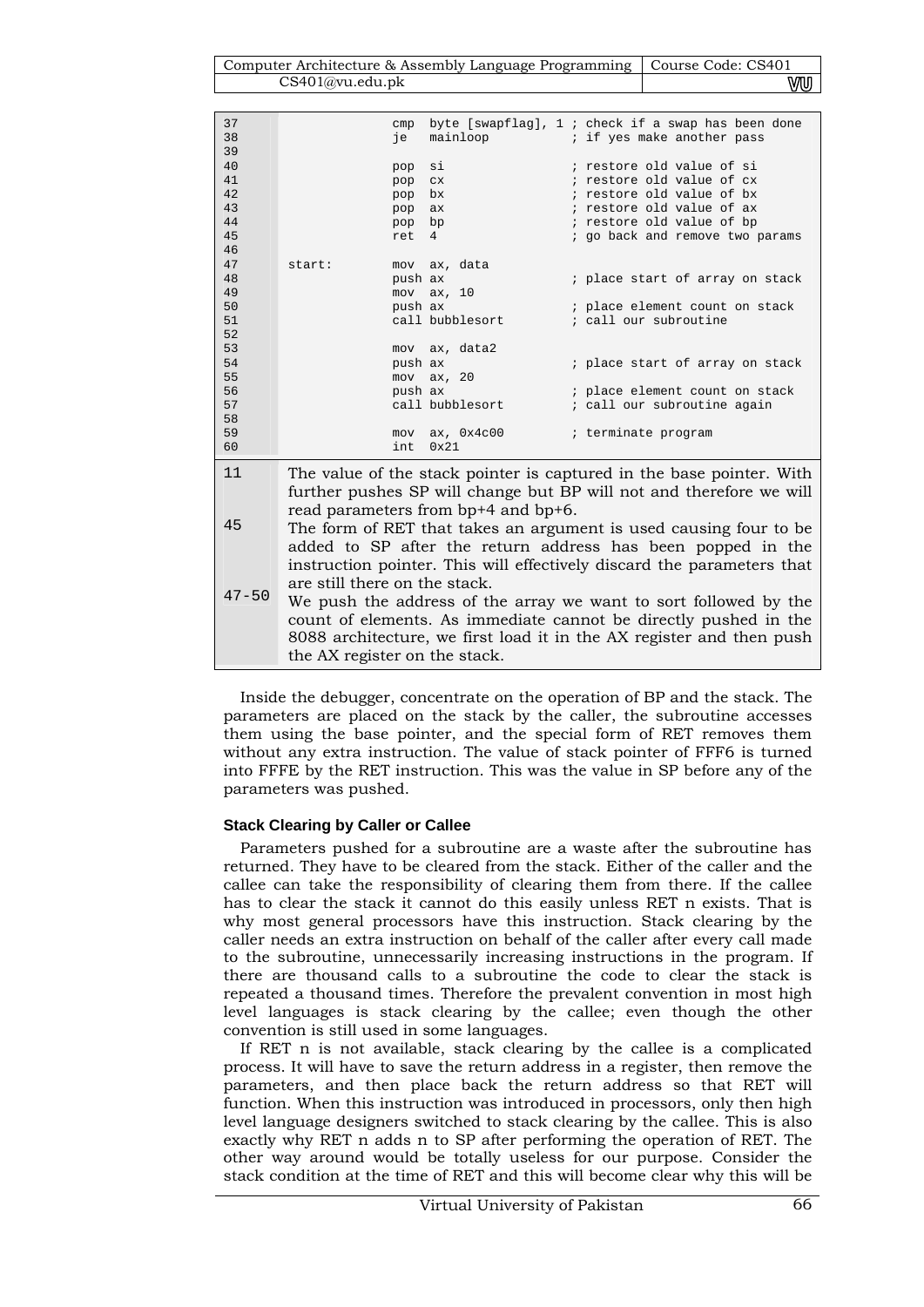| Computer Architecture & Assembly Language Programming   Course Code: CS401 |    |
|----------------------------------------------------------------------------|----|
| CS401@vu.edu.ph                                                            | vu |

useless. Also observe that RET n has discarded the arguments rather than popping them as they were no longer of any use either of the caller or the callee.

The strong argument in favour of callee cleared stacks is that the arguments were placed on the stack for the subroutine, the caller did not needed them for itself, so the subroutine is responsible for removing them. Removing the arguments is important as if the stack is not cleared or is partially cleared the stack will eventually become full, SP will reach 0, and thereafter wraparound producing unexpected results. This is called stack overflow. Therefore clearing anything placed on the stack is very important.

## **5.6. LOCAL VARIABLES**

Another important role of the stack is in the creation of local variables that are only needed while the subroutine is in execution and not afterwards. They should not take permanent space like global variables. Local variables should be created when the subroutine is called and discarded afterwards. So that the spaced used by them can be reused for the local variables of another subroutine. They only have meaning inside the subroutine and no meaning outside it.

The most convenient place to store these variables is the stack. We need some special manipulation of the stack for this task. We need to produce a gap in the stack for our variables. This is explained with the help of the swapflag in the bubble sort example.

The swapflag we have declared as a word occupying space permanently is only needed by the bubble sort subroutine and should be a local variable. Actually the variable was introduced with the intent of making it a local variable at this time. The stack pointer will be decremented by an extra two bytes thereby producing a gap in which a word can reside. This gap will be used for our temporary, local, or automatic variable; however we name it. We can decrement it as much as we want producing the desired space, however the decrement must be by an even number, as the unit of stack operation is a word. In our case we needed just one word. Also the most convenient position for this gap is immediately after saving the value of SP in BP. So that the same base pointer can be used to access the local variables as well; this time using negative offsets. The standard way to start a subroutine which needs to access parameters and has local variables is as under.

```
push bp 
mov bp, sp 
sub sp, 2
```
The gap could have been created with a dummy push, but the subtraction makes it clear that the value pushed is not important and the gap will be used for our local variable. Also gap of any size can be created in a single instruction with subtraction. The parameters can still be accessed at bp+4 and bp+6 and the swapflag can be accessed at bp-2. The subtraction in SP was after taking the snapshot; therefore BP is above the parameters but below the local variables. The parameters are therefore accessed using positive offsets from BP and the local variables are accessed using negative offsets.

We modify the bubble sort subroutine to use a local variable to store the swap flag. The swap flag remembered whether a swap has been done in a particular iteration of bubble sort.

|          | <b>Example 5.6</b> |          |                                                                                            |
|----------|--------------------|----------|--------------------------------------------------------------------------------------------|
| 01<br>02 | [org 0x0100]       |          | ; bubble sort subroutine using a local variable                                            |
| 03<br>04 |                    |          | imp start                                                                                  |
| 05<br>06 | data:<br>$data2$ : | dw<br>dw | 60, 55, 45, 50, 40, 35, 25, 30, 10, 0<br>328, 329, 898, 8923, 8293, 2345, 10, 877, 355, 98 |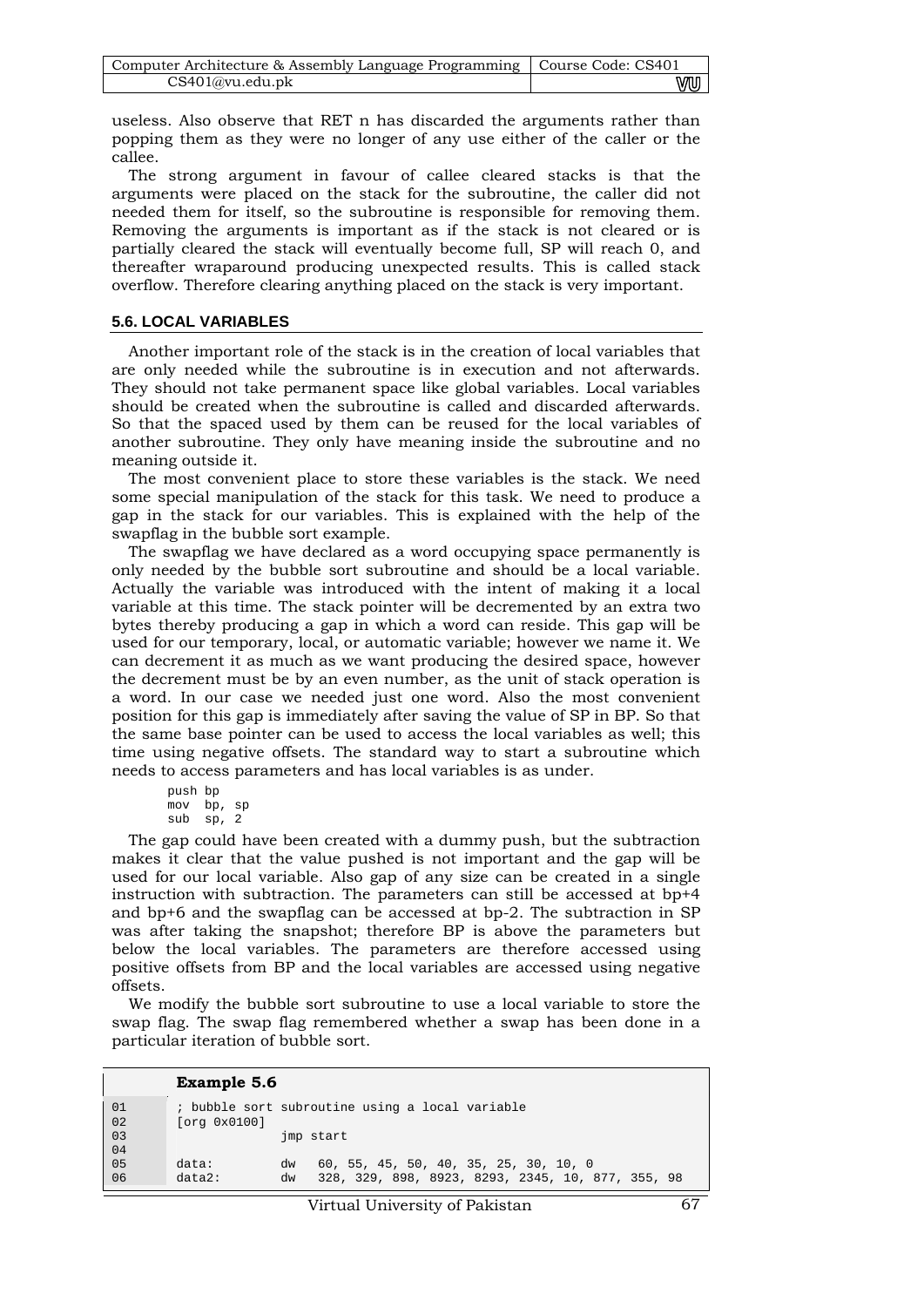## $\begin{tabular}{c|c|c} Computer Architecture & Assembly Language Programming & Course Code: CS401 \\ \hline CS401@vu.edu.ph & \textcolor{blue}{WU} \\ \hline \end{tabular}$ CS401@vu.edu.pk

| 07 |                                                                         |         |                |                    | dw 888, 533, 2000, 1020, 30, 200, 761, 167, 90, 5       |                                 |  |  |                                                        |
|----|-------------------------------------------------------------------------|---------|----------------|--------------------|---------------------------------------------------------|---------------------------------|--|--|--------------------------------------------------------|
| 08 |                                                                         |         |                |                    |                                                         |                                 |  |  |                                                        |
| 09 | bubblesort:                                                             | push bp |                |                    |                                                         | ; save old value of bp          |  |  |                                                        |
| 10 |                                                                         |         | mov bp, sp     |                    |                                                         | ; make bp our reference point   |  |  |                                                        |
| 11 |                                                                         |         | $sub$ sp, $2$  |                    |                                                         | ; make two byte space on stack  |  |  |                                                        |
| 12 |                                                                         | push ax |                |                    |                                                         | ; save old value of ax          |  |  |                                                        |
| 13 |                                                                         | push bx |                |                    |                                                         | ; save old value of bx          |  |  |                                                        |
| 14 |                                                                         | push cx |                |                    |                                                         | ; save old value of cx          |  |  |                                                        |
| 15 |                                                                         | push si |                |                    |                                                         | ; save old value of si          |  |  |                                                        |
| 16 |                                                                         |         |                |                    |                                                         |                                 |  |  |                                                        |
| 17 |                                                                         |         |                | $mov$ bx, $[bp+6]$ |                                                         | ; load start of array in bx     |  |  |                                                        |
| 18 |                                                                         |         |                |                    | $mov$ $cx$ , $[bp+4]$                                   | ; load count of elements in cx  |  |  |                                                        |
| 19 |                                                                         | dec cx  |                |                    |                                                         | ; last element not compared     |  |  |                                                        |
| 20 |                                                                         |         | shl cx, 1      |                    |                                                         | ; turn into byte count          |  |  |                                                        |
| 21 |                                                                         |         |                |                    |                                                         |                                 |  |  |                                                        |
| 22 | mainloop:                                                               | mov     | si, 0          |                    | initialize array index to zero                          |                                 |  |  |                                                        |
| 23 |                                                                         |         |                |                    | mov word $[bp-2]$ , 0 ; reset swap flag to no swaps     |                                 |  |  |                                                        |
| 24 |                                                                         |         |                |                    |                                                         |                                 |  |  |                                                        |
| 25 | innerloop:                                                              | mov     |                |                    | ax, [bx+si]                                             | ; load number in ax             |  |  |                                                        |
| 26 |                                                                         | cmp     |                |                    | $ax, [bx+si+2]$                                         | ; compare with next number      |  |  |                                                        |
| 27 |                                                                         | jbe     | noswap         |                    |                                                         | ; no swap if already in order   |  |  |                                                        |
| 28 |                                                                         |         |                |                    |                                                         |                                 |  |  |                                                        |
| 29 |                                                                         |         |                |                    | $xchg$ ax, $[bx+si+2]$ ; exchange ax with second number |                                 |  |  |                                                        |
| 30 |                                                                         |         |                |                    | mov [bx+si], ax                                         | ; store second number in first  |  |  |                                                        |
| 31 |                                                                         |         |                |                    |                                                         |                                 |  |  | mov word $[bp-2]$ , 1 ; flag that a swap has been done |
| 32 |                                                                         |         |                |                    |                                                         |                                 |  |  |                                                        |
| 33 | noswap:                                                                 |         | add si, 2      |                    |                                                         | ; advance si to next index      |  |  |                                                        |
| 34 |                                                                         |         |                | $cmp$ $si$ , $cx$  |                                                         | ; are we at last index          |  |  |                                                        |
| 35 |                                                                         |         |                |                    | jne innerloop                                           | ; if not compare next two       |  |  |                                                        |
| 36 |                                                                         |         |                |                    |                                                         |                                 |  |  |                                                        |
| 37 |                                                                         |         |                |                    | cmp word $[bp-2]$ , 1 ; check if a swap has been done   |                                 |  |  |                                                        |
| 38 |                                                                         | је      |                |                    | mainloop                                                | ; if yes make another pass      |  |  |                                                        |
| 39 |                                                                         |         |                |                    |                                                         |                                 |  |  |                                                        |
| 40 |                                                                         | pop     | si             |                    |                                                         | ; restore old value of si       |  |  |                                                        |
| 41 |                                                                         | pop     | C X            |                    |                                                         | ; restore old value of cx       |  |  |                                                        |
| 42 |                                                                         | pop     | bx             |                    |                                                         | ; restore old value of bx       |  |  |                                                        |
| 43 |                                                                         | pop     | ax             |                    |                                                         | ; restore old value of ax       |  |  |                                                        |
| 44 |                                                                         | mov     |                | sp, bp             |                                                         | ; remove space created on stack |  |  |                                                        |
| 45 |                                                                         | pop     | bp             |                    |                                                         | ; restore old value of bp       |  |  |                                                        |
| 46 |                                                                         | ret     | 4              |                    |                                                         | ; go back and remove two params |  |  |                                                        |
| 47 |                                                                         |         |                |                    |                                                         |                                 |  |  |                                                        |
| 48 | start:                                                                  |         |                | mov ax, data       |                                                         |                                 |  |  |                                                        |
| 49 |                                                                         | push ax |                |                    |                                                         | ; place start of array on stack |  |  |                                                        |
| 50 |                                                                         |         | $mov$ $ax, 10$ |                    |                                                         |                                 |  |  |                                                        |
| 51 |                                                                         | push ax |                |                    |                                                         | ; place element count on stack  |  |  |                                                        |
| 52 |                                                                         |         |                | call bubblesort    |                                                         | ; call our subroutine           |  |  |                                                        |
| 53 |                                                                         |         |                |                    |                                                         |                                 |  |  |                                                        |
| 54 |                                                                         |         |                | mov ax, data2      |                                                         |                                 |  |  |                                                        |
| 55 |                                                                         | push ax |                |                    |                                                         | ; place start of array on stack |  |  |                                                        |
| 56 |                                                                         |         | mov ax, 20     |                    |                                                         |                                 |  |  |                                                        |
| 57 |                                                                         | push ax |                |                    |                                                         | ; place element count on stack  |  |  |                                                        |
| 58 |                                                                         |         |                | call bubblesort    |                                                         | ; call our subroutine again     |  |  |                                                        |
| 59 |                                                                         |         |                |                    |                                                         |                                 |  |  |                                                        |
| 60 |                                                                         |         | 0x21           | mov ax, 0x4c00     |                                                         | ; terminate program             |  |  |                                                        |
| 61 |                                                                         | int     |                |                    |                                                         |                                 |  |  |                                                        |
| 11 | A word gap has been created for swap flag. This is equivalent to a      |         |                |                    |                                                         |                                 |  |  |                                                        |
|    | dummy push. The registers are pushed above this gap.                    |         |                |                    |                                                         |                                 |  |  |                                                        |
|    |                                                                         |         |                |                    |                                                         |                                 |  |  |                                                        |
| 23 | The swapflag is accessed with [bp-2]. The parameters are accessed       |         |                |                    |                                                         |                                 |  |  |                                                        |
|    | in the same manner as the last examples.                                |         |                |                    |                                                         |                                 |  |  |                                                        |
| 44 | We are removing the hole that we created. The hole is removed by        |         |                |                    |                                                         |                                 |  |  |                                                        |
|    |                                                                         |         |                |                    |                                                         |                                 |  |  |                                                        |
|    | restoring the value of SP that it had at the time of snapshot or at the |         |                |                    |                                                         |                                 |  |  |                                                        |
|    | value it had before the local variable was created. This can be         |         |                |                    |                                                         |                                 |  |  |                                                        |
|    | replaced with "add sp, 2" however the one used in the code is           |         |                |                    |                                                         |                                 |  |  |                                                        |
|    |                                                                         |         |                |                    |                                                         |                                 |  |  |                                                        |
|    | preferred since it does not require to remember how much space for      |         |                |                    |                                                         |                                 |  |  |                                                        |
|    | local variables was allocated in the start. After this operation SP     |         |                |                    |                                                         |                                 |  |  |                                                        |

We needed memory to store the swap flag. The fact that it is in the stack segment or the data segment doesn't bother us. This will just change the addressing scheme.

points to the old value of BP from where we can proceed as usual.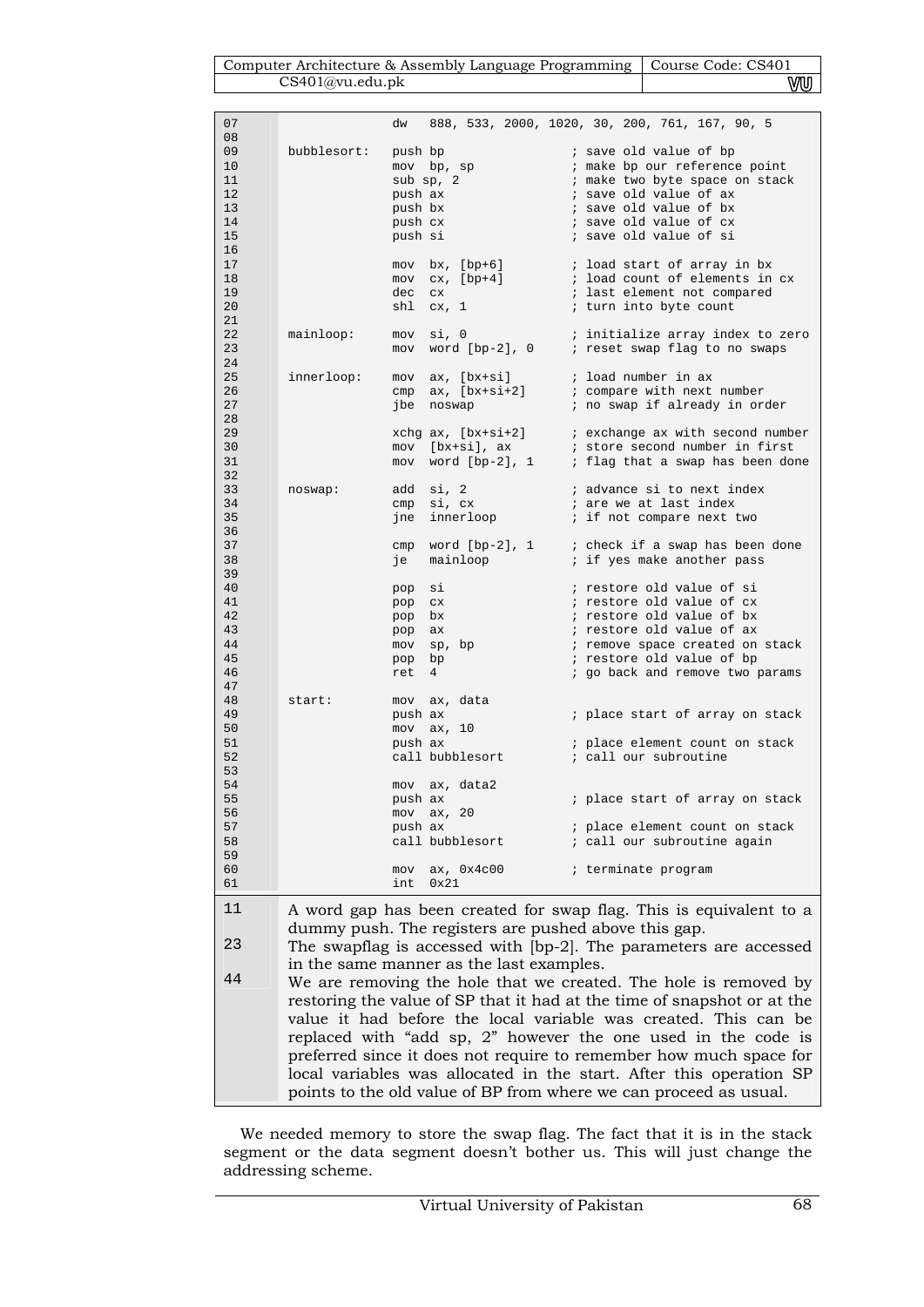| Computer Architecture & Assembly Language Programming   Course Code: CS401 |    |
|----------------------------------------------------------------------------|----|
| CS401@vu.edu.ph                                                            | ₩U |

## **EXERCISES**

1. Replace the following valid instruction with a single instruction that has the same effect. Don't consider the effect on flags.

```
 push word L1 
 jmp L2
```
 $L1$ :

2. Replace the following invalid instructions with a single instruction that has the same effect.

```
a. pop ip 
b. mov ip, L5 
c. sub sp, 2 
   mov [ss:sp], ax 
d. mov ax, [ss:sp] 
   add sp, 2 
e. add sp, 6 
   mov ip, [ss:sp-6]
```
3. Write a recursive function to calculate the Fibonacci of a number. The number is passed as a parameter via the stack and the calculated Fibonacci number is returned in the AX register. A local variable should be used to store the return value from the first recursive call. Fibonacci function is defined as follows:

```
Fibonacci(0) = 0Fibonacci(1) = 1Fibonacci(n) = Fibonacci(n-1) + Fibonacci(n-2)
```
- 4. Write the above Fibonacci function iteratively. HINT: Use two registers to hold the current and the previous Fibonacci numbers in a loop.
- 5. Write a function switch\_stack meant to change the current stack and will be called as below. The function should destroy no registers.

```
push word [new_stack_segment] 
push word [new_stack_offset] 
call switch_stack
```
- 6. Write a function "addtoset" that takes offset of a function and remembers this offset in an array that can hold a maximum of 8 offsets. It does nothing if there are already eight offsets in the set. Write another function "callset" that makes a call to all functions in the set one by one.
- 7. Do the above exercise such that "callset" does not use a CALL or a JMP to invoke the functions. HINT: Setup the stack appropriately such that the RET will execute the first function, its RET execute the next and so on till the last RET returns to the caller of "callset."
- 8. Make an array of 0x80 bytes and treat it as one of 0x400 bits. Write a function myalloc that takes one argument, the number of bits. It finds that many consecutive zero bits in the array, makes them one, and returns in AX the index of the first bit. Write another function myfree that takes two arguments, index of a bit in the array, and the number of bits. It makes that many consecutive bits zero, whatever their previous values are, starting from the index in the first argument.
- 9. [Circular Queue] Write functions to implement circular queues. Declare 16x32 words of data for 16 queues numbered from 0 to 15. Each queue has a front index, a rear index and 30 locations for data totaling to 32 words. Declare another word variable whose 16 bits correspond to the 16 queues and a 1 bit signals that the corresponding queue is used and a 0 bit signals that it is free. Write a function "qcreate" that returns a queue number after finding a free queue or -1 if it failed. Write a function "qdestroy" that marks the queue as free. Write two other functions "qadd" and "qremove" that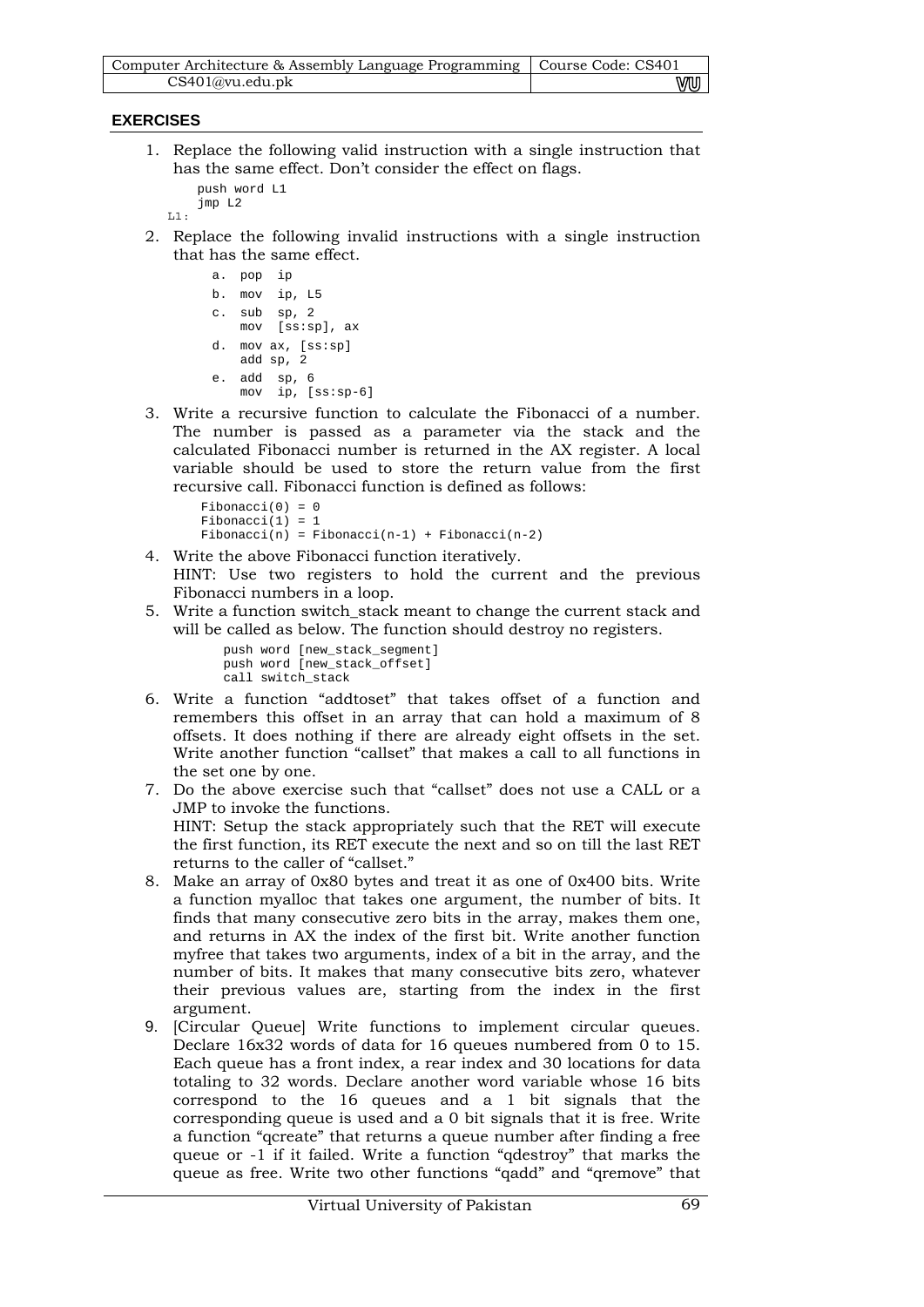| Computer Architecture & Assembly Language Programming   Course Code: CS401 |    |
|----------------------------------------------------------------------------|----|
| CS401@vu.edu.ph                                                            | wu |

can add and remove items from the circular queue. The two functions return 0 if they failed and 1 otherwise.

- 10. [Linked List] Declare 1024 nodes of four bytes each. The first 2 bytes will be used for data and the next 2 bytes for storing the offset of another node. Also declare a word variable "firstfree" to store the offset of the first free node. Write the following five functions:
	- a. "init" chains all 1024 nodes into a list with offset of first node in firstfree, offset of the second node in the later two bytes of the first node and so on. The later two bytes of the last node contains zero.
	- b. "createlist" returns the offset of the node stored in firstfree through AX. It sets firstfree to the offset stored in the later two bytes of that node, and it sets the later two bytes of that node to zero.
	- c. "insertafter" takes two parameters, the offset of a node and a word data. It removes one node from freelist just like "createlist" and inserts it after the said node and updates the new node's data part.
	- d. "deleteafter" takes a node as its parameter and removes the node immediately after it in the linked list if there is one.
	- e. "deletelist" takes a node as its parameters and traverses the linked list starting at this node and removes all nodes from it and add them back to the free list.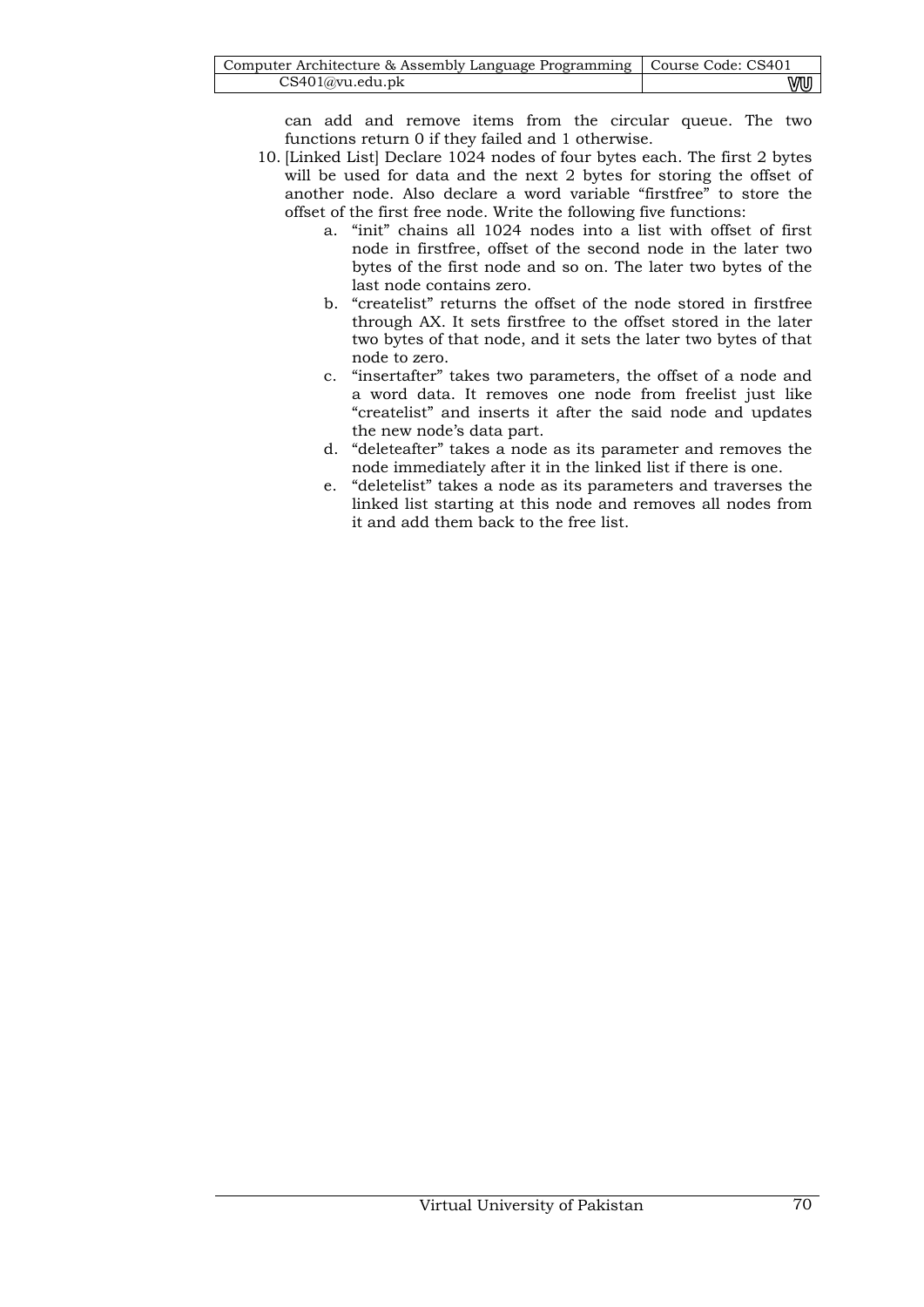# **6 Display Memory**

The debugger gives a very close vision of the processor. That is why every program written till now was executed inside the debugger. Also the debugger is a very useful tool in assembly language program development, since many bugs only become visible when each instruction is independently monitored the way the debugger allows us to do. We will now be using the display screen in character mode, the way DOS uses this screen. The way we will access this screen is specific to the IBM PC.

#### **6.1. ASCII CODES**

The computer listens, sees, and speaks in numbers. Even a character is a number inside the computer. For example the keyboard is labeled with characters however when we press 'A', a specific number is transferred from the keyboard to the computer. Our program interprets that number as the character 'A'. When the same number comes on display, the Video Graphics Adapter (VGA) in our computer shows the shape of 'A'. Even the shape is stored in binary numbers with a one bit representing a pixel on the screen that is turned on and a zero bit representing a pixel that is not glowing. This example is considering a white on black display and no colors. This is the way a shape is drawn on the screen. The interpretation of 'A' is performed by the VGA card, while the monitor or CRT (cathode ray tube) only glows the pixels on and turns them off. The keyboard has a key labeled 'A' and pressing it the screen shows 'A' but all that happened inside was in numbers.

An 'A' on any computer and any operating system is an 'A' on every other computer and operating system. This is because a standard numeric representation of all commonly used characters has been developed. This is called the ASCII code, where ASCII stands for American Standard Code for Information Interchange. The name depicts that this is a code that allows the interchange of information; 'A' written on one computer will remain an 'A' on another. The ASCII table lists all defined characters and symbols and their standardized numbers. All ASCII based computers use the same code. There are few other standards like EBCDIC and gray codes, but ASCII has become the most prevalent standard and is used for Internet communication as well. It has become the de facto standard for global communication. The character mode displays of our computer use the ASCII standard. Some newer operating systems use a new standard Unicode but it is not relevant to us in the current discussion.

Standard ASCII has 128 characters with assigned numbers from 0 to 127. When IBM PC was introduced, they extended the standard ASCII and defined 128 more characters. Thus extending the total number of symbols from 128 to 256 numbered from 0 to 255 fitting in an 8-bit byte. The newer characters were used for line drawing, window corners, and some non-English characters. The need for these characters was never felt on teletype terminals, but with the advent of IBM PC and its full screen display, these semi-graphics characters were the need of the day. Keep in mind that at that time there was no graphics mode available.

The extended ASCII code is just a de facto industry standard but it is not defined by an organization like the standard ASCII. Printers, displays, and all other peripherals related to the IBM PC understand the ASCII code. If the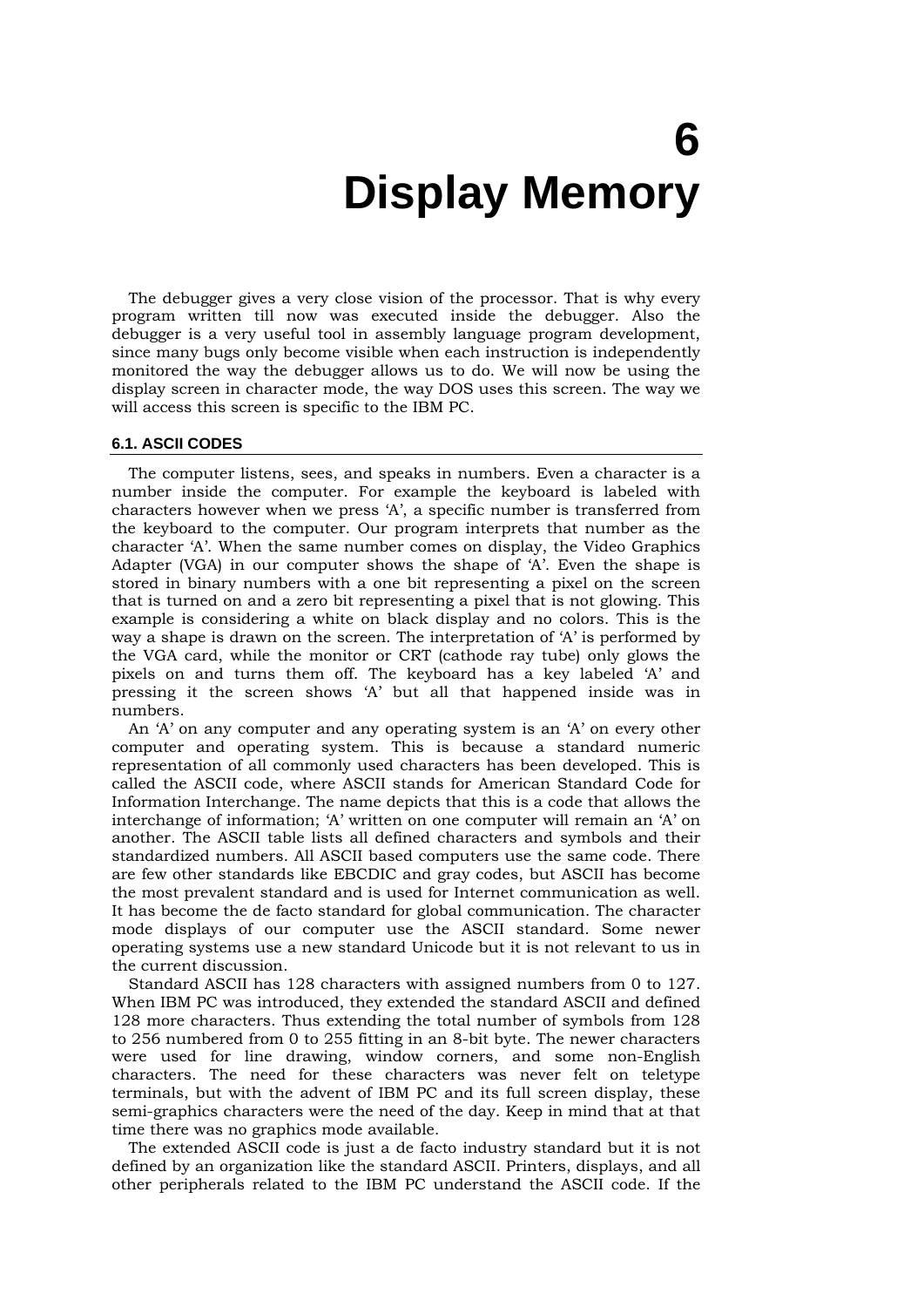| Computer Architecture & Assembly Language Programming   Course Code: CS401 |    |
|----------------------------------------------------------------------------|----|
| CS401@vu.edu.ph                                                            | vu |

code for 'A' is sent to the printer, the printer will print the shape of 'A', if it is sent to the display, the VGA card will form the shape of 'A' on the CRT. If it is sent to another computer via the serial port, the other computer will understand that this is an 'A'.

The important thing to observe in the ASCII table is the contiguous arrangement of the uppercase alphabets (41-5A), the lowercase alphabets (61-7A), and the numbers (30-39). This helps in certain operations with ASCII, for example converting the case of characters by adding or subtracting 0x20 from it. It also helps in converting a digit into its ASCII representation by adding 0x30 to it.

## **6.2. DISPLAY MEMORY FORMATION**

We will explore the working of the display with ASCII codes, since it is our immediately accessible hardware. When 0x40 is sent to the VGA card, it will turn pixels on and off in such a way that a visual representation of 'A' appears on the screen. It has no reality, just an interpretation. In later chapters we will program the VGA controller to display a new shape when the ASCII of 'A' is received by it.

The video device is seen by the computer as a memory area containing the ASCII codes that are currently displayed on the screen and a set of I/O ports controlling things like the resolution, the cursor height, and the cursor position. The VGA memory is seen by the computer just like its own memory. There is no difference; rather the computer doesn't differentiate, as it is accessible on the same bus as the system memory. Therefore if that appropriate block of the screen is cleared, the screen will be cleared. If the ASCII of 'A' is placed somewhere in that block, the shape of 'A' will appear on the screen at a corresponding place.

This correspondence must be defined as the memory is a single dimensional space while the screen is two dimensional having 80 rows and 25 columns. The memory is linearly mapped on this two dimensional space, just like a two dimensional is mapped in linear memory. There is one word per character in which a byte is needed for the ASCII code and the other byte is used for the character's attributes discussed later. Now the first 80 words will correspond to the first row of the screen and the next 80 words will correspond to the next row. By making the memory on the video controller accessible to the processor via the system bus, the processor is now in control of what is displayed on the screen.

The three important things that we discussed are.

- One screen location corresponds to a word in the video memory
- The video controller memory is accessible to the processor like its own memory.
- ASCII code of a character placed at a cell in the VGA memory will cause the corresponding ASCII shape to be displayed on the corresponding screen location.

## **Display Memory Base Address**

The memory at which the video controller's memory is mapped must be a standard, so that the program can be written in a video card independent manner. Otherwise if different vendors map their video memory at different places in the address space, as was the problem in the start, writing software was a headache. BIOS vendors had a problem of dealing with various card vendors. The IBM PC text mode color display is now fixed so that system software can work uniformly. It was fixed at the physical memory location of B8000. The first byte at this location contains the ASCII for the character displayed at the top left of the video screen. Dropping the zero we can load the rest in a segment register to access the video memory. If we do something in this memory, the effect can be seen on the screen. For example we can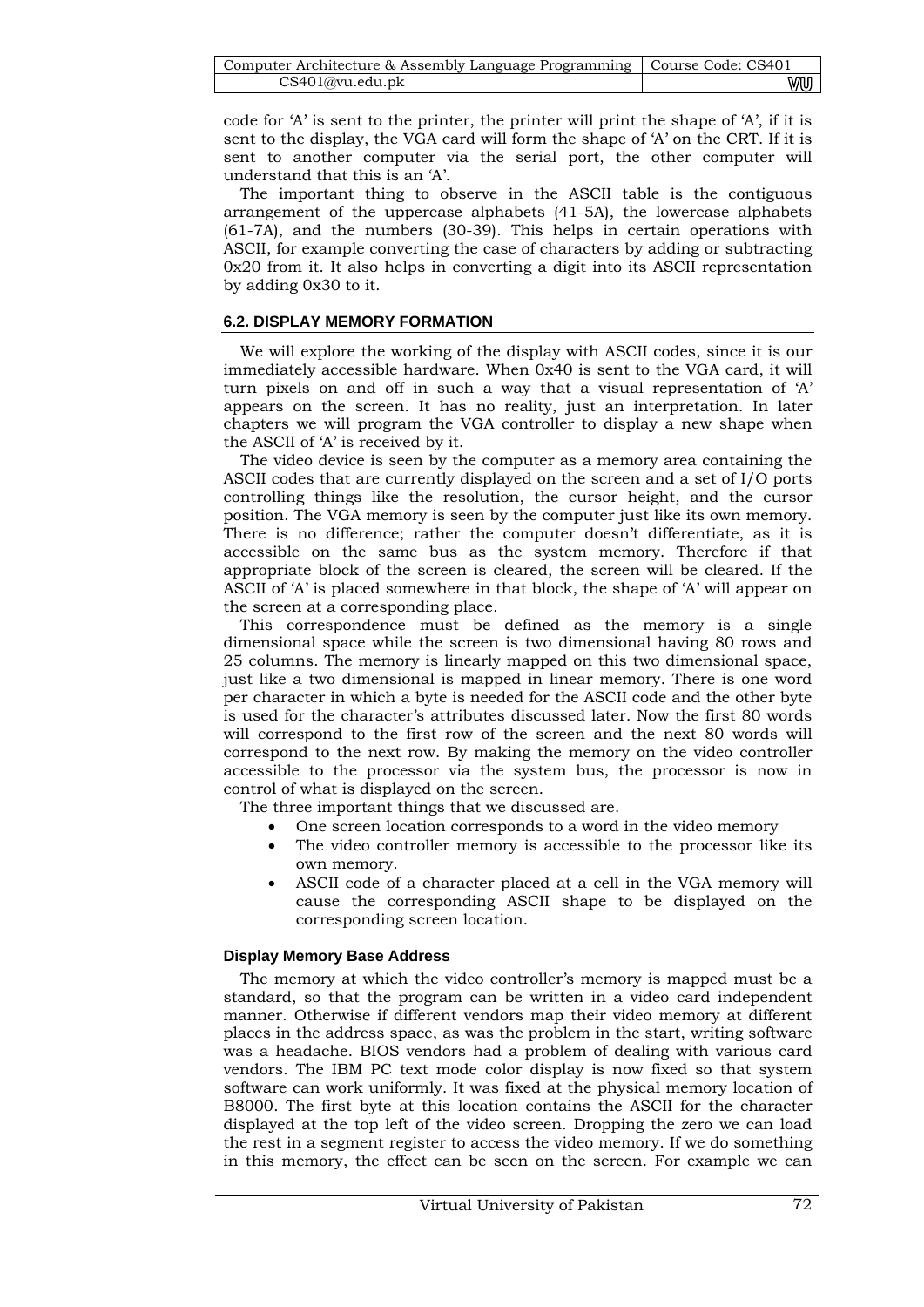| Computer Architecture & Assembly Language Programming   Course Code: CS401 |    |
|----------------------------------------------------------------------------|----|
| CS401@vu.edu.pdf                                                           | wu |

write a virus that makes any character we write drop to the bottom of the screen.

## **Attribute Byte**

The second byte in the word designated for one screen location holds the foreground and background colors for the character. This is called its video attribute. So the pair of the ASCII code in one byte and the attribute in the second byte makes the word that corresponds to one location on the screen. The lower address contains the code while the higher one contains the attribute. The attribute byte as detailed below has the RGB for the foreground and the background. It has an intensity bit for the foreground color as well thus making 16 possible colors of the foreground and 8 possible colors for the background. When bit 7 is set the character keeps on blinking on the screen. This bit has some more interpretations like background intensity that has to be activated in the video controller through its I/O ports.

| 7 6 5 4 3 2 1 0 |  |  |  |  |  |  |  |
|-----------------|--|--|--|--|--|--|--|
|-----------------|--|--|--|--|--|--|--|

- 7 Blinking of foreground character
- 6 Red component of background color
- 5 Green component of background color
- 4 Blue component of background color
- 3 Intensity component of foreground color
- 2 Red component of foreground color
- 1 Green component of foreground color
- 0 Blue component of foreground color

## **Display Examples**

Both DS and ES can be used to access the video memory. However we commonly keep DS for accessing our data, and load ES with the segment of video memory. Loading a segment register with an immediate operand is not allowed in the 8088 architecture. We therefore load the segment register via a general purpose register. Other methods are loading from a memory location and a combination of push and pop.

mov ax, 0xb800 mov es, ax

This operation has opened a window to the video memory. Now the following instruction will print an 'A' on the top left of the screen in white color on black background.

mov word [es:0], 0x0741

The segment override is used since ES is pointing to the video memory. Since the first word is written to, the character will appear at the top left of the screen. The 41 that goes in the lower byte is the ASCII code for 'A'. The 07 that goes in the higher byte is the attribute with I=0, R=1, G=1, B=1 for the foreground, meaning white color in low intensity and R=0, G=0, B=0 for the background meaning black color and the most significant bit cleared so that there is no blinking. Now consider the following instruction.

mov word [es:160], 0x1230

This is displayed 80 words after the start and there are 80 characters in one screen row. Therefore this is displayed on the first column of the second line. The ASCII code used is 30, which represents a '0' while the attribute byte is 12 meaning green color on black background.

We take our first example to clear the screen.

**Example 6.1**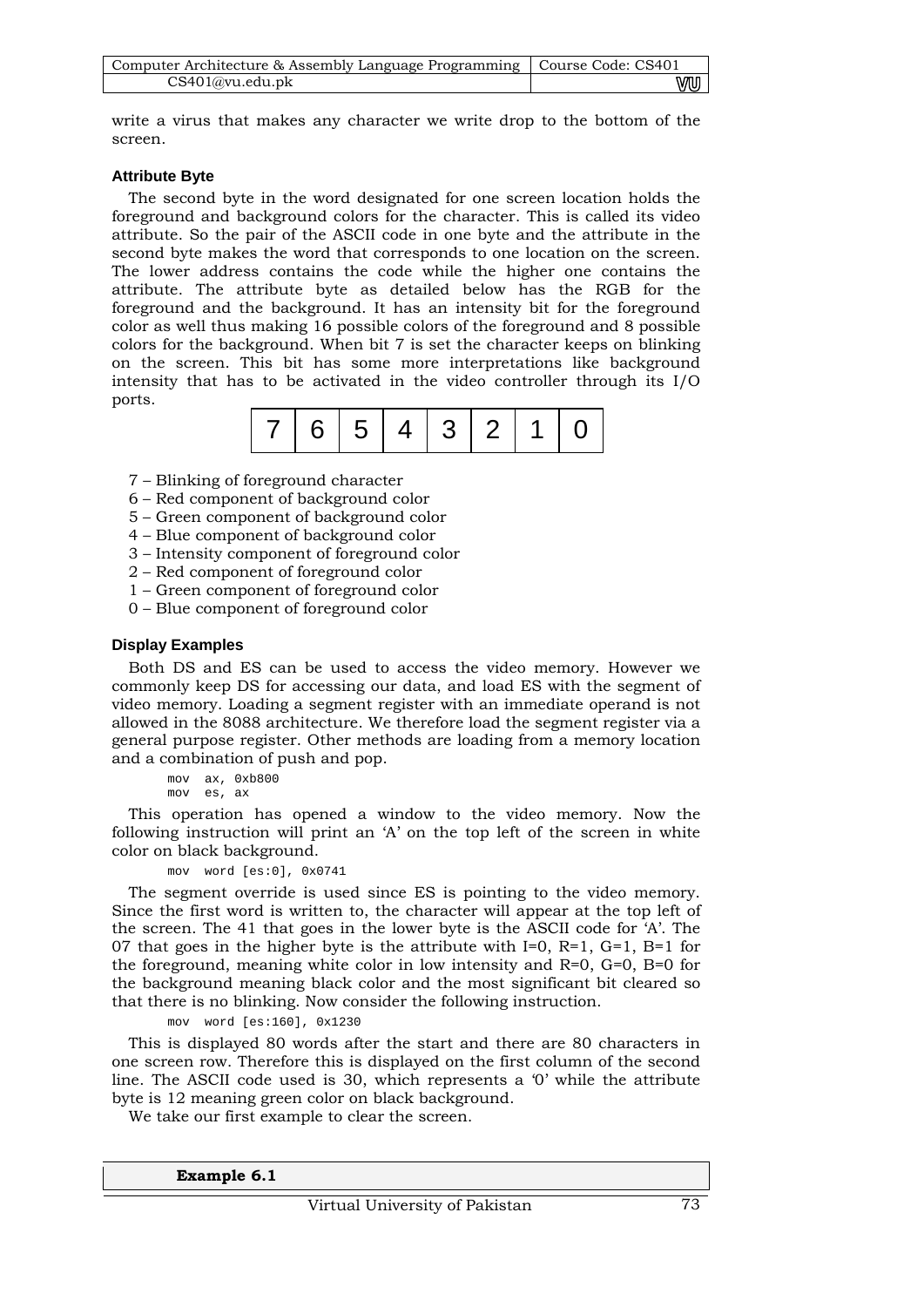| Computer Architecture & Assembly Language Programming   Course Code: CS401 |      |
|----------------------------------------------------------------------------|------|
| CS401@vu.edu.ph                                                            | V‴∪U |

| 01  | ; clear the screen        |                                                    |                                                                        |
|-----|---------------------------|----------------------------------------------------|------------------------------------------------------------------------|
| 02  | [org 0x0100]              |                                                    |                                                                        |
| 03  |                           | mov ax, 0xb800                                     | ; load video base in ax                                                |
| 04  | mov                       | es, ax                                             | ; point es to video base                                               |
| 0.5 | mov                       | di, 0                                              | ; point di to top left column                                          |
| 06  |                           |                                                    |                                                                        |
| 07  | nextchar:<br>mov          |                                                    | word [es:di], 0x0720; clear next char on screen                        |
|     |                           |                                                    |                                                                        |
| 08  | add                       | di, 2                                              | ; move to next screen location                                         |
| 09  | cmp                       | di, 4000                                           | ; has the whole screen cleared                                         |
| 10  |                           | ine nextchar the method                            | ; if no clear next position                                            |
| 11  |                           |                                                    |                                                                        |
| 12  | mov                       | ax, 0x4c00                                         | ; terminate program                                                    |
| 13  | int.                      | $0 \times 21$                                      |                                                                        |
|     |                           |                                                    |                                                                        |
| 07  |                           |                                                    | The code for space is 20 while 07 is the normal attribute of low       |
|     |                           |                                                    |                                                                        |
|     |                           |                                                    | intensity white on black with no blinking. Even to clear the screen or |
|     |                           | put a blank on a location there is a numeric code. |                                                                        |
| 08  |                           |                                                    |                                                                        |
|     |                           |                                                    | DI is incremented twice since each screen location corresponds to      |
|     | two byte in video memory. |                                                    |                                                                        |
| 09  |                           |                                                    | DI is compared with $80*25*2=4000$ . The last word location that       |
|     |                           |                                                    |                                                                        |
|     |                           | corresponds to the screen is 3998.                 |                                                                        |
|     |                           |                                                    |                                                                        |

Inside the debugger the operation of clearing the screen cannot be observed since the debugger overwrites whatever is displayed on the screen. Directly executing the COM file from the command prompt\*, we can see that the screen is cleared. The command prompt that reappeared is printed after the termination of our application. This is the first application that can be directly executed to see some output on the screen.

### **6.3. HELLO WORLD IN ASSEMBLY LANGUAGE**

To declare a character in assembly language, we store its ASCII code in a byte. The assembler provides us with another syntax that doesn't forces us to remember the ASCII code. The assembler also provides a syntax that simplifies declaration of consecutive characters, usually called a string. The three ways used below are identical in their meaning.

| db | 0x61, 0x61, 0x63 |
|----|------------------|
| db | 'a', 'b', 'c'    |
| db | 'abc'            |

-

When characters are stored in any high level or low level language the actual thing stored in a byte is their ASCII code. The only thing the language helps in is a simplified declaration.

Traditionally the first program in higher level languages is to print "hello world" on the screen. However due to the highly granular nature of assembly language, we are only now able to write it in assembly language. In writing this program, we make a generic routine that can print any string on the screen.

|          | <b>Example 6.2</b>                        |         |                                  |                        |
|----------|-------------------------------------------|---------|----------------------------------|------------------------|
| 01<br>02 | ; hello world in assembly<br>[org 0x0100] |         |                                  |                        |
| 03<br>04 |                                           | jmp     | start                            |                        |
| 05       | message:                                  | db      | 'hello world'                    | ; string to be printed |
| 06<br>07 | length:                                   | dw      | 11                               | ; length of the string |
| 08       |                                           |         | ; subroutine to clear the screen |                        |
| 09       | clrscr:                                   | push es |                                  |                        |
| 10       |                                           | push ax |                                  |                        |
| 11       |                                           | push di |                                  |                        |

Remember that if this example is run in a DOS window on some newer operating systems, a full screen DOS application must be run before this program so that screen access is enabled.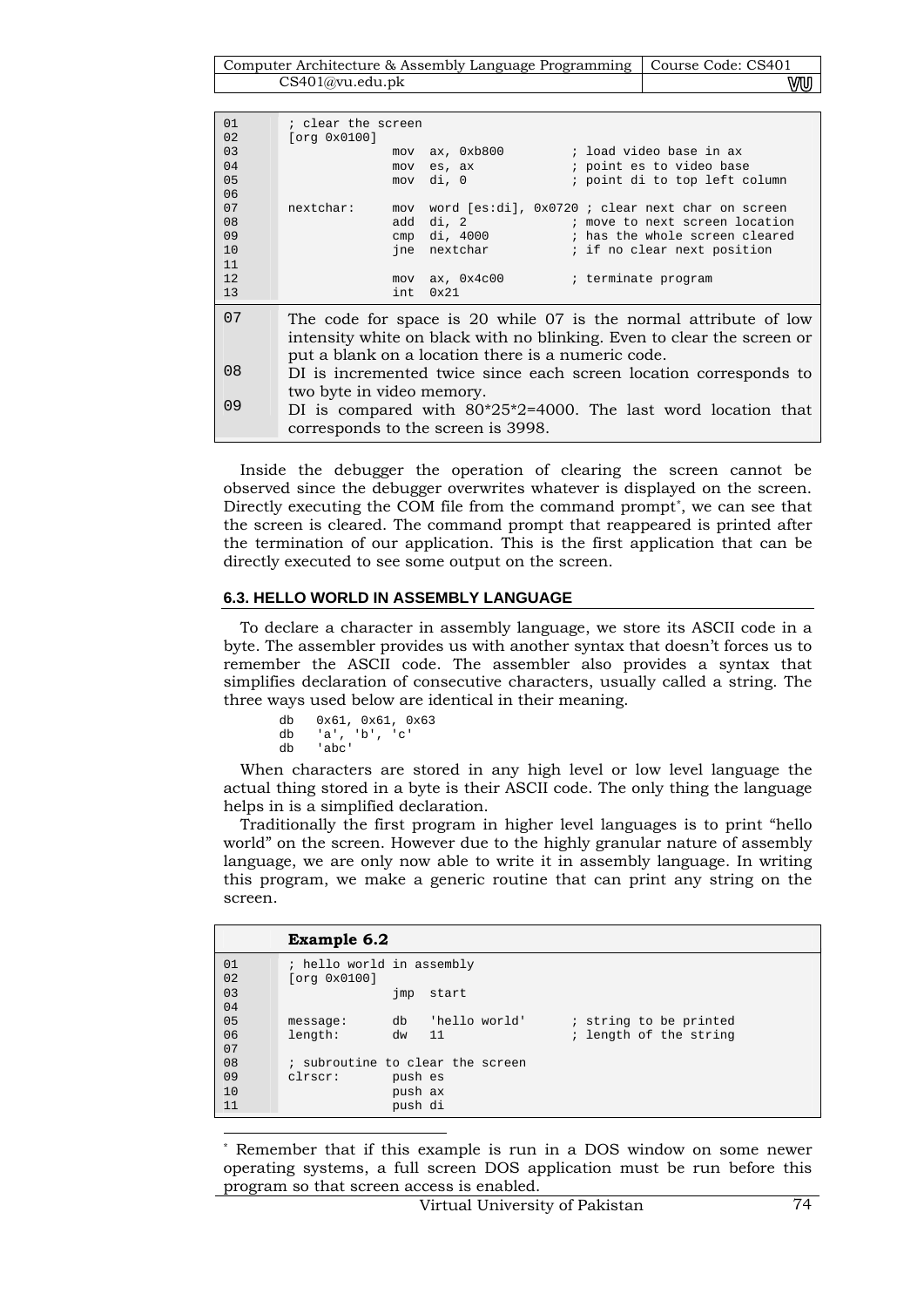| Computer Architecture & Assembly Language Programming   Course Code: CS401 |    |
|----------------------------------------------------------------------------|----|
| CS401@vu.edu.pdf                                                           | wu |

| 12        |           |                  |                       |                                                                                                                                              |
|-----------|-----------|------------------|-----------------------|----------------------------------------------------------------------------------------------------------------------------------------------|
| 13        |           | mov              | ax, 0xb800            |                                                                                                                                              |
| 14        |           | mov              | es, ax                | <i>i</i> point es to video base                                                                                                              |
| 15        |           | mov              | di, O                 | ; point di to top left column                                                                                                                |
| 16        |           |                  |                       |                                                                                                                                              |
| 17        | nextloc:  |                  |                       | mov word [es:di], 0x0720; clear next char on screen                                                                                          |
| 18        |           |                  | add di, 2             | ; move to next screen location                                                                                                               |
| 19        |           |                  | cmp di, 4000          | ; has the whole screen cleared                                                                                                               |
| 20        |           |                  | jne nextloc           | ; if no clear next position                                                                                                                  |
| 21        |           |                  |                       |                                                                                                                                              |
| 22        |           | pop di           |                       |                                                                                                                                              |
| 23        |           | pop ax           |                       |                                                                                                                                              |
| 24        |           | pop              | es                    |                                                                                                                                              |
| 25        |           | ret              |                       |                                                                                                                                              |
| 26        |           |                  |                       |                                                                                                                                              |
| 27        |           |                  |                       | ; subroutine to print a string at top left of screen                                                                                         |
| 28        |           |                  |                       | ; takes address of string and its length as parameters                                                                                       |
| 29        | printstr: | push bp          |                       |                                                                                                                                              |
| 30        |           |                  | mov bp, sp            |                                                                                                                                              |
| 31        |           | push es          |                       |                                                                                                                                              |
| 32        |           | push ax          |                       |                                                                                                                                              |
| 33        |           | push cx          |                       |                                                                                                                                              |
| 34        |           | push si          |                       |                                                                                                                                              |
| 35        |           | push di          |                       |                                                                                                                                              |
| 36        |           |                  |                       |                                                                                                                                              |
| 37        |           |                  | $mov$ ax, $0xb800$    |                                                                                                                                              |
| 38        |           |                  | mov es, ax            | ; point es to video base                                                                                                                     |
| 39        |           |                  | mov di, 0             | ; point di to top left column                                                                                                                |
| 40        |           |                  | $mov$ si, $[bp+6]$    | ; point si to string                                                                                                                         |
| 41        |           |                  | $mov$ $cx$ , $[bp+4]$ | ; load length of string in cx                                                                                                                |
| 42        |           |                  | mov ah, 0x07          | ; normal attribute fixed in al                                                                                                               |
| 43        |           |                  |                       |                                                                                                                                              |
| 44        | nextchar: |                  | mov al, [si]          | ; load next char of string                                                                                                                   |
| 45        |           |                  | mov [es:di], ax       | ; show this char on screen                                                                                                                   |
| 46        |           |                  | add di, 2             | ; move to next screen location                                                                                                               |
| 47<br>48  |           | add              | si, 1                 | ; move to next char in string                                                                                                                |
| 49        |           |                  | loop nextchar         | ; repeat the operation cx times                                                                                                              |
| 50        |           |                  |                       |                                                                                                                                              |
| 51        |           | pop di<br>pop si |                       |                                                                                                                                              |
| 52        |           | pop cx           |                       |                                                                                                                                              |
| 53        |           | pop              | ax                    |                                                                                                                                              |
| 54        |           | pop              | es                    |                                                                                                                                              |
| 55        |           | pop bp           |                       |                                                                                                                                              |
| 56        |           | ret              | 4                     |                                                                                                                                              |
| 57        |           |                  |                       |                                                                                                                                              |
| 58        | start:    |                  | call clrscr           | ; call the clrscr subroutine                                                                                                                 |
| 59        |           |                  |                       |                                                                                                                                              |
| 60        |           | mov              | ax, message           |                                                                                                                                              |
| 61        |           | push ax          |                       | ; push address of message                                                                                                                    |
| 62        |           |                  | push word [length]    | ; push message length                                                                                                                        |
| 63        |           |                  | call printstr         | ; call the printstr subroutine                                                                                                               |
| 64        |           |                  |                       |                                                                                                                                              |
| 65        |           | mov              | ax, 0x4c00            | ; terminate program                                                                                                                          |
| 66        |           | int              | 0x21                  |                                                                                                                                              |
| $05 - 06$ |           |                  |                       | The string definition syntax discussed above is used to declare a<br>string "hello world" of 11 bytes and the length is stored in a separate |
|           |           |                  |                       |                                                                                                                                              |
|           | variable. |                  |                       |                                                                                                                                              |
| $09 - 25$ |           |                  |                       | The code to clear the screen from the last example is written in the                                                                         |
|           |           |                  |                       | form of a subroutine. Since the subroutine had no parameters, only                                                                           |
|           |           |                  |                       |                                                                                                                                              |
|           |           |                  |                       | modified registers are saved and restored from the stack.                                                                                    |
| $29 - 35$ |           |                  |                       | The standard subroutine format with parameters received via stack                                                                            |

- 37-42 The standard subroutine format with parameters received via and all registers saved and restored is used.
- 44-45 ES is initialized to point to the video memory via the AX register. Two pointer registers are used; SI to point to the string and DI to point to the top left location of the screen. CX is loaded with the length of the string. Normal attribute of low intensity white on black with no blinking is loaded in the AH register.
- The next character from the string is loaded into AL. Now AH holds the attribute and AL the ASCII code of the character. This pair is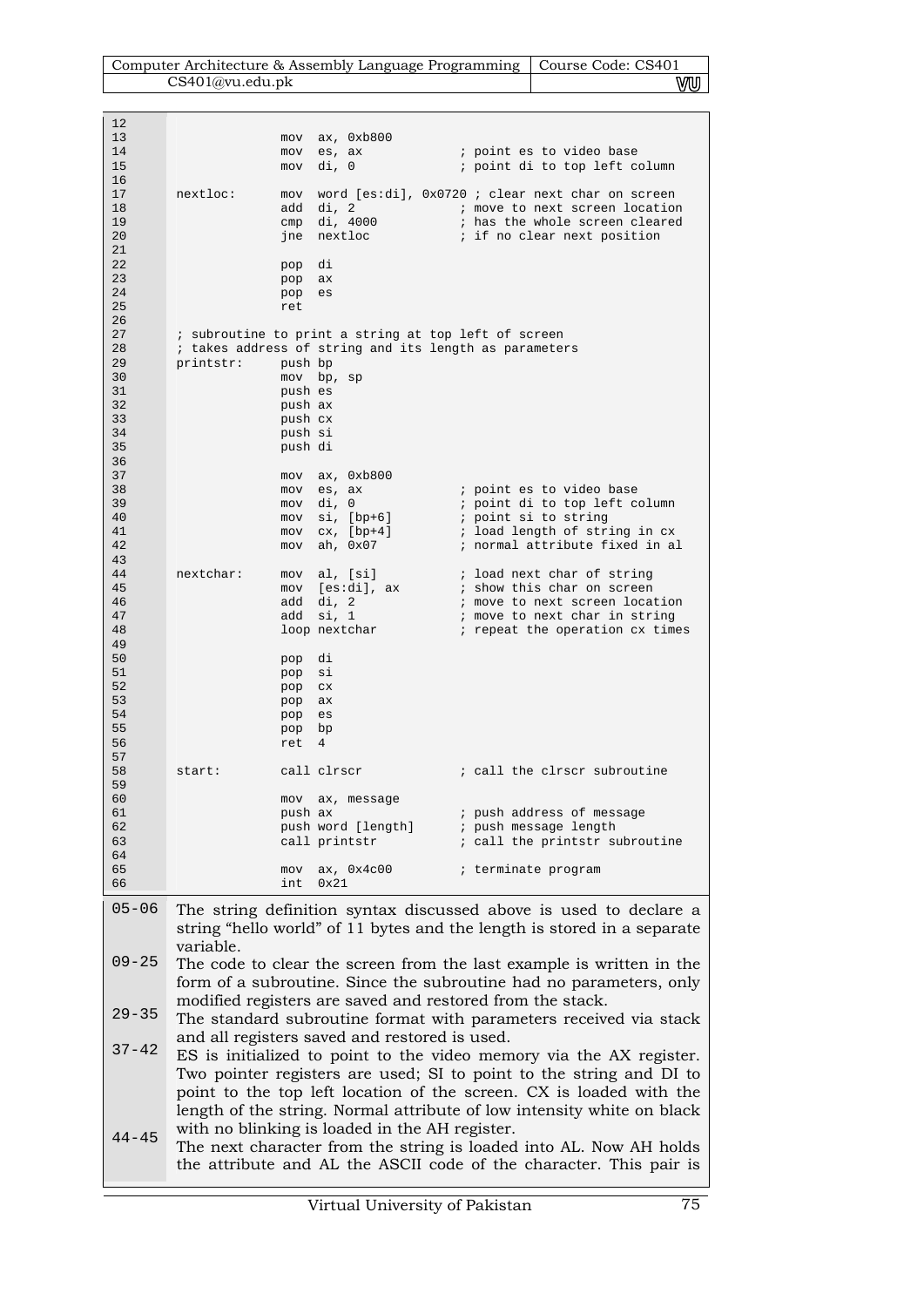| Computer Architecture & Assembly Language Programming   Course Code: CS401 |    |
|----------------------------------------------------------------------------|----|
| CS401@vu.edu.ph                                                            | wu |

| $46 - 47$ | written on the video memory using DI with the segment override<br>prefix for ES to access the video memory segment. |
|-----------|---------------------------------------------------------------------------------------------------------------------|
|           | The string pointer is incremented by one while the video memory                                                     |
|           | pointer is incremented by two since one char corresponds to a word                                                  |
| 48        | on the screen.                                                                                                      |
|           | The loop instruction used is equivalent to a combination of "dec cx"                                                |
| $50 - 56$ | and "jnz nextchar." The loop is executed CX times.                                                                  |
|           | The registers pushed on the stack are recovered in opposite order                                                   |
|           | and the "ret 4" instruction removes the two parameters placed on                                                    |
|           | the stack.                                                                                                          |
| 62        | Memory can be directly pushed on the stack.                                                                         |

When the program is executed, screen is cleared and the greetings is displayed on the top left of the screen. This screen location and the attribute used were hard coded in the program and can also be made variable. Then we will be able to print anywhere on the screen.

## **6.4. NUMBER PRINTING IN ASSEMBLY**

Another problem related to the display is printing numbers. Every high level language allows some simple way to print numbers on the screen. As we have seen, everything on the screen is a pair of ASCII code and its attribute and a number is a raw binary number and not a collection of ASCII codes. For example a 10 is stored as a 10 and not as the ASCII code of 1 followed by the ASCII code of 0. If this 10 is stored in a screen location, the output will be meaningless, as the character associate to ASCII code 10 will be shown on the screen. So there is a process that converts a number in its ASCII representation. This process works for any number in any base. We will discuss our examples with respect to the decimal base and later observe the effect of changing to different bases.

## **Number Printing Algorithm**

The key idea is to divide the number by the base number, 10 in the case of decimal. The remainder can be from 0-9 and is the right most digit of the original number. The remaining digits fall in the quotient. The remainder can be easily converted into its ASCII equivalent and printed on the screen. The other digits can be printed in a similar manner by dividing the quotient again by 10 to separate the next digit and so on.

However the problem with this approach is that the first digit printed is the right most one. For example 253 will be printed as 352. The remainder after first division was 3, after second division was 5 and after the third division was 2. We have to somehow correct the order so that the actual number 253 is displayed, and the trick is to use the stack since the stack is a Last In First Out structure so if 3, 5, and 2 are pushed on it, 2, 5, and 3 will come out in this order. The steps of our algorithm are outlined below.

- Divide the number by base (10 in case of decimal)
- The remainder is its right most digit
- Convert the digit to its ASCII representation (Add 0x30 to the remainder in case of decimal)
- Save this digit on stack
- If the quotient is non-zero repeat the whole process to get the next digit, otherwise stop
- Pop digits one by one and print on screen left to right

## **DIV Instruction**

The division used in the process is integer division and not floating point division. Integer division gives an integer quotient and an integer remainder. A division algorithm is now needed. Fortunately or unfortunately there is a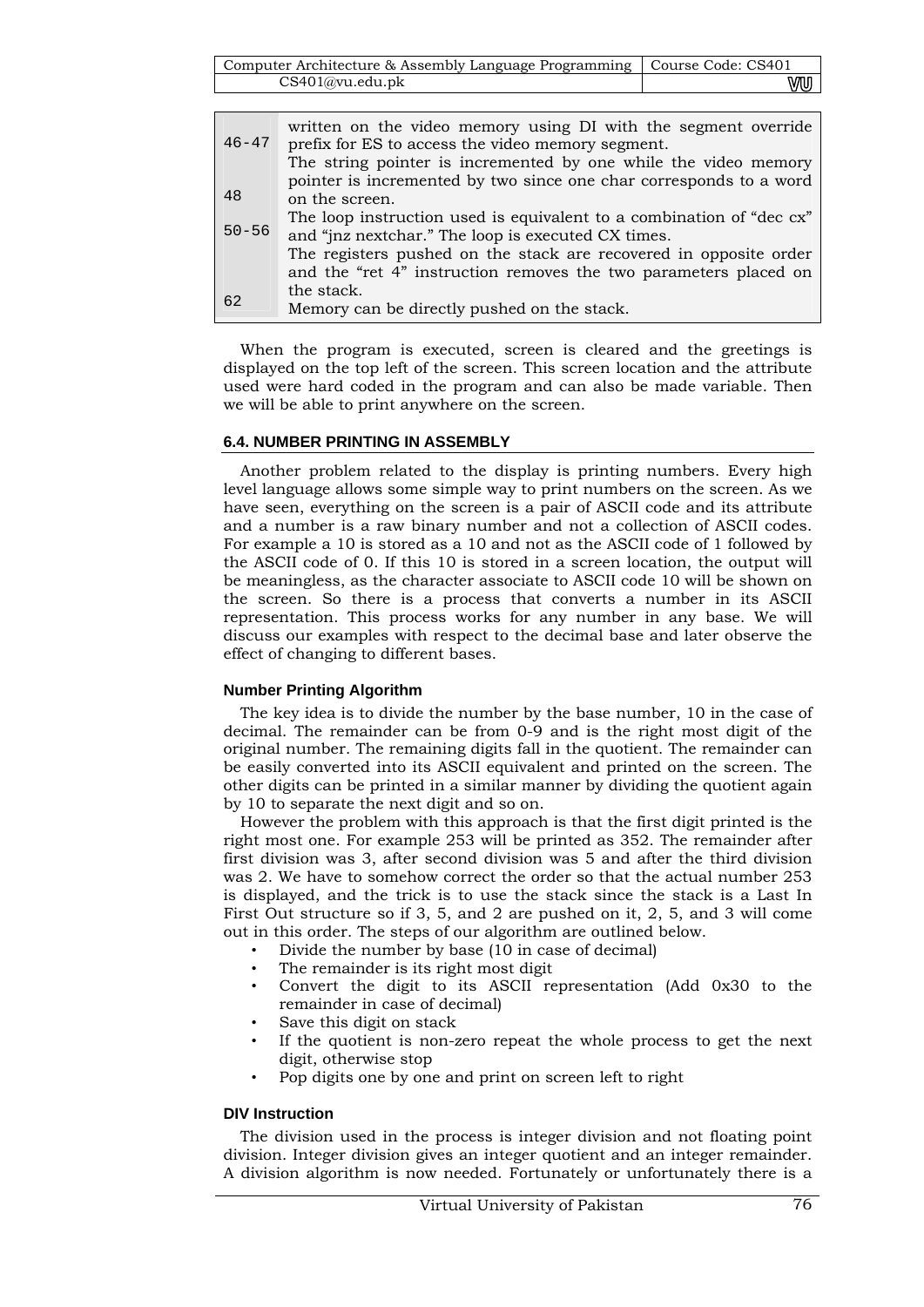| Computer Architecture & Assembly Language Programming   Course Code: CS401 |    |
|----------------------------------------------------------------------------|----|
| CS401@vu.edu.pdf                                                           | wu |

DIV instruction available in the 8088 processor. There are two forms of the DIV instruction. The first form divides a 32bit number in DX:AX by its 16bit operand and stores the 16bit quotient in AX and the 16bit remainder in DX. The second form divides a 16bit number in AX by its 8bit operand and stores the 8bit quotient in AL and the 8bit remainder in AH. For example "DIV BL" has an 8bit operand, so the implied dividend is 16bit and is stored in the AX register and "DIV BX" has a 16bit operand, so the implied dividend is 32bit and is therefore stored in the concatenation of the DX and AX registers. The higher word is stored in DX and the lower word in AX.

If a large number is divided by a very small number it is possible that the quotient is larger than the space provided for it in the implied destination. In this case an interrupt is automatically generated and the program is usually terminated as a result. This is called a divide overflow error; just like the calculator shows an –E– when the result cannot be displayed. This interrupt will be discussed later in the discussion of interrupts.

DIV (divide) performs an unsigned division of the accumulator (and its extension) by the source operand. If the source operand is a byte, it is divided into the two-byte dividend assumed to be in registers AL and AH. The byte quotient is returned in AL, and the byte remainder is returned in AH. If the source operand is a word, it is divided into the two-word dividend in registers AX and DX. The word quotient is returned in AX, and the word remainder is returned in DX. If the quotient exceeds the capacity of its destination register (FF for byte source, FFFF for word source), as when division by zero is attempted, a type 0 interrupt is generated, and the quotient and remainder are undefined.

#### **Number Printing Example**

The next example introduces a subroutine that can print a number received as its only argument at the top left of the screen using the algorithm just discussed.

|             | <b>Example 6.3</b>          |                                                      |                                                                       |
|-------------|-----------------------------|------------------------------------------------------|-----------------------------------------------------------------------|
| 001         | ; number printing algorithm |                                                      |                                                                       |
| 002         | [org 0x0100]                |                                                      |                                                                       |
| 003         |                             | imp start                                            |                                                                       |
| 004         |                             |                                                      |                                                                       |
| $005 - 022$ |                             |                                                      | <i>iiiii</i> COPY LINES 008-025 FROM EXAMPLE 6.2 (clrscr) <i>iiii</i> |
| 023         |                             |                                                      |                                                                       |
| 0.24        |                             | ; subroutine to print a number at top left of screen |                                                                       |
| 025         |                             | ; takes the number to be printed as its parameter    |                                                                       |
| 026         | printnum:<br>push bp        |                                                      |                                                                       |
| 027         |                             | mov bp, sp                                           |                                                                       |
| 028         | push es                     |                                                      |                                                                       |
| 029         | push ax                     |                                                      |                                                                       |
| 030         | push bx                     |                                                      |                                                                       |
| 0.31        | push cx                     |                                                      |                                                                       |
| 032         | push dx                     |                                                      |                                                                       |
| 033         | push di                     |                                                      |                                                                       |
| 034         |                             |                                                      |                                                                       |
| 035         |                             | mov ax, 0xb800                                       |                                                                       |
| 036         | mov                         | es, ax                                               | ; point es to video base                                              |
| 037         | mov                         |                                                      | $ax, [bp+4]$ ; load number in ax                                      |
| 038         | mov                         | bx, 10                                               | and the same is use base 10 for division                              |
| 039         | mov                         | cx, 0                                                | ; initialize count of digits                                          |
| 040         |                             |                                                      |                                                                       |
| 041         | nextdigit:                  | $mov$ $dx$ , $0$                                     | ; zero upper half of dividend                                         |
| 042         | div bx                      |                                                      | ; divide by 10                                                        |
| 043         |                             | $add \, dl, \, 0x30$                                 | ; convert digit into ascii value                                      |
| 044         | push dx                     |                                                      | ; save ascii value on stack                                           |
| 045         | inc                         | cx                                                   | increment count of values                                             |
| 046         | cmp                         | ax, 0                                                | is the quotient zero                                                  |
| 047         |                             | jnz nextdigit                                        | ; if no divide it again                                               |
| 048         |                             |                                                      |                                                                       |
| 049         |                             | mov di, 0                                            | ; point di to top left column                                         |
| 050         |                             |                                                      |                                                                       |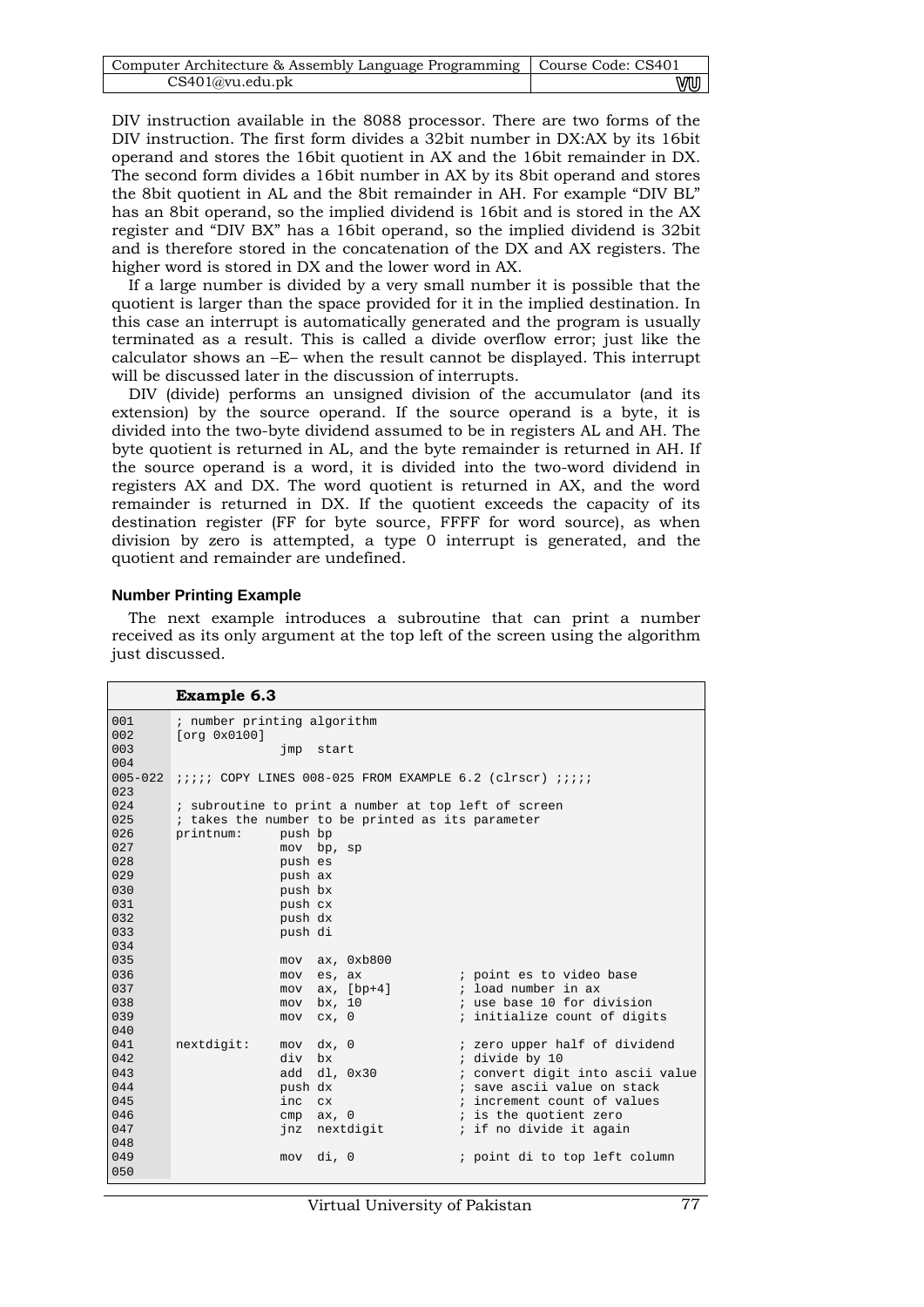Computer Architecture & Assembly Language Programming Course Code: CS401 CS401@vu.edu.pk WUJ

| 051<br>052<br>053<br>054<br>055 | nextpos: | dx<br>pop<br>dh, 0x07<br>mov<br>mov [es:di], dx<br>add di, 2<br>loop nextpos | ; remove a digit from the stack<br>; use normal attribute<br>; print char on screen<br>; move to next screen location<br>; repeat for all digits on stack |
|---------------------------------|----------|------------------------------------------------------------------------------|-----------------------------------------------------------------------------------------------------------------------------------------------------------|
| 056                             |          |                                                                              |                                                                                                                                                           |
| 057                             |          | di<br>pop                                                                    |                                                                                                                                                           |
| 058                             |          | dx<br>pop                                                                    |                                                                                                                                                           |
| 059                             |          | pop<br><b>CX</b>                                                             |                                                                                                                                                           |
| 060                             |          | bx<br>pop                                                                    |                                                                                                                                                           |
| 061                             |          | pop<br>ax                                                                    |                                                                                                                                                           |
| 062                             |          | pop<br>es                                                                    |                                                                                                                                                           |
| 063                             |          | bp<br>pop                                                                    |                                                                                                                                                           |
| 064                             |          | $\overline{2}$<br>ret                                                        |                                                                                                                                                           |
| 065                             |          |                                                                              |                                                                                                                                                           |
| 066                             | start:   | call clrscr                                                                  | ; call the clrscr subroutine                                                                                                                              |
| 067                             |          |                                                                              |                                                                                                                                                           |
| 068                             |          | mov ax, 4529                                                                 |                                                                                                                                                           |
| 069                             |          | push ax                                                                      | ; place number on stack                                                                                                                                   |
| 070                             |          | call printnum                                                                | ; call the printnum subroutine                                                                                                                            |
| 071                             |          |                                                                              |                                                                                                                                                           |
| 072                             |          | mov ax, 0x4c00                                                               | ; terminate program                                                                                                                                       |
| 073                             |          | int 0x21                                                                     |                                                                                                                                                           |

026-033 The registers are saved as an essential practice. The only parameter received is the number to be printed.

| $035-039$ ES is initialized to video memory. AX holds the number to be |
|------------------------------------------------------------------------|
| printed. BX is the desired base, and can be loaded from a parameter.   |
| CX holds the number of digits pushed on the stack. This count is       |
| initialized to zero, incremented with every digit pushed and is used   |
| when the digits are popped one by one.                                 |

- 041-042 DX must be zeroed as our dividend is in AX and we want a 32bit division. After the division AX holds the quotient and DX holds the remainder. Actually the remainder is only in DL since the remainder can be from 0 to 9.
- 043-045 The remainder is converted into its ASCII representation and saved on the stack. The count of digits on the stack is incremented as well.
- 046-047 If the quotient is zero, all digits have been saved on the stack and if it is non-zero, we have to repeat the process to print the next digit.
- <sup>049</sup> DI is initialized to point to the top left of the screen, called the cursor home. If the screen location is to become a parameter, the value loaded in DI will change.
- 051-053 A digit is popped off the stack, the attribute byte is appended to it and it is displayed on the screen.
- 054-055 The next screen location is two bytes ahead so DI is incremented by two. The process is repeated CX times which holds the number of digits pushed on the stack.
- 057-064 We pop the registers pushed and "ret 2" to discard the only parameter on the stack.
- 066-070 The main program clears the screen and calls the printnum subroutine to print 4529 on the top left of the screen.

When the program is executed 4529 is printed on the top left of the screen. This algorithm is versatile in that the base number can be changed and the printing will be in the desired base. For example if "mov bx, 10" is changed to "mov bx, 2" the output will be in binary as 001000110110001. Similarly changing it to "mov bx, 8" outputs the number in octal as 10661. Printing it in hexadecimal is a bit tricky, as the ASCII codes for A-F do not consecutively start after the codes for 0-9. Inside the debugger observe the working of the algorithm is just as described in the above illustration. The digits are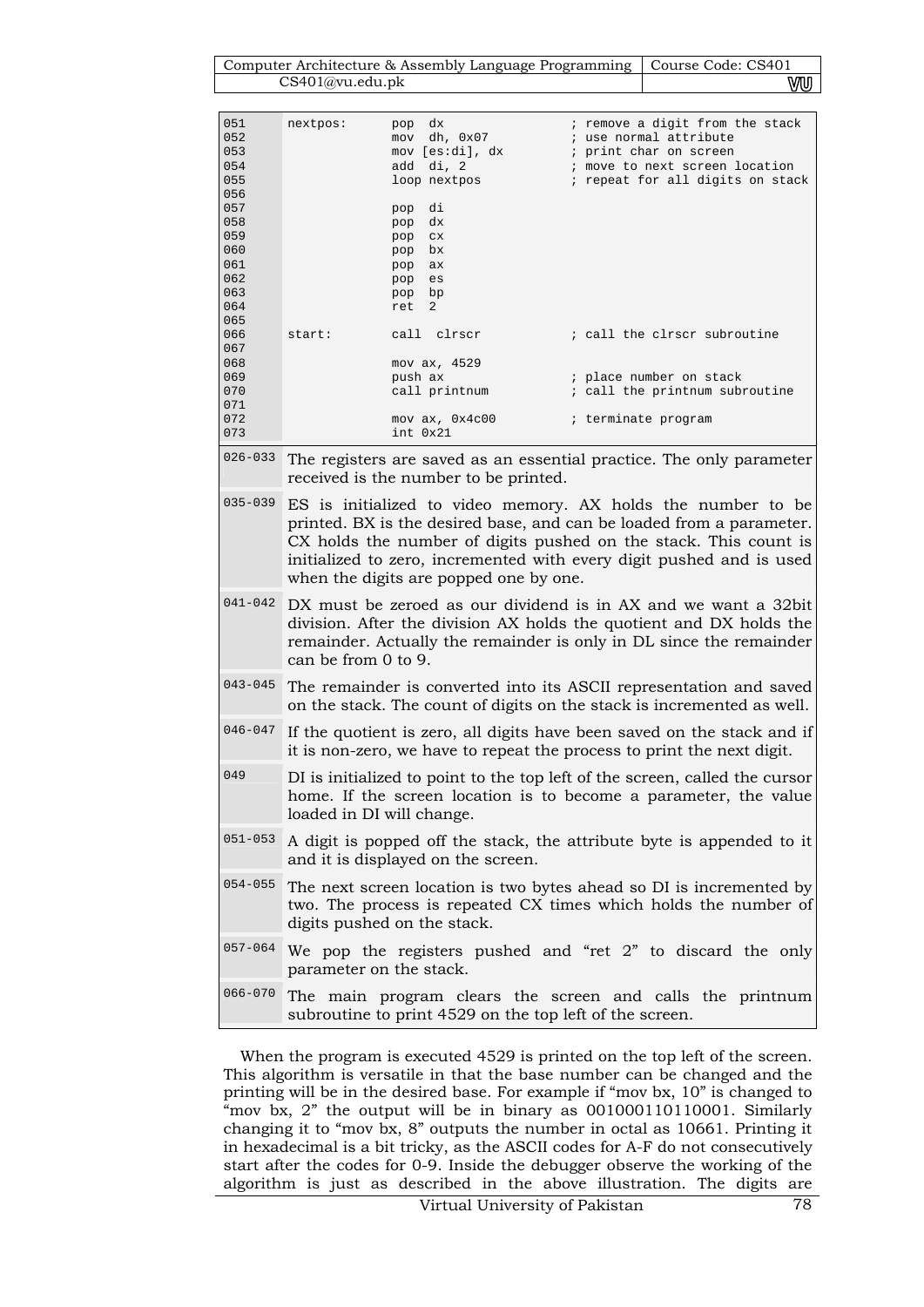| Computer Architecture & Assembly Language Programming   Course Code: CS401 |    |
|----------------------------------------------------------------------------|----|
| CS401@vu.edu.ph                                                            | VU |

separated one by one and saved on the stack. From bottom to top, the stack holds 0034, 0035, 0032, and 0039 after the first loop is completed. The next loop pops them one by one and routes them to the screen.

### **6.5. SCREEN LOCATION CALCULATION**

Until now our algorithms used a fixed attribute and displayed at a fixed screen location. We will change that to use any position on the screen and any attribute. For mapping from the two dimensional coordinate system of the screen to the one dimensional memory, we need to multiply the row number by 80 since there are 80 columns per row and add the column number to it and again multiply by two since there are 2 bytes for each character.

For this purpose the multiplication routine written previously can be used. However we introduce an instruction of the 8088 microprocessor at this time that can multiply 8bit or 16bit numbers.

#### **MUL Instruction**

MUL (multiply) performs an unsigned multiplication of the source operand and the accumulator. If the source operand is a byte, then it is multiplied by register AL and the double-length result is returned in AH and AL. If the source operand is a word, then it is multiplied by register AX, and the double-length result is returned in registers DX and AX.

#### **String Printing at Desired Location**

We modify the string printing program to take the x-position, the yposition, and the attribute as parameters. The desired location on the screen can be calculated with the following formulae.

location =  $($  hypos \* 80 + epos  $)$  \* 2

```
Example 6.4 
01 
02 
03 
04 
0506 
07 
08-25 
26 
27 
28 
2930 
31 
32 
33 
34 
35 
36 
37 
38 
39 
4041 
42 
43 
44 
45 
46 
47 
48 
49 
5051 
          ; hello world at desired screen location 
          [org 0x0100] 
                            jmp start 
          message: db 'hello world' ; string to be printed 
          length: dw 11 ; length of the string
          ;;;;; COPY LINES 008-025 FROM EXAMPLE 6.2 (clrscr) ;;;;; 
          ; subroutine to print a string at top left of screen 
          ; takes x position, y position, string attribute, address of string 
          ; and its length as parameters<br>printstr: push bp
                         push bp
                           mov bp, sp 
                            push es 
                            push ax 
                            push cx 
                           push si 
                            push di 
                            mov ax, 0xb800 
                           mov es, ax ; point es to video base<br>mov al. 80 ; load al with columns p
                           mov al, 80 ; load al with columns per row<br>mull byte [bp+10] ; multiply with y position
                           mull byte [bp+10] ; multiply with y position<br>add ax, [bp+12] ; add x position
                           add ax, [bp+12] ; add x position<br>
shl ax, 1 ; turn into byte
                           shl ax, 1 ; turn into byte offset<br>mov dial ; point di to required 1
                           mov dial \begin{array}{ccc} i & \text{point di to required location} \\ \text{mov si, [bp+6]} & & i & \text{point si to string} \end{array}; point si to string
                           mov cx, [bp+4] ; load length of string in cx
                            mov ah, [bp+8] ; load attribute in ah 
          nextchar: mov al, [si] ; load next char of string 
                           mov [es:di], ax ; show this char on screen
                           add di, 2 \cdots ; move to next screen location
```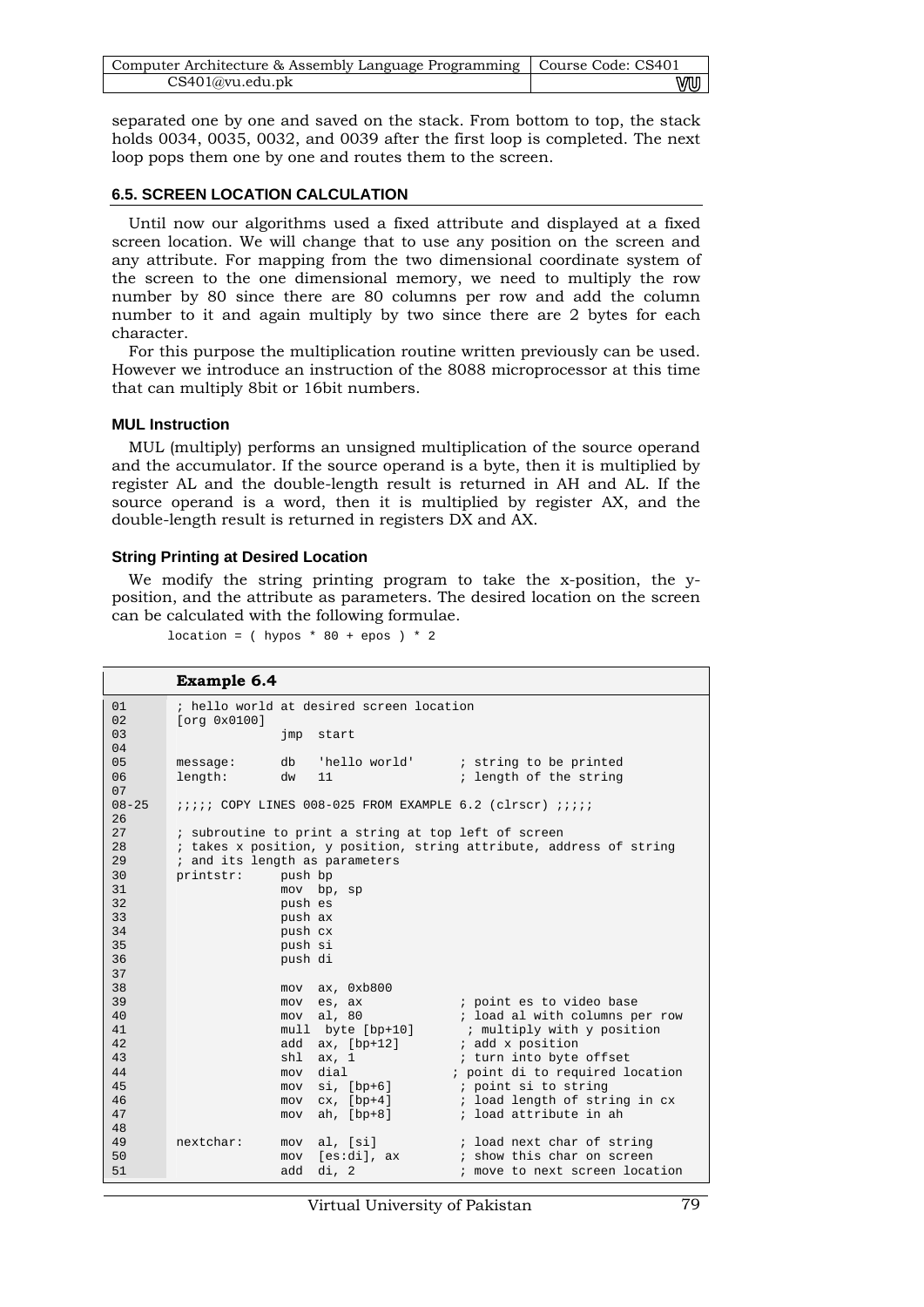| Computer Architecture & Assembly Language Programming   Course Code: CS401 |    |
|----------------------------------------------------------------------------|----|
| CS401@vu.edu.ph                                                            | wu |

| 52        |         | add si, 1                                            | ; move to next char in string                                                                                                                |
|-----------|---------|------------------------------------------------------|----------------------------------------------------------------------------------------------------------------------------------------------|
| 53        |         | loop nextchar                                        | ; repeat the operation cx times                                                                                                              |
| 54        |         |                                                      |                                                                                                                                              |
| 55        | pop di  |                                                      |                                                                                                                                              |
| 56        | pop     | si                                                   |                                                                                                                                              |
| 57        | pop     | cx                                                   |                                                                                                                                              |
| 58        | pop     | ax                                                   |                                                                                                                                              |
| 59        | pop     | es                                                   |                                                                                                                                              |
| 60        | pop     | bp                                                   |                                                                                                                                              |
| 61        | ret     | 10                                                   |                                                                                                                                              |
| 62        |         |                                                      |                                                                                                                                              |
| 63        | start:  | call clrscr                                          | ; call the clrscr subroutine                                                                                                                 |
| 64        |         |                                                      |                                                                                                                                              |
| 65        |         | $mov$ $ax$ , $30$                                    |                                                                                                                                              |
| 66        | push ax |                                                      | ; push x position                                                                                                                            |
| 67        |         | $mov$ $ax$ , $20$                                    |                                                                                                                                              |
| 68        | push ax |                                                      | ; push y position                                                                                                                            |
| 69        |         | $mov$ $ax, 1$                                        | ; blue on black attribute                                                                                                                    |
| 70        | push ax |                                                      | ; push attribute                                                                                                                             |
| 71        |         |                                                      |                                                                                                                                              |
| 72        | push ax | mov ax, message                                      | ; push address of message                                                                                                                    |
| 73        |         |                                                      |                                                                                                                                              |
| 74        |         | push word [length]                                   | ; push message length                                                                                                                        |
|           |         | call printstr                                        | ; call the printstr subroutine                                                                                                               |
| 75        |         |                                                      |                                                                                                                                              |
| 76        |         | mov ax, 0x4c00                                       | ; terminate program                                                                                                                          |
| 77        | int     | 0x21                                                 |                                                                                                                                              |
| 41        |         | byte of the parameter y-position in this case.       | Push and pop operations always operate on words; however data<br>can be read as a word or as a byte. For example we read the lower           |
| 43        |         |                                                      | Shifting is used for multiplication by two, which should always be<br>the case when multiplication or division by a power of two is desired. |
| 61        |         | The subroutine had 5 parameters so "ret 10" is used. |                                                                                                                                              |
| $65 - 71$ |         |                                                      | $\mathbf{m}$ , the contract of $\mathbf{m}$ , the contract of $\mathbf{m}$ , the contract of $\mathbf{m}$ , the contract of $\mathbf{m}$     |

65-74 The main program pushes 30 as x-position, 20 as y-position meaning 30th column on 20th row. It pushes 1 as the attribute meaning low intensity blue on black with no blinking.

When the program is executed hello world is displayed at the desired screen location in the desired color. The x-position, y-position, and attribute parameters can be changed and their effect be seen on the screen. The important difference in this example is the use of MUL instruction and the calculation of screen location given the x and y positions.

## **EXERCISES**

- 1. Replace the following valid instruction with a single instruction that has the same effect. Don't consider the effect on flags.
	- dec cx jnz L3
- 2. Write an infinite loop that shows two asterisks moving from right and left centers of the screen to the middle and then back. Use two empty nested loops with large counters to introduce some delay so that the movement is noticeable.
- 3. Write a function "printaddr" that takes two parameters, the segment and offset parts of an address, via the stack. The function should print the physical address corresponding to the segment offset pair passed at the top left of the screen. The address should be printed in hex and will therefore occupy exactly five columns. For example, passing 5600 and 7800 as parameters should result in 5D800 printed at the top left of the screen.
- 4. Write code that treats an array of 500 bytes as one of 4000 bits and for each blank position on the screen (i.e. space) sets the corresponding bit to zero and the rest to one.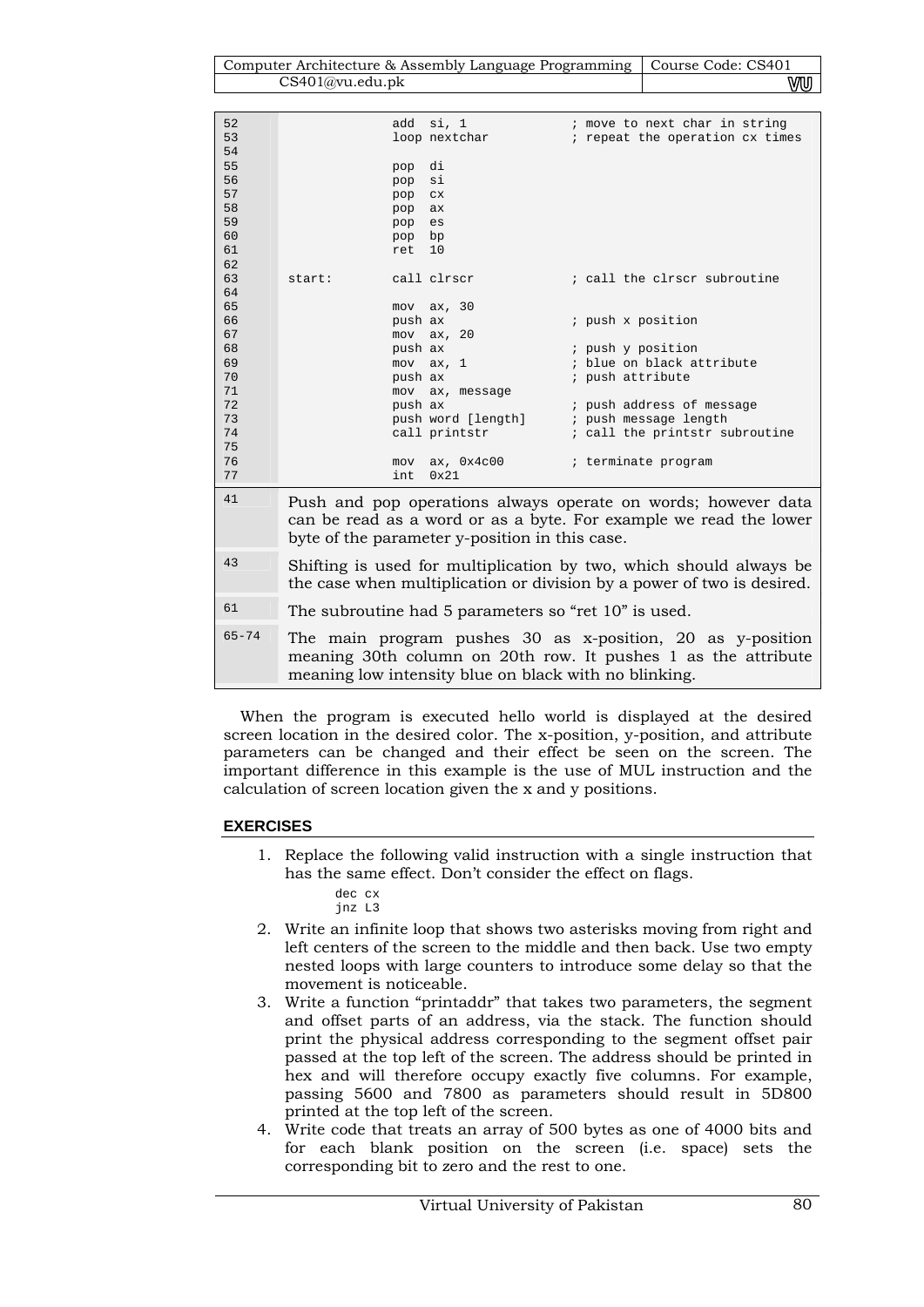| Computer Architecture & Assembly Language Programming   Course Code: CS401 |    |
|----------------------------------------------------------------------------|----|
| CS401@vu.edu.ph                                                            | ww |

5. Write a function "drawrect" that takes four parameters via the stack. The parameters are top, left, bottom, and right in this order. The function should display a rectangle on the screen using the characters  $+$  - and  $\vert$ .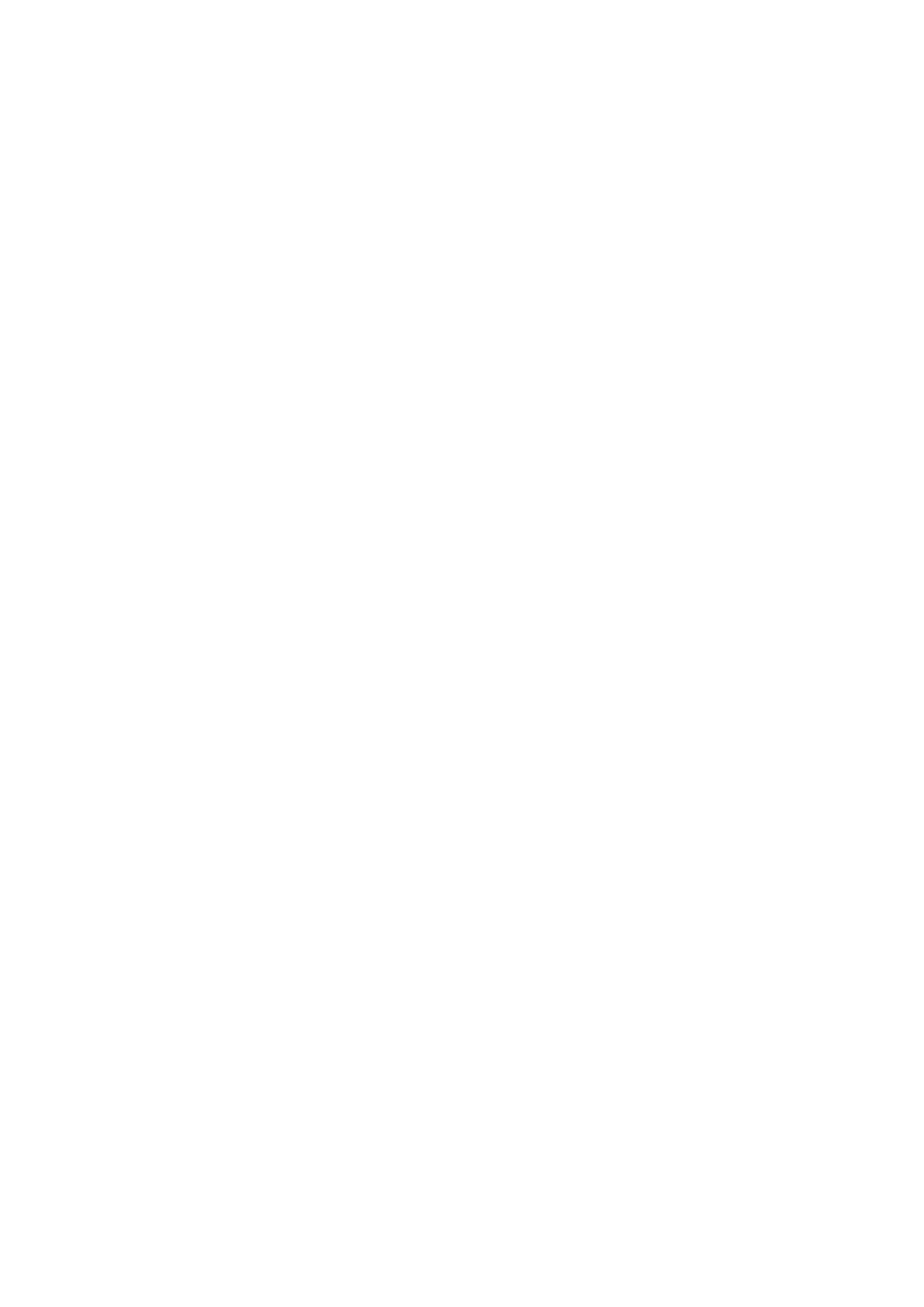## **7 String Instructions**

#### **7.1. STRING PROCESSING**

Till now very simple instructions of the 8088 microprocessor have been introduced. In this chapter we will discuss a bit more powerful instructions that can process blocks of data in one go. They are called block processing or string instructions. This is the appropriate place to discuss these instructions as we have just introduced a block of memory, which is the video memory. The vision of this memory for the processor is just a block of memory starting at a special address. For example the clear screen operation initializes this whole block to 0741.

There are just 5 block processing instructions in 8088. In the primitive form, the instructions themselves operate on a single cell of memory at one time. However a special prefix repeats the instruction in hardware called the REP prefix. The REP prefix allows these instructions to operate on a number of data elements in one instruction. This is not like a loop; rather this repetition is hard coded in the processor. The five instructions are STOS, LODS, CMPS, SCAS, and MOVS called store string, load string, compare string, scan string, and move string respectively. MOVS is the instruction that allows memory to memory moves, as was discussed in the exceptions to the memory to memory movement rules. String instructions are complex instruction in that they perform a number of tasks against one instruction. And with the REP prefix they perform the task of a complex loop in one instruction. This causes drastic speed improvements in operations on large blocks of memory. The reduction in code size and the improvement in speed are the two reasons why these instructions were introduced in the 8088 processor.

There are a number of common things in these instructions. Firstly they all work on a block of data. DI and SI are used to access memory. SI and DI are called source index and destination index because of string instructions. Whenever an instruction needs a memory source, DS:SI holds the pointer to it. An override is possible that can change the association from DS but the default is DS. Whenever a string instruction needs a memory destination, ES:DI holds the pointer to it. No override is possible in this case. Whenever a byte register is needed, AL holds the value. Whenever a word register is used AX holds the value. For example STOS stores a register in memory so AL or AX is the register used and ES:DI points to the destination. The LODS instruction loads from memory to register so the source is pointed to by DS:SI and the register used is AL or AX.

String instructions work on a block of data. A block has a start and an end. The instructions can work from the start towards the end and from the end towards the start. In fact they can work in both directions, and they must be allowed to work in both directions otherwise certain operations with overlapping blocks become impossible. This problem is discussed in detail later. The direction of movement is controlled with the Direction Flag (DF) in the flags register. If this flag is cleared the direction is from lower addresses towards higher addresses and if this flag is set the direction is from higher addresses to lower addresses. If DF is cleared, this is called the autoincrement mode of string instruction, and if DF is set, this is called the autodecrement mode. There are two instructions to set and clear the direction flag.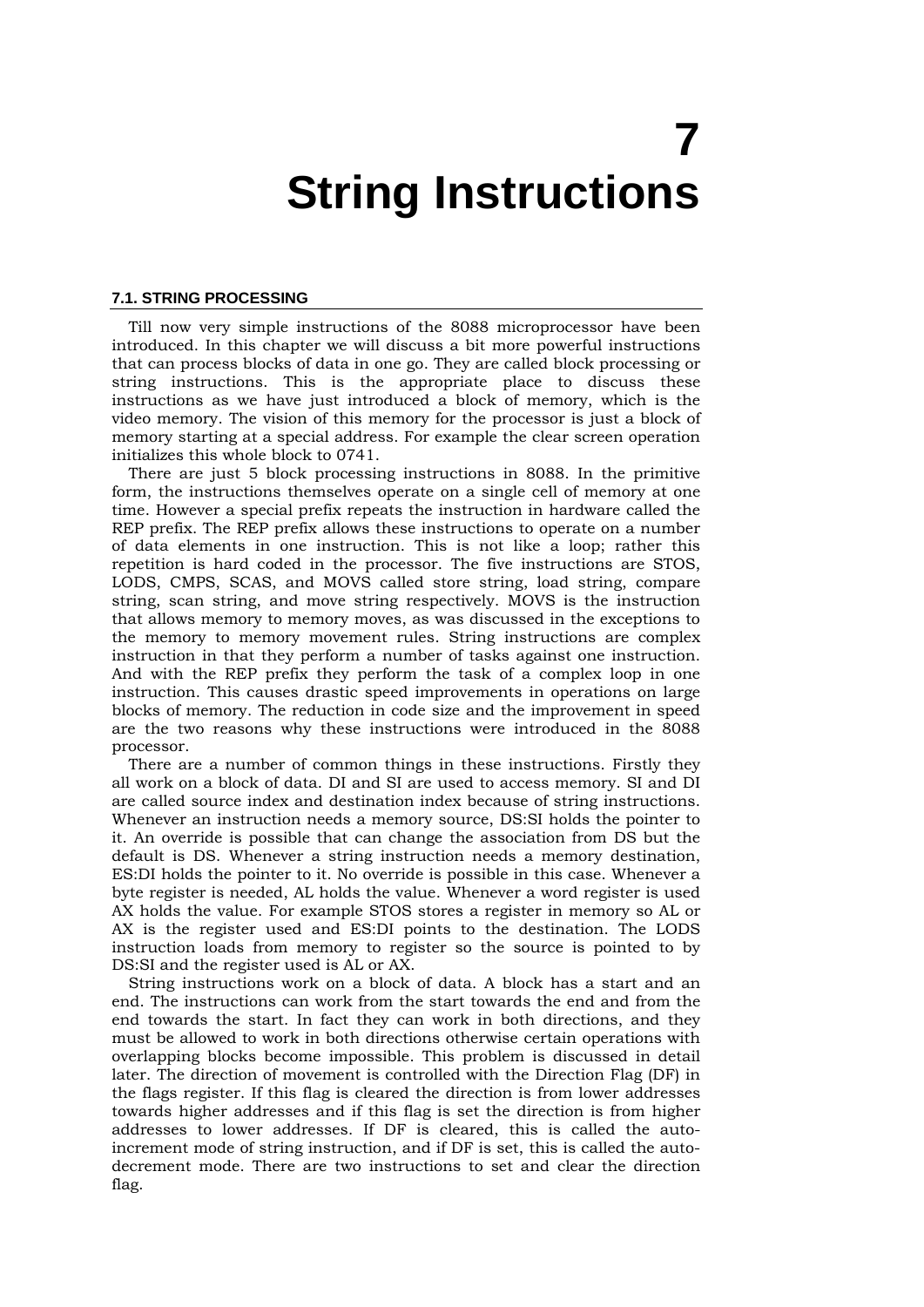cld : clear direction flag<br>std : set direction flag ; set direction flag

Every string instruction has two variants; a byte variant and a word variant. For example the two variants of STOS are STOSB and STOSW. Similarly the variants for the other string instructions are attained by appending a B or a W to the instruction name. The operation of each of the string instructions and each of the repetition prefixes is discussed below.

## **STOS**

STOS transfers a byte or word from register AL or AX to the string element addressed by ES:DI and updates DI to point to the next location. STOS is often used to clear a block of memory or fill it with a constant.

The implied source will always be in AL or AX. If DF is clear, SI will be incremented by one or two depending of whether STOSB or STOSW is used. If DF is set SI will be decremented by one or two depending of whether STOSB or STOSW is used. If REP is used before this instruction, the process will be repeated CX times. CX is called the counter register because of the special treatment given to it in the LOOP and JCXZ instructions and the REP set of prefixes. So if REP is used with STOS the whole block of memory will be filled with a constant value. REP will always decrement CX like the LOOP instruction and this cannot be changed with the direction flag. It is also independent of whether the byte or the word variant is used. It always decrements by one; therefore CX has count of repetitions and not the count of bytes.

## **LODS**

LODS transfers a byte or word from the source location DS:SI to AL or AX and updates SI to point to the next location. LODS is generally used in a loop and not with the REP prefix since the value previously loaded in the register is overwritten if the instruction is repeated and only the last value of the block remains in the register.

## **SCAS**

SCAS compares a source byte or word in register AL or AX with the destination string element addressed by ES:DI and updates the flags. DI is updated to point to the next location. SCAS is often used to locate equality or in-equality in a string through the use of an appropriate prefix.

SCAS is a bit different from the other instructions. This is more like the CMP instruction in that it does subtraction of its operands. The prefixes REPE (repeat while equal) and REPNE (repeat while not equal) are used with this instruction. The instruction is used to locate a byte in AL in the block of memory. When the first equality or inequality is encountered; both have uses. For example this instruction can be used to search for a 0 in a null terminated string to calculate the length of the string. In this form REPNE will be used to repeat while the null is not there.

## **MOVS**

MOVS transfers a byte or word from the source location DS:SI to the destination ES:DI and updates SI and DI to point to the next locations. MOVS is used to move a block of memory. The DF is important in the case of overlapping blocks. For example when the source and destination blocks overlap and the source is below the destination copy must be done upwards while if the destination is below the source copy must be done downwards. We cannot perform both these copy operations properly if the direction flag was not provided. If the source is below the destination and an upwards copy is used the source to be copied is destroyed. If however the copy is done downwards the portion of source destroyed is the one that has already been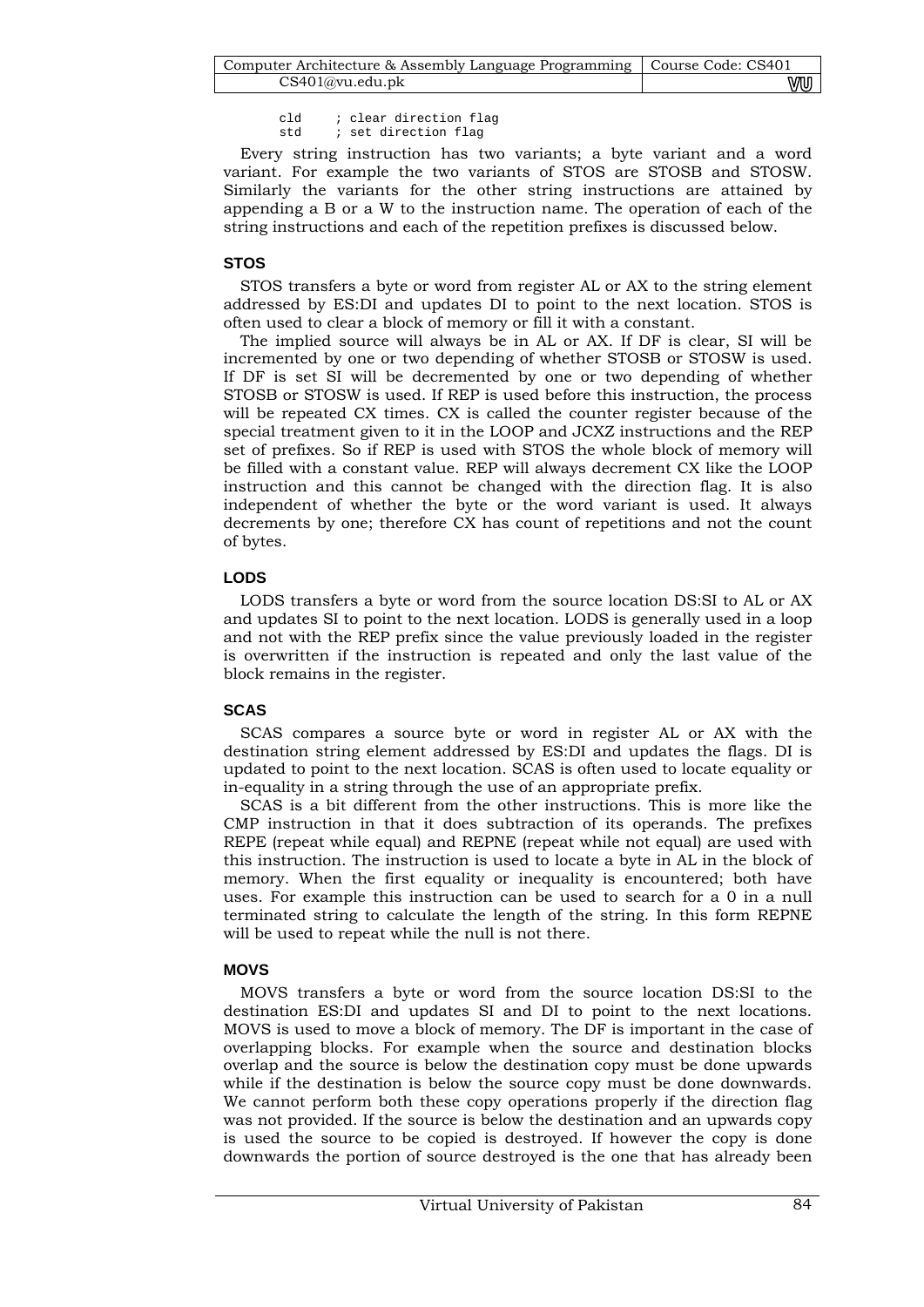| Computer Architecture & Assembly Language Programming   Course Code: CS401 |    |
|----------------------------------------------------------------------------|----|
| CS401@vu.edu.ph                                                            | vu |

copied. Therefore we need the control of the direction flag to handle this problem. This problem is further detailed in a later example.

## **CMPS**

CMPS subtracts the source location DS:SI from the destination location ES:DI. Source and Destination are unaffected. SI and DI are updated accordingly. CMPS compares two blocks of memory for equality or inequality of the block. It subtracts byte by byte or word by word. If used with a REPE or a REPNE prefix is repeats as long as the blocks are same or as long as they are different. For example it can be used for find a substring. A substring is a string that is contained in another string. For example "has" is contained in "Mary has a little lamp." Using CMPS we can do the operation of a complex loop in a single instruction. Only the REPE and REPNE prefixes are meaningful with this instruction.

## **REP Prefix**

REP repeats the following string instruction CX times. The use of CX is implied with the REP prefix. The decrement in CX doesn't affect any flags and the jump is also independent of the flags, just like JCXZ.

#### **REPE and REPNE Prefixes**

REPE or REPZ repeat the following string instruction while the zero flag is set and REPNE or REPNZ repeat the following instruction while the zero flag is not set. REPE or REPNE are used with the SCAS or CMPS instructions. The other string instructions have nothing to do with the condition since they are performing no comparison. Also the initial state of flags before the string instruction does not affect the operation. The most complex operation of the string instruction is with these prefixes.

## **7.2. STOS EXAMPLE – CLEARING THE SCREEN**

We take the example of clearing the screen and observe that how simple and fast this operation is with the string instructions. Even if there are three instructions in a loop they have to be fetched and decoded with every iteration and the time of three instructions is multiplied by the number of iterations of the loop. In the case of string instructions, many operations are short circuited. The instruction is fetched and decoded once and only the execution is repeated CX times. That is why string instructions are so efficient in their operation. The program to clear the screen places 0720 on the 2000 words on the screen.

```
Example 7.1
```

| 001 | ; clear screen using string instructions              |
|-----|-------------------------------------------------------|
| 002 | [org 0x0100]                                          |
| 003 | jmp start                                             |
| 004 |                                                       |
| 005 | ; subroutine to clear the screen                      |
| 006 | clrscr:<br>push es                                    |
| 007 | push ax                                               |
| 008 | push cx                                               |
| 009 | push di                                               |
| 010 |                                                       |
| 011 | ax, 0xb800<br>mov                                     |
| 012 | ; point es to video base<br>es, ax<br>mov             |
| 013 | ; point di to top left column<br>di, di<br>xor        |
| 014 | ; space char in normal attribute<br>ax, 0x0720<br>mov |
| 015 | ; number of screen locations<br>cx, 2000<br>mov       |
| 016 |                                                       |
| 017 | cld<br>; auto increment mode                          |
| 018 | ; clear the whole screen<br>rep<br>stosw              |
| 019 |                                                       |
| 020 | di<br>pop                                             |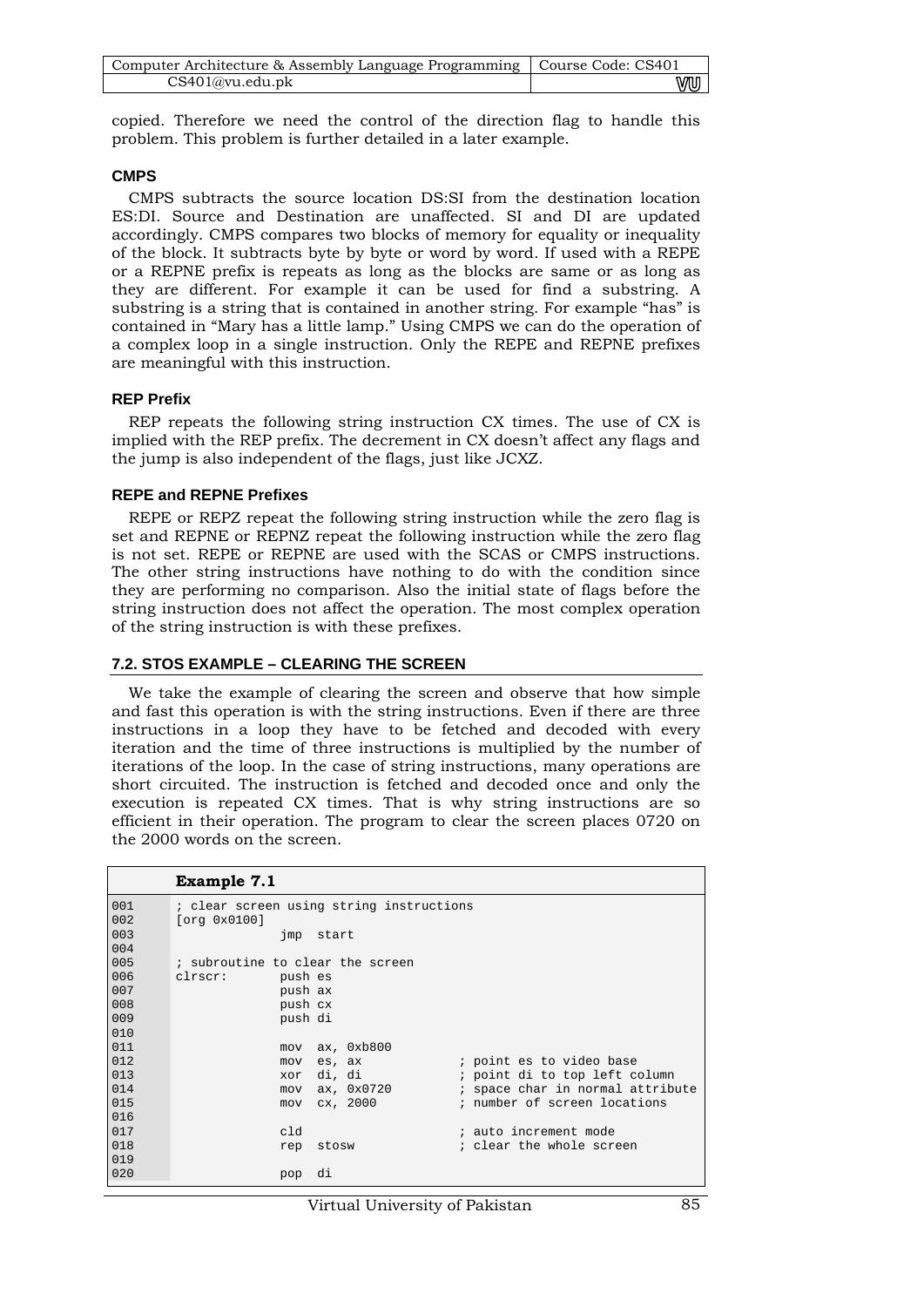Computer Architecture & Assembly Language Programming | Course Code: CS401 CS401@vu.edu.pk WU

| 021<br>022 | pop<br>pop | CX.<br>ax.                                   |                                                                                                                                                                                                                                                                                             |
|------------|------------|----------------------------------------------|---------------------------------------------------------------------------------------------------------------------------------------------------------------------------------------------------------------------------------------------------------------------------------------------|
| 023        | pop        | es                                           |                                                                                                                                                                                                                                                                                             |
| 024        | ret        |                                              |                                                                                                                                                                                                                                                                                             |
| 025        |            |                                              |                                                                                                                                                                                                                                                                                             |
| 026        | start:     | call clrscr                                  | ; call clrscr subroutine                                                                                                                                                                                                                                                                    |
| 027        |            |                                              |                                                                                                                                                                                                                                                                                             |
| 028        | mov        | ax, $0x4c00$                                 | ; terminate program                                                                                                                                                                                                                                                                         |
| 029        | int        | 0x21                                         |                                                                                                                                                                                                                                                                                             |
| 013        |            | is a standard way to zero a 16 bit register. | A space efficient way to zero a 16 bit register is to XOR it with itself.<br>Remember that exclusive or results in a zero whenever the bits at<br>the source and at the destination are same. This instruction takes<br>just two bytes compared to "mov di, 0" which would take three. This |

Inside the debugger the operation of the string instruction can be monitored. The trace into command can be used to monitor every repetition of the string instruction. However screen will not be cleared inside the debugger as the debugger overwrites its display on the screen so CX decrements with every iteration, DI increments by 2. The first access is made at B800:0000 and the second at B800:0002 and so on. A complex and inefficient loop is replaced with a fast and simple instruction that does the same operation many times faster.

#### **7.3. LODS EXAMPLE – STRING PRINTING**

The use of LODS with the REP prefix is not meaningful as only the last value loaded will remain in the register. It is normally used in a loop paired with a STOS instruction to do some block processing. We use LODS to pick the data, do the processing, and then use STOS to put it back or at some other place. For example in string printing, we will use LODS to read a character of the string, attach the attribute byte to it, and use STOS to write it on the video memory.

The following example will print the string using string instructions.

|             | <b>Example 7.2</b>             |         |                                                  |                                                                        |
|-------------|--------------------------------|---------|--------------------------------------------------|------------------------------------------------------------------------|
| 001         |                                |         | ; hello world printing using string instructions |                                                                        |
| 002         | [org 0x0100]                   |         |                                                  |                                                                        |
| 003         |                                | jmp     | start                                            |                                                                        |
| 004         |                                |         |                                                  |                                                                        |
| 005         | message:                       |         |                                                  | db 'hello world' ; string to be printed                                |
| 006         | length:                        | dw      | 11                                               | ; length of string                                                     |
| 007         |                                |         |                                                  |                                                                        |
| $008 - 027$ |                                |         |                                                  | <i>iiiii</i> COPY LINES 005-024 FROM EXAMPLE 7.1 (clrscr) <i>iiiii</i> |
| 028         |                                |         |                                                  |                                                                        |
| 029         | ; subroutine to print a string |         |                                                  |                                                                        |
| 030         |                                |         |                                                  | ; takes the x position, y position, attribute, address of string and   |
| 031         | ; its length as parameters     |         |                                                  |                                                                        |
| 032         | printstr:                      | push bp |                                                  |                                                                        |
| 033         |                                |         | mov bp, sp                                       |                                                                        |
| 034         |                                | push es |                                                  |                                                                        |
| 035         |                                | push ax |                                                  |                                                                        |
| 036         |                                | push cx |                                                  |                                                                        |
| 037         |                                | push si |                                                  |                                                                        |
| 038         |                                | push di |                                                  |                                                                        |
| 039         |                                |         |                                                  |                                                                        |
| 040         |                                | mov     | ax, 0xb800                                       |                                                                        |
| 041         |                                | mov     | es, ax                                           | ; point es to video base                                               |
| 042         |                                | mov     | al, 80                                           | ; load al with columns per row                                         |
| 043         |                                | mul     | byte [bp+10]                                     | ; multiply with y position                                             |
| 044         |                                |         | add $ax$ , $[bp+12]$                             | ; add x position                                                       |
| 045         |                                | shl     | ax, 1                                            | ; turn into byte offset                                                |
| 046         |                                | mov     | di,ax                                            | ; point di to required location                                        |
| 047         |                                | mov     | $si, [bp+6]$                                     | ; point si to string                                                   |
| 048         |                                | mov     |                                                  | cx, [bp+4] (cx, i load length of string in cx                          |
| 049         |                                | mov     | ah, $[bp+8]$                                     | ; load attribute in ah                                                 |

Virtual University of Pakistan 86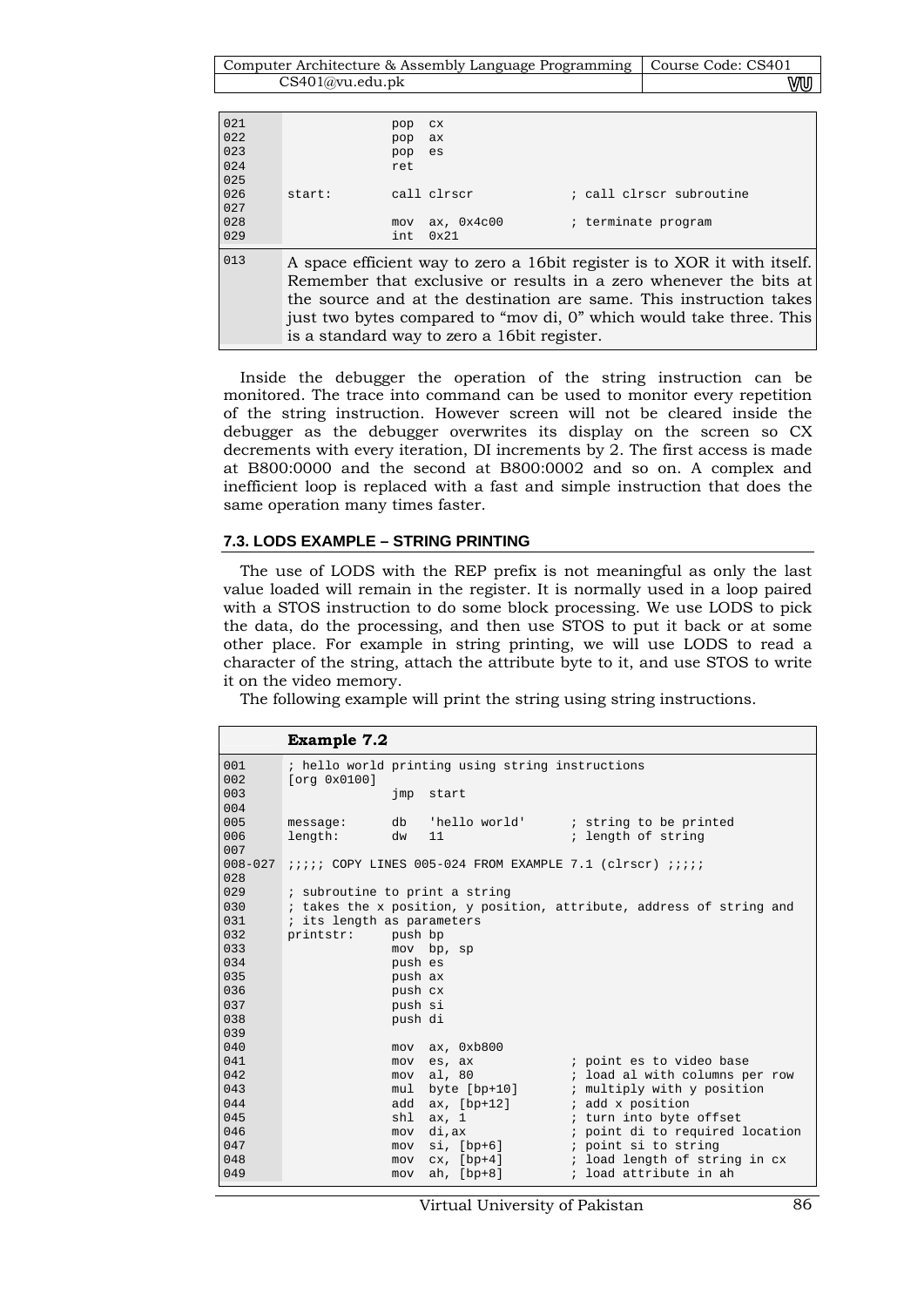| Computer Architecture & Assembly Language Programming   Course Code: CS401 |    |
|----------------------------------------------------------------------------|----|
| CS401@vu.edu.pdf                                                           | vu |

| 050<br>051 | cld                |                                             | ; auto increment mode                    |
|------------|--------------------|---------------------------------------------|------------------------------------------|
| 0.52       | nextchar:<br>lodsb |                                             | ; load next char in al                   |
| 053        | stosw              |                                             | ; print char/attribute pair              |
| 054        |                    | loop nextchar                               | ; repeat for the whole string            |
| 055        |                    |                                             |                                          |
| 056        | pop                | di                                          |                                          |
| 057        | pop                | si                                          |                                          |
| 058        | pop                | CX <sub>1</sub>                             |                                          |
| 059        | pop                | ax                                          |                                          |
| 060        | pop es             |                                             |                                          |
| 061        | pop bp             |                                             |                                          |
| 062        | ret                | 10                                          |                                          |
| 063        |                    |                                             |                                          |
| 064        | start:             | call clrscr                                 | ; call the clrscr subroutine             |
| 065        |                    |                                             |                                          |
| 066        |                    | $mov$ $ax$ , $30$                           |                                          |
| 067        | push ax            |                                             | ; push x position                        |
| 068        |                    | $mov$ $ax$ , $20$                           |                                          |
| 069        | push ax            |                                             | ; push y position                        |
| 070        |                    | $mov$ $ax, 1$                               | ; blue on black attribute                |
| 071        | push ax            |                                             | ; push attribute                         |
| 072        |                    | mov ax, message                             |                                          |
| 073        | push ax            |                                             | ; push address of message                |
| 074        |                    |                                             | push word [length] ; push message length |
| 075        |                    | call printstr                               | ; call the printstr subroutine           |
| 076        |                    |                                             |                                          |
| 077        |                    | $mov$ ax, $0x4c00$<br>$0 \times 21$         | ; terminate program                      |
| 078        | int.               |                                             |                                          |
| 0.51       |                    | Both operations are in auto increment mode. |                                          |

|     | 052-053 DS is automatically initialized to our segment. ES points to video<br>memory. SI points to the address of our string. DI points to the<br>screen location. AH holds the attribute. Whenever we read a<br>character from the string in AL, the attribute byte is implicitly<br>attached and the pair is present in AX. The same effect could not be<br>achieved with a REP prefix as the REP will repeat LODS and then<br>start repeating STOS, but we need to alternate them. |
|-----|---------------------------------------------------------------------------------------------------------------------------------------------------------------------------------------------------------------------------------------------------------------------------------------------------------------------------------------------------------------------------------------------------------------------------------------------------------------------------------------|
| 054 | CX holds the length of the string. Therefore LOOP repeats for each<br>character of the string.                                                                                                                                                                                                                                                                                                                                                                                        |

Inside the debugger we observe how LODS and STOS alternate and CX is only used by the LOOP instruction. In the original code there were four instructions inside the loop; now there are only two. This is how string instructions help in reducing code size.

## **7.4. SCAS EXAMPLE – STRING LENGTH**

Many higher level languages do not explicitly store string length; rather they use a null character, a character with an ASCII code of zero, to signal the end of a string. In assembly language programs, it is also easier to store a zero at the end of the string, instead of calculating the length of string, which is very difficult process for longer strings. So we delegate length calculation to the processor and modify our string printing subroutine to take a null terminated string and no length. We use SCASB with REPNE and a zero in AL to find a zero byte in the string. In CX we load the maximum possible size, which is 64K bytes. However actual strings will be much smaller. An important thing regarding SCAS and CMPS is that if they stop due to equality or inequality, the index registers have already incremented. Therefore when SCAS will stop DI would be pointing past the null character.

|     | <b>Example 7.3</b>                                   |
|-----|------------------------------------------------------|
| 001 | ; hello world printing with a null terminated string |
| 002 | [org 0x0100]                                         |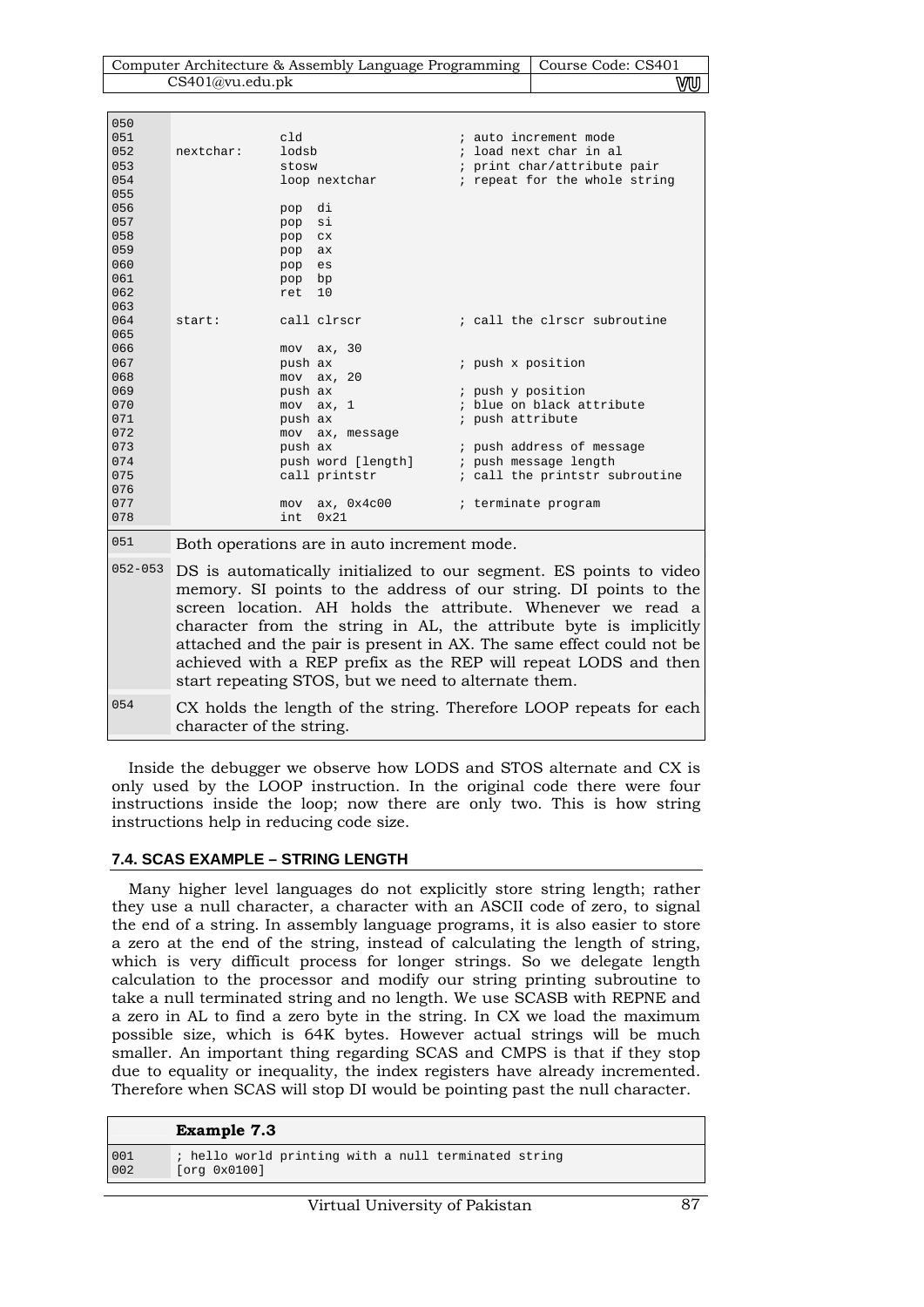| Computer Architecture & Assembly Language Programming   Course Code: CS401 |    |
|----------------------------------------------------------------------------|----|
| CS401@vu.edu.ph                                                            | vu |

| 003                |           | jmp<br>start                                                           |                                                                      |
|--------------------|-----------|------------------------------------------------------------------------|----------------------------------------------------------------------|
| 004                |           |                                                                        |                                                                      |
| 005                | message:  | db                                                                     | 'hello world', $0$ ; null terminated string                          |
| 006<br>$007 - 026$ |           |                                                                        |                                                                      |
| 027                |           | <i>iiiii</i> COPY LINES 005-024 FROM EXAMPLE 7.1 (clrscr) <i>iiiii</i> |                                                                      |
| 028                |           | ; subroutine to print a string                                         |                                                                      |
| 029                |           |                                                                        | ; takes the x position, y position, attribute, and address of a null |
| 030                |           | ; terminated string as parameters                                      |                                                                      |
| 031                | printstr: | push bp                                                                |                                                                      |
| 032                |           | mov bp, sp                                                             |                                                                      |
| 033                |           | push es                                                                |                                                                      |
| 034                |           | push ax                                                                |                                                                      |
| 035                |           | push cx                                                                |                                                                      |
| 036                |           | push si                                                                |                                                                      |
| 037                |           | push di                                                                |                                                                      |
| 038                |           |                                                                        |                                                                      |
| 039                |           | push ds                                                                |                                                                      |
| 040                |           | pop<br>es                                                              | ; load ds in es                                                      |
| 041                |           | mov di, [bp+4]                                                         | ; point di to string                                                 |
| 042                |           | cx, Oxffff<br>mov                                                      | ; load maximum number in cx                                          |
| 043                |           | al, al<br>xor                                                          | ; load a zero in al                                                  |
| 044                |           | repne scasb                                                            | ; find zero in the string                                            |
| 045                |           | ax, Oxffff<br>mov                                                      | ; load maximum number in ax                                          |
| 046                |           | sub<br>ax, cx                                                          | ; find change in cx                                                  |
| 047                |           | dec<br>ax                                                              | ; exclude null from length                                           |
| 048<br>049         |           | exit<br>ήz                                                             | ; no printing if string is empty                                     |
| 050                |           | cx, ax<br>mov                                                          | ; load string length in cx                                           |
| 051                |           | ax, 0xb800<br>mov                                                      |                                                                      |
| 052                |           | es, ax<br>mov                                                          | ; point es to video base                                             |
| 053                |           | al, 80<br>mov                                                          | ; load al with columns per row                                       |
| 054                |           | byte [bp+8]<br>mul                                                     | ; multiply with y position                                           |
| 055                |           | ax, [bp+10]<br>add                                                     | ; add x position                                                     |
| 056                |           | ax, 1<br>shl                                                           | ; turn into byte offset                                              |
| 057                |           | di,ax<br>mov                                                           | ; point di to required location                                      |
| 058                |           | $si, [bp+4]$<br>mov                                                    | ; point si to string                                                 |
| 059                |           | ah, $[bp+6]$<br>mov                                                    | ; load attribute in ah                                               |
| 060<br>061         |           | cld                                                                    | ; auto increment mode                                                |
| 062                | nextchar: | lodsb                                                                  | ; load next char in al                                               |
| 063                |           | stosw                                                                  | ; print char/attribute pair                                          |
| 064                |           | loop nextchar                                                          | ; repeat for the whole string                                        |
| 065                |           |                                                                        |                                                                      |
| 066                | exist:    | di<br>pop                                                              |                                                                      |
| 067                |           | si<br>pop                                                              |                                                                      |
| 068                |           | pop<br>C <sub>X</sub>                                                  |                                                                      |
| 069                |           | pop<br>ax                                                              |                                                                      |
| 070                |           | pop<br>es                                                              |                                                                      |
| 071                |           | pop bp                                                                 |                                                                      |
| 072<br>073         |           | 8<br>ret                                                               |                                                                      |
| 074                | start:    | call clrscr                                                            | ; call the clrscr subroutine                                         |
| 075                |           |                                                                        |                                                                      |
| 076                |           | $mov$ $ax$ , $30$                                                      |                                                                      |
| 077                |           | push ax                                                                | ; push x position                                                    |
| 078                |           | mov ax, 20                                                             |                                                                      |
| 079                |           | push ax                                                                | ; push y position                                                    |
| 080                |           | $mov$ $ax, 1$                                                          | ; blue on black attribute                                            |
| 081                |           | push ax                                                                | ; push attribute                                                     |
| 082                |           | mov ax, message                                                        |                                                                      |
| 083                |           | push ax                                                                | ; push address of message                                            |
| 084                |           | call printstr                                                          | ; call the printstr subroutine                                       |
| 085                |           |                                                                        |                                                                      |
| 086                |           | mov ax, 0x4c00<br>0x21<br>int                                          | ; terminate program                                                  |
|                    |           |                                                                        |                                                                      |
| $039 - 040$        |           |                                                                        | Another way to load a segment register is to use a combination of    |
|                    |           |                                                                        | push and pop. The processor doesn't match pushes and pops. ES is     |
|                    |           | equalized to DS in this pair of instructions.                          |                                                                      |
|                    |           |                                                                        |                                                                      |

Inside the debugger observe the working of the code for length calculation after SCASB has completed its operation.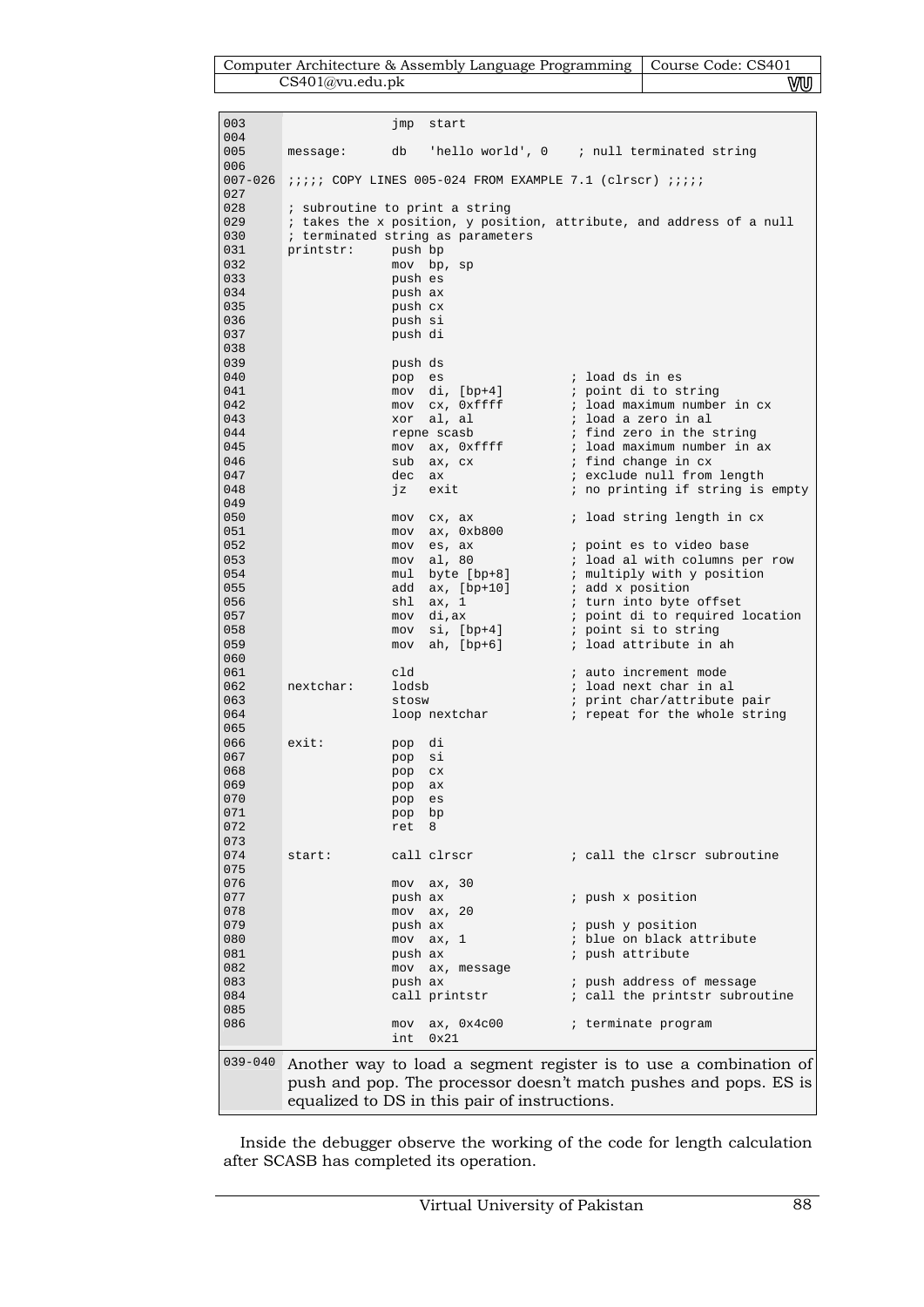| Computer Architecture & Assembly Language Programming   Course Code: CS401 |    |
|----------------------------------------------------------------------------|----|
| CS401@vu.edu.ph                                                            | vu |

## **LES and LDS Instructions**

Since the string instructions need their source and destination in the form of a segment offset pair, there are two special instructions that load a segment register and a general purpose register from two consecutive memory locations. LES loads ES while LDS loads DS. Both these instructions have two parameters, one is the general purpose register to be loaded and the other is the memory location from which to load these registers. The major application of these instructions is when a subroutine receives a segment offset pair as an argument and the pair is to be loaded in a segment and an offset register. According to Intel rules of significance the word at higher address is loaded in the segment register while the word at lower address is loaded in the offset register. As parameters segment should be pushed first so that it ends up at a higher address and the offset should be pushed afterwards. When loading the lower address will be given. For example "lds si, [bp+4]" will load SI from BP+4 and DS from BP+6.

## **7.5. LES AND LDS EXAMPLE**

We modify the string length calculation subroutine to take the segment and offset of the string and use the LES instruction to load that segment offset pair in ES and DI.

| <b>Example 7.4</b>                                                                                                         |  |
|----------------------------------------------------------------------------------------------------------------------------|--|
| ; hello world printing with length calculation subroutine<br>001<br>002<br>[org 0x0100]                                    |  |
| 003<br>jmp<br>start<br>004                                                                                                 |  |
| 005<br>'hello world', 0 ; null terminated string<br>db<br>message:<br>006                                                  |  |
| $007-026$ ;;;;; COPY LINES 005-024 FROM EXAMPLE 7.1 (clrscr) ;;;;;<br>027                                                  |  |
| 028<br>; subroutine to calculate the length of a string<br>029<br>; takes the segment and offset of a string as parameters |  |
| 030<br>strlen:<br>push bp                                                                                                  |  |
| 031<br>$mov$ bp, sp                                                                                                        |  |
| 032<br>push es                                                                                                             |  |
| 033<br>push cx                                                                                                             |  |
| 034<br>push di                                                                                                             |  |
| 035                                                                                                                        |  |
| 036<br>di, [bp+4]<br>; point es:di to string<br>les                                                                        |  |
| 037<br>cx, Oxffff<br>; load maximum number in cx<br>mov                                                                    |  |
| 038<br>; load a zero in al<br>al, al<br>xor                                                                                |  |
| 039<br>; find zero in the string<br>repne scasb                                                                            |  |
| 040<br>; load maximum number in ax<br>mov ax, 0xffff                                                                       |  |
| 041<br>; find change in cx<br>sub<br>ax, cx                                                                                |  |
| 042<br>; exclude null from length<br>dec<br>ax                                                                             |  |
| 043                                                                                                                        |  |
| 044<br>di<br>pop                                                                                                           |  |
| 045<br>pop cx                                                                                                              |  |
| 046<br>es<br>pop                                                                                                           |  |
| 047<br>bp<br>pop                                                                                                           |  |
| 048<br>4<br>ret                                                                                                            |  |
| 049                                                                                                                        |  |
| 050<br>; subroutine to print a string                                                                                      |  |
| ; takes the x position, y position, attribute, and address of a null<br>051<br>052                                         |  |
| ; terminated string as parameters<br>053<br>printstr:                                                                      |  |
| push bp<br>054<br>mov bp, sp                                                                                               |  |
| 055<br>push es                                                                                                             |  |
| 056<br>push ax                                                                                                             |  |
| 057<br>push cx                                                                                                             |  |
| 058<br>push si                                                                                                             |  |
| 059<br>push di                                                                                                             |  |
| 060                                                                                                                        |  |
| 061<br>push ds<br>; push segment of string                                                                                 |  |
| 062<br>mov $ax$ , $[bp+4]$                                                                                                 |  |
| push ax<br>063<br>; push offset of string                                                                                  |  |
| 064<br>call strlen<br>; calculate string length                                                                            |  |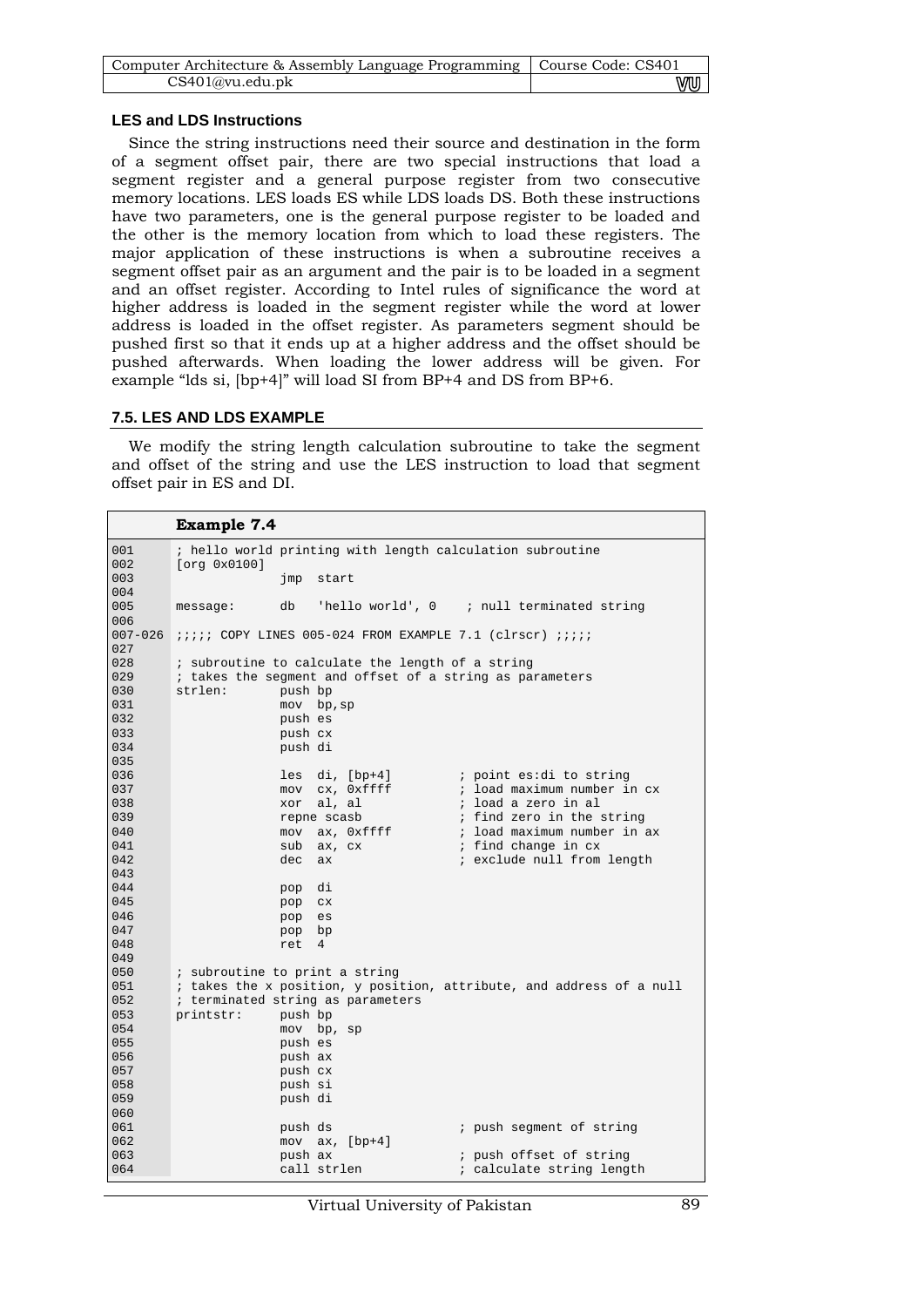| Computer Architecture & Assembly Language Programming   Course Code: CS401 |    |
|----------------------------------------------------------------------------|----|
| CS401@vu.edu.ph                                                            | vu |

| 065 |                            | ax, 0<br>cmp        | ; is the string empty                                                        |
|-----|----------------------------|---------------------|------------------------------------------------------------------------------|
| 066 |                            | jz<br>exit          | ; no printing if string is empty                                             |
| 067 |                            | cx, ax<br>mov       | ; save length in cx                                                          |
| 068 |                            |                     |                                                                              |
| 069 |                            | ax, 0xb800<br>mov   |                                                                              |
| 070 |                            | es, ax<br>mov       | ; point es to video base                                                     |
| 071 |                            | al, 80<br>mov       | ; load al with columns per row                                               |
| 072 |                            | byte [bp+8]<br>mul  | ; multiply with y position                                                   |
| 073 |                            | ax, [bp+10]<br>add  | ; add x position                                                             |
| 074 |                            | shl<br>ax, 1        | ; turn into byte offset                                                      |
| 075 |                            | di,ax<br>mov        | ; point di to required location                                              |
| 076 |                            | $si, [bp+4]$<br>mov | ; point si to string                                                         |
| 077 |                            | ah, [bp+6]<br>mov   | ; load attribute in ah                                                       |
| 078 |                            |                     |                                                                              |
| 079 |                            | cld                 | ; auto increment mode                                                        |
| 080 | nextchar:                  | lodsb               | ; load next char in al                                                       |
| 081 |                            | stosw               | ; print char/attribute pair                                                  |
| 082 |                            | loop nextchar       | ; repeat for the whole string                                                |
| 083 |                            |                     |                                                                              |
| 084 | exist:                     | pop di              |                                                                              |
| 085 |                            | si<br>pop           |                                                                              |
| 086 |                            | pop<br><b>CX</b>    |                                                                              |
| 087 |                            | pop<br>ax           |                                                                              |
| 088 |                            | es<br>pop           |                                                                              |
| 089 |                            | pop bp              |                                                                              |
| 090 |                            | ret<br>8            |                                                                              |
| 091 |                            |                     |                                                                              |
| 092 | start:                     | call clrscr         | ; call the clrscr subroutine                                                 |
| 093 |                            |                     |                                                                              |
| 094 |                            | $mov$ $ax$ , $30$   |                                                                              |
| 095 |                            | push ax             | ; push x position                                                            |
| 096 |                            | ax, 20<br>mov       |                                                                              |
| 097 |                            | push ax             | ; push y position                                                            |
| 098 |                            | mov ax, 0x71        | ; blue on white attribute                                                    |
| 099 |                            | push ax             | ; push attribute                                                             |
| 100 |                            | mov ax, message     |                                                                              |
| 101 |                            | push ax             | ; push address of message                                                    |
| 102 |                            | call printstr       | ; call the printstr subroutine                                               |
| 103 |                            |                     |                                                                              |
| 104 |                            | ax, 0x4c00<br>mov   | ; terminate program                                                          |
| 105 |                            | 0x21<br>int         |                                                                              |
| 036 | the ES register from BP+6. |                     | The LES instruction is used to load the DI register from BP+4 and            |
| 065 |                            |                     | The convention to return a value from a subreyting is to use the $\Lambda V$ |

The convention to return a value from a subroutine is to use the AX register. That is why AX is not saved and restored in the subroutine.

Inside the debugger observe that the segment register is pushed followed by the offset. The higher address FFE6 contains the segment and the lower address FFE4 contains the offset. This is because we have a decrementing stack. Then observe the loading of ES and DI from the stack.

#### **7.6. MOVS EXAMPLE – SCREEN SCROLLING**

MOVS has the two forms MOVSB and MOVSW. REP allows the instruction to be repeated CX times allowing blocks of memory to be copied. We will perform this copy of the video screen.

Scrolling is the process when all the lines on the screen move one or more lines towards the top of towards the bottom and the new line that appears on the top or the bottom is cleared. Scrolling is a process on which string movement is naturally applicable. REP with MOVS will utilize the full processor power to do the scrolling in minimum time.

In this example we want to scroll a variable number of lines given as argument. Therefore we have to calculate the source address, which is 160 times the number of lines to clear. The destination address is 0, which is the top left of the screen. The lines that scroll up are discarded so the source pointer is placed after them. An equal number of lines at the bottom are cleared. These lines have actually been copied above.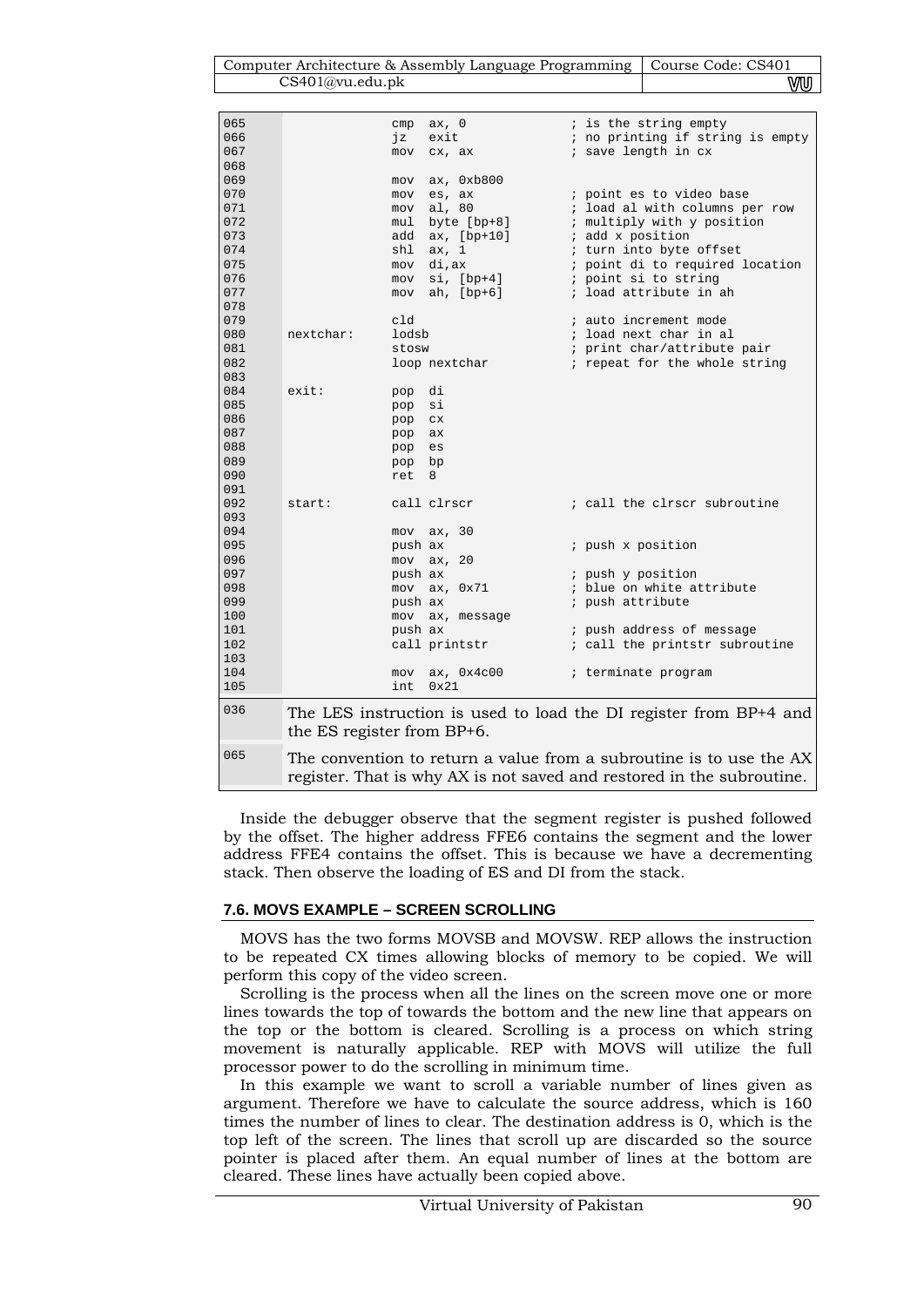| Computer Architecture & Assembly Language Programming   Course Code: CS401 |    |
|----------------------------------------------------------------------------|----|
| CS401@vu.edu.pdf                                                           | VU |
|                                                                            |    |

|     | <b>Example 7.5</b>                                |                |                                  |
|-----|---------------------------------------------------|----------------|----------------------------------|
| 001 | ; scroll up the screen                            |                |                                  |
| 002 | [org 0x0100]                                      |                |                                  |
| 003 | jmp                                               | start          |                                  |
| 004 |                                                   |                |                                  |
| 005 | ; subroutine to scroll up the screen              |                |                                  |
| 006 | ; take the number of lines to scroll as parameter |                |                                  |
| 007 | scrollup:<br>push bp                              |                |                                  |
| 008 |                                                   | mov bp, sp     |                                  |
| 009 | push ax                                           |                |                                  |
| 010 | push cx                                           |                |                                  |
| 011 | push si                                           |                |                                  |
| 012 | push di                                           |                |                                  |
| 013 | push es                                           |                |                                  |
| 014 | push ds                                           |                |                                  |
| 015 |                                                   |                |                                  |
| 016 | mov                                               | ax, 80         | ; load chars per row in ax       |
| 017 | mul                                               | byte $[bp+4]$  | ; calculate source position      |
| 018 | mov                                               | si, ax         | ; load source position in si     |
| 019 | push si                                           |                | ; save position for later use    |
| 020 | shl                                               | si, 1          | ; convert to byte offset         |
| 021 | mov                                               | cx, 2000       | ; number of screen locations     |
| 022 | sub                                               | cx, ax         | ; count of words to move         |
| 023 | mov                                               | ax, 0xb800     |                                  |
| 024 | mov                                               | es, ax         | ; point es to video base         |
| 025 | mov                                               | ds, ax         | ; point ds to video base         |
| 026 | xor                                               | di, di         | ; point di to top left column    |
| 027 | cld                                               |                | ; set auto increment mode        |
| 028 | rep                                               | movsw          | ; scroll up                      |
| 029 | mov                                               | ax, 0x0720     | ; space in normal attribute      |
| 030 | pop                                               | C <sub>X</sub> | ; count of positions to clear    |
| 031 | rep                                               | stosw          | ; clear the scrolled space       |
| 032 |                                                   |                |                                  |
| 033 | pop                                               | ds             |                                  |
| 034 | pop                                               | es             |                                  |
| 035 | pop                                               | di             |                                  |
| 036 | pop                                               | si             |                                  |
| 037 | pop                                               | C <sub>X</sub> |                                  |
| 038 | pop                                               | ax             |                                  |
| 039 | pop                                               | bp             |                                  |
| 040 | ret                                               | 2              |                                  |
| 041 |                                                   |                |                                  |
| 042 | start:<br>mov                                     | ax, 5          |                                  |
| 043 | push ax                                           |                | ; push number of lines to scroll |
| 044 |                                                   | call scrollup  | ; call the scroll up subroutine  |
| 045 |                                                   |                |                                  |
| 046 | mov                                               | ax, 0x4c00     | ; terminate program              |
| 047 | int                                               | 0x21           |                                  |

The beauty of this example is that the two memory blocks are overlapping. If the source and destination in the above algorithm are swapped in an expectation to scroll down the result is strange. For example if 5 lines were to scroll down, the top five lines of the screen are repeated on the whole screen. This is where the use of the direction flag comes in.

When the source is five lines below the destination, the first five lines are copied on the first five lines of the destination. However the next five lines to be copied from the source have been destroyed in the process; because they were the same as the first five lines of the destination. The same is the problem with every set of five lines as the source is destroyed during the previous copy. In this situation we must go from bottom of the screen towards the top. Now the last five lines are copied to the last five lines of the destination. The next five lines are copied to next five lines of the destination destroying the last five lines of source; but now these lines are no longer needed and have been previously copied. Therefore the copy will be appropriately done in this case.

We give an example of scrolling down with this consideration. Now we have to calculate the end of the block instead of the start.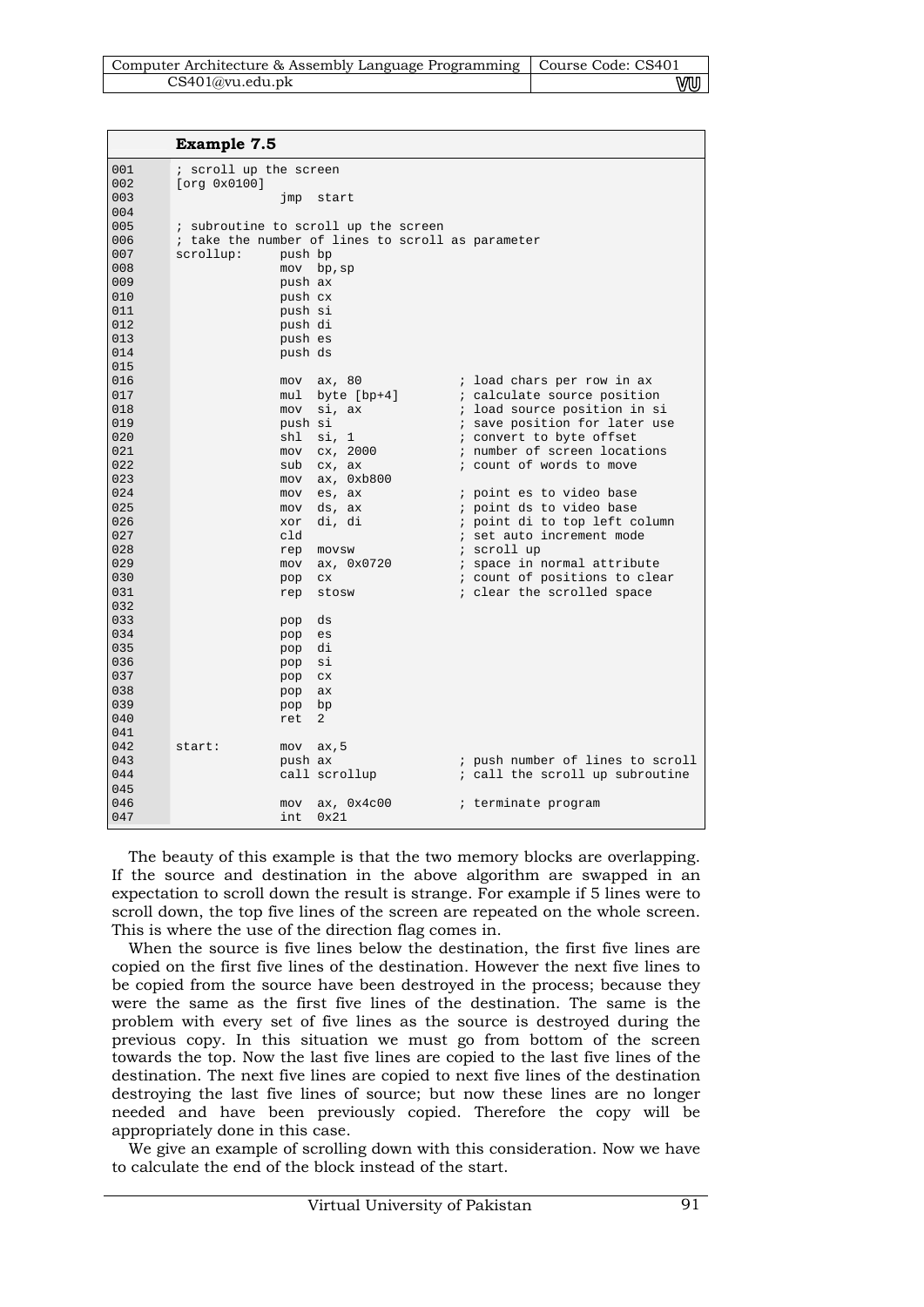| Computer Architecture & Assembly Language Programming   Course Code: CS401 |    |
|----------------------------------------------------------------------------|----|
| CS401@vu.edu.ph                                                            | WU |

| ; scroll down the screen<br>001<br>002<br>[org 0x0100]<br>003<br>jmp<br>start<br>004<br>005<br>; subroutine to scrolls down the screen<br>006<br>; take the number of lines to scroll as parameter<br>007<br>scrolldown:<br>push bp<br>008<br>$mov$ bp, sp<br>009<br>push ax<br>010<br>push cx<br>011<br>push si<br>012<br>push di<br>013<br>push es<br>014<br>push ds<br>015<br>016<br>; load chars per row in ax<br>mov<br>ax, 80<br>017<br>byte [bp+4]<br>; calculate source position<br>mul<br>018<br>; save position for later use<br>push ax<br>019<br>shl<br>; convert to byte offset<br>ax, 1<br>020<br>; last location on the screen<br>si, 3998<br>mov | <b>Example 7.6</b> |                                  |
|------------------------------------------------------------------------------------------------------------------------------------------------------------------------------------------------------------------------------------------------------------------------------------------------------------------------------------------------------------------------------------------------------------------------------------------------------------------------------------------------------------------------------------------------------------------------------------------------------------------------------------------------------------------|--------------------|----------------------------------|
|                                                                                                                                                                                                                                                                                                                                                                                                                                                                                                                                                                                                                                                                  |                    |                                  |
|                                                                                                                                                                                                                                                                                                                                                                                                                                                                                                                                                                                                                                                                  |                    |                                  |
|                                                                                                                                                                                                                                                                                                                                                                                                                                                                                                                                                                                                                                                                  |                    |                                  |
|                                                                                                                                                                                                                                                                                                                                                                                                                                                                                                                                                                                                                                                                  |                    |                                  |
|                                                                                                                                                                                                                                                                                                                                                                                                                                                                                                                                                                                                                                                                  |                    |                                  |
|                                                                                                                                                                                                                                                                                                                                                                                                                                                                                                                                                                                                                                                                  |                    |                                  |
|                                                                                                                                                                                                                                                                                                                                                                                                                                                                                                                                                                                                                                                                  |                    |                                  |
|                                                                                                                                                                                                                                                                                                                                                                                                                                                                                                                                                                                                                                                                  |                    |                                  |
|                                                                                                                                                                                                                                                                                                                                                                                                                                                                                                                                                                                                                                                                  |                    |                                  |
|                                                                                                                                                                                                                                                                                                                                                                                                                                                                                                                                                                                                                                                                  |                    |                                  |
|                                                                                                                                                                                                                                                                                                                                                                                                                                                                                                                                                                                                                                                                  |                    |                                  |
|                                                                                                                                                                                                                                                                                                                                                                                                                                                                                                                                                                                                                                                                  |                    |                                  |
|                                                                                                                                                                                                                                                                                                                                                                                                                                                                                                                                                                                                                                                                  |                    |                                  |
|                                                                                                                                                                                                                                                                                                                                                                                                                                                                                                                                                                                                                                                                  |                    |                                  |
|                                                                                                                                                                                                                                                                                                                                                                                                                                                                                                                                                                                                                                                                  |                    |                                  |
|                                                                                                                                                                                                                                                                                                                                                                                                                                                                                                                                                                                                                                                                  |                    |                                  |
|                                                                                                                                                                                                                                                                                                                                                                                                                                                                                                                                                                                                                                                                  |                    |                                  |
| 021                                                                                                                                                                                                                                                                                                                                                                                                                                                                                                                                                                                                                                                              |                    |                                  |
| ; load source position in si<br>sub<br>si, ax<br>; number of screen locations<br>022                                                                                                                                                                                                                                                                                                                                                                                                                                                                                                                                                                             |                    |                                  |
| cx, 2000<br>mov<br>023<br>; count of words to move<br>sub<br>cx, ax                                                                                                                                                                                                                                                                                                                                                                                                                                                                                                                                                                                              |                    |                                  |
| 024<br>ax, 0xb800<br>mov                                                                                                                                                                                                                                                                                                                                                                                                                                                                                                                                                                                                                                         |                    |                                  |
| 025<br>; point es to video base<br>es, ax<br>mov                                                                                                                                                                                                                                                                                                                                                                                                                                                                                                                                                                                                                 |                    |                                  |
| 026<br>; point ds to video base<br>ds, ax<br>mov                                                                                                                                                                                                                                                                                                                                                                                                                                                                                                                                                                                                                 |                    |                                  |
| di, 3998<br>027<br>; point di to lower right column<br>mov                                                                                                                                                                                                                                                                                                                                                                                                                                                                                                                                                                                                       |                    |                                  |
| 028<br>; set auto decrement mode<br>std                                                                                                                                                                                                                                                                                                                                                                                                                                                                                                                                                                                                                          |                    |                                  |
| 029<br>; scroll up<br>rep<br>movsw                                                                                                                                                                                                                                                                                                                                                                                                                                                                                                                                                                                                                               |                    |                                  |
| 030<br>; space in normal attribute<br>mov<br>ax, 0x0720                                                                                                                                                                                                                                                                                                                                                                                                                                                                                                                                                                                                          |                    |                                  |
| ; count of positions to clear<br>031<br>C <sub>X</sub><br>pop                                                                                                                                                                                                                                                                                                                                                                                                                                                                                                                                                                                                    |                    |                                  |
| 032<br>; clear the scrolled space<br>stosw<br>rep                                                                                                                                                                                                                                                                                                                                                                                                                                                                                                                                                                                                                |                    |                                  |
| 033                                                                                                                                                                                                                                                                                                                                                                                                                                                                                                                                                                                                                                                              |                    |                                  |
| 034<br>ds<br>pop                                                                                                                                                                                                                                                                                                                                                                                                                                                                                                                                                                                                                                                 |                    |                                  |
| 035<br>es<br>pop                                                                                                                                                                                                                                                                                                                                                                                                                                                                                                                                                                                                                                                 |                    |                                  |
| 036<br>di<br>pop                                                                                                                                                                                                                                                                                                                                                                                                                                                                                                                                                                                                                                                 |                    |                                  |
| 037<br>si<br>pop                                                                                                                                                                                                                                                                                                                                                                                                                                                                                                                                                                                                                                                 |                    |                                  |
| 038<br>pop<br>cx                                                                                                                                                                                                                                                                                                                                                                                                                                                                                                                                                                                                                                                 |                    |                                  |
| 039<br>ax<br>pop                                                                                                                                                                                                                                                                                                                                                                                                                                                                                                                                                                                                                                                 |                    |                                  |
| 040<br>bp<br>pop                                                                                                                                                                                                                                                                                                                                                                                                                                                                                                                                                                                                                                                 |                    |                                  |
| 041<br>2<br>ret                                                                                                                                                                                                                                                                                                                                                                                                                                                                                                                                                                                                                                                  |                    |                                  |
| 042                                                                                                                                                                                                                                                                                                                                                                                                                                                                                                                                                                                                                                                              |                    |                                  |
| 043<br>start:<br>ax, 5<br>mov                                                                                                                                                                                                                                                                                                                                                                                                                                                                                                                                                                                                                                    |                    |                                  |
| 044<br>push ax                                                                                                                                                                                                                                                                                                                                                                                                                                                                                                                                                                                                                                                   |                    | ; push number of lines to scroll |
| ; call scroll down subroutine<br>045<br>call scrolldown                                                                                                                                                                                                                                                                                                                                                                                                                                                                                                                                                                                                          |                    |                                  |
| 046<br>047                                                                                                                                                                                                                                                                                                                                                                                                                                                                                                                                                                                                                                                       |                    |                                  |
| ax, 0x4c00<br>; terminate program<br>mov<br>048<br>int.<br>0x21                                                                                                                                                                                                                                                                                                                                                                                                                                                                                                                                                                                                  |                    |                                  |

## **7.7. CMPS EXAMPLE – STRING COMPARISON**

For the last string instruction, we take string comparison as an example. The subroutine will take two segment offset pairs containing the address of the two null terminated strings. The subroutine will return 0 if the strings are different and 1 if they are same. The AX register will be used to hold the return value.

|             | <b>Example 7.7</b>                                             |
|-------------|----------------------------------------------------------------|
| 001         | ; comparing null terminated strings                            |
| 002         | [org 0x0100]                                                   |
| 003         | start<br>jmp                                                   |
| 004         |                                                                |
| 005         | msq1:<br>'hello world', 0<br>db                                |
| 006         | db<br>'hello WORLD', 0<br>msg2:                                |
| 007         | db<br>'hello world', 0<br>msq3:                                |
| 008         |                                                                |
| $009 - 031$ | $i$ ;;;; COPY LINES 028-050 FROM EXAMPLE 7.4 (strlen) $i$ ;;;; |
| 032         |                                                                |
| 033         | ; subroutine to compare two strings                            |
| 034         | ; takes seqment and offset pairs of two strings to compare     |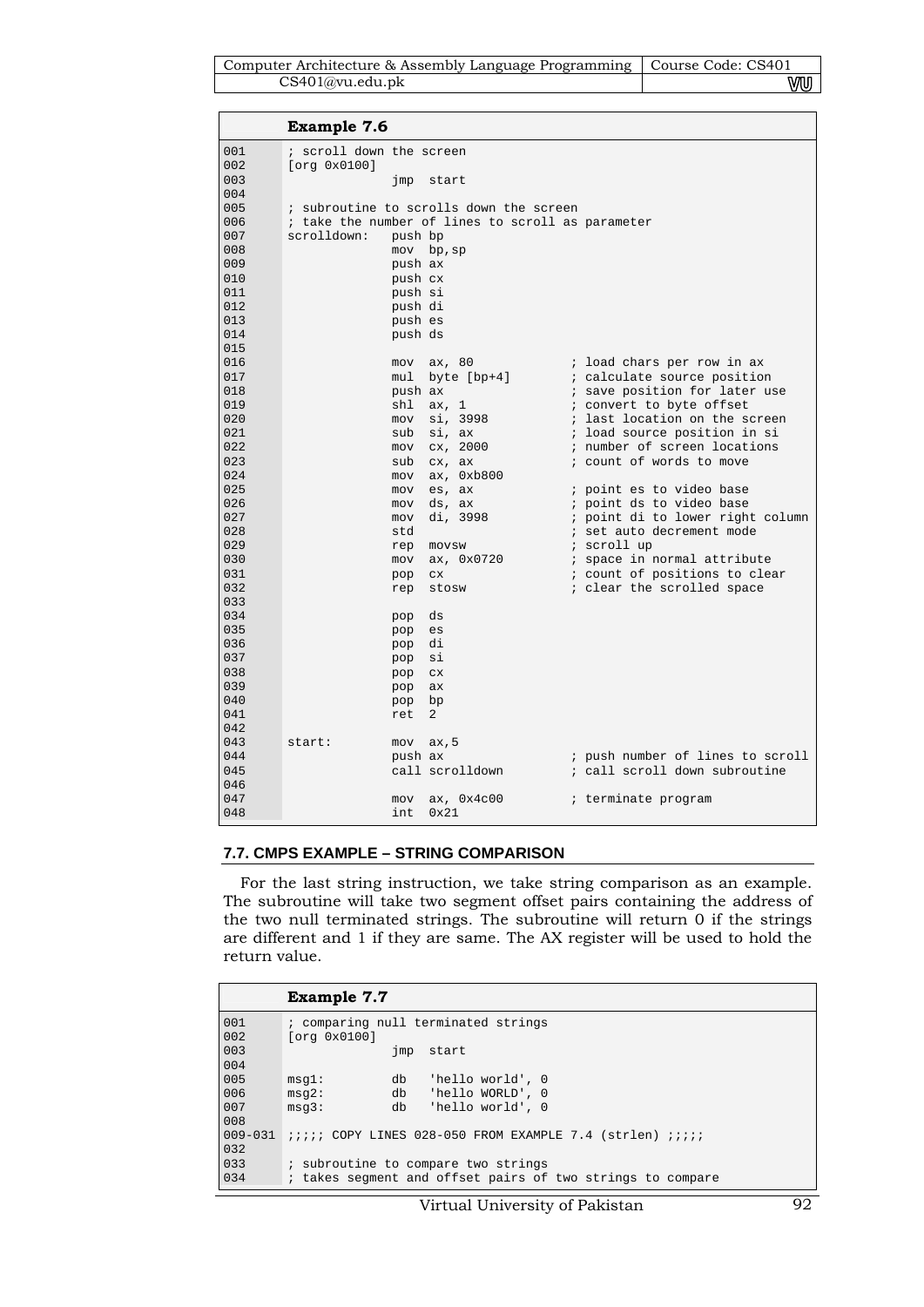| Computer Architecture & Assembly Language Programming   Course Code: CS401 |    |
|----------------------------------------------------------------------------|----|
| CS401@vu.edu.pdf                                                           | wu |

| 035         |                    | ; returns 1 in ax if they match and 0 other wise |                                                                  |
|-------------|--------------------|--------------------------------------------------|------------------------------------------------------------------|
| 036         | strcmp:            | push bp                                          |                                                                  |
| 037         |                    |                                                  |                                                                  |
|             |                    | mov bp, sp                                       |                                                                  |
| 038         |                    | push cx                                          |                                                                  |
| 039         |                    | push si                                          |                                                                  |
| 040         |                    | push di                                          |                                                                  |
| 041         |                    | push es                                          |                                                                  |
| 042         |                    | push ds                                          |                                                                  |
|             |                    |                                                  |                                                                  |
| 043         |                    |                                                  |                                                                  |
| 044         |                    | lds si, [bp+4]                                   | ; point ds:si to first string                                    |
| 045         |                    | $lesdi, [bp+8]$                                  | <i>i</i> point es: di to second string                           |
| 046         |                    |                                                  |                                                                  |
| 047         |                    | push ds                                          | ; push segment of first string                                   |
| 048         |                    | push si                                          |                                                                  |
|             |                    |                                                  | ; push offset of first string                                    |
| 049         |                    | call strlen                                      | ; calculate string length                                        |
| 050         |                    | mov cx, ax                                       | ; save length in cx                                              |
| 051         |                    |                                                  |                                                                  |
| 052         |                    | push es                                          | ; push segment of second string                                  |
| 053         |                    | push di                                          | ; push offset of second string                                   |
|             |                    |                                                  |                                                                  |
| 054         |                    | call strlen                                      | ; calculate string length                                        |
| 055         |                    | cmp cx, ax                                       | ; compare length of both strings                                 |
| 056         |                    | jne exitfalse                                    | ; return 0 if they are unequal                                   |
| 057         |                    |                                                  |                                                                  |
| 058         |                    |                                                  | ; store 1 in ax to be returned                                   |
|             |                    | $mov$ $ax, 1$                                    |                                                                  |
| 059         |                    | repe cmpsb                                       | ; compare both strings                                           |
| 060         |                    | jcxz exitsimple                                  | ; are they successfully compared                                 |
| 061         |                    |                                                  |                                                                  |
| 062         | exitfalse:         | $mov$ $ax, 0$                                    | ; store 0 to mark unequal                                        |
| 063         |                    |                                                  |                                                                  |
|             |                    |                                                  |                                                                  |
| 064         | exitsimple:<br>pop | ds                                               |                                                                  |
| 065         | pop                | es                                               |                                                                  |
| 066         | pop                | di                                               |                                                                  |
| 067         | pop                | si                                               |                                                                  |
| 068         | pop                | C X                                              |                                                                  |
| 069         |                    |                                                  |                                                                  |
|             | pop                | bp                                               |                                                                  |
| 070         | ret                | 8                                                |                                                                  |
| 071         |                    |                                                  |                                                                  |
| 072         | start:             | push ds                                          | ; push segment of first string                                   |
| 073         |                    | mov ax, msgl                                     |                                                                  |
| 074         |                    | push ax                                          | ; push offset of first string                                    |
|             |                    |                                                  |                                                                  |
| 075         |                    | push ds                                          | ; push segment of second string                                  |
| 076         |                    | mov ax, msg2                                     |                                                                  |
| 077         |                    | push ax                                          | ; push offset of second string                                   |
| 078         |                    | call strcmp                                      | ; call strcmp subroutine                                         |
| 079         |                    |                                                  |                                                                  |
| 080         |                    | push ds                                          |                                                                  |
|             |                    |                                                  | ; push segment of first string                                   |
| 081         |                    | mov ax, msgl                                     |                                                                  |
| 082         |                    | push ax                                          | ; push offset of first string                                    |
| 083         |                    | push ds                                          | ; push segment of third string                                   |
| 084         |                    | mov ax, msg3                                     |                                                                  |
| 085         |                    | push ax                                          | ; push offset of third string                                    |
|             |                    |                                                  |                                                                  |
| 086         |                    | call strcmp                                      | ; call strcmp subroutine                                         |
| 087         |                    |                                                  |                                                                  |
| 088         |                    | mov ax, 0x4c00                                   | ; terminate program                                              |
| 089         | int                | 0x21                                             |                                                                  |
|             |                    |                                                  |                                                                  |
| $005 - 007$ |                    |                                                  | Three strings are declared out of which two are equal and one is |
|             |                    |                                                  |                                                                  |
|             | different.         |                                                  |                                                                  |
|             |                    |                                                  |                                                                  |
| $044 - 045$ |                    |                                                  | LDS and LES are used to load the pointers to the two strings in  |
|             | DS:SI and ES:DI.   |                                                  |                                                                  |
|             |                    |                                                  |                                                                  |
| 070         |                    |                                                  |                                                                  |
|             |                    |                                                  | Since there are 4 parameters to the subroutine "ret 8" is used.  |

Inside the debugger we observe that REPE is shown as REP. This is because REP and REPE are represented with the same prefix byte. When used with STOS, LODS, and MOVS it functions as REP and when used with SCAS and CMPS it functions as REPE.

## **EXERCISES**

 $\overline{\phantom{a}}$ 

1. Write code to find the byte in AL in the whole megabyte of memory such that each memory location is compared to AL only once.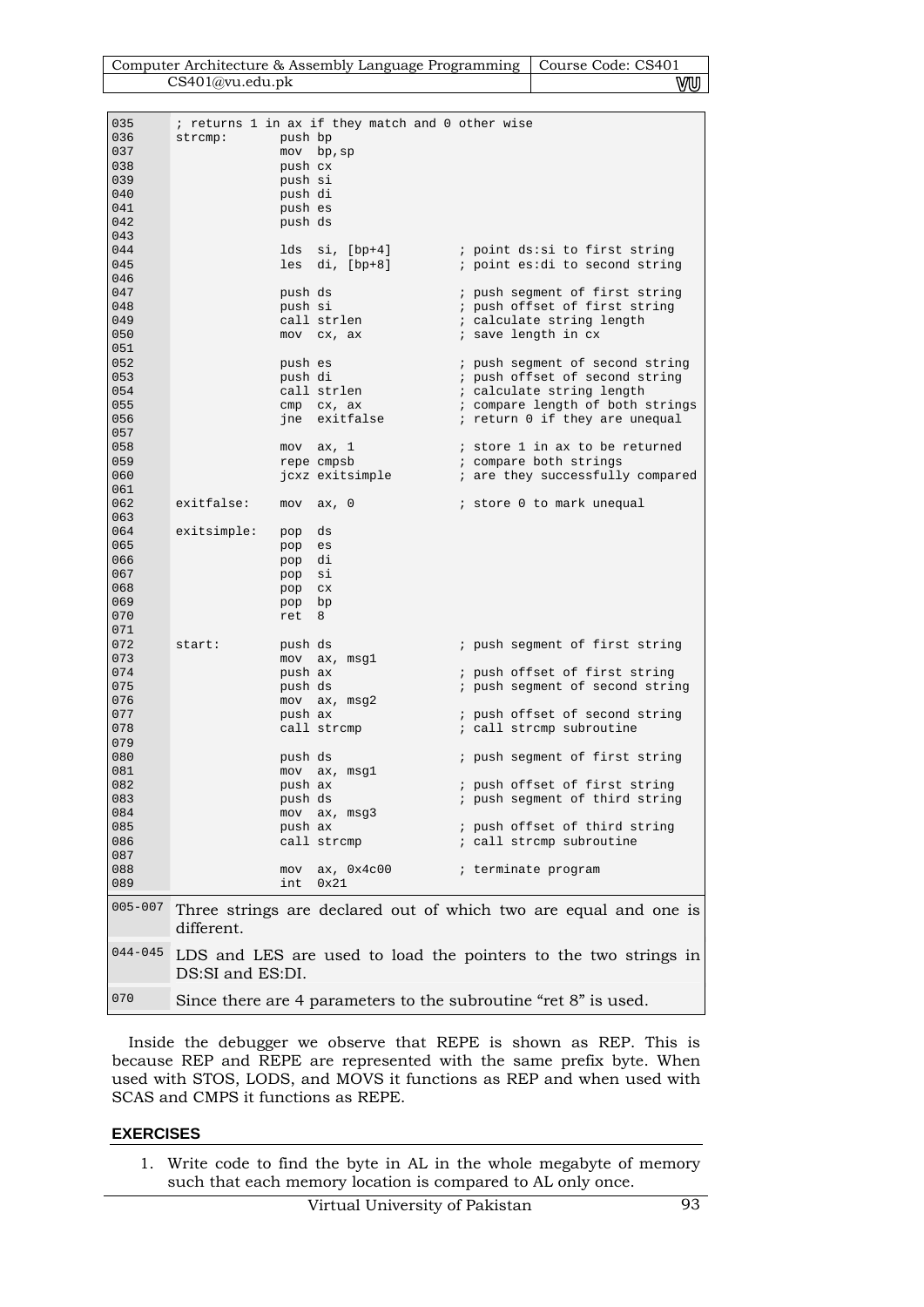| Computer Architecture & Assembly Language Programming   Course Code: CS401 |    |
|----------------------------------------------------------------------------|----|
| CS401@vu.edu.ph                                                            | WU |

- 2. Write a far procedure to reverse an array of 64k words such that the first element becomes the last and the last becomes the first and so on. For example if the first word contained 0102h, this value is swapped with the last word. The next word is swapped with the second last word and so on. The routine will be passed two parameters through the stack; the segment and offset of the first element of the array.
- 3. Write a near procedure to copy a given area on the screen at the center of the screen without using a temporary array. The routine will be passed top, left, bottom, and right in that order through the stack. The parameters passed will always be within range the height will be odd and the width will be even so that it can be exactly centered.
- 4. Write code to find two segments in the whole memory that are exactly the same. In other words find two distinct values which if loaded in ES and DS then for every value of SI [DS:SI]=[ES:SI].
- 5. Write a function writechar that takes two parameters. The first parameter is the character to write and the second is the address of a memory area containing top, left, bottom, right, current row, current column, normal attribute, and cursor attribute in 8 consecutive bytes. These define a virtual window on the screen.

The function writes the passed character at (current row, current column) using the normal attribute. It then increments current column, If current column goes outside the window, it makes it zero and increments current row. If current row gets out of window, it scrolls the window one line up, and blanks out the new line in the window. In the end, it sets the attribute of the new (current row, current column) to cursor attribute.

6. Write a function "strcpy" that takes the address of two parameters via stack, the one pushed first is source and the second is the destination. The function should copy the source on the destination including the null character assuming that sufficient space is reserved starting at destination.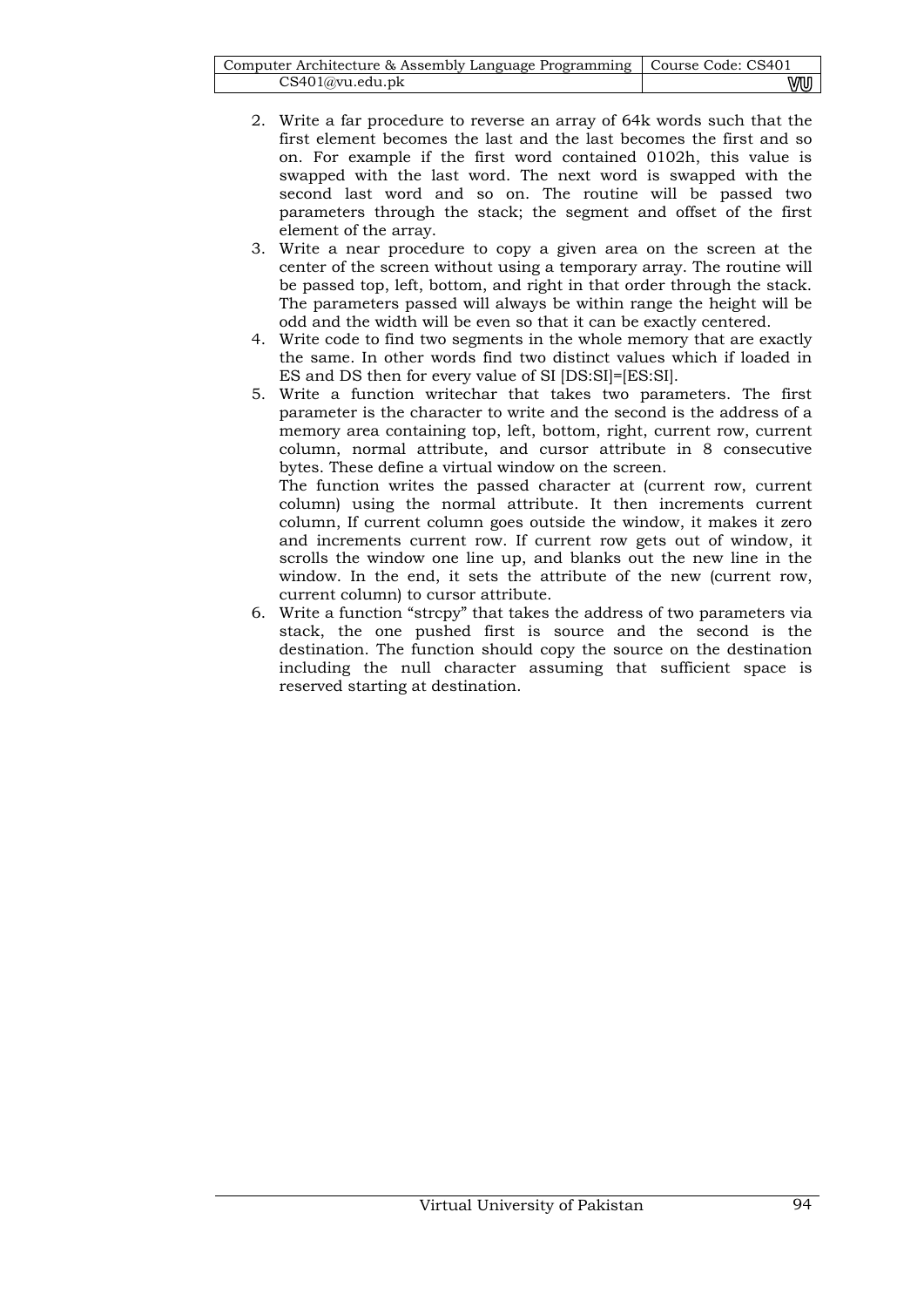## **8 Software Interrupts**

#### **8.1. INTERRUPTS**

Interrupts in reality are events that occurred outside the processor and the processor must be informed about them. Interrupts are asynchronous and unpredictable. Asynchronous means that the interrupts occur, independent of the working of the processor, i.e. independent of the instruction currently executing. Synchronous events are those that occur side by side with another activity. Interrupts must be asynchronous as they are generated by the external world which is unaware of the happenings inside the processor. True interrupts that occur in real time are asynchronous with the execution. Also it is unpredictable at which time an interrupt will come. The two concepts of being unpredictable and asynchronous are overlapping. Unpredictable means the time at which an interrupt will come cannot be predicted, while asynchronous means that the interrupt has nothing to do with the currently executing instruction and the current state of the processor.

The 8088 processor divides interrupts into two classes. Software interrupts and hardware interrupts. Hardware interrupts are the real interrupts generated by the external world as discussed above. Software interrupts on the contrary are not generated from outside the processor. They just provide an extended far call mechanism. Far all allows us to jump anywhere in the whole megabyte of memory. To return from the target we place both the segment and offset on the stack. Software interrupts show a similar behavior. It however pushes one more thing before both the segment and offset and that is the FLAGS register. Just like the far call loads new values in CS and IP, the interrupt call loads new values in CS, IP, and FLAGS. Therefore the only way to retain the value of original FLAGS register is to push and pop as part of interrupt call and return instructions. Pushing and popping inside the routine will not work as the routine started with an already tampered value.

The discussion of real time interrupts is deferred till the next chapter. They play the critical part in control applications where external hardware must be control and events and changes therein must be appropriately responded by the processor. To generate an interrupt the INT instruction is used. The routine that executes in response to an INT instruction is called the interrupt service routine (ISR) or the interrupt handler. Taking example from real time interrupts the routine to instruct an external hardware to close the valve of a boiler in response to an interrupt from the pressure sensor is an interrupt routine.

The software interrupt mechanism in 8088 uses vectored interrupts meaning that the address of the interrupt routine is not directly mentioned in an interrupt call, rather the address is lookup up from a table. 8088 provides a mechanism for mapping interrupts to interrupt handlers. Introducing a new entry in this mapping table is called hooking an interrupt.

Syntax of the INT instruction is very simple. It takes a single byte argument varying from 0-255. This is the interrupt number informing the processor, which interrupt is currently of interest. This number correlates to the interrupt handler routine by a routing or vectoring mechanism. A few interrupt numbers in the start are reserved and we generally do not use them. They are related to the processor working. For example INT 0 is the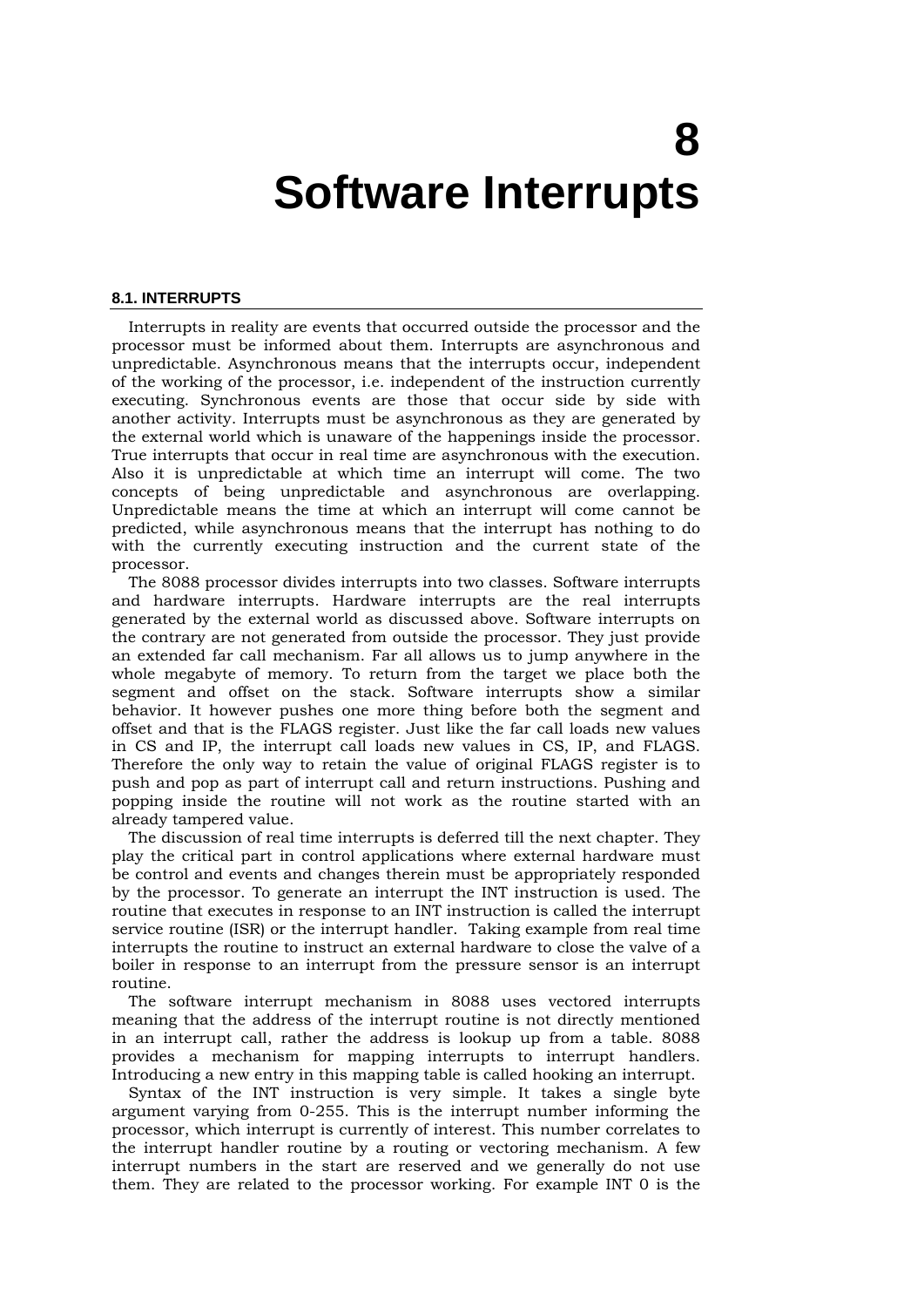| Computer Architecture & Assembly Language Programming   Course Code: CS401 |     |
|----------------------------------------------------------------------------|-----|
| CS401@vu.edu.ph                                                            | vuu |

divide by zero interrupt. A list of all reserved interrupts is given later. Such interrupts are programmed in the hardware to generate the designated interrupt when the specified condition arises. The remaining interrupts are provided by the processor for our use. Some of these were reserved by the IBM PC designers to interface user programs with system software like DOS and BIOS. This was the logical choice for them as interrupts provided a very flexible architecture. The remaining interrupts are totally free for use in user software.

The correlation process from the interrupt number to the interrupt handler uses a table called interrupt vector table. Its location is fixed to physical memory address zero. Each entry of the table is four bytes long containing the segment and offset of the interrupt routine for the corresponding interrupt number. The first two bytes in the entry contain the offset and the next two bytes contain the segment. The little endian rule of putting the more significant part (segment) at a higher address is seen here as well. Mathematically offset of the interrupt n will be at nx4 while the segment will be at nx4+2. One entry in this table is called a vector. If the vector is changed for interrupt 0 then INT 0 will take execution to the new handler whose address is now placed at those four bytes. INT 1 vector occupies location 4, 5, 6, and 7 and similarly vector for INT 2 occupies locations 8, 9, 10, and 11. As the table is located in RAM it can be changed anytime. Immediately after changing it the interrupt mapping is changed and now the interrupt will result in execution of the new routine. This indirection gives the mechanism extreme flexibility.

The operation of interrupt is same whether it is the result of an INT instruction (software interrupt) or it is generated by an external hardware which passes the interrupt number by a different mechanism. The currently executing instruction is completed, the current value of FLAGS is pushed on the stack, then the current code segment is pushed, then the offset of the next instruction is pushed. After this it automatically clears the trap flag and the interrupt flag to disallow further interrupts until the current routine finishes. After this it loads the word at nx4 in IP and the word at nx4+2 in CS if interrupt n was generated. As soon as these values are loaded in CS and IP execution goes to the start of the interrupt handler. When the handler finishes its work it uses the IRET instruction to return to the caller. IRET pops IP, then CS, and then FLAGS. The original value of IF and TF is restored which re-enables further interrupts. IF and TF will be discussed in detail in the discussion of real time interrupts. We have discussed three things till now.

1. The INT and IRET instruction format and syntax

2. The formation of IVT (interrupt vector table)

3. Operation of the processor when an interrupt in generated

Just as discussed in the subroutines chapter, the processor will not match interrupt calls to interrupt returns. If a RETF is used in the end of an ISR the processor will still return to the caller but the FLAGS will remain on the stack which will destroy the expectations of the caller with the stack. If we know what we are doing we may use such different combination of instructions. Generally we will use IRET to return from an interrupt routine. Apart from indirection the software interrupt mechanism is similar to CALL and RET. Indirection is the major difference.

The operation of INT can be written as:

- $sp \leftarrow sp + 2$
- $[sp] \leftarrow flag$
- $sp \leftarrow sp+2$
- $if \leftarrow 0$
- $\mathrm{tf}\leftarrow 0$
- $[sp] \leftarrow cs$
- $sp \leftarrow sp + 2$
- $[sp] \leftarrow ip$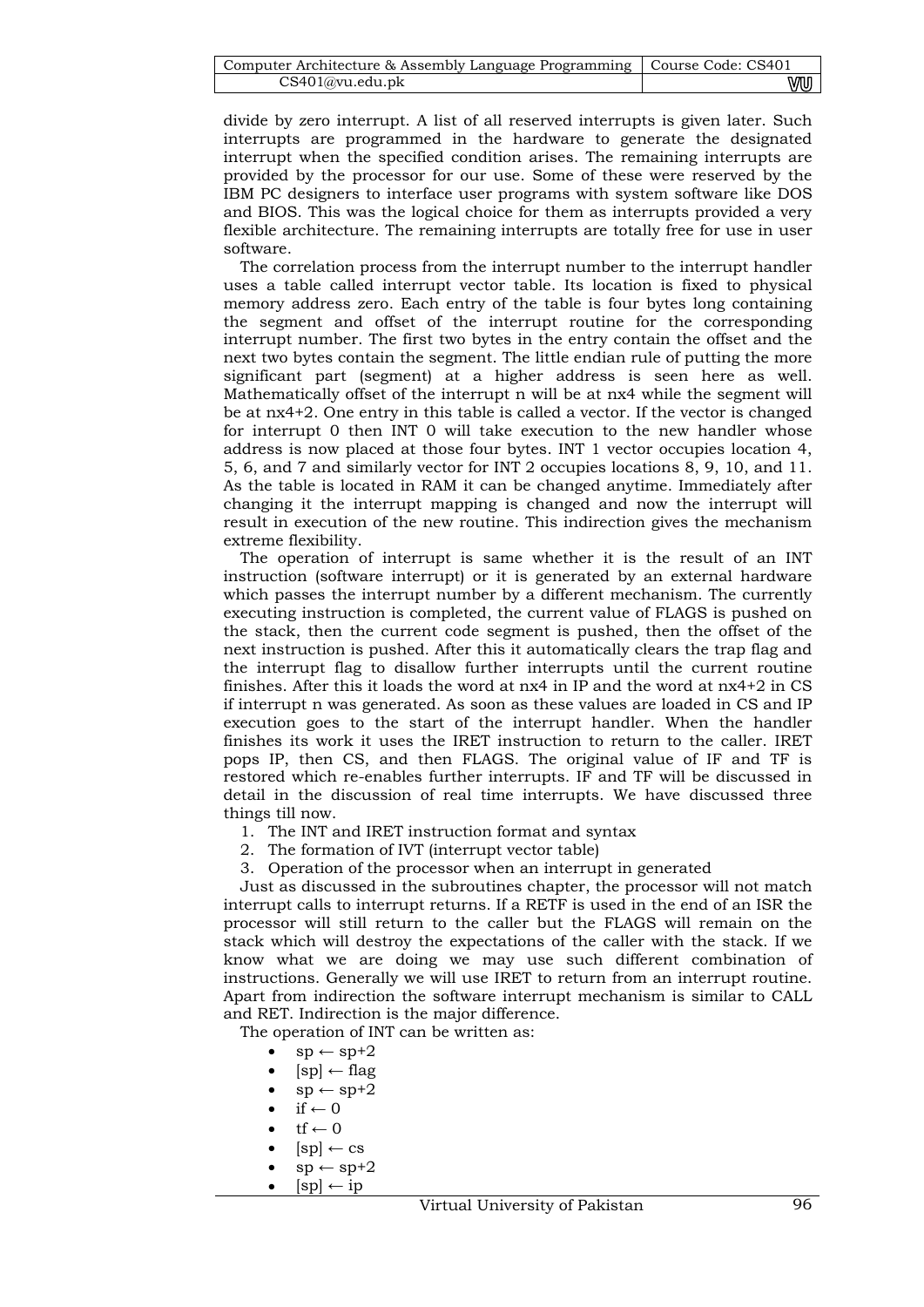| Computer Architecture & Assembly Language Programming   Course Code: CS401 |    |
|----------------------------------------------------------------------------|----|
| CS401@vu.edu.ph                                                            | vu |

• ip  $\leftarrow$  [0:N\*4]

 $cs \leftarrow [0:N^*4+2]$ 

The operation of IRET can be written as:

- $ip \leftarrow [sp]$
- $sp \leftarrow sp-2$
- $cs \leftarrow [sp]$
- $sp \leftarrow sp-2$
- flag  $\leftarrow$  [sp]
- $sp \leftarrow sp-2$

The above is the microcode description of INT and IRET. To obey an assembly language instruction the processor breaks it down into small operations. By reading the microcode of an instruction its working can be completely understood.

The interrupt mechanism we have studied is an extended far call mechanism. It pushes FLAGS in addition to CS and IP and it loads CS and IP with a special mechanism of indirection. It is just like the table of contents that is located at a fixed position and allows going directly to chapter 3, to chapter 4 etc. If this association is changed in the table of contents the direction of the reader changes. For example if Chapter 2 starts at page 220 while 240 is written in the table of contents, the reader will go to page 240 and not 220. The table of contents entry is a vector to point to map the chapter number to page number. IVT has 256 chapters and the interrupt mechanism looks up the appropriate chapter number to reach the desired page to find the interrupt routine.

Another important similarity is that table of contents is always placed at the start of the book, a well known place. Its physical position is fixed. If some publishers put it at some place, others at another place, the reader will be unable to find the desired chapter. Similarly in 8088 the physical memory address zero is fixed for the IVT and it occupies exactly a kilobyte of memory as the 256x4=1K where 256 is the number of possible interrupt vectors while the size of one vector is 4 bytes.

Interrupts introduce temporary breakage in the program flow, sometimes programmed (software interrupts) and un-programmed at other times (hardware interrupts). By hooking interrupts various system functionalities can be controlled. The interrupts reserved by the processor and having special functions in 8088 are listed below:

INT 0, Division by zero

Meaning the quotient did not fit in the destination register. This is a bit different as this interrupt does not return to the next instruction, rather it returns to the same instruction that generated it, a DIV instruction of course. Here INT 0 is automatically generated by a DIV when a specific situation arises, there is no INT 0 instruction.

- INT 1, Trap, Single step Interrupt This interrupt is used in debugging with the trap flag. If the trap flag is set the Single Step Interrupt is generated after every instruction. By hooking this interrupt a debugger can get control after every instruction and display the registers etc. 8088 was the first processor that has this ability to support debugging.
	- INT 2, NMI-Non Maskable Interrupt Real interrupts come from outside the processor. INT 0 is not real as it is generated from inside. For real interrupts there are two pins in the processor, the INT pin and the NMI pin. The processor can be directed to listen or not to listen to the INT pin. Consider a recording studio, when the recording is going on, doors are closed so that no interruption occurs, and when there is a break, the doors are opened so that if someone is waiting outside can come it. However if there is an urgency like fire outside then the door must be broken and the recording must not be catered for. For such situations is the NMI pin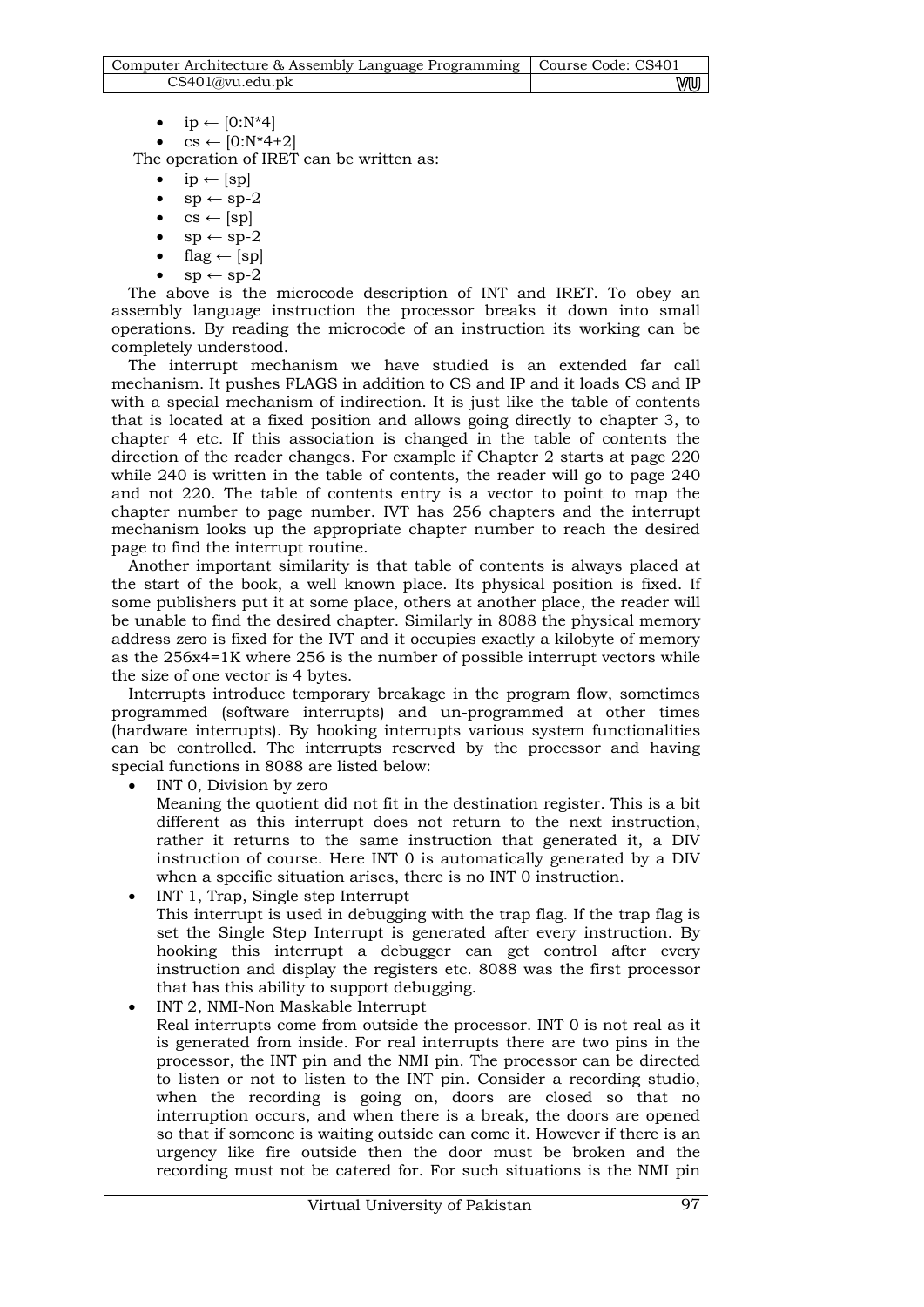| Computer Architecture & Assembly Language Programming   Course Code: CS401 |    |
|----------------------------------------------------------------------------|----|
| CS401@vu.edu.ph                                                            | ₩U |

which informs about fatal hardware failures in the system and is tied to interrupt 2. INT pin can be masked but NMI cannot be masked.

- INT 3, Debug Interrupt The only special thing about this interrupt is that it has a single byte opcode and not a two byte combination where the second byte tells the interrupt number. This allows it to replace any instruction whatsoever. It is also used by the debugger and will be discussed in detail with the debugger working.
- INT 4, Arithmetic Overflow, change of sign bit

The overflow flag is set if the sign bit unexpectedly changes as a result of a mathematical or logical instruction. However the overflow flag signals a real overflow only if the numbers in question are treated as signed numbers. So this interrupt is not automatically generated but as a result of a special instruction INTO (interrupt on overflow) if the overflow flag is set. Otherwise the INTO instruction behaves like a NOP (no operation).

These are the five interrupts reserved by Intel and are generally not used in our operations.

## **8.2. HOOKING AN INTERRUPT**

To hook an interrupt we change the vector corresponding to that interrupt. As soon as the interrupt vector changes, that interrupt will be routed to the new handler. Our first example is with the divide by zero interrupt. The normal system defined behavior in response to divide by zero is to display an error message and terminate the program. We will change it to display our own message.

|             | <b>Example 8.1</b>                                                      |                                                |
|-------------|-------------------------------------------------------------------------|------------------------------------------------|
| 001         | ; hooking divide by zero interrupt                                      |                                                |
| 002         | [org 0x0100]                                                            |                                                |
| 003         | imp start                                                               |                                                |
| 004         |                                                                         |                                                |
| 005<br>006  | db 'You divided something by zero.', 0<br>message:                      |                                                |
| $007 - 029$ | <i>iiiii</i> COPY LINES 028-050 FROM EXAMPLE 7.4 (strlen) <i>iiiii</i>  |                                                |
| $030 - 049$ | <i>iiiii</i> COPY LINES 005-024 FROM EXAMPLE 7.1 (clrscr) <i>iiiii</i>  |                                                |
| $050 - 090$ | <i>iiiii</i> COPY LINES 050-090 FROM EXAMPLE 7.4 (printstr) <i>iiii</i> |                                                |
| 091         |                                                                         |                                                |
| 092         | ; divide by zero interrupt handler                                      |                                                |
| 093         | myisrfor0:<br>push ax                                                   | ; push all regs                                |
| 094         | push bx                                                                 |                                                |
| 095         | push cx                                                                 |                                                |
| 096         | push dx                                                                 |                                                |
| 097         | push si                                                                 |                                                |
| 098<br>099  | push di                                                                 |                                                |
| 100         | push bp<br>push ds                                                      |                                                |
| 101         | push es                                                                 |                                                |
| 102         |                                                                         |                                                |
| 103         | push cs                                                                 |                                                |
| 104         | pop ds                                                                  | ; point ds to our data segment                 |
| 105         |                                                                         |                                                |
| 106         | call clrscr                                                             | ; clear the screen                             |
| 107         | $mov$ $ax$ , $30$                                                       |                                                |
| 108         | push ax                                                                 | ; push x position                              |
| 109         | $mov$ $ax$ , $20$                                                       |                                                |
| 110<br>111  | push ax                                                                 | ; push y position<br>; white on blue attribute |
| 112         | $mov$ $ax, 0x71$<br>push ax                                             | ; push attribute                               |
| 113         | mov ax, message                                                         |                                                |
| 114         | push ax                                                                 | ; push offset of message                       |
| 115         | call printstr                                                           | ; print message                                |
| 116         |                                                                         |                                                |
| 117         | pop<br>es                                                               |                                                |
| 118         | ds<br>pop                                                               |                                                |
| 119         | bp<br>pop                                                               |                                                |

Virtual University of Pakistan 98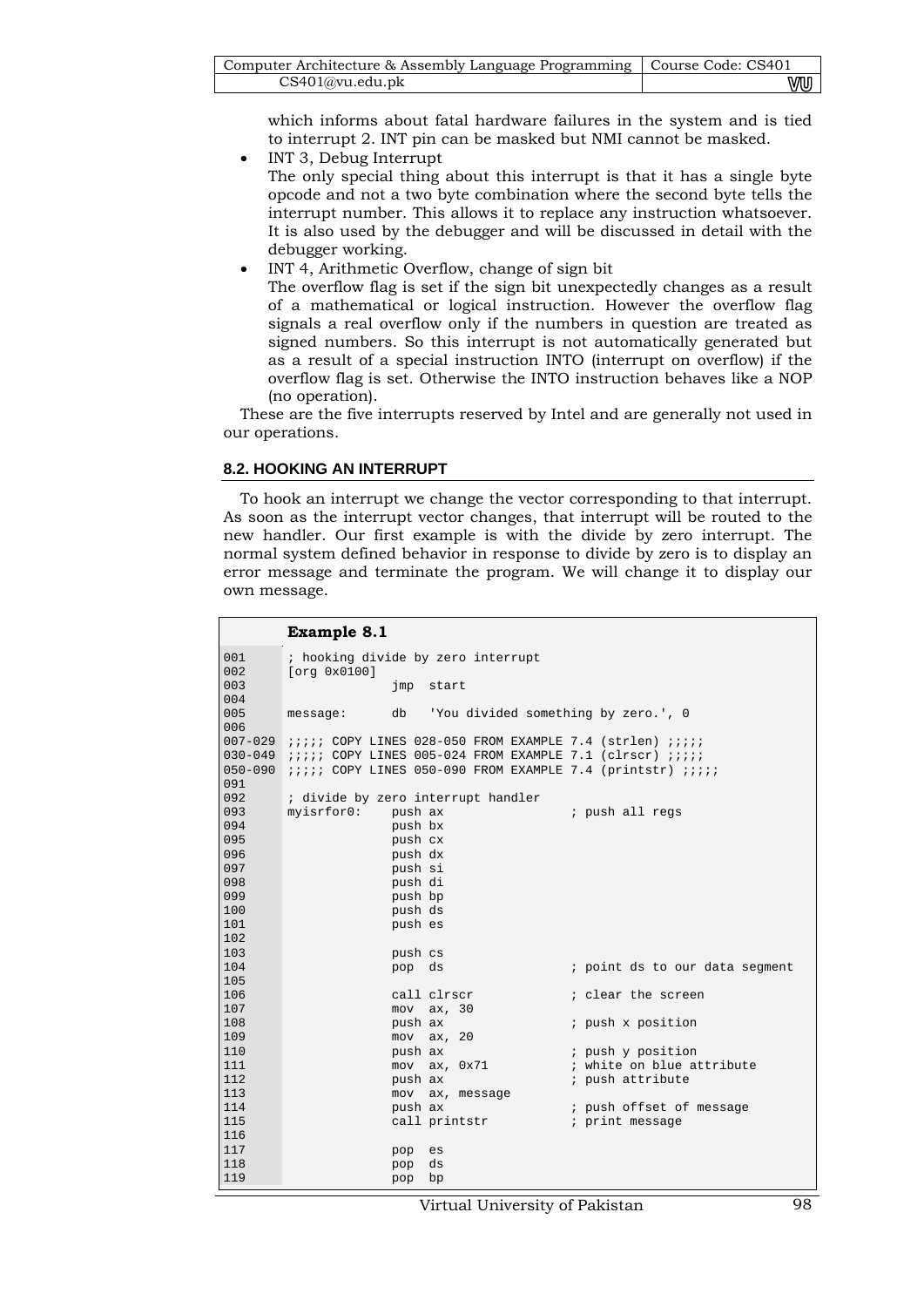| Computer Architecture & Assembly Language Programming   Course Code: CS401 |    |
|----------------------------------------------------------------------------|----|
| CS401@vu.edu.ph                                                            | WU |

| 120         | pop                                                                                                                                 | di                                                  |                                                                        |
|-------------|-------------------------------------------------------------------------------------------------------------------------------------|-----------------------------------------------------|------------------------------------------------------------------------|
| 121         | pop                                                                                                                                 | si                                                  |                                                                        |
| 123         | pop                                                                                                                                 | dx                                                  |                                                                        |
| 124         | pop                                                                                                                                 | <b>CX</b>                                           |                                                                        |
| 125         | pop                                                                                                                                 | bx                                                  |                                                                        |
| 126         | pop                                                                                                                                 | ax                                                  |                                                                        |
| 127         | iret                                                                                                                                |                                                     | ; return from interrupt                                                |
| 128         |                                                                                                                                     |                                                     |                                                                        |
| 129         |                                                                                                                                     | ; subroutine to generate a divide by zero interrupt |                                                                        |
| 130         | qenint0:                                                                                                                            |                                                     | $mov$ ax, $0x8432$ ; load a big number in ax                           |
| 131         |                                                                                                                                     | $mov$ bl, 2                                         | ; use a very small divisor                                             |
| 132         |                                                                                                                                     | div bl                                              | ; interrupt 0 will be generated                                        |
| 133         | ret                                                                                                                                 |                                                     |                                                                        |
| 134         |                                                                                                                                     |                                                     |                                                                        |
| 135         | start:<br>xor                                                                                                                       | ax, ax                                              |                                                                        |
| 136         | mov                                                                                                                                 | es, ax                                              | ; load zero in es                                                      |
| 137         |                                                                                                                                     |                                                     | mov word [es:0*4], myisrfor0 ; store offset at n*4                     |
| 138         |                                                                                                                                     |                                                     |                                                                        |
| 139         |                                                                                                                                     | call genint0                                        | ; generate interrupt 0                                                 |
| 140         |                                                                                                                                     |                                                     |                                                                        |
| 141         |                                                                                                                                     | mov ax, 0x4c00                                      | ; terminate program                                                    |
| 142         |                                                                                                                                     | $int_{0}$ $0x21$                                    |                                                                        |
| $93 - 101$  |                                                                                                                                     |                                                     |                                                                        |
|             |                                                                                                                                     |                                                     | We often push all registers in an interrupt service routine just to be |
|             | sure that no unintentional modification to any register is made.<br>Since any code may be interrupted an unintentional modification |                                                     |                                                                        |
|             |                                                                                                                                     |                                                     |                                                                        |
|             | will be hard to debug                                                                                                               |                                                     |                                                                        |
|             |                                                                                                                                     |                                                     |                                                                        |
| $103 - 104$ |                                                                                                                                     |                                                     | Since interrupt can be called from anywhere we are not sure about      |

the value in DS so we reset it to our code segment.

When this program is executed our desired message will be shown instead of the default message and the computer will hang thereafter. The first thing to observe is that there is no INT 0 call anywhere in the code. INT 0 was invoked automatically by an internal mechanism of the processor as a result of the DIV instruction producing a result that cannot fit in the destination register. Just by changing the vector we have changed the response of the system to divide overflow situations.

However the system stuck instead of returning to the next instruction. This is because divide overflow is a special type of interrupt that returns to the same instruction instead of the next instruction. This is why the default handler forcefully terminates the program instead of returning. Now the IRET will take control back to the DIV instruction which will again generate the same interrupt. So the computer is stuck in an infinite loop.

## **8.3. BIOS AND DOS INTERRUPTS**

In IBM PC there are certain interrupts designated for user programs to communicate with system software to access various standard services like access to the floppy drive, hard drive, vga, clock etc. If the programmer does not use these services he has to understand the hardware details like which particular controller is used and how it works. To avoid this and provide interoperability a software interface to basic hardware devices is provided except in very early computers. Since the manufacturer knows the hardware it burns the software to control its hardware in ROM. Such software is called firmware and access to this firmware is provided through specified interrupts.

This basic interface to the hardware is called BIOS (basic input output services). When the computer is switched on, BIOS gets the control at a specified address. The messages at boot time on the screen giving BIOS version, detecting different hardware are from this code. BIOS has the responsibility of testing the basic hardware including video, keyboard, floppy drive, hard drive etc and a special program to bootstrap. Bootstrap means to load OS from hard disk and from there OS takes control and proceeds to load its components and display a command prompt in the end. There are two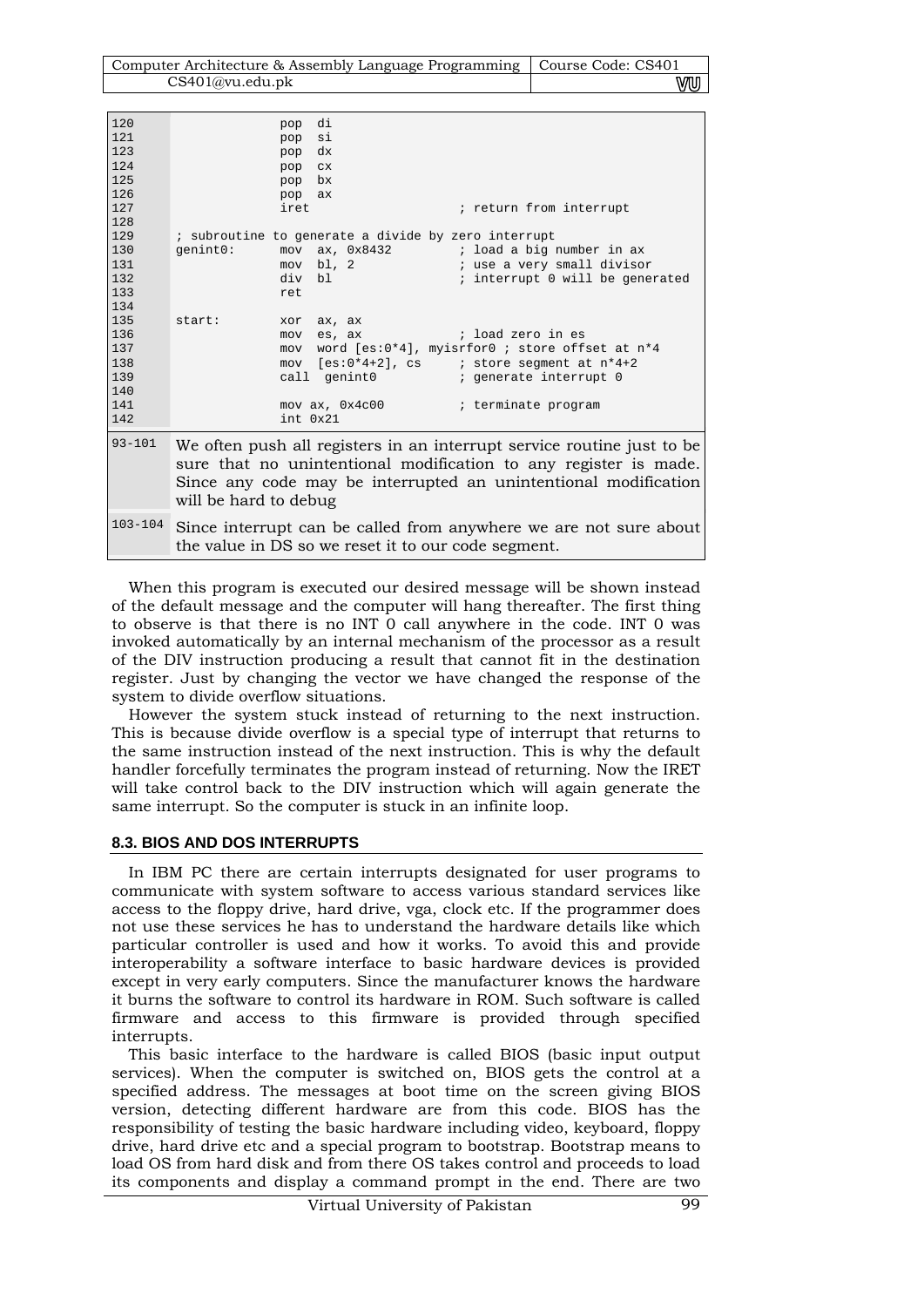| Computer Architecture & Assembly Language Programming   Course Code: CS401 |    |
|----------------------------------------------------------------------------|----|
| CS401@vu.edu.ph                                                            | wu |

important programs; BIOS and OS. OS services are high level and build upon the BIOS services. BIOS services are very low level. A level further lower is only directly controlling the hardware. BIOS services provide a hardware independent layer above the hardware and OS services provide another higher level layer over the BIOS services. We have practiced direct hardware access with the video device directly without using BIOS or DOS. The layer of BIOS provides services like display a character, clear the screen, etc. All these layers are optional in that we can skip to whatever lower layer we want.

The most logical way to provide access to firmware is to use the interrupt mechanism. Specific services are provided at specific interrupts. CALL could also have been used but in that case every manufacturer would be required to place specific routines at specific addresses, which is not a flexible mechanism. Interrupts provide standard interrupt number for the caller and flexibility to place the interrupt routine anywhere in the memory for the manufacturer. Now for the programmer it is decided that video services will be provided at INT 10 but the actual address of the video services can and do vary on computers from different manufacturers. Any computer that is IBM compatible must make the video services accessible through INT 10. Similarly keyboard services are available at INT 16 and this is standard in every IBM compatible. Manufacturers place the code wherever they want and the services are exported through this interrupt.

BIOS exports its various services through different interrupts. Keyboard services are exported through INT 16, parallel port services through INT 17 and similarly others through different interrupts. DOS has a single entry point through INT 21 just like a pin hole camera, this single entry points leads to a number of DOS services. So how one interrupt provides a number of different services. A concept of service number is used here which is a defecto standard in providing multiple services through an interrupt. INT 10 is for video services and each of character printing service, screen clearing service, cursor movement service etc. has a service number associated to it. So we say INT 10 service 0 is used for this purpose and INT 10 service 1 is used for that purpose etc. Service numbers for different standard services are also fixed for every IBM compatible. The concept of exported services through interrupts is expanded with the service numbering scheme.

The service number is usually given in the AH register. Sometimes these 256 services seem less. For example DOS exports thousands of services. So will be often seen an extension to a level further with sub-services. For examples INT 10 character generator services are all provided through a single service number and the services are distinguished with a sub-service number.

The finally selected service would need some arguments for it to work. In interrupts arguments are usually not given through stack, rather registers are used. The BIOS and DOS specifications list which register contains which argument for a particular service of a particular interrupt.

We will touch some important BIOS and DOS services and not cover it completely neither is it possible to cover it in this space. A very comprehensive reference of interrupts is the Ralph Brown List. It is just a reference and not to be studied from end to end. All interrupts cannot be remembered and there is no need to remember them.

The service number is almost always in AH while the sub-service number is in AL or BL and sometimes in other registers. The documentation of the service we are using will list which register should hold what when the interrupt is invoked for that particular service.

Our first target using BIOS is video so let us proceed to our first program that uses INT 10 service 13 to print a string on the screen. BIOS will work even if the video memory is not at B8000 (a very old video card) since BIOS knows everything about the hardware and is hardware specific.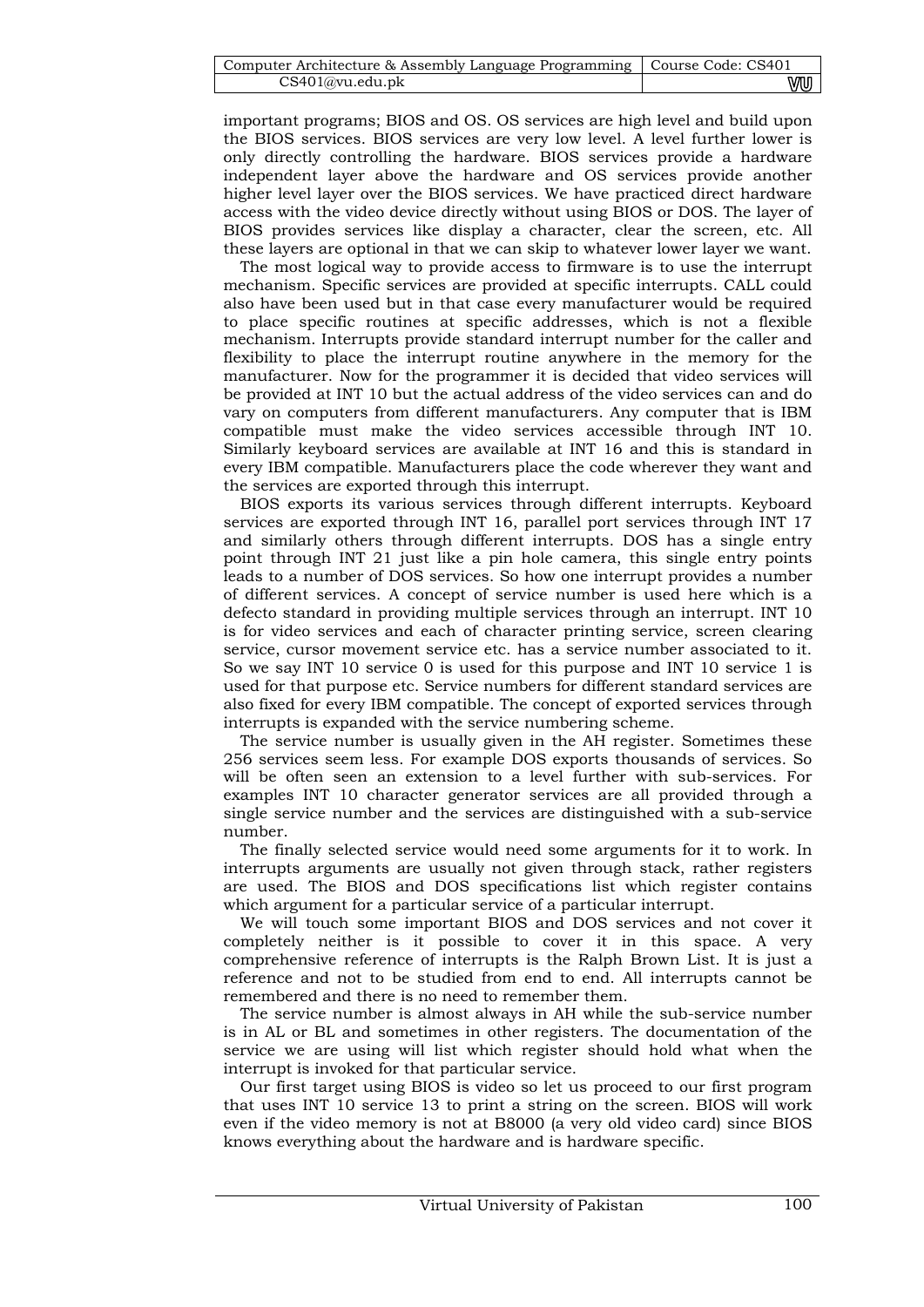| Computer Architecture & Assembly Language Programming   Course Code: CS401 |   |
|----------------------------------------------------------------------------|---|
| CS401@vu.edu.pdf                                                           | M |

|            | <b>Example 8.2</b>                                                                                                     |         |                                    |                                                                                                                                        |
|------------|------------------------------------------------------------------------------------------------------------------------|---------|------------------------------------|----------------------------------------------------------------------------------------------------------------------------------------|
| 001<br>002 | [org 0x0100]                                                                                                           |         | ; print string using bios service  |                                                                                                                                        |
| 003        |                                                                                                                        |         | jmp start                          |                                                                                                                                        |
| 004<br>005 | message:                                                                                                               |         | db 'Hello World'                   |                                                                                                                                        |
| 006        | start:                                                                                                                 |         | mov ah, 0x13                       | ; service 13 - print string                                                                                                            |
| 007        |                                                                                                                        |         | mov al, 1                          | ; subservice 01 - update cursor                                                                                                        |
| 008        |                                                                                                                        |         | mov bh, 0                          | ; output on page 0                                                                                                                     |
| 009        |                                                                                                                        |         | mov bl, 7                          | ; normal attrib                                                                                                                        |
| 010        |                                                                                                                        |         | mov dx, 0x0A03 ; row 10 column 3   |                                                                                                                                        |
| 011        |                                                                                                                        |         | $mov$ $cx$ , $11$                  | ; length of string                                                                                                                     |
| 012        |                                                                                                                        | push cs |                                    |                                                                                                                                        |
| 013        |                                                                                                                        | pop es  |                                    | ; segment of string                                                                                                                    |
| 014        |                                                                                                                        |         | mov bp, message                    | ; offset of string                                                                                                                     |
| 015        |                                                                                                                        |         | int 0x10                           | ; call BIOS video service                                                                                                              |
| 016        |                                                                                                                        |         |                                    |                                                                                                                                        |
| 017        |                                                                                                                        |         | mov ax, 0x4c00 ; terminate program |                                                                                                                                        |
| 018        |                                                                                                                        | int.    | $0 \times 21$                      |                                                                                                                                        |
| 007        | The sub-service are versions of printstring that update and do not<br>update the cursor after printing the string etc. |         |                                    |                                                                                                                                        |
| 008        | unless we change it.                                                                                                   |         |                                    | Text video screen is in the form of pages which can be upto 32. At<br>one time one page is visible which is by default the zeroth page |

When we execute it the string is printed and the cursor is updated as well. With direct access to video memory we had no control over the cursor. To control cursor a different mechanism to access the hardware was needed.

Our next example uses the keyboard service to read a key. The combination of keyboard and video services is used in almost every program that we see and use. We will wait for four key presses; clear the screen after the first, and draw different strings after the next key presses and exiting after the last. We will use INT 16 service 1 for this purpose. This is a blocking service so it does not return until a key has been pressed. We also used the blinking attribute in this example.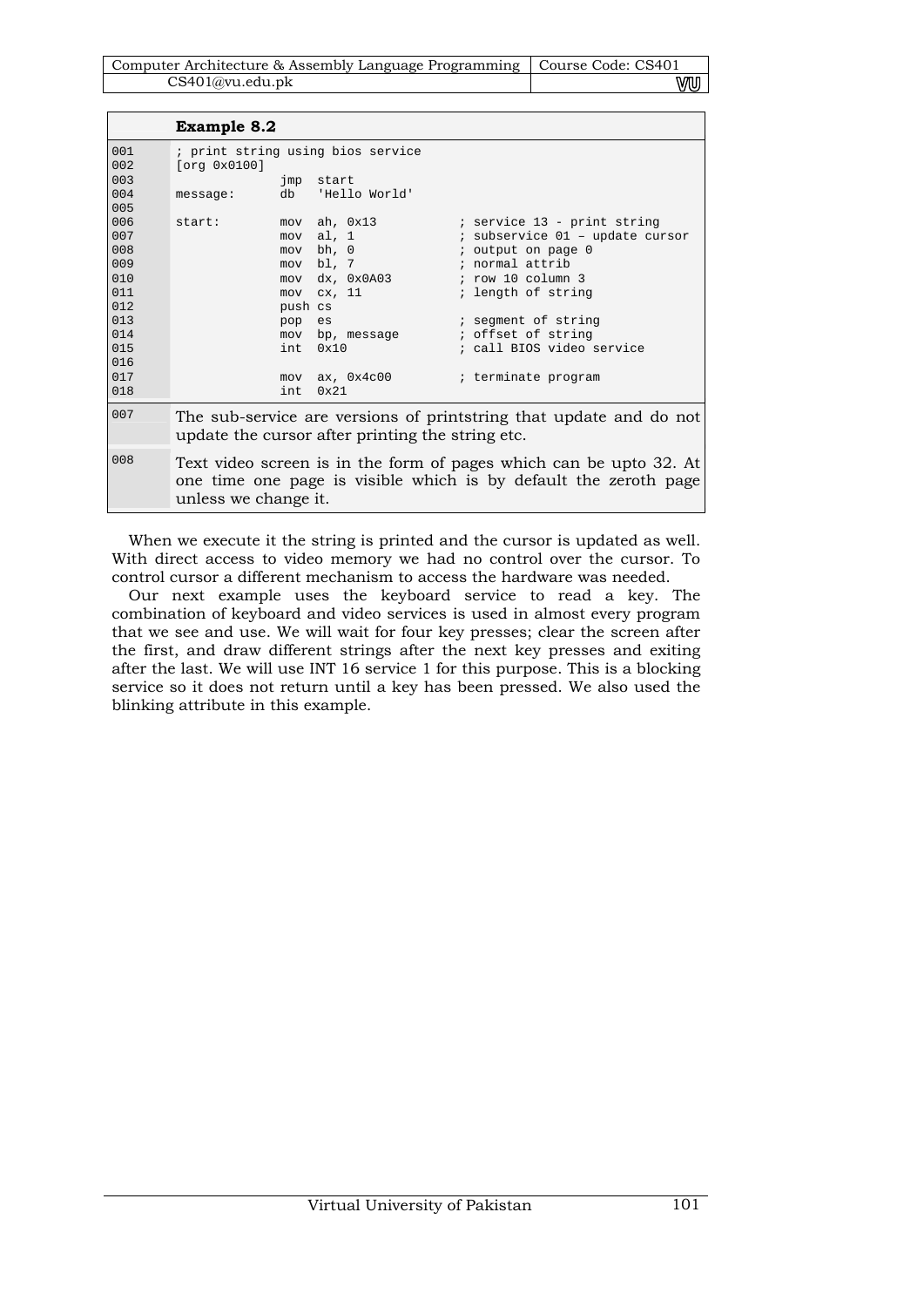| Computer Architecture & Assembly Language Programming   Course Code: CS401 |     |
|----------------------------------------------------------------------------|-----|
| CS401@vu.edu.ph                                                            | V∪U |

|             | <b>Example 8.3</b>                                                           |                                                                        |                                                                                 |
|-------------|------------------------------------------------------------------------------|------------------------------------------------------------------------|---------------------------------------------------------------------------------|
| 001         |                                                                              | ; print string and keyboard wait using BIOS services                   |                                                                                 |
| 002<br>003  | [org 0x100]                                                                  | jmp start                                                              |                                                                                 |
| 004<br>005  | db<br>msg1:                                                                  | 'hello world', 0                                                       |                                                                                 |
| 006         | msg2:                                                                        | db 'hello world again', 0                                              |                                                                                 |
| 007         | msg3:<br>db                                                                  | 'hello world again and again', 0                                       |                                                                                 |
| 008         | 009-028 <i>iiii</i> COPY LINES 005-024 FROM EXAMPLE 7.1 (clrscr) <i>iiii</i> |                                                                        |                                                                                 |
|             |                                                                              |                                                                        | 029-069 <i>iiiii</i> COPY LINES 050-090 FROM EXAMPLE 7.4 (printstr) <i>iiii</i> |
| $070 - 092$ |                                                                              | <i>iiiii</i> COPY LINES 028-050 FROM EXAMPLE 7.4 (strlen) <i>iiiii</i> |                                                                                 |
| 093<br>094  | start:<br>mov                                                                | ah, 0x10                                                               | ; service 10 - vga attributes                                                   |
| 095         | mov                                                                          | al, 03                                                                 | ; subservice 3 - toggle blinking                                                |
| 096         |                                                                              | mov bl, 01                                                             | ; enable blinking bit                                                           |
| 097         | int                                                                          | 0x10                                                                   | ; call BIOS video service                                                       |
| 098<br>099  |                                                                              |                                                                        |                                                                                 |
| 100         |                                                                              | mov ah, 0<br>int 0x16                                                  | ; service 0 - get keystroke<br>; call BIOS keyboard service                     |
| 101         |                                                                              |                                                                        |                                                                                 |
| 102         |                                                                              | call clrscr                                                            | ; clear the screen                                                              |
| 103         |                                                                              |                                                                        |                                                                                 |
| 104<br>105  |                                                                              | mov ah, 0<br>int 0x16                                                  | ; service 0 - get keystroke<br>; call BIOS keyboard service                     |
| 106         |                                                                              |                                                                        |                                                                                 |
| 107         |                                                                              | $mov$ $ax, 0$                                                          |                                                                                 |
| 108         | push ax                                                                      |                                                                        | ; push x position                                                               |
| 109<br>110  | push ax                                                                      | $mov$ $ax, 0$                                                          | ; push y position                                                               |
| 111         |                                                                              | $mov$ $ax, 1$                                                          | ; blue on black                                                                 |
| 112         | push ax                                                                      |                                                                        | ; push attribute                                                                |
| 113         |                                                                              | mov ax, msgl                                                           |                                                                                 |
| 114<br>115  | push ax                                                                      | call printstr                                                          | ; push offset of string<br>; print the string                                   |
| 116         |                                                                              |                                                                        |                                                                                 |
| 117         |                                                                              | mov ah, 0                                                              | ; service 0 - get keystroke                                                     |
| 118         |                                                                              | int 0x16                                                               | ; call BIOS keyboard service                                                    |
| 119<br>120  |                                                                              | $mov$ $ax, 0$                                                          |                                                                                 |
| 121         | push ax                                                                      |                                                                        | ; push x position                                                               |
| 123         |                                                                              | $mov$ $ax, 0$                                                          |                                                                                 |
| 124<br>125  | push ax                                                                      | mov ax, 0x71                                                           | ; push y position<br>; blue on white                                            |
| 126         | push ax                                                                      |                                                                        | ; push attribute                                                                |
| 127         |                                                                              | mov ax, msg2                                                           |                                                                                 |
| 128         | push ax                                                                      |                                                                        | ; push offset of string                                                         |
| 129<br>130  |                                                                              | call printstr                                                          | ; print the string                                                              |
| 131         |                                                                              | mov ah, 0                                                              | ; service 0 - get keystroke                                                     |
| 132         |                                                                              | int 0x16                                                               | ; call BIOS keyboard service                                                    |
| 133<br>134  |                                                                              |                                                                        |                                                                                 |
| 135         | push ax                                                                      | $mov$ $ax, 0$                                                          | ; push x position                                                               |
| 136         |                                                                              | $mov$ $ax, 0$                                                          |                                                                                 |
| 137         | push ax                                                                      |                                                                        | ; push y position                                                               |
| 138<br>139  |                                                                              | mov ax, 0xF4                                                           | ; red on white blinking<br>; push attribute                                     |
| 140         | push ax                                                                      | mov ax, msg3                                                           |                                                                                 |
| 141         | push ax                                                                      |                                                                        | ; push offset of string                                                         |
| 142         |                                                                              | call printstr                                                          | ; print the string                                                              |
| 143         |                                                                              |                                                                        |                                                                                 |
| 144<br>145  |                                                                              | mov ah, 0<br>int 0x16                                                  | ; service 0 - get keystroke<br>; call BIOS keyboard service                     |
| 146         |                                                                              |                                                                        |                                                                                 |
| 147         |                                                                              | mov ax, 0x4c00                                                         | ; terminate program                                                             |
| 148         |                                                                              | int 0x21                                                               |                                                                                 |
| 099-100     |                                                                              |                                                                        | This service has no parameters so only the service number is                    |
|             |                                                                              |                                                                        | initialized in AH. This is the only service so there is no sub-service          |
|             |                                                                              |                                                                        | number as well. The ASCII code of the char pressed is returned in               |
|             | AL after this service.                                                       |                                                                        |                                                                                 |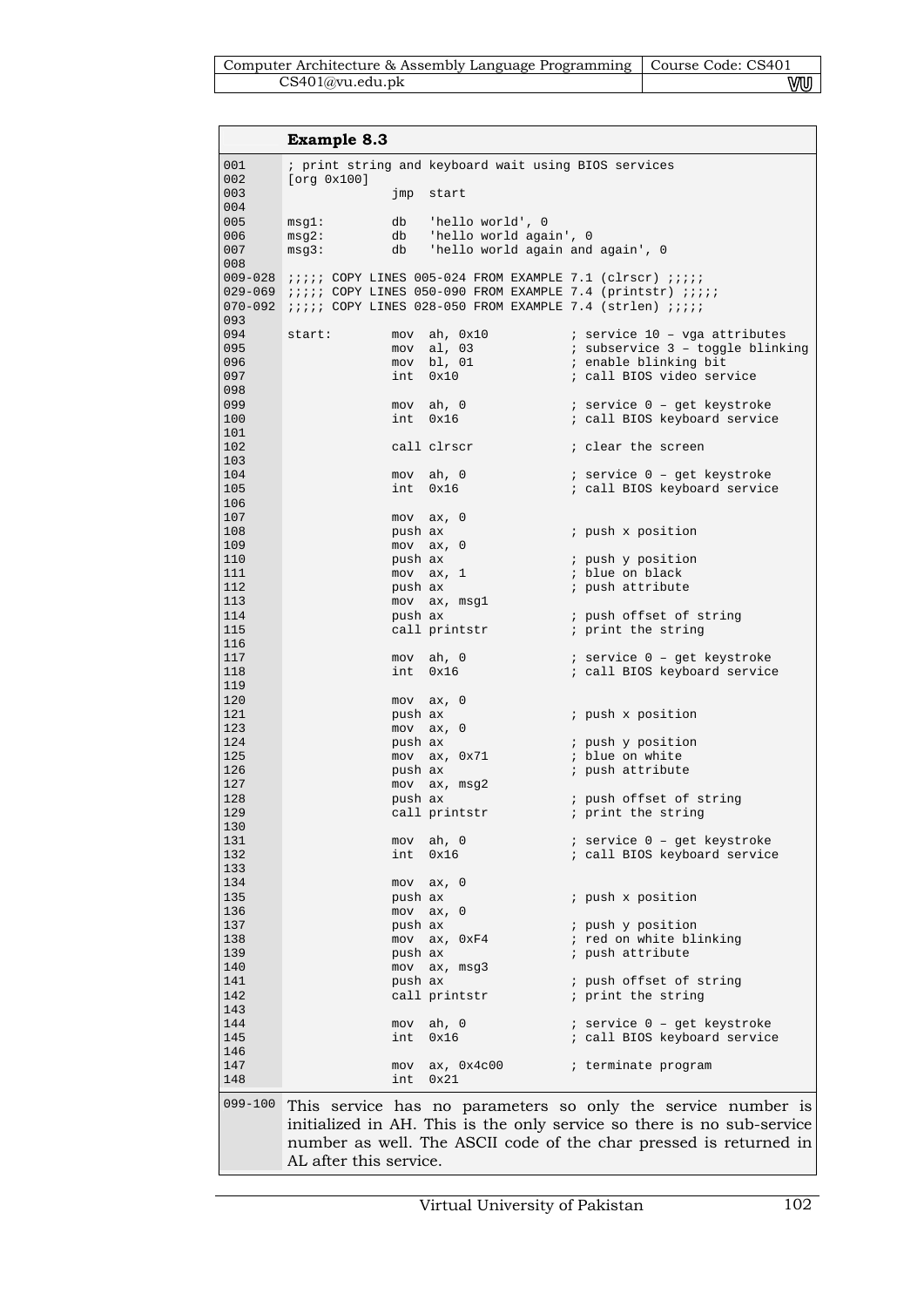| Computer Architecture & Assembly Language Programming   Course Code: CS401 |    |
|----------------------------------------------------------------------------|----|
| CS401@vu.edu.pdf                                                           | vu |

# **EXERCISES**

- 1. Write a TSR that forces a program to exit when it tries to become a TSR using INT 21h/Service 31h by converting its call into INT 21h/Service 4Ch.
- 2. Write a function to clear the screen whose only parameter is always zero. The function is hooked at interrupt 80h and may also be called directly both as a near call and as a far call. The function should detect how it is called and return appropriately. It is provided that the direction flag will be set before the function is called.
- 3. Write a function that takes three parameters, the interrupt number (N) and the segment and offset of an interrupt handler XISR. The arguments are pushed in the order N, XISR's offset and XISR's segment. It is known that the first two instructions of XISR are PUSHF and CALL 0:0 followed by the rest of the interrupt handler. PUSHF instruction is of one byte and far call is of 5 bytes with the first byte being the op-code, the next two containing the target offset and the last two containing the target segment. The function should hook XISR at interrupt N and chain it to the interrupt handler previously hooked at N by manipulating the call 0:0 instruction placed near the start of XISR.
- 4. Write a TSR that provide the circular queue services via interrupt 0x80 using the code written in Exercise 5.XX. The interrupt procedure should call one of qcreate, qdestroy, qempty, qadd, qremove, and uninstall based on the value in AH. The uninstall function should restore the old interrupt 0x80 handler and remove the TSR from memory.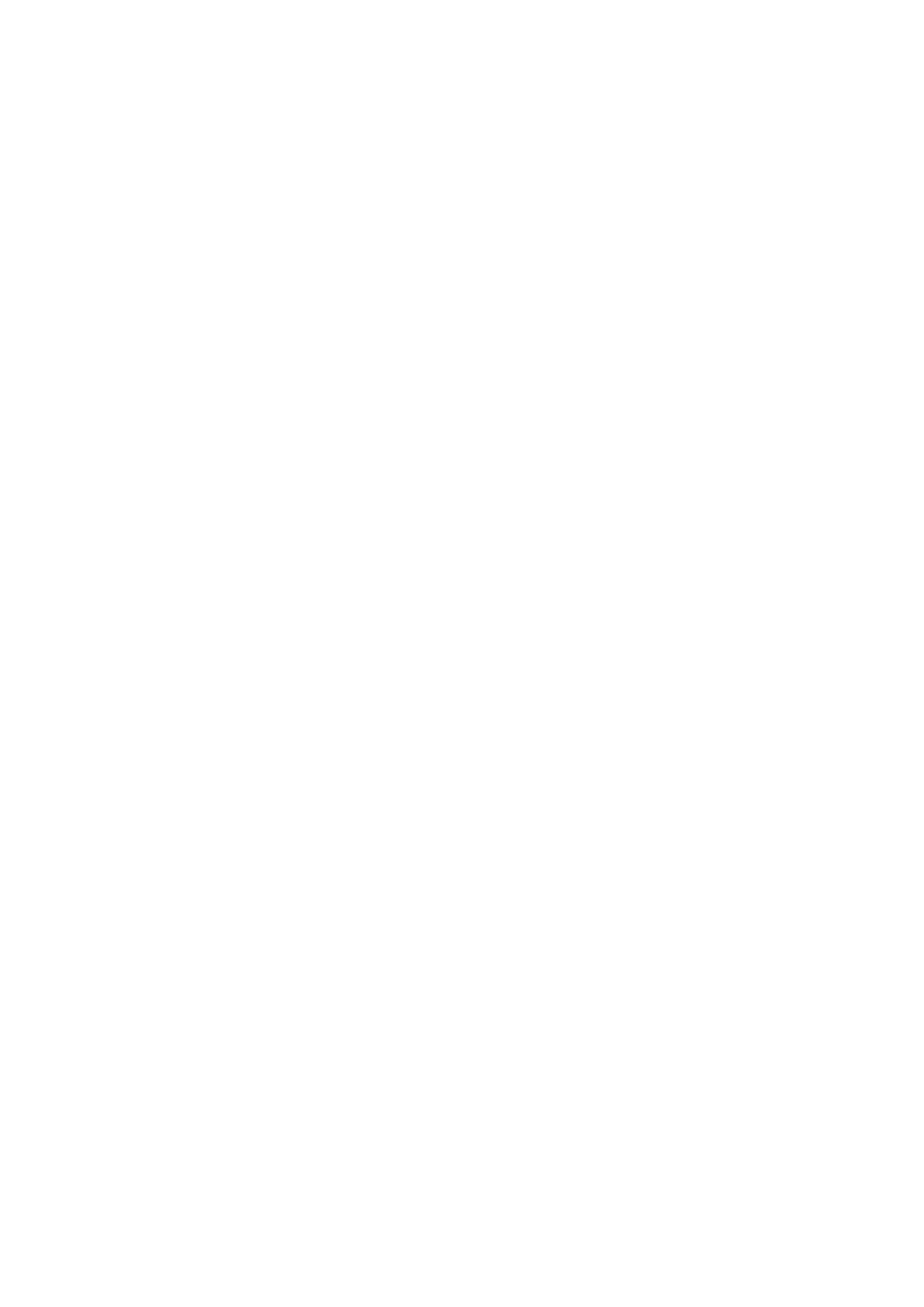# **9 Real Time Interrupts and Hardware Interfacing**

#### **9.1. HARDWARE INTERRUPTS**

The same mechanism as discussed in the previous chapter is used for real interrupts that are generated by external hardware. However there is a single pin outside the processor called the INT pin that is used by external hardware to generate interrupts. The detailed operation that happens outside the process when an interrupt is generated is complex and only a simplified view will be discussed here; the view that is relevant to an assembly language programmer. There are many external devices that need the processor's attention like the keyboard, hard disk, floppy disk, sound card. All of them need real time interrupts at some point in their operation. For example if a program is busy in some calculations for three minutes the key strokes that are hit meanwhile should not be wasted. Therefore when a key is pressed, the INT signal is sent, an interrupt generated and the interrupt handler stores the key for later use. Similarly when the printer is busy printing we cannot send it more data. As soon as it gets free from the previous job it interrupts the processor to inform that it is free now. There are many other examples where the processor needs to be informed of an external event. If the processor actively monitors all devices instead of being automatically interrupted then it there won't be any time to do meaningful work.

Since there are many devices generating interrupts and there is only one pin going inside the processor and one pin cannot be technically derived by more than one source a controller is used in between called the Programmable Interrupt Controller (PIC). It has eight input signals and one output signal. It assigns priorities to its eight input pins from 0 to 7 so that if more than one interrupt comes at the same times, the highest priority one is forwarded and the rest are held till that is serviced. The rest are forwarded one by one according to priority after the highest priority one is completed. The original IBM XT computer had one PIC so there were 8 possible interrupt sources. However IBM AT and later computers have two PIC totaling 16 possible interrupt sources. They are arrange is a special cascade master slave arrangement so that only one output signal comes towards the processor. However we will concentrate on the first interrupt controller only.

The priority can be understood with the following example. Consider eight parallel switches which are all closed and connected to form the output signal. When a signal comes on one of the switches, it is passed on to the output and this switch and all below it are opened so that no further signals can pass through it. The higher priority switches are still closed and the signal on them can be forwarded. When the processor signals that it is finished with the processing the switches are closed again and any waiting interrupts may be forwarded. The way the processor signals ending of the interrupt service routine is by using a special mechanism discussed later.

The eight input signals to the PIC are called Interrupt Requests (IRQ). The eight lines are called IRQ 0 to IRQ 7. These are the input lines of the 8451.† For example IRQ 0 is derived by a timer device. The timer device keeps

-

<sup>† 8451</sup> is the technical number of the PIC.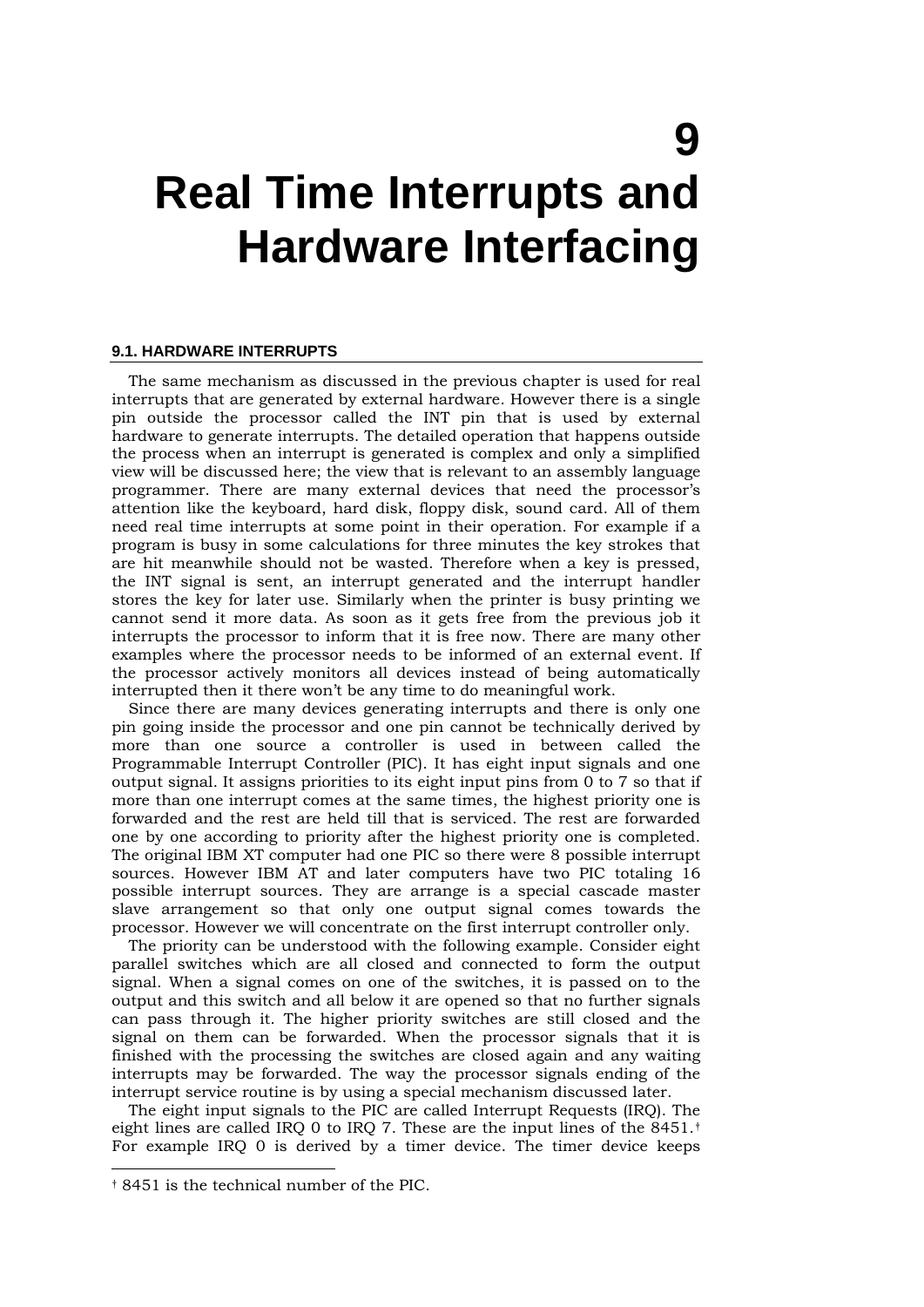| Computer Architecture & Assembly Language Programming   Course Code: CS401 |    |
|----------------------------------------------------------------------------|----|
| CS401@vu.edu.ph                                                            | vu |

generating interrupts with a specified frequency. IRQ 1 is derived by the keyboard when generates an interrupts when a key is pressed or released. IRQ 2 is the cascading interrupt connected to the output of the second 8451 in the machine. IRQ 3 is connected to serial port COM 2 while IRQ 4 is connected to serial port COM 1. IRQ 5 is used by the sound card or the network card or the modem. An IRQ conflict means that two devices in the system want to use the same IRQ line. IRQ 6 is used by the floppy disk drive while IRQ 7 is used by the parallel port.

Each IRQ is mapped to a specific interrupt in the system. This is called the IRQ to INT mapping. IRQ 0 to IRQ 7 are consecutively mapped on interrupts 8 to F. This mapping is done by the PIC and not the processor. The actual mechanism fetches one instruction from the PIC whenever the INT pin is signaled instead of the memory. We can program the PIC to generate a different set of interrupts on the same interrupt requests. From the perspective of an assembly language programmer an IRQ 0 is translated into an INT 8 without any such instruction in the program and that's all. Therefore an IRQ 0, the highest priority interrupt, is generated by the timer chip at a precise frequency and the handler at INT 8 is invoked which updates the system time. A key press generates IRQ 1 and the INT 9 handler is invoked which stores this key. To handler the timer and keyboard interrupts one can replace the vectors corresponding to interrupt 8 and 9 respectively. For example if the timer interrupt is replaced and the floppy is accessed by some program, the floppy motor and its light will remain on for ever as in the normal case it is turned off by the timer interrupt after two seconds in anticipation that another floppy access might be needed otherwise the time motor takes to speed up will be needed again.‡

We have seen that an interrupt request from a device enters the PIC as an IRQ, from there it reaches the INT pin of the processor, the processor receives the interrupt number from the PIC, generates the designated interrupt, and finally the interrupt handler gain control and can do whatever is desired. At the end of servicing the interrupt the handler should inform the PIC that it is completed so that lower priority interrupts can be sent from the PIC. This signal is called an End Of Interrupt (EOI) signal and is sent through the I/O ports of the interrupt controller.

### **9.2. I/O PORTS**

-

There are hundreds of peripheral devices in the system, PIC is one example. The processor needs to communicate with them, give and take data from them, otherwise their presence is meaningless. Memory has a totally different purpose. It contains the program to be executed and its data. It does not control any hardware. For communicating with peripheral devices the processor uses I/O ports. There are only two operations with the external world possible, read or write. Similarly with I/O ports the processor can read or write an I/O port. When an I/O port is read or written to, the operation is not as simple as it happens in memory. Some hardware changes it functionality or performs some operation as a result.

IBM PC has separate memory address space and peripheral address space. Some processors use memory mapped I/O in which case designated memory cells work as ports for specific devices. In case of Intel a special pin on the control bus signals whether the current read or write is from the memory address space or from the peripheral address space. The same address and data buses are used to select a port and to read or write data from that port. However with I/O only the lower 16 bits of the address bus are used meaning that there are a total of 65536 possible I/O ports. Now keyboard has special

<sup>‡</sup> The programs discussed from now onwards in the book must be executed in pure DOS and not in a DOS window so that we are in total control of the PIC and other devices.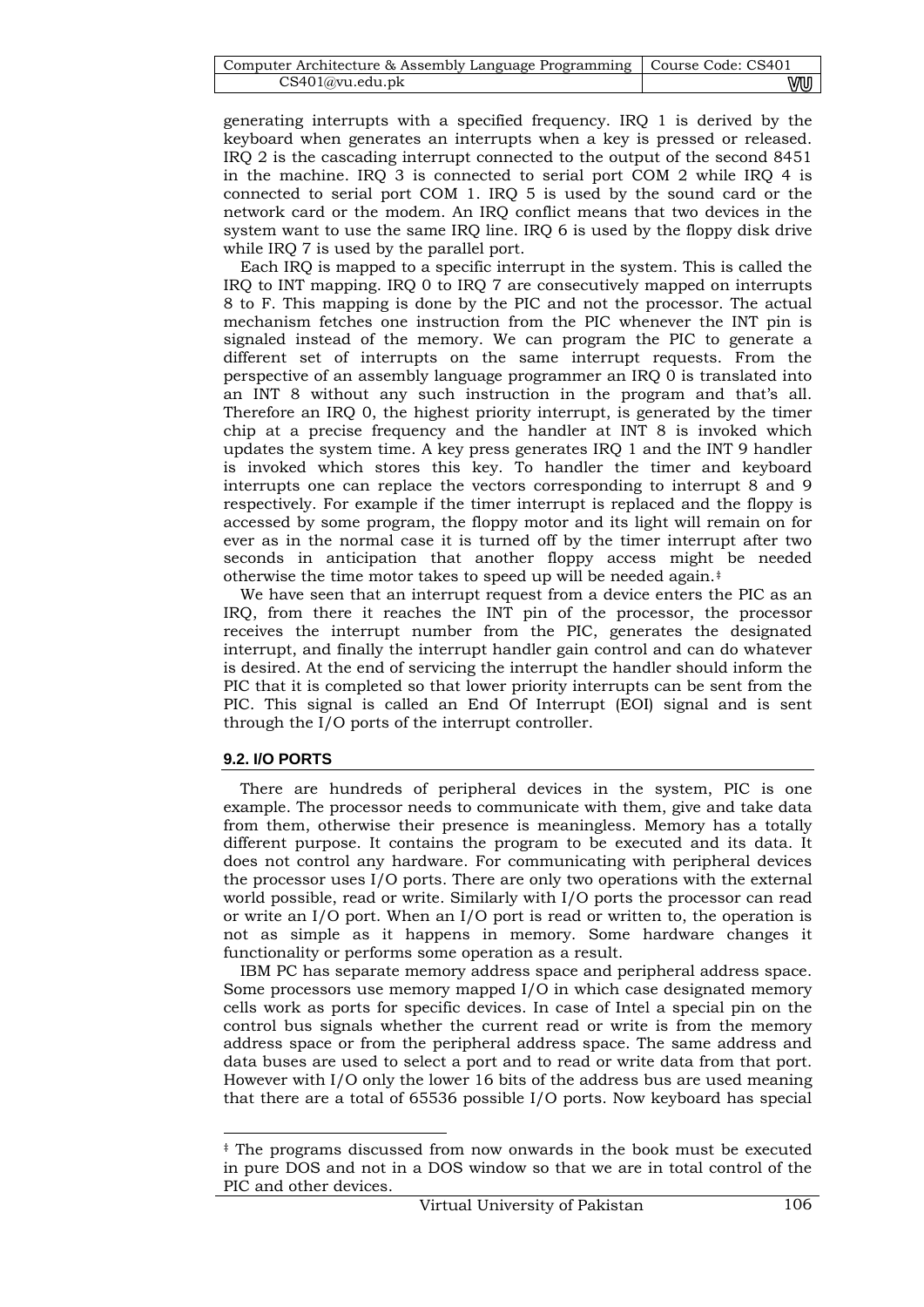| Computer Architecture & Assembly Language Programming   Course Code: CS401 |    |
|----------------------------------------------------------------------------|----|
| CS401@vu.edu.pdf                                                           | vu |

I/O ports designated to it, PIC has others, DMA, sound card, network card, each has some ports.

If the two address spaces are differentiated in hardware, they must also have special instructions to select the other address space. We have the IN and OUT instructions to read or write from the peripheral address space. When MOV is given the processor selects the memory address space, when IN is given the processor selects the peripheral address space.

#### **IN and OUT instructions**

The IN and OUT instructions have a byte form and a word form but the byte form is almost always used. The source register in OUT and destination register in IN is AL or AX depending on which form is used. The port number can be directly given in the instruction if it fits in a byte otherwise it has to be given in the DX register. Port numbers for specific devices are fixed by the IBM standard. For example 20 and 21 are for PIC, 60 to 64 for Keyboard, 378 for the parallel port etc. A few example of IN and OUT are below:

in al, 0x21 mov dx, 0x378 in al, dx out 0x21, al mov dx, 0x378 out dx, al

### **PIC Ports**

Programmable interrupt controller has two ports 20 and 21. Port 20 is the control port while port 21 is the interrupt mask register which can be used for selectively enabling or disabling interrupts. Each of the bits at port 21 corresponds to one of the IRQ lines. We first write a small program to disable the keyboard using this port. As we know that the keyboard IRQ is 1, we place a 1 bit at its corresponding position. A 0 bit will enable an interrupt and a 1 bit disables it. As soon as we write it on the port keyboard interrupts will stop arriving and the keyboard will effectively be disabled. Even Ctrl-Alt-Del would not work; the reset power button has to be used.

|            | Example 9.1                                                       |               |                                |
|------------|-------------------------------------------------------------------|---------------|--------------------------------|
| 001<br>002 | ; disable keyboard interrupt in PIC mask register<br>[org 0x0100] |               |                                |
| 003        | in                                                                | al, 0x21      | ; read interrupt mask register |
| 004        |                                                                   | or al, 2      | ; set bit for IRO2             |
| 005        | out                                                               | 0x21, al      | ; write back mask register     |
| 006        |                                                                   |               |                                |
| 007        | mov                                                               | ax, 0x4c00    | ; terminate program            |
| 008        | int.                                                              | $0 \times 21$ |                                |
|            |                                                                   |               |                                |

After this three line mini program is executed the computer will not understand anything else. Its ears are closed. No keystrokes are making their way to the processor. Ports always make something happen on the system. A properly designed system can launch a missile on writing a bit on some port. Memory is simple in that it is all that it is. In ports every bit has a meaning that changes something in the system.

**As we previously discussed every interrupt handler invoked because of an IRQ must signal an EOI otherwise lower priority interrupts will remain disabled.** 

#### **Keyboard Controller**

We will go in further details of the keyboard and its relation to the computer. We will not discuss how the keyboard communicates with the keyboard controller in the computer rather we will discuss how the keyboard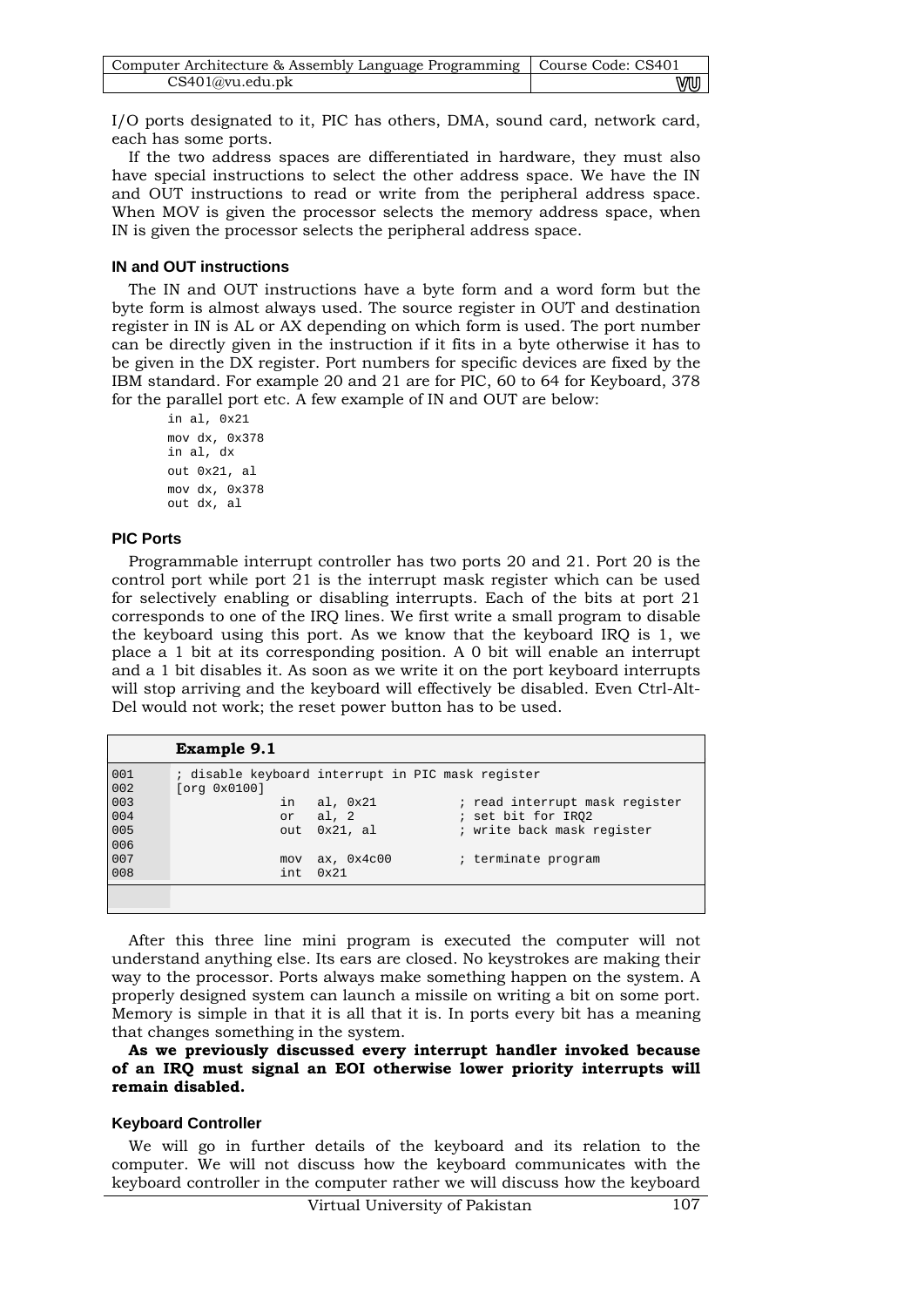| Computer Architecture & Assembly Language Programming   Course Code: CS401 |    |
|----------------------------------------------------------------------------|----|
| CS401@vu.edu.ph                                                            | wu |

controller communicates with the processor. Keyboard is a collection of labeled buttons and every button is designated a number (not the ASCII code). This number is sent to the processor whenever the key is pressed. From this number called the scan code the processor understands which key was pressed. For each key the scan code comes twice, once for the key press and once for the key release. Both are scan codes and differ in one bit only. The lower seven bits contain the key number while the most significant bit is clear in the press code and set in the release code. The IBM PC standard gives a table of the scan codes of all keys.

If we press Shift-A resulting in a capital A on the screen, the controller has sent the press code of Shift, the press code of A, the release code of A, the release code of Shift and the interrupt handler has understood that this sequence should result in the ASCII code of 'A'. The 'A' key always produces the same scan code whether or not shift is pressed. It is the interrupt handler's job to remember that the press code of Shift has come and release code has not yet come and therefore to change the meaning of the following key presses. Even the caps lock key works the same way.

An interesting thing is that the two shift keys on the left and right side of the keyboard produce different scan codes. The standard way implemented in BIOS is to treat that similarly. That's why we always think of them as identical. If we leave BIOS and talk directly with the hardware we can differentiate between left and right shift keys with their scan code. Now this scan code is available from the keyboard data port which is 60. The keyboard generates IRQ 1 whenever a key is pressed so if we hook INT 9 and inside it read port 60 we can tell which of the shift keys was hit. Our first program will do precisely this. It will output an L if the left shift key was pressed and R if the right one was pressed. The hooking method is the same as done in the previous chapter.

| 001<br>; differentiate left and right shift keys with scancodes<br>002<br>[org 0x0100]<br>003<br>jmp start<br>004<br>005<br>; keyboard interrupt service routine<br>006<br>kbisr:<br>push ax<br>007<br>push es<br>008<br>009<br>ax, 0xb800<br>mov<br>010<br>; point es to video memory<br>mov es, ax<br>011<br>012<br>al, $0x60$<br>in<br>; read a char from keyboard port<br>is the key left shift<br>013<br>$cmp$ al, $0x2a$<br>014<br>ine nextcmp<br>; no, try next comparison<br>015<br>016<br>byte [es:0], 'L' ; yes, print L at top left<br>mov<br>017<br>nomatch<br>; leave interrupt routine<br>jmp |
|-------------------------------------------------------------------------------------------------------------------------------------------------------------------------------------------------------------------------------------------------------------------------------------------------------------------------------------------------------------------------------------------------------------------------------------------------------------------------------------------------------------------------------------------------------------------------------------------------------------|
|                                                                                                                                                                                                                                                                                                                                                                                                                                                                                                                                                                                                             |
|                                                                                                                                                                                                                                                                                                                                                                                                                                                                                                                                                                                                             |
|                                                                                                                                                                                                                                                                                                                                                                                                                                                                                                                                                                                                             |
|                                                                                                                                                                                                                                                                                                                                                                                                                                                                                                                                                                                                             |
|                                                                                                                                                                                                                                                                                                                                                                                                                                                                                                                                                                                                             |
|                                                                                                                                                                                                                                                                                                                                                                                                                                                                                                                                                                                                             |
|                                                                                                                                                                                                                                                                                                                                                                                                                                                                                                                                                                                                             |
|                                                                                                                                                                                                                                                                                                                                                                                                                                                                                                                                                                                                             |
|                                                                                                                                                                                                                                                                                                                                                                                                                                                                                                                                                                                                             |
|                                                                                                                                                                                                                                                                                                                                                                                                                                                                                                                                                                                                             |
|                                                                                                                                                                                                                                                                                                                                                                                                                                                                                                                                                                                                             |
|                                                                                                                                                                                                                                                                                                                                                                                                                                                                                                                                                                                                             |
|                                                                                                                                                                                                                                                                                                                                                                                                                                                                                                                                                                                                             |
|                                                                                                                                                                                                                                                                                                                                                                                                                                                                                                                                                                                                             |
|                                                                                                                                                                                                                                                                                                                                                                                                                                                                                                                                                                                                             |
|                                                                                                                                                                                                                                                                                                                                                                                                                                                                                                                                                                                                             |
|                                                                                                                                                                                                                                                                                                                                                                                                                                                                                                                                                                                                             |
| 018                                                                                                                                                                                                                                                                                                                                                                                                                                                                                                                                                                                                         |
| 019<br>$cmp$ al, $0x36$ ; is the key right shift<br>nextcmp:                                                                                                                                                                                                                                                                                                                                                                                                                                                                                                                                                |
| 020<br>ine nomatch<br>; no, leave interrupt routine                                                                                                                                                                                                                                                                                                                                                                                                                                                                                                                                                         |
| 021                                                                                                                                                                                                                                                                                                                                                                                                                                                                                                                                                                                                         |
| 022<br>byte [es:0], 'R' ; yes, print R at top left<br>mov                                                                                                                                                                                                                                                                                                                                                                                                                                                                                                                                                   |
| 023                                                                                                                                                                                                                                                                                                                                                                                                                                                                                                                                                                                                         |
| 024<br>nomatch:<br>mov al, 0x20<br>025                                                                                                                                                                                                                                                                                                                                                                                                                                                                                                                                                                      |
| 026                                                                                                                                                                                                                                                                                                                                                                                                                                                                                                                                                                                                         |
| 027                                                                                                                                                                                                                                                                                                                                                                                                                                                                                                                                                                                                         |
| pop<br>es<br>028<br>pop<br>ax                                                                                                                                                                                                                                                                                                                                                                                                                                                                                                                                                                               |
| 029<br>iret                                                                                                                                                                                                                                                                                                                                                                                                                                                                                                                                                                                                 |
| 030                                                                                                                                                                                                                                                                                                                                                                                                                                                                                                                                                                                                         |
| 031<br>start:<br>ax, ax<br>xor                                                                                                                                                                                                                                                                                                                                                                                                                                                                                                                                                                              |
| 032<br>; point es to IVT base<br>mov<br>es, ax                                                                                                                                                                                                                                                                                                                                                                                                                                                                                                                                                              |
| 033<br>cli<br>; disable interrupts                                                                                                                                                                                                                                                                                                                                                                                                                                                                                                                                                                          |
| 034<br>word [es:9*4], kbisr ; store offset at n*4<br>mov                                                                                                                                                                                                                                                                                                                                                                                                                                                                                                                                                    |
| 035<br>$[es:9*4+2]$ , cs<br>; store segment at n*4+2<br>mov                                                                                                                                                                                                                                                                                                                                                                                                                                                                                                                                                 |
| 036<br>sti<br>; enable interrupts                                                                                                                                                                                                                                                                                                                                                                                                                                                                                                                                                                           |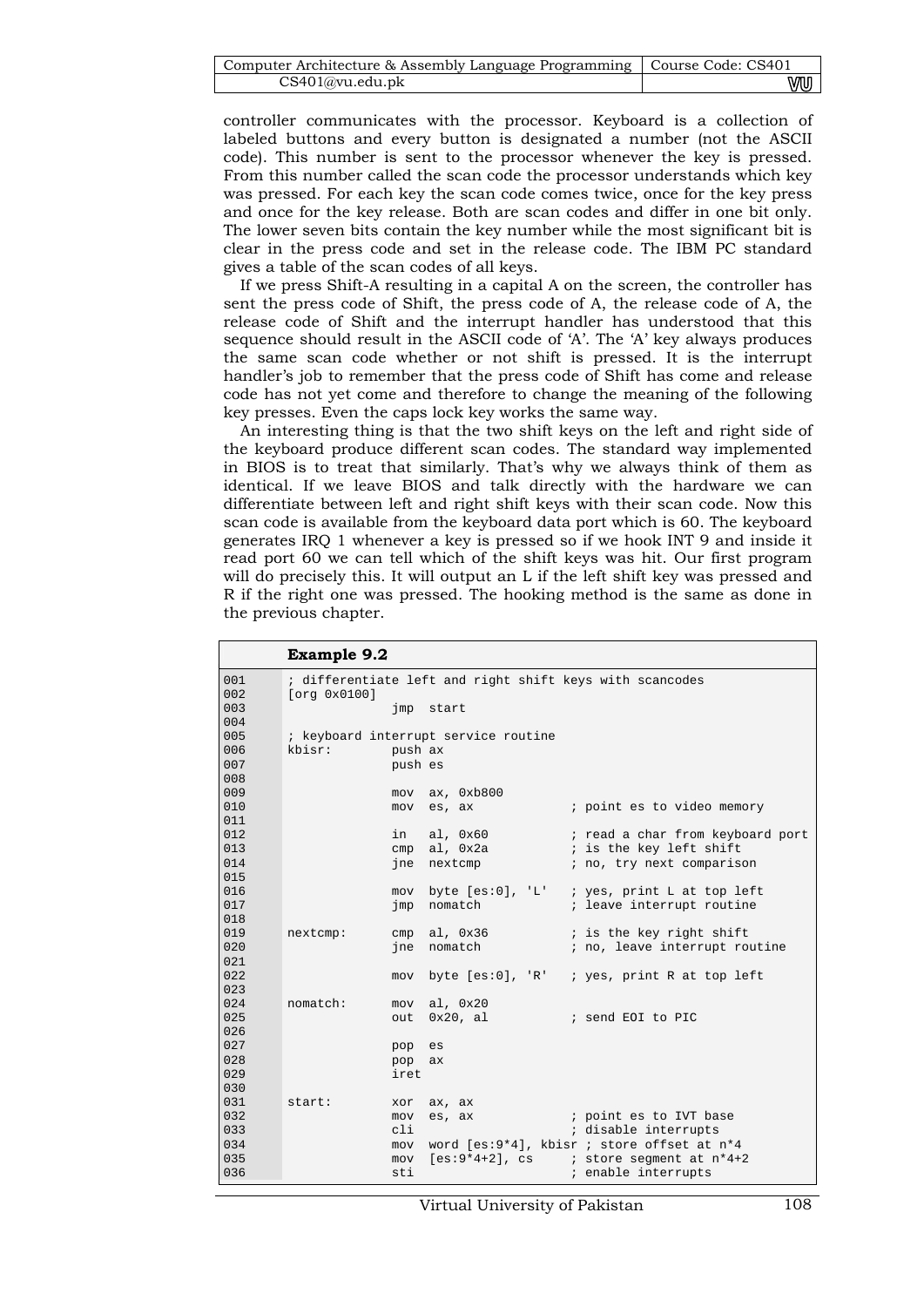| Computer Architecture & Assembly Language Programming   Course Code: CS401 |    |
|----------------------------------------------------------------------------|----|
| CS401@vu.edu.pdf                                                           | vu |

| 037<br>038  | 11:<br>; infinite loop<br>$\text{imp}$ 11                                                                                                                                                                                                                                                                                                                                                                                                                                                                                                                  |
|-------------|------------------------------------------------------------------------------------------------------------------------------------------------------------------------------------------------------------------------------------------------------------------------------------------------------------------------------------------------------------------------------------------------------------------------------------------------------------------------------------------------------------------------------------------------------------|
| $033 - 036$ | CLI clears the interrupt flag to disable the interrupt system<br>completely. The processor closes its ears and does not care about<br>the state of the INT pin. Interrupt hooking is done in two<br>instructions, placing the segment and placing the offset. If an<br>interrupt comes in between and the vector is in an indeterminate<br>state, the system will go to a junk address and eventually crash. So<br>we stop all interruptions while changing a real time interrupt vector.<br>We set the interrupt flag afterwards to renewable interrupts. |
| 038         | The program hangs in an infinite loop. The only activity can be<br>caused by a real time interrupt. The kbisr routine is not called from<br>anywhere; it is only automatically invoked as a result of IRQ 1.                                                                                                                                                                                                                                                                                                                                               |

When the program is executed the left and right shift keys can be distinguished with the L or R on the screen. As no action was taken for the rest of the keys, they are effectively disabled and the computer has to be rebooted. To check that the keyboard is actually disabled we change the program and add the INT 16 service 0 at the end to wait for an Esc key press. As soon as Esc is pressed we want to terminate our program.

|                    | <b>Example 9.3</b> |                                                                       |                                                                       |
|--------------------|--------------------|-----------------------------------------------------------------------|-----------------------------------------------------------------------|
| 001<br>002         | [org 0x0100]       |                                                                       | ; attempt to terminate program with Esc that hooks keyboard interrupt |
| 003<br>004         |                    | jmp start                                                             |                                                                       |
| $005 - 029$<br>030 |                    | <i>iiiii</i> COPY LINES 005-029 FROM EXAMPLE 9.2 (kbisr) <i>iiiii</i> |                                                                       |
| 0.31               | start:<br>xor      | ax, ax                                                                |                                                                       |
| 032                | mov                | es, ax                                                                | ; point es to IVT base                                                |
| 033                | cli                |                                                                       | ; disable interrupts                                                  |
| 034                | mov                |                                                                       | word [es:9*4], kbisr ; store offset at n*4                            |
| 035                | mov                |                                                                       | $[es:9*4+2]$ , cs i store segment at $n*4+2$                          |
| 036<br>037         | sti                |                                                                       | ; enable interrupts                                                   |
| 038                | 11:<br>mov ah, 0   |                                                                       | ; service 0 - get keystroke                                           |
| 039                | int                | 0x16                                                                  | ; call BIOS keyboard service                                          |
| 040                |                    |                                                                       |                                                                       |
| 041                |                    | cmp $al, 27$                                                          | ; is the Esc key pressed                                              |
| 042                | ine 11             |                                                                       | ; if no, check for next key                                           |
| 043                |                    |                                                                       |                                                                       |
| 044                |                    | $mov$ ax, $0x4c00$                                                    | ; terminate program                                                   |
| 045                | int 0x21           |                                                                       |                                                                       |
|                    |                    |                                                                       |                                                                       |

When the program is executed the behavior is same. Esc does not work. This is because the original IRQ 1 handler was written by BIOS that read the scan code, converted into an ASCII code and stored in the keyboard buffer. The BIOS INT 16 read the key from there and gives in AL. When we hooked the keyboard interrupt BIOS is no longer in control, it has no information, it will always see the empty buffer and INT 16 will never return.

### **Interrupt Chaining**

We can transfer control to the original BIOS ISR in the end of our routine. This way the normal functioning of INT 16 can work as well. We can retrieve the address of the BIOS routine by saving the values in vector 9 before hooking our routine. In the end of our routine we will jump to this address using a special indirect form of the JMP FAR instruction.

| <b>Example 9.4</b> |  |
|--------------------|--|
|--------------------|--|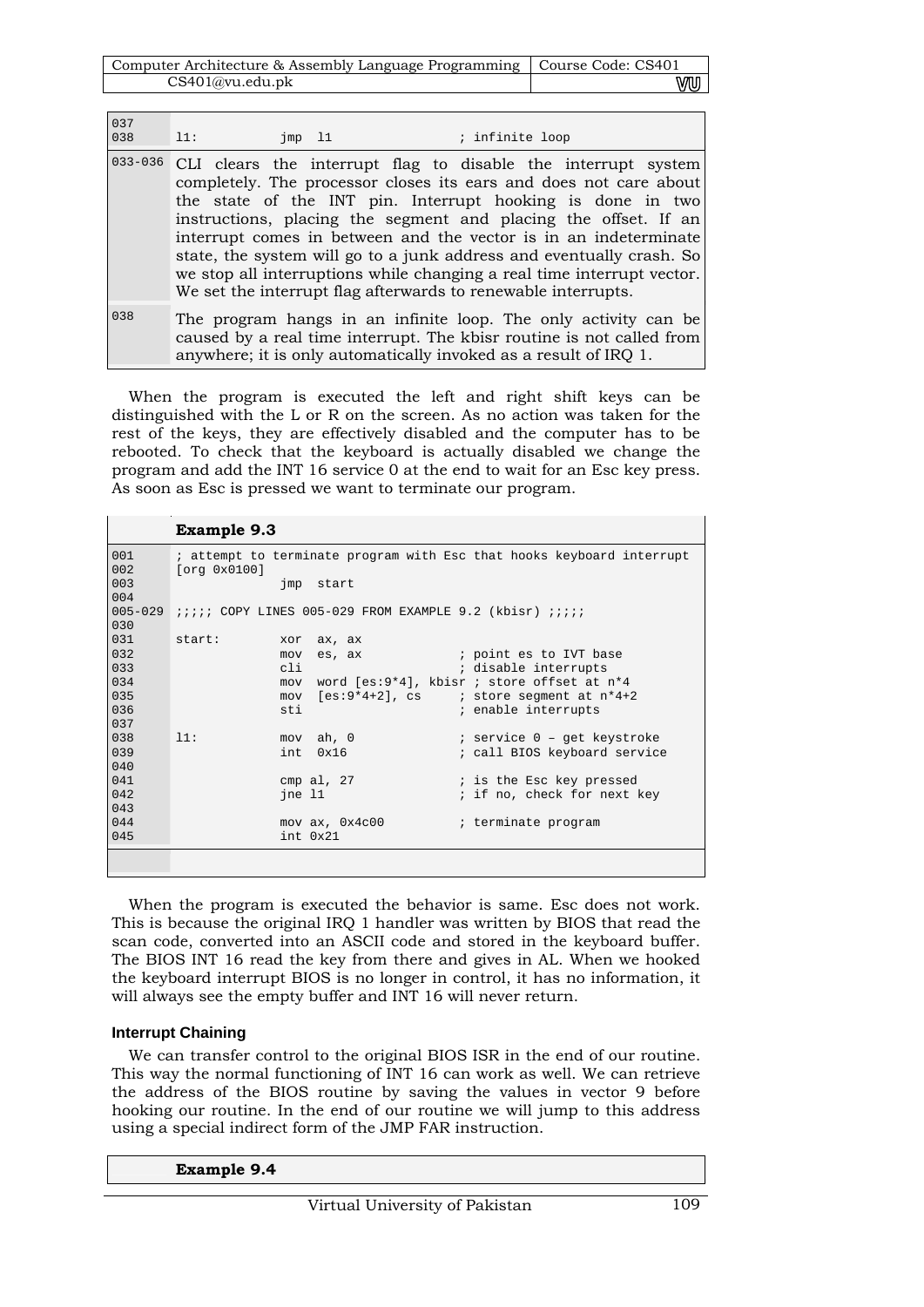| Computer Architecture & Assembly Language Programming   Course Code: CS401 |    |
|----------------------------------------------------------------------------|----|
| CS401@vu.edu.ph                                                            | vu |

| 001<br>002        | ; another attempt to terminate program with Esc that hooks<br>; keyboard interrupt |          |                                          |  |                                                                                                                                                                                                                                                                                                                                                          |  |  |
|-------------------|------------------------------------------------------------------------------------|----------|------------------------------------------|--|----------------------------------------------------------------------------------------------------------------------------------------------------------------------------------------------------------------------------------------------------------------------------------------------------------------------------------------------------------|--|--|
| 003<br>004        | [org 0x100]                                                                        |          | jmp start                                |  |                                                                                                                                                                                                                                                                                                                                                          |  |  |
| 005<br>006<br>007 | oldisr:                                                                            | dd       | $\mathbf{0}$                             |  | i space for saving old isr                                                                                                                                                                                                                                                                                                                               |  |  |
| 008<br>009        | kbisr:                                                                             | push ax  | ; keyboard interrupt service routine     |  |                                                                                                                                                                                                                                                                                                                                                          |  |  |
| 010               |                                                                                    | push es  |                                          |  |                                                                                                                                                                                                                                                                                                                                                          |  |  |
| 011<br>012        |                                                                                    |          | $mov$ ax, $0xb800$                       |  |                                                                                                                                                                                                                                                                                                                                                          |  |  |
| 013<br>014        |                                                                                    |          | mov es, ax                               |  | ; point es to video memory                                                                                                                                                                                                                                                                                                                               |  |  |
| 015<br>016        |                                                                                    | in       | $\text{cmp}$ al, $0x2a$                  |  | ; is the key left shift                                                                                                                                                                                                                                                                                                                                  |  |  |
| 017<br>018        |                                                                                    |          | jne nextcmp                              |  | ; no, try next comparison                                                                                                                                                                                                                                                                                                                                |  |  |
| 019               |                                                                                    |          |                                          |  | mov byte [es:0], 'L' ; yes, print L at top left                                                                                                                                                                                                                                                                                                          |  |  |
| 020<br>021        |                                                                                    | jmp      | nomatch                                  |  | ; leave interrupt routine                                                                                                                                                                                                                                                                                                                                |  |  |
| 022<br>023        | nextcmp:                                                                           |          | $cmp$ al, $0x36$<br>jne nomatch          |  | ; is the key right shift<br>; no, leave interrupt routine                                                                                                                                                                                                                                                                                                |  |  |
| 024<br>025        |                                                                                    |          |                                          |  | mov byte [es:0], 'R' ; yes, print R at top left                                                                                                                                                                                                                                                                                                          |  |  |
| 026<br>027        | nomatch:                                                                           |          | $:$ mov al, $0x20$                       |  |                                                                                                                                                                                                                                                                                                                                                          |  |  |
| 028               |                                                                                    |          | $i$ out $0x20$ , al                      |  |                                                                                                                                                                                                                                                                                                                                                          |  |  |
| 029<br>030        |                                                                                    | pop es   |                                          |  |                                                                                                                                                                                                                                                                                                                                                          |  |  |
| 031<br>032        |                                                                                    | pop ax   |                                          |  | $jmp$ far [cs:oldisr] $i$ call the original ISR                                                                                                                                                                                                                                                                                                          |  |  |
| 033<br>034        |                                                                                    | ; iret   |                                          |  |                                                                                                                                                                                                                                                                                                                                                          |  |  |
| 035<br>036        | start:                                                                             |          | xor ax, ax<br>mov es, ax                 |  | ; point es to IVT base                                                                                                                                                                                                                                                                                                                                   |  |  |
| 037               |                                                                                    |          | mov $ax, [es:9*4]$                       |  |                                                                                                                                                                                                                                                                                                                                                          |  |  |
| 038<br>039        |                                                                                    |          | mov [oldisr], ax<br>mov $ax, [es:9*4+2]$ |  | ; save offset of old routine                                                                                                                                                                                                                                                                                                                             |  |  |
| 040<br>041        |                                                                                    | cli      |                                          |  | mov [oldisr+2], ax ; save segment of old routine<br>; disable interrupts                                                                                                                                                                                                                                                                                 |  |  |
| 042<br>043        |                                                                                    |          |                                          |  | mov word [es:9*4], kbisr ; store offset at n*4<br>mov $[es:9*4+2]$ , cs ; store segment at $n*4+2$                                                                                                                                                                                                                                                       |  |  |
| 044<br>045        |                                                                                    | sti      |                                          |  | ; enable interrupts                                                                                                                                                                                                                                                                                                                                      |  |  |
| 046               | 11:                                                                                |          | mov ah, 0                                |  | ; service 0 - get keystroke                                                                                                                                                                                                                                                                                                                              |  |  |
| 047<br>048        |                                                                                    | int      | 0x16                                     |  | ; call BIOS keyboard service                                                                                                                                                                                                                                                                                                                             |  |  |
| 049<br>050        |                                                                                    | jne 11   | cmp $al, 27$                             |  | ; is the Esc key pressed<br>; if no, check for next key                                                                                                                                                                                                                                                                                                  |  |  |
| 051<br>052        |                                                                                    |          | mov ax, 0x4c00                           |  | ; terminate program                                                                                                                                                                                                                                                                                                                                      |  |  |
| 053               |                                                                                    | int 0x21 |                                          |  |                                                                                                                                                                                                                                                                                                                                                          |  |  |
| $027 - 028$       | its end.                                                                           |          |                                          |  | EOI is no longer needed as the original BIOS routine will have it at                                                                                                                                                                                                                                                                                     |  |  |
| 033               |                                                                                    |          |                                          |  | IRET has been removed and an unconditional jump is introduced. At<br>time of JMP the stack has the exact formation as was when the<br>interrupt came. So the original BIOS routine's IRET will take control<br>to the interrupted program. We have been careful in restoring every<br>register we modified and retained the stack in the same form as it |  |  |

When the program is executed L and R are printed as desired and Esc terminates the program as well. Normal commands like DIR work now and shift keys still show L and R as our routine did even after the termination of our program. Now start some application like the editor, it open well but as soon as a key is pressed the computer crashes.

was at the time of entry into the routine.

Actually our hooking and chaining was fine. When Esc was pressed we signaled DOS that our program has terminated. DOS will take all our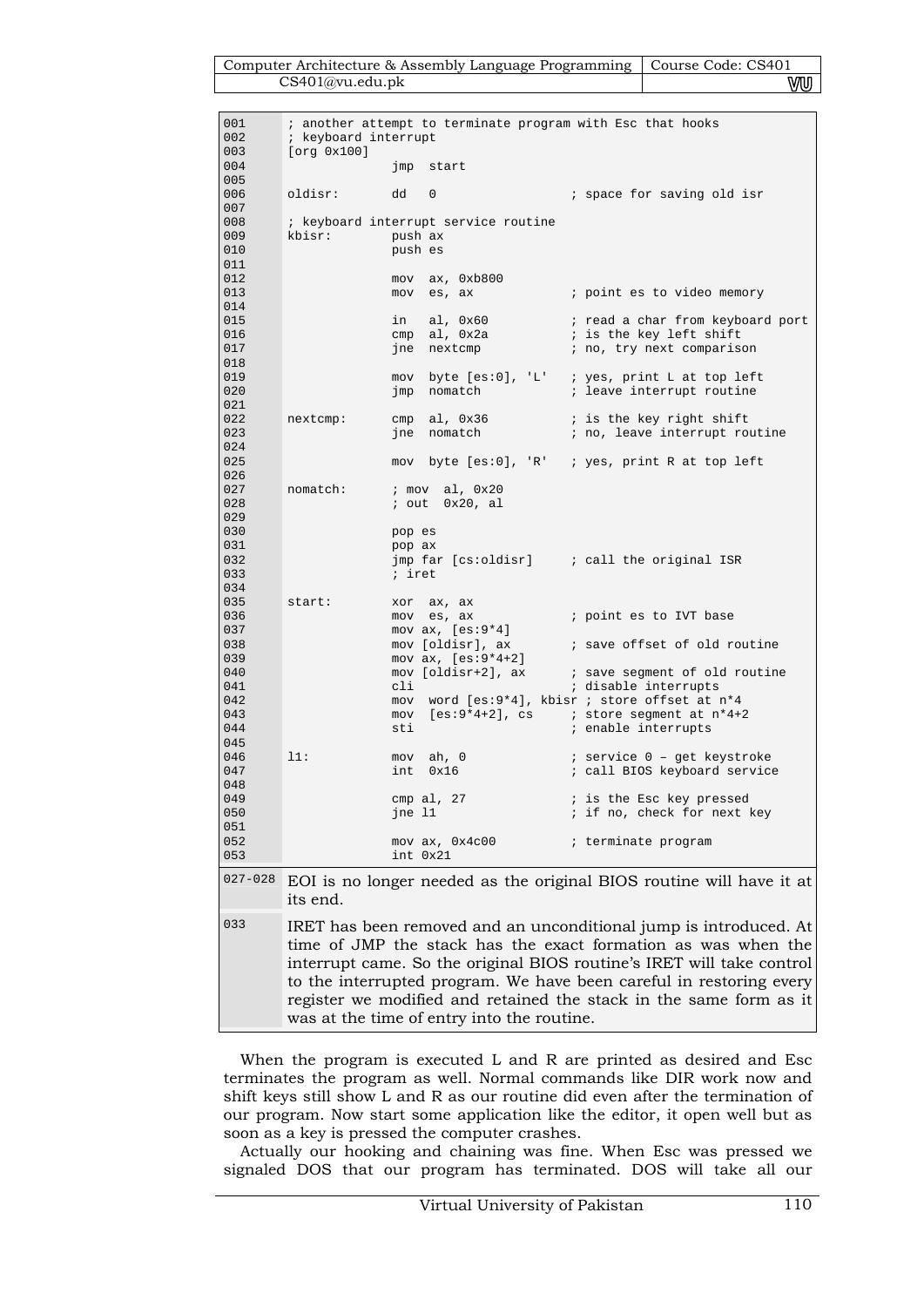| Computer Architecture & Assembly Language Programming   Course Code: CS401 |    |
|----------------------------------------------------------------------------|----|
| CS401@vu.edu.ph                                                            | vu |

memory as a result. The routine is still in memory and functioning but the memory is free according to DOS. As soon as we load EDIT the same memory is allocated to EDIT and our routine as overwritten. Now when a key is pressed our routine's address is in the vector but at that address some new code is placed that is not intended to be an interrupt handler. That may be data or some part of the EDIT program. This results in crashing the computer.

#### **Unhooking Interrupt**

We now add the interrupt restoring part to our program. This code resets the interrupt vector to the value it had before the start of our program.

|             | <b>Example 9.5</b>                                                                                          |
|-------------|-------------------------------------------------------------------------------------------------------------|
| 001<br>002  | ; terminate program with Esc that hooks keyboard interrupt<br>[org 0x100]                                   |
| 003<br>004  | imp start                                                                                                   |
| 005<br>006  | oldisr: dd 0<br>i space for saving old isr                                                                  |
| 033         | 007-032 ;;;;; COPY LINES 005-029 FROM EXAMPLE 9.4 (kbisr) ;;;;;                                             |
| 0.34<br>035 | start:<br>xor ax, ax<br>mov es, ax<br>; point es to IVT base                                                |
| 036<br>037  | mov $ax, [es:9*4]$<br>mov [oldisr], ax<br>; save offset of old routine                                      |
| 038         | mov $ax, [es:9*4+2]$                                                                                        |
| 039<br>040  | mov [oldisr+2], ax ; save segment of old routine<br>; disable interrupts<br>cli                             |
| 041<br>042  | mov word [es: 9*4], kbisr ; store offset at n*4<br>mov $[es:9*4+2]$ , cs ; store seqment at $n*4+2$         |
| 043<br>044  | ; enable interrupts<br>sti                                                                                  |
| 045<br>046  | mov ah, 0<br>; service 0 - get keystroke<br>11:<br>int. 0x16<br>; call BIOS keyboard service                |
| 047<br>048  | cmp al, $27$ $i$ is the Esc key pressed                                                                     |
| 049<br>050  | ; if no, check for next key<br>ine 11                                                                       |
| 051<br>052  | mov ax, [oldisr] ; read old offset in ax                                                                    |
| 053         | mov bx, [oldisr+2] : read old segment in bx<br>cli<br>; disable interrupts                                  |
| 054<br>055  | mov [es:9*4], ax ; restore old offset from ax<br>mov $[es:9*4+2]$ , bx <i>i</i> restore old segment from bx |
| 056<br>057  | ; enable interrupts<br>sti                                                                                  |
| 058<br>059  | $mov$ ax, $0x4c00$<br>; terminate program<br>int. 0x21                                                      |

### **9.3. TERMINATE AND STAY RESIDENT**

We change the display to show L only while the left shift is pressed and R only while the right shift is pressed to show the use of the release codes. We also changed that shift keys are not forwarded to BIOS. The effect will be visible with A and Shift-A both producing small 'a' but caps lock will work.

There is one major difference from all the programs we have been writing till now. The termination is done using INT 21 service 31 instead of INT 21 service 4C. The effect is that even after termination the program is there and is legally there.

|                                           | <b>Example 9.6</b>                                                       |     |       |  |  |  |                            |  |  |
|-------------------------------------------|--------------------------------------------------------------------------|-----|-------|--|--|--|----------------------------|--|--|
| $\begin{array}{c} 001 \\ 002 \end{array}$ | ; TSR to show status of shift keys on top left of screen<br>[org 0x0100] |     |       |  |  |  |                            |  |  |
|                                           |                                                                          | jmp | start |  |  |  |                            |  |  |
| $003$<br>$004$<br>$005$<br>$006$          | oldisr:                                                                  | dd  | - 0   |  |  |  | ; space for saving old isr |  |  |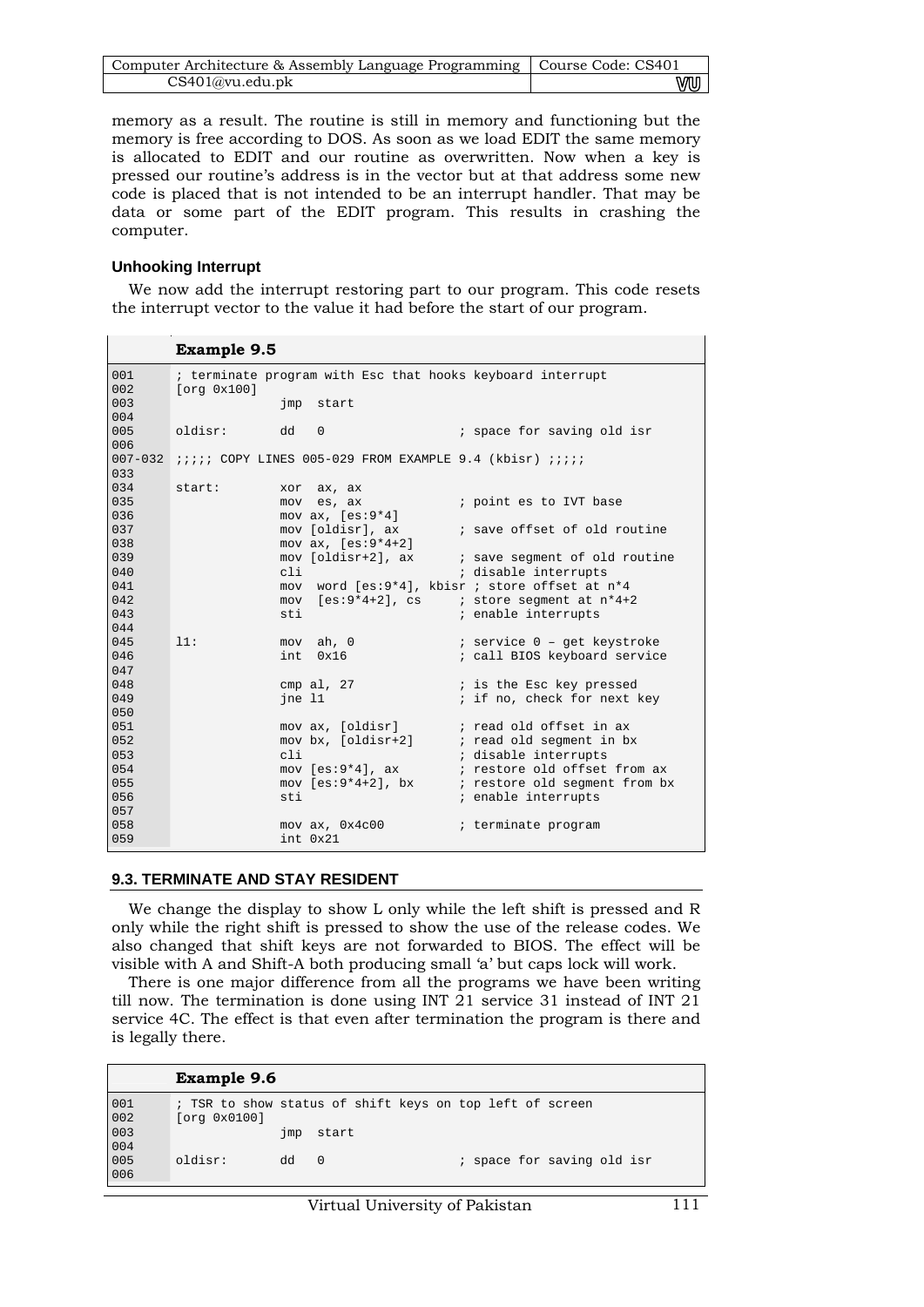#### Computer Architecture & Assembly Language Programming | Course Code: CS401 CS401@vu.edu.pk WU

| 007<br>008 | kbisr:<br><b>Example 1</b> push ax |         | ; keyboard interrupt service routine |                                                      |
|------------|------------------------------------|---------|--------------------------------------|------------------------------------------------------|
| 009        |                                    | push es |                                      |                                                      |
| 010        |                                    |         |                                      |                                                      |
| 011        |                                    |         | mov ax, 0xb800                       |                                                      |
| 012        |                                    |         | mov es, ax                           | ; point es to video memory                           |
| 013        |                                    |         |                                      |                                                      |
| 014        |                                    |         | in al, 0x60                          | ; read a char from keyboard port                     |
| 015        |                                    |         | $cmp \tal, 0x2a$                     | ; has the left shift pressed                         |
| 016        |                                    |         | jne nextcmp                          | ; no, try next comparison                            |
| 017        |                                    |         |                                      |                                                      |
| 018        |                                    |         | mov byte [es:0], 'L'                 | ; yes, print L at first column                       |
| 019        |                                    |         | jmp exit                             | ; leave interrupt routine                            |
| 020        |                                    |         |                                      |                                                      |
| 021        |                                    |         |                                      | nextcmp: cmp al, 0x36 ; has the right shift pressed  |
| 022        |                                    |         | jne nextcmp2                         | ; no, try next comparison                            |
| 023        |                                    |         |                                      |                                                      |
| 024        |                                    |         |                                      | mov byte [es:0], 'R' ; yes, print R at second column |
| 025        |                                    | jmp     | exit                                 | ; leave interrupt routine                            |
| 026        |                                    |         |                                      |                                                      |
| 027        | nextcmp2:                          |         | cmp al, Oxaa                         | ; has the left shift released                        |
| 028        |                                    |         | jne nextcmp3                         | ; no, try next comparison                            |
| 029        |                                    |         |                                      |                                                      |
| 030        |                                    |         |                                      | mov byte [es:0], ' ' ; yes, clear the first column   |
| 031        |                                    |         | jmp exit                             | ; leave interrupt routine                            |
| 032        |                                    |         |                                      |                                                      |
| 033        | nextcmp3:                          |         |                                      | cmp al, 0xb6 ; has the right shift released          |
| 034        |                                    |         | jne nomatch                          | ; no, chain to old ISR                               |
| 035        |                                    |         |                                      |                                                      |
| 036        |                                    |         |                                      | mov byte [es:2], ' ' ; yes, clear the second column  |
| 037        |                                    |         | jmp exit                             | ; leave interrupt routine                            |
| 038        |                                    |         |                                      |                                                      |
| 039        | nomatch:                           | pop     | es                                   |                                                      |
| 040        |                                    | pop     | ax                                   |                                                      |
| 041        |                                    |         |                                      | $jmp$ far [cs:oldisr] ; call the original ISR        |
| 042        |                                    |         |                                      |                                                      |
| 043        | exist:                             |         | mov al, 0x20                         |                                                      |
| 044        |                                    | out     | 0x20, al                             | i send EOI to PIC                                    |
| 045        |                                    |         |                                      |                                                      |
| 046        |                                    | pop     | es                                   |                                                      |
| 047<br>048 |                                    | pop     | ax                                   |                                                      |
| 049        |                                    | iret    |                                      | ; return from interrupt                              |
| 050        | start:                             | xor     | ax, ax                               |                                                      |
| 051        |                                    | mov     | es, ax                               | ; point es to IVT base                               |
| 052        |                                    |         | mov $ax, [es:9*4]$                   |                                                      |
| 053        |                                    |         | mov [oldisr], ax                     | ; save offset of old routine                         |
| 054        |                                    |         | mov $ax, [es:9*4+2]$                 |                                                      |
| 055        |                                    | mov     |                                      | [oldisr+2], ax (i) save segment of old routine       |
| 056        |                                    | cli     |                                      | ; disable interrupts                                 |
| 057        |                                    | mov     |                                      | word $[es:9*4]$ , kbisr ; store offset at $n*4$      |
| 058        |                                    | mov     | [es:9*4+2], cs                       | ; store segment at n*4+2                             |
| 059        |                                    | sti     |                                      | ; enable interrupts                                  |
| 060        |                                    |         |                                      |                                                      |
| 061        |                                    | mov     | dx, start                            | ; end of resident portion                            |
| 062        |                                    | add     | dx, 15                               | ; round up to next para                              |
| 063        |                                    | mov     | cl, 4                                |                                                      |
| 064        |                                    | shr     | dx, cl                               | ; number of paras                                    |
| 065        |                                    | mov     | ax, 0x3100                           | ; terminate and stay resident                        |
| 066        |                                    | int     | 0x21                                 |                                                      |

When this program is executed the command prompt immediately comes. DIR can be seen. EDIT can run and keypresses do not result in a crash. And with all that left and right shift keys shown L and R on top left of the screen while they are pressed but the shift keys do not work as usual since we did not forwarded the key to BIOS. This is selective chaining.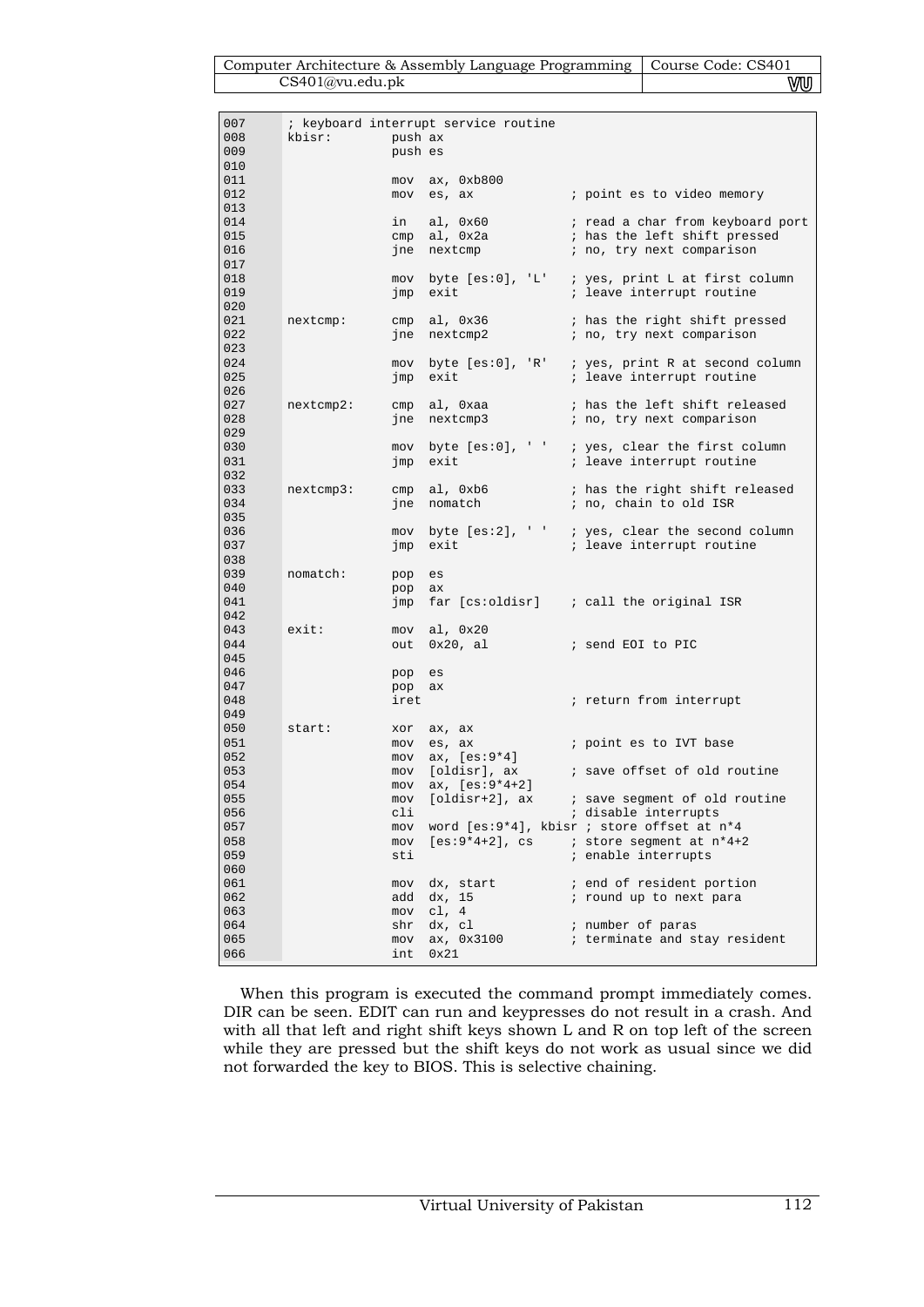| Computer Architecture & Assembly Language Programming   Course Code: CS401 |    |
|----------------------------------------------------------------------------|----|
| CS401@vu.edu.ph                                                            | vu |

To understand Terminate and Stay Resident (TSR) programs the DOS memory formation and allocation procedure must be understood. At physical address zero is the interrupt vector table. Above it are the BIOS data area, DOS data area, IO.SYS, MSDOS.SYS and other device drivers. In the end there is COMMAND.COM command interpreter. The remaining space is called the transient program area as programs are loaded and executed in this area and the space reclaimed on their exit. A freemem pointer in DOS points where the free memory begins. When DOS loads a



program the freemem pointer is moved to the end of memory, all the available space is allocated to it, and when it exits the freemem pointer comes back to its original place thereby reclaiming all space. This action is initiated by the DOS service 4C.

The second method to legally terminate a program and give control back to DOS is using the service 31. Control is still taken back but the memory releasing part is modified. A portion of the allocated memory can be retained. So the difference in the two methods is that the freemem pointer goes back to the original place or a designated number of bytes ahead of that old position. Remember that our program crashed because the interrupt routine was overwritten. If we can tell DOS not to reclaim the memory of the interrupt routine, then it will not crash. In the last program we have told DOS to make a number of bytes resident. It becomes a part of the operation system, an extension to it. Just like DOSKEY§ is an extension to the operation system.

The number of paragraphs to reserve is given in the DX register. Paragraph is a unit just like byte, word, and double word. A paragraph is 16 bytes. Therefore we can reserve in multiple of 16 bytes. We write TSRs in such a way that the initialization code and data is located at the end as it is not necessary to make it resident and therefore to save space.

To calculate the number of paragraphs a label is placed after the last line that is to be made resident. The value of that label is the number of bytes needed to be made resident. A simple division by 16 will not give the correct number of paras as we want our answer to be rounded up and not down. For example 100 bytes should need 7 pages but division gives 6 and a remainder of 4. A standard technique to get rounded up integer division is to add divisor-1 to the dividend and then divide. So we add 15 to the number of bytes and then divide by 16. We use shifting for division as the divisor is a power of 2. We use a form of SHR that places the count in the CL register so that we can shift by 4 in just two instructions instead of 4 if we shift one by one.

In our program anything after start label is not needed after the program has become a TSR. We can observe that our program has become a part of DOS by giving the following command.

mem /c

-

<sup>§</sup> DOSKEY is a TSR that shows the previous commands on the command prompt with up and down arrows and allows editing of the command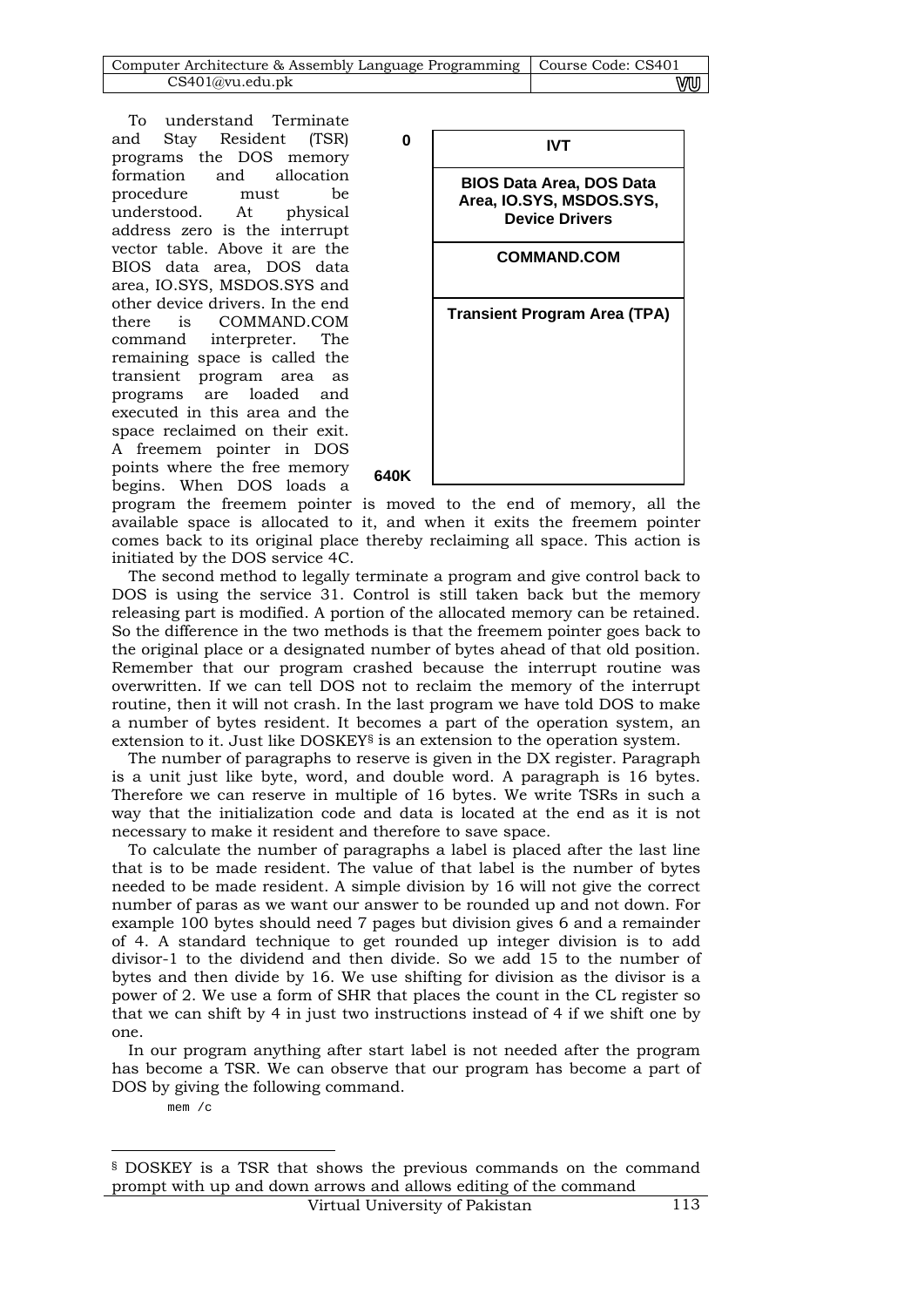| Computer Architecture & Assembly Language Programming   Course Code: CS401 |    |
|----------------------------------------------------------------------------|----|
| CS401@vu.edu.ph                                                            | vu |

This command displays all currently loaded drivers and the current state of memory. We will be able to see our program in the list of DOS drivers.

#### **9.4. PROGRAMMABLE INTERVAL TIMER**

Another very important peripheral device is the Programmable Interval Timer (PIT), the chip numbered 8254. This chip has a precise input frequency of 1.19318 MHz. This frequency is fixed regardless of the processor clock. Inside the chip is a 16bit divisor which divides this input frequency and the output is connected to the IRQ 0 line of the PIC. The special number 0 if placed in the divisor means a divisor of 65536 and not 0. The standard divisor is 0 unless we change it. Therefore by default IRQ 0 is generated 1193180/65536=18.2 times per second. This is called the timer tick. There is an interval of about 55ms between two timer ticks. The system time is maintained with the timer interrupt. This is the highest priority interrupt and breaks whatever is executing. Time can be maintained with this interrupt as this frequency is very precise and is part of the IBM standard.

When writing a TSR we give control back to DOS so TSR activation, reactivation and action is solely interrupt based, whether this is a hardware interrupt or a software one. Control is never given back; it must be caught, just like we caught control by hooking the keyboard interrupt. Our next example will hook the timer interrupt and display a tick count on the screen.

|            | <b>Example 9.7</b>                                |            |                                                      |                                                 |  |  |  |  |  |
|------------|---------------------------------------------------|------------|------------------------------------------------------|-------------------------------------------------|--|--|--|--|--|
| 001        | ; display a tick count on the top right of screen |            |                                                      |                                                 |  |  |  |  |  |
| 002        | [org 0x0100]                                      |            |                                                      |                                                 |  |  |  |  |  |
| 003        |                                                   | jmp        | start                                                |                                                 |  |  |  |  |  |
| 004        |                                                   |            |                                                      |                                                 |  |  |  |  |  |
| 005        | tickcount:                                        | dw         | $\Omega$                                             |                                                 |  |  |  |  |  |
| 006        |                                                   |            |                                                      |                                                 |  |  |  |  |  |
| 007        |                                                   |            | ; subroutine to print a number at top left of screen |                                                 |  |  |  |  |  |
| 008        |                                                   |            | ; takes the number to be printed as its parameter    |                                                 |  |  |  |  |  |
| 009        | printnum:                                         | push bp    |                                                      |                                                 |  |  |  |  |  |
| 010        |                                                   |            | mov bp, sp                                           |                                                 |  |  |  |  |  |
| 011        |                                                   | push es    |                                                      |                                                 |  |  |  |  |  |
| 012        |                                                   | push ax    |                                                      |                                                 |  |  |  |  |  |
| 013        |                                                   | push bx    |                                                      |                                                 |  |  |  |  |  |
| 014        |                                                   | push cx    |                                                      |                                                 |  |  |  |  |  |
| 015        |                                                   | push dx    |                                                      |                                                 |  |  |  |  |  |
| 016        |                                                   | push di    |                                                      |                                                 |  |  |  |  |  |
| 017        |                                                   |            |                                                      |                                                 |  |  |  |  |  |
| 018        |                                                   | mov        | ax, 0xb800                                           |                                                 |  |  |  |  |  |
| 019        |                                                   | mov        | es, ax                                               | ; point es to video base                        |  |  |  |  |  |
| 020        |                                                   | mov        | $ax, [bp+4]$                                         | ; load number in ax                             |  |  |  |  |  |
| 021<br>022 |                                                   | mov        | bx, 10                                               | ; use base 10 for division                      |  |  |  |  |  |
| 023        |                                                   | mov        | cx, 0                                                | ; initialize count of digits                    |  |  |  |  |  |
| 024        |                                                   |            |                                                      |                                                 |  |  |  |  |  |
| 025        | nextdigit:                                        | mov<br>div | dx, 0<br>bx                                          | ; zero upper half of dividend<br>; divide by 10 |  |  |  |  |  |
| 026        |                                                   | add        | dl, 0x30                                             | ; convert digit into ascii value                |  |  |  |  |  |
| 027        |                                                   | push dx    |                                                      | ; save ascii value on stack                     |  |  |  |  |  |
| 028        |                                                   | inc        | cx                                                   | ; increment count of values                     |  |  |  |  |  |
| 029        |                                                   | cmp        | ax, O                                                | ; is the quotient zero                          |  |  |  |  |  |
| 030        |                                                   | jnz        | nextdigit                                            | ; if no divide it again                         |  |  |  |  |  |
| 031        |                                                   |            |                                                      |                                                 |  |  |  |  |  |
| 032        |                                                   | mov        | di, 140                                              | ; point di to 70th column                       |  |  |  |  |  |
| 033        |                                                   |            |                                                      |                                                 |  |  |  |  |  |
| 034        | nextpos:                                          | pop        | dx.                                                  | ; remove a digit from the stack                 |  |  |  |  |  |
| 035        |                                                   | mov        | dh, 0x07                                             | ; use normal attribute                          |  |  |  |  |  |
| 036        |                                                   | mov        | [es:di], dx                                          | ; print char on screen                          |  |  |  |  |  |
| 037        |                                                   | add        | di.2                                                 | ; move to next screen location                  |  |  |  |  |  |
| 038        |                                                   |            | loop nextpos                                         | ; repeat for all digits on stack                |  |  |  |  |  |
| 039        |                                                   |            |                                                      |                                                 |  |  |  |  |  |
| 040        |                                                   | pop        | di                                                   |                                                 |  |  |  |  |  |
| 041        |                                                   | pop        | dx                                                   |                                                 |  |  |  |  |  |
| 042        |                                                   | pop        | cx                                                   |                                                 |  |  |  |  |  |
| 043        |                                                   | pop        | bx                                                   |                                                 |  |  |  |  |  |
| 044        |                                                   | pop        | ax                                                   |                                                 |  |  |  |  |  |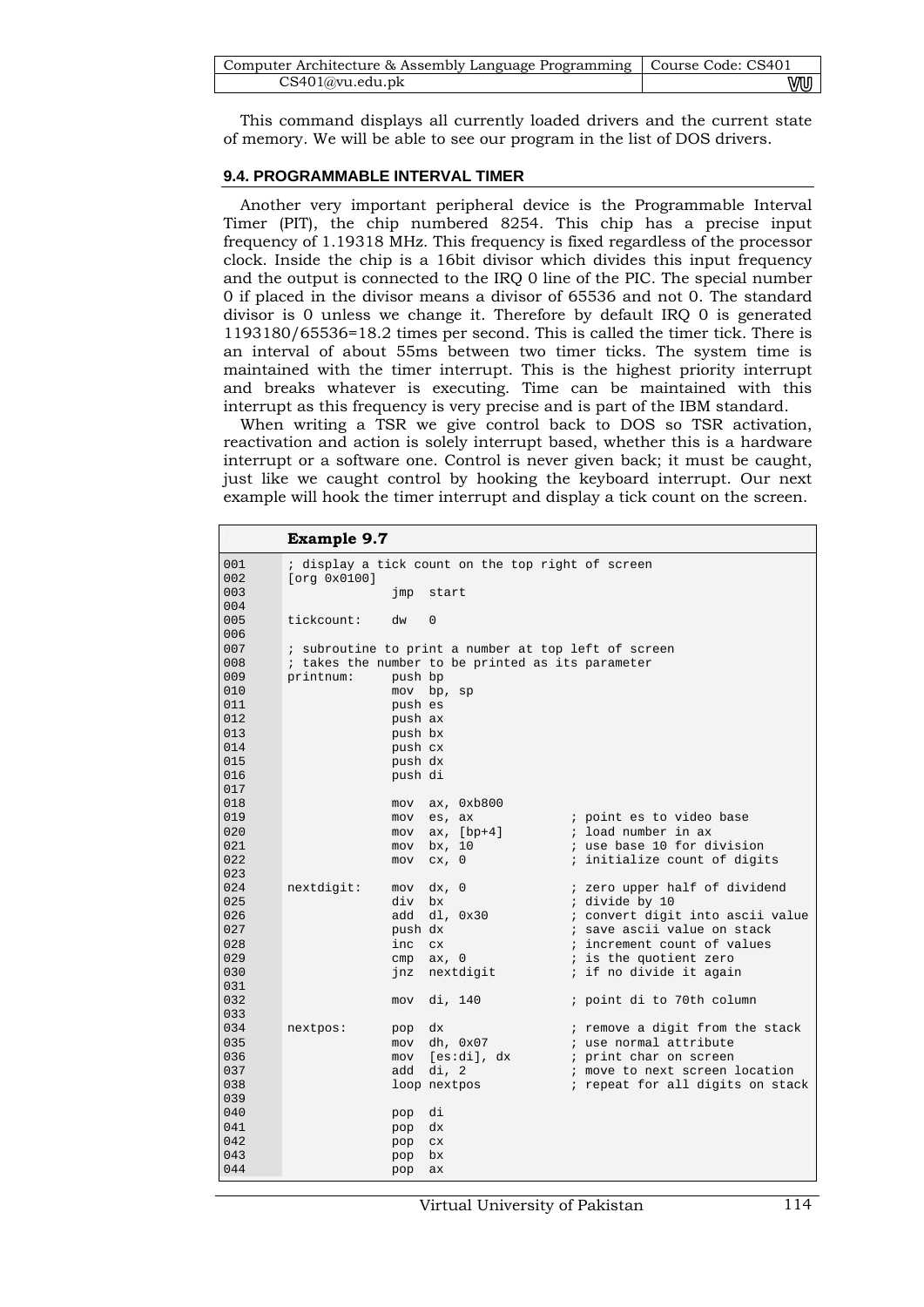| Computer Architecture & Assembly Language Programming   Course Code: CS401 |    |
|----------------------------------------------------------------------------|----|
| CS401@vu.edu.ph                                                            | WU |

| 045  |        | pop     | es                                |                                                       |
|------|--------|---------|-----------------------------------|-------------------------------------------------------|
| 046  |        | pop bp  |                                   |                                                       |
| 047  |        | ret 2   |                                   |                                                       |
| 048  |        |         |                                   |                                                       |
| 049  |        |         | ; timer interrupt service routine |                                                       |
| 050  | timer: | push ax |                                   |                                                       |
| 051  |        |         |                                   |                                                       |
| 0.52 |        |         |                                   | inc word [cs:tickcount]; increment tick count         |
| 053  |        |         | push word [cs:tickcount]          |                                                       |
| 054  |        |         | call printnum                     | ; print tick count                                    |
| 055  |        |         |                                   |                                                       |
| 056  |        |         | mov al, 0x20                      |                                                       |
| 057  |        |         | out 0x20, al                      | ; end of interrupt                                    |
| 058  |        |         |                                   |                                                       |
| 059  |        | pop ax  |                                   |                                                       |
| 060  |        | iret    |                                   | ; return from interrupt                               |
| 061  |        |         |                                   |                                                       |
| 062  | start: | xor     | ax, ax                            |                                                       |
| 063  |        | mov     | es, ax                            | <i>i</i> point es to IVT base                         |
| 064  |        | cli     |                                   | ; disable interrupts                                  |
| 065  |        |         |                                   | mov word [es:8*4], timer; store offset at n*4         |
| 066  |        | mov     |                                   | $[es:8*4+2]$ , cs $\qquad$ i store segment at $n*4+2$ |
| 067  |        | sti     |                                   | ; enable interrupts                                   |
| 068  |        |         |                                   |                                                       |
| 069  |        |         |                                   | mov dx, start (and of resident portion                |
| 070  |        |         | add dx, 15                        | ; round up to next para                               |
| 071  |        |         | mov cl, 4                         |                                                       |
| 072  |        |         | shr dx, cl                        | ; number of paras                                     |
| 073  |        |         |                                   | mov ax, 0x3100 ; terminate and stay resident          |
| 074  |        | int.    | $0 \times 21$                     |                                                       |

When we execute the program the counter starts on the screen. Whatever we do, take directory, open EDIT, the debugger etc. the counter remains running on the screen. No one is giving control to the program; the program is getting executed as a result of timer generating INT 8 after every 55ms.

Our next example will hook both the keyboard and timer interrupts. When the shift key is pressed the tick count starts incrementing and as soon as the shift key is released the tick count stops. Both interrupt handlers are communicating through a common variable. The keyboard interrupt sets this variable while the timer interrupts modifies its behavior according to this variable.

#### **Example 9.8**

| 001         |                                    |     | ; display a tick count while the left shift key is down                 |                                                         |
|-------------|------------------------------------|-----|-------------------------------------------------------------------------|---------------------------------------------------------|
| 002         | [org 0x0100]                       |     |                                                                         |                                                         |
| 003         |                                    | jmp | start                                                                   |                                                         |
| 004         |                                    |     |                                                                         |                                                         |
| 005         | seconds:                           | dw  | $\Omega$                                                                |                                                         |
| 006         | timerflag:                         | dw  | $\Omega$                                                                |                                                         |
| 007         | oldkb:                             | dd  | $\Omega$                                                                |                                                         |
| 008         |                                    |     |                                                                         |                                                         |
| $009 - 049$ |                                    |     | <i>iiiii</i> COPY LINES 007-047 FROM EXAMPLE 9.7 (printnum) <i>iiii</i> |                                                         |
| 050         |                                    |     |                                                                         |                                                         |
| 051         |                                    |     | ; keyboard interrupt service routine                                    |                                                         |
| 052         | kbisr:<br><b>Example 1</b> push ax |     |                                                                         |                                                         |
| 053         |                                    |     |                                                                         |                                                         |
| 054         |                                    |     |                                                                         | in al, 0x60 : read char from keyboard port              |
| 055         |                                    | cmp | al, Ox2a al anno 2014.                                                  | ; has the left shift pressed                            |
| 056         |                                    | ine | nextcmp                                                                 | ; no, try next comparison                               |
| 057         |                                    |     |                                                                         |                                                         |
| 058         |                                    | cmp |                                                                         | word [cs:timerflag], 1; is the flag already set         |
| 059         |                                    | ie  | exit                                                                    | ; yes, leave the ISR                                    |
| 060         |                                    |     |                                                                         |                                                         |
| 061         |                                    | mov |                                                                         | word [cs:timerflag], 1; set flag to start printing      |
| 062         |                                    | jmp | exit                                                                    | ; leave the ISR                                         |
| 063         |                                    |     |                                                                         |                                                         |
| 064         | nextcmp:                           |     | cmp al, Oxaa                                                            | ; has the left shift released                           |
| 065         |                                    | ine | nomatch                                                                 | ; no, chain to old ISR                                  |
| 066         |                                    |     |                                                                         |                                                         |
| 067         |                                    |     |                                                                         | mov word [cs:timerflag], 0; reset flag to stop printing |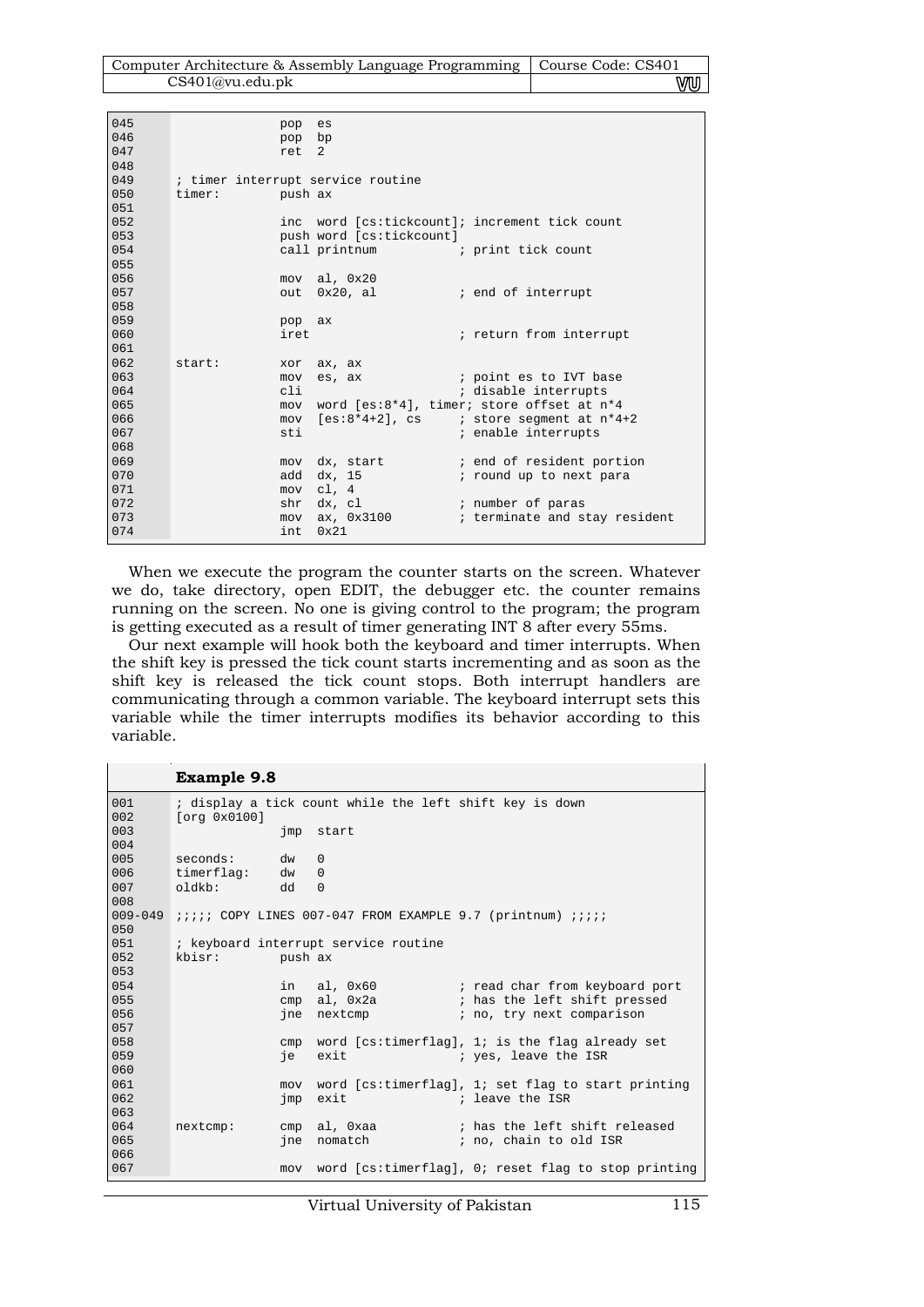#### Computer Architecture & Assembly Language Programming | Course Code: CS401 CS401@vu.edu.pk WU

| 068         |                     | jmp     | exit                                   | ; leave the interrupt routine                                         |
|-------------|---------------------|---------|----------------------------------------|-----------------------------------------------------------------------|
| 069         |                     |         |                                        |                                                                       |
| 070         | nomatch:            | pop     | ax                                     |                                                                       |
| 071         |                     | jmp     | far [cs∶oldkb]                         | ; call original ISR                                                   |
| 072         |                     |         |                                        |                                                                       |
| 073         | exist:              |         | mov al, 0x20                           |                                                                       |
| 074         |                     | out     | $0x20$ , al                            | ; send EOI to PIC                                                     |
| 075         |                     |         |                                        |                                                                       |
| 076         |                     | pop     | ax                                     |                                                                       |
| 077         |                     | iret    |                                        | ; return from interrupt                                               |
| 078         |                     |         |                                        |                                                                       |
| 079         |                     |         | ; timer interrupt service routine      |                                                                       |
| 080         | timer:              | push ax |                                        |                                                                       |
| 081         |                     |         |                                        |                                                                       |
| 082         |                     | cmp     |                                        | word [ $cs:$ timerflag], 1 ; is the printing flag set                 |
| 083         |                     |         | jne skipall                            | ; no, leave the ISR                                                   |
| 084         |                     |         |                                        |                                                                       |
| 085         |                     |         |                                        | inc word [cs:seconds] ; increment tick count                          |
| 086         |                     |         | push word [cs:seconds]                 |                                                                       |
| 087         |                     |         | call printnum                          | ; print tick count                                                    |
| 088         |                     |         |                                        |                                                                       |
| 089         | skipall:            |         | mov al, 0x20                           |                                                                       |
| 090         |                     | out     | 0x20, al                               | ; send EOI to PIC                                                     |
| 091         |                     |         |                                        |                                                                       |
| 092         |                     | pop     | ax                                     |                                                                       |
| 093         |                     | iret    |                                        | ; return from interrupt                                               |
| 094         |                     |         |                                        |                                                                       |
| 095         | start:              | xor     | ax, ax                                 |                                                                       |
| 096         |                     |         | mov es, ax                             | ; point es to IVT base                                                |
| 097         |                     | mov     | ax, [es:9*4]                           |                                                                       |
| 098         |                     | mov     | [oldkb], ax                            | ; save offset of old routine                                          |
| 099         |                     | mov     | ax, [es:9*4+2]                         |                                                                       |
| 100         |                     | mov     | [oldkb+2], ax                          | ; save segment of old routine                                         |
| 101         |                     | cli     |                                        | ; disable interrupts                                                  |
| 102         |                     | mov     |                                        | word [es:9*4], kbisr ; store offset at n*4                            |
| 103         |                     | mov     |                                        | $[es:9*4+2]$ , cs $i$ store segment at $n*4+2$                        |
| 104         |                     | mov     |                                        | word [es:8*4], timer ; store offset at n*4                            |
| 105         |                     | mov     |                                        | $[es:8*4+2]$ , cs i store segment at $n*4+$                           |
| 106         |                     | sti     |                                        |                                                                       |
| 107         |                     |         |                                        | ; enable interrupts                                                   |
| 108         |                     |         |                                        |                                                                       |
|             |                     | mov     | dx, start                              | ; end of resident portion                                             |
| 109         |                     | add     | dx, 15<br>mov cl, 4                    | ; round up to next para                                               |
| 110         |                     |         |                                        |                                                                       |
| 111         |                     | shr     | dx, cl                                 | ; number of paras                                                     |
| 112         |                     | mov     | ax, 0x3100                             | ; terminate and stay resident                                         |
| 113         |                     | int     | 0x21                                   |                                                                       |
| 006         |                     |         |                                        | This flag is one when the timer interrupt should increment and zero   |
|             | when it should not. |         |                                        |                                                                       |
|             |                     |         |                                        |                                                                       |
| $058 - 059$ |                     |         |                                        | As the keyboard controller repeatedly generates the press code if the |
|             |                     |         |                                        | release code does not come in a specified time, we have placed a      |
|             |                     |         |                                        |                                                                       |
|             |                     |         | check to not repeatedly set it to one. |                                                                       |
| 058         |                     |         |                                        | Another way to access TSR data is using the CS override instead of    |
|             |                     |         |                                        |                                                                       |
|             |                     |         |                                        | initializing DS. It is common mistake not to initialize DS and also   |

When we execute the program and the shift key is pressed, the counter starts incrementing. When the key is released the counter stops. When it is pressed again the counter resumes counting. As this is made as a TSR any other program can be loaded and will work properly alongside the TSR.

not put in CS override in a real time interrupt handler.

### **9.5. PARALLEL PORT**

Computers can control external hardware through various external ports like the parallel port, the serial port, and the new additions USB and FireWire. Using this, computers can be used to control almost anything. For our examples we will use the parallel port. The parallel port has two views, the connector that the external world sees and the parallel port controller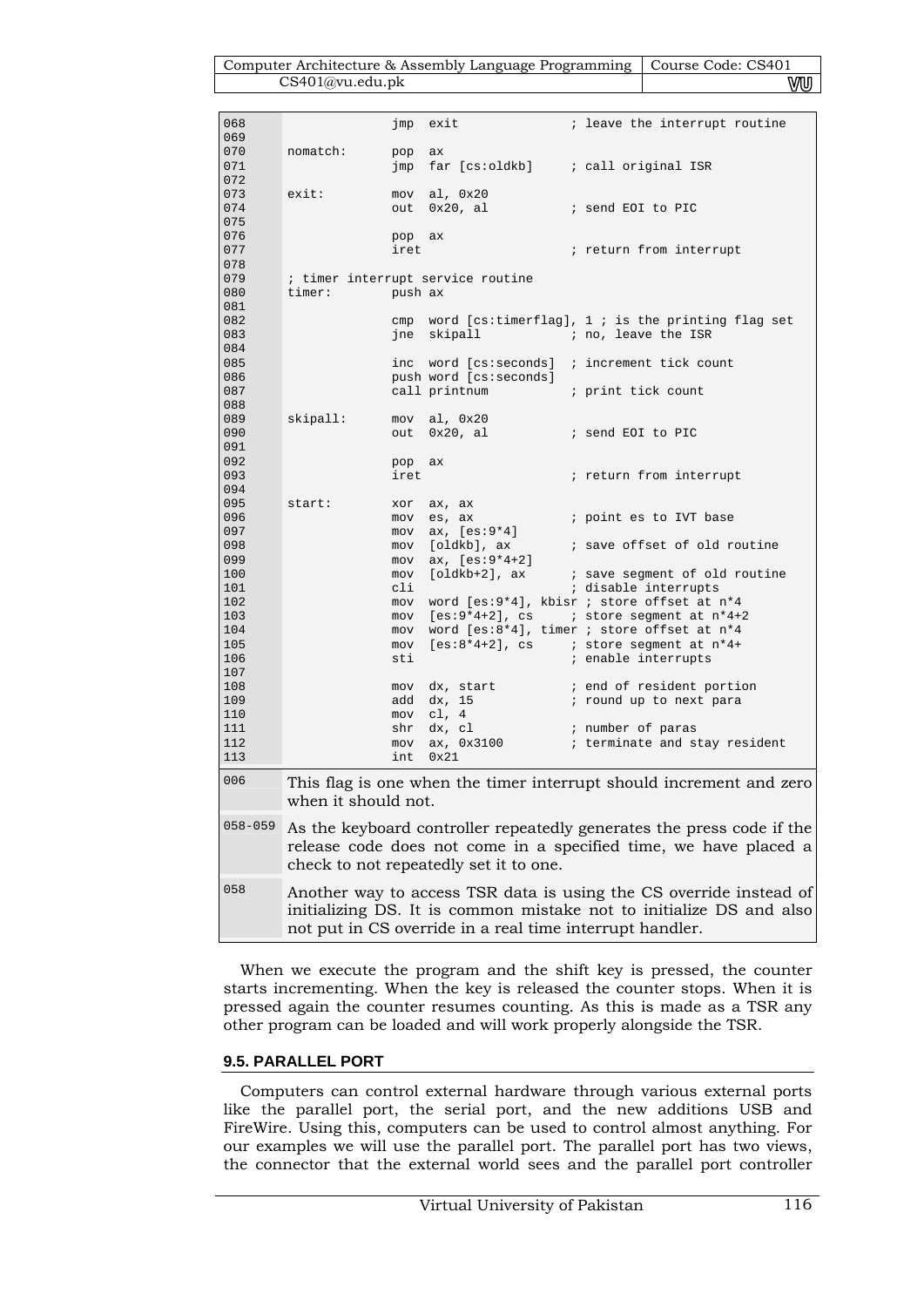| Computer Architecture & Assembly Language Programming   Course Code: CS401 |    |
|----------------------------------------------------------------------------|----|
| CS401@vu.edu.ph                                                            | vw |

ports through which the processor communicates with the device connected to the parallel port.

The parallel port connector is a 25pin connector called DB-25. Different pins of this connector have different meanings. Some are meaningful only with the printer\*\*. This is a bidirectional port so there are some pins to take data from the processor to the parallel port and others to take data from the parallel port to the processor. Important pins for our use are the data pins from pin 2 to pin 9 that take data from the processor to the device. Pin 10, the ACK pin, is normally used by the printer to acknowledge the receipt of data and show the willingness to receive more data. Signaling this pin generates IRQ 7 if enabled in the PIC and in the parallel port controller. Pin 18-25 are ground and must be connected to the external circuit ground to provide the common reference point otherwise they won't understand each other voltage levels. Like the datum point in a graph this is the datum point of an electrical circuit. The remaining pins are not of our concern in these examples.

This is the external view of the parallel port. The processor cannot see these pins. The processor uses the I/O ports of the parallel port controller. The first parallel port LPT1†† has ports designated from 378 to 37A. The first port 378 is the data port. If we use the OUT instruction on this port, 1 bits result in a 5V signal on the corresponding pin and a 0 bits result in a 0V signal on the corresponding pin.

Port 37A is the control port. Our interest is with bit 4 of this port which enables the IRQ 7 triggering by the ACK pin. We have attached a circuit that connects 8 LEDs with the parallel port pins. The following examples sends the scancode of the key pressed to the parallel port so that it is visible on LEDs.

**Example 9.9** 

-

|            | <b>Example 9.9</b> |            |                                      |                                                                  |
|------------|--------------------|------------|--------------------------------------|------------------------------------------------------------------|
| 001        |                    |            |                                      | ; show scancode on external LEDs connected through parallel port |
| 002        | [org 0x0100]       |            |                                      |                                                                  |
| 003        |                    |            | imp start                            |                                                                  |
| 004        |                    |            |                                      |                                                                  |
| 005        | oldisr:            | $dd \t 0$  |                                      | ; space for saving old ISR                                       |
| 006        |                    |            |                                      |                                                                  |
| 007        |                    |            | ; keyboard interrupt service routine |                                                                  |
| 008        | kbisr:             | push ax    |                                      |                                                                  |
| 009        |                    | push dx    |                                      |                                                                  |
| 010        |                    |            |                                      |                                                                  |
| 011        |                    | in         | al, 0x60                             | ; read char from keyboard port                                   |
| 012        |                    | mov        | dx, 0x378                            |                                                                  |
| 013        |                    |            | out dx, al                           | ; write char to parallel port                                    |
| 014        |                    |            |                                      |                                                                  |
| 015        |                    | pop        | ax                                   |                                                                  |
| 016        |                    | pop        | dx                                   |                                                                  |
| 017        |                    | jmp        |                                      | far [cs:oldisr] ; call original ISR                              |
| 018        |                    |            |                                      |                                                                  |
| 019        | start:             | xor        | ax, ax                               |                                                                  |
| 020        |                    | mov        | es, ax                               | ; point es to IVT base                                           |
| 021        |                    | mov        | ax, [es:9*4]                         |                                                                  |
| 022        |                    | mov        | [oldisr], ax                         | ; save offset of old routine                                     |
| 023        |                    | mov        | $ax, [es:9*4+2]$                     |                                                                  |
| 024        |                    | mov        | [oldisr+2], ax                       | ; save segment of old routine                                    |
| 025<br>026 |                    | cli        |                                      | ; disable interrupts                                             |
| 027        |                    | mov<br>mov |                                      | word [es:9*4], kbisr ; store offset at n*4                       |
| 028        |                    | sti        |                                      | $[es:9*4+2]$ , cs ; store seqment at $n*4+2$                     |
| 029        |                    |            |                                      | ; enable interrupts                                              |
| 030        |                    | mov        |                                      |                                                                  |
| 031        |                    | add        | dx, start                            | ; end of resident portion                                        |
|            |                    |            | dx, 15                               | ; round up to next para                                          |

<sup>\*\*</sup> The parallel port is most commonly used with the printer. However some new printers have started using the USB port.

<sup>††</sup> Older computer had more than one parallel port named LPT2 and having ports from 278-27A.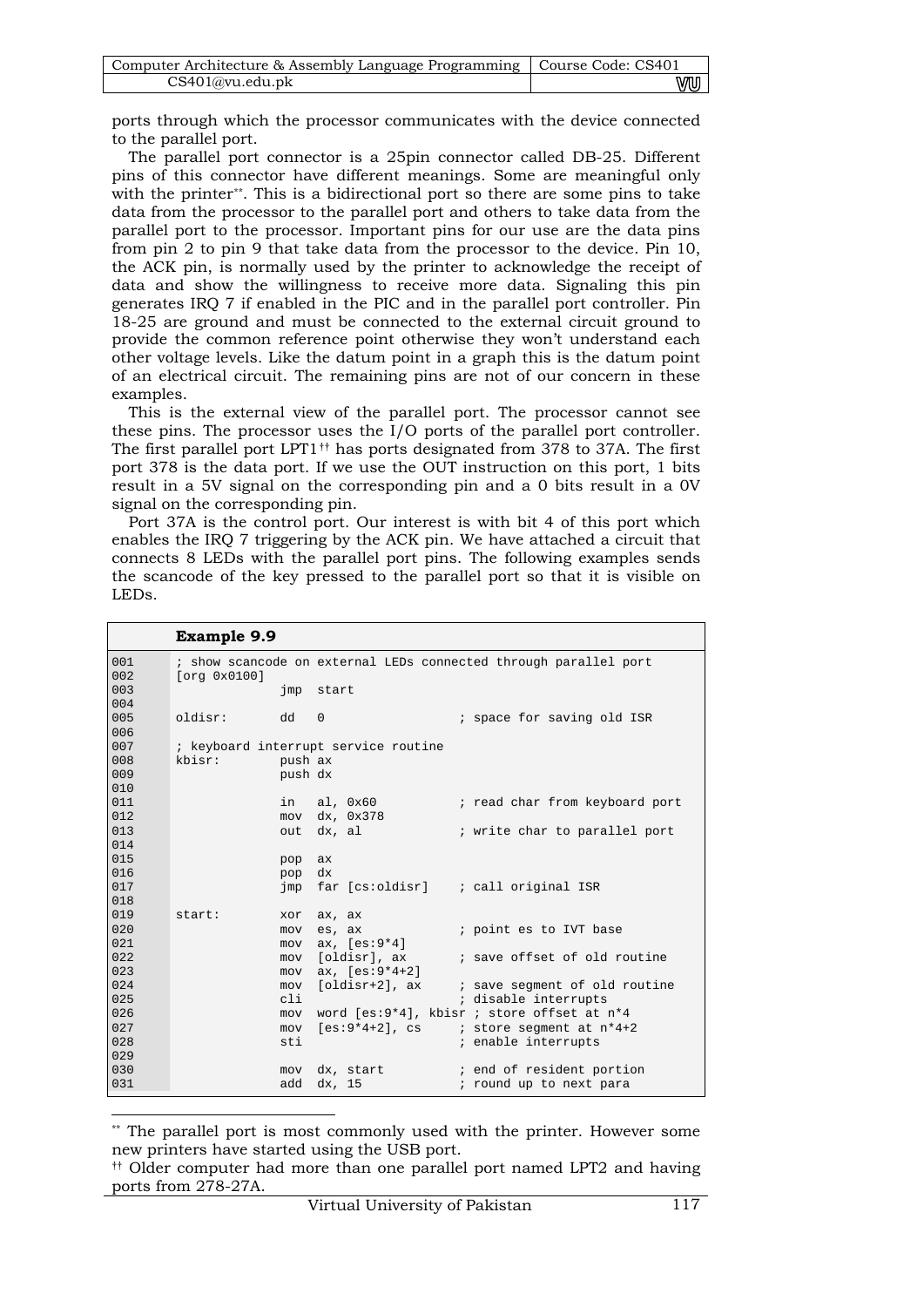|      | Computer Architecture & Assembly Language Programming | Course Code: CS401 |    |
|------|-------------------------------------------------------|--------------------|----|
|      | CS401@vu.edu.ph                                       |                    | WW |
|      |                                                       |                    |    |
| 0.32 | mov                                                   | $CL$ .             |    |

|                          | $int \ 0x21$   |                               |
|--------------------------|----------------|-------------------------------|
| 032<br>033<br>034<br>035 | mov ax, 0x3100 | ; terminate and stay resident |
|                          | shr dx, cl     | ; number of paras             |
|                          | mov cl. 4      |                               |

The following example uses the same LED circuit and sends data such that LEDs switch on and off turn by turn so that it looks like light is moving back and forth.

 $\blacksquare$ 

|            | <b>Example 9.10</b> |         |                                                      |                                                        |  |  |
|------------|---------------------|---------|------------------------------------------------------|--------------------------------------------------------|--|--|
| 001        |                     |         | ; show lights moving back and forth on external LEDs |                                                        |  |  |
| 002        | [org 0x0100]        |         |                                                      |                                                        |  |  |
| 003        |                     | jmp     | start                                                |                                                        |  |  |
| 004        |                     |         |                                                      |                                                        |  |  |
| 005        | signal:             | db      | 1                                                    | ; current state of lights                              |  |  |
| 006        | direction:          | db      | $\mathbf{0}$                                         | ; current direction of motion                          |  |  |
| 007        |                     |         |                                                      |                                                        |  |  |
| 008        |                     |         | ; timer interrupt service routine                    |                                                        |  |  |
| 009        | timer:              | push ax |                                                      |                                                        |  |  |
| 010        |                     | push dx |                                                      |                                                        |  |  |
| 011        |                     | push ds |                                                      |                                                        |  |  |
| 012        |                     |         |                                                      |                                                        |  |  |
| 013        |                     | push cs |                                                      |                                                        |  |  |
| 014        |                     | pop     | ds                                                   | ; initialize ds to data segment                        |  |  |
| 015        |                     |         |                                                      |                                                        |  |  |
| 016        |                     | cmp     |                                                      | byte [direction], 1; are moving in right direction     |  |  |
| 017        |                     | je      | moveright                                            | ; yes, go to shift right code                          |  |  |
| 018<br>019 |                     |         |                                                      |                                                        |  |  |
| 020        |                     | shl     |                                                      | byte [signal], 1 ; shift left state of lights          |  |  |
| 021        |                     | jnc     | output                                               | ; no jump to change direction                          |  |  |
| 022        |                     | mov     |                                                      | byte [direction], 1; change direction to right         |  |  |
| 023        |                     |         |                                                      | mov byte [signal], 0x80; turn on left most light       |  |  |
| 024        |                     | jmp     | output                                               | ; proceed to send signal                               |  |  |
| 025        |                     |         |                                                      |                                                        |  |  |
| 026        | moveright:          | shr     |                                                      | byte [signal], $1$ ; shift right state of lights       |  |  |
| 027        |                     | jnc     | output                                               | ; no jump to change direction                          |  |  |
| 028        |                     |         |                                                      |                                                        |  |  |
| 029        |                     | mov     |                                                      | byte [direction], 0; change direction to left          |  |  |
| 030        |                     | mov     |                                                      | byte [signal], $1$ ; turn on right most light          |  |  |
| 031        |                     |         |                                                      |                                                        |  |  |
| 032        | output:             |         | mov al, [signal]                                     | ; load lights state in al                              |  |  |
| 033        |                     |         | mov dx, 0x378                                        | ; parallel port data port                              |  |  |
| 034        |                     | out     | dx, al                                               | ; send light state of port                             |  |  |
| 035        |                     |         |                                                      |                                                        |  |  |
| 036        |                     |         | mov al, 0x20                                         |                                                        |  |  |
| 037        |                     |         | out 0x20, al                                         | i send EOI on PIC                                      |  |  |
| 038        |                     |         |                                                      |                                                        |  |  |
| 039        |                     | pop     | ds                                                   |                                                        |  |  |
| 040        |                     | pop     | dx                                                   |                                                        |  |  |
| 041        |                     | pop     | ax                                                   |                                                        |  |  |
| 042        |                     | iret    |                                                      | ; return from interrupt                                |  |  |
| 043        |                     |         |                                                      |                                                        |  |  |
| 044        | start:              | xor     | ax, ax                                               |                                                        |  |  |
| 045        |                     | mov     | es, ax                                               | ; point es to IVT base                                 |  |  |
| 046        |                     | cli     |                                                      | ; disable interrupts                                   |  |  |
| 047        |                     | mov     |                                                      | word [es:8*4], timer ; store offset at $n*4$           |  |  |
| 048        |                     |         |                                                      | mov [es:8*4+2], cs $\qquad$ ; store segment at $n*4+2$ |  |  |
| 049        |                     | sti     |                                                      | ; enable interrupts                                    |  |  |
| 050        |                     |         |                                                      |                                                        |  |  |
| 051        |                     |         | mov dx, start                                        | ; end of resident portion                              |  |  |
| 052        |                     |         | add dx, 15                                           | ; round up to next para                                |  |  |
| 053        |                     |         | mov cl, 4                                            |                                                        |  |  |
| 054        |                     |         | shr dx, cl                                           | ; number of paras                                      |  |  |
| 055        |                     |         | mov ax, 0x3100                                       | ; terminate and stay resident                          |  |  |
| 056        |                     | int     | 0x21                                                 |                                                        |  |  |

We will now use the parallel port to control a slightly complicated circuit. This time we will also use the parallel port interrupt. We are using a 220 V bulb with AC input. AC current is 50Hz sine wave. We have made our circuit such that it triggers the parallel port interrupt whenever the since wave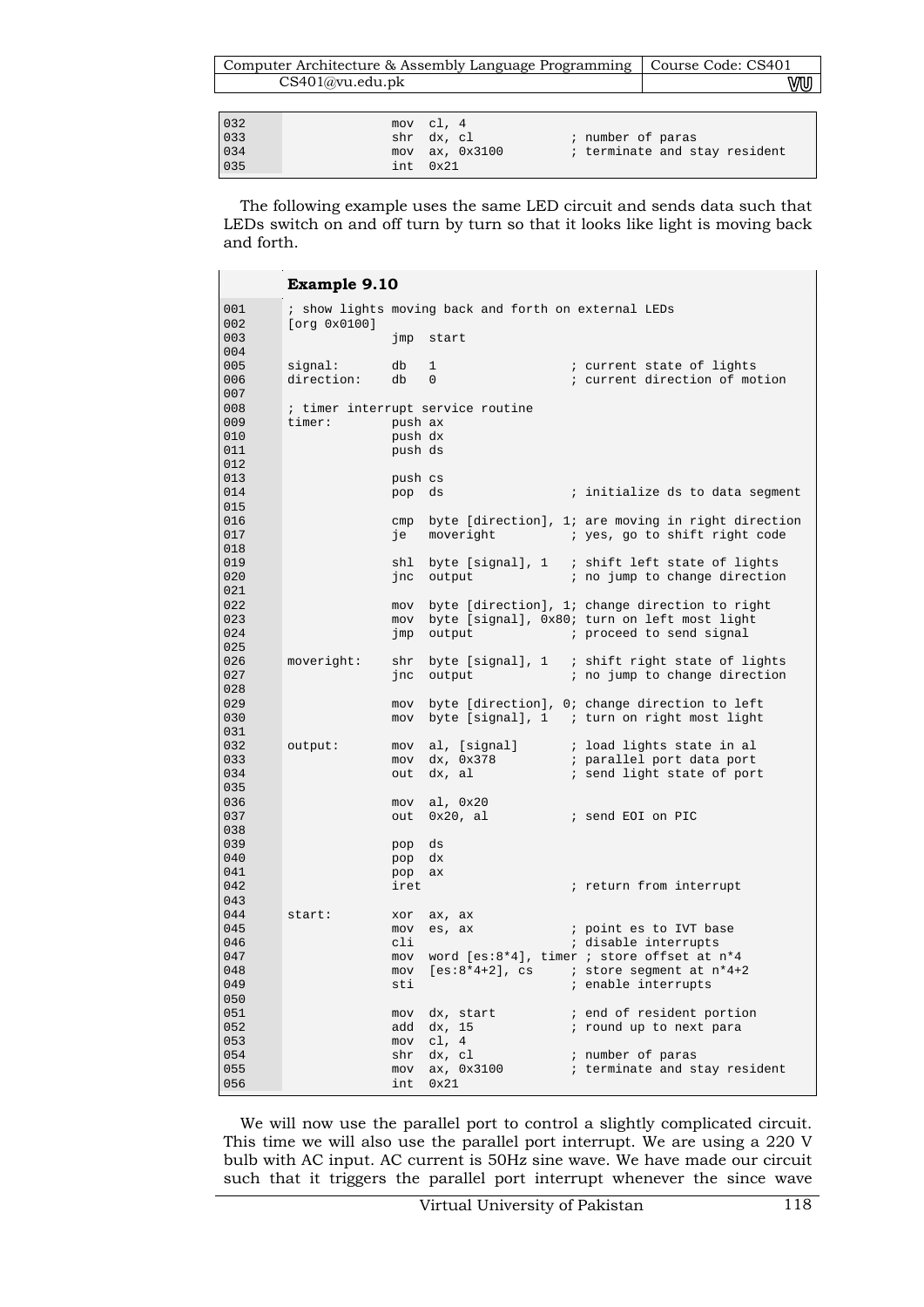| Computer Architecture & Assembly Language Programming   Course Code: CS401 |    |
|----------------------------------------------------------------------------|----|
| CS401@vu.edu.ph                                                            | wu |

crosses zero. We have control of passing the AC current to the bulb. We control it such that in every cycle only a fixed percentage of time the current passes on to the bulb. Using this we can control the intensity or glow of the bulb.

Our first example will slowly turn on the bulb by increasing the power provided using the mechanism just described.

 $\mathbf{r}$ 

|            | <b>Example 9.11</b> |            |                                           |                                                                              |
|------------|---------------------|------------|-------------------------------------------|------------------------------------------------------------------------------|
| 001        |                     |            |                                           | ; slowly turn on a bulb by gradually increasing the power provided           |
| 002        | [org 0x0100]        |            |                                           |                                                                              |
| 003        |                     | jmp        | start                                     |                                                                              |
| 004        |                     |            |                                           |                                                                              |
| 005        | $flaq$ :            | db         | $\mathbf{0}$                              | ; next time turn on or turn off                                              |
| 006<br>007 | stop:<br>divider:   | db         | $\mathbf{0}$<br>dw 11000                  | ; flag to terminate the program<br>; divider for minimum intensity           |
| 008        | oldtimer:           | dd         | $\Omega$                                  | i space for saving old isr                                                   |
| 009        |                     |            |                                           |                                                                              |
| 010        |                     |            | ; timer interrupt service routine         |                                                                              |
| 011        | timer:              | push ax    |                                           |                                                                              |
| 012        |                     | push dx    |                                           |                                                                              |
| 013        |                     |            |                                           |                                                                              |
| 014<br>015 |                     | cmp<br>je  | switchoff                                 | byte $[cs:flag]$ , 0 ; are we here to turn off<br>; yes, go to turn off code |
| 016        |                     |            |                                           |                                                                              |
| 017        | switchon:           |            | mov al, 1                                 |                                                                              |
| 018        |                     | mov        | dx, 0x378                                 |                                                                              |
| 019        |                     | out        | dx, al                                    | ; no, turn the bulb on                                                       |
| 020        |                     |            |                                           |                                                                              |
| 021        |                     |            | $mov$ ax, $0x0100$                        |                                                                              |
| 022<br>023 |                     |            | out 0x40, al<br>mov al, ah                | i set timer divisor LSB to 0                                                 |
| 024        |                     |            | out 0x40, al                              | ; set timer divisor MSB to 1                                                 |
| 025        |                     |            |                                           | mov byte [cs:flag], 0 ; flag next timer to switch off                        |
| 026        |                     | jmp        | exit                                      | ; leave the interrupt routine                                                |
| 027        |                     |            |                                           |                                                                              |
| 028        | switchoff:          | xor        | ax, ax                                    |                                                                              |
| 029        |                     |            | mov dx, 0x378                             |                                                                              |
| 030<br>031 |                     | out        | dx, al                                    | ; turn the bulb off                                                          |
| 032        | exist:              |            | mov al, 0x20                              |                                                                              |
| 033        |                     |            | out 0x20, al                              | i send EOI to PIC                                                            |
| 034        |                     |            |                                           |                                                                              |
| 035        |                     | pop dx     |                                           |                                                                              |
| 036        |                     | pop        | ax                                        |                                                                              |
| 037        |                     | iret       |                                           | ; return from interrupt                                                      |
| 038<br>039 |                     |            | ; parallel port interrupt service routine |                                                                              |
| 040        | parallel:           | push ax    |                                           |                                                                              |
| 041        |                     |            |                                           |                                                                              |
| 042        |                     |            | mov al, 0x30                              | i set timer to one shot mode                                                 |
| 043        |                     |            | out 0x43, al                              |                                                                              |
| 044        |                     |            |                                           |                                                                              |
| 045<br>046 |                     |            |                                           | cmp word [cs:divider], 100; is the current divisor 100                       |
| 047        |                     | je         | stopit                                    | ; yes, stop                                                                  |
| 048        |                     |            |                                           | sub word [cs:divider], 10; decrease the divisor by 10                        |
| 049        |                     |            | mov ax, [cs:divider]                      |                                                                              |
| 050        |                     |            | out 0x40, al                              | i load divisor LSB in timer                                                  |
| 051        |                     |            | mov al, ah                                |                                                                              |
| 052        |                     |            | out 0x40, al                              | ; load divisor MSB in timer                                                  |
| 053        |                     |            |                                           | mov byte [cs:flag], 1 ; flag next timer to switch on                         |
| 054<br>055 |                     |            | mov al, 0x20                              |                                                                              |
| 056        |                     |            | out 0x20, al                              | ; send EOI to PIC                                                            |
| 057        |                     | pop        | ax                                        |                                                                              |
| 058        |                     | iret       |                                           | ; return from interrupt                                                      |
| 059        |                     |            |                                           |                                                                              |
| 060        | stopit:             |            |                                           | mov byte [stop], 1 ; flag to terminate the program                           |
| 061        |                     |            | $mov \quad a1, 0x20$                      |                                                                              |
| 062<br>063 |                     | out<br>pop | 0x20, al<br>ax                            | ; send EOI to PIC                                                            |
| 064        |                     | iret       |                                           | ; return from interrupt                                                      |
| 065        |                     |            |                                           |                                                                              |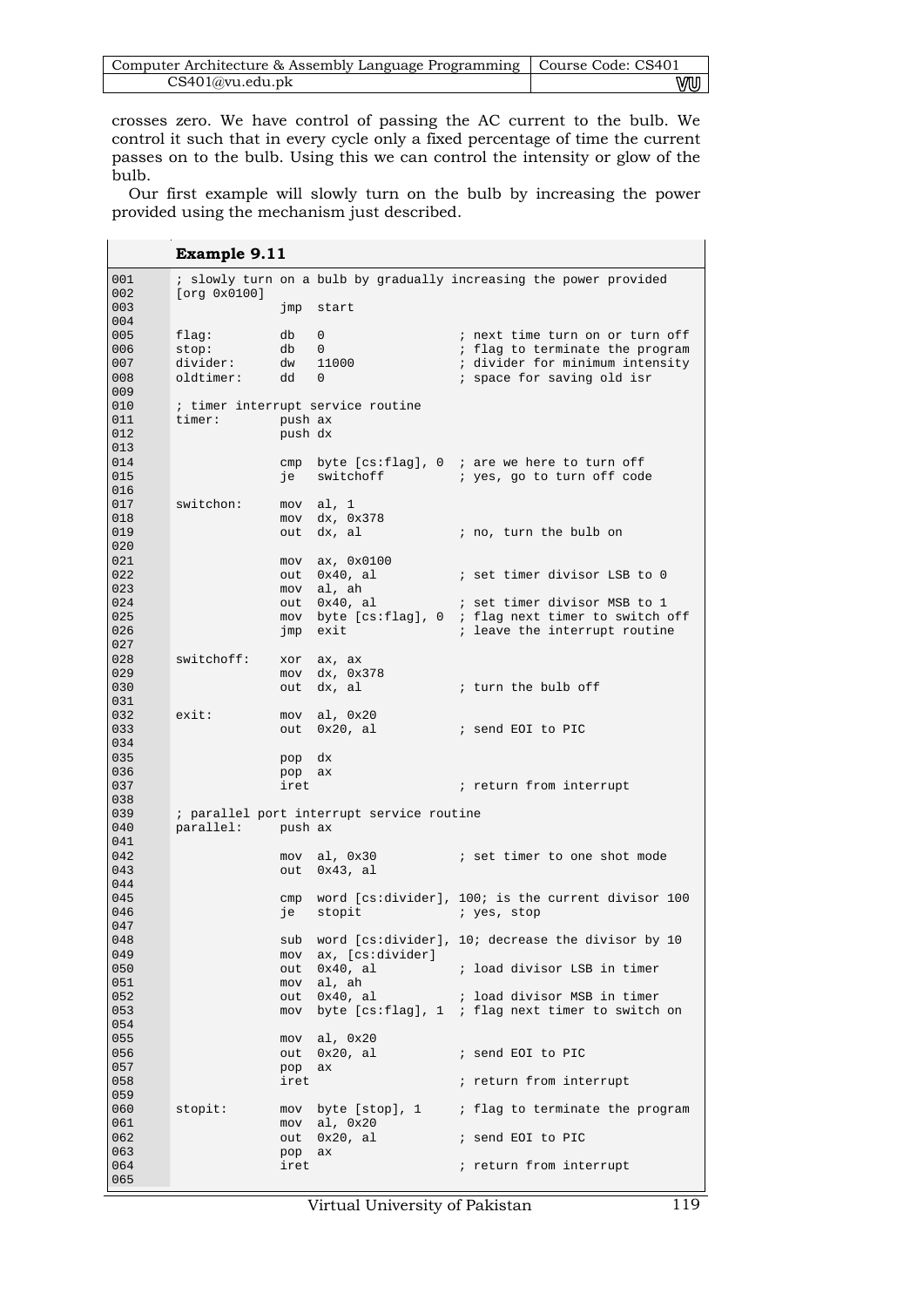| Computer Architecture & Assembly Language Programming   Course Code: CS401 |    |
|----------------------------------------------------------------------------|----|
| CS401@vu.edu.ph                                                            | V₩ |

| 066 | start:   | xor<br>ax, ax                                                                                                  |                                                                                                                                |
|-----|----------|----------------------------------------------------------------------------------------------------------------|--------------------------------------------------------------------------------------------------------------------------------|
| 067 |          | <u>a matang pa</u><br>es, ax<br>mov                                                                            | ; point es to IVT base                                                                                                         |
| 068 |          | $ax, [es:0x08*4]$<br>mov                                                                                       |                                                                                                                                |
| 069 |          | mov                                                                                                            | [oldtimer], ax ; save offset of old routine                                                                                    |
| 070 |          | $ax, [es:0x08*4+2]$<br>mov                                                                                     |                                                                                                                                |
| 071 |          | mov                                                                                                            |                                                                                                                                |
| 072 |          | cli                                                                                                            | ; disable interrupts                                                                                                           |
| 073 |          | mov                                                                                                            | word [es:0x08*4], timer ; store offset at n*4                                                                                  |
| 074 |          | mov                                                                                                            | $[es:0x08*4+2]$ , cs ; store segment at $n*4+2$                                                                                |
| 075 |          | mov                                                                                                            | word [es:0x0F*4], parallel ; store offset at n*4                                                                               |
| 076 |          |                                                                                                                | mov [es:0x0F*4+2], cs ; store segment at n*4+2                                                                                 |
| 077 |          | sti                                                                                                            | ; enable interrupts                                                                                                            |
| 078 |          |                                                                                                                |                                                                                                                                |
| 079 |          | mov dx, 0x37A                                                                                                  |                                                                                                                                |
| 080 |          | in al, dx                                                                                                      | ; parallel port control register                                                                                               |
| 081 |          | or al, $0x10$                                                                                                  | ; turn interrupt enable bit on                                                                                                 |
| 082 |          | out dx, al and the state of the state of the state of the state of the state of the state of the state of the  | ; write back register                                                                                                          |
| 083 |          |                                                                                                                |                                                                                                                                |
| 084 |          | in al, $0x21$                                                                                                  | i read interrupt mask register                                                                                                 |
| 085 |          | and al, 0x7F                                                                                                   | ; enable IRQ7 for parallel port                                                                                                |
| 086 |          | out 0x21, al                                                                                                   | ; write back register                                                                                                          |
| 087 |          |                                                                                                                |                                                                                                                                |
| 088 | recheck: |                                                                                                                | cmp byte [ $stop$ ], 1 $\qquad$ is the termination flag set                                                                    |
| 089 |          | ine recheck and the state of the state of the state of the state of the state of the state of the state of the | ; no, check again                                                                                                              |
| 090 |          |                                                                                                                |                                                                                                                                |
| 091 |          | mov dx, 0x37A                                                                                                  |                                                                                                                                |
| 092 |          | in al, dx                                                                                                      | ; parallel port control register                                                                                               |
| 093 |          | and al, 0xEF                                                                                                   | ; turn interrupt enable bit off                                                                                                |
| 094 |          | out dx, al                                                                                                     | ; write back register                                                                                                          |
| 095 |          |                                                                                                                |                                                                                                                                |
| 096 |          | in al, $0x21$                                                                                                  | ; read interrupt mask register                                                                                                 |
| 097 |          | or al, 0x80                                                                                                    | ; disable IRQ7 for parallel port                                                                                               |
| 098 |          | out 0x21, al                                                                                                   | ; write back regsiter                                                                                                          |
| 099 |          |                                                                                                                |                                                                                                                                |
| 100 |          | cli                                                                                                            | ; disable interrupts                                                                                                           |
| 101 |          |                                                                                                                | mov ax, [oldtimer]<br>$\therefore$ read old timer ISR offset<br>mov [es:0x08*4], ax<br>$\therefore$ restore old timer ISR offs |
| 102 |          |                                                                                                                | ; restore old timer ISR offset                                                                                                 |
| 103 |          | mov ax, [oldtimer+2]                                                                                           | ; read old timer ISR segment                                                                                                   |
| 104 |          | $mov [es:0x08*4+2], ax$                                                                                        | ; restore old timer ISR segment                                                                                                |
| 105 |          | sti                                                                                                            | ; enable interrupts                                                                                                            |
| 106 |          |                                                                                                                |                                                                                                                                |
| 107 |          | mov ax, 0x4c00                                                                                                 | ; terminate program                                                                                                            |
| 108 |          | int. 0x21                                                                                                      |                                                                                                                                |

The next example is simply the opposite of the previous. It slowly turns the bulb off from maximum glow to no glow.

|             | Example 9.12      |      |                                                                    |                                                                     |
|-------------|-------------------|------|--------------------------------------------------------------------|---------------------------------------------------------------------|
| 001<br>002  | [org 0x0100]      |      |                                                                    | ; slowly turn off a bulb by gradually decreasing the power provided |
| 003<br>004  |                   |      | jmp start                                                          |                                                                     |
| 005         | db d<br>flaq:     |      | $\mathbf{0}$                                                       | ; next time turn on or turn off                                     |
| 006         | stop:<br>db d     |      | $\Omega$                                                           | ; flag to terminate the program                                     |
| 007         | divider:          | dw   | $\Omega$                                                           | ; divider for maximum intensity                                     |
| 008<br>009  | oldtimer: dd      |      | $\Omega$                                                           | ; space for saving old isr                                          |
| $010 - 037$ |                   |      | $i i i i j$ COPY LINES 009-036 FROM EXAMPLE 9.11 (timer) $i i i j$ |                                                                     |
| 038         |                   |      |                                                                    |                                                                     |
| 039         |                   |      | ; parallel port interrupt service routine                          |                                                                     |
| 040         | parallel: push ax |      |                                                                    |                                                                     |
| 041         |                   |      |                                                                    |                                                                     |
| 042         |                   |      | mov al, 0x30                                                       | ; set timer to one shot mode                                        |
| 043         |                   | out. | 0x43, al                                                           |                                                                     |
| 044         |                   |      |                                                                    |                                                                     |
| 045         |                   | cmp  |                                                                    | word [cs:divider], 11000; current divisor is 11000                  |
| 046         |                   | ie   | stopit                                                             | and the stop in yes, stop                                           |
| 047         |                   |      |                                                                    |                                                                     |
| 048         |                   | bbs  |                                                                    | word [cs:divider], 10; increase the divisor by 10                   |
| 049         |                   | mov  | ax, [cs:divider]                                                   |                                                                     |
| 050         |                   | out  | 0x40, al                                                           | ; load divisor LSB in timer                                         |
| 051         |                   | mov  | al, ah                                                             |                                                                     |
| 0.52        |                   | out  | $0x40$ , al                                                        | ; load divisor MSB in timer                                         |

Virtual University of Pakistan 120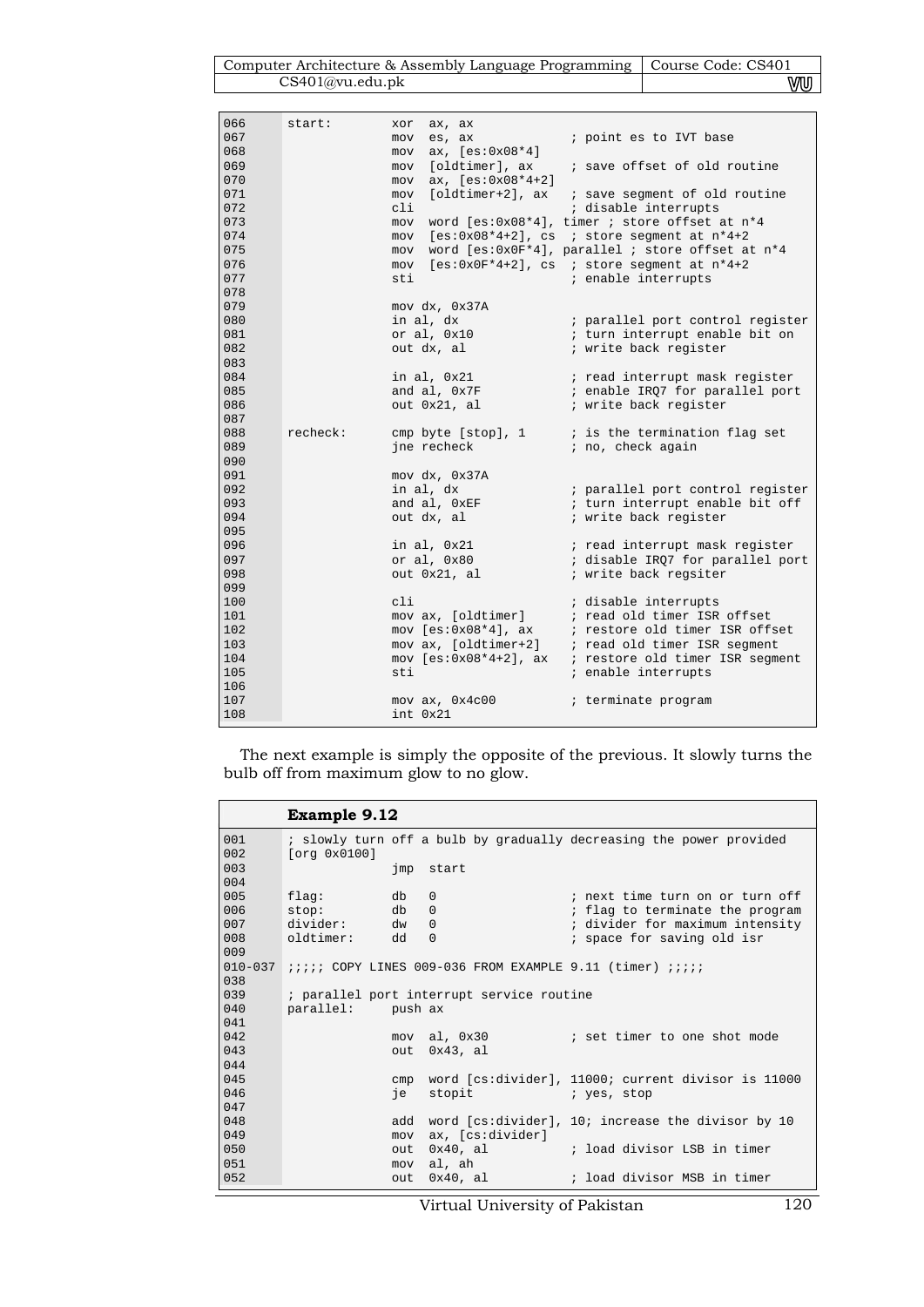| Computer Architecture & Assembly Language Programming   Course Code: CS401 |    |
|----------------------------------------------------------------------------|----|
| CS401@vu.edu.ph                                                            | wu |

| 053 |          | mov  |                                   | byte $[cs:flag]$ , 1 ; flag next timer to switch on |
|-----|----------|------|-----------------------------------|-----------------------------------------------------|
| 054 |          |      |                                   |                                                     |
| 055 |          | mov  | al, 0x20                          |                                                     |
| 056 |          | out  | $0x20$ , al                       | ; send EOI to PIC                                   |
| 057 |          | pop  | ax                                |                                                     |
| 058 |          | iret |                                   | ; return from interrupt                             |
| 059 |          |      |                                   |                                                     |
| 060 | stopit:  | mov  | byte [stop], 1                    | ; flag to terminate the program                     |
| 061 |          | mov  | al, 0x20                          |                                                     |
| 062 |          | out  | $0x20$ , al                       | ; send EOI to PIC                                   |
| 063 |          | pop  | ax                                |                                                     |
| 064 |          | iret |                                   | ; return from interrupt                             |
| 065 |          |      |                                   |                                                     |
| 066 | start:   |      |                                   |                                                     |
| 067 |          | xor  | ax, ax                            |                                                     |
|     |          | mov  | es, ax                            | ; point es to IVT base                              |
| 068 |          | mov  | ax, [es:0x08*4]                   |                                                     |
| 069 |          | mov  |                                   | [oldtimer], ax ; save offset of old routine         |
| 070 |          | mov  | $ax, [es:0x08*4+2]$               |                                                     |
| 071 |          | mov  | [oldtimer+2], ax                  | ; save segment of old routine                       |
| 072 |          | cli  |                                   | ; disable interrupts                                |
| 073 |          | mov  |                                   | word [es:0x08*4], timer ; store offset at n*4       |
| 074 |          | mov  |                                   | $[es:0x08*4+2]$ , cs ; store segment at $n*4+2$     |
| 075 |          | mov  |                                   | word [es:0x0F*4], parallel ; store offset at n*4    |
| 076 |          | mov  |                                   | $[es:0x0F*4+2]$ , cs ; store segment at $n*4+2$     |
| 077 |          | sti  |                                   | ; enable interrupts                                 |
| 078 |          |      |                                   |                                                     |
| 079 |          | mov  | dx, 0x37A                         |                                                     |
| 080 |          | in   | al, dx                            | ; parallel port control register                    |
| 081 |          | or   | al, 0x10                          | ; turn interrupt enable bit on                      |
| 082 |          | out  | dx, al                            | ; write back register                               |
| 083 |          |      |                                   |                                                     |
| 084 |          | in   | al, 0x21                          | ; read interrupt mask register                      |
| 085 |          | and  | al, Ox7F                          | ; enable IRQ7 for parallel port                     |
| 086 |          | out  | $0x21$ , al                       | ; write back register                               |
| 087 |          |      |                                   |                                                     |
| 088 | recheck: | cmp  |                                   | byte $[stop]$ , 1 ; is the termination flag set     |
| 089 |          | jne  | recheck                           | ; no, check again                                   |
| 090 |          |      |                                   |                                                     |
| 091 |          | mov  | dx, 0x37A                         |                                                     |
| 092 |          | in   | al, dx                            | ; parallel port control register                    |
| 093 |          | and  | al, OxEF                          | ; turn interrupt enable bit off                     |
| 094 |          | out  | dx, al                            | ; write back register                               |
| 095 |          |      |                                   |                                                     |
| 096 |          | in   | al, 0x21                          | ; read interrupt mask register                      |
| 097 |          | or   | al, 0x80                          | ; disable IRQ7 for parallel port                    |
| 098 |          | out  | $0x21$ , al                       | ; write back regsiter                               |
| 099 |          |      |                                   |                                                     |
| 100 |          | cli  |                                   | ; disable interrupts                                |
| 101 |          | mov  |                                   | ; read old timer ISR offset                         |
| 102 |          | mov  | ax, [oldtimer]<br>[es:0x08*4], ax | ; restore old timer ISR offset                      |
| 103 |          | mov  |                                   | ax, [oldtimer+2] ; read old timer ISR segment       |
| 104 |          | mov  |                                   | [es:0x08*4+2], ax ; restore old timer ISR segment   |
| 105 |          | sti  |                                   | ; enable interrupts                                 |
| 106 |          |      |                                   |                                                     |
| 107 |          | mov  | ax, 0x4c00                        | ; terminate program                                 |
| 108 |          | int  | 0x21                              |                                                     |
|     |          |      |                                   |                                                     |

This example is a mix of the previous two. Here we can increase the bulb intensity with F11 and decrease it with F12.

|             | Example 9.13                                       |         |                                                                       |                                 |  |  |
|-------------|----------------------------------------------------|---------|-----------------------------------------------------------------------|---------------------------------|--|--|
| 001         | ; control external bulb intensity with F11 and F12 |         |                                                                       |                                 |  |  |
| $002$       | [org 0x0100]                                       |         |                                                                       |                                 |  |  |
| 003         |                                                    | jmp     | start                                                                 |                                 |  |  |
| 004         |                                                    |         |                                                                       |                                 |  |  |
| 005         | flag:                                              | db      | $\Omega$                                                              | ; next time turn on or turn off |  |  |
| 006         | divider:                                           | dw      | 100                                                                   | ; initial timer divider         |  |  |
| 007         | 01dk                                               | hb      | $\Omega$                                                              | ; space for saving old ISR      |  |  |
| 008         |                                                    |         |                                                                       |                                 |  |  |
| $009 - 036$ |                                                    |         | <i>iiiii</i> COPY LINES 009-036 FROM EXAMPLE 9.11 (timer) <i>iiii</i> |                                 |  |  |
| 037         |                                                    |         |                                                                       |                                 |  |  |
| 038         |                                                    |         | ; keyboard interrupt service routine                                  |                                 |  |  |
| 039         | kbisr:                                             | push ax |                                                                       |                                 |  |  |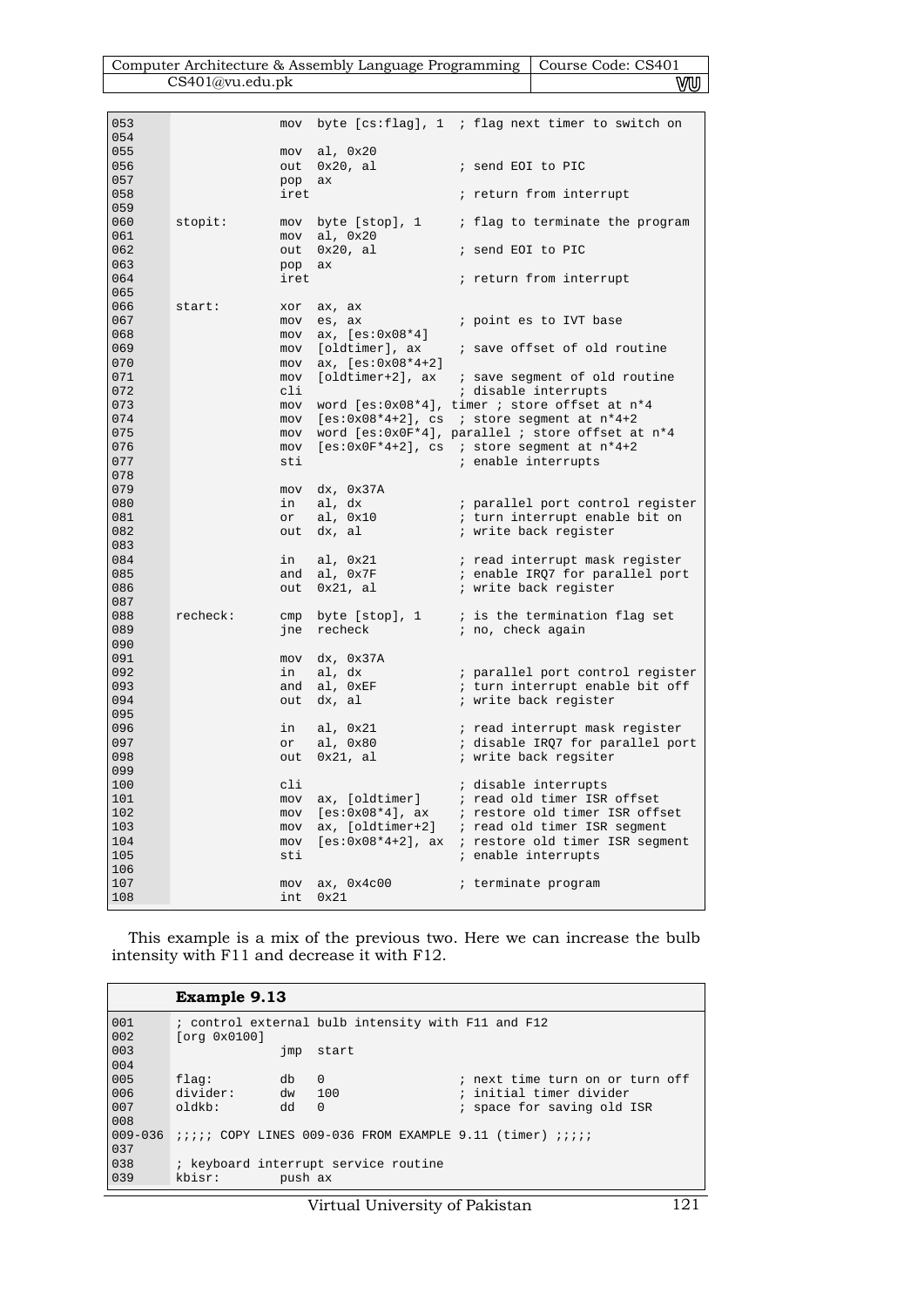| Computer Architecture & Assembly Language Programming   Course Code: CS401 |    |
|----------------------------------------------------------------------------|----|
| CS401@vu.edu.ph                                                            | vu |

| 040        |                   |            |                                           |                                                                                                                 |
|------------|-------------------|------------|-------------------------------------------|-----------------------------------------------------------------------------------------------------------------|
| 041        |                   | in         | al, 0x60                                  |                                                                                                                 |
| 042<br>043 |                   | cmp<br>jne | al, 0x57<br>nextcmp                       |                                                                                                                 |
| 044        |                   | cmp        | word [cs:divider], 11000                  |                                                                                                                 |
| 045        |                   | je         | exitkb                                    |                                                                                                                 |
| 046        |                   |            | add word [cs:divider], 100                |                                                                                                                 |
| 047<br>048 |                   | jmp        | exitkb                                    |                                                                                                                 |
| 049        | nextcmp:          | cmp        | al, 0x58                                  |                                                                                                                 |
| 050        |                   |            | jne chain                                 |                                                                                                                 |
| 051        |                   |            | cmp word [cs:divider], 100                |                                                                                                                 |
| 052<br>053 |                   | je         | exitkb<br>sub word [cs:divider], 100      |                                                                                                                 |
| 054        |                   | jmp        | exitkb                                    |                                                                                                                 |
| 055        |                   |            |                                           |                                                                                                                 |
| 056        | exitkb:           | mov        | al, 0x20                                  |                                                                                                                 |
| 057<br>058 |                   | out        | $0x20$ , al                               |                                                                                                                 |
| 059        |                   | pop        | ax                                        |                                                                                                                 |
| 060        |                   | iret       |                                           |                                                                                                                 |
| 061        |                   |            |                                           |                                                                                                                 |
| 062<br>063 | chain:            | pop        | ax<br>jmp far [cs:oldkb]                  |                                                                                                                 |
| 064        |                   |            |                                           |                                                                                                                 |
| 065        |                   |            | ; parallel port interrupt service routine |                                                                                                                 |
| 066        | parallel: push ax |            |                                           |                                                                                                                 |
| 067<br>068 |                   | mov        | al, 0x30                                  | ; set timer to one shot mode                                                                                    |
| 069        |                   | out        | $0x43$ , al                               |                                                                                                                 |
| 070        |                   |            |                                           |                                                                                                                 |
| 071<br>072 |                   |            | mov ax, [cs:divider]                      | ; load divisor LSB in timer                                                                                     |
| 073        |                   |            | out 0x40, al<br>mov al, ah                |                                                                                                                 |
| 074        |                   | out        | 0x40, al                                  | ; load divisor MSB in timer                                                                                     |
| 075        |                   | mov        |                                           | byte $[cs:flag]$ , 1 ; flag next timer to switch on                                                             |
| 076<br>077 |                   |            | al, 0x20                                  |                                                                                                                 |
| 078        |                   | mov<br>out | $0x20$ , al                               | ; send EOI to PIC                                                                                               |
| 079        |                   | pop        | ax                                        |                                                                                                                 |
| 080        |                   | iret       |                                           | ; return from interrupt                                                                                         |
| 081<br>082 | start:            | xor        |                                           |                                                                                                                 |
| 083        |                   | mov        | ax, ax<br>es, ax                          | ; point es to IVT base                                                                                          |
| 084        |                   | mov        | $ax, [es:0x09*4]$                         |                                                                                                                 |
| 085        |                   | mov        | [oldkb], ax                               | ; save offset of old routine                                                                                    |
| 086<br>087 |                   | mov<br>mov | ax, $[es:0x09*4+2]$<br>$[oldkb+2]$ , ax   | ; save segment of old routine                                                                                   |
| 088        |                   | cli        |                                           | ; disable interrupts                                                                                            |
| 089        |                   |            |                                           | mov word [es:0x08*4], timer ; store offset at n*4                                                               |
| 090<br>091 |                   |            |                                           | mov $[es:0x08*4+2]$ , cs <i>i</i> store segment at $n*4+2$<br>mov word [es:0x09*4], kbisr ; store offset at n*4 |
| 092        |                   |            |                                           | mov $[es:0x09*4+2]$ , cs <i>i</i> store seqment at $n*4+2$                                                      |
| 093        |                   |            |                                           | mov word [es:0x0F*4], parallel ; store offset at n*4                                                            |
| 094        |                   |            |                                           | mov [es:0x0F*4+2], cs ; store segment at n*4+2                                                                  |
| 095<br>096 |                   | sti        |                                           | ; enable interrupts                                                                                             |
| 097        |                   | mov        | dx, 0x37A                                 |                                                                                                                 |
| 098        |                   | in         | al, dx                                    | ; parallel port control register                                                                                |
| 099<br>100 |                   | or<br>out  | al, 0x10<br>dx, al                        | ; turn interrupt enable bit on<br>; write back register                                                         |
| 101        |                   |            |                                           |                                                                                                                 |
| 102        |                   | in         | al, 0x21                                  | ; read interrupt mask register                                                                                  |
| 103        |                   | and        | al, Ox7F                                  | ; enable IRQ7 for parallel port                                                                                 |
| 104<br>105 |                   | out        | $0x21$ , al                               | ; write back register                                                                                           |
| 106        |                   | mov        | dx, start                                 | ; end of resident portion                                                                                       |
| 107        |                   | add        | dx, 15                                    | ; round up to next para                                                                                         |
| 108<br>109 |                   | mov<br>shr | cl, $4$<br>$dx$ , $c1$                    |                                                                                                                 |
| 110        |                   | mov        | ax, 0x3100                                | ; number of paras<br>; terminate and stay resident                                                              |
| 111        |                   | int        | 0x21                                      |                                                                                                                 |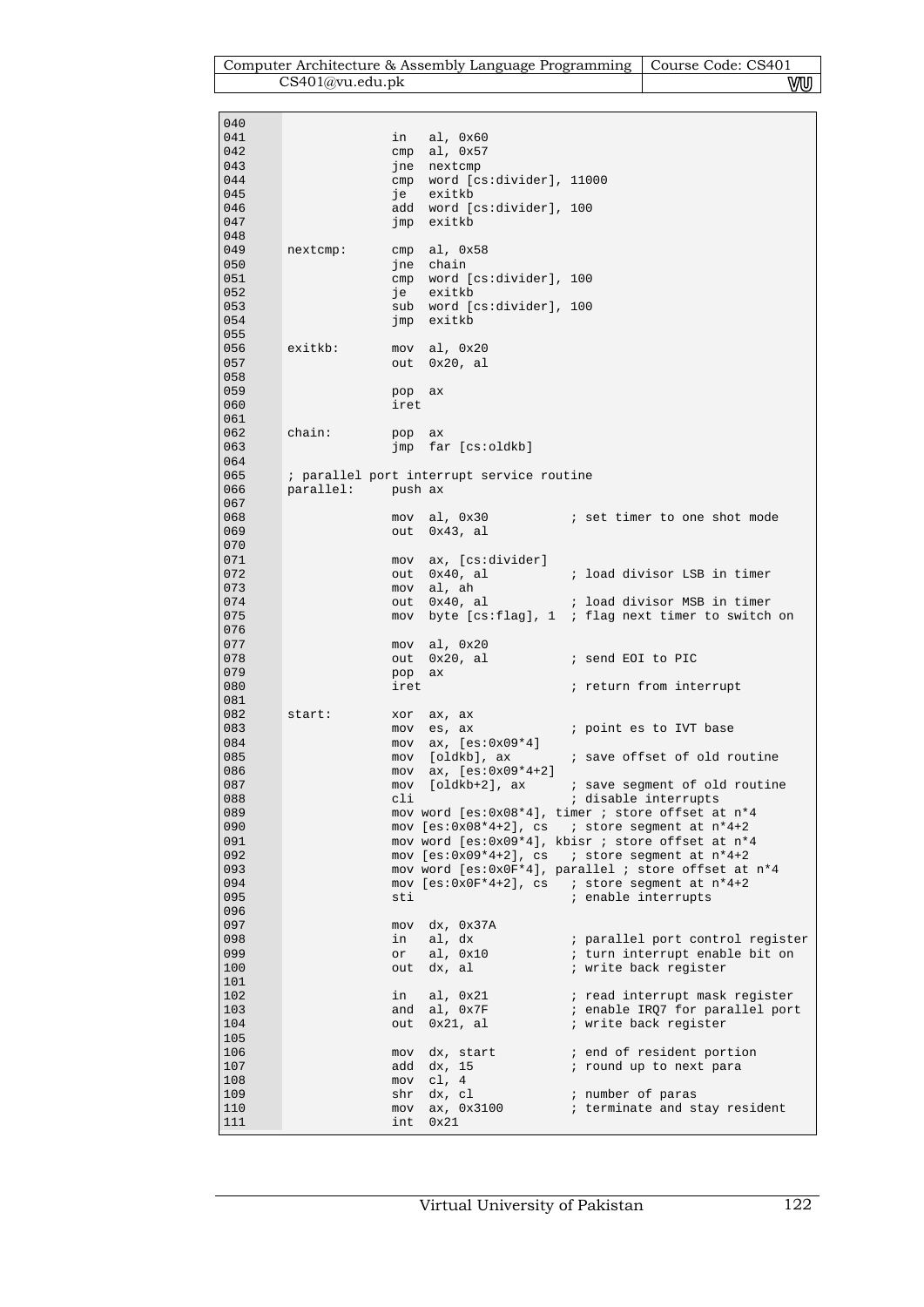| Computer Architecture & Assembly Language Programming   Course Code: CS401 |    |
|----------------------------------------------------------------------------|----|
| CS401@vu.edu.pdf                                                           | vu |

# **EXERCISES**

- 1. Suggest a reason for the following. The statements are all true.
	- a. We should disable interrupts while hooking interrupt 8h. I.e. while placing its segment and offset in the interrupt vector table.
	- b. We need not do this for interrupt 80h.
	- c. We need not do this when hooking interrupt 8h from inside the interrupt handler of interrupt 80h.
	- d. We should disable interrupts while we are changing the stack (SS and SP).
	- e. EOI is not sent from an interrupt handler which does interrupt chaining.
	- f. If no EOI is sent from interrupt 9h and no chaining is done, interrupt 8h still comes if the interrupt flag is on.
	- g. After getting the size in bytes by putting a label at the end of a COM TSR, 0fh is added before dividing by 10h.
	- h. Interrupts are disabled but divide by zero interrupt still comes.
- 2. If no hardware interrupts are coming, what are all possible reasons?
- 3. Write a program to make an asterisks travel the border of the screen, from upper left to upper right to lower right to lower left and back to upper left indefinitely, making each movement after one second.
- 4. [Musical Arrow] Write a TSR to make an arrow travel the border of the screen from top left to top right to bottom right to bottom left and back to top left at the speed of 36.4 locations per second. The arrow should not destroy the data beneath it and should be restored as soon as the arrow moves forward.

The arrow head should point in the direction of movement using the characters  $> V <$  and  $\wedge$ . The journey should be accompanied by a different tone from the pc speaker for each side of the screen. Do interrupt chaining so that running the TSR 10 times produces 10 arrows traveling at different locations.

HINT: At the start you will need to reprogram channel 0 for 36.4 interrupts per second, double the normal. You will have to reprogram channel 2 at every direction change, though you can enable the speaker once at the very start.

- 5. In the above TSR hook the keyboard interrupt as well and check if 'q' is pressed. If not chain to the old interrupt, if yes restore everything and remove the TSR from memory. The effect should be that pressing 'q' removes one moving arrow. If you do interrupt chaining when pressing 'q' as well, it will remove all arrows at once.
- 6. Write a TSR to rotate the screen (scroll up and copy the old top most line to the bottom) while F10 is pressed. The screen will keep rotating while F10 is pressed at 18.2 rows per second. As soon as F10 is released the rotation should stop and the original screen restored. A secondary buffer of only 160 bytes (one line of screen) can be used.
- 7. Write a TSR that hooks software interrupt 0x80 and the timer interrupt. The software interrupt is called by other programs with the address of a far function in ES:DI and the number of timer ticks after which to call back that function in CX. The interrupt records this information and returns to the caller. The function will actually be called by the timer interrupt after the desired number of ticks. The maximum number of functions and their ticks can be fixed to 8.
- 8. Write a TSR to clear the screen when CTRL key is pressed and restore it when it is released.
- 9. Write a TSR to disable all writes to the hard disk when F10 is pressed and reenable when pressed again like a toggle.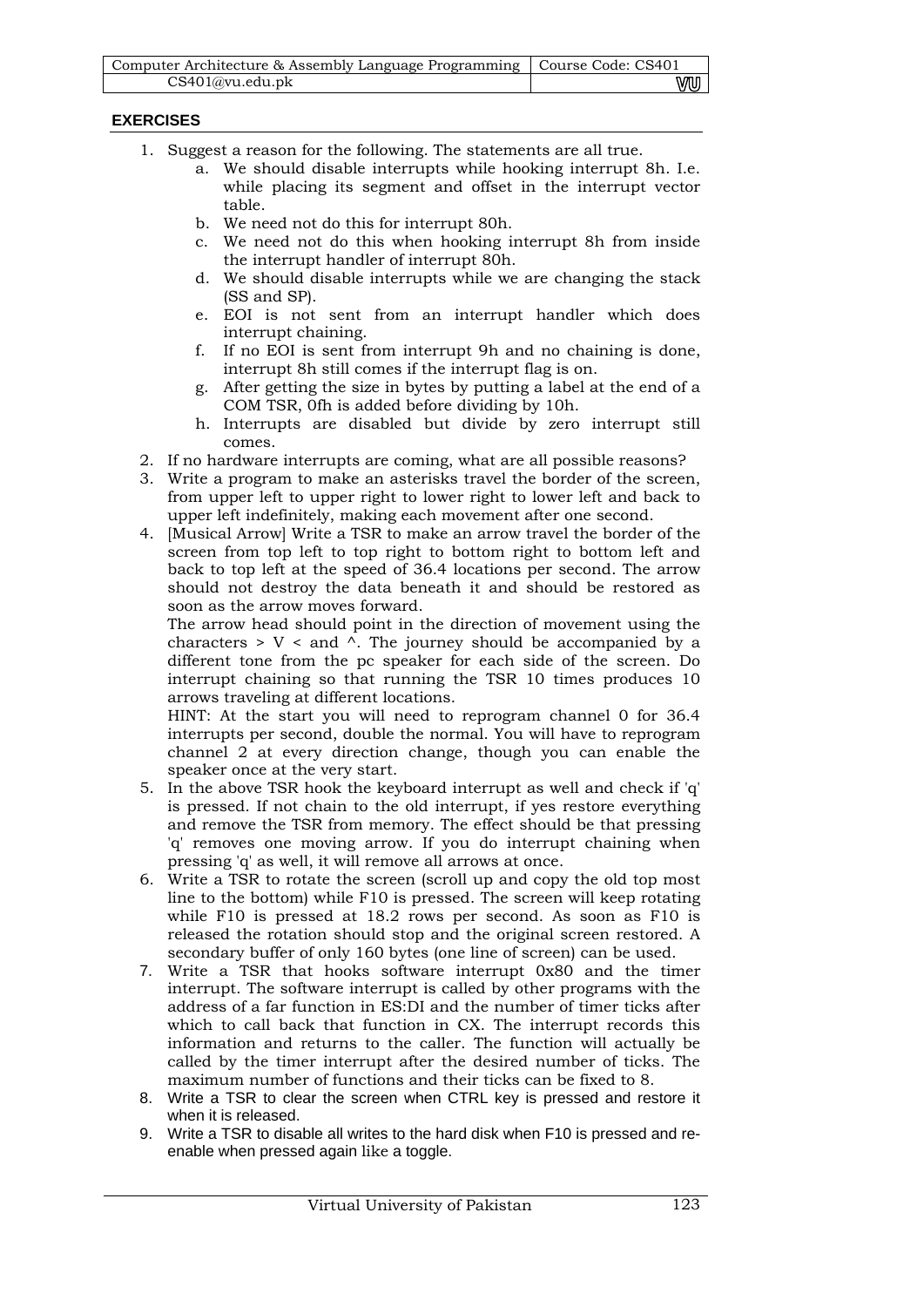HINT: To write to the hard disk programs call the BIOS service INT 0x13 with  $AH=3$ .

- 10. Write a keyboard interrupt handler that disables the timer interrupt (no timer interrupt should come) while Q is pressed. It should be reenabled as soon as Q is released.
- 11. Write a TSR to calculate the current typing speed of the user. Current typing speed is the number of characters typed by the user in the last five seconds. The speed should be represented by printing asterisks at the right border (80th column) of the screen starting from the upper right to the lower right corner (growing downwards). Draw n asterisks if the user typed n characters in the last five seconds. The count should be updated every second.
- 12. Write a TSR to show a clock in the upper right corner of the screen in the format HH:MM:SS.DD where HH is hours in 24 hour format, MM is minutes, SS is seconds and DD is hundredth of second. The clock should beep twice for one second each time with half a second interval in between at the start of every minute at a frequency of your choice.

HINT: IBM PC uses a Real Time Clock (RTC) chip to keep track of time while switched off. It provides clock and calendar functions through its two I/O ports 70h and 71h. It is used as follows:

| D1:                                 | imp D1 | mov al, <command/><br>out 0x70, al<br>in al. 0x71 | ; command byte written at first port<br>; waste one instruction time<br>; result of command is in AL now |
|-------------------------------------|--------|---------------------------------------------------|----------------------------------------------------------------------------------------------------------|
| $E_2$ llamina a ana fam aanamaanada |        |                                                   |                                                                                                          |

Following are few commands

00 Get current second

02 Get current minute

04 Get current hour

All numbers returned by RTC are in BCD. E.g. if it is 6:30 the second and third command will return 0x30 and 0x06 respectively in al.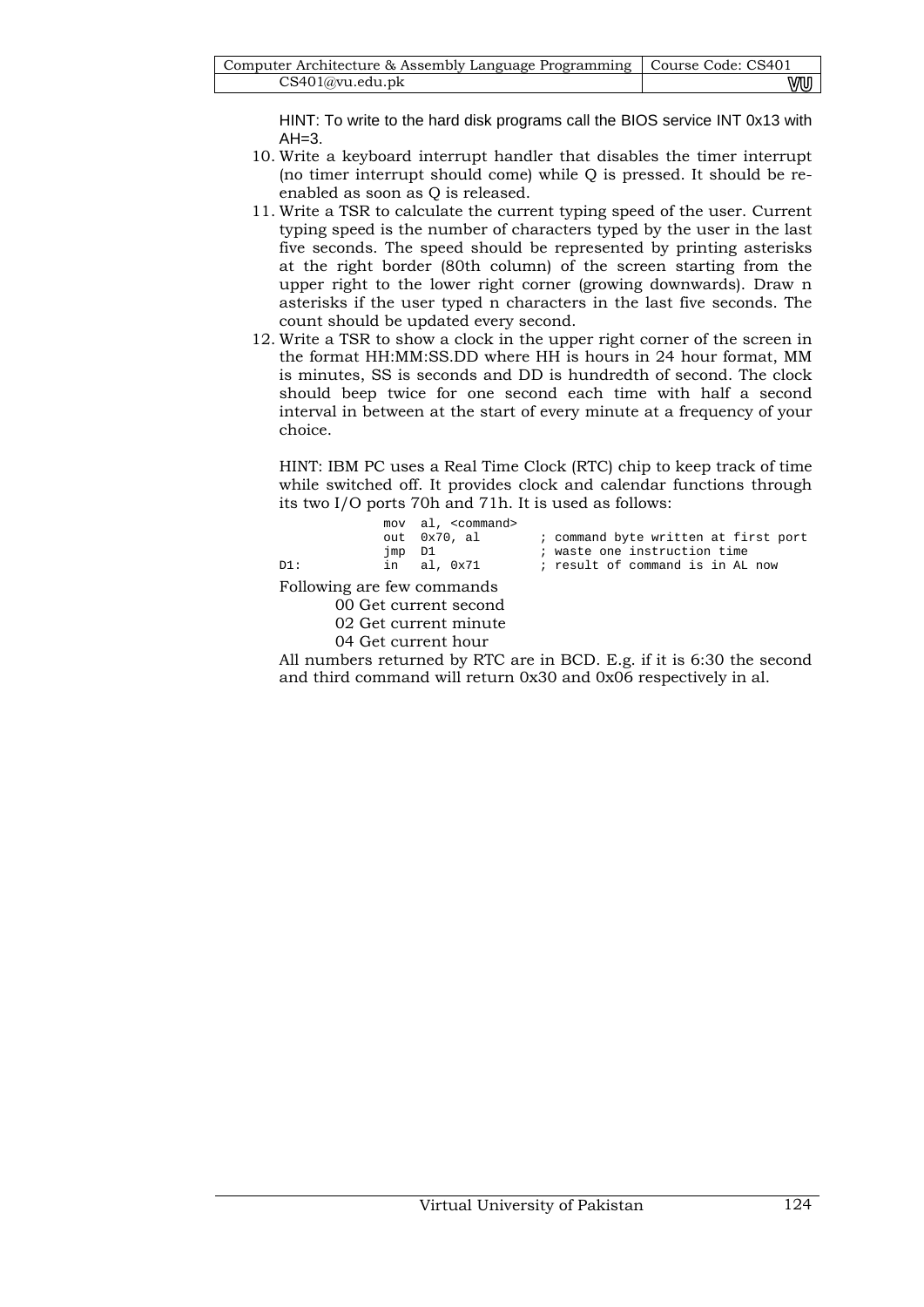# **10 Debug Interrupts**

#### **10.1. DEBUGGER USING SINGLE STEP INTERRUPT**

The use of the trap flag has been deferred till now. The three flags not used for mathematical operations are the direction flag, the interrupt flag and the trap flag. The direction and interrupt flags have been previously discussed.

If the interrupt flag is set, the after every instruction a type 1 interrupt will be automatically generated. When the IVT and reserved interrupts were discussed this was named as the single step interrupt. This is like the divide by zero interrupt which was never explicitly invoked but it came itself. The single step interrupt behaves in the same manner.

The debugger is made using this interrupt. It allows one instruction to be executed and then return control to us. It has its display code and its code to wait for the key in the INT 1 handler. Therefore after every instruction the values of all registers are shown and the debugger waits for a key. Another interrupt used by the debugger is the break point interrupt INT 3. Apart from single stepping debugger has the breakpoint feature. INT 3 is used for this feature. INT 3 has a single byte opcode so it can replace any instruction. To put a breakpoint the instruction is replaced with INT 3 opcode and restored in the INT 3 handler. The INT 3 opcode is placed again by a single step interrupt that is set up for this purpose after the replaced instruction has been executed.

There is no instruction to set or clear the trap flag like there are instructions for the interrupt and direction flags. We use two special instructions PUSHF and POPF to push and pop the flag from the stack. We use PUSHF to place flags on the stack, change TF in this image on the stack and then reload into the flags register with POPF. The single step interrupt will come after the first instruction after POPF. The interrupt mechanism automatically clears IF and TF otherwise there would an infinite recursion of the single step interrupt. The TF is set in the flags on the stack so another interrupt will comes after one more instruction is executed after the return of the interrupt.

|             | Example 10.1                                                                 |
|-------------|------------------------------------------------------------------------------|
| 001         | ; single stepping using the trap flag and single step interrupt              |
| 002         | [org 0x0100]                                                                 |
| 003         | imp start                                                                    |
| 004         |                                                                              |
| 005         | $\Omega$<br>flaq:<br>db<br>; flag whether a key pressed                      |
| 006         | dd<br>oldisr:<br>; space for saving old ISR<br>$\Omega$                      |
| 007         | db<br>$'FL = CS = IP = BP = AX =BX = CX =DX = SI =DI =DS = ES = '$<br>names: |
| 008         |                                                                              |
| $009 - 026$ | <i>iiiii</i> COPY LINES 008-025 FROM EXAMPLE 6.2 (clrscr) <i>iiii</i>        |
| 027         |                                                                              |
| 028         | ; subroutine to print a number on screen                                     |
| 029         | ; takes the row no, column no, and number to be printed as parameters        |
| 030         | printnum:<br>push bp                                                         |
| 031         | mov bp, sp                                                                   |
| 032         | push es                                                                      |
| 033         | push ax                                                                      |
| 034         | push bx                                                                      |
| 035         | push cx                                                                      |

The following example is a very elementary debugger using the trap flag and the single step interrupt.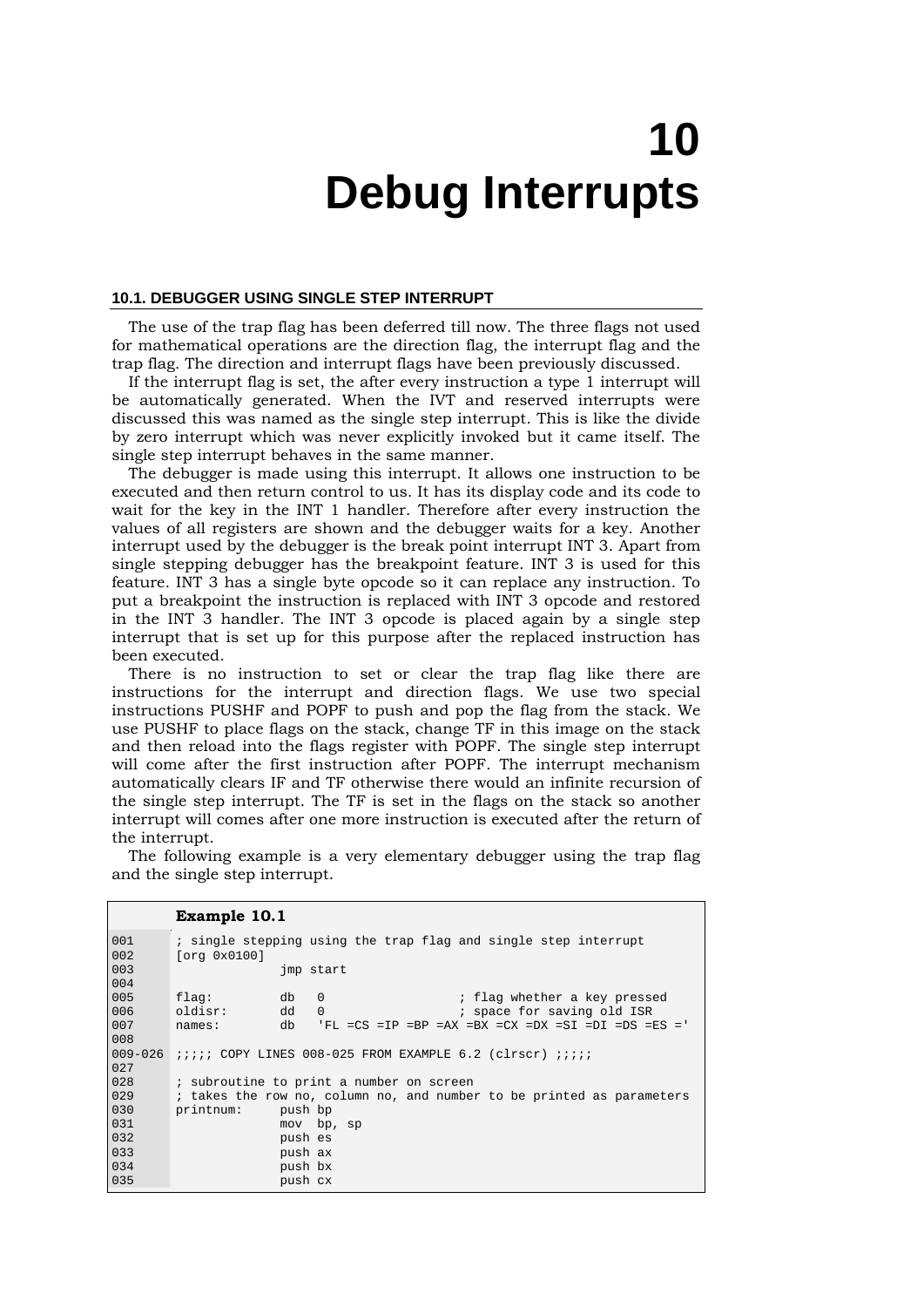# Computer Architecture & Assembly Language Programming Course Code: CS401 CS401@vu.edu.pk WU CS401@vu.edu.pk

| 036        |                                | push dx    |                        |                                                              |
|------------|--------------------------------|------------|------------------------|--------------------------------------------------------------|
| 037        |                                | push di    |                        |                                                              |
| 038        |                                |            |                        |                                                              |
| 039        |                                | mov        | di, 80                 | ; load di with columns per row                               |
| 040        |                                | mov        | ax, [bp+8]             | ; load ax with row number                                    |
| 041        |                                | mul        | di                     | ; multiply with columns per row                              |
| 042        |                                |            | mov di, ax             | ; save result in di                                          |
| 043        |                                |            | add di, [bp+6]         | ; add column number                                          |
| 044        |                                |            | shl di, 1              | ; turn into byte count                                       |
| 045        |                                |            | add di, 8              | ; to end of number location                                  |
| 046        |                                |            |                        |                                                              |
| 047        |                                | mov        | ax, 0xb800             |                                                              |
| 048        |                                | mov        | es, ax                 | ; point es to video base                                     |
| 049        |                                | mov        | $ax, [bp+4]$           | ; load number in ax                                          |
| 050        |                                | mov        | bx, 16                 | ; use base 16 for division                                   |
| 051        |                                | mov        | cx, 0                  | ; initialize count of digits                                 |
| 052        |                                |            |                        |                                                              |
| 053        | nextdigit:                     | mov        | dx, 0                  | ; zero upper half of dividend                                |
| 054        |                                | div bx     |                        | ; divide by 10                                               |
| 055        |                                |            | add dl, 0x30           | ; convert digit into ascii value                             |
| 056        |                                |            | $cmp$ $dl$ , $0x39$    | ; is the digit an alphabet                                   |
| 057        |                                |            | jbe skipalpha          | ; no, skip addition                                          |
| 058        |                                |            | add dl, 7              | ; yes, make in alphabet code                                 |
| 059        | skipalpha:                     |            | mov dh, 0x07           | ; attach normal attribute                                    |
| 060        |                                |            | mov [es:di], dx        | ; print char on screen                                       |
| 061        |                                |            | sub di, 2              | ; to previous screen location                                |
| 062        |                                |            | loop nextdigit         | i if no divide it again                                      |
| 063        |                                |            |                        |                                                              |
| 064        |                                | pop        | di                     |                                                              |
| 065        |                                | pop        | dx                     |                                                              |
| 066        |                                | pop        | C X                    |                                                              |
| 067        |                                | pop bx     |                        |                                                              |
| 068        |                                | pop ax     |                        |                                                              |
| 069        |                                | pop        | es                     |                                                              |
| 070        |                                | pop        | bp                     |                                                              |
| 071        |                                | ret        | 6                      |                                                              |
| 072        |                                |            |                        |                                                              |
| 073        | ; subroutine to print a string |            |                        |                                                              |
|            |                                |            |                        |                                                              |
| 074        |                                |            |                        | ; takes row no, column no, address of string, and its length |
| 075        | ; as parameters                |            |                        |                                                              |
| 076        | printstr:                      | push bp    |                        |                                                              |
| 077        |                                |            | mov bp, sp             |                                                              |
| 078        |                                | push es    |                        |                                                              |
| 079        |                                | push ax    |                        |                                                              |
| 080        |                                | push bx    |                        |                                                              |
| 081        |                                | push cx    |                        |                                                              |
| 082        |                                | push dx    |                        |                                                              |
| 083        |                                | push si    |                        |                                                              |
| 084        |                                | push di    |                        |                                                              |
| 085        |                                |            |                        |                                                              |
| 086        |                                | mov        | ax, 0xb800             |                                                              |
| 087        |                                | mov        | es, ax                 | ; point es to video base                                     |
| 088<br>089 |                                |            |                        |                                                              |
| 090        |                                | mov<br>mov | di, 80<br>$ax, [bp+8]$ | ; load di with columns per row<br>; load ax with row number  |
| 091        |                                | mul        | di                     | ; multiply with columns per row                              |
| 092        |                                |            | mov di, ax             | ; save result in di                                          |
| 093        |                                |            | add di, [bp+6]         | ; add column number                                          |
| 094        |                                | shl        | di, 1                  | ; turn into byte count                                       |
| 095        |                                |            |                        |                                                              |
| 096        |                                | mov        | $si$ , [ $bp+6$ ]      | ; string to be printed                                       |
| 097        |                                |            | $mov$ $cx$ , $[bp+4]$  | ; length of string                                           |
| 098        |                                | mov        | ah, 0x07               | ; normal attribute is fixed                                  |
| 099        |                                |            |                        |                                                              |
| 100        | nextchar:                      | mov        | al, [si]               | ; load next char of string                                   |
| 101        |                                |            | mov [es:di], ax        | ; show next char on screen                                   |
| 102        |                                | add        | di, 2                  | ; move to next screen location                               |
| 103        |                                | add        | si, 1                  | ; move to next char                                          |
| 104        |                                |            | loop nextchar          | ; repeat the operation cx times                              |
| 105        |                                |            |                        |                                                              |
| 106        |                                | pop        | di                     |                                                              |
| 107        |                                | pop        | si                     |                                                              |
| 108        |                                | pop        | dx                     |                                                              |
| 109        |                                | pop        | ${\rm cx}$             |                                                              |
| 110        |                                | pop        | bx                     |                                                              |
| 111        |                                | pop        | ax                     |                                                              |

Virtual University of Pakistan 126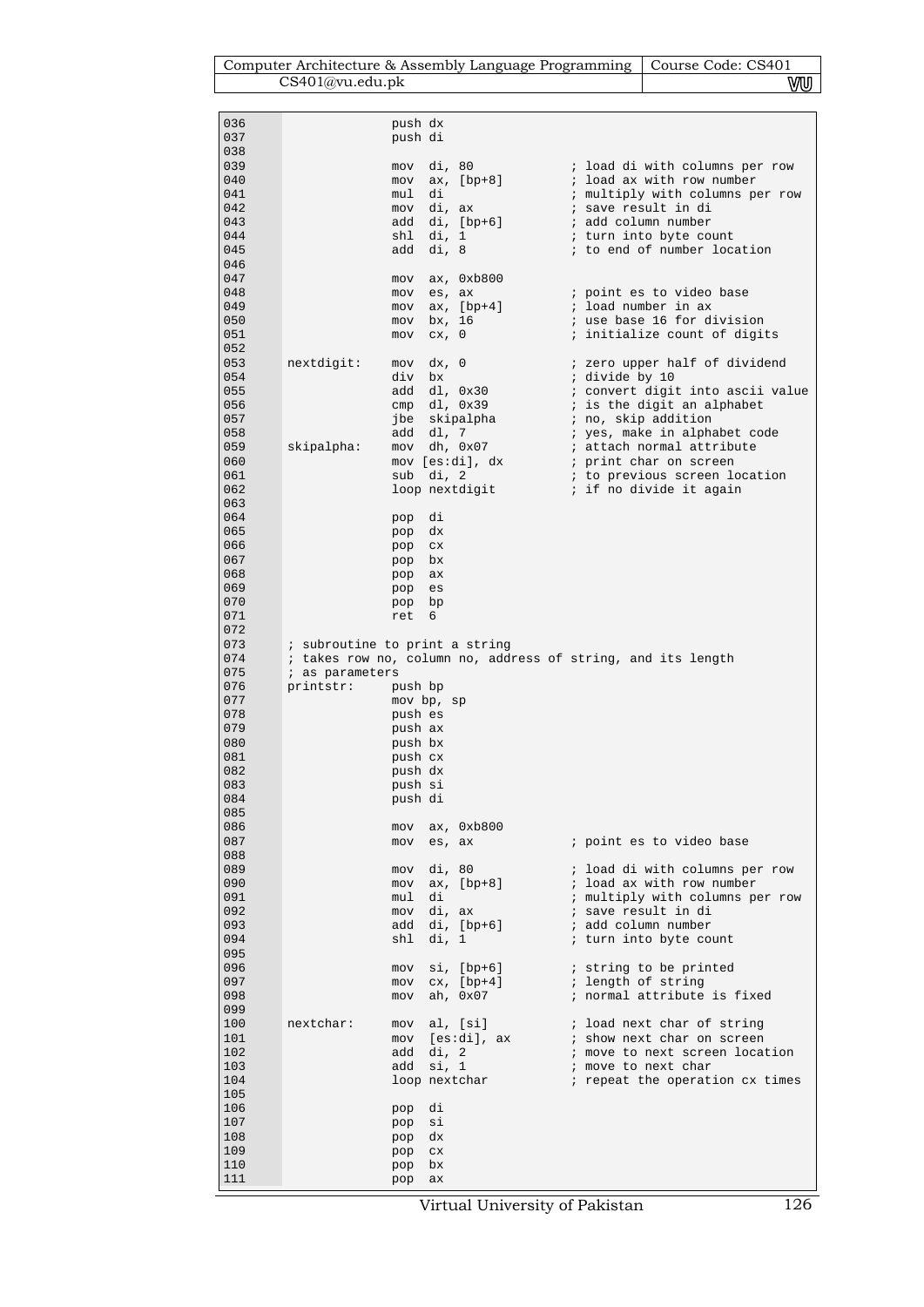| Computer Architecture & Assembly Language Programming   Course Code: CS401 |     |
|----------------------------------------------------------------------------|-----|
| CS401@vu.edu.pdf                                                           | vuu |

| 112        |           | pop                 | es                                      |                                                                                                 |
|------------|-----------|---------------------|-----------------------------------------|-------------------------------------------------------------------------------------------------|
| 113<br>114 |           | pop bp<br>ret       | 8                                       |                                                                                                 |
| 115        |           |                     |                                         |                                                                                                 |
| 116        |           |                     | ; keyboard interrupt service routine    |                                                                                                 |
| 117<br>118 | kbisr:    | push ax             |                                         |                                                                                                 |
| 119        |           | in                  | al, 0x60                                | i read a char from keyboard port                                                                |
| 120        |           |                     | test al, 0x80                           | ; is it a press code                                                                            |
| 121<br>123 |           |                     |                                         | jnz skipflag (a) i no, leave the interrupt<br>add byte [cs:flag], al ; yes, set flag to proceed |
| 124        |           |                     |                                         |                                                                                                 |
| 125        | skipflag: |                     | mov al, 0x20                            |                                                                                                 |
| 126        |           | out                 | 0x20, al                                |                                                                                                 |
| 127<br>128 |           | pop<br>iret         | ax                                      |                                                                                                 |
| 129        |           |                     |                                         |                                                                                                 |
| 130        |           |                     | ; single step interrupt service routine |                                                                                                 |
| 131<br>132 | trapisr:  | push bp             | mov bp, sp                              | to read cs, ip and flags (                                                                      |
| 133        |           | push ax             |                                         |                                                                                                 |
| 134        |           | push bx             |                                         |                                                                                                 |
| 135<br>136 |           | push cx<br>push dx  |                                         |                                                                                                 |
| 137        |           | push si             |                                         |                                                                                                 |
| 138        |           | push di             |                                         |                                                                                                 |
| 139<br>140 |           | push ds             |                                         |                                                                                                 |
| 141        |           | push es             |                                         |                                                                                                 |
| 142        |           | sti                 |                                         | ; waiting for keyboard interrupt                                                                |
| 143        |           | push cs             |                                         |                                                                                                 |
| 144<br>145 |           | pop ds              |                                         | ; initialize ds to data segment                                                                 |
| 146        |           |                     | mov byte [flag], 0                      | ; set flag to wait for key                                                                      |
| 147        |           |                     | call clrscr                             | ; clear the screen                                                                              |
| 148<br>149 |           |                     | mov si, 6                               | ; first register is at bp+6                                                                     |
| 150        |           | mov                 | cx, 12                                  | ; total 12 registers to print                                                                   |
| 151        |           | mov                 | ax, 0                                   | ; start from row 0                                                                              |
| 152<br>153 |           | mov                 | bx, 5                                   | ; print at column 5                                                                             |
| 154        | 13:       | push ax             |                                         | ; row number                                                                                    |
| 155        |           | push bx             |                                         | ; column number                                                                                 |
| 156<br>157 |           | push dx             | mov dx, [bp+si]                         | ; number to be printed                                                                          |
| 158        |           |                     | call printnum                           | ; print the number                                                                              |
| 159        |           |                     | sub si, 2                               | ; point to next register                                                                        |
| 160<br>161 |           | inc ax<br>$loop$ 13 |                                         | ; next row number<br>; repeat for the 12 registers                                              |
| 162        |           |                     |                                         |                                                                                                 |
| 163        |           | mov                 | ax, 0                                   | ; start from row 0                                                                              |
| 164<br>165 |           | mov<br>mov          | bx, 0<br>cx, 12                         | ; start from column 0<br>; total 12 register names                                              |
| 166        |           | mov                 | si, 4                                   | ; each name length is 4 chars                                                                   |
| 167        |           | mov                 | dx, names                               | ; offset of first name in dx                                                                    |
| 168<br>169 | 11:       | push ax             |                                         | ; row number                                                                                    |
| 170        |           | push bx             |                                         | ; column number                                                                                 |
| 171        |           | push dx             |                                         | ; offset of string                                                                              |
| 172<br>173 |           | push si             |                                         | ; length of string<br>; print the string                                                        |
| 174        |           |                     | call printstr<br>add dx, 4              | ; point to start of next string                                                                 |
| 175        |           | inc ax              |                                         | ; new row number                                                                                |
| 176<br>177 |           | $loop$ $11$         |                                         | ; repeat for 12 register names                                                                  |
| 178        | keywait:  |                     | cmp byte [flag], 0                      | ; has a key been pressed                                                                        |
| 179        |           | je                  | keywait                                 | ; no, check again                                                                               |
| 180        |           |                     |                                         |                                                                                                 |
| 181<br>182 |           | pop<br>pop          | es<br>ds                                |                                                                                                 |
| 183        |           | pop                 | di                                      |                                                                                                 |
| 184        |           | pop                 | si                                      |                                                                                                 |
| 185<br>186 |           | pop<br>pop          | dx<br>$_{\rm CX}$                       |                                                                                                 |
| 187        |           | pop                 | bx                                      |                                                                                                 |
| 188        |           | pop                 | ax                                      |                                                                                                 |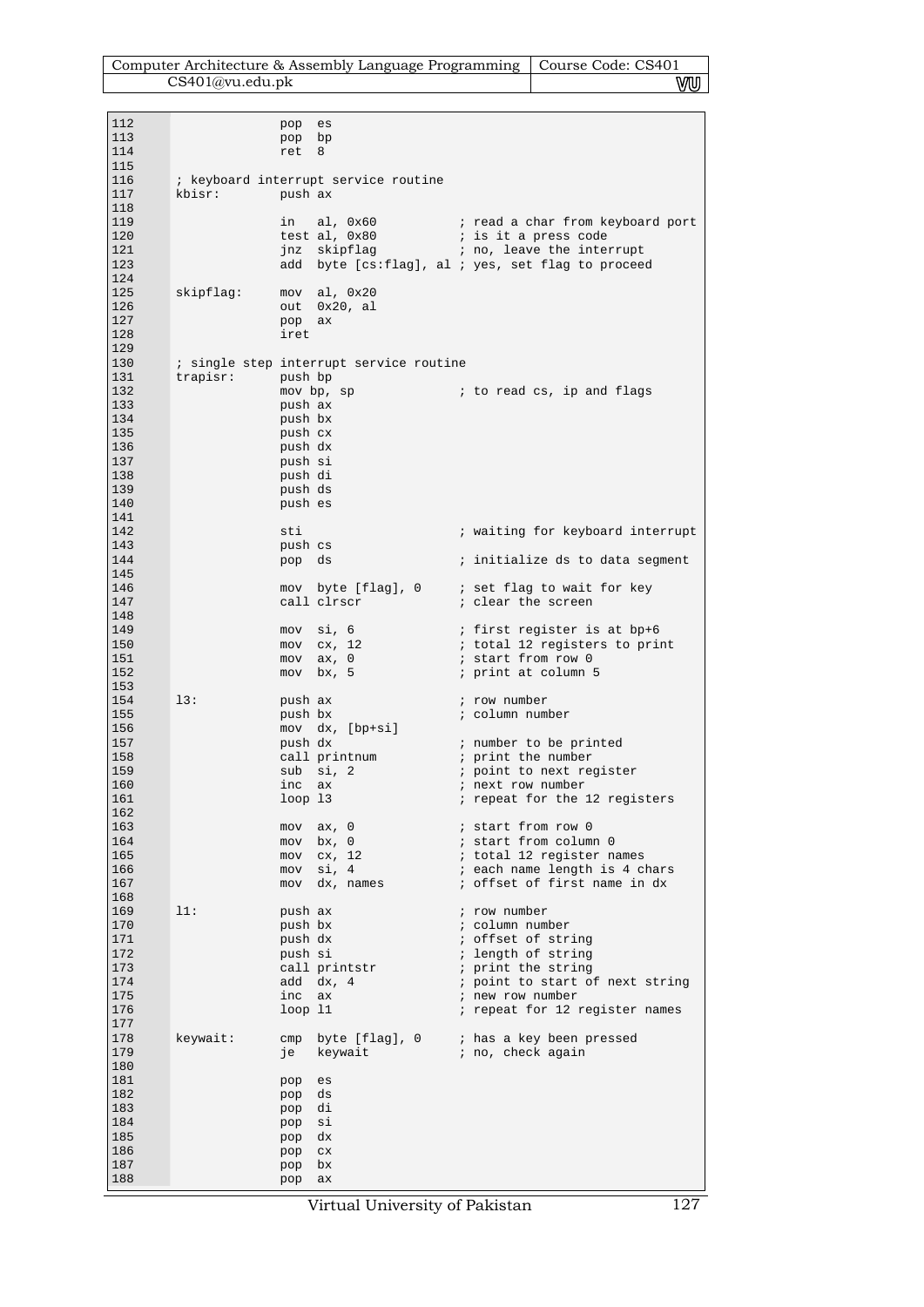Computer Architecture & Assembly Language Programming | Course Code: CS401 CS401@vu.edu.pk WU

| 189<br>190<br>191 |        | pop bp<br>iret                                                                |
|-------------------|--------|-------------------------------------------------------------------------------|
| 192<br>193<br>194 | start: | ax, ax<br>xor<br>; point es to IVT base<br>mov es, ax<br>mov $ax, [es:9*4]$   |
| 195               |        | mov [oldisr], ax ; save offset of old routine                                 |
| 196<br>197        |        | mov $ax, [es:9*4+2]$<br>mov [oldisr+2], ax ; save segment of old routine      |
| 198               |        | mov word [es:1*4], trapisr ; store offset at n*4                              |
| 199               |        | mov $[es:1*4+2]$ , cs<br>; store seqment at $n*4+2$                           |
| 200               |        | cli<br>; disable interrupts                                                   |
| 201               |        | mov word [es:9*4], kbisr ; store offset at n*4                                |
| 202               |        | mov $[es:9*4+2]$ , cs $\qquad$ i store segment at $n*4+2$                     |
| 203               |        | ; enable interrupts<br>sti                                                    |
| 204               |        |                                                                               |
| 205<br>206        |        | pushf<br>; save flags on stack                                                |
| 207               |        | ; copy flags in ax<br>pop ax<br>ax, 0x100 ; set bit corresponding to TF<br>or |
| 208               |        | ; save ax on stack<br>push ax                                                 |
| 209               |        | ; reload into flags register<br>popf                                          |
| 210               |        |                                                                               |
| 211               |        | ; the trap flag bit is on now, INT 1 will come after next instruction         |
| 212               |        | ; sample code to check the working of our elementary debugger                 |
| 213               |        | $mov$ $ax, 0$                                                                 |
| 214               |        | bx, 0x10<br>mov                                                               |
| 215               |        | cx, 0x20<br>mov                                                               |
| 216               |        | mov dx, 0x40                                                                  |
| 217               |        |                                                                               |
| 218               | 12:    | inc<br>ax                                                                     |
| 219               |        | add<br>bx, 2                                                                  |
| 220               |        | dec<br>CX.                                                                    |
| 221               |        | dx, 2<br>sub                                                                  |
| 222               |        | 12<br>jmp                                                                     |

### **10.2. DEBUGGER USING BREAKPOINT INTERRUPT**

è

We now write a debugger using INT 3. This debugger stops at the same point every time where the breakpoint has been set up unlike the previous one which stopped at every instruction. The single step interrupt in this example is used only to restore the breakpoint interrupt which was removed by the breakpoint interrupt handler temporarily so that the original instruction can be executed.

|             | <b>Example 10.2</b>                                                           |
|-------------|-------------------------------------------------------------------------------|
| 001         | : elementary debugger using breakpoint interrupt                              |
| 002         | [org 0x0100]                                                                  |
| 003         | jmp start                                                                     |
| 004         |                                                                               |
| 005         | db<br>$\Omega$<br>; flag whether a key pressed<br>flag:                       |
| 006         | oldisr:<br>; space for saving old ISR<br>dd<br>$\Omega$                       |
| 007         | $'FL = CS = IP = BP =AX = BX = CX = DX = SI =DI =DS = ES = '$<br>db<br>names: |
| 008         | opcode:<br>db 0                                                               |
| 009         | opcodepos:<br>$dw$ 0                                                          |
| 010         |                                                                               |
| $011 - 028$ | <i>iiiii</i> COPY LINES 008-025 FROM EXAMPLE 6.2 (clrscr) <i>iiii</i>         |
| $029 - 072$ | <i>iiiii</i> COPY LINES 028-071 FROM EXAMPLE 10.1 (printnum) <i>iiii</i>      |
|             | 073-114 $\;$ ;;;; COPY LINES 073-114 FROM EXAMPLE 10.1 (printstr) ;;;;;       |
| $115 - 127$ | <i>iiiii</i> COPY LINES 116-128 FROM EXAMPLE 10.1 (kbisr) <i>iiii</i>         |
| 128         |                                                                               |
| 129         | ; single step interrupt service routine                                       |
| 130         | trapisr:<br>push bp                                                           |
| 131         | mov bp, sp                                                                    |
| 132         | push ax                                                                       |
| 133         | push di                                                                       |
| 134         | push ds                                                                       |
| 135         | push es                                                                       |
| 136         |                                                                               |
| 137         | push cs                                                                       |
| 138         | ds<br>; initialize ds to data segment<br>pop                                  |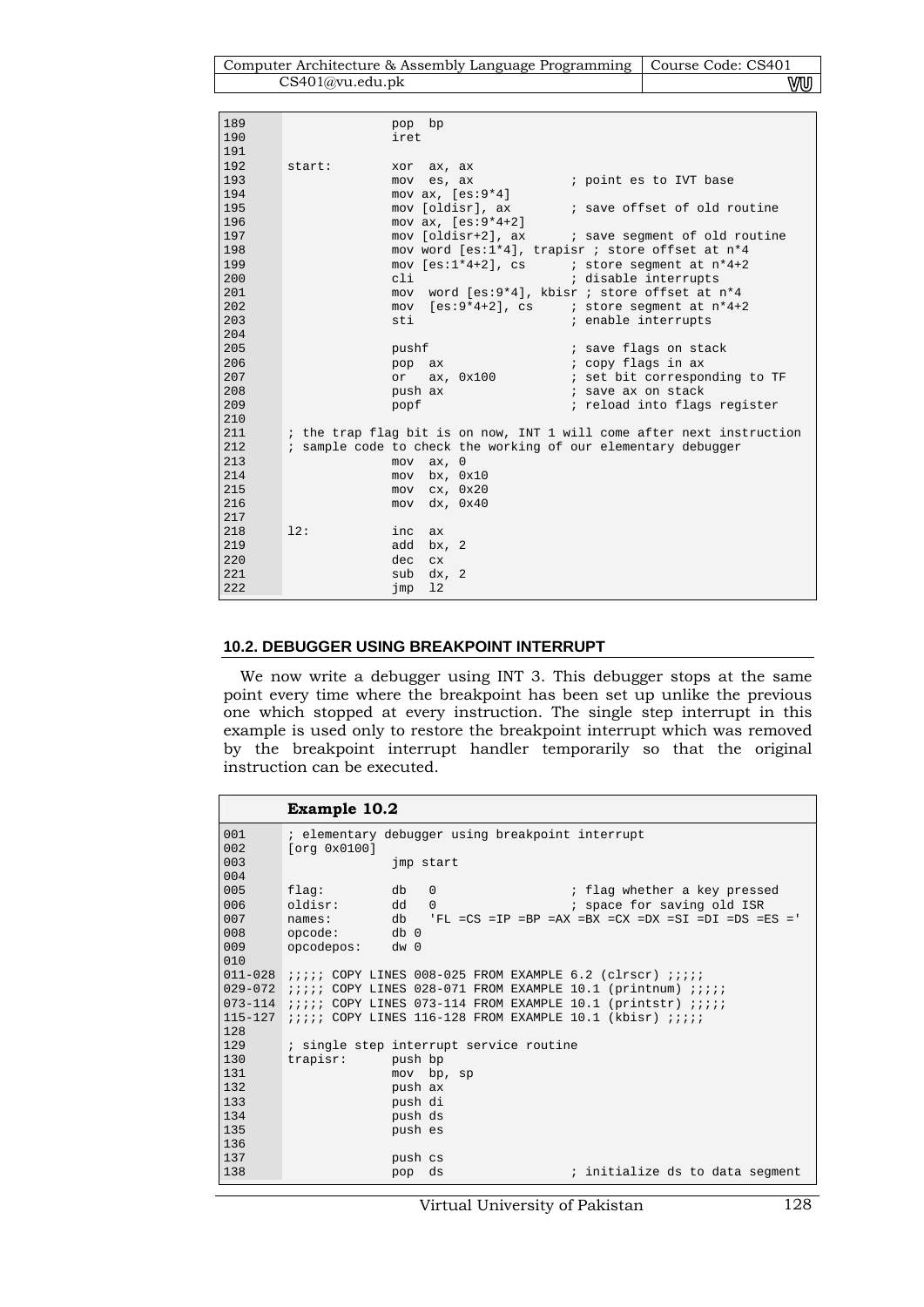| Computer Architecture & Assembly Language Programming   Course Code: CS401 |    |
|----------------------------------------------------------------------------|----|
| CS401@vu.edu.pk                                                            | vu |

| 139<br>140<br>141<br>142<br>143<br>144<br>145               | mov<br>mov         | ax, $[bp+4]$<br>es, ax                                                                                  | ; load interrupted segment in es<br>mov di, [opcodepos] ; load saved opcode position<br>mov byte [es:di], 0xCC ; reset the opcode to INT3<br>and word [bp+6], 0xFEFF; clear TF in flags on stack                                                                                                         |
|-------------------------------------------------------------|--------------------|---------------------------------------------------------------------------------------------------------|----------------------------------------------------------------------------------------------------------------------------------------------------------------------------------------------------------------------------------------------------------------------------------------------------------|
| 146<br>147<br>148<br>149<br>150<br>151<br>152               | pop<br>pop<br>iret | es<br>ds<br>pop di<br>pop ax<br>pop bp                                                                  |                                                                                                                                                                                                                                                                                                          |
| 153<br>154<br>155<br>156<br>157<br>158                      | debugisr:          | ; breakpoint interrupt service routine<br>push bp<br>push ax<br>push bx<br>push cx                      | mov bp, sp and i to read cs, ip and flags                                                                                                                                                                                                                                                                |
| 159<br>160<br>161<br>162<br>163<br>164                      |                    | push dx<br>push si<br>push di<br>push ds<br>push es                                                     |                                                                                                                                                                                                                                                                                                          |
| 165<br>166<br>167<br>168                                    | sti<br>pop         | push cs<br>ds                                                                                           | ; waiting for keyboard interrupt<br>; initialize ds to data segment                                                                                                                                                                                                                                      |
| 169<br>170<br>171<br>172<br>173<br>174<br>175               | mov<br>mov         | ax, [bp+4]<br>mov es, ax                                                                                | ; load interrupted segment in es<br>dec word $[bp+2]$ ; decrement the return address<br>mov di, $[bp+2]$ ; read the return address in di<br>mov word [opcodepos], di ; remember the return position<br>mov al, [opcode] $\qquad$ ; load the original opcode<br>[es:di], al (estore original opcode there |
| 176<br>177<br>178<br>179                                    |                    | call clrscr                                                                                             | mov byte [flag], 0 ; set flag to wait for key<br>; clear the screen                                                                                                                                                                                                                                      |
| 180<br>181<br>182<br>183<br>184                             | mov                | mov si, 6<br>$mov$ $cx$ , 12<br>$mov$ $ax, 0$<br>bx, 5                                                  | ; first register is at bp+6<br>; total 12 registers to print<br>; start from row 0<br>; print at column 5                                                                                                                                                                                                |
| 185<br>186<br>187<br>188<br>189<br>190<br>191<br>192        | 13:                | push ax<br>push bx<br>mov dx, [bp+si]<br>push dx<br>call printnum<br>sub si, 2<br>inc ax<br>$loop$ $13$ | ; row number<br>; column number<br>; number to be printed<br>; print the number<br>; point to next register<br>; next row number<br>; repeat for the 12 registers                                                                                                                                        |
| 193<br>194<br>195<br>196<br>197<br>198<br>199               |                    | mov ax, 0<br>mov bx, 0<br>$mov$ $cx, 12$<br>mov si, 4<br>mov dx, names                                  | ; start from row 0<br>; start from column 0<br>; total 12 register names<br>; each name length is 4 chars<br>; offset of first name in dx                                                                                                                                                                |
| 200<br>201<br>202<br>203<br>204<br>205<br>206<br>207<br>208 | 11:                | push ax<br>push bx<br>push dx<br>push si<br>call printstr<br>add dx, 4<br>inc ax<br>$loop$ $11$         | ; row number<br>; column number<br>; offset of string<br>; length of string<br>; print the string<br>; point to start of next string<br>; new row number<br>; repeat for 12 register names                                                                                                               |
| 209<br>210<br>211<br>212<br>213<br>214                      | keywait:<br>pop es | cmp byte [flag], 0<br>je keywait                                                                        | or word $[bp+6]$ , $0x0100$ ; set TF in flags image on stack<br>; has a key been pressed<br>; no, check again                                                                                                                                                                                            |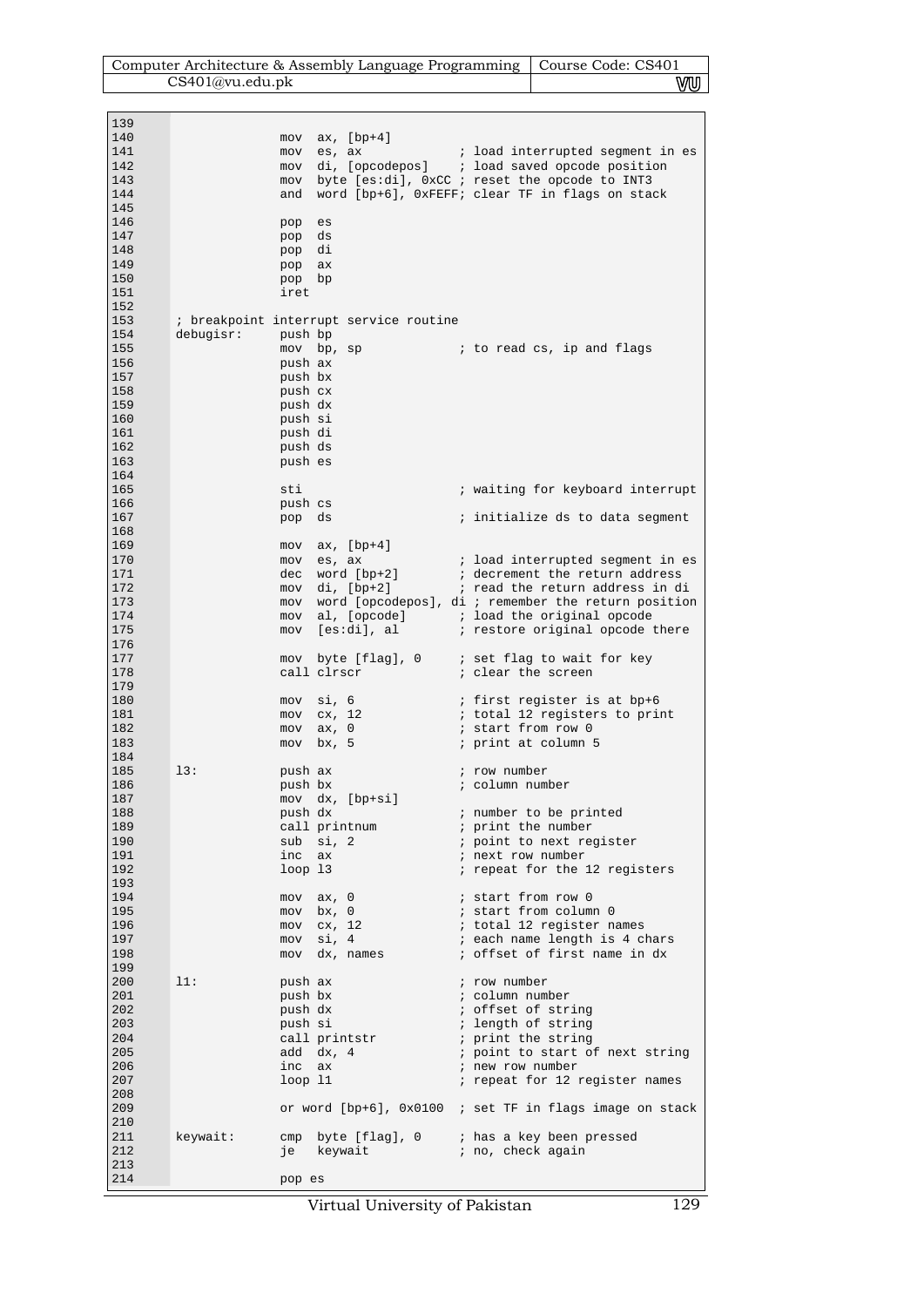|     |                 | Computer Architecture & Assembly Language Programming   Course Code: CS401 |                                  |
|-----|-----------------|----------------------------------------------------------------------------|----------------------------------|
|     | CS401@vu.edu.bk |                                                                            | vw                               |
|     |                 |                                                                            |                                  |
| 215 |                 |                                                                            |                                  |
| 216 |                 | pop ds                                                                     |                                  |
| 217 |                 | pop di                                                                     |                                  |
| 218 |                 | pop si                                                                     |                                  |
| 219 |                 | pop dx                                                                     |                                  |
| 220 |                 | pop cx                                                                     |                                  |
| 221 |                 | pop bx<br>pop ax                                                           |                                  |
| 222 |                 | pop bp                                                                     |                                  |
| 223 |                 | iret                                                                       |                                  |
| 224 |                 |                                                                            |                                  |
| 225 | start:          | ax, ax<br>xor                                                              |                                  |
| 226 |                 | ; point es to IVT base<br>es, ax<br>mov                                    |                                  |
| 227 |                 | word [es:1*4], trapisr ; store offset at n*4<br>mov                        |                                  |
| 228 |                 | [es:1*4+2], cs<br>mov                                                      | ; store segment at n*4+2         |
| 229 |                 | word [es:3*4], debugisr ; store offset at n*4<br>mov                       |                                  |
| 230 |                 | $[es:3*4+2]$ , cs ; store segment at $n*4+2$<br>mov                        |                                  |
| 231 |                 | cli<br>; disable interrupts                                                |                                  |
| 232 |                 | word [es:9*4], kbisr ; store offset at n*4<br>mov                          |                                  |
| 233 |                 | $[es:9*4+2]$ , cs $\qquad$ i store segment at $n*4+2$<br>mov               |                                  |
| 234 |                 | sti<br>; enable interrupts                                                 |                                  |
| 235 |                 |                                                                            |                                  |
| 236 |                 | mov si, 12                                                                 | ; load breakpoint position in si |
| 237 |                 | mov al, [cs:si]                                                            | ; read opcode at that position   |
| 238 |                 | mov [opcode], al                                                           | ; save opcode for later use      |
| 239 |                 | mov byte [cs:si], 0xCC ; change opcode to INT3                             |                                  |
| 240 |                 |                                                                            |                                  |
| 241 |                 | ; breakpoint is set now, INT3 will come at 12 on every iteration           |                                  |
| 242 |                 | ; sample code to check the working of our elementary debugger              |                                  |
| 243 |                 | $mov$ $ax$ , $0$                                                           |                                  |
| 244 |                 | mov bx, 0x10                                                               |                                  |
| 245 |                 | mov cx, 0x20                                                               |                                  |
| 246 |                 | mov dx, 0x40                                                               |                                  |
| 247 |                 |                                                                            |                                  |
| 248 | 12:             | inc ax                                                                     |                                  |
| 249 |                 | add bx, 2                                                                  |                                  |
| 250 |                 | dec cx                                                                     |                                  |
| 251 |                 | sub dx, 2                                                                  |                                  |
| 252 |                 | $\text{imp}$ 12                                                            |                                  |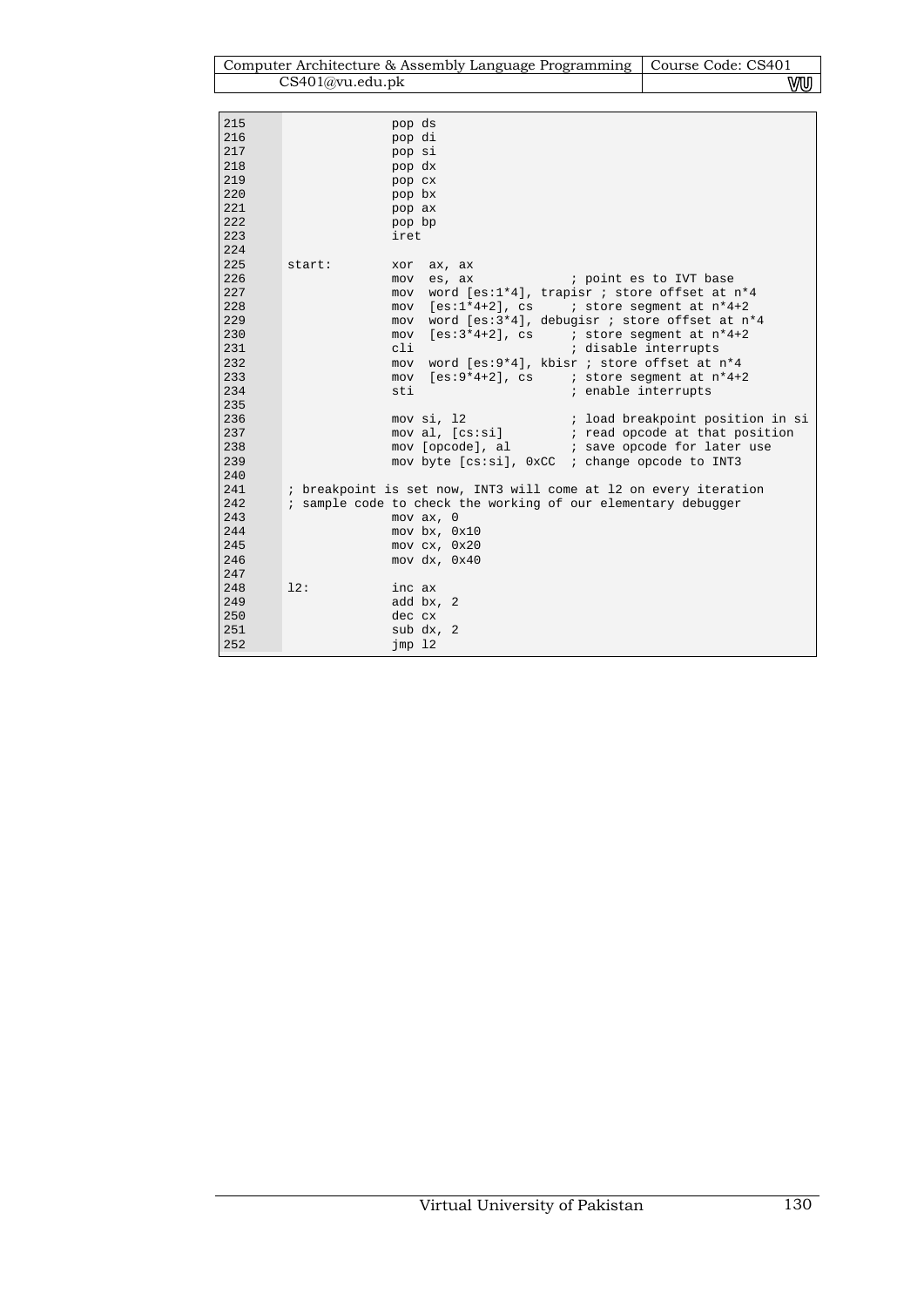# **11 Multitasking**

#### **11.1. CONCEPTS OF MULTITASKING**

To experience the power of assembly language we introduce how to implement multitasking. We observed in the debugger that our thread of instructions was broken by the debugger; it got the control, used all registers, displayed an elaborate interface, waited for the key, and then restored processor state to what was immediately before interruption. Our program resumed as if nothing happened. The program execution was in the same logical flow.

If we have two different programs A and B. Program A is broken, its state saved, and returned to B instead of A. By looking at the instruction set, we can immediately say that nothing can stop us from doing that. IRET will return to whatever CS and IP it finds on the stack. Now B is interrupted somehow, its state saved, and we return back to A. A will have no way of knowing that it was interrupted as its entire environment has been restored. It never knew the debugger took control when it was debugged. It sill has no way of gaining this knowledge. If this work of breaking and restoring programs is done at high speed the user will feel that all the programs are running at the same time where actually they are being switched to and forth at high speed.

In essence multitasking is simple, even though we have to be extremely careful when implementing it. The environment of a program in the very simple case is all its registers and stack. We will deal with stack later. Now to get control from the program without the program knowing about it, we can use the IRQ 0 highest priority interrupt that is periodically coming to the processor.

Now we present a very basic example of multitasking. We have two subroutines written in assembly language. All the techniques discussed here are applicable to code written in higher level languages as well. However the code to control this multitasking cannot be easily written in a higher level language so we write it in assembly language. The two subroutines rotate bars by changing characters at the two corners of the screen and have infinite loops. By hooking the timer interrupt and saving and restoring the registers of the tasks one by one, it appears that both tasks are running simultaneously.

```
Example 11.1 
001 
002 
003 
004005 
006 
007 
008 
009 
010011 
012 
013 
014 
015 
          ; elementary multitasking of two threads 
          [org 0x0100] 
                           jmp start 
                           ; ax,bx,ip,cs,flags storage area 
          taskstates: dw 0, 0, 0, 0, 0 ; task0 regs<br>dw 0, 0, 0, 0, 0 ; task1 regs
                         dw 0, 0, 0, 0, 0 ; task1 regs<br>dw 0, 0, 0, 0, 0 ; task2 regs
                             0, 0, 0, 0, 0current: db 0 ; index of current task<br>chars: db '\|/-' ; shapes to form a bar
                                                     ; shapes to form a bar
          ; one task to be multitasked 
          taskone: mov al, [chars+bx] ; read the next shape
                         mov [es:0], al ; write at top left of screen
```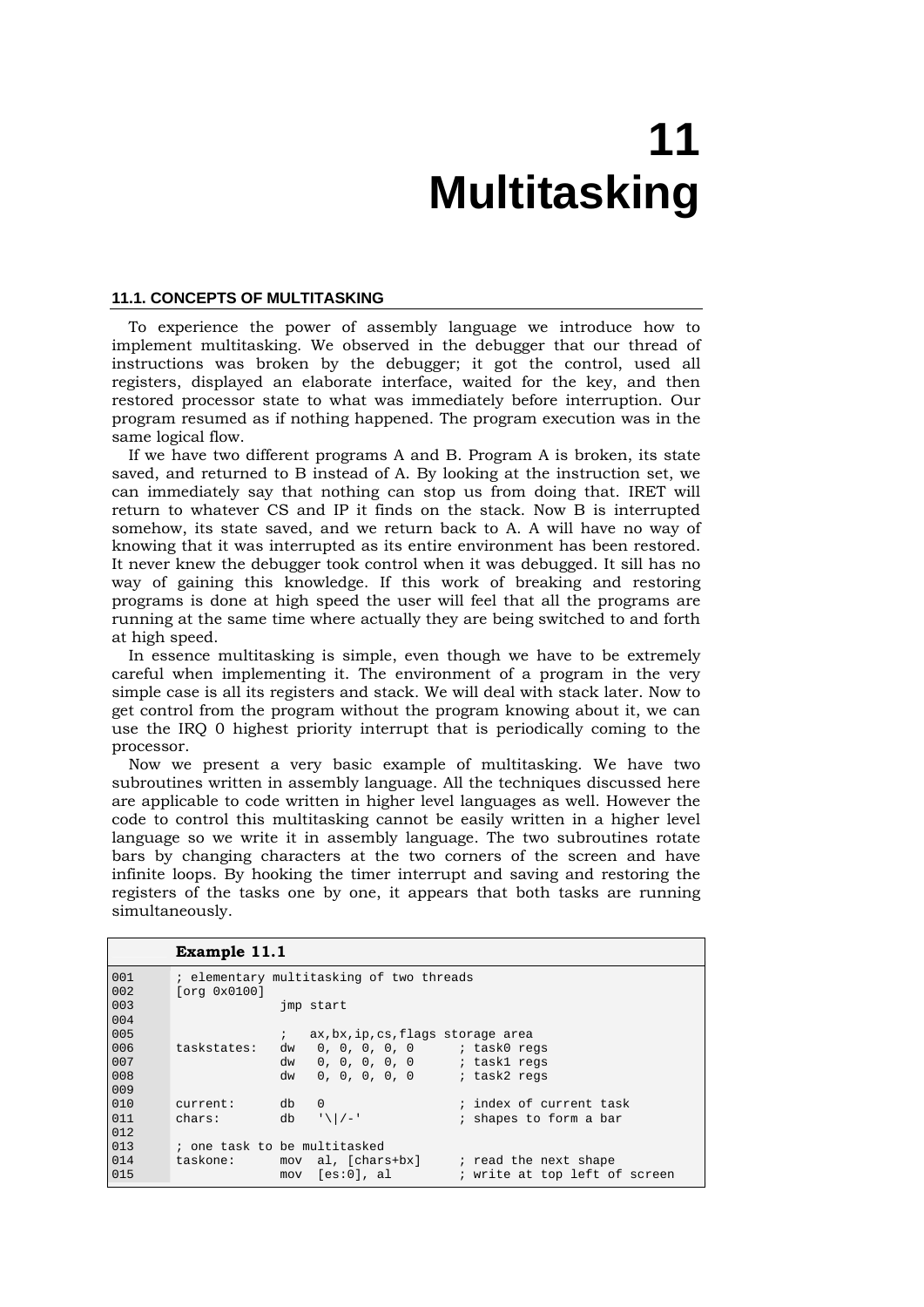Computer Architecture & Assembly Language Programming | Course Code: CS401 CS401@vu.edu.pk WU

| 016 |                                 | inc     | bx                                | ; increment to next shape                                                                                |
|-----|---------------------------------|---------|-----------------------------------|----------------------------------------------------------------------------------------------------------|
| 017 |                                 | and     | $\frac{bx}{b^2}$ , 3              | ; taking modulus by 4                                                                                    |
| 018 |                                 | jmp     | taskone                           | ; infinite task                                                                                          |
| 019 |                                 |         |                                   |                                                                                                          |
| 020 | ; second task to be multitasked |         |                                   |                                                                                                          |
| 021 | tasktwo:                        |         |                                   | mov al, [chars+bx] ; read the next shape                                                                 |
|     |                                 |         |                                   |                                                                                                          |
| 022 |                                 |         |                                   |                                                                                                          |
| 023 |                                 |         |                                   | mov [es:158], al<br>increment to next shape<br>increment to next shape<br>and by 3 : taking modulus by 4 |
| 024 |                                 |         | and bx, 3                         | ; taking modulus by 4                                                                                    |
| 025 |                                 | jmp     | tasktwo                           | ; infinite task                                                                                          |
| 026 |                                 |         |                                   |                                                                                                          |
| 027 |                                 |         | ; timer interrupt service routine |                                                                                                          |
| 028 | timer:                          | push ax |                                   |                                                                                                          |
| 029 |                                 | push bx |                                   |                                                                                                          |
| 030 |                                 |         |                                   |                                                                                                          |
|     |                                 |         |                                   |                                                                                                          |
| 031 |                                 | mov     |                                   | bl, [cs:current] ; read index of current task                                                            |
| 032 |                                 | mov     | ax, 10                            | space used by one task<br>windliply to get start of                                                      |
| 033 |                                 | mul     | bl                                | ; multiply to get start of task                                                                          |
| 034 |                                 | mov     | bx, ax                            | ; load start of task in bx                                                                               |
| 035 |                                 |         |                                   |                                                                                                          |
| 036 |                                 | pop     | ax                                | ; read original value of bx                                                                              |
| 037 |                                 | mov     |                                   | [cs:taskstates+bx+2], ax ; space for current task                                                        |
| 038 |                                 | pop     | ax                                | ; read original value of ax                                                                              |
| 039 |                                 |         |                                   |                                                                                                          |
| 040 |                                 | mov     |                                   | [cs:taskstates+bx+0], ax ; space for current task                                                        |
|     |                                 | pop     | ax                                | ; read original value of ip                                                                              |
| 041 |                                 | mov     |                                   | [cs:taskstates+bx+4], ax ; space for current task                                                        |
| 042 |                                 | pop     | ax                                | ; read original value of cs                                                                              |
| 043 |                                 | mov     |                                   | [cs:taskstates+bx+6], ax ; space for current task                                                        |
| 044 |                                 | pop     | ax                                | ; read original value of flags                                                                           |
| 045 |                                 | mov     |                                   | [cs:taskstates+bx+8], ax ; space for current task                                                        |
| 046 |                                 |         |                                   |                                                                                                          |
| 047 |                                 | inc     |                                   | byte [cs: current] ; update current task index                                                           |
| 048 |                                 | cmp     |                                   | byte [ $cs: current$ ], 3 ; is task index out of range                                                   |
| 049 |                                 | jne     | skipreset                         | ; no, proceed                                                                                            |
| 050 |                                 | mov     |                                   | byte [cs:current], 0 ; yes, reset to task 0                                                              |
| 051 |                                 |         |                                   |                                                                                                          |
| 052 | skipreset:                      | mov     |                                   | bl, $[cs:current]$ ; read index of current task                                                          |
| 053 |                                 | mov     | ax, 10                            | ; space used by one task                                                                                 |
| 054 |                                 | mul     | bl                                | ; multiply to get start of task                                                                          |
| 055 |                                 | mov     | bx, ax                            | ; load start of task in bx                                                                               |
| 056 |                                 |         |                                   |                                                                                                          |
|     |                                 |         |                                   |                                                                                                          |
| 057 |                                 | mov     | al, 0x20                          |                                                                                                          |
| 058 |                                 | out     | $0x20$ , al                       | ; send EOI to PIC                                                                                        |
| 059 |                                 |         |                                   |                                                                                                          |
| 060 |                                 |         |                                   | push word [cs:taskstates+bx+8] ; flags of new task                                                       |
| 061 |                                 |         |                                   | push word [cs:taskstates+bx+6] ; cs of new task                                                          |
| 062 |                                 |         |                                   | push word [cs:taskstates+bx+4] ; ip of new task                                                          |
| 063 |                                 |         |                                   | mov ax, [cs:taskstates+bx+0] ; ax of new task                                                            |
| 064 |                                 | mov     |                                   | bx, [cs:taskstates+bx+2] ; bx of new task                                                                |
| 065 |                                 | iret    |                                   | ; return to new task                                                                                     |
| 066 |                                 |         |                                   |                                                                                                          |
| 067 | start:                          | mov     |                                   | word [taskstates+10+4], taskone ; initialize ip                                                          |
| 068 |                                 | mov     |                                   |                                                                                                          |
| 069 |                                 | mov     |                                   | word [taskstates+10+8], 0x0200 ; initialize flags                                                        |
| 070 |                                 |         |                                   | mov word [taskstates+20+4], tasktwo ; initialize ip                                                      |
| 071 |                                 | mov     |                                   |                                                                                                          |
| 072 |                                 | mov     |                                   | word [taskstates+20+8], 0x0200 ; initialize flags                                                        |
| 073 |                                 |         |                                   |                                                                                                          |
|     |                                 | mov     |                                   |                                                                                                          |
| 074 |                                 |         |                                   |                                                                                                          |
| 075 |                                 | xor     | ax, ax                            |                                                                                                          |
| 076 |                                 | mov     | es, ax                            | ; point es to IVT base                                                                                   |
| 077 |                                 | cli     |                                   |                                                                                                          |
| 078 |                                 | mov     | word $[es:8*4]$ , timer           |                                                                                                          |
| 079 |                                 | mov     | [es:8*4+2], cs                    | ; hook timer interrupt                                                                                   |
| 080 |                                 | mov     | ax, 0xb800                        |                                                                                                          |
| 081 |                                 | mov     | es, ax                            | ; point es to video base                                                                                 |
| 082 |                                 | xor     | bx, bx                            | ; initialize bx for tasks                                                                                |
| 083 |                                 | sti     |                                   |                                                                                                          |
| 084 |                                 |         |                                   |                                                                                                          |
| 085 |                                 | jmp \$  |                                   | ; infinite loop                                                                                          |
|     |                                 |         |                                   |                                                                                                          |

The space where all registers of a task are stored is called the process control block or PCB. Actual PCB contains a few more things that are not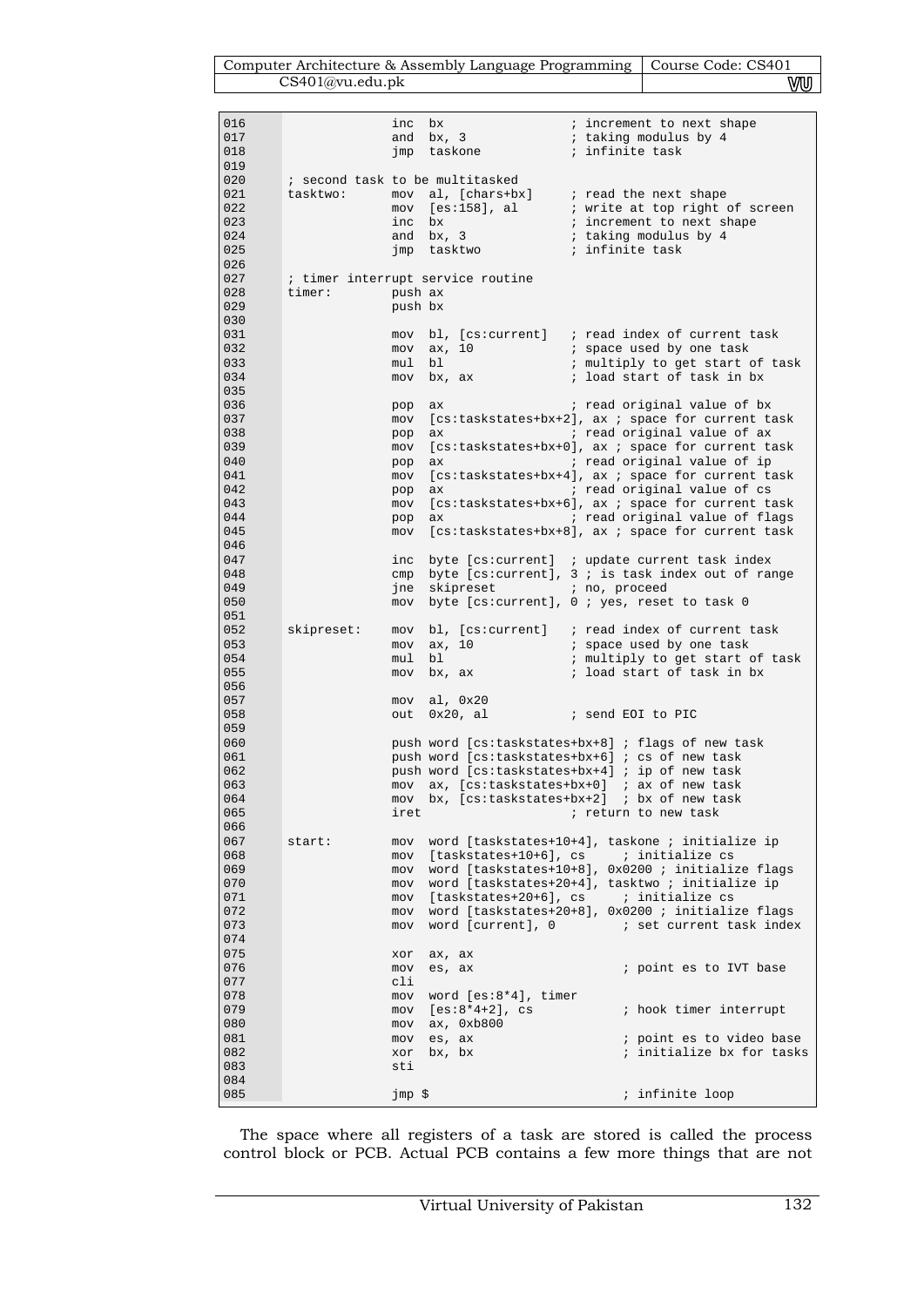| Computer Architecture & Assembly Language Programming   Course Code: CS401 |    |
|----------------------------------------------------------------------------|----|
| CS401@vu.edu.ph                                                            | vu |

relevant to us now. INT 08 that is saving and restoring the registers is called the scheduler and the whole event is called a context switch.

### **11.2. ELABORATE MULTITASKING**

In our next example we will save all 14 registers and the stack as well. 28 bytes are needed by these registers in the PCB. We add some more space to make the size 32, a power of 2 for easy calculations. One of these words is used to form a linked list of the PCBs so that strict ordering of active PCBs is not necessary. Also in this example we have given every thread its own stack. Now threads can have function calls, parameters and local variables etc. Another important change in this example is that the creation of threads is now dynamic. The thread registration code initializes the PCB, and adds it to the linked list so that the scheduler will give it a turn.

## **Example 11.2**

| 001         |               |                    | ; multitasking and dynamic thread registration              |                                                                          |
|-------------|---------------|--------------------|-------------------------------------------------------------|--------------------------------------------------------------------------|
| 002         | [org 0x0100]  |                    |                                                             |                                                                          |
| 003         | jmp start     |                    |                                                             |                                                                          |
| 004         |               |                    |                                                             |                                                                          |
| 005         | ; PCB layout: |                    |                                                             |                                                                          |
| 006         |               |                    |                                                             | ; ax, bx, cx, dx, si, di, bp, sp, ip, cs, ds, ss, es, flags, next, dummy |
| 007<br>008  |               |                    | $1, 0, 2, 4, 6, 8, 10, 12, 14, 16, 18, 20, 22, 24, 26, 28,$ | 30                                                                       |
| 009         | $pcb$ :       |                    |                                                             | ; space for 32 PCBs                                                      |
| 010         | stack:        |                    | times 32*16 dw 0<br>times 32*256 dw 0                       | ; space for 32 512 byte stacks                                           |
| 011         | nextpcb:      | dw                 | $\mathbf{1}$                                                | ; index of next free pcb                                                 |
| 012         | current:      | dw                 | $\mathbf 0$                                                 | ; index of current pcb                                                   |
| 013         | lineno:       | dw                 | $\Omega$                                                    | ; line number for next thread                                            |
| $014 - 057$ |               |                    |                                                             |                                                                          |
| 058         |               |                    |                                                             | <i>iiiii</i> COPY LINES 028-071 FROM EXAMPLE 10.1 (printnum) <i>iiii</i> |
| 059         |               |                    |                                                             |                                                                          |
| 060         |               |                    | ; mytask subroutine to be run as a thread                   |                                                                          |
| 061         |               |                    | ; takes line number as parameter                            |                                                                          |
| 062         | mytask:       | push bp            |                                                             |                                                                          |
| 063         |               | mov                | bp, sp                                                      |                                                                          |
| 064         |               | sub                | sp, 2                                                       | ; thread local variable                                                  |
| 065         |               | push ax            |                                                             |                                                                          |
| 066         |               | push bx            |                                                             |                                                                          |
| 067         |               |                    |                                                             |                                                                          |
| 068         |               |                    | mov $ax$ , $[bp+4]$                                         | ; load line number parameter                                             |
| 069         |               |                    | mov bx, 70                                                  | ; use column number 70                                                   |
| 070         |               | mov                | word $[bp-2]$ , $0$                                         | ; initialize local variable                                              |
| 071<br>072  | printagain:   |                    |                                                             | ; line number                                                            |
| 073         |               | push ax<br>push bx |                                                             | ; column number                                                          |
| 074         |               |                    | push word [bp-2]                                            | ; number to be printed                                                   |
| 075         |               |                    | call printnum                                               | ; print the number                                                       |
| 076         |               |                    | inc word [bp-2]                                             | ; increment the local variable                                           |
| 077         |               |                    | jmp printagain                                              | ; infinitely print                                                       |
| 078         |               |                    |                                                             |                                                                          |
| 079         |               | pop                | bx                                                          |                                                                          |
| 080         |               | pop                | ax                                                          |                                                                          |
| 081         |               | mov                | sp, bp                                                      |                                                                          |
| 082         |               | pop                | bp                                                          |                                                                          |
| 083         |               | ret                |                                                             |                                                                          |
| 084         |               |                    |                                                             |                                                                          |
| 085         |               |                    | ; subroutine to register a new thread                       |                                                                          |
| 086         |               |                    |                                                             | ; takes the segment, offset, of the thread routine and a parameter       |
| 087         |               |                    | ; for the target thread subroutine                          |                                                                          |
| 088         | initpcb:      | push bp            |                                                             |                                                                          |
| 089<br>090  |               |                    | mov bp, sp                                                  |                                                                          |
| 091         |               | push ax<br>push bx |                                                             |                                                                          |
| 092         |               | push cx            |                                                             |                                                                          |
| 093         |               | push si            |                                                             |                                                                          |
| 094         |               |                    |                                                             |                                                                          |
| 095         |               |                    |                                                             | mov bx, [nextpcb] ; read next available pcb index                        |
| 096         |               |                    | $cmp$ bx, 32                                                | ; are all PCBs used                                                      |
| 097         |               | je                 | exit                                                        | ; yes, exit                                                              |
| 098         |               |                    |                                                             |                                                                          |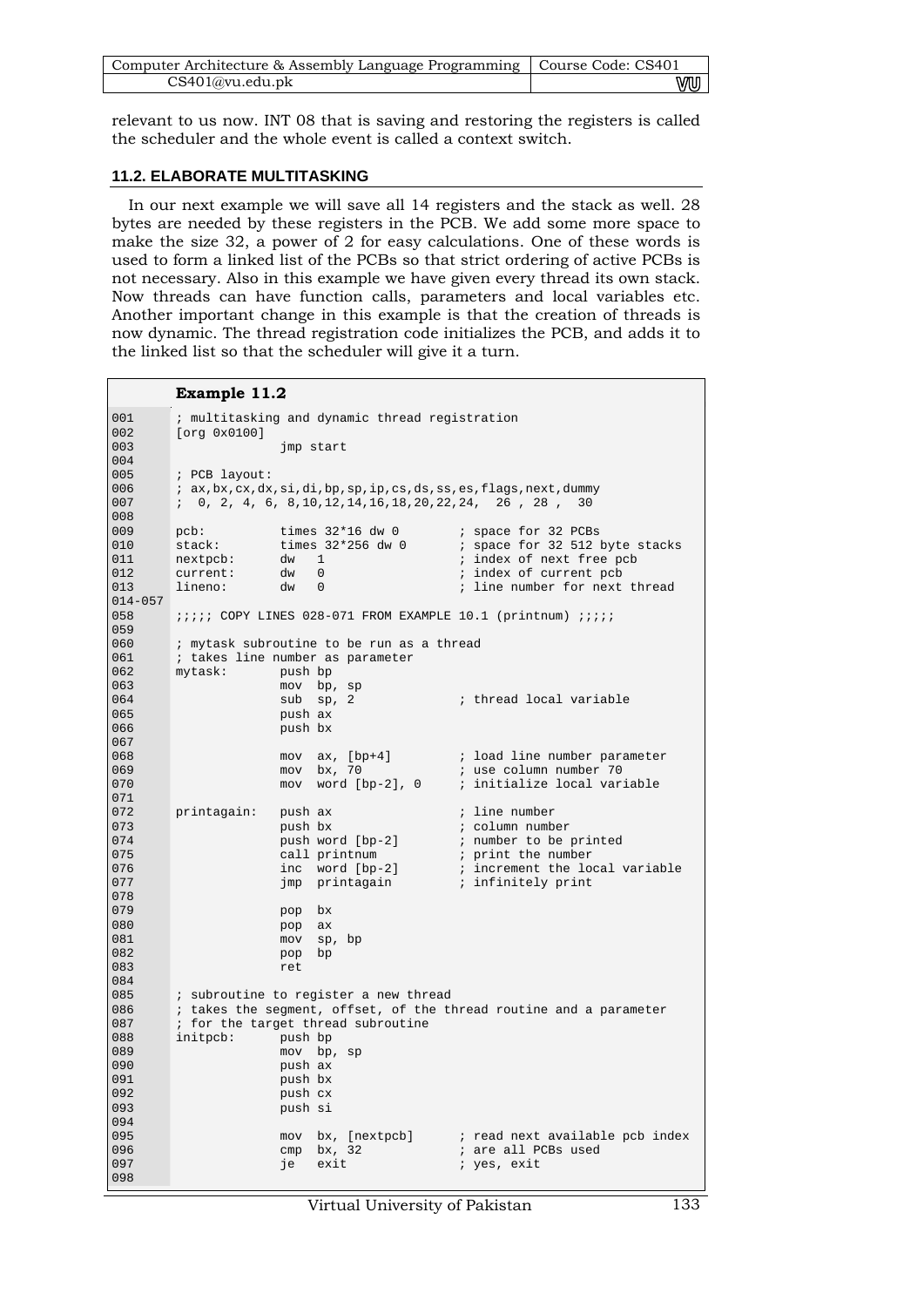| Computer Architecture & Assembly Language Programming   Course Code: CS401 |    |
|----------------------------------------------------------------------------|----|
| CS401@vu.edu.ph                                                            | vu |

| 099        | mov                               | cl, $5$                            |                                                         |
|------------|-----------------------------------|------------------------------------|---------------------------------------------------------|
| 100        | shl                               | bx, cl                             | ; multiply by 32 for pcb start                          |
| 101        |                                   |                                    |                                                         |
| 102        | mov                               | ax, [bp+8]                         | ; read segment parameter                                |
| 103        | mov                               |                                    |                                                         |
| 104        | mov                               | ax, [bp+6]                         | ; read offset parameter                                 |
| 105        | mov                               | $[{\rm pcb+bx+16}]$ , ax           | ; save in pcb space for ip                              |
| 106        |                                   |                                    |                                                         |
| 107        | mov                               | [pcb+bx+22], ds                    | ; set stack to our segment                              |
| 108        | mov                               | si, [nextpcb]                      | ; read this pcb index                                   |
| 109        | mov                               | c1, 9                              |                                                         |
| 110        | shl                               | si, cl                             | ; multiply by 512                                       |
| 111        | add                               | si, 256*2+stack                    | ; end of stack for this thread                          |
| 112        |                                   |                                    |                                                         |
|            | mov                               | $ax, [bp+4]$                       | ; read parameter for subroutine                         |
| 113        |                                   | sub si, 2                          | ; decrement thread stack pointer                        |
| 114        | mov                               | [si], ax                           | ; pushing param on thread stack                         |
| 115        | sub                               | si, 2                              | ; space for return address                              |
| 116        | mov                               |                                    |                                                         |
| 117        |                                   |                                    |                                                         |
| 118        | mov                               |                                    | word $[peb+bx+26]$ , $0x0200$ ; initialize thread flags |
| 119        | mov                               |                                    | $ax, [pcb+28]$ ; read next of 0th thread in ax          |
| 120        | mov                               |                                    |                                                         |
| 121        | mov                               | ax, [nextpcb]                      | ; read new thread index                                 |
| 123        | mov                               | [pcb+28], ax                       | ; set as next of 0th thread                             |
| 124        | inc                               | word [nextpcb]                     | ; this pcb is now used                                  |
| 125        |                                   |                                    |                                                         |
| 126        | exist:<br>pop                     | si                                 |                                                         |
| 127        | pop                               | C X                                |                                                         |
| 128        | pop                               | bx                                 |                                                         |
| 129        | pop                               | ax                                 |                                                         |
| 130        | pop                               | bp                                 |                                                         |
| 131        | ret                               | 6                                  |                                                         |
| 132        |                                   |                                    |                                                         |
| 133        | ; timer interrupt service routine |                                    |                                                         |
| 134        | timer:<br>push ds                 |                                    |                                                         |
| 135        | push bx                           |                                    |                                                         |
| 136        |                                   |                                    |                                                         |
| 137        | push cs                           |                                    |                                                         |
| 138        | pop ds                            |                                    | ; initialize ds to data segment                         |
| 139        |                                   |                                    |                                                         |
| 140        | mov                               |                                    |                                                         |
| 141        | shl                               | bx, 1                              |                                                         |
| 142        | shl                               | bx, 1                              |                                                         |
| 143        | shl                               | bx, 1                              |                                                         |
| 144        | shl                               | bx, 1                              |                                                         |
| 145        | shl                               | bx, 1                              | ; multiply by 32 for pcb start                          |
| 146        | mov                               | [pcb+bx+0], ax                     | ; save ax in current pcb                                |
| 147        | mov                               | $[{\rm \,pb+bx+4}]$ , ${\rm \,cx}$ | ; save cx in current pcb                                |
| 148        | mov                               | $[{\rm pcb+bx+6}]$ , dx            | ; save dx in current pcb                                |
|            |                                   |                                    |                                                         |
| 149        | mov                               | $[{\rm pcb+bx+8}]$ , si            | ; save si in current pcb                                |
| 150        | mov                               | $[{\rm pcb+bx+10}]$ , di           | ; save di in current pcb                                |
| 151        | mov                               | $[{\rm pcb+bx+12}]$ , bp           | ; save bp in current pcb                                |
| 152        | mov                               | $[{\rm pcb+bx+24}]$ , es           | ; save es in current pcb                                |
| 153<br>154 |                                   |                                    | ; read original bx from stack                           |
|            | pop                               | ax                                 |                                                         |
| 155        | mov                               | $[{\rm pcb+bx+2}]$ , ax            | ; save bx in current pcb                                |
| 156        | pop                               | ax                                 | ; read original ds from stack                           |
| 157        | mov                               | $[{\rm pcb+bx+20}]$ , ax           | ; save ds in current pcb                                |
| 158        | pop                               | ax                                 | ; read original ip from stack                           |
| 159        | mov                               | $[{\rm pcb+bx+16}]$ , ax           | ; save ip in current pcb                                |
| 160        | pop                               | ax                                 | ; read original cs from stack                           |
| 161        | mov                               | $[{\rm pcb+bx+18}]$ , ax           | ; save cs in current pcb                                |
| 162        | pop                               | ax                                 | ; read original flags from stack                        |
| 163        | mov                               | $[{\rm pcb+bx+26}]$ , ax           | ; save cs in current pcb                                |
| 164        | mov                               | $[{\rm pcb+bx+22}]$ , ss           | ; save ss in current pcb                                |
| 165        | mov                               | $[{\rm pcb+bx+14}]$ , sp           | ; save sp in current pcb                                |
| 166        |                                   |                                    |                                                         |
| 167        | mov                               | $bx, [pcb+bx+28]$                  | ; read next pcb of this pcb                             |
| 168        | mov                               | [current], bx                      | ; update current to new pcb                             |
| 169        | mov                               | cl, 5                              |                                                         |
| 170        | shl                               | bx, cl                             | ; multiply by 32 for pcb start                          |
| 171        |                                   |                                    |                                                         |
| 172        | mov                               | $cx, [pcb+bx+4]$                   | ; read cx of new process                                |
| 173        | mov                               | $dx$ , $[{\rm pcb+bx+6}]$          | ; read dx of new process                                |
| 174        | mov                               | si, [pcb+bx+8]                     | ; read si of new process                                |
| 175        | mov                               | $di, [pcb+bx+10]$                  | ; read diof new process                                 |

Virtual University of Pakistan 134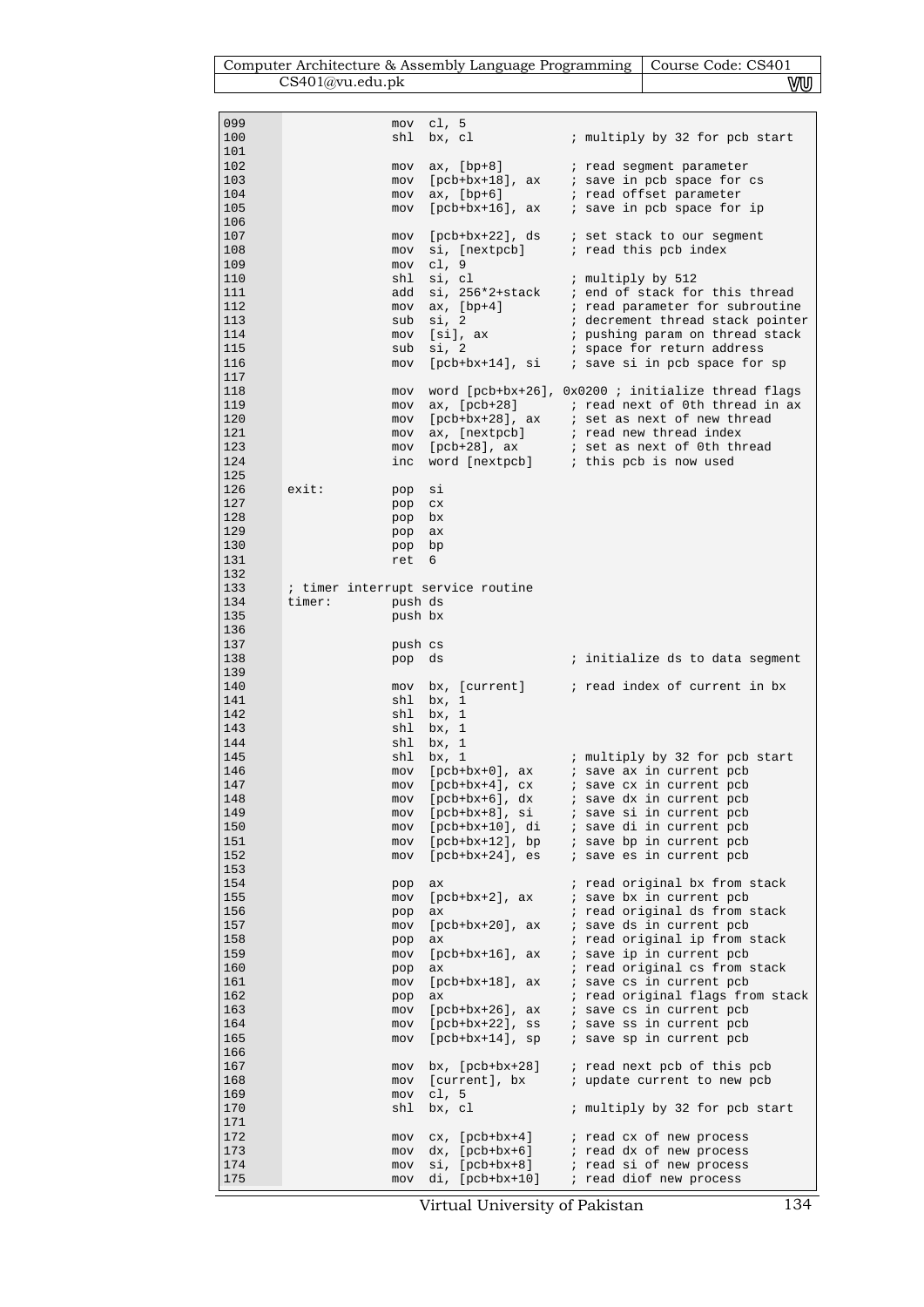| Computer Architecture & Assembly Language Programming   Course Code: CS401 |    |
|----------------------------------------------------------------------------|----|
| CS401@vu.edu.ph                                                            | vu |
|                                                                            |    |

| 176 |          | mov            | bp, $[{\rm pcb+bx+12}]$ | ; read bp of new process                 |
|-----|----------|----------------|-------------------------|------------------------------------------|
| 177 |          | mov            |                         | es, [pcb+bx+24] ; read es of new process |
| 178 |          |                | $ss, [pcb+bx+22]$       |                                          |
|     |          | mov            |                         | ; read ss of new process                 |
| 179 |          | mov            | $sp$ , $[pcb+bx+14]$    | ; read sp of new process                 |
| 180 |          |                |                         |                                          |
| 181 |          |                | push word [pcb+bx+26]   | ; push flags of new process              |
| 182 |          |                | push word [pcb+bx+18]   | ; push cs of new process                 |
| 183 |          |                | push word [pcb+bx+16]   | ; push ip of new process                 |
| 184 |          |                | push word [pcb+bx+20]   | ; push ds of new process                 |
| 185 |          |                |                         |                                          |
| 186 |          |                | mov al, 0x20            |                                          |
| 187 |          |                | out 0x20, al            | ; send EOI to PIC                        |
| 188 |          |                |                         |                                          |
| 189 |          |                | $mov$ ax, $[pcb+bx+0]$  | ; read ax of new process                 |
| 190 |          |                | mov bx, [pcb+bx+2]      | ; read bx of new process                 |
| 191 |          | pop            | ds                      | ; read ds of new process                 |
| 192 |          | iret           |                         | ; return to new process                  |
| 193 |          |                |                         |                                          |
| 194 | start:   | xor            | ax, ax                  |                                          |
| 195 |          | mov            | es, ax                  | ; point es to IVT base                   |
| 196 |          |                |                         |                                          |
| 197 |          | cli            |                         |                                          |
| 198 |          | mov            | word [es:8*4], timer    |                                          |
| 199 |          | mov            |                         | $[es:8*4+2]$ , cs ; hook timer interrupt |
| 200 |          | sti            |                         |                                          |
| 201 |          |                |                         |                                          |
| 202 | nextkey: |                | xor ah, ah              | ; service 0 - get keystroke              |
| 203 |          | int 0x16       |                         | ; bios keyboard services                 |
| 204 |          |                |                         |                                          |
| 205 |          |                |                         |                                          |
| 206 |          | push cs        |                         | ; use current code segment               |
|     |          |                | mov ax, mytask          |                                          |
| 207 |          | push ax        |                         | ; use mytask as offset                   |
| 208 |          |                | push word [lineno]      | ; thread parameter                       |
| 209 |          |                | call initpcb            | ; register the thread                    |
| 210 |          |                |                         |                                          |
| 211 |          | inc            | word [lineno]           | ; update line number                     |
| 212 |          | $\mathsf{imp}$ | nextkey                 | ; wait for next keypress                 |
|     |          |                |                         |                                          |
|     |          |                |                         |                                          |

 When the program is executed the threads display the numbers independently. However as keys are pressed and new threads are registered, there is an obvious slowdown in the speed of multitasking. To improve that, we can change the timer interrupt frequency. The following can be used to set to an approximately 1ms interval.

```
mov ax, 1100 
out 0x40, al 
mov al, ah 
out 0x40, al
```
This makes the threads look faster. However the only real change is that the timer interrupt is now coming more frequently.

#### **11.3. MULTITASKING KERNEL AS TSR**

The above examples had the multitasking code and the multitasked code in one program. Now we separate the multitasking kernel into a TSR so that it becomes an operation system extension. We hook a software interrupt for the purpose of registering a new thread.

#### **Example 11.3**

```
001 
002 
003 
004 
005 
006 
007 
008 
009 
        ; multitasking kernel as a TSR 
        [org 0x0100] 
                        jmp start 
        ; PCB layout: 
        ; ax,bx,cx,dx,si,di,bp,sp,ip,cs,ds,ss,es,flags,next,dummy 
        ; 0, 2, 4, 6, 8,10,12,14,16,18,20,22,24, 26 , 28 , 30 
        pcb: times 32*16 dw 0 ; space for 32 PCBs
```
### Virtual University of Pakistan 135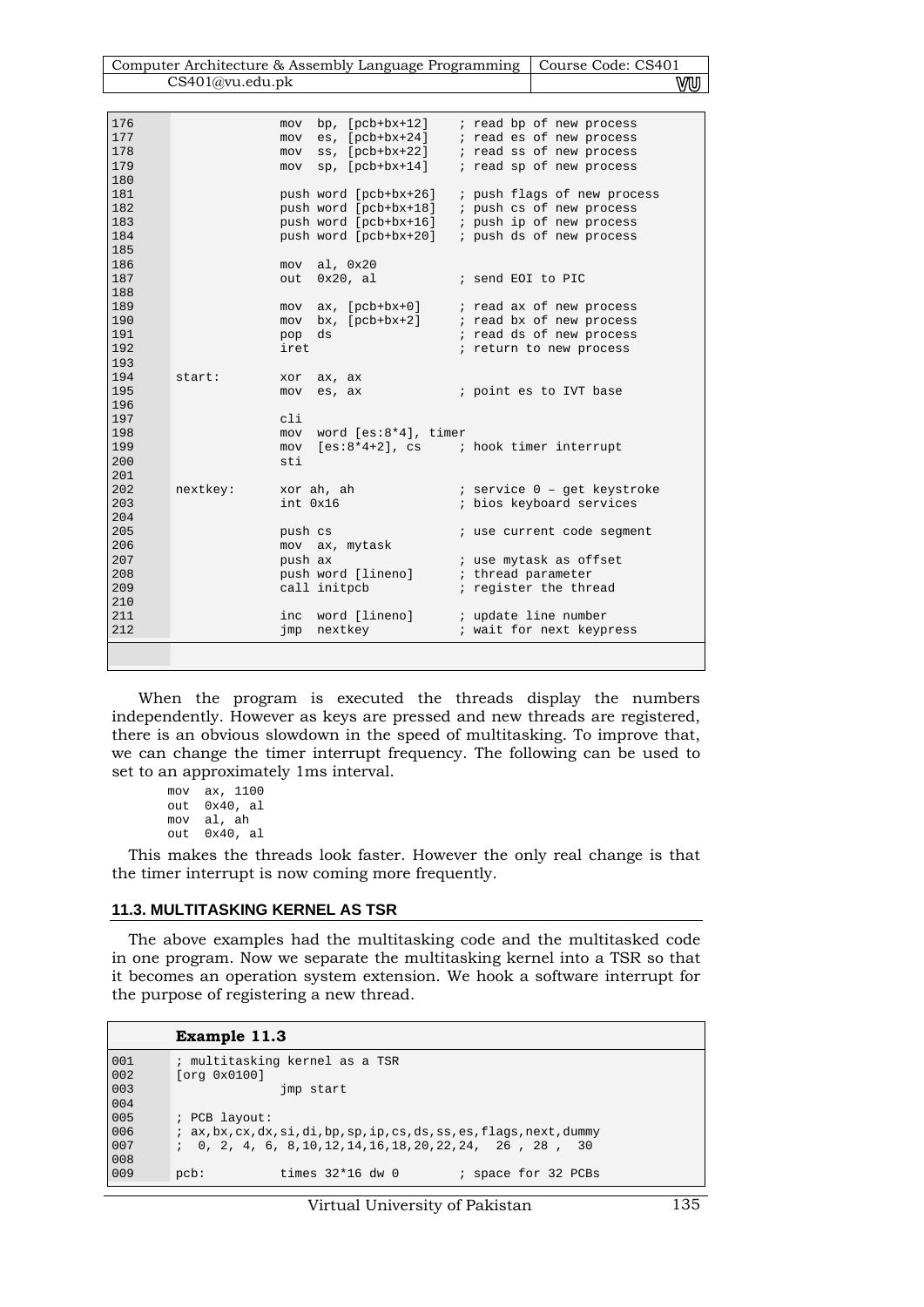| Computer Architecture & Assembly Language Programming   Course Code: CS401 |    |
|----------------------------------------------------------------------------|----|
| CS401@vu.edu.ph                                                            | vu |

| 010<br>011<br>012                                    | stack:<br>nextpcb:<br>dw<br>current:<br>dw                                                                                                                                                                                                                                                   | times 32*256 dw 0<br>$\mathbf{1}$<br>0                             | ; space for 32 512 byte stacks<br>; index of next free pcb<br>; index of current pcb                                                                                                            |
|------------------------------------------------------|----------------------------------------------------------------------------------------------------------------------------------------------------------------------------------------------------------------------------------------------------------------------------------------------|--------------------------------------------------------------------|-------------------------------------------------------------------------------------------------------------------------------------------------------------------------------------------------|
| 013                                                  |                                                                                                                                                                                                                                                                                              |                                                                    |                                                                                                                                                                                                 |
| 074<br>075<br>076<br>077<br>078<br>079<br>080<br>081 | $014-073$ <i>iiii</i> COPY LINES 133-192 FROM EXAMPLE 11.2 (timer) <i>iiii</i><br>; software interrupt to register a new thread<br>; takes parameter block in ds:si<br>; parameter block has cs, ip, ds, es, and param in this order<br>initpcb:<br>push ax<br>push bx<br>push cx<br>push di |                                                                    |                                                                                                                                                                                                 |
| 082<br>083<br>084<br>085<br>086                      | mov<br>cmp<br>je                                                                                                                                                                                                                                                                             | bx, 32<br>exit                                                     | bx, $[cs:nextpcb]$ ; read next available pcb index<br>; are all PCBs used<br>; yes, exit                                                                                                        |
| 087<br>088<br>089<br>090                             | shl                                                                                                                                                                                                                                                                                          | mov cl, 5<br>bx, cl<br>$mov$ ax, $[si+0]$                          | ; multiply by 32 for pcb start<br>; read code segment parameter                                                                                                                                 |
| 091<br>092<br>093<br>094                             | mov<br>mov                                                                                                                                                                                                                                                                                   | $mov$ $ax, [si+2]$<br>ax, [si+4]                                   | mov [cs:pcb+bx+18], ax ; save in pcb space for cs<br>; read offset parameter<br>[cs:pcb+bx+16], ax ; save in pcb space for ip<br>i read data segment parameter                                  |
| 095<br>096<br>097<br>098                             | mov<br>mov                                                                                                                                                                                                                                                                                   | $mov$ ax, $[si+6]$                                                 | [cs:pcb+bx+20], ax ; save in pcb space for ds<br>; read extra segment parameter<br>[cs:pcb+bx+24], ax ; save in pcb space for es                                                                |
| 099<br>100<br>101<br>102                             | mov<br>mov<br>mov<br>shl                                                                                                                                                                                                                                                                     | c1, 9<br>di, cl                                                    | $[cs:pcb+bx+22]$ , cs ; set stack to our segment<br>$di, [cs:nextpcb]$ ; read this pcb index<br>; multiply by 512                                                                               |
| 103<br>104<br>105<br>106<br>107                      | add<br>mov<br>sub<br>mov<br>sub                                                                                                                                                                                                                                                              | di, $256*2+stack$<br>$ax, [si+8]$<br>di, 2<br>[cs:di], ax<br>di, 4 | ; end of stack for this thread<br>; read parameter for subroutine<br>; decrement thread stack pointer<br>; pushing param on thread stack<br>; space for far return address                      |
| 108<br>109<br>110<br>111                             | mov<br>mov<br>mov                                                                                                                                                                                                                                                                            |                                                                    | [cs:pcb+bx+14], di ; save di in pcb space for sp<br>word [cs:pcb+bx+26], 0x0200 ; initialize flags<br>$ax, [cs:pcb+28]$ ; read next of 0th thread in ax                                         |
| 112<br>113<br>114<br>115                             | mov<br>mov<br>mov<br>inc                                                                                                                                                                                                                                                                     |                                                                    | [cs:pcb+bx+28], ax ; set as next of new thread<br>ax, [cs:nextpcb] $\;$ ; read new thread index<br>[cs:pcb+28], ax $\;$ ; set as next of 0th thread<br>word [cs:nextpcb] ; this pcb is now used |
| 116<br>117<br>118<br>119<br>120                      | exit:<br>pop<br>pop                                                                                                                                                                                                                                                                          | di<br>CX.<br>pop bx<br>pop ax                                      |                                                                                                                                                                                                 |
| 121<br>123<br>124<br>125                             | iret<br>start:                                                                                                                                                                                                                                                                               | xor ax, ax<br>mov es, ax                                           | ; point es to IVT base                                                                                                                                                                          |
| 126<br>127<br>128<br>129                             | cli                                                                                                                                                                                                                                                                                          | mov word [es:0x80*4], initpcb                                      | mov $[es:0x80*4+2]$ , cs ; hook software int 80                                                                                                                                                 |
| 130<br>131<br>132<br>133                             | sti                                                                                                                                                                                                                                                                                          | mov word $[es:0x08*4]$ , timer                                     | mov $[es:0x08*4+2]$ , cs ; hook timer interrupt                                                                                                                                                 |
| 134<br>135<br>136<br>137<br>138                      |                                                                                                                                                                                                                                                                                              | mov dx, start<br>add dx, 15<br>mov cl, 4<br>shr dx, cl             |                                                                                                                                                                                                 |
| 139<br>140                                           |                                                                                                                                                                                                                                                                                              | int 0x21                                                           | mov ax, 0x3100 (b) i terminate and stay resident                                                                                                                                                |

The second part of our example is a simple program that has the threads to be registered with the multitasking kernel using its exported services.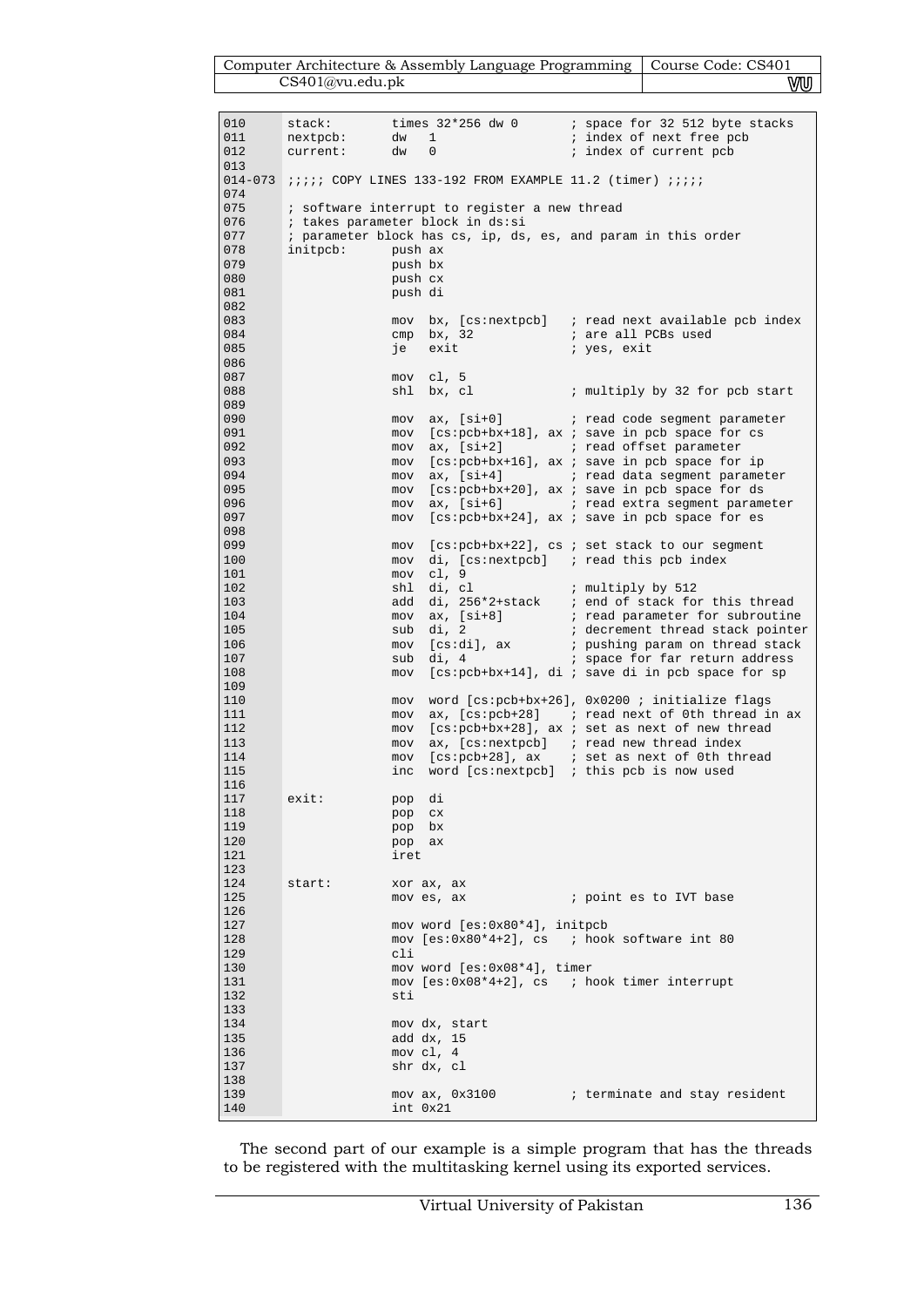| Computer Architecture & Assembly Language Programming   Course Code: CS401 |     |
|----------------------------------------------------------------------------|-----|
| CS401@vu.edu.ph                                                            | vuu |

**Example 11.4** 

| 001         | ; multitasking TSR caller |            |                                    |  |                                                                           |
|-------------|---------------------------|------------|------------------------------------|--|---------------------------------------------------------------------------|
| 002         | [org 0x0100]              |            |                                    |  |                                                                           |
| 003         | jmp start                 |            |                                    |  |                                                                           |
| 004         |                           |            |                                    |  |                                                                           |
| 005         | ; parameter block layout: |            |                                    |  |                                                                           |
| 006         | ; cs,ip,ds,es,param       |            |                                    |  |                                                                           |
| 007         | 1, 0, 2, 4, 6, 8          |            |                                    |  |                                                                           |
| 008         |                           |            |                                    |  |                                                                           |
| 009         |                           |            | paramblock: times 5 dw 0           |  | ; space for parameters                                                    |
| 010         | lineno:                   | dw         | $\Omega$                           |  | ; line number for next thread                                             |
| 011         |                           |            |                                    |  |                                                                           |
| $012 - 055$ |                           |            |                                    |  | <i>iiiii</i> COPY LINES 028-071 FROM EXAMPLE 10.1 (printnum) <i>iiiii</i> |
| 056         |                           |            |                                    |  |                                                                           |
| 057         |                           |            | ; subroutine to be run as a thread |  |                                                                           |
| 058         |                           |            | ; takes line number as parameter   |  |                                                                           |
| 059         | mytask:                   | push bp    |                                    |  |                                                                           |
| 060         |                           | mov        | bp, sp                             |  |                                                                           |
| 061         |                           | sub        | sp, 2                              |  | ; thread local variable                                                   |
| 062         |                           | push ax    |                                    |  |                                                                           |
| 063         |                           | push bx    |                                    |  |                                                                           |
| 064         |                           |            |                                    |  |                                                                           |
| 065         |                           |            |                                    |  | mov ax, [bp+4] ; load line number parameter                               |
| 066         |                           |            | mov bx, 70                         |  | ; use column number 70                                                    |
| 067         |                           |            | mov word [bp-2], 0                 |  | ; initialize local variable                                               |
| 068         |                           |            |                                    |  |                                                                           |
| 069         | printagain:               | push ax    |                                    |  | ; line number                                                             |
| 070         |                           | push bx    |                                    |  | ; column number                                                           |
| 071         |                           |            | push word [bp-2]                   |  | ; number to be printed                                                    |
| 072<br>073  |                           |            | call printnum                      |  | ; print the number                                                        |
| 074         |                           |            | inc word [bp-2]                    |  | ; increment the local variable                                            |
| 075         |                           |            | jmp printagain                     |  | ; infinitely print                                                        |
| 076         |                           |            | bx                                 |  |                                                                           |
| 077         |                           | pop        | ax                                 |  |                                                                           |
| 078         |                           | pop<br>mov | sp, bp                             |  |                                                                           |
| 079         |                           | pop        | bp                                 |  |                                                                           |
| 080         |                           | retf       |                                    |  |                                                                           |
| 081         |                           |            |                                    |  |                                                                           |
| 082         | start:                    | mov        | ah, 0                              |  | ; service 0 - get keystroke                                               |
| 083         |                           | int        | 0x16                               |  | ; bios keyboard services                                                  |
| 084         |                           |            |                                    |  |                                                                           |
| 085         |                           | mov        |                                    |  | [paramblock+0], cs ; code segment parameter                               |
| 086         |                           | mov        |                                    |  | word [paramblock+2], mytask ; offset parameter                            |
| 087         |                           | mov        |                                    |  | [paramblock+4], ds ; data segment parameter                               |
| 088         |                           | mov        |                                    |  | [paramblock+6], es ; extra segment parameter                              |
| 089         |                           | mov        | ax, [lineno]                       |  |                                                                           |
| 090         |                           | mov        |                                    |  | [paramblock+8], ax ; parameter for thread                                 |
| 091         |                           | mov        |                                    |  | si, paramblock i address of param block in si                             |
| 092         |                           | int        | 0x80                               |  | ; multitasking kernel interrupt                                           |
| 093         |                           |            |                                    |  |                                                                           |
| 094         |                           | inc        |                                    |  | word [lineno] ; update line number                                        |
| 095         |                           | jmp        | start                              |  | ; wait for next key                                                       |

We introduce yet another use of the multitasking kernel with this new example. In this example three different sort of routines are multitasked by the same kernel instead of repeatedly registering the same routine.

## **Example 11.5**

| 001 |                           | ; another multitasking TSR caller |                               |
|-----|---------------------------|-----------------------------------|-------------------------------|
| 002 | [org 0x0100]              |                                   |                               |
| 003 |                           | imp start                         |                               |
| 004 |                           |                                   |                               |
| 005 | ; parameter block layout: |                                   |                               |
| 006 | $i$ cs, ip, ds, es, param |                                   |                               |
| 007 | 1, 0, 2, 4, 6, 8          |                                   |                               |
| 008 |                           |                                   |                               |
| 009 | paramblock:               | times 5 dw 0                      | ; space for parameters        |
| 010 | lineno:                   | $\bigcirc$<br>dw                  | ; line number for next thread |
| 011 | chars:                    | $db'$ ' $\frac{1}{-}$ '           | ; chracters for rotating bar  |
| 012 | message:                  | db 'moving hello'                 | ; moving string               |
| 013 | $message2$ :              | db '                              | ; to erase previous string    |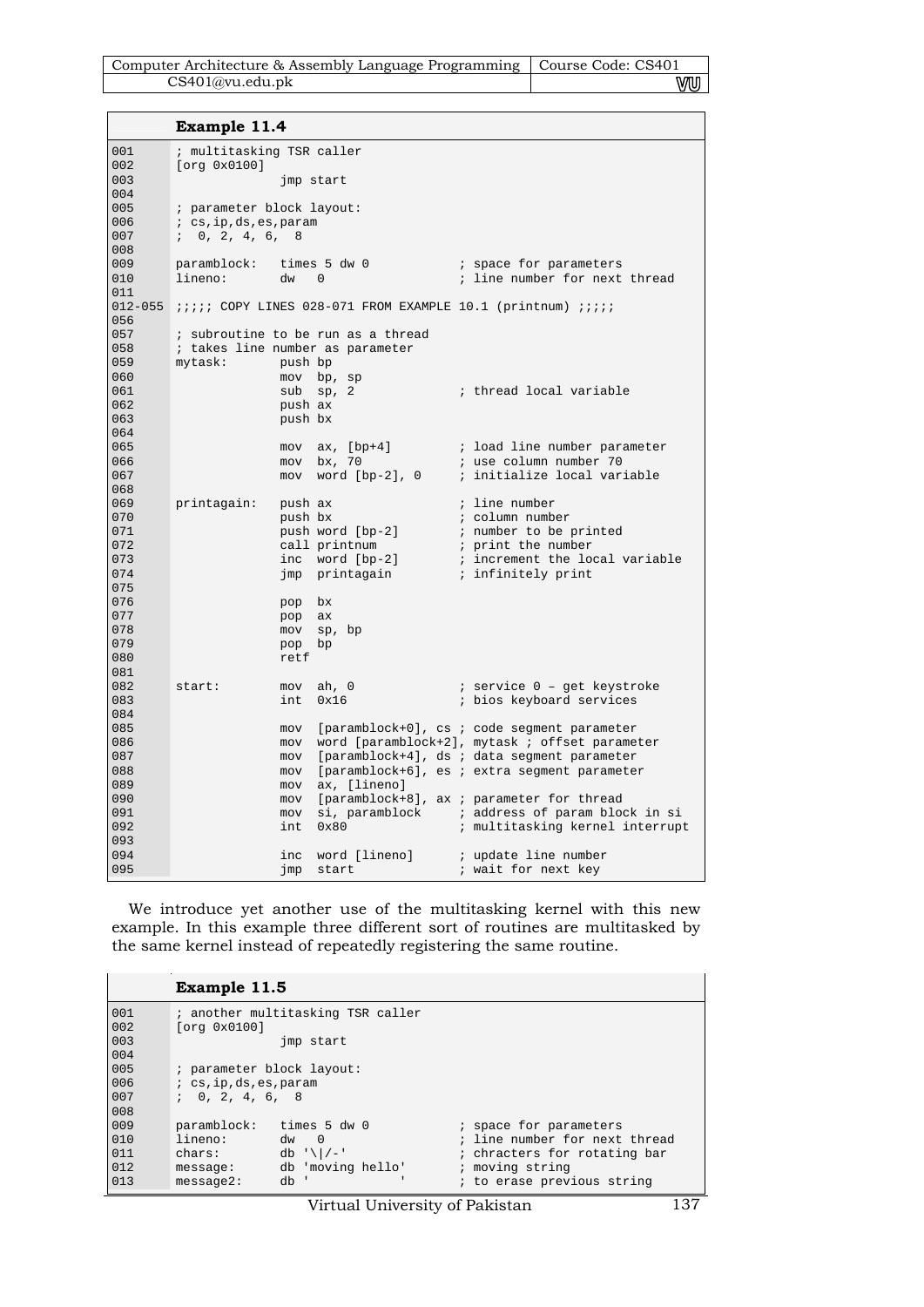| Computer Architecture & Assembly Language Programming   Course Code: CS401 |    |
|----------------------------------------------------------------------------|----|
| CS401@vu.edu.ph                                                            | WU |

| 014                             | messagelen: dw 12 |                                                                                                                                                                        | ; length of above strings                                                                                          |
|---------------------------------|-------------------|------------------------------------------------------------------------------------------------------------------------------------------------------------------------|--------------------------------------------------------------------------------------------------------------------|
| 015<br>102                      |                   | $016-059$ $iiii$ COPY LINES 028-071 FROM EXAMPLE 10.1 (printnum) $iiii$<br>060-101 <i>;;;;;</i> COPY LINES 073-114 FROM EXAMPLE 10.1 (printstr) <i>;;;;</i>            |                                                                                                                    |
| 103                             |                   | ; subroutine to run as first thread                                                                                                                                    |                                                                                                                    |
| 104<br>105<br>106<br>107<br>108 | mytask:           | push bp<br>mov bp, sp<br>$sub$ $sp, 2$<br>push ax<br>push bx                                                                                                           | ; thread local variable                                                                                            |
| 109<br>110<br>111<br>112        |                   | xor ax, ax<br>mov bx, 70                                                                                                                                               | ; use line number 0<br>; use column number 70<br>mov word [bp-2], 0 ; initialize local variable                    |
| 113                             |                   |                                                                                                                                                                        |                                                                                                                    |
| 114<br>115<br>116<br>117<br>118 | printagain:       | push ax<br>push bx<br>push word [bp-2]<br>call printnum                                                                                                                | ; line number<br>; column number<br>; number to be printed<br>; print the number<br>; increment the local variable |
| 119                             |                   | $\begin{tabular}{llll} \bf{inc} & word & bp-2 & & \tt{ic} & \tt{increment} & the \tt{lo} \\ \bf{imp} & \tt{printagain} & & \tt{;\; infinitely \; print} \end{tabular}$ |                                                                                                                    |
| 120<br>121<br>123               |                   | pop bx<br>pop ax                                                                                                                                                       |                                                                                                                    |
| 124<br>125                      |                   | mov sp, bp<br>pop bp                                                                                                                                                   |                                                                                                                    |
| 126                             |                   | retf                                                                                                                                                                   |                                                                                                                    |
| 127<br>128                      |                   | ; subroutine to run as second thread                                                                                                                                   |                                                                                                                    |
| 129                             | mytask2:          | push ax                                                                                                                                                                |                                                                                                                    |
| 130<br>131                      |                   | push bx<br>push es                                                                                                                                                     |                                                                                                                    |
| 132<br>133                      |                   | $mov$ ax, $0xb800$                                                                                                                                                     |                                                                                                                    |
| 134                             |                   | es, ax<br>mov                                                                                                                                                          | ; point es to video base                                                                                           |
| 135<br>136                      |                   | bx, bx<br>xor                                                                                                                                                          | ; initialize to use first shape                                                                                    |
| 137                             | rotateagain:      | mov al, [chars+bx] ; read current shape                                                                                                                                |                                                                                                                    |
| 138<br>139                      |                   | mov [es:40], al<br>bx<br>inc                                                                                                                                           | ; print at specified place<br>; update to next shape                                                               |
| 140                             |                   | and bx, 3                                                                                                                                                              | ; take modulus with 4                                                                                              |
| 141<br>142                      |                   | $\mathsf{imp}$                                                                                                                                                         | rotateagain a repeat infinitely                                                                                    |
| 143<br>144                      |                   | pop<br>es                                                                                                                                                              |                                                                                                                    |
| 145                             |                   | bx<br>pop<br>pop<br>ax                                                                                                                                                 |                                                                                                                    |
| 146<br>147                      |                   | retf                                                                                                                                                                   |                                                                                                                    |
| 148                             |                   | ; subroutine to run as third thread                                                                                                                                    |                                                                                                                    |
| 149<br>150                      | mytask3:          | push bp<br>mov bp, sp                                                                                                                                                  |                                                                                                                    |
| 151                             |                   | sub sp, 2                                                                                                                                                              | ; thread local variable                                                                                            |
| 152<br>153                      |                   | push ax<br>push bx                                                                                                                                                     |                                                                                                                    |
| 154<br>155                      |                   | push cx                                                                                                                                                                |                                                                                                                    |
| 156                             |                   |                                                                                                                                                                        | mov word $[bp-2]$ , 0 ; initialize line number to 0                                                                |
| 157<br>158                      | nextline:         | push word [bp-2]                                                                                                                                                       | ; line number                                                                                                      |
| 159                             |                   | mov bx, 50                                                                                                                                                             |                                                                                                                    |
| 160<br>161                      |                   | push bx<br>mov ax, message                                                                                                                                             | ; column number 50                                                                                                 |
| 162<br>163                      |                   | push ax                                                                                                                                                                | ; offset of string                                                                                                 |
| 164                             |                   | push word [messagelen] ; length of string<br>call printstr                                                                                                             | ; print the string                                                                                                 |
| 165<br>166                      |                   | $mov$ $cx$ , $0x100$                                                                                                                                                   |                                                                                                                    |
| 167<br>168                      | waithere:         | push cx                                                                                                                                                                | ; save outer loop counter                                                                                          |
| 169                             |                   | mov cx, 0xffff<br>$loop$ \$                                                                                                                                            | ; repeat ffff times                                                                                                |
| 170<br>171                      |                   | pop cx<br>loop waithere                                                                                                                                                | ; restore outer loop counter<br>; repeat 0x100 times                                                               |
| 172                             |                   |                                                                                                                                                                        |                                                                                                                    |
| 173<br>174                      |                   | push word [bp-2]<br>mov bx, 50                                                                                                                                         | ; line number<br>; column number 50                                                                                |

Virtual University of Pakistan 138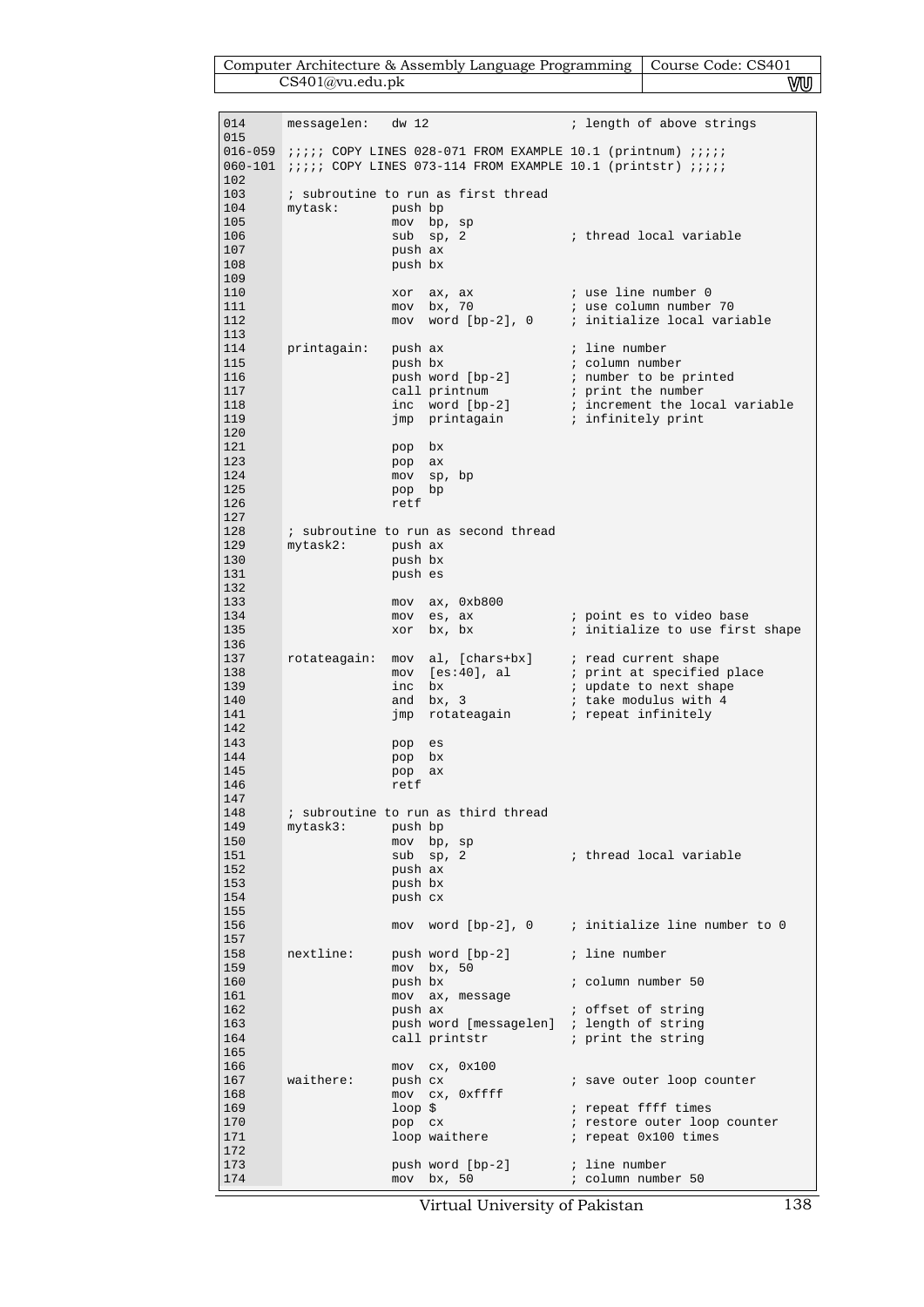| Computer Architecture & Assembly Language Programming   Course Code: CS401 |    |
|----------------------------------------------------------------------------|----|
| CS401@vu.edu.ph                                                            | VU |

| 175 |            | push bx |                        |                                                 |
|-----|------------|---------|------------------------|-------------------------------------------------|
| 176 |            |         | mov ax, message2       |                                                 |
| 177 |            | push ax |                        | ; offset of blank string                        |
| 178 |            |         | push word [messagelen] | ; length of string                              |
| 179 |            |         | call printstr          | ; print the string                              |
| 180 |            |         |                        |                                                 |
|     |            |         |                        |                                                 |
| 181 |            | inc     | word [bp-2]            | ; update line number                            |
| 182 |            | cmp     | word [bp-2], 25        | ; is this the last line                         |
| 183 |            | ine     | skipreset              | ; no, proceed to draw                           |
| 184 |            |         | mov word [bp-2], 0     | ; yes, reset line number to 0                   |
| 185 |            |         |                        |                                                 |
| 186 | skipreset: | jmp     | nextline               | ; proceed with next drawing                     |
| 187 |            |         |                        |                                                 |
| 188 |            | pop     | C X                    |                                                 |
| 189 |            | pop     | bx                     |                                                 |
| 190 |            | pop     | ax                     |                                                 |
| 191 |            | mov     | sp, bp                 |                                                 |
| 192 |            | pop     | bp                     |                                                 |
| 193 |            | retf    |                        |                                                 |
| 194 |            |         |                        |                                                 |
| 195 | start:     |         |                        | [paramblock+0], cs ; code segment parameter     |
|     |            | mov     |                        |                                                 |
| 196 |            | mov     |                        | word [paramblock+2], mytask ; offset parameter  |
| 197 |            | mov     |                        | [paramblock+4], ds ; data segment parameter     |
| 198 |            | mov     |                        | [paramblock+6], es ; extra segment parameter    |
| 199 |            | mov     |                        | word [paramblock+8], 0 ; parameter for thread   |
| 200 |            | mov     |                        | si, paramblock ; address of param block in si   |
| 201 |            | int     | 0x80                   | ; multitasking kernel interrupt                 |
| 202 |            |         |                        |                                                 |
| 203 |            | mov     |                        | [paramblock+0], cs ; code segment parameter     |
| 204 |            | mov     |                        | word [paramblock+2], mytask2 ; offset parameter |
| 205 |            | mov     |                        | [paramblock+4], ds ; data segment parameter     |
| 206 |            | mov     |                        | [paramblock+6], es ; extra segment parameter    |
| 207 |            | mov     |                        | word [paramblock+8], 0 ; parameter for thread   |
| 208 |            | mov     |                        | si, paramblock ; address of param block in si   |
| 209 |            | int     | 0x80                   | ; multitasking kernel interrupt                 |
| 210 |            |         |                        |                                                 |
| 211 |            | mov     |                        | [paramblock+0], cs ; code segment parameter     |
| 212 |            | mov     |                        | word [paramblock+2], mytask3 ; offset parameter |
| 213 |            | mov     |                        | [paramblock+4], ds ; data segment parameter     |
| 214 |            |         |                        | [paramblock+6], es ; extra segment parameter    |
|     |            | mov     |                        |                                                 |
| 215 |            | mov     |                        | word [paramblock+8], 0 ; parameter for thread   |
| 216 |            | mov     |                        | si, paramblock i address of param block in si   |
| 217 |            | int     | $0 \times 80$          | ; multitasking kernel interrupt                 |
| 218 |            |         |                        |                                                 |
| 219 |            | jmp \$  |                        |                                                 |

## **EXERCISES**

- 1. Change the multitasking kernel such that a new two byte variable is introduced in the PCB. This variable contains the number of turns this process should be given. For example if the first PCB contains 20 in this variable, the switch to second process should occur after 20 timer interrupts (approx one second at default speed) and similarly the switch from second to third process should occur after the number given in the second process's PCB.
- 2. Change the scheduler of the multitasking kernel to enque the current process index a ready queue, and dequeue the next process index from it, and assign it to current. Therefore the next field of the PCB is no longer used. Use queue functions from Exercise 5.XX.
- 3. Add a function in the multitasking kernel to fork the current process through a software interrupt. Fork should allocate a new PCB and copy values of all registers of the caller's PCB to the new PCB. It should allocate a stack and change SS, SP appropriately in the new PCB. It has to copy the caller's stack on the newly allocated stack. It will set AX in the new PCB to 0 and in the old PB to 1 so that both threads can identify which is the creator and which is the created process and can act accordingly.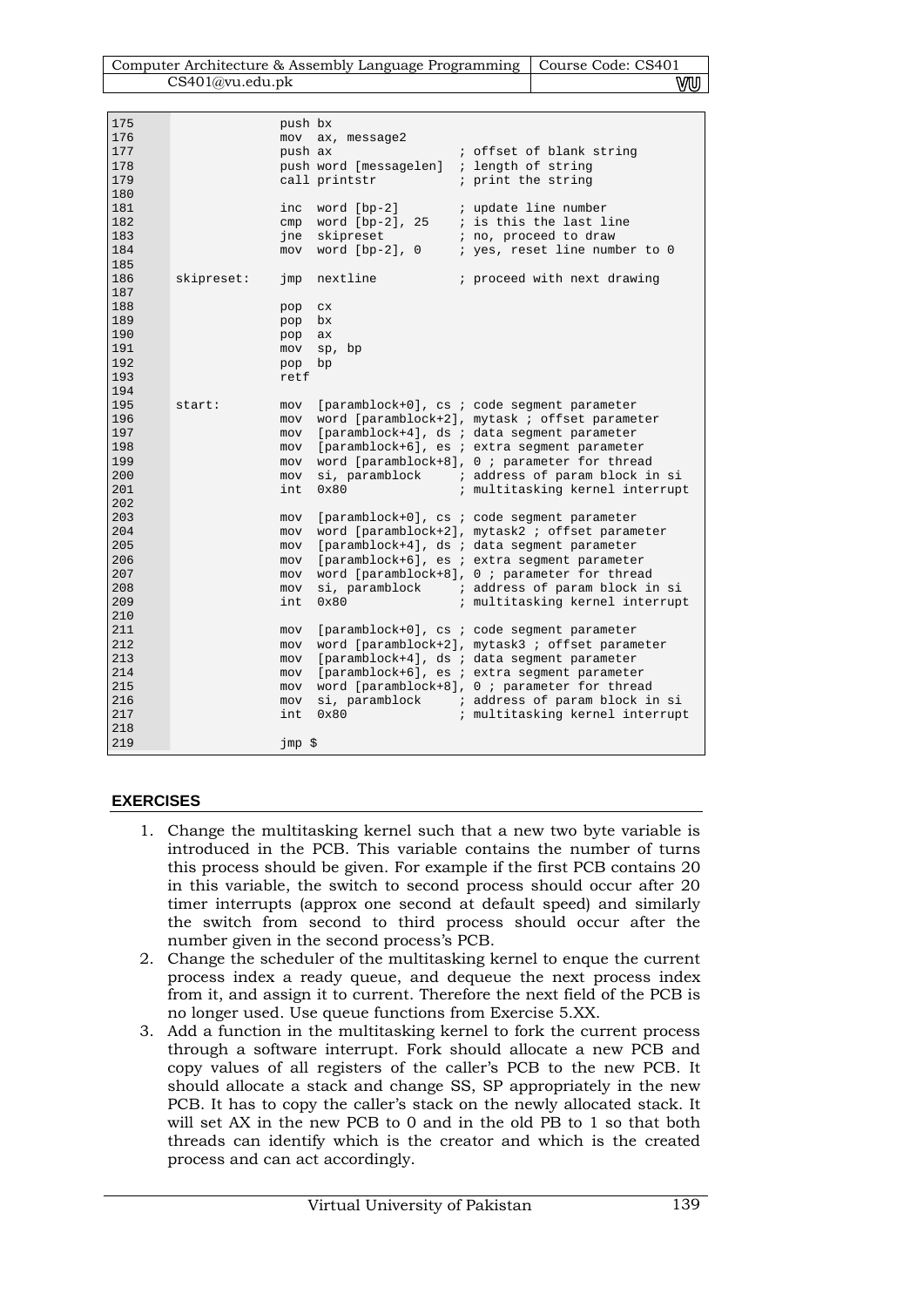| Computer Architecture & Assembly Language Programming   Course Code: CS401 |    |
|----------------------------------------------------------------------------|----|
| CS401@vu.edu.pdf                                                           | vu |

- 4. Add a function in the multitasking kernel accessible via a software interrupt that allows the current process to terminate itself.
- 5. Create a queue in the multitasking kernel called kbQ. This queue initially empty will contain characters typed by the user. Hook the keyboard interrupt for getting user keys. Convert the scan code to ASCII if the key is from a-z or 0-9 and enque it in kbQ. Ignore all other scan codes. Write a function checkkey accessible via a software interrupt that returns the process in AX a value removed from the queue. It waits if there is no key in the queue. Be aware of enabling interrupts if you wait here.
- 6. Modify the multitasking kernel such that the initial process displays at the last line of the screen whatever is typed by the user and clears that line on enter. If the user types quit followed by enter restore everything to normal as it was before the multitasking kernel was there. If the user types start followed by enter, start one more rotating bar on the screen. The first rotating bar should appear in the upper left, the next in the second column, then third and so on. The bar color should be white. The user can type the commands 'white', 'red', and 'green' to change the color of new bars.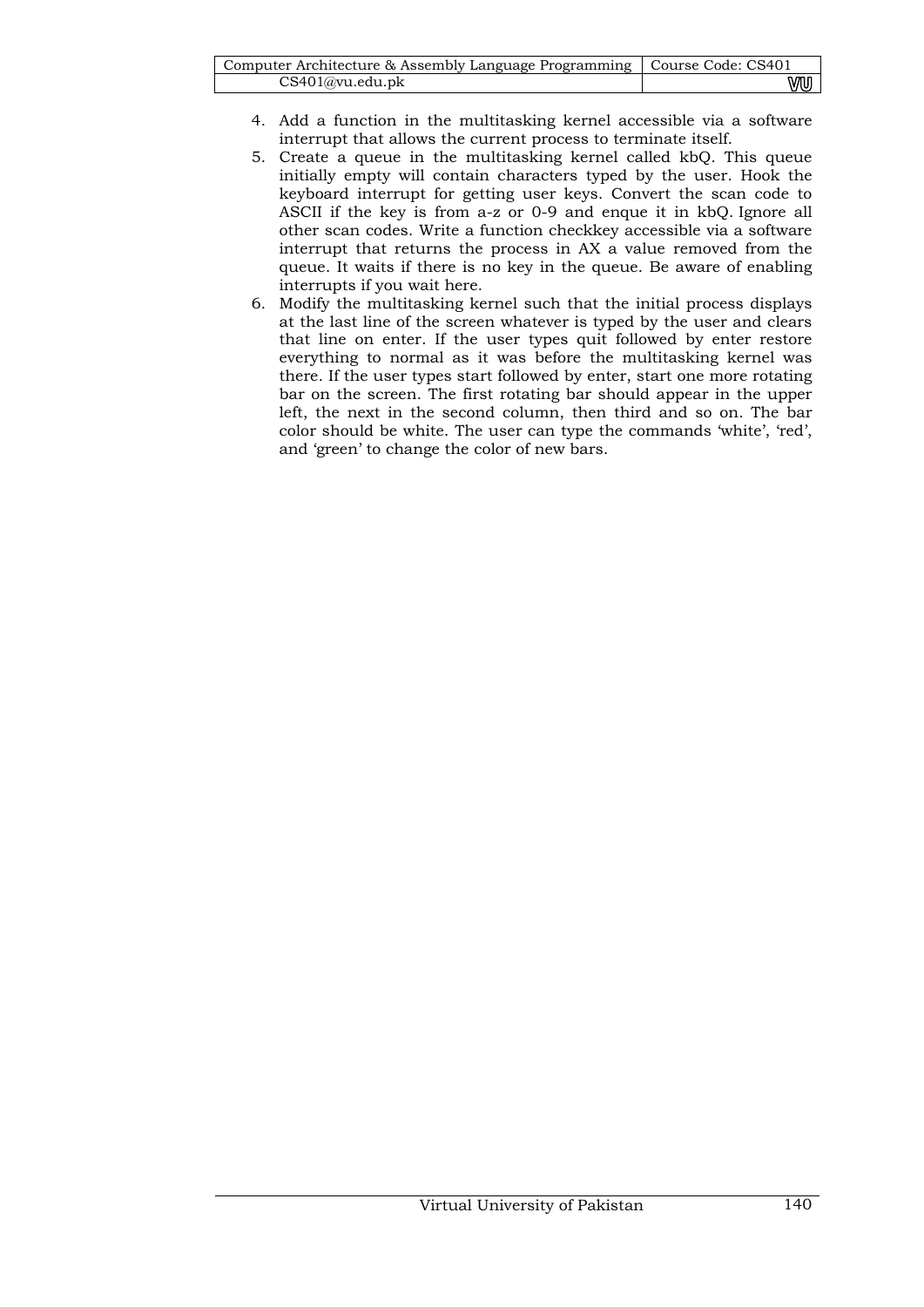## **12 Video Services**

#### **12.1. BIOS VIDEO SERVICES**

The Basic Input Output System (BIOS) provides services for video, keyboard, serial port, parallel port, time etc. The video services are exported via INT 10. We will discuss some very simple services. Video services are classified into two broad categories; graphics mode services and text mode services. In graphics mode a location in video memory corresponds to a dot on the screen. In text mode this relation is not straightforward. The video memory holds the ASCII of the character to be shown and the actual shape is read from a font definition stored elsewhere in memory. We first present a list of common video services used in text mode.

```
INT 10 - VIDEO - SET VIDEO MODE 
AH = 00hAL = desired video mode
```
Some common video modes include 40x25 text mode (mode 0), 80x25 text mode (mode 2), 80x50 text mode (mode 3), and 320x200 graphics mode (mode D).

```
INT 10 - VIDEO - SET TEXT-MODE CURSOR SHAPE 
AH = 01hCH = cursor start and options 
CL = bottom scan line containing cursor (bits 0-4)INT 10 - VIDEO - SET CURSOR POSITION 
AH = 0.2hBH = page number 
    0-3 in modes 2&3 0-7 in modes 0&1 
     0 in graphics modes 
DH = row (00h is top)DL = column (00h is left) 
INT 10 - VIDEO - SCROLL UP WINDOW 
AH = 06hAL = number of lines by which to scroll up (00h = clear entire window) 
BH = attribute used to write blank lines at bottom of window 
CH, CL = row, column of window's upper left corner 
DH, DL = row, column of window's lower right corner 
INT 10 - VIDEO - SCROLL DOWN WINDOW 
AH = 0.7hAL = number of lines by which to scroll down (00h=clear entire window) 
BH = attribute used to write blank lines at top of window 
CH, CL = row, column of window's upper left corner 
DH, DL = row, column of window's lower right corner 
INT 10 - VIDEO - WRITE CHARACTER AND ATTRIBUTE AT CURSOR POSITION 
AH = 09hAL = character to display 
BH = page number
```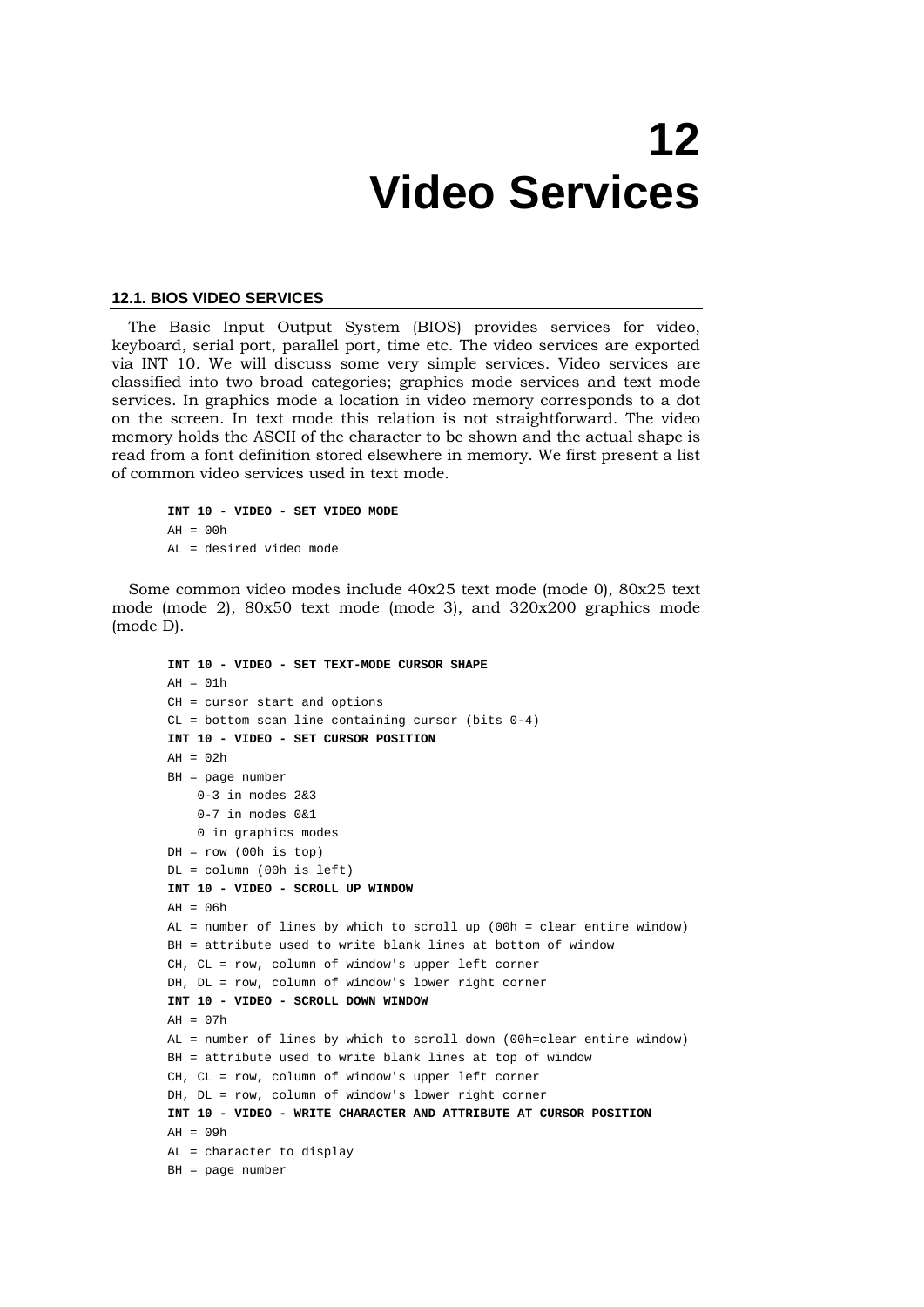| Computer Architecture & Assembly Language Programming   Course Code: CS401 |    |
|----------------------------------------------------------------------------|----|
| CS401@vu.edu.ph                                                            | wu |

```
BL = attribute (text mode) or color (graphics mode) 
CX = number of times to write character 
INT 10 - VIDEO - WRITE CHARACTER ONLY AT CURSOR POSITION 
AH = 0AhAL = character to display 
BH = page number 
BL = attribute (text mode) or color (graphics mode) 
CX = number of times to write character 
INT 10 - VIDEO - WRITE STRING 
AH = 13hAL = write mode 
   bit 0: update cursor after writing 
   bit 1: string contains alternating characters and attributes 
    bits 2-7: reserved (0) 
BH = page number 
BL = attribute if string contains only characters 
CX = number of characters in string 
DH, DL = row, column at which to start writing
ES:BP -> string to write
```
#### **Chargen Services**

In our first example we will read the font definition in memory and change it to include a set of all on pixels in the last line showing an effect of underline on all character including space. An 8x16 font is stored in 16 bytes. A sample character and the corresponding 16 values stored in the font

information are shown for the character 'A'. We start with two services from the chargen subset of video services that we are going to use.

```
INT 10 - VIDEO - GET FONT INFORMATION 
AX = 1130h 
BH = pointer specifier 
Return: 
ES:BP = specified pointer 
CX = bytes/character of on-screen font 
DL = highest character row on screen 
INT 10 - TEXT-MODE CHARGEN 
AX = 1110h 
ES:BP -> user table 
CX = count of patterns to store 
DX = character offset into map 2 block
BL = block to load in map 2 
BH = number of bytes per character pattern
```


We will use 6 as the pointer specifier which means the 8x16 font stored in ROM.

|                   | Example 12.1 |                                                       |                                                                                   |
|-------------------|--------------|-------------------------------------------------------|-----------------------------------------------------------------------------------|
| 001<br>002        | [org 0x0100] | ; put underlines on screen font                       |                                                                                   |
| 003<br>004        |              | start<br>jmp                                          |                                                                                   |
| 005<br>006        | font:        | times $256*16$ db 0                                   | ; space for font                                                                  |
| 007<br>008<br>009 | start:       | ax, 0x1130<br>mov<br>bx, 0x0600<br>mov<br>0x10<br>int | ; service $11/30$ - get font info<br>$;$ ROM $8x16$ font<br>; bios video services |
| 010<br>011<br>012 |              | si, bp<br>mov<br>di, font<br>mov                      | ; point si to rom font data<br>; point di to space for font                       |

Virtual University of Pakistan 142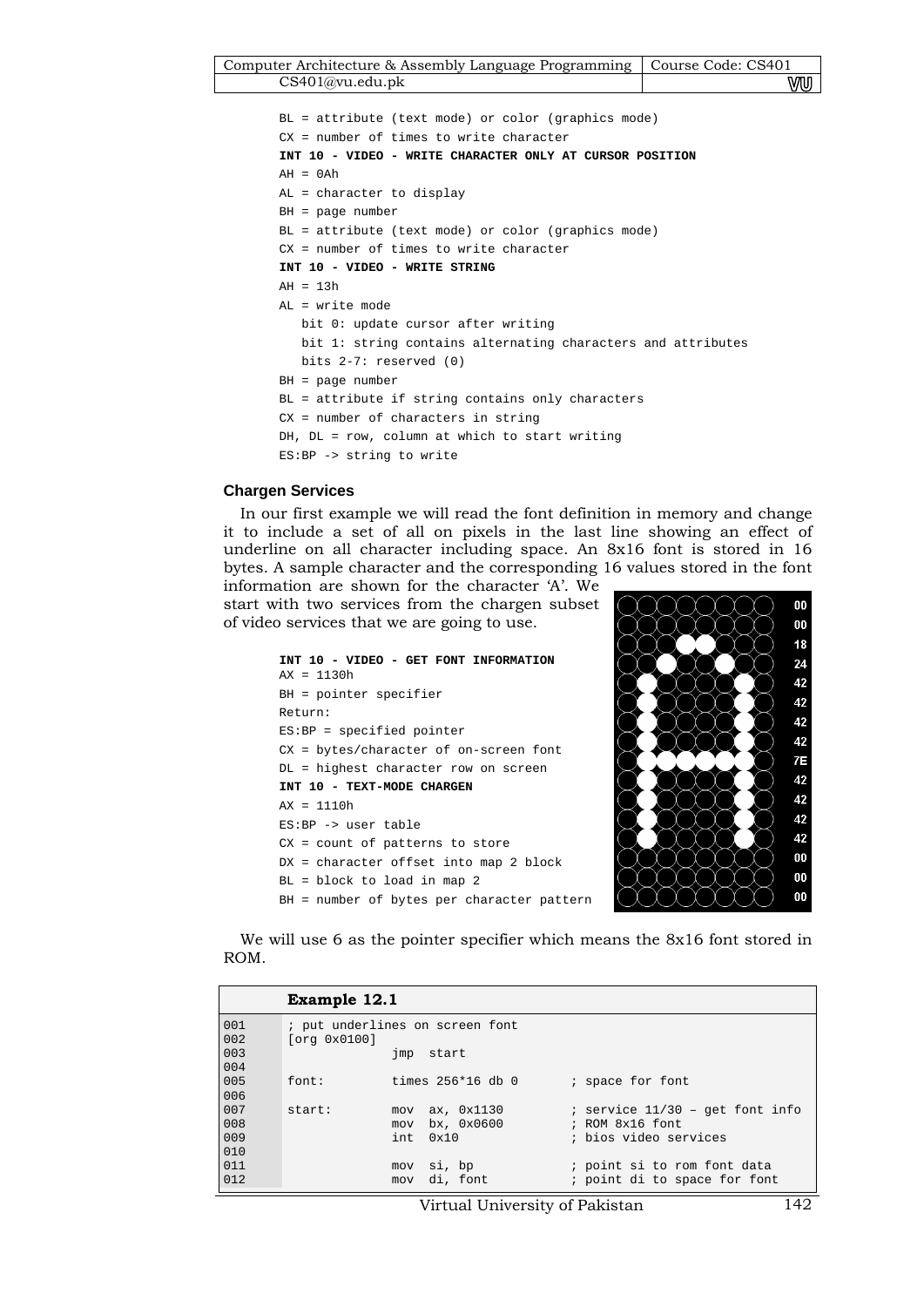| Computer Architecture & Assembly Language Programming   Course Code: CS401 |    |
|----------------------------------------------------------------------------|----|
| CS401@vu.edu.ph                                                            | WU |

 $\overline{\phantom{a}}$ 

| 013  |                | mov cx, 256*16                                                                                                  | ; font size                        |
|------|----------------|-----------------------------------------------------------------------------------------------------------------|------------------------------------|
| 014  |                | push ds                                                                                                         |                                    |
| 015  |                | push es                                                                                                         |                                    |
| 016  | pop            | ds                                                                                                              | ; ds:si to rom font data           |
| 017  |                | pop es                                                                                                          | i es:di to space for font          |
| 018  | cld            |                                                                                                                 | ; auto increment mode              |
| 019  |                | rep movsb                                                                                                       | ; copy font                        |
| 020  |                |                                                                                                                 |                                    |
| 021  |                | push cs                                                                                                         |                                    |
| 022  |                | pop ds                                                                                                          | ; restore ds to data segment       |
| 023  |                |                                                                                                                 |                                    |
| 024  |                | si, font-1<br>mov                                                                                               | ; point si before first char       |
| 025  | mov            | cx, 0x100                                                                                                       | ; total 256 characters             |
| 026  | change:<br>add | si, 16<br>and the control of the control of                                                                     | ; one character has 16 bytes       |
| 027  | mov            | byte [si], OxFF                                                                                                 | ; change last line to all ones     |
| 028  |                | loop change that the state of the state of the state of the state of the state of the state of the state of the | ; repeat for each character        |
| 029  |                |                                                                                                                 |                                    |
| 030  | mov            | bp, font                                                                                                        | <i>i</i> es: bp points to new font |
| 031  | mov            | bx, 0x1000                                                                                                      | ; bytes per char & block number    |
| 0.32 | mov            | cx, 0x100                                                                                                       | ; number of characters to change   |
| 033  | xor            | dx, dx                                                                                                          | ; first character to change        |
| 0.34 | mov            | ax, 0x1110                                                                                                      | ; service $11/10$ - load user font |
| 035  | int.           | $0 \times 10$                                                                                                   | ; bios video services              |
| 036  |                |                                                                                                                 |                                    |
| 037  |                | $mov$ ax, $0x4c00$                                                                                              | ; terminate program                |
| 038  |                | int. 0x21                                                                                                       |                                    |

Our second example is similar to the last example however in this case we are doing something funny on the screen. We are reversing the shapes of all the characters on the screen.

|            | Example 12.2 |                                         |                                                   |
|------------|--------------|-----------------------------------------|---------------------------------------------------|
| 001        |              | ; reverse each character of screen font |                                                   |
| 002        | [org 0x0100] |                                         |                                                   |
| 003        |              | jmp<br>start                            |                                                   |
| 004        |              |                                         |                                                   |
| 005        | font:        | times $256*16$ db $0$                   | ; space for font                                  |
| 006        |              |                                         |                                                   |
| 007        | start:       | $mov$ ax, $0x1130$                      | $i$ service $11/30$ - get font info               |
| 008        |              | mov bx, 0x0600                          | ; ROM 8x16 font                                   |
| 009        |              | 0x10<br>int.                            | ; bios video services                             |
| 010        |              |                                         |                                                   |
| 011        |              | si, bp<br>mov                           | ; point si to rom font data                       |
| 012        |              | di, font<br>mov                         | ; point di to space for font                      |
| 013        |              | mov cx, 256*16                          | ; font size                                       |
| 014        |              | push ds                                 |                                                   |
| 015        |              | push es                                 |                                                   |
| 016        |              | pop ds                                  | ; ds:si to rom font data                          |
| 017        |              | pop es                                  | ; es:di to space for font                         |
| 018        |              | cld                                     | ; auto increment mode                             |
| 019        |              | rep movsb                               | ; copy font                                       |
| 020        |              |                                         |                                                   |
| 021        |              | push cs                                 |                                                   |
| 022        |              | pop ds                                  | ; restore ds to data segment                      |
| 023        |              |                                         |                                                   |
| 024        |              | mov si, font                            | ; point si to start of font                       |
| 025        | change:      | mov al, [si]                            | ; read one byte                                   |
| 026<br>027 |              | $mov$ $cx$ , $8$                        |                                                   |
|            | inner:       | shl al, 1                               | ; shift left with MSB in carry                    |
| 028<br>029 |              | rcr bl, 1                               | ; rotate right using carry                        |
| 0.30       |              | loop inner                              | ; repeat eight times                              |
| 0.31       |              | mov [si], bl<br>inc si                  | ; write back reversed byte<br>; next byte of font |
| 0.32       |              | cmp si, font+256*16                     | ; is whole font reversed                          |
| 033        |              | jne change                              | ; no, reverse next byte                           |
| 0.34       |              |                                         |                                                   |
| 035        |              | bp, font<br>mov                         | <i>i</i> es: bp points to new font                |
| 036        |              | bx, 0x1000<br>mov                       | ; bytes per char & block number                   |
| 037        |              | cx, 0x100<br>mov                        | ; number of characters to change                  |
| 038        |              | dx, dx<br>xor                           | ; first character to change                       |
| 039        |              | ax, 0x1110<br>mov                       | ; service $11/10$ - load user font                |
| 040        |              | 0x10<br>int                             | ; bios video services                             |
| 041        |              |                                         |                                                   |
|            |              |                                         |                                                   |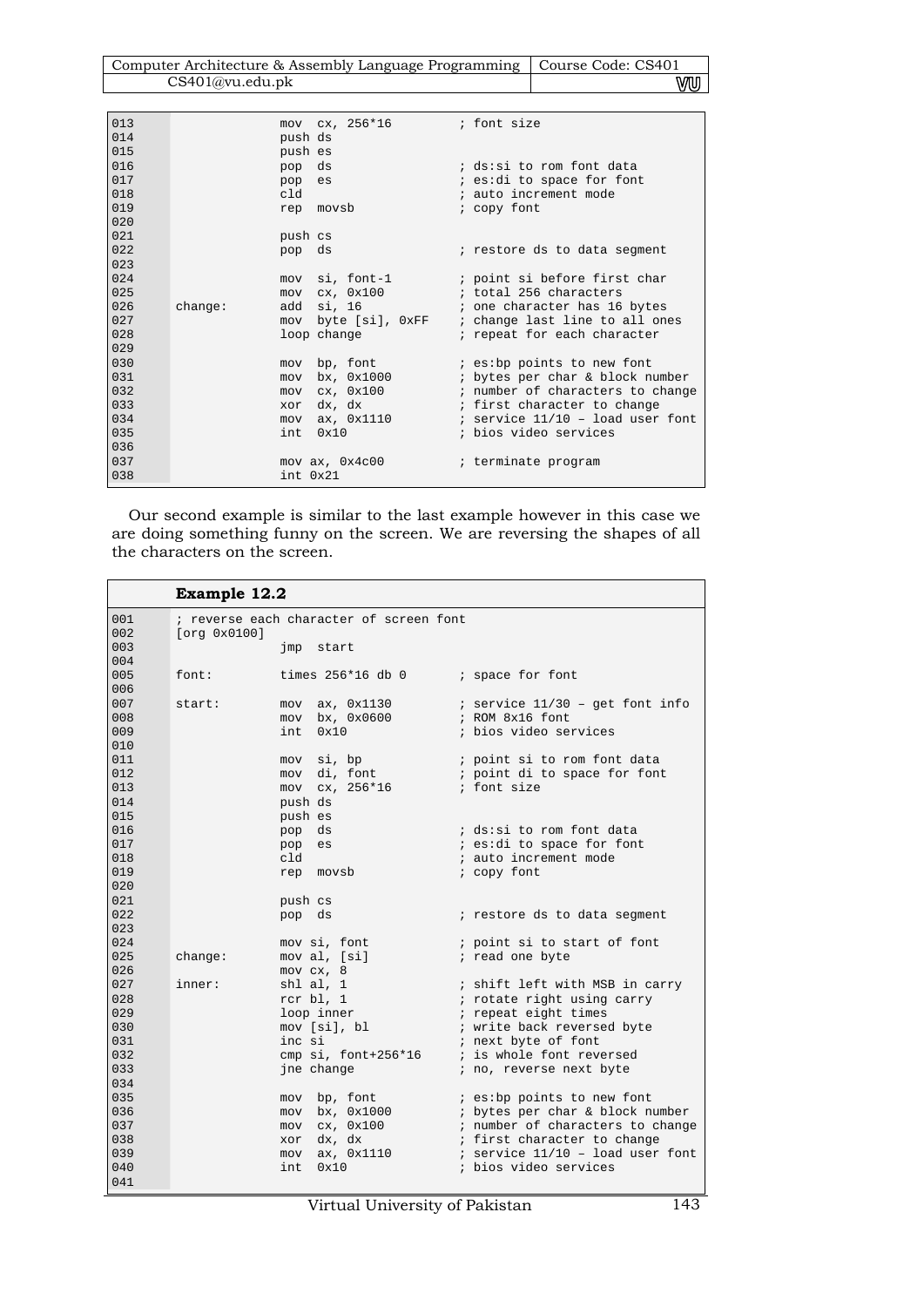|                | Computer Architecture & Assembly Language Programming |                    |                     | Course Code: CS401 |
|----------------|-------------------------------------------------------|--------------------|---------------------|--------------------|
|                | CS401@vu.edu.ph                                       |                    |                     |                    |
|                |                                                       |                    |                     |                    |
| $042$<br>$043$ | mov<br>int                                            | ax, 0x4c00<br>0x21 | ; terminate program |                    |

## **Graphics Mode Services**

We will take an example of using graphics mode video services as well. We will draw a line across the screen using the following service.

**INT 10 - VIDEO - WRITE GRAPHICS PIXEL** 

 $AH = OCh$ 

- BH = page number AL = pixel color
- CX = column
- $DX = row$

|            | <b>Example 12.3</b>                          |                    |                                  |
|------------|----------------------------------------------|--------------------|----------------------------------|
| 001<br>002 | ; draw line in graphics mode<br>[org 0x0100] |                    |                                  |
| 003        |                                              | mov ax, 0x000D     | ; set 320x200 graphics mode      |
| 004        | int                                          | 0x10               | ; bios video services            |
| 005        |                                              |                    |                                  |
| 006        |                                              | mov ax, 0x0C07     | ; put pixel in white color       |
| 007        | xor                                          | bx, bx             | ; page number 0                  |
| 008        | mov                                          | cx, 200            | ; x position 200                 |
| 009        | mov                                          | dx, 200            | ; y position 200                 |
| 010        |                                              |                    |                                  |
| 011        | 11:                                          | int 0x10           | ; bios video services            |
| 012        | dec                                          | dx                 | ; decrease y position            |
| 013        | $loop$ $11$                                  |                    | ; decrease x position and repeat |
| 014        |                                              |                    |                                  |
| 015        |                                              | mov ah, 0          | ; service 0 - get keystroke      |
| 016        | int                                          | 0x16               | ; bios keyboard services         |
| 017        |                                              |                    |                                  |
| 018        |                                              | mov ax, 0x0003     | ; 80x25 text mode                |
| 019        | int                                          | 0x10               | ; bios video services            |
| 020        |                                              |                    |                                  |
| 021        |                                              | $mov$ ax, $0x4c00$ | ; terminate program              |
| 022        | int                                          | 0x21               |                                  |

## **12.2. DOS VIDEO SERVICES**

Services of DOS are more cooked and at a higher level than BIOS. They provide less control but make routine tasks much easier. Some important DOS services are listed below.

```
INT 21 - READ CHARACTER FROM STANDARD INPUT, WITH ECHO 
\Delta H = 0.1hReturn: AL = character read 
INT 21 - WRITE STRING TO STANDARD OUTPUT 
AH = 09hDS:DX -> $ terminated string 
INT 21 - BUFFERED INPUT 
AH = 0AhDS:DX -> dos input buffer
```
The DOS input buffer has a special format where the first byte stores the maximum characters buffer can hold, the second byte holds the number of characters actually read on return, and the following space is used for the actual characters read. We start will an example of reading a string with service 1 and displaying it with service 9.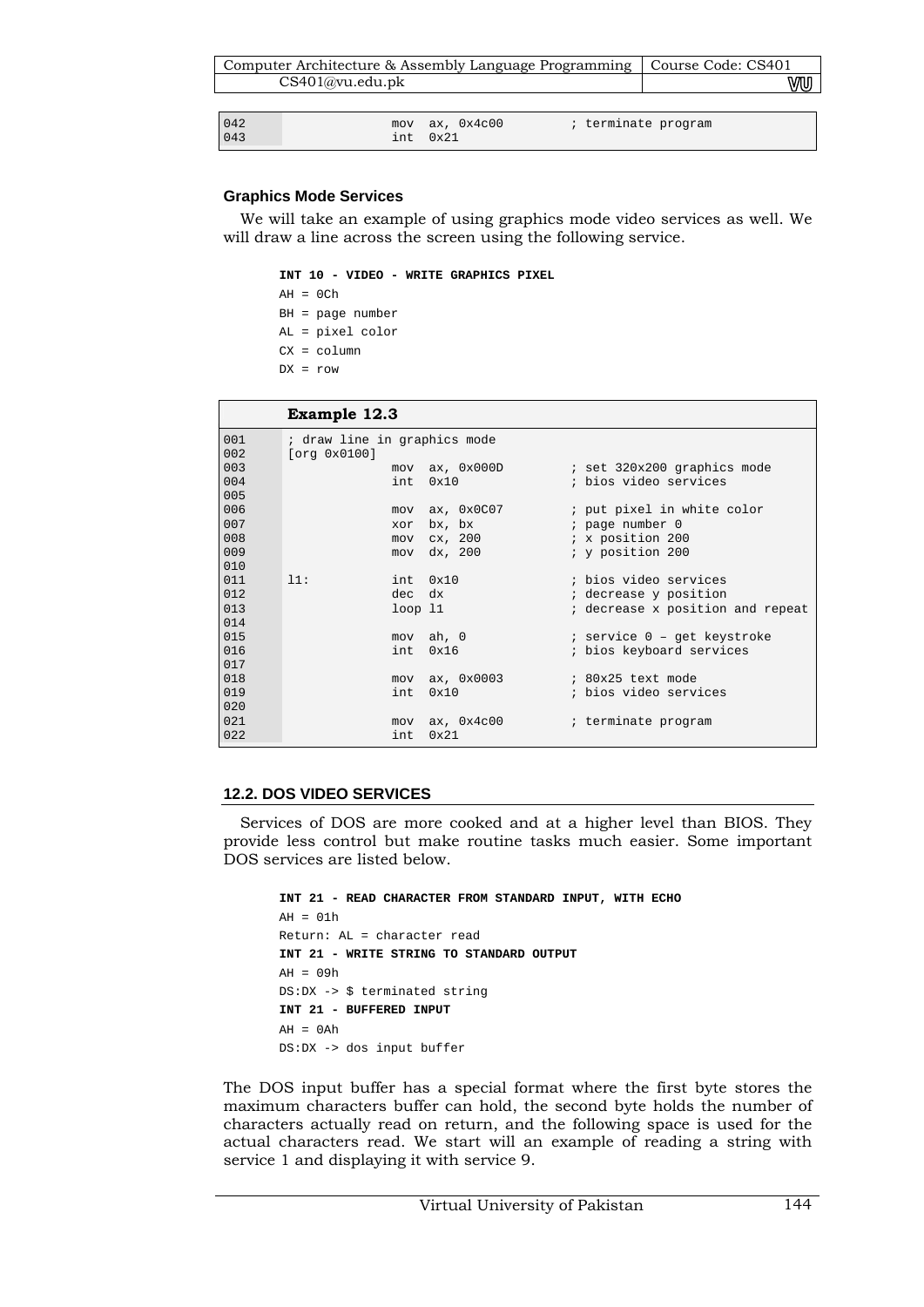| Computer Architecture & Assembly Language Programming   Course Code: CS401 |    |
|----------------------------------------------------------------------------|----|
| CS401@vu.edu.ph                                                            | vu |

|            | Example 12.4          |             |                                                             |                                          |
|------------|-----------------------|-------------|-------------------------------------------------------------|------------------------------------------|
| 001<br>002 | [org 0x0100]          |             | ; character input using dos services                        |                                          |
| 003<br>004 |                       |             | imp start                                                   |                                          |
| 005        | maxlength: dw 80      |             |                                                             | ; maximum length of input                |
| 006        |                       |             | message: $db = 10, 13,$ 'hello $\zeta'$ ; greetings message |                                          |
| 007<br>008 | buffer: times 81 db 0 |             |                                                             | ; space for input string                 |
| 009        | start:                |             | mov cx, [maxlength]                                         | ; load maximum length in cx              |
| 010        |                       |             | mov si, buffer                                              | ; point si to start of buffer            |
| 011        |                       |             |                                                             |                                          |
| 012        | nextchar:             |             | mov ah, 1                                                   | ; service 1 - read character             |
| 013        |                       |             | int 0x21                                                    | ; dos services                           |
| 014<br>015 |                       |             |                                                             |                                          |
| 016        |                       |             | $cmp \tal, 13$<br>je exit                                   | ; is enter pressed<br>; yes, leave input |
| 017        |                       |             | mov [si], al                                                | ; no, save this character                |
| 018        |                       | inc         | si                                                          | ; increment buffer pointer               |
| 019        |                       |             | loop nextchar                                               | ; repeat for next input char             |
| 020        |                       |             |                                                             |                                          |
| 021        | exist:                |             | mov byte [si], '\$'                                         | ; append \$ to user input                |
| 022        |                       |             |                                                             |                                          |
| 023        |                       |             | mov dx, message                                             | ; greetings message                      |
| 024        |                       | mov         | ah, 9                                                       | ; service 9 - write string               |
| 025        |                       | int         | $0 \times 21$                                               | ; dos services                           |
| 026        |                       |             |                                                             |                                          |
| 027        |                       |             | mov dx, buffer                                              | ; user input buffer                      |
| 028        |                       |             | mov ah, 9                                                   | ; service 9 - write string               |
| 029        |                       | int         | 0x21                                                        | ; dos services                           |
| 030<br>031 |                       |             |                                                             |                                          |
| 032        |                       | mov<br>int. | ax, 0x4c00<br>0x21                                          | ; terminate program                      |
|            |                       |             |                                                             |                                          |

Our next example uses the more cooked buffered input service of DOS and using the same service 9 to print the string.

|            | <b>Example 12.5</b> |       |                                          |                                                        |  |  |
|------------|---------------------|-------|------------------------------------------|--------------------------------------------------------|--|--|
| 001<br>002 | [org 0x0100]        |       | ; buffer input using dos services        |                                                        |  |  |
| 003<br>004 |                     |       | jmp start                                |                                                        |  |  |
| 005        |                     |       | message: db 10,13, hello ', 10, 13, '\$' |                                                        |  |  |
| 006        | buffer:             | db 80 |                                          | and the set of the set of buffer                       |  |  |
| 007        |                     | db    | $\Omega$                                 | i number of character on return                        |  |  |
| 008        |                     |       | times 80 db 0                            | ; actual buffer space                                  |  |  |
| 009        |                     |       |                                          |                                                        |  |  |
| 010        | start:              |       | mov dx, buffer ; input buffer            |                                                        |  |  |
| 011        |                     |       |                                          |                                                        |  |  |
| 012<br>013 |                     |       | int 0x21                                 | ; dos services                                         |  |  |
| 014        |                     |       | mov bh, 0                                |                                                        |  |  |
| 015        |                     |       |                                          | mov bl, [buffer+1] ; read actual size in bx            |  |  |
| 016        |                     |       |                                          | mov byte [buffer+2+bx], '\$' ; append \$ to user input |  |  |
| 017        |                     |       |                                          |                                                        |  |  |
| 018        |                     |       |                                          | mov dx, message igreetings message                     |  |  |
| 019        |                     |       |                                          | mov ah, 9 i service 9 - write string                   |  |  |
| 020        |                     |       | $int_{0}$ $0x21$                         | ; dos services                                         |  |  |
| 021        |                     |       |                                          |                                                        |  |  |
| 022        |                     |       |                                          | mov dx, buffer+2 ; user input buffer                   |  |  |
| 023        |                     |       | mov ah, 9                                | ; service 9 - write string                             |  |  |
| 024        |                     |       | int 0x21                                 | ; dos services                                         |  |  |
| 025        |                     |       |                                          |                                                        |  |  |
| 026        |                     |       | mov ax, 0x4c00                           | ; terminate program                                    |  |  |
| 027        |                     | int.  | $0 \times 21$                            |                                                        |  |  |

More detail of DOS and BIOS interrupts is available in the Ralf Brown Interrupt List.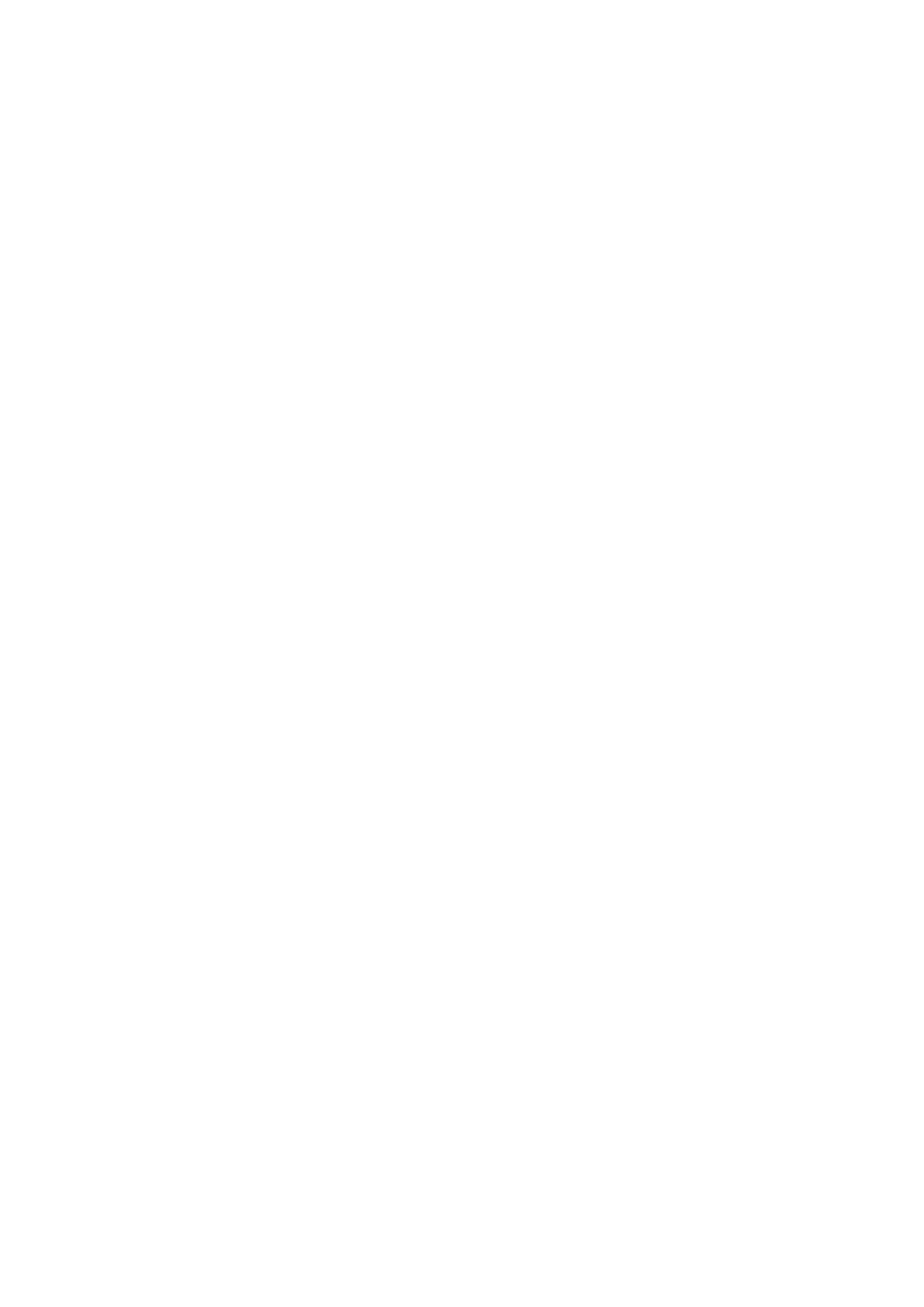# **13 Secondary Storage**

#### **13.1. PHYSICAL FORMATION**

A floppy disk is a circular plate with a fine coating of magnetic material over it. The plate is enclosed in a plastic jacket which has a cover that can slide to expose the magnetic surface. The drive motor attaches itself to the central piece and rotates the plate. Two heads on both sides can read the magnetically encoded data on the disk.

If the head is fixed and the motor rotates the disk the readable area on the disk surface forms a circle called a track. Head moved to the next step forms another track and so on. In hard disks the same structure is extended to a larger number of tracks and plates. The tracks are further cut vertically into sectors. This is a logical division of the area on the tracks. Each sector holds 512 bytes of data. A standard floppy disk has 80 tracks and 18 sectors per track with two heads, one on each side totallying to 2880 sectors or 1440 KB of data. Hard disks have varying number of heads and tracks pertaining to their different capacities.



BIOS sees the disks as a combination of sectors, tracks, and heads, as a raw storage device without concern to whether it is reading a file or directory. BIOS provides the simplest and most powerful interface to the storage medium. However this raw storage is meaningless to the user who needs to store his files and organize them into directories. DOS builds a logical structure on this raw storage space to provide these abstractions. This logical formation is read and interpreted by DOS. If another file system is build on the same storage medium the interpretations change. Main units of the DOS structure are the boot sector in head 0, track 0, and sector 1, the first FAT starting from head 0, track 0, sector 2, the second copy of FAT starting from head 0, track 0, sector 11, and the root directory starting from head 1, track 0, sector 2. The area from head 0, track 1, sector 16 to head 1, track 79, sector 18 is used for storing the data of the files. Among this we will be exploring the directory structure further. The 32 sectors reserved for the root directory contain 512 directory entries. The format of a 32 byte directory entry is shown below.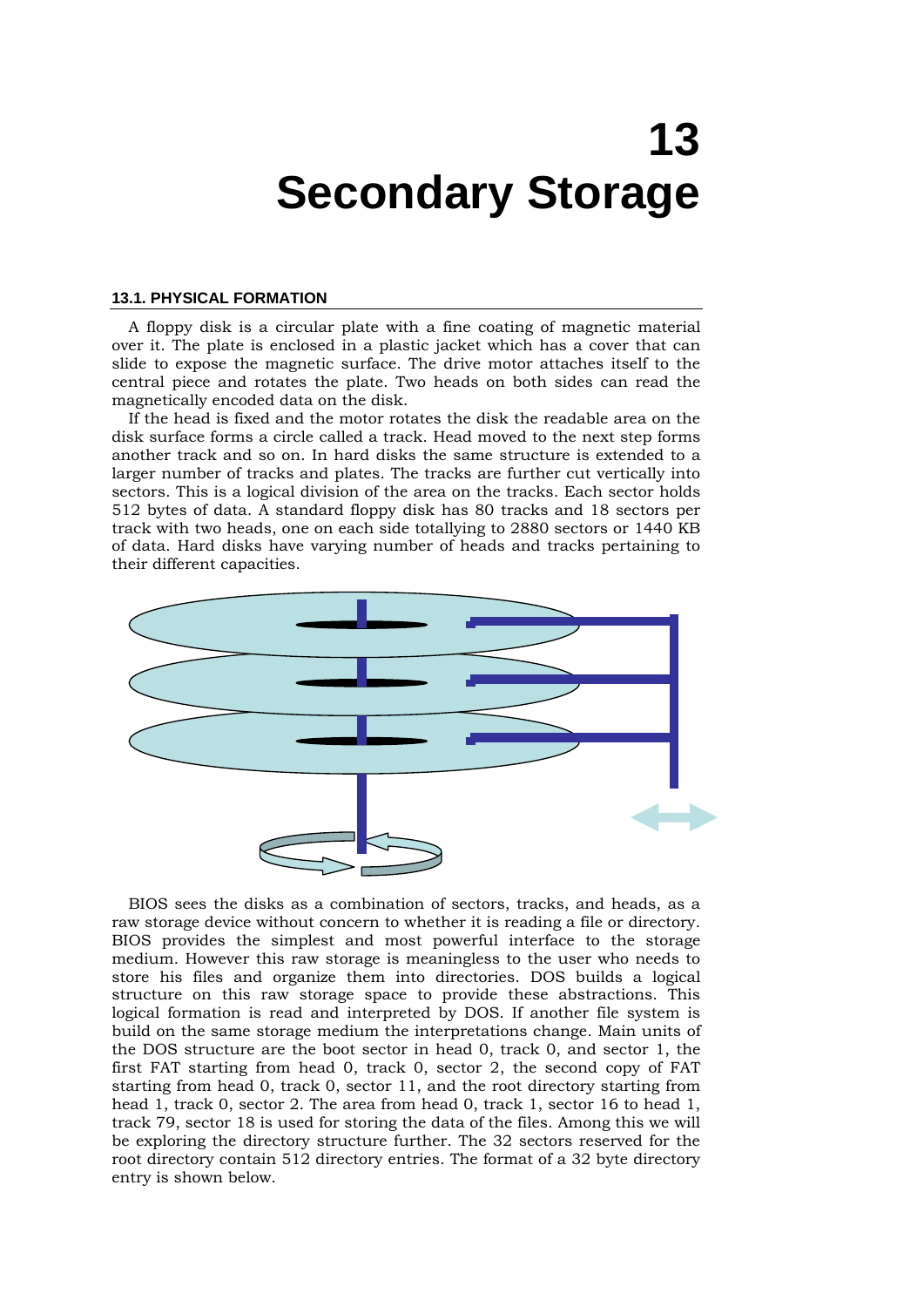```
+00 Filename (8 bytes) 
+08 Extension (3 bytes) 
+0B Flag Byte (1 byte)
+0C Reserved (1 byte) 
+0D Creation Date/Time (5 bytes) 
+12 Last Accessed Data (2 bytes) 
+14 Starting Cluster High Word (2 bytes) for FAT32 
+16 Time (2 bytes) 
+18 Date (2 bytes) 
+1A Starting Cluster Low Word (2 bytes) 
+1C File Size (4 bytes)
```
### **13.2. STORAGE ACCESS USING BIOS**

We will be using BIOS disk services to directly see the data stored in the directory entries by DOS. For this purpose we will be using the BIOS disk services.

```
INT 13 - DISK - RESET DISK SYSTEM 
AH = 00hDL = drive 
Return: 
CF = error flag 
AH = error code 
INT 13 - DISK - READ SECTOR(S) INTO MEMORY 
AH = 0.2hAL = number of sectors to read (must be nonzero) 
CH = low eight bits of cylinder number 
CL = sector number 1-63 (bits 0-5) high two bits of cylinder (bits 6-7, hard disk only) 
DH = head number 
DL = drive number (bit 7 set for hard disk) 
ES:BX -> data buffer 
Return: 
CF = error flag 
AH = error code 
AL = number of sectors transferred 
INT 13 - DISK - WRITE DISK SECTOR(S) 
AH = 03hAL = number of sectors to write (must be nonzero) 
CH = low eight bits of cylinder number 
CL = sector number 1-63 (bits 0-5) high two bits of cylinder (bits 6-7, hard disk only) 
DH = head number 
DL = drive number (bit 7 set for hard disk) 
ES:BX -> data buffer 
Return: 
CF = error flag 
AH = error code 
AL = number of sectors transferred 
INT 13 - DISK - GET DRIVE PARAMETERS 
AH = 08hDL = drive (bit 7 set for hard disk) 
Return: 
CF = error flag 
AH = error code 
CH = low eight bits of maximum cylinder number 
CL = maximum sector number (bits 5-0)
```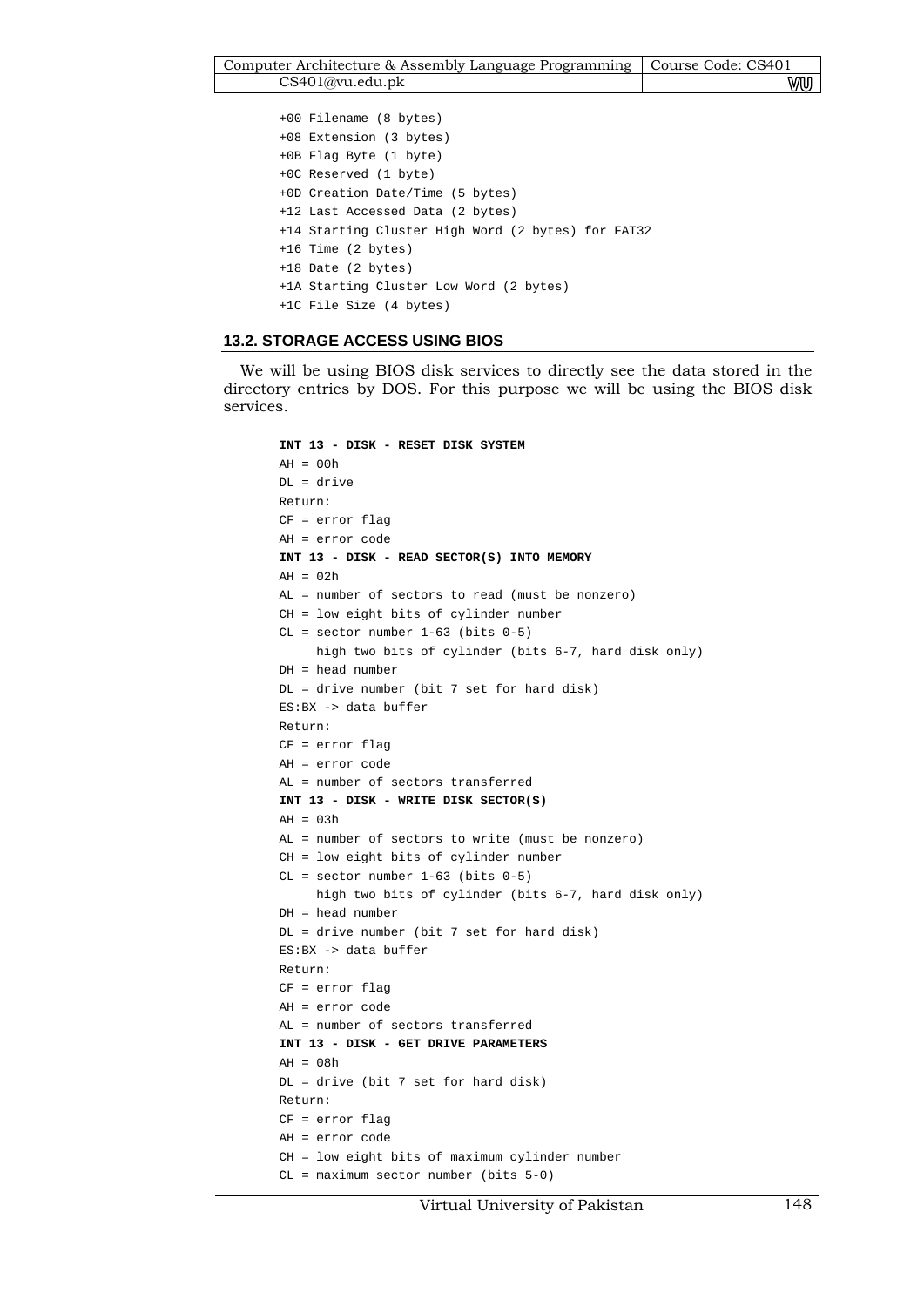| Computer Architecture & Assembly Language Programming   Course Code: CS401 |    |
|----------------------------------------------------------------------------|----|
| CS401@vu.edu.ph                                                            | wu |

 high two bits of maximum cylinder number (bits 7-6) DH = maximum head number DL = number of drives ES:DI -> drive parameter table (floppies only)

|            | Example 13.1          |     |                                        |                                                                            |
|------------|-----------------------|-----|----------------------------------------|----------------------------------------------------------------------------|
| 001<br>002 | [org 0x0100]          |     | ; floppy directory using bios services |                                                                            |
| 003<br>004 |                       | jmp | start                                  |                                                                            |
| 005<br>006 | sector:<br>entryname: |     | times $11$ db $0$                      | times 512 db 0 (b) ; space for directory sector<br>; space for a file name |
| 007<br>008 |                       |     | db 10, 13, '\$'                        | ; new line and terminating \$                                              |
| 009        | start:                | mov | ah, 0                                  | ; service 0 - reset disk system                                            |
| 010        |                       |     | $mov$ $dl$ , $0$                       | ; drive A:                                                                 |
| 011        |                       |     | int 0x13                               | ; bios disk services                                                       |
| 012<br>013 |                       |     | jc error                               | ; if error, terminate program                                              |
| 014        |                       |     | mov ah, 2                              | ; service 2 - read sectors                                                 |
| 015        |                       | mov | al, 1                                  | ; count of sectors                                                         |
| 016        |                       | mov | ch, 0                                  | ; cyliner                                                                  |
| 017        |                       | mov | c1, 2                                  | ; sector                                                                   |
| 018        |                       | mov | dh, 1                                  | ; head                                                                     |
| 019        |                       | mov | dl, 0                                  | ; drive A:                                                                 |
| 020        |                       | mov | bx, sector                             | ; buffer to read sector                                                    |
| 021        |                       | int | 0x13                                   | ; bios disk services                                                       |
| 022        |                       | ic  | error                                  | ; if error, terminate program                                              |
| 023        |                       |     |                                        |                                                                            |
| 024        |                       |     | mov bx, 0                              | ; start from first entry                                                   |
| 025        | nextentry:            |     | mov di, entryname                      | ; point di to space for filename                                           |
| 026        |                       |     | mov si, sector                         | ; point si to sector                                                       |
| 027        |                       | add | si, bx                                 | ; move ahead to desired entry                                              |
| 028        |                       | mov | cx, 11                                 | ; one filename is 11 bytes long                                            |
| 029<br>030 |                       | cld |                                        | ; auto increment mode                                                      |
| 031        |                       | rep | movsb                                  | ; copy filename                                                            |
| 032        |                       |     | mov ah, 9                              | ; service 9 - output string                                                |
| 033        |                       |     |                                        | mov dx, entryname : filename to be printed                                 |
| 034        |                       | int | 0x21                                   | ; dos services                                                             |
| 035        |                       |     |                                        |                                                                            |
| 036        |                       | add | bx, 32                                 | ; point to next dir entry                                                  |
| 037        |                       | cmp | bx, 512                                | ; is last entry in this sector                                             |
| 038        |                       | jne | nextentry                              | ; no, print next entry                                                     |
| 039        |                       |     |                                        |                                                                            |
| 040        | error:                | mov | ax, 0x4c00                             | ; terminate program                                                        |
| 041        |                       | int | 0x21                                   |                                                                            |

With the given services and the bits allocated for heads, tracks, and sectors only 8GB disks can be accessed. This limitation can be overcome by using INT 13 extensions that take a linear 64bit sector number and handle all the head, track, sector conversion themselves. The important services in this category are listed below.

```
INT 13 - INT 13 Extensions - EXTENDED READ 
AH = 42hDL = drive number 
DS:SI -> disk address packet 
Return: 
CF = error flag 
AH = error code 
      disk address packet's block count field set to number of blocks 
      successfully transferred 
INT 13 - INT 13 Extensions - EXTENDED WRITE 
AH = 43hAL = write flags
```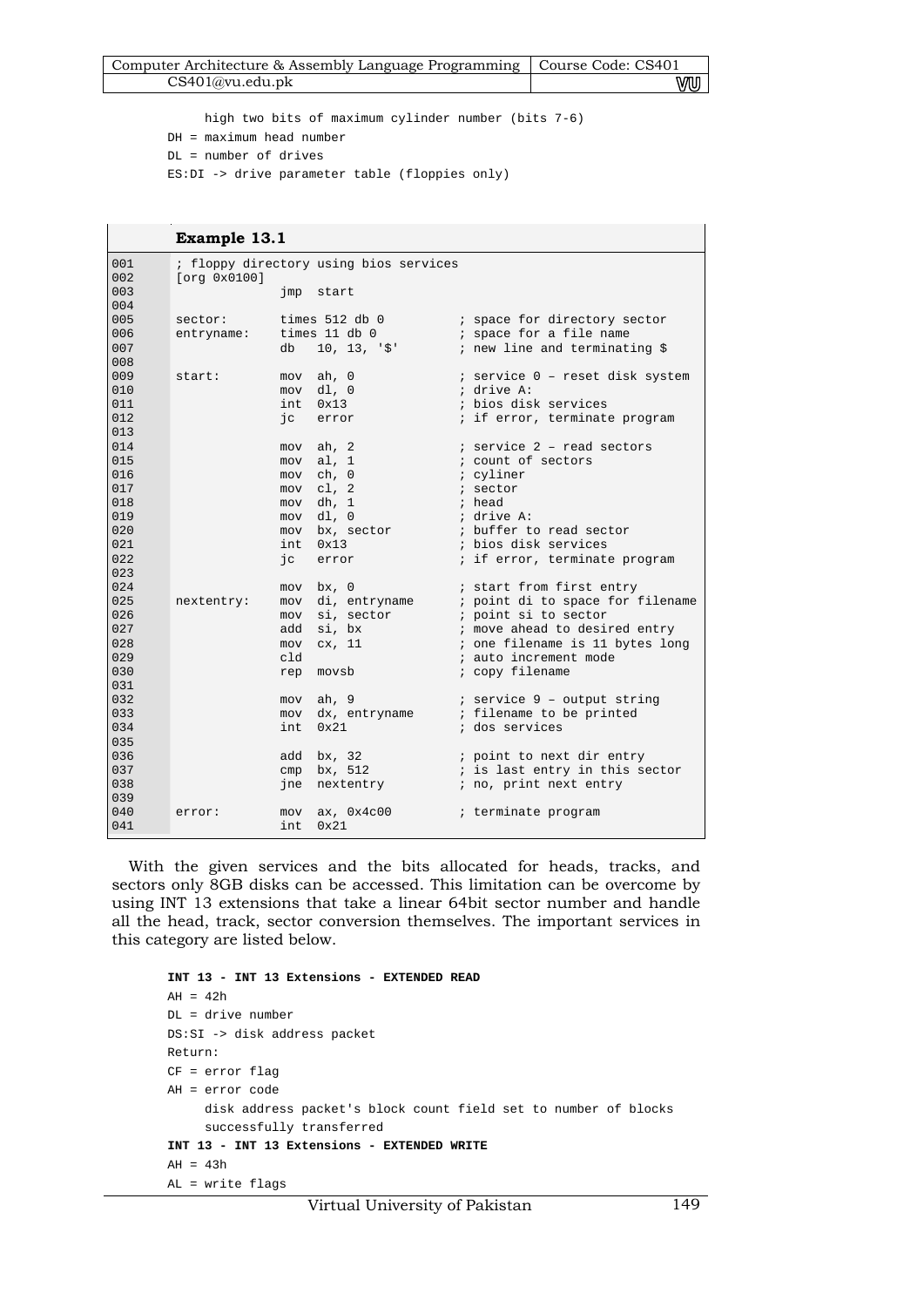DL = drive number DS:SI -> disk address packet Return: CF = error flag AH = error code disk address packet's block count field set to number of blocks successfully transferred

The format of the disk address packet used above is as follows.

|     |             | Offset Size Description              |
|-----|-------------|--------------------------------------|
| 00h | BYTE        | size of packet = $10h$               |
| 01h | BYTE        | reserved (0)                         |
| 02h | <b>WORD</b> | number of blocks to transfer         |
| 04h | DWORD       | -> transfer buffer                   |
| 08h |             | OWORD starting absolute block number |

Hard disks have a different formation from floppy disks in that there is a partition table at the start that allows several logical disks to be maintained within a single physical disk. The physical sector 0 holds the master boot record and a partition table towards the end. The first 446 bytes contain MBR, then there are 4 16 byte partition entries and then there is a 2 byte signature. A partition table entry has the following format.

```
Byte 0 – 0x80 for active 0x00 for inactive 
Byte 1-3 – Starting CHS 
Byte 4 – Partition Type 
Byte 5-7 – Ending CHS 
Byte 8-B – Starting LBA 
Byte C-F – Size of Partition
```
Some important partition types are listed below.

```
00 Unused Entry 
01 FAT12 
05 Extended Partition 
06 FAT16 
0b FAT32 
0c FAT32 LBA 
0e FAT16 LBA 
0f Extended LBA 
07 NTFS
```
Extended partition type signals that the specified area is treated as a complete hard disk with its own partition table and partitions. Therefore extended partitions allow a recursion in partitioning and consequently an infinite number of partitions are possible. The following program reads the partition tables (primary and extended) using recursion and displays in an indented form all partitions present on the first hard disk in the system.

|                   | Example 13.2                                                                   |
|-------------------|--------------------------------------------------------------------------------|
| 001               | ; a program to display the partition table                                     |
| 002               | [org 0x0100]                                                                   |
| 003               | start                                                                          |
| 004               | jmp                                                                            |
| 005<br>006<br>007 | 0x10, 0<br>; disk address packet<br>$\text{dap}:$<br>db<br>dw<br>dd<br>0, 0, 0 |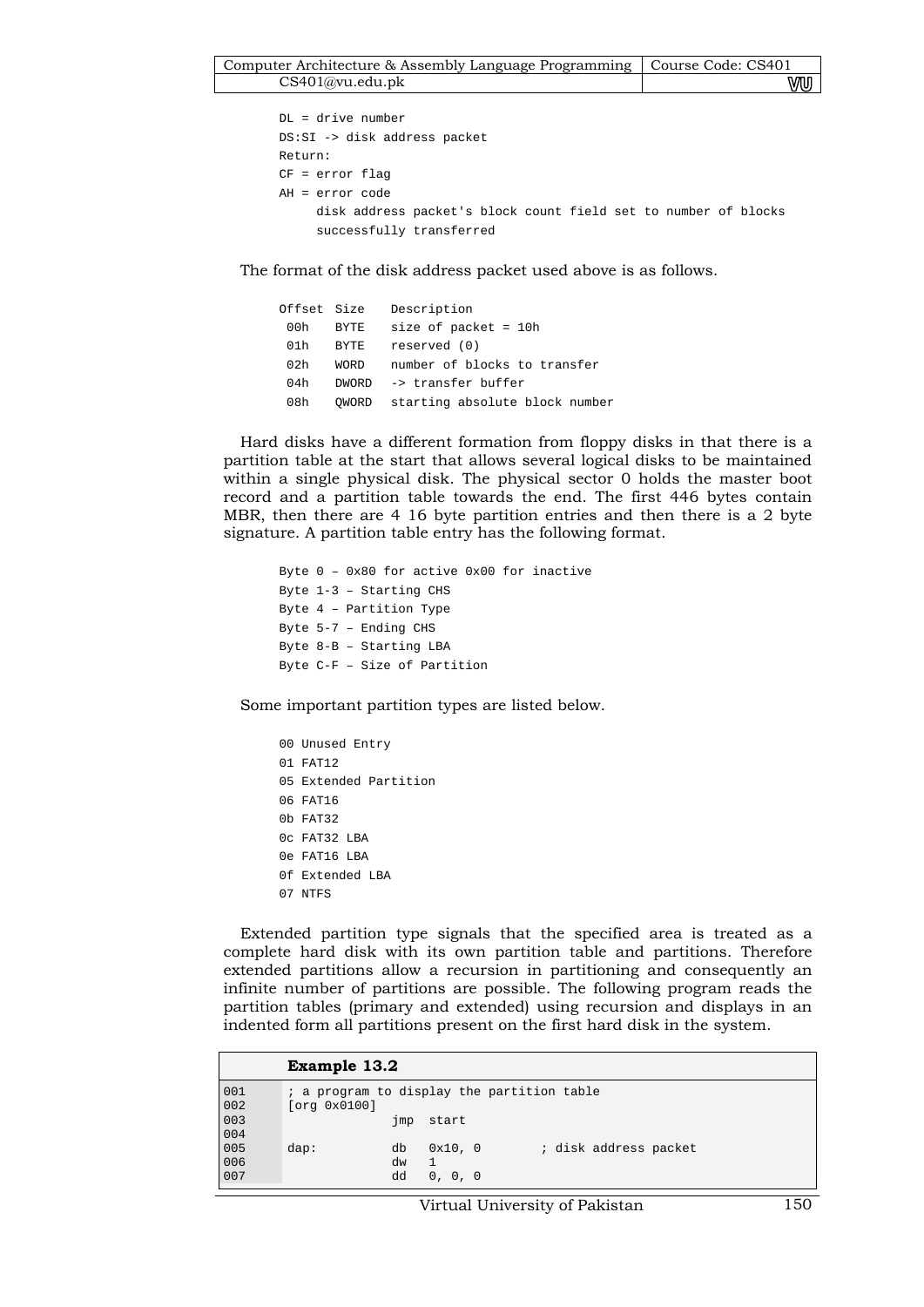|             |                  |                    |                                                             |                      | Computer Architecture & Assembly Language Programming   Course Code: CS401 |
|-------------|------------------|--------------------|-------------------------------------------------------------|----------------------|----------------------------------------------------------------------------|
|             | CS401@vu.edu.pdf |                    |                                                             |                      | ₩U                                                                         |
|             |                  |                    |                                                             |                      |                                                                            |
| 008         |                  |                    |                                                             |                      |                                                                            |
| $009 - 026$ | msq:             |                    | times 17 db ' '                                             |                      |                                                                            |
| 027         |                  | db                 | 10, 13, 9                                                   |                      |                                                                            |
| 028         | fat12:           | db                 | $"FAT12$ \$'                                                |                      |                                                                            |
| 029         | fat16:           | db                 | $'FAT16$ \$'                                                |                      |                                                                            |
| 030         | fat32:           | db                 | $'FAT32$ \$'                                                |                      |                                                                            |
| 031         | $n$ tfs:         | db                 | $'NTFS$ \$'                                                 |                      |                                                                            |
| 032         | extended:        | db                 | 'EXTEND\$'                                                  |                      |                                                                            |
| 033<br>034  | unknown:         | db                 | 'UNKNOWN.\$'                                                |                      |                                                                            |
| 035         | partypes:        | dw                 | $0x1$ , fat $12$                                            |                      | ; table of known partition types                                           |
| 036         |                  | dw                 | 0x5, extended                                               |                      |                                                                            |
| 037         |                  | dw                 | $0x6$ , fat16                                               |                      |                                                                            |
| 038         |                  | dw                 | 0xe, fat16                                                  |                      |                                                                            |
| 039         |                  | dw                 | $0xb$ , fat32                                               |                      |                                                                            |
| 040         |                  | dw                 | Oxc, fat32                                                  |                      |                                                                            |
| 041<br>042  |                  | dw<br>dw           | $0x7$ , ntfs<br>0xf, extended                               |                      |                                                                            |
| 043         |                  | dw                 | 0x0, unknown                                                |                      |                                                                            |
| 044         |                  |                    |                                                             |                      |                                                                            |
| 045         |                  |                    | ; subroutine to print a number in a string as hex           |                      |                                                                            |
| 046         |                  |                    | ; takes address of string and a 16bit number as parameter   |                      |                                                                            |
| 047         | printnum:        | push bp            |                                                             |                      |                                                                            |
| 048         |                  |                    | mov bp, sp                                                  |                      |                                                                            |
| 049<br>050  |                  | push ax            |                                                             |                      |                                                                            |
| 051         |                  | push bx<br>push cx |                                                             |                      |                                                                            |
| 052         |                  | push dx            |                                                             |                      |                                                                            |
| 053         |                  | push di            |                                                             |                      |                                                                            |
| 054         |                  |                    |                                                             |                      |                                                                            |
| 055         |                  |                    | mov di, [bp+6]                                              |                      | i string to store the number                                               |
| 056         |                  |                    | add di, 3                                                   |                      |                                                                            |
| 057         |                  |                    |                                                             |                      |                                                                            |
| 058<br>059  |                  | mov                | $ax, [bp+4]$<br>bx, 16                                      |                      | ; load number in ax<br>; use base 16 for division                          |
| 060         |                  | mov<br>mov         | cx, 4                                                       |                      |                                                                            |
| 061         |                  |                    |                                                             |                      |                                                                            |
| 062         | nextdigit:       | mov                | dx, 0                                                       |                      |                                                                            |
| 063         |                  | div                | bx                                                          | ; divide by 16       |                                                                            |
| 064         |                  |                    | add dl, 0x30                                                |                      | ; convert into ascii value                                                 |
| 065         |                  |                    | $cmp \, dl, 0x39$                                           |                      |                                                                            |
| 066         |                  |                    | jbe skipalpha                                               |                      |                                                                            |
| 067<br>068  |                  | add                | dl, 7                                                       |                      |                                                                            |
| 069         |                  |                    |                                                             |                      |                                                                            |
| 070         | skipalpha:       |                    | mov [di], dl                                                |                      | ; update char in string                                                    |
| 071         |                  | dec di             |                                                             |                      |                                                                            |
| 072         |                  |                    | loop nextdigit                                              |                      |                                                                            |
| 073         |                  |                    |                                                             |                      |                                                                            |
| 074         |                  | pop                | di                                                          |                      |                                                                            |
| 075<br>076  |                  | pop                | dx<br>CX                                                    |                      |                                                                            |
| 077         |                  | pop<br>pop bx      |                                                             |                      |                                                                            |
| 078         |                  | pop                | ax                                                          |                      |                                                                            |
| 079         |                  | pop bp             |                                                             |                      |                                                                            |
| 080         |                  | ret                | 4                                                           |                      |                                                                            |
| 081         |                  |                    |                                                             |                      |                                                                            |
| 082         |                  |                    | ; subroutine to print the start and end of a partition      |                      |                                                                            |
| 083         | printpart:       |                    | ; takes the segment and offset of the partition table entry |                      |                                                                            |
| 084<br>085  |                  | push bp            | mov bp, sp                                                  |                      |                                                                            |
| 086         |                  | push es            |                                                             |                      |                                                                            |
| 087         |                  | push ax            |                                                             |                      |                                                                            |
| 088         |                  | push di            |                                                             |                      |                                                                            |
| 089         |                  |                    |                                                             |                      |                                                                            |
| 090         |                  |                    | les di, [bp+4]                                              | point es:di to dap ; |                                                                            |
| 091         |                  |                    |                                                             |                      |                                                                            |
| 092         |                  |                    | mov ax, msg                                                 |                      |                                                                            |
| 093<br>094  |                  | push ax            | push word [es:di+0xA]                                       |                      |                                                                            |
| 095         |                  |                    | call printnum                                               |                      | ; print first half of start                                                |
| 096         |                  |                    |                                                             |                      |                                                                            |
| 097         |                  |                    | add ax, 4                                                   |                      |                                                                            |
| 098         |                  | push ax            |                                                             |                      |                                                                            |
| 099         |                  |                    | push word [es:di+0x8]                                       |                      |                                                                            |
| 100         |                  |                    | call printnum                                               |                      | ; print second half of start                                               |

Virtual University of Pakistan 151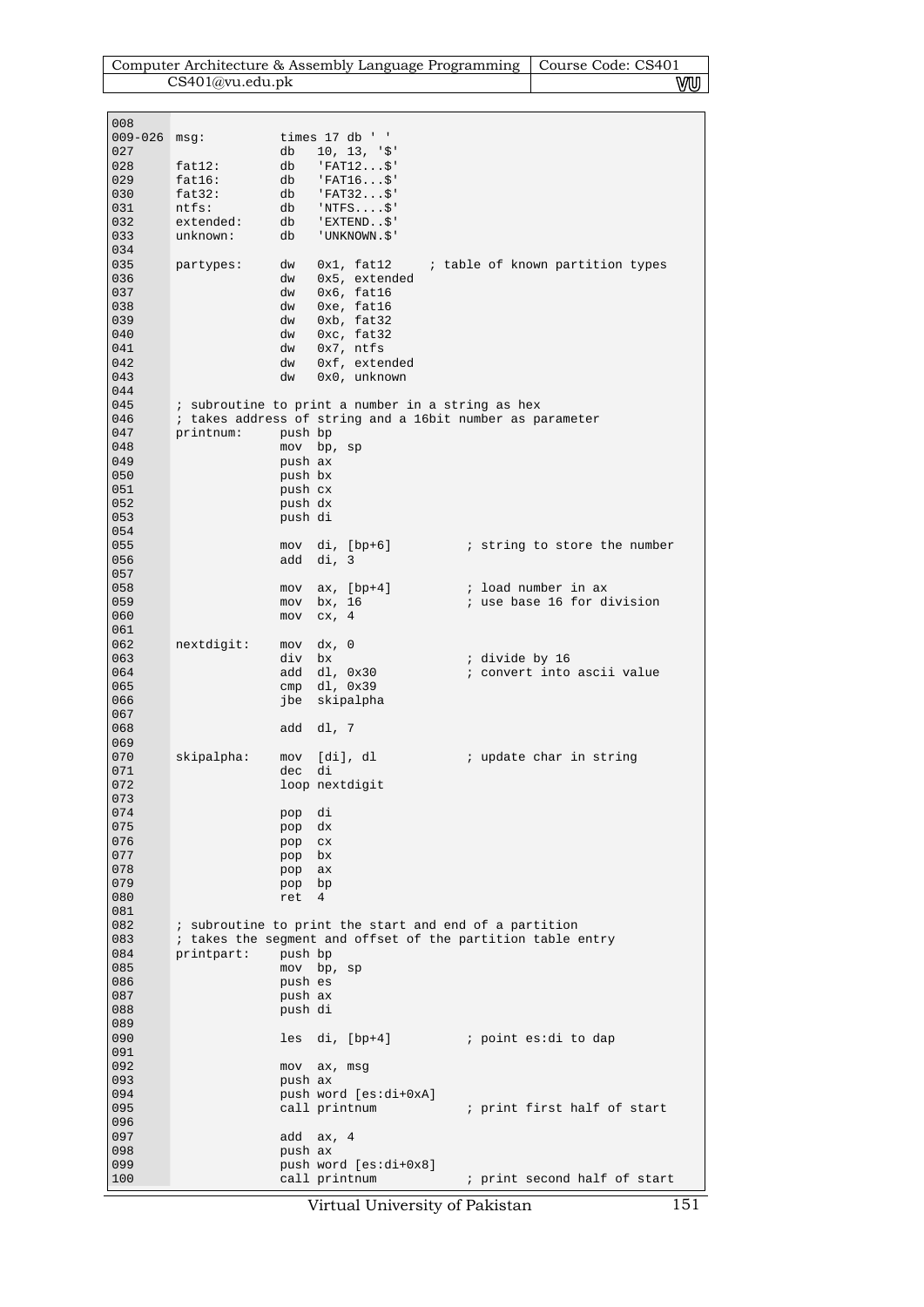| Computer Architecture & Assembly Language Programming   Course Code: CS401 |    |
|----------------------------------------------------------------------------|----|
| CS401@vu.edu.ph                                                            | vu |

 $\mathbf{I}$ 

| 101 |            |         |                                                    |                                                                        |
|-----|------------|---------|----------------------------------------------------|------------------------------------------------------------------------|
| 102 |            |         | add ax, 5                                          |                                                                        |
| 103 |            | push ax |                                                    |                                                                        |
|     |            |         |                                                    |                                                                        |
| 104 |            |         | push word [es:di+0xE]                              |                                                                        |
| 105 |            |         | call printnum                                      | ; print first half of end                                              |
| 106 |            |         |                                                    |                                                                        |
| 107 |            |         | add ax, 4                                          |                                                                        |
| 108 |            | push ax |                                                    |                                                                        |
| 109 |            |         | push word [es:di+0xC]                              |                                                                        |
|     |            |         |                                                    |                                                                        |
| 110 |            |         | call printnum                                      | ; print second half of end                                             |
| 111 |            |         |                                                    |                                                                        |
| 112 |            | mov     | dx, msg                                            |                                                                        |
| 113 |            | mov     | ah, 9                                              |                                                                        |
| 114 |            | int     | 0x21                                               | ; print the whole on the screen                                        |
|     |            |         |                                                    |                                                                        |
| 115 |            |         |                                                    |                                                                        |
| 116 |            | pop     | di                                                 |                                                                        |
| 117 |            | pop ax  |                                                    |                                                                        |
| 118 |            | pop     | es                                                 |                                                                        |
| 119 |            | pop bp  |                                                    |                                                                        |
| 120 |            | ret     | 4                                                  |                                                                        |
|     |            |         |                                                    |                                                                        |
| 121 |            |         |                                                    |                                                                        |
| 123 |            |         | ; recursive subroutine to read the partition table |                                                                        |
| 124 |            |         |                                                    | ; take indentation level and 32bit absolute block number as parameters |
| 125 | readpart:  | push bp |                                                    |                                                                        |
| 126 |            |         | mov bp, sp                                         |                                                                        |
| 127 |            |         | $sub$ sp, $512$                                    | i local space to read sector                                           |
|     |            |         |                                                    |                                                                        |
| 128 |            | push ax |                                                    |                                                                        |
| 129 |            | push bx |                                                    |                                                                        |
| 130 |            | push cx |                                                    |                                                                        |
| 131 |            | push dx |                                                    |                                                                        |
| 132 |            | push si |                                                    |                                                                        |
| 133 |            |         |                                                    |                                                                        |
|     |            |         |                                                    |                                                                        |
| 134 |            |         | mov ax, bp                                         |                                                                        |
| 135 |            | sub     | ax, 512                                            |                                                                        |
| 136 |            |         |                                                    | mov word [dap+4], ax ; init dest offset in dap                         |
| 137 |            |         |                                                    | mov [dap+6], ds ; init dest segment in dap                             |
| 138 |            |         | mov $ax$ , $[bp+4]$                                |                                                                        |
|     |            |         |                                                    |                                                                        |
| 139 |            |         |                                                    | mov [dap+0x8], ax ; init sector no in dap                              |
| 140 |            | mov     | ax, [bp+6]                                         |                                                                        |
| 141 |            | mov     |                                                    | [dap+0xA], ax ; init second half of sector no                          |
| 142 |            |         |                                                    |                                                                        |
| 143 |            | mov     | ah, 0x42                                           | ; read sector in LBA mode                                              |
|     |            |         |                                                    |                                                                        |
| 144 |            | mov     | dl, 0x80                                           | ; first hard disk                                                      |
| 145 |            | mov     | si, dap                                            | ; address of dap                                                       |
| 146 |            | int     | 0x13                                               | ; int 13                                                               |
| 147 |            |         |                                                    |                                                                        |
| 148 |            | jс      | failed                                             | ; if failed, leave                                                     |
| 149 |            |         |                                                    |                                                                        |
| 150 |            | mov     | $si, -66$                                          |                                                                        |
|     |            |         |                                                    | ; start of partition info                                              |
| 151 | nextpart:  | mov     | $ax, [bp+4]$                                       | ; read relative sector number                                          |
| 152 |            | add     | $[bp+si+0x8]$ , ax                                 | ; make it absolute                                                     |
| 153 |            | mov     | ax, $[bp+6]$                                       | ; read second half                                                     |
| 154 |            | adc     |                                                    | [bp+si+0xA], ax ; make seconf half absolute                            |
| 155 |            |         |                                                    |                                                                        |
| 156 |            | cmp     | byte $[bp+si+4]$ , 0 ; is partition unused         |                                                                        |
|     |            |         |                                                    |                                                                        |
| 157 |            | је      | exit                                               |                                                                        |
| 158 |            |         |                                                    |                                                                        |
| 159 |            | mov     | bx, partypes                                       | ; point to partition types                                             |
| 160 |            | mov     | di, 0                                              |                                                                        |
| 161 | nextmatch: | mov     | $ax, [bx+di]$                                      |                                                                        |
| 162 |            |         |                                                    |                                                                        |
|     |            | cmp     | [bp+si+4], al                                      | ; is this partition known                                              |
| 163 |            | je      | found                                              | ; yes, so print its name                                               |
| 164 |            |         | add di, 4                                          | ; no, try next entry in table                                          |
| 165 |            | cmp     | di, 32                                             | ; are all entries compared                                             |
| 166 |            | jne     | nextmatch                                          | ; no, try another                                                      |
| 167 |            |         |                                                    |                                                                        |
| 168 | found:     |         |                                                    | ; load indentation level                                               |
|     |            |         | $mov$ $cx$ , $[bp+8]$                              |                                                                        |
| 169 |            |         | jcxz noindent                                      | ; skip if no indentation needed                                        |
| 170 | indent:    | mov     | dl, ' '                                            |                                                                        |
| 171 |            | mov     | ah, $2$                                            | ; display char service                                                 |
| 172 |            | int     | 0x21                                               | ; dos services                                                         |
| 173 |            |         | loop indent                                        | ; print required no of spaces                                          |
| 174 |            |         |                                                    |                                                                        |
|     |            |         |                                                    |                                                                        |
| 175 | noindent:  |         | add di, 2                                          |                                                                        |
| 176 |            | mov     | dx, [bx+di]                                        | ; point to partition type name                                         |
| 177 |            | mov     | ah, 9                                              | ; print string service                                                 |
|     |            |         |                                                    |                                                                        |

Virtual University of Pakistan 152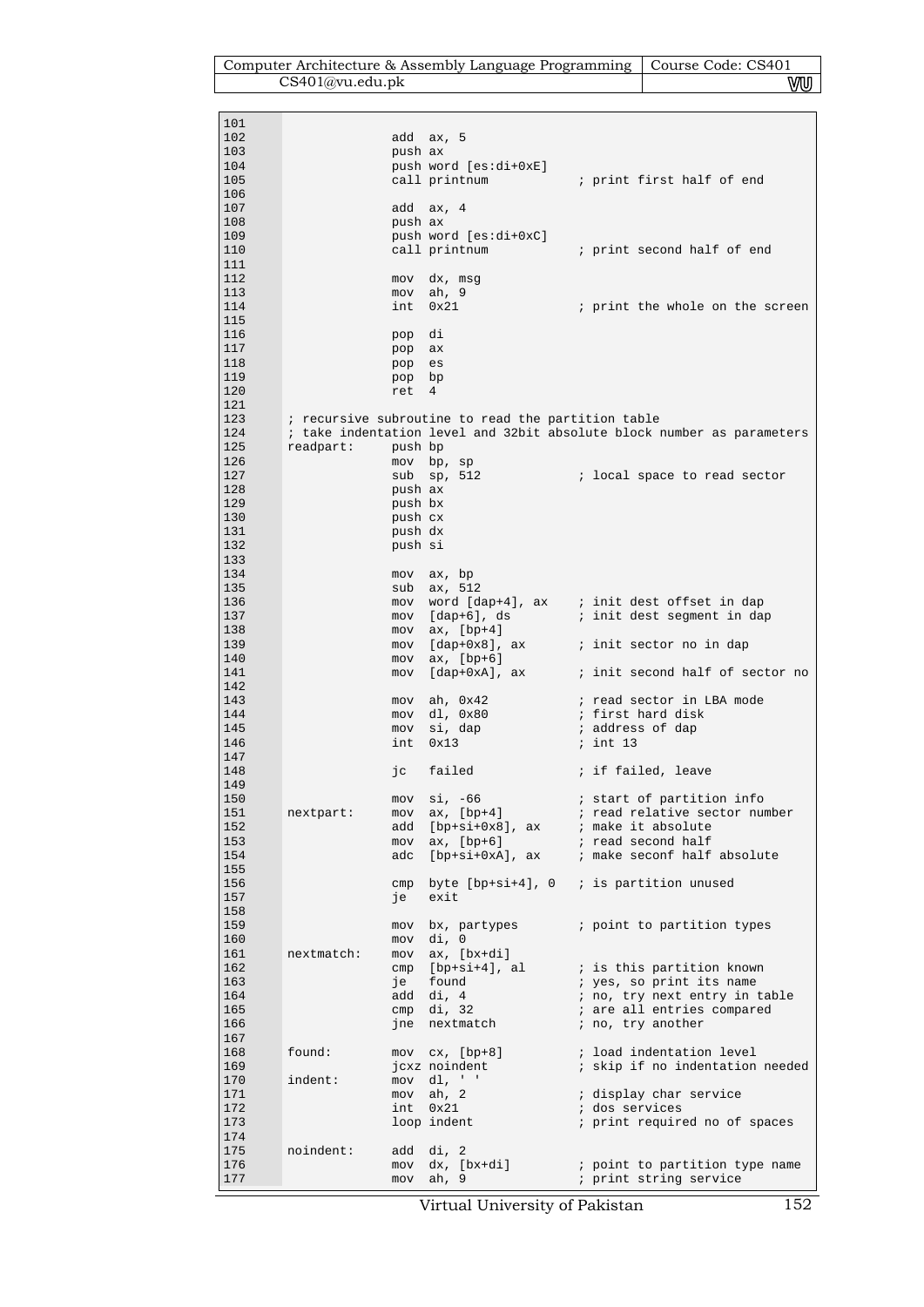| Computer Architecture & Assembly Language Programming   Course Code: CS401 |    |
|----------------------------------------------------------------------------|----|
| CS401@vu.edu.ph                                                            | WW |

| 179<br>180<br>push ss<br>181<br>mov ax, bp<br>182<br>add<br>ax, si<br>183<br>push ax<br>; pass partition entry address<br>184<br>call printpart<br>; print start and end from it<br>185<br>186<br>cmp byte $[bp+si+4]$ , 5 ; is it an extended partition<br>187<br>; yes, make a recursive call<br>ie<br>recurse<br>188<br>189<br>byte [ $bp+si+4$ ], Oxf ; is it an extended partition<br>cmp<br>190<br>exit<br>; yes, make a recursive call<br>ine<br>191<br>192<br>mov $ax, [bp+8]$<br>recurse:<br>193<br>add ax, 2<br>; increase indentation level<br>194<br>push ax |
|--------------------------------------------------------------------------------------------------------------------------------------------------------------------------------------------------------------------------------------------------------------------------------------------------------------------------------------------------------------------------------------------------------------------------------------------------------------------------------------------------------------------------------------------------------------------------|
|                                                                                                                                                                                                                                                                                                                                                                                                                                                                                                                                                                          |
|                                                                                                                                                                                                                                                                                                                                                                                                                                                                                                                                                                          |
|                                                                                                                                                                                                                                                                                                                                                                                                                                                                                                                                                                          |
|                                                                                                                                                                                                                                                                                                                                                                                                                                                                                                                                                                          |
|                                                                                                                                                                                                                                                                                                                                                                                                                                                                                                                                                                          |
|                                                                                                                                                                                                                                                                                                                                                                                                                                                                                                                                                                          |
|                                                                                                                                                                                                                                                                                                                                                                                                                                                                                                                                                                          |
|                                                                                                                                                                                                                                                                                                                                                                                                                                                                                                                                                                          |
|                                                                                                                                                                                                                                                                                                                                                                                                                                                                                                                                                                          |
|                                                                                                                                                                                                                                                                                                                                                                                                                                                                                                                                                                          |
|                                                                                                                                                                                                                                                                                                                                                                                                                                                                                                                                                                          |
|                                                                                                                                                                                                                                                                                                                                                                                                                                                                                                                                                                          |
|                                                                                                                                                                                                                                                                                                                                                                                                                                                                                                                                                                          |
|                                                                                                                                                                                                                                                                                                                                                                                                                                                                                                                                                                          |
|                                                                                                                                                                                                                                                                                                                                                                                                                                                                                                                                                                          |
| 195<br>push word [bp+si+0xA]<br>; push partition type address                                                                                                                                                                                                                                                                                                                                                                                                                                                                                                            |
| 196<br>push word [bp+si+0x8]<br>197<br>call readpart<br>; recursive call                                                                                                                                                                                                                                                                                                                                                                                                                                                                                                 |
| 198                                                                                                                                                                                                                                                                                                                                                                                                                                                                                                                                                                      |
| 199<br>exist:<br>si, 16<br>; point to next partition entry<br>add                                                                                                                                                                                                                                                                                                                                                                                                                                                                                                        |
| 200<br>si, -2<br>i gone past last entry<br>cmp                                                                                                                                                                                                                                                                                                                                                                                                                                                                                                                           |
| 201<br>; no, read this entry<br>nextpart<br>ine                                                                                                                                                                                                                                                                                                                                                                                                                                                                                                                          |
| 202                                                                                                                                                                                                                                                                                                                                                                                                                                                                                                                                                                      |
| 203<br>failed:<br>si<br>pop                                                                                                                                                                                                                                                                                                                                                                                                                                                                                                                                              |
| 204<br>dx<br>pop                                                                                                                                                                                                                                                                                                                                                                                                                                                                                                                                                         |
| 205<br>bx<br>pop                                                                                                                                                                                                                                                                                                                                                                                                                                                                                                                                                         |
| 206<br>pop<br>CX                                                                                                                                                                                                                                                                                                                                                                                                                                                                                                                                                         |
| 207<br>pop<br>ax                                                                                                                                                                                                                                                                                                                                                                                                                                                                                                                                                         |
| 208<br>mov<br>sp, bp                                                                                                                                                                                                                                                                                                                                                                                                                                                                                                                                                     |
| 209<br>bp<br>pop                                                                                                                                                                                                                                                                                                                                                                                                                                                                                                                                                         |
| 210<br>ret<br>6                                                                                                                                                                                                                                                                                                                                                                                                                                                                                                                                                          |
| 211                                                                                                                                                                                                                                                                                                                                                                                                                                                                                                                                                                      |
| 212<br>start:<br>xor ax, ax                                                                                                                                                                                                                                                                                                                                                                                                                                                                                                                                              |
| 213<br>push ax<br>; start from zero indentation                                                                                                                                                                                                                                                                                                                                                                                                                                                                                                                          |
| 214<br>push ax<br>; main partition table at 0<br>215                                                                                                                                                                                                                                                                                                                                                                                                                                                                                                                     |
| push ax<br>216<br>call readpart                                                                                                                                                                                                                                                                                                                                                                                                                                                                                                                                          |
| ; read and print it<br>217                                                                                                                                                                                                                                                                                                                                                                                                                                                                                                                                               |
| 218<br>ax, 0x4c00<br>; terminate program<br>mov                                                                                                                                                                                                                                                                                                                                                                                                                                                                                                                          |
| 219<br>int<br>0x21                                                                                                                                                                                                                                                                                                                                                                                                                                                                                                                                                       |

## **13.3. STORAGE ACCESS USING DOS**

BIOS provides raw access to the storage medium while DOS gives a more logical view and more cooked services. Everything is a file. A directory is a specially organized file that is interpreted by the operating system itself. A list of important DOS services for file manipulation is given below.

```
INT 21 - CREATE OR TRUNCATE FILE 
AH = 3ChCX = file attributes 
DS:DX -> ASCIZ filename 
Return: 
CF = error flag 
AX = file handle or error code 
INT 21 - OPEN EXISTING FILE 
AH = 3DhAL = access and sharing modes 
DS:DX -> ASCIZ filename 
CL = attribute mask of files to look for (server call only) 
Return: 
CF = error flag 
AX = file handle or error code 
INT 21 - CLOSE FILE 
AH = 3Eh
```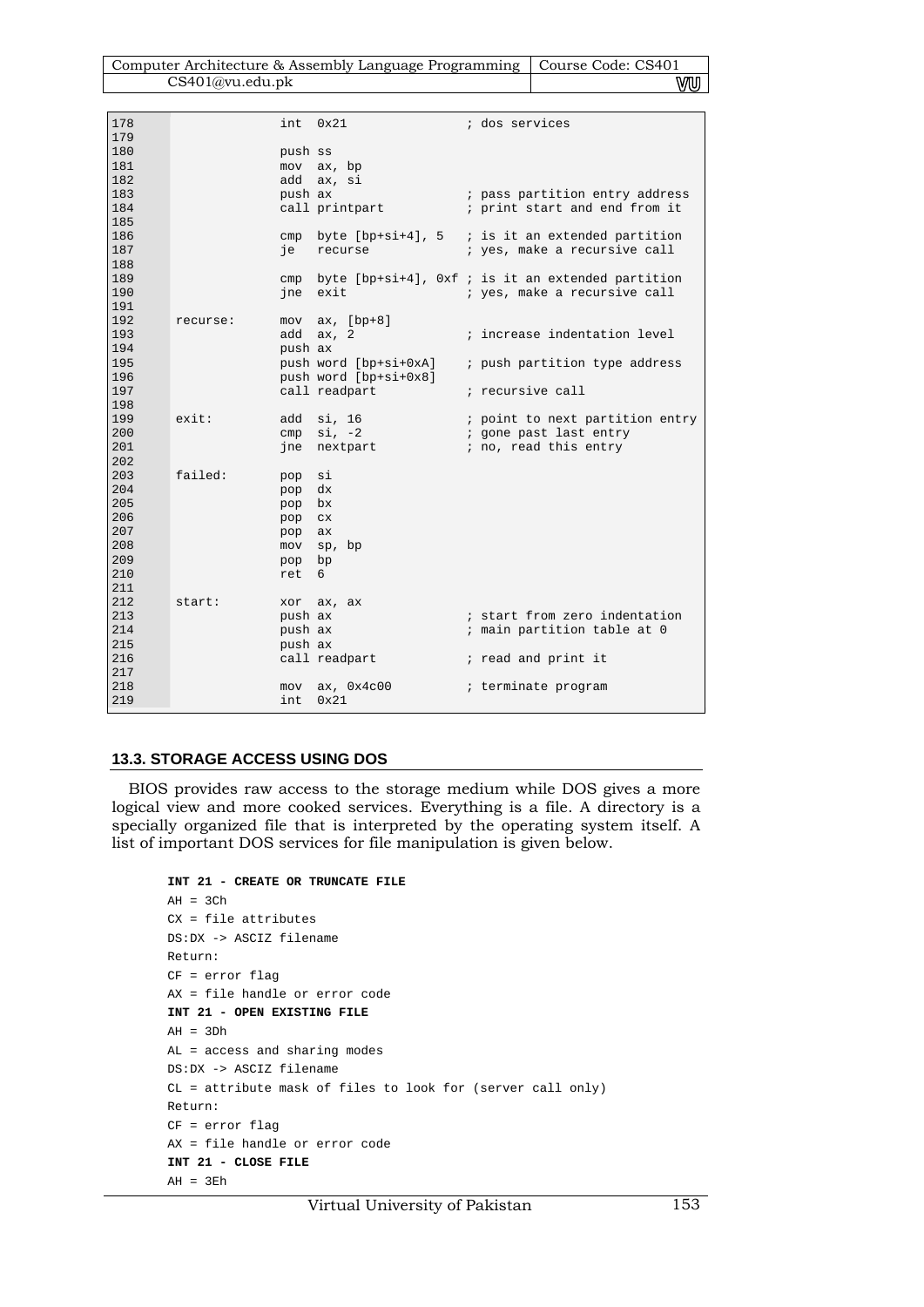```
BX = file handle 
Return: 
CF = error flag 
AX = error code 
INT 21 - READ FROM FILE 
AH = 3FhBX = file handle 
CX = number of bytes to read 
DS:DX -> buffer for data 
Return: 
CF = error flag 
AX = number of bytes actually read or error code 
INT 21 - WRITE TO FILE 
AH = 40hBX = file handle 
CX = number of bytes to write 
DS:DX -> data to write 
Return: 
CF = error flag 
AX = number of bytes actually written or error code 
INT 21 - DELETE FILE 
AH = 41hDS:DX -> ASCIZ filename (no wildcards, but see notes) 
Return: 
CF = error flag 
AX = error code 
INT 21 - SET CURRENT FILE POSITION 
AH = 42hAL = origin of move 
BX = file handle 
CX:DX = offset from origin of new file position 
Return: 
CF = error flag 
DX:AX = new file position in bytes from start of file 
AX = error code in case of error 
INT 21 - GET FILE ATTRIBUTES 
AX = 4300hDS:DX -> ASCIZ filename 
Return: 
CF = error flag 
CX = file attributes 
AX = error code 
INT 21 - SET FILE ATTRIBUTES 
AX = 4301h 
CX = new file attributes 
DS:DX -> ASCIZ filename 
Return: 
CF = error flag 
AX = error code
```
We will use some of these services to find that two files are same in contents or different. We will read the file names from the command prompt. The command string is passed to the program in the program segment prefix located at offset 0 in the current segment. The area from 0-7F contains information for DOS, while the command tail length is stored at 80. From 81 to FF, the actual command tail is stored terminated by a CR (Carriage Retrun).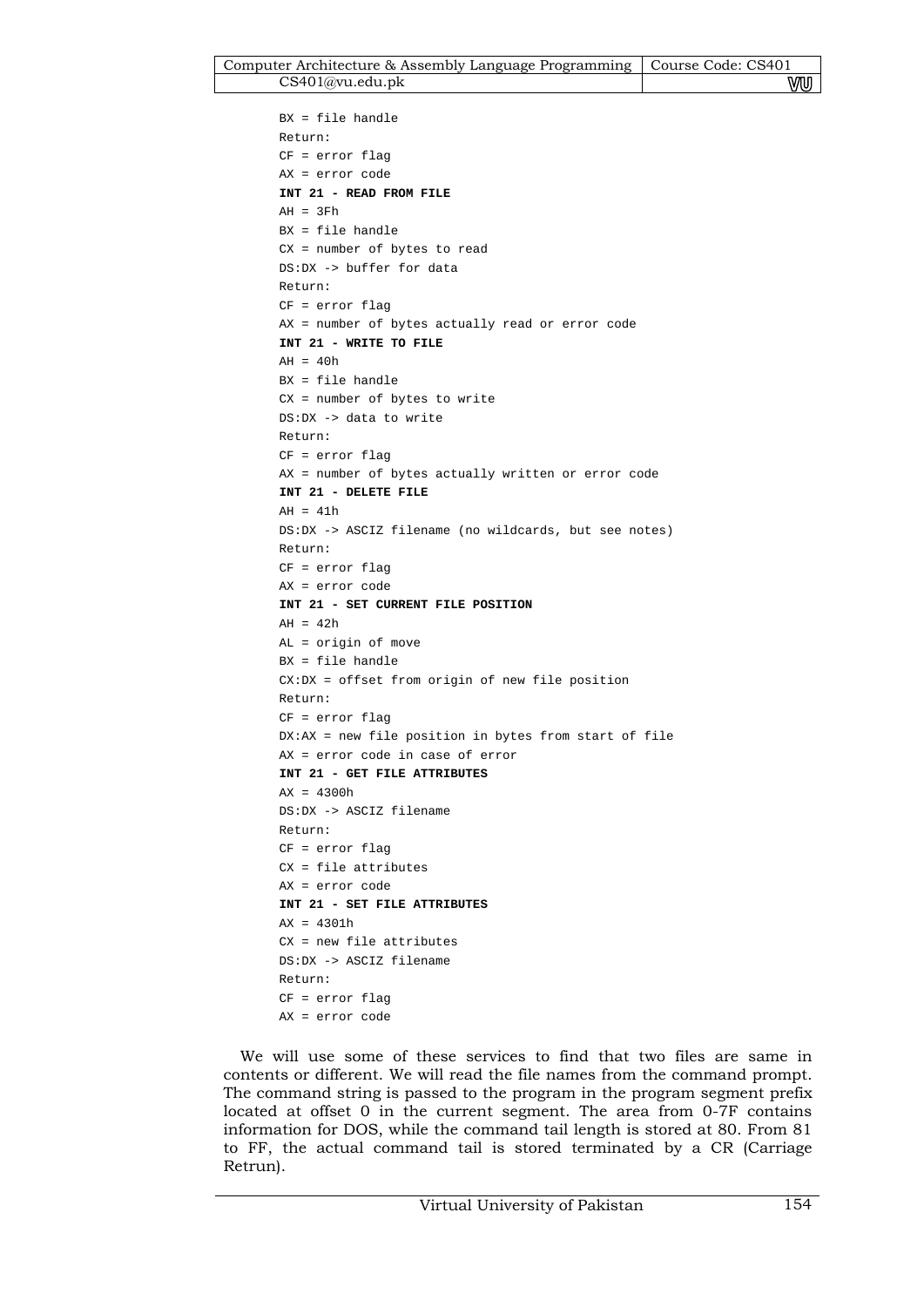| Computer Architecture & Assembly Language Programming   Course Code: CS401 |    |
|----------------------------------------------------------------------------|----|
| CS401@vu.edu.ph                                                            | WU |

**Example 13.3** 

n.

| 001        |                             |            | ; file comparison using dos services                                     |                                                                       |
|------------|-----------------------------|------------|--------------------------------------------------------------------------|-----------------------------------------------------------------------|
| 002        | [org 0x0100]                |            |                                                                          |                                                                       |
| 003        |                             | jmp        | start                                                                    |                                                                       |
| 004<br>005 | filename1:                  |            |                                                                          |                                                                       |
| 006        | filename2:                  |            | times 128 db 0<br>times $128$ db $0$                                     | ; space for first filename<br>; space for second filename             |
| 007        | handle1:                    | $dw = 0$   |                                                                          | ; handle for first file                                               |
| 008        | handle2:                    | dw         | $\mathbf{0}$                                                             | ; handle for second file                                              |
| 009        | buffer1:                    |            | times $4096$ db $0$                                                      | ; buffer for first file                                               |
| 010        | buffer2:                    |            | times 4096 db 0                                                          | ; buffer for second file                                              |
| 011        |                             |            |                                                                          |                                                                       |
| 012        | format:                     | db         |                                                                          | 'Usage error: diff <filename1> <filename2>\$'</filename2></filename1> |
| 013        | openfailed:                 | db         | 'First file could not be opened\$'                                       |                                                                       |
| 014        | openfailed2:                | db         | 'Second file could not be opened\$'                                      |                                                                       |
| 015<br>016 | readfailed:<br>readfailed2: | db         | 'First file could not be read\$'<br>db 'Second file could not be read\$' |                                                                       |
| 017        | different:                  | db         | 'Files are different\$'                                                  |                                                                       |
| 018        | same:                       | db         | 'Files are same\$'                                                       |                                                                       |
| 019        |                             |            |                                                                          |                                                                       |
| 020        | start:                      | mov        | ch, 0                                                                    |                                                                       |
| 021        |                             | mov        | cl, [0x80]                                                               | ; command tail length in cx                                           |
| 022        |                             | dec        | C X                                                                      | ; leave the first space                                               |
| 023        |                             |            | mov di, 0x82                                                             | ; start of command tail in di                                         |
| 024        |                             | mov        | al, 0x20                                                                 | ; space for parameter separation                                      |
| 025        |                             | cld        |                                                                          | ; auto increment mode                                                 |
| 026<br>027 |                             | je         | repne scasb<br>param2                                                    | ; search space<br>; if found, proceed                                 |
| 028        |                             |            | mov dx, format                                                           | ; else, select error message                                          |
| 029        |                             | jmp        | error                                                                    | ; proceed to error printing                                           |
| 030        |                             |            |                                                                          |                                                                       |
| 031        | param2:                     | push cx    |                                                                          | ; save original cx                                                    |
| 032        |                             |            | mov si, 0x82                                                             | ; set si to start of param                                            |
| 033        |                             |            | mov cx, di                                                               | ; set di to end of param                                              |
| 034        |                             |            | $sub$ $cx$ , $0x82$                                                      | ; find param size in cx                                               |
| 035        |                             | dec cx     |                                                                          | ; excluding the space                                                 |
| 036<br>037 |                             |            | mov di, filename1<br>rep movsb                                           | ; set di to space for filename 1<br>; copy filename there             |
| 038        |                             | mov        | byte [di], 0                                                             | ; terminate filename with 0                                           |
| 039        |                             | pop        | C X                                                                      | ; restore original cx                                                 |
| 040        |                             | inc        | si                                                                       | ; go to start of next filename                                        |
| 041        |                             |            | mov di, filename2                                                        | ; set di to space for filename 2                                      |
| 042        |                             | rep        | movsb                                                                    | ; copy filename there                                                 |
| 043        |                             |            | mov byte [di], 0                                                         | ; terminate filename with 0                                           |
| 044        |                             |            |                                                                          |                                                                       |
| 045        |                             |            | mov ah, 0x3d                                                             | ; service 3d - open file                                              |
| 046<br>047 |                             | mov        | al, 0                                                                    | ; readonly mode<br>; address of filename                              |
| 048        |                             | mov<br>int | dx, filename1<br>0x21                                                    | ; dos services                                                        |
| 049        |                             |            | jnc open2                                                                | ; if no error, proceed                                                |
| 050        |                             |            | mov dx, openfailed                                                       | ; else, select error message                                          |
| 051        |                             | jmp        | error                                                                    | ; proceed to error printing                                           |
| 052        |                             |            |                                                                          |                                                                       |
| 053        | $open2$ :                   |            | mov [handle1], ax                                                        | ; save handle for first file                                          |
| 054        |                             | mov        | ah, Ox3d                                                                 | ; service 3d - open file                                              |
| 055        |                             |            | mov al, 0                                                                | ; readonly mode                                                       |
| 056<br>057 |                             |            | mov dx, filename2                                                        | ; address of filename<br>; dos services                               |
| 058        |                             |            | int 0x21<br>jnc store2                                                   | ; if no error, proceed                                                |
| 059        |                             |            | mov dx, openfailed2                                                      | ; else, select error message                                          |
| 060        |                             | jmp        | error                                                                    | ; proceed to error printing                                           |
| 061        |                             |            |                                                                          |                                                                       |
| 062        | store2:                     | mov        | [handle2], ax                                                            | ; save handle for second file                                         |
| 063        |                             |            |                                                                          |                                                                       |
| 064        | readloop:                   | mov        | ah, Ox3f                                                                 | ; service 3f - read file                                              |
| 065        |                             |            | mov bx, [handle1]                                                        | ; handle for file to read                                             |
| 066        |                             |            | mov cx, 4096                                                             | ; number of bytes to read                                             |
| 067<br>068 |                             | mov<br>int | dx, bufferl<br>0x21                                                      | ; buffer to read in<br>; dos services                                 |
| 069        |                             | jnc        | read2                                                                    | ; if no error, proceed                                                |
| 070        |                             |            | mov dx, readfailed                                                       | ; else, select error message                                          |
| 071        |                             | jmp        | error                                                                    | ; proceed to error printing                                           |
| 072        |                             |            |                                                                          |                                                                       |
| 073        | $read2$ :                   | push ax    |                                                                          | ; save number of bytes read                                           |
| 074        |                             | mov        | ah, Ox3f                                                                 | ; service 3f - read file                                              |

Virtual University of Pakistan 155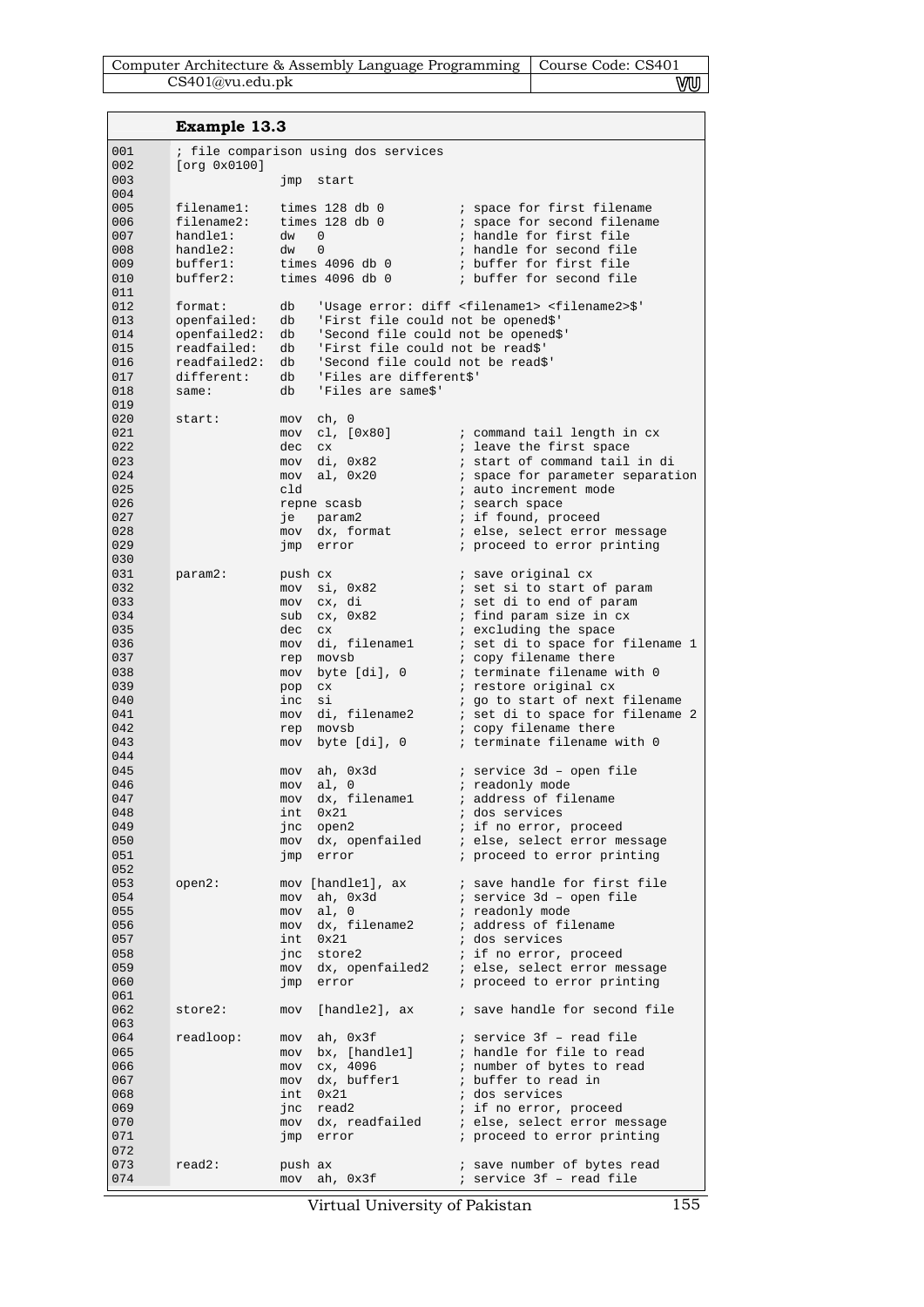Computer Architecture & Assembly Language Programming | Course Code: CS401 CS401@vu.edu.pk WU

| 075<br>076<br>077<br>078<br>079<br>080<br>081<br>082 |            | mov<br>mov<br>mov<br>int<br>mov<br>jmp | bx, [handle2]<br>cx, 4096<br>dx, buffer2<br>0x21<br>jnc check<br>dx, readfailed2<br>error | ; dos services | ; handle for file to read<br>; number of bytes to read<br>; buffer to read in<br>; if no error, proceed<br>; else, select error message<br>; proceed to error printing         |
|------------------------------------------------------|------------|----------------------------------------|-------------------------------------------------------------------------------------------|----------------|--------------------------------------------------------------------------------------------------------------------------------------------------------------------------------|
| 083<br>084<br>085<br>086<br>087<br>088               | check:     | pop<br>cmp<br>je<br>mov<br>jmp         | CX.<br>ax, cx<br>check2<br>dx, different<br>error                                         |                | ; number of bytes read of file 1<br>; are number of byte same<br>; yes, proceed to compare them<br>; no, files are different<br>; proceed to message printing                  |
| 089<br>090<br>091<br>092<br>093                      | $check2$ : | jnz<br>mov<br>jmp                      | test ax, ax<br>compare<br>dx, same<br>error                                               |                | ; are zero bytes read<br>; no, compare them<br>; yes, files are same<br>; proceed to message printing                                                                          |
| 094<br>095<br>096<br>097<br>098<br>099<br>100        | compare:   | mov<br>је<br>mov<br>jmp                | si, bufferl<br>mov di, buffer2<br>repe cmpsb<br>check3<br>dx, different<br>error          |                | ; point si to file 1 buffer<br>; point di to file 2 buffer<br>; compare the two buffers<br>; if equal, proceed<br>; else, files are different<br>; proceed to message printing |
| 101<br>102<br>103<br>104                             | $check3$ : | cmp<br>је<br>mov                       | ax, 4096<br>readloop<br>dx, same                                                          |                | ; were 4096 bytes read<br>; yes, try to read more<br>; no, files are same                                                                                                      |
| 105<br>106<br>107                                    | error:     | mov<br>int.                            | ah, 9<br>0x21                                                                             | ; dos services | $i$ service $9$ - output message                                                                                                                                               |
| 108<br>109<br>110<br>111                             |            | mov<br>mov<br>int                      | ah, Ox3e<br>bx, [handle1]<br>0x21                                                         | ; dos services | ; service 3e - close file<br>; handle of file to close                                                                                                                         |
| 112<br>113<br>114<br>115                             |            | mov<br>mov<br>int                      | ah, Ox3e<br>bx, [handle2]<br>0x21                                                         | ; dos services | ; service 3e - close file<br>; handle of file to close                                                                                                                         |
| 116<br>117                                           |            | mov<br>int.                            | ax, 0x4c00<br>0x21                                                                        |                | ; terminate program                                                                                                                                                            |

Another interesting service that DOS provides regarding files is executing them. An important point to understand here is that whenever a program is executed in DOS all available memory is allocated to it. No memory is available to execute any new programs. Therefore memory must be freed using explicit calls to DOS for this purpose before a program is executed. Important services in this regard are listed below.

```
INT 21 - ALLOCATE MEMORY 
AH = 48hBX = number of paragraphs to allocate 
Return: 
CF = error flag 
AX = segment of allocated block or error code in case of error 
BX = size of largest available block in case of error 
INT 21 - FREE MEMORY 
AH = 49hES = segment of block to free 
Return: 
CF = error flag 
AX = error code 
INT 21 - RESIZE MEMORY BLOCK 
AH = 4AhBX = new size in paragraphs 
ES = segment of block to resize
```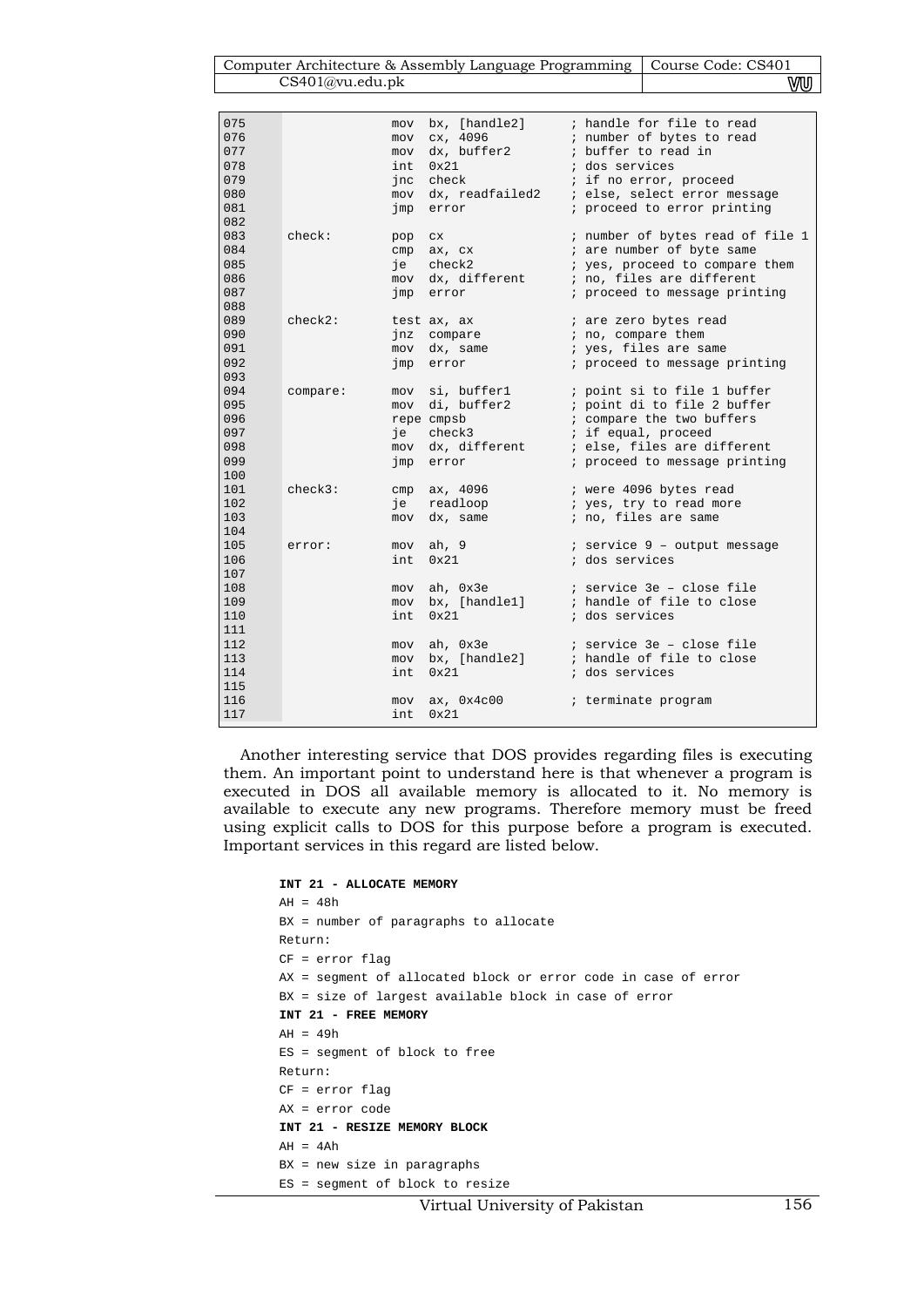| Computer Architecture & Assembly Language Programming   Course Code: CS401 |    |
|----------------------------------------------------------------------------|----|
| CS401@vu.edu.pdf                                                           | vu |

```
Return: 
CF = error flag 
AX = error code 
BX = maximum paragraphs available for specified memory block 
INT 21 - LOAD AND/OR EXECUTE PROGRAM 
AH = 4BhAL = type of load (0 = load and execute) 
DS:DX -> ASCIZ program name (must include extension) 
ES:BX -> parameter block 
Return: 
CF = error flag 
AX = error code
```
The format of parameter block is as follows.

| Offset Size |              | Description                                             |
|-------------|--------------|---------------------------------------------------------|
| 00h         | WORD         | seqment of environment to copy for child process        |
|             |              | (copy caller's environment if 0000h)                    |
| 02h         | <b>DWORD</b> | pointer to command tail to be copied into child's PSP   |
| 06h         | DWORD        | pointer to first FCB to be copied into child's PSP      |
| 0Ah         | DWORD        | pointer to second FCB to be copied into child's PSP     |
| 0Eh         | <b>DWORD</b> | (AL=01h) will hold subprogram's initial SS:SP on return |
| 12h         | <b>DWORD</b> | $(AL=01h)$ will hold entry point $(CS:IP)$ on return    |

As an example we will use the multitasking kernel client from the multitasking chapter and modify it such that after running all three threads it executes a new instance of the command prompt instead of indefinitely hanging around.

```
Example 13.4 
001002 
003 
004 
005 
006 
007 
008 
009 
010011 
012 
013 
014 
015 
016 
017 
018 
019-062 iiii COPY LINES 028-071 FROM EXAMPLE 10.1 (printnum) iiii063-104 ;;;;; COPY LINES 073-114 FROM EXAMPLE 10.1 (printstr) ;;;;;
104-127 
128-146 ;;;;; COPY LINES 128-146 FROM EXAMPLE 11.5 (mytask2) ;;;;;
147-192 ;;;;; COPY LINES 148-193 FROM EXAMPLE 11.5 (mytask3) ;;;;;
193 
194 
195 
196 
197 
198 
199 
200 
201 
202 
203 
204 
          ; another multitasking TSR caller 
          [org 0x0100] 
                            jmp start 
          ; parameter block layout: 
          ; cs,ip,ds,es,param 
          ; 0, 2, 4, 6, 8 
          paramblock: times 5 dw 0 ; space for parameters<br>lineno: dw 0 ; line number for next.
          lineno: dw = 0 ; line number for next thread chars: db' \sqrt{|} / - ; chracters for rotating bar
          chars: db' \sqrt{|/-'} ; chracters for rotating bar message: db' moving hello' ; moving string
          message: db 'moving hello'<br>message2: db '
                                                       ; to erase previous string
          messagelen: dw 12 ; length of above strings tail: db ' ',13
          tail: db ' ',13<br>command: db ' COMMAN
                          db 'COMMAND.COM', 0<br>times 11 dw 0
          execblock:
          i ;;;;; COPY LINES 103-126 FROM EXAMPLE 11.5 (mytask) i;;;;
          start: mov [paramblock+0], cs ; code segment parameter 
                            mov word [paramblock+2], mytask ; offset parameter 
                            mov [paramblock+4], ds ; data segment parameter 
                            mov [paramblock+6], es ; extra segment parameter 
                           mov word [paramblock+8], 0 ; parameter for thread<br>mov si, paramblock ; address of param block is
                           mov si, paramblock ; address of param block in si<br>int 0x80 ; multitasking kernel interrup
                                                        ; multitasking kernel interrupt
                           mov [paramblock+0], cs ; code segment parameter<br>mov word [paramblock+2], mytask2 ; offset param
                                 word [paramblock+2], mytask2 ; offset parameter
                            mov [paramblock+4], ds ; data segment parameter
```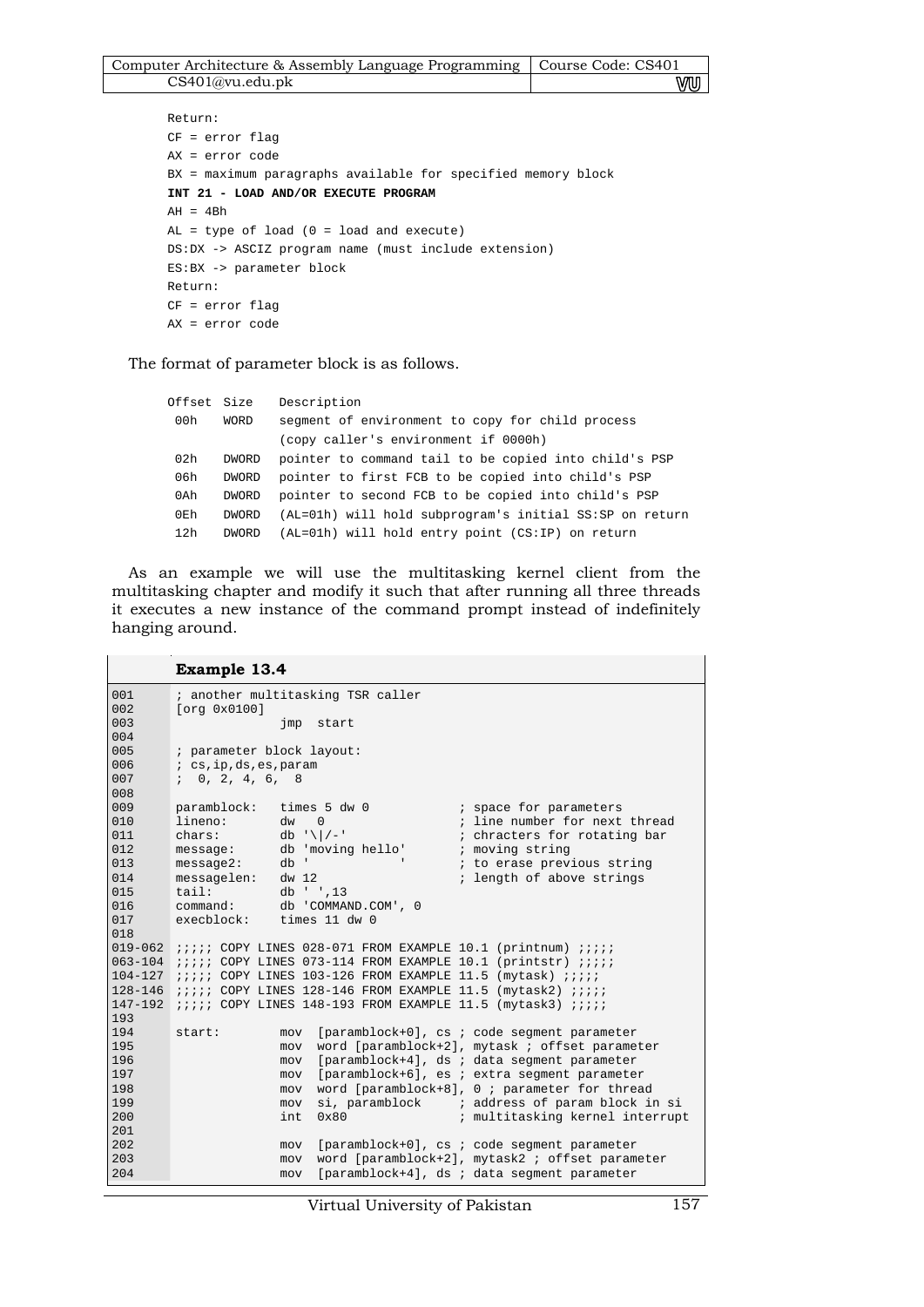| Computer Architecture & Assembly Language Programming   Course Code: CS401 |    |
|----------------------------------------------------------------------------|----|
| CS401@vu.edu.ph                                                            | VU |

| 205    | mov    |               | [paramblock+6], es ; extra seqment parameter        |
|--------|--------|---------------|-----------------------------------------------------|
| 206    | mov    |               | word [paramblock+8], $0$ ; parameter for thread     |
| 207    | mov    |               | si, paramblock i address of param block in si       |
| 208    | int    | $0 \times 80$ | ; multitasking kernel interrupt                     |
| 209    |        |               |                                                     |
| 210    | mov    |               | [paramblock+0], cs ; code segment parameter         |
| 211    | mov    |               | word [paramblock+2], mytask3 ; offset parameter     |
| 212    | mov    |               | [paramblock+4], ds ; data segment parameter         |
| 213    | mov    |               | [paramblock+6], es ; extra seqment parameter        |
| 214    | mov    |               | word [paramblock+8], $0$ ; parameter for thread     |
| 215    | mov    |               | si, paramblock i address of param block in si       |
| 216    | int    | 0x80          | ; multitasking kernel interrupt                     |
| 217    |        |               |                                                     |
| 218    | mov    |               | ah, Ox4a               ; service 4a – resize memory |
| 219    |        | mov bx, end   | i end of memory retained                            |
| 2.20   | add    | bx, 15        | ; rounding up                                       |
| 2.2.1  |        | mov cl, 4     |                                                     |
| 2.2.2. | shr    | bx, cl        | ; converting into paras                             |
| 223    | int.   | $0 \times 21$ | ; dos services                                      |
| 2.2.4  |        |               |                                                     |
| 225    | mov    |               |                                                     |
| 226    | mov    | al, 0         | ; load and execute                                  |
| 2.2.7  | mov    |               | dx, command : command to be executed                |
| 2.28   | mov    |               | bx, execblock : address of execblock                |
| 229    | mov    |               | word $[bx+2]$ , tail ; offset of command tail       |
| 230    |        |               | mov [bx+4], ds (based is sequent of command tail    |
| 231    | int    | 0x21          | ; dos services                                      |
| 2.32   |        |               |                                                     |
| 233    | jmp \$ |               | ; loop infinitely if returned                       |
| 234    | end:   |               |                                                     |

#### **13.4. DEVICE DRIVERS**

Device drivers are operating system extensions that become part of the operating system and extend its services to new devices. Device drivers in DOS are very simple. They just have their services exposed through the file system interface.

Device driver file starts with a header containing a link to the next driver in the first four bytes followed by a device attribute word. The most important bit in the device attribute word is bit 15 which dictates if it is a character device or a block device. If the bit is zero the device is a character device and otherwise a block device. Next word in the header is the offset of a strategy routine, and then is the offset of the interrupt routine and then in one byte, the number of units supported is stored. This information is padded with seven zeroes.

Strategy routine is called whenever the device is needed and it is passed a request header. Request header stores the unit requested, the command code, space for return value and buffer pointers etc. Important command codes include 0 to initialize, 1 to check media, 2 to build a BIOS parameter block, 4 and 8 for read and write respectively. For every command the first 13 bytes of request header are same.

| $RH+0$ | RYTE.            | Length of request header |
|--------|------------------|--------------------------|
| $RH+1$ | <b>BYTE</b>      | Unit requested           |
| $RH+2$ | <b>BYTE</b>      | Command code             |
| $RH+3$ | RYTE.            | Driver's return code     |
| $RH+5$ | 9 BYTES Reserved |                          |

The request header details for different commands is listed below.

```
0 – Driver Initialization 
Passed to driver 
RH+18 DWORD Pointer to character after equal sign on CONFIG.SYS line 
that loaded driver (read-only)
```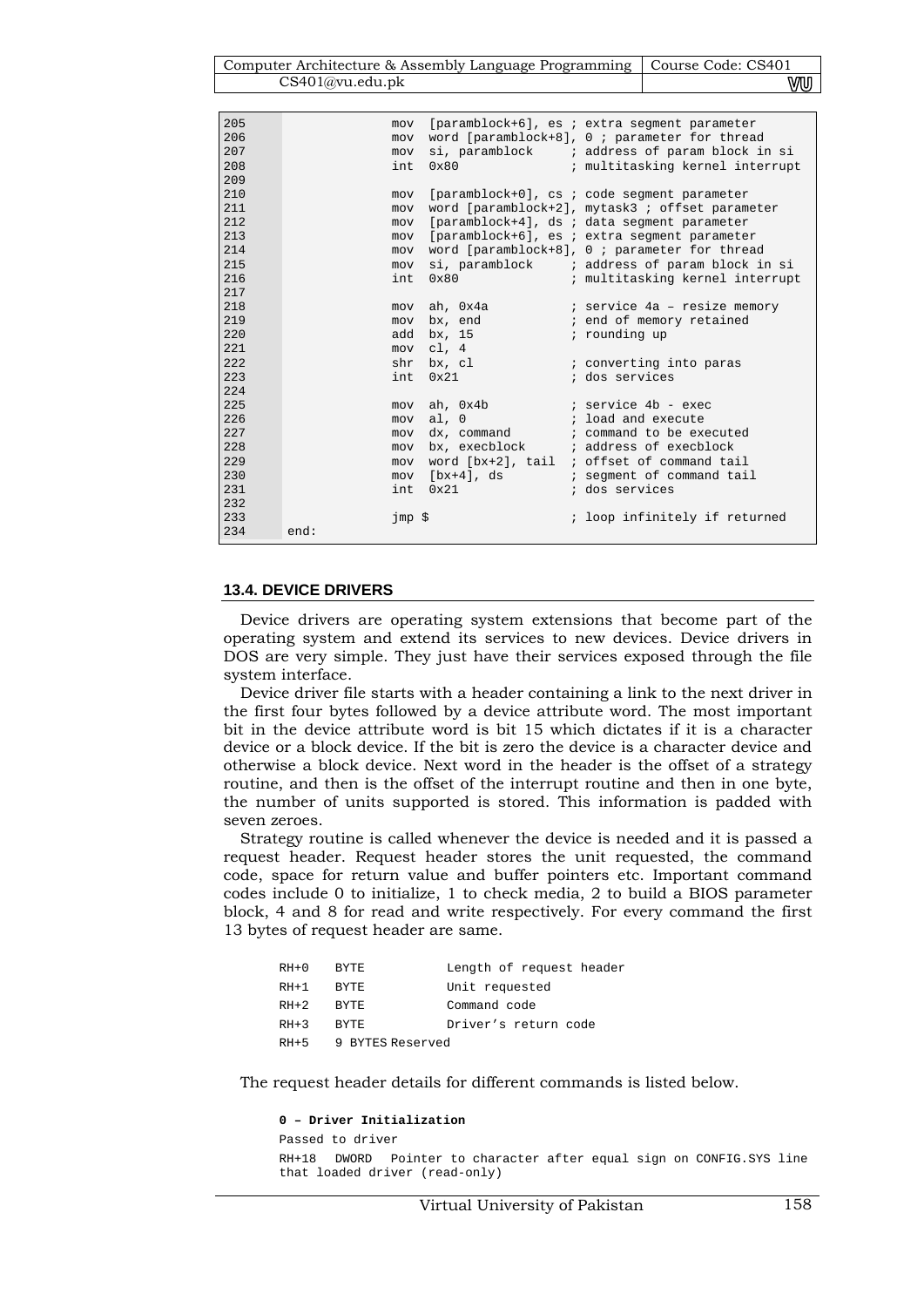| Computer Architecture & Assembly Language Programming   Course Code: CS401 |    |
|----------------------------------------------------------------------------|----|
| CS401@vu.edu.ph                                                            | vu |

```
RH+22 BYTE Drive number for first unit of this block driver 
(0= A \ldots)Return from driver 
RH+13 BYTE Number of units (block devices only) 
RH+14 DWORD Address of first free memory above driver (break 
address) 
RH+18 DWORD BPB pointer array (block devices only) 
1 – Media Check 
RH+13 BYTE Media descriptor byte 
Return 
RH+14 BYTE Media change code 
                       -1 if disk changed 
                       0 if dont know whether disk changed 
                       1 if disk not changed 
RH+15 DWORD pointer to previous volume label if device attrib bit 
11=1 (open/close/removable media supported) 
2 – Build BPB 
RH+13 BYTE Media descriptor byte 
RH+14 DWORD buffer address (one sector) 
Return 
RH+18 DWORD pointer to new BPB 
if bit 13 (ibm format) is set buffer is first sector of fat, otherwise 
scrach space 
4 – Read / 8 – Write / 9 – Write with verify 
RH+13 BYTE Media descriptor byte 
RH+14 DWORD transfer address 
RH+18 WORD byte or sector count 
RH+20 WORD starting sector number (for block devices) 
Return 
RH+18 WORD actual byte or sectors transferred 
RH+22 DWORD pointer to volume label if error 0Fh is returned
```
The BIOS parameter block discussed above is a structure that provides parameters about the storage medium. It is stored in the first sector or the boot sector of the device. Its contents are listed below.

```
00-01 bytes per sector 
02 sectors per allocation unit 
03-04 Number of reserved sectors ( 0 based) 
05 number of file allocation tables 
06-07 max number of root directory entries 
08-09 total number of sectors in medium 
0A media descriptor byte 
0B-0C number of sectors occupied by a single FAT 
0D-0E sectors per track (3.0 or later) 
0F-10 number of heads (3.0 or later) 
11-12 number of hidden sectors (3.0 or later) 
13-14 high-order word of number of hidden sectors (4.0) 
15-18 IF bytes 8-9 are zero, total number of sectors in medium 
19-1E Reserved should be zero
```
We will be building an example device driver that takes some RAM and expresses it as a secondary storage device to the operating system. Therefore a new drive is added and that can be browsed to, filed copied to and from just like ordinary drives expect that this drive is very fast as it is located in the RAM. This program cannot be directly executed since it is not a user program. This must be loaded by adding the line "device=filename.sys" in the "config.sys" file in the root directory.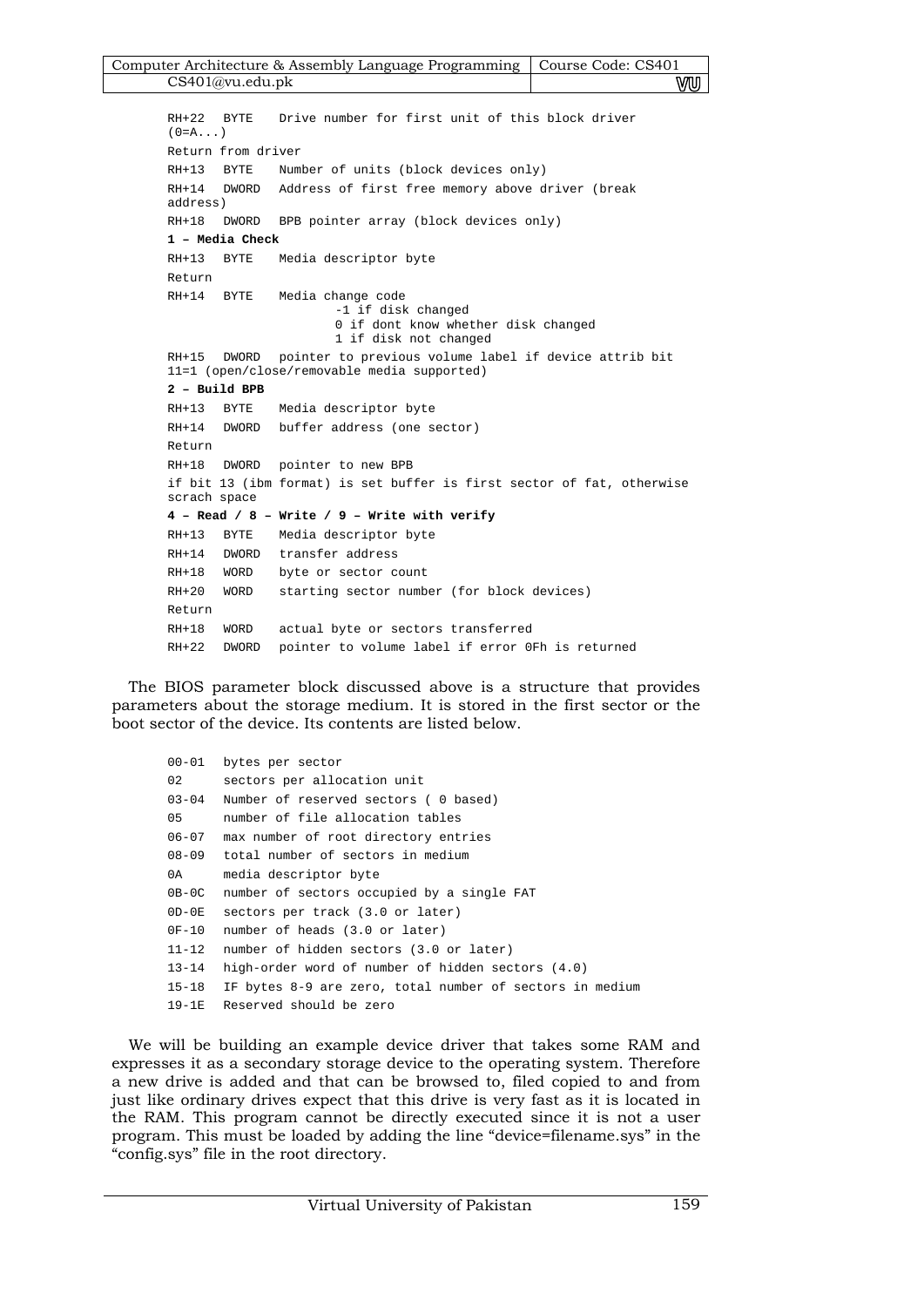|                                                                                                | Example 13.5        |                                                                                                                                                                                                                 |                                                                                                                                                                                                                                                                                                                                                                      |
|------------------------------------------------------------------------------------------------|---------------------|-----------------------------------------------------------------------------------------------------------------------------------------------------------------------------------------------------------------|----------------------------------------------------------------------------------------------------------------------------------------------------------------------------------------------------------------------------------------------------------------------------------------------------------------------------------------------------------------------|
| 001<br>002<br>003<br>004<br>005<br>006<br>007                                                  | header:             | ; ram disk dos block device driver<br>dd<br>$-1$<br>0x2000<br>dw<br>dw<br>strategy<br>dw<br>interrupt<br>db<br>$\mathbf 1$<br>times 7 db 0                                                                      | ; no next driver<br>; driver attributes: block device<br>; offset of strategy routine<br>; offset of interrupt routine<br>; no of units supported<br>; reserved                                                                                                                                                                                                      |
| 008<br>009                                                                                     | request:            | dd<br>0                                                                                                                                                                                                         | ; space for request header                                                                                                                                                                                                                                                                                                                                           |
| 010<br>011<br>012<br>013<br>014<br>015<br>016<br>017<br>018<br>019<br>020<br>021<br>022<br>023 | ramdisk:<br>$bpb$ : | times 11 db 0<br>512<br>dw<br>db<br>$\mathbf{1}$<br>dw<br><sup>1</sup><br>db<br>1<br>$dw = 48$<br>105<br>dw<br>db<br>0xf8<br>dw<br>$\mathbf{1}$<br>times 482 db 0<br>db<br>times 509 db 0<br>times 103*512 db 0 | ; initial part of boot sector<br>; bytes per sector<br>; sectors per cluster<br>; reserved sectors<br>; fat copies<br>; root dir entries<br>; total sectors<br>; media desc byte: fixed disk<br>; sectors per fat<br>; remaining part of boot sector<br>Oxfe, Oxff, Oxff ; special bytes at start of FAT<br>; remaining FAT entries unused<br>; 103 sectors for data |
| 024<br>025                                                                                     | bpbptr:             | dw<br>bpb                                                                                                                                                                                                       | ; array of bpb pointers                                                                                                                                                                                                                                                                                                                                              |
| 026<br>027<br>028<br>029<br>030<br>031<br>032<br>033<br>034<br>035<br>036                      | dispatch:           | dw<br>init<br>dw<br>mediacheck<br>dw<br>getbpb<br>unknown<br>dw<br>input<br>dw<br>unknown<br>dw<br>dw<br>unknown<br>dw<br>unknown<br>dw<br>output<br>dw<br>output                                               | ; command 0: init<br>; command 1: media check<br>; command 2: get bpb<br>; command 3: not handled<br>$:$ command $4:$ input<br>; command 5: not handled<br>; command 6: not handled<br>; command 7: not handled<br>; command 8: output<br>; command 9: output with verify                                                                                            |
| 037                                                                                            |                     | ; device driver strategy routine                                                                                                                                                                                |                                                                                                                                                                                                                                                                                                                                                                      |
| 038<br>039<br>040<br>041                                                                       | strategy:           | mov<br>retf                                                                                                                                                                                                     | [cs:request+2], es ; save request header segment                                                                                                                                                                                                                                                                                                                     |
| 042<br>043<br>044<br>045<br>046<br>047<br>048<br>049<br>050<br>051<br>052<br>053               | interrupt: push ax  | ; device driver interrupt routine<br>push bx<br>push cx<br>push dx<br>push si<br>push di<br>push ds<br>push es<br>push cs<br>pop<br>ds                                                                          |                                                                                                                                                                                                                                                                                                                                                                      |
| 054<br>055<br>056<br>057<br>058<br>059<br>060<br>061<br>062<br>063<br>064<br>065<br>066<br>067 | skip:               | di, [request]<br>les<br>word $[es:di+3]$ , $0x0100$<br>mov<br>bl, $[es:di+2]$<br>mov<br>bh, 0<br>mov<br>bx, 9<br>cmp<br>skip<br>ja<br>shl<br>bx, 1<br>call [dispatch+bx]<br>pop<br>es<br>ds<br>pop<br>di<br>pop |                                                                                                                                                                                                                                                                                                                                                                      |
| 068<br>069<br>070<br>071<br>072<br>073<br>074                                                  |                     | si<br>pop<br>dx<br>pop<br>$_{\rm CX}$<br>pop<br>pop<br>bx<br>ax<br>pop<br>retf                                                                                                                                  |                                                                                                                                                                                                                                                                                                                                                                      |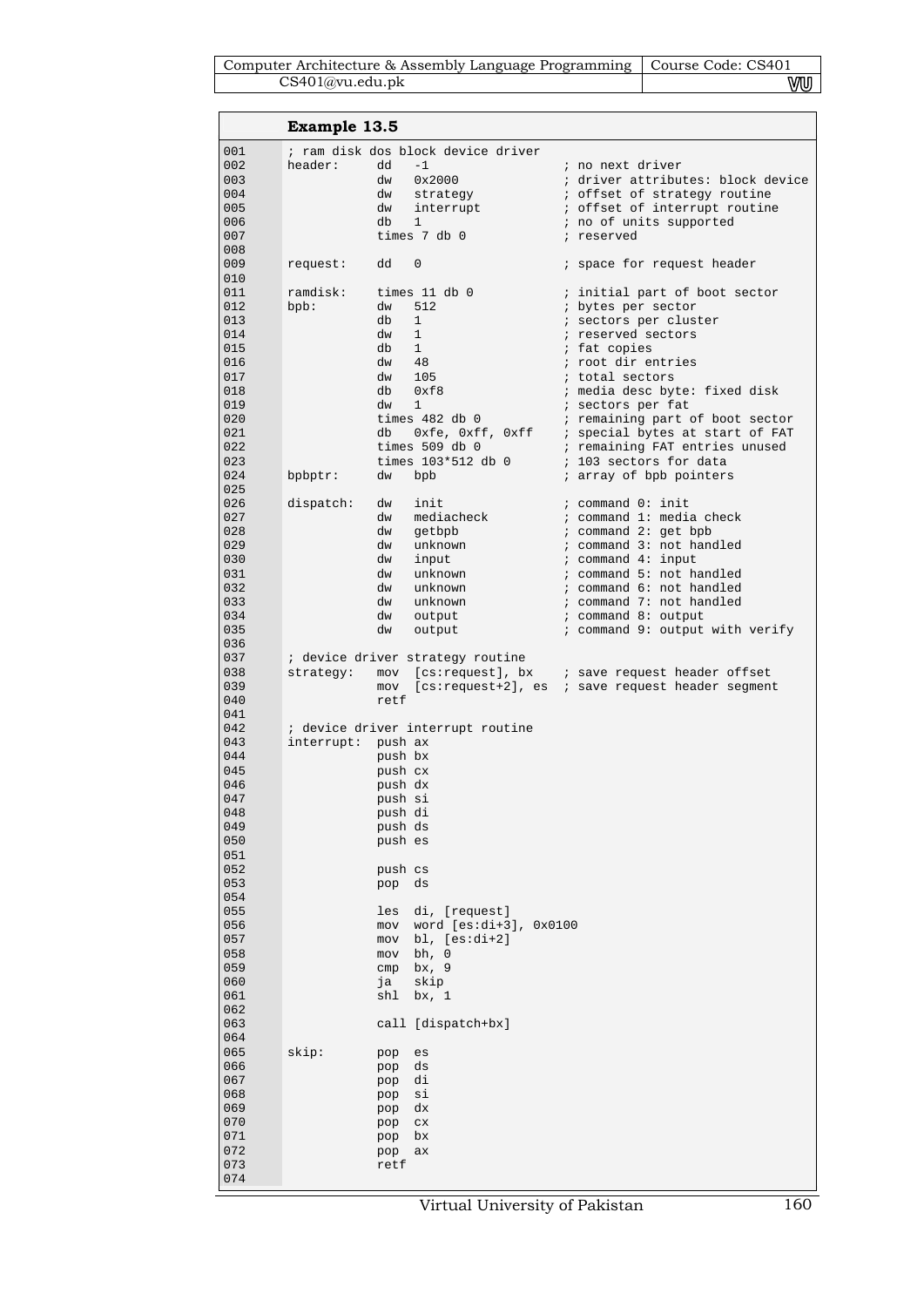| Computer Architecture & Assembly Language Programming   Course Code: CS401 |    |
|----------------------------------------------------------------------------|----|
| CS401@vu.edu.ph                                                            | vu |

| 075        |          |            |                                                |
|------------|----------|------------|------------------------------------------------|
| 076        |          | ret        | mediacheck: mov byte [es:di+14], 1             |
| 077        |          |            |                                                |
| 078        | getbpb:  | mov        | word $[es:di+18]$ , bpb                        |
| 079        |          | mov        | $[es:di+20]$ , ds                              |
| 080        |          | ret        |                                                |
| 081        |          |            |                                                |
|            |          |            |                                                |
| 082        | input:   | mov        | ax, 512                                        |
| 083        |          | mul        | word $[es:di+18]$                              |
| 084        |          | mov        | cx, ax                                         |
| 085        |          |            |                                                |
| 086        |          | mov        | ax, 512                                        |
| 087        |          | mul        | word $[es:di+20]$                              |
| 088        |          | mov        | si, ax                                         |
| 089        |          | add        | si, ramdisk                                    |
| 090        |          |            |                                                |
| 091        |          | les        | $di, [es:di+14]$                               |
| 092        |          | cld        |                                                |
| 093        |          | rep        | movsb                                          |
| 094        |          | ret        |                                                |
| 095        |          |            |                                                |
| 096        | output:  | mov        | ax, 512                                        |
| 097        |          | mul        | word $[es:di+18]$                              |
| 098        |          | mov        | cx, ax                                         |
| 099        |          |            |                                                |
| 100        |          | lds        | $si, [es:di+14]$                               |
| 101        |          | mov        | ax, 512                                        |
| 102<br>103 |          | mul        | word $[es:di+20]$<br>di, ax                    |
| 104        |          | mov<br>add |                                                |
| 105        |          |            | di, ramdisk                                    |
| 106        |          | push cs    |                                                |
| 107        |          |            | es                                             |
| 108        |          | pop<br>cld |                                                |
| 109        |          | rep        | movsb                                          |
| 110        | unknown: | ret        |                                                |
| 111        |          |            |                                                |
| 112        | init:    | mov        | ah, 9                                          |
| 113        |          | mov        | dx, message                                    |
| 114        |          | int        | 0x21                                           |
| 115        |          |            |                                                |
| 116        |          | mov        | byte $[es:di+13]$ , 1                          |
| 117        |          | mov        | word [es:di+14], init                          |
| 118        |          | mov        | [es:di+16], ds                                 |
| 119        |          | mov        | word [es:di+18], bpbptr                        |
| 120        |          | mov        | $[es:di+20]$ , ds                              |
| 121        |          | ret        |                                                |
| 122        |          |            |                                                |
| 123        | message: | db         | 13, 10, 'RAM Disk Driver loaded', 13, 10, '\$' |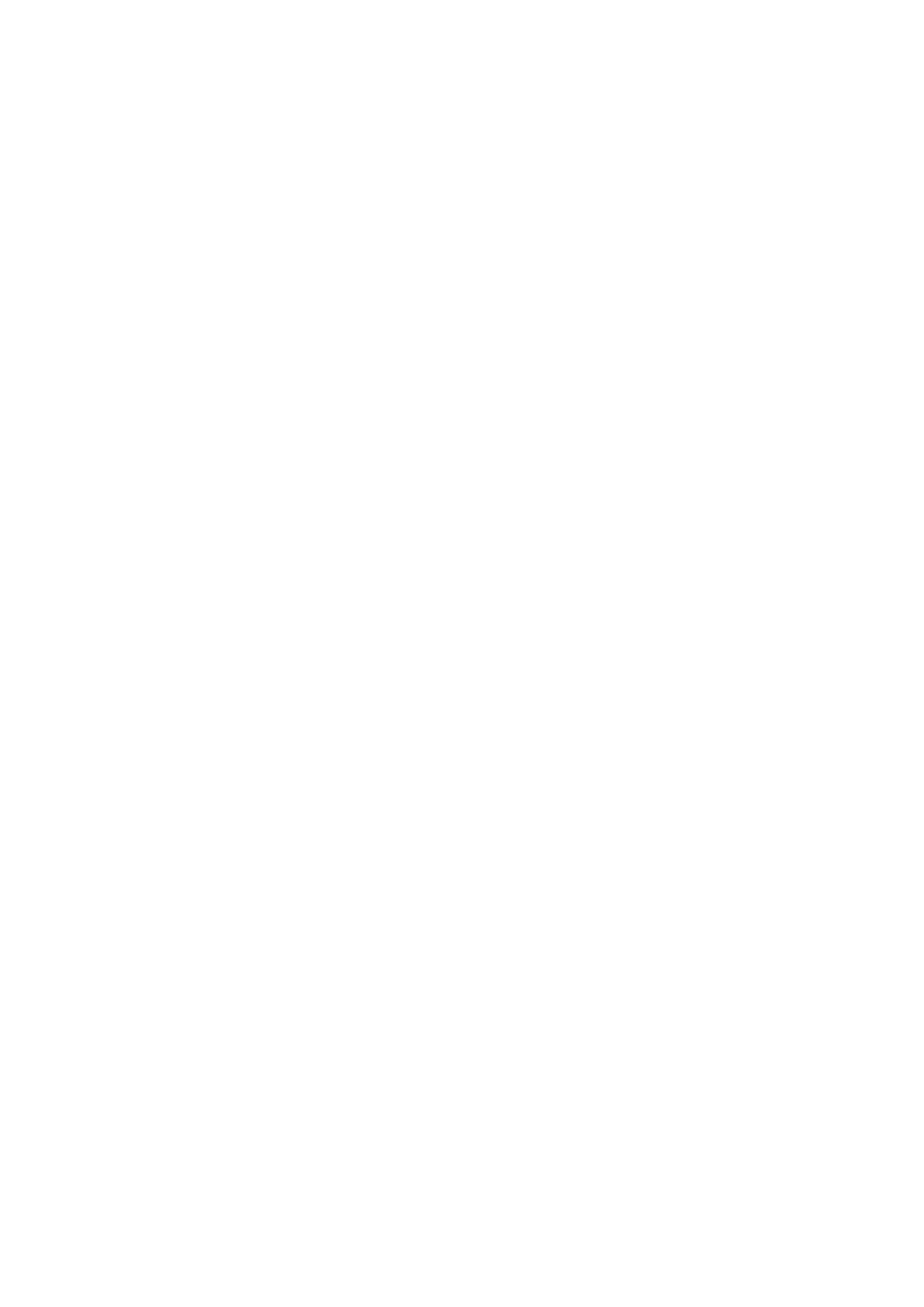# **14 Serial Port Programming**

#### **14.1. INTRODUCTION**

Serial port is a way of communication among two devices just like the parallel port. The basic difference is that whole bytes are sent from one place to another in case of parallel port while the bits are sent one by one on the serial port in a specially formatted fashion. The serial port connection is a 9pin DB-9 connector with pins assigned as shown below.



We have made a wire that connects signal ground of the two connectors, the TD of one to the RD of the other and the RD of one to the TD of the other. This three wire connection is sufficient for full duplex serial communication. The data on the serial port is sent in a standard format called RS232 communication. The data starts with a 1 bit called the start bit, then five to eight data bits, an optional parity bit, and one to two 0 bits called stop bits. The number of data bits, parity bits, and the number of stop bits have to be configured at both ends. Also the duration of a bit must be precisely known at both ends called the baud rate of the communication.

The BIOS INT 14 provides serial port services. We will use a mix of BIOS services and direct port access for our example. A major limitation in using BIOS is that it does not allows interrupt driven data transfer, i.e. we are interrupted whenever a byte is ready to be read or a byte can be transferred since the previous transmission has completed. To achieve this we have to resort to direct port access. Important BIOS services regarding the serial port are discussed below.

```
INT 14 - SERIAL - INITIALIZE PORT 
AH = 00hAL = port parameters 
DX = port number (00h-03h) 
Return: 
AH = line statusAL = modem status
```
Every bit of line status conveys different information. From most significant to least significant, the meanings are timeout, transmitter shift register empty, transmitter holding register empty, break detect, receiver ready, overrun, parity error, and framing error. Modem status is not used in direct serial communication. The port parameters in AL consist of the baud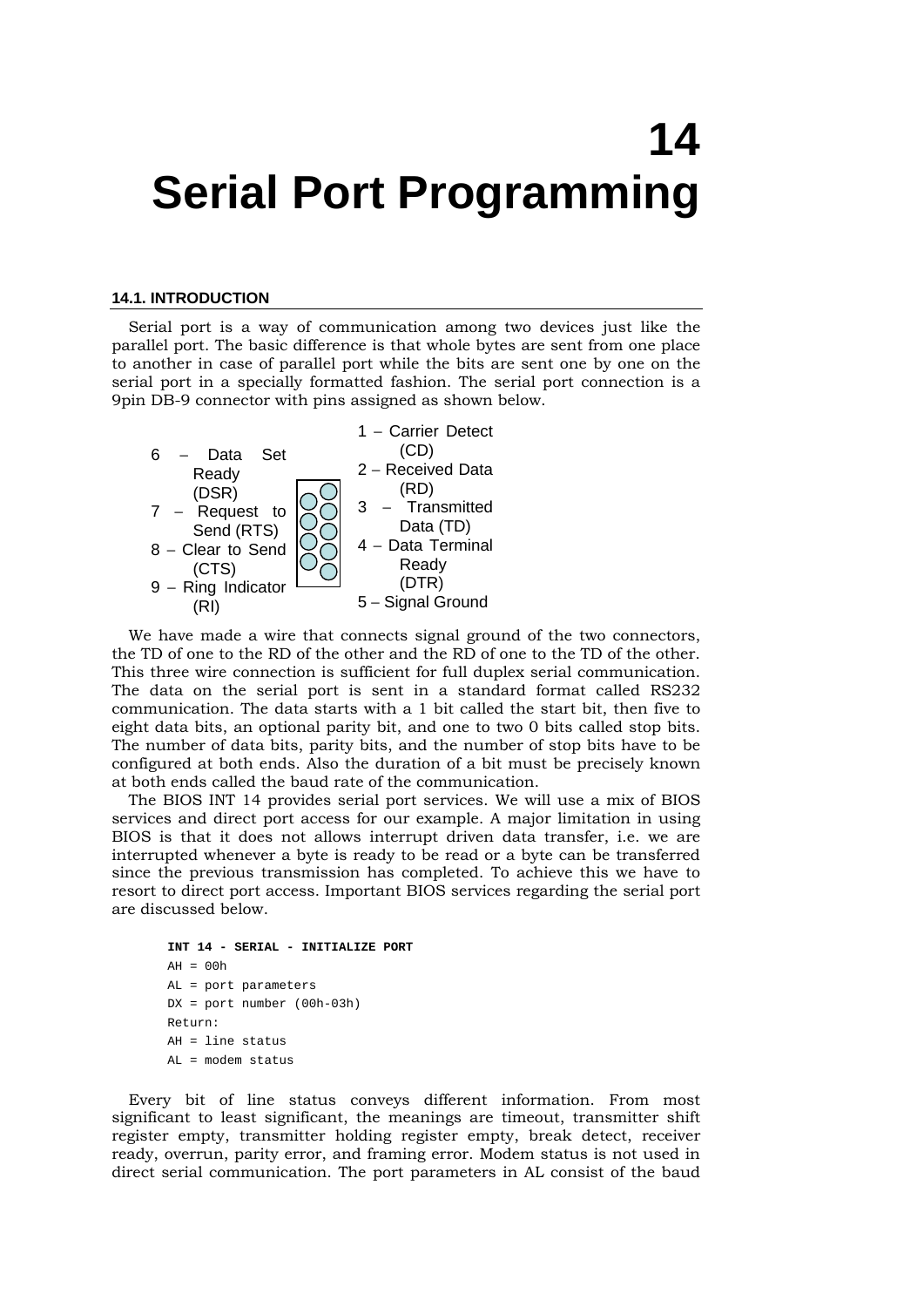| Computer Architecture & Assembly Language Programming   Course Code: CS401 |    |
|----------------------------------------------------------------------------|----|
| CS401@vu.edu.ph                                                            | wu |

rate, parity scheme, number of stop bits, and number of data bits. The description of various bits is as under.



**INT 14 - SERIAL - WRITE CHARACTER TO PORT** 

```
AH = 01hAL = character to write 
DX = port number (00h-03h) 
Return: 
AH bit 7 = error flag 
AH bits 6-0 = port status 
INT 14 - SERIAL - READ CHARACTER FROM PORT 
AH = 0.2hDX = port number (00h-03h) 
Return: 
AH = line status 
AL = received character if AH bit 7 clear 
INT 14 - SERIAL - GET PORT STATUS 
AH = 03hDX = port number (00h-03h) 
Return: 
AH = line status 
AL = modem status
```
Serial port is also accessible via I/O ports. COM1 is accessible via ports 3F8-3FF while COM2 is accessible via 2F8-2FF. The first register at 3F8 (or 2F8 for the other port) is the transmitter holding register if written to and the receiver buffer register if read from. Other registers of our interest include 3F9 whose bit 0 must be set to enable received data available interrupt and bit 1 must be set to enable transmitter holding register empty interrupt. Bit 0 of 3FA is set if an interrupt is pending and its bits 1-3 identify the cause of the interrupt. The three bit causes are as follows.

| 110 | (16550, 82510) timeout interrupt pending                     |
|-----|--------------------------------------------------------------|
| 101 | (82510) timer interrupt                                      |
| 100 | (82510) transmit machine                                     |
| 011 | receiver line status interrupt. priority=highest             |
| 010 | received data available register interrupt. priority=second  |
| 001 | transmitter holding register empty interrupt. priority=third |
| 000 | modem status interrupt. priority=fourth                      |

The register at 3FB is line control register while the one at 3FD is line status register. The line status register has the same bits as returned in line status by the get port status BIOS interrupt however the most significant bit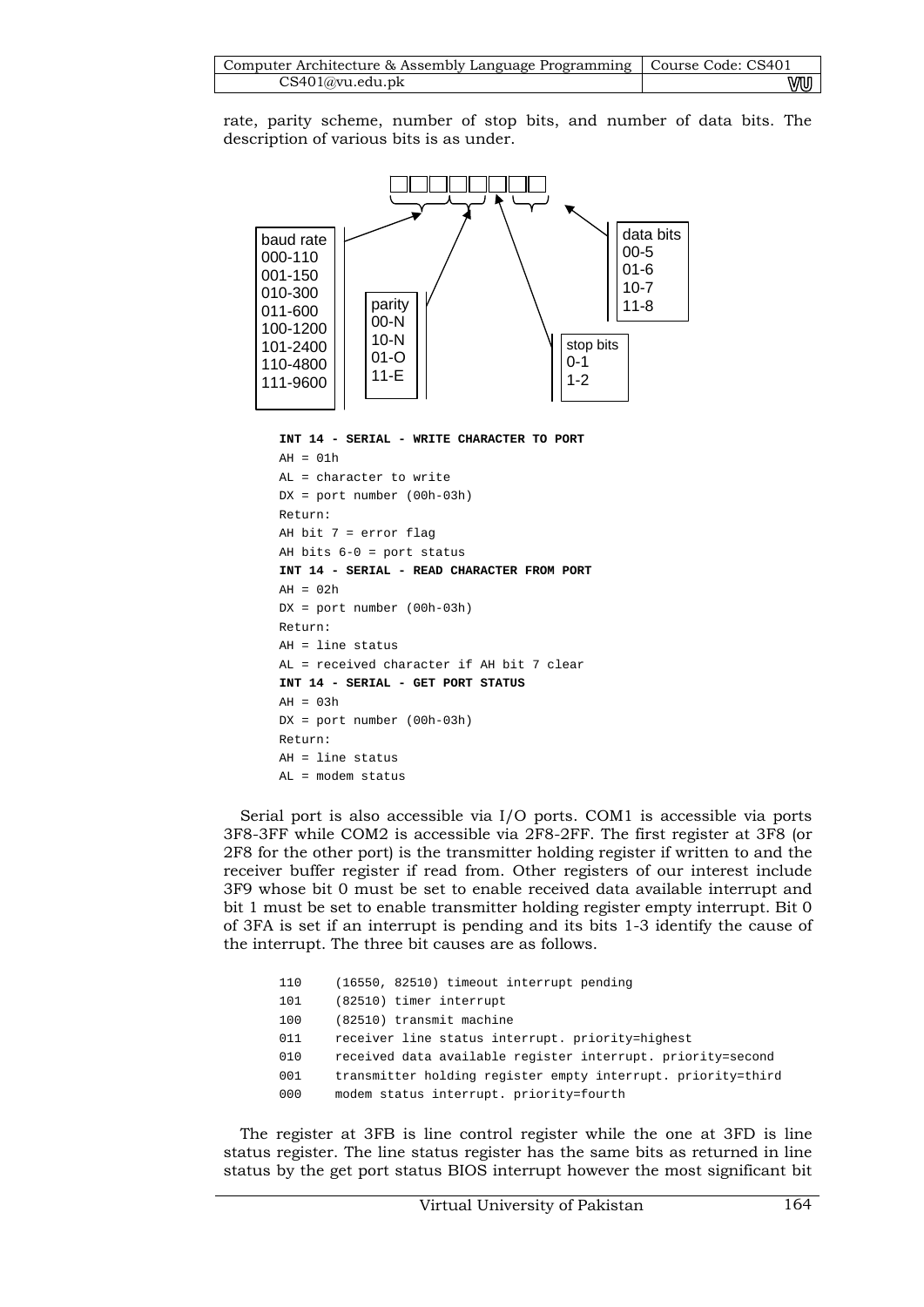| Computer Architecture & Assembly Language Programming   Course Code: CS401 |    |
|----------------------------------------------------------------------------|----|
| CS401@vu.edu.pdf                                                           | vu |

is reserved in this case instead of signaling a timeout. The register at 3FC is the modem control register. Bit 3 of this register must be set to enable interrupt generation by the serial port.

## **14.2. SERIAL COMMUNICATION**

We give an example where two computers are connected using a serial cable made just as described above. The program is to be run on both computers. After that whatever is typed on one computer appears on the screen of the other.

|            | Example 14.1                     |           |                   |                                                               |
|------------|----------------------------------|-----------|-------------------|---------------------------------------------------------------|
| 001        |                                  |           |                   | ; a program using serial port to transfer data back and forth |
| 002        | [org 0x0100]                     |           |                   |                                                               |
| 003        |                                  |           | jmp start         |                                                               |
| 004        |                                  |           |                   |                                                               |
| 005        | screenpos:                       | dw<br>0   |                   | ; where to display next character                             |
| 006        |                                  |           |                   |                                                               |
| 007        | ; subroutine to clear the screen |           |                   |                                                               |
| 008        | clrscr:                          | push es   |                   |                                                               |
| 009        |                                  | push ax   |                   |                                                               |
| 010        |                                  | push cx   |                   |                                                               |
| 011        |                                  | push di   |                   |                                                               |
| 012        |                                  |           |                   |                                                               |
| 013        |                                  | mov       | ax, 0xb800        |                                                               |
| 014        |                                  |           | mov es, ax        | ; point es to video base                                      |
| 015        |                                  |           | xor di, di        | ; point di to top left column                                 |
| 016        |                                  |           | mov ax, 0x0720    | ; space char in normal attribute                              |
| 017        |                                  |           | mov cx, 2000      | ; number of screen locations                                  |
| 018        |                                  |           |                   |                                                               |
| 019        | cld                              |           |                   | ; auto increment mode                                         |
| 020        |                                  | rep       | stosw             | ; clear the whole screen                                      |
| 021        |                                  |           |                   |                                                               |
| 022        | pop                              |           | di                |                                                               |
| 023        | pop                              |           | CX                |                                                               |
| 024        |                                  | pop       | ax                |                                                               |
| 025        | pop                              |           | es                |                                                               |
| 026        | ret                              |           |                   |                                                               |
| 027        |                                  |           |                   |                                                               |
| 028        | serial:                          | push ax   |                   |                                                               |
| 029        |                                  | push bx   |                   |                                                               |
| 030        |                                  | push dx   |                   |                                                               |
| 031        |                                  | push es   |                   |                                                               |
| 032        |                                  |           |                   |                                                               |
| 033        |                                  | mov       |                   | dx, 0x3FA ; interrupt identification register                 |
| 034        |                                  | in        | al, dx            | ; read register                                               |
| 035        |                                  |           | and al, 0x0F      | <i>i</i> leave lowerniblle only                               |
| 036        |                                  |           | $cmp \quad a1, 4$ | ; is receiver data available                                  |
| 037        |                                  |           | jne skipall       | ; no, leave interrupt handler                                 |
| 038        |                                  |           |                   |                                                               |
| 039        |                                  |           | mov dx, 0x3F8     | ; data register                                               |
| 040        |                                  | in        | al, dx            | ; read character                                              |
| 041        |                                  |           |                   |                                                               |
| 042        |                                  | mov       | dx, 0xB800        |                                                               |
| 043        |                                  |           | mov es, dx        | ; point es to video memory                                    |
| 044        |                                  |           |                   | mov bx, [cs:screenpos] ; get current screen position          |
| 045        |                                  |           |                   | mov [es:bx], al ; write character on screen                   |
| 046        |                                  |           |                   | add word [cs:screenpos], 2 ; update screen position           |
| 047        | cmp                              |           |                   | word [cs:screenpos], $4000$ ; is the screen full              |
| 048        |                                  | jne       |                   | skipall $\qquad$ ; no, leave interrupt handler                |
| 049        |                                  |           |                   |                                                               |
| 050<br>051 |                                  |           | call clrscr       | <i>i</i> clear the screen                                     |
|            |                                  |           |                   | mov word [cs:screenpos], 0 ; reset screen position            |
| 052<br>053 | skipall:                         |           | mov al, 0x20      |                                                               |
| 054        |                                  |           |                   |                                                               |
| 055        |                                  | out       |                   | $0x20$ , al $\qquad$ ; end of interrupt                       |
| 056        |                                  | pop<br>es |                   |                                                               |
| 057        | pop                              | dx        |                   |                                                               |
| 058        |                                  | pop bx    |                   |                                                               |
| 059        |                                  | pop       | ax                |                                                               |
| 060        |                                  | iret      |                   |                                                               |
|            |                                  |           |                   |                                                               |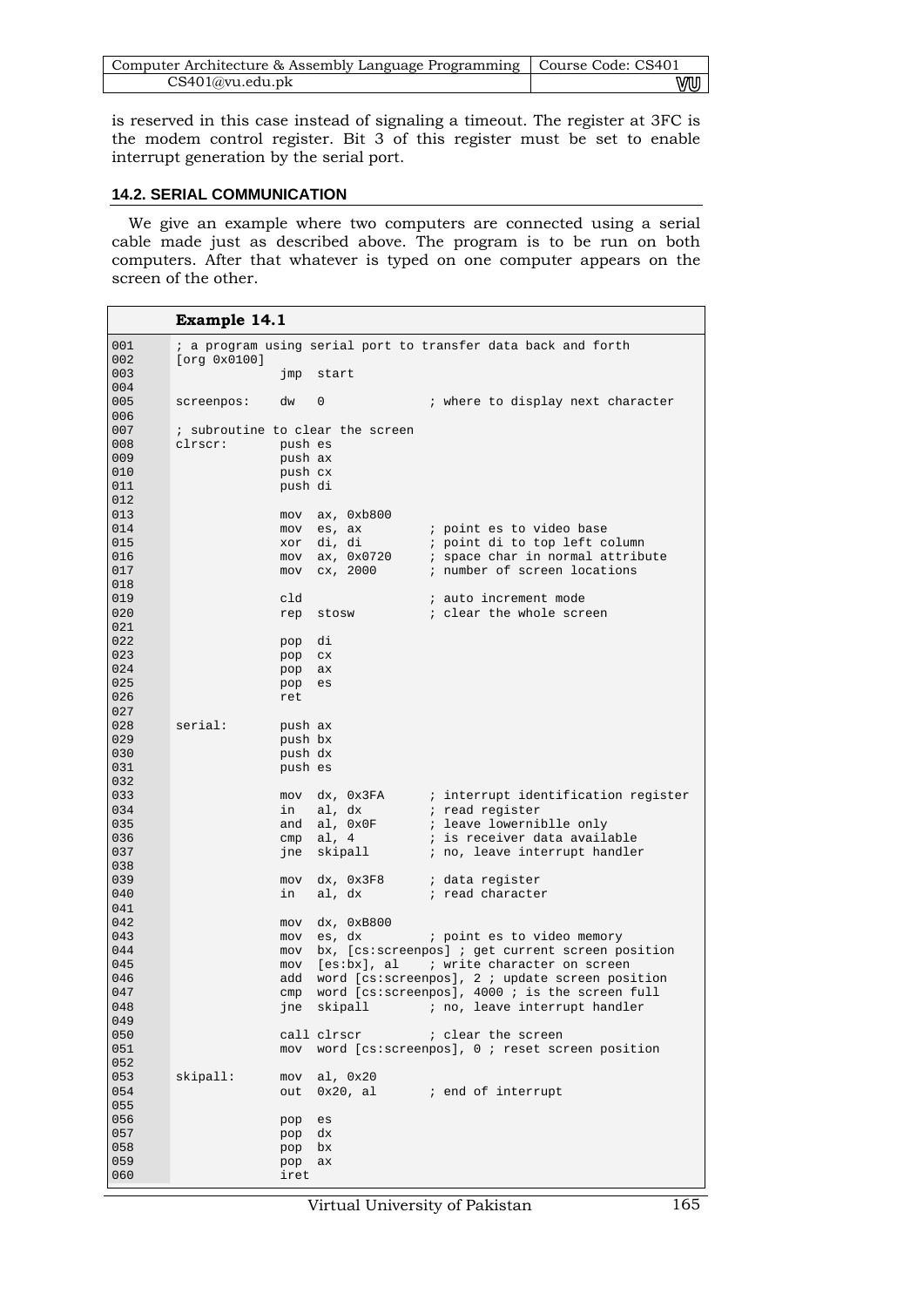| Computer Architecture & Assembly Language Programming   Course Code: CS401 |    |
|----------------------------------------------------------------------------|----|
| CS401@vu.edu.pdf                                                           | VU |

ſ

| 061 |         |         |                               |                                                                         |
|-----|---------|---------|-------------------------------|-------------------------------------------------------------------------|
| 062 | start:  |         |                               | call clrscr (a) i clear the screen                                      |
| 063 |         |         |                               |                                                                         |
| 064 |         | mov     |                               | ah, 0 ; initialize port service                                         |
| 065 |         |         |                               | mov al, $0xE3$ ; line settings = 9600, 8, N, 1                          |
| 066 |         |         | xor dx, dx                    | $i$ port = COM1                                                         |
| 067 |         |         | int 0x14                      | ; BIOS serial port services                                             |
| 068 |         |         |                               |                                                                         |
| 069 |         | xor     | ax, ax                        |                                                                         |
| 070 |         |         | mov es, ax                    | i point es to IVT base                                                  |
| 071 |         |         | mov word [es:0x0C*4], serial  |                                                                         |
| 072 |         |         |                               | mov [es:0x0C*4+2], cs ; hook serial port interrupt                      |
| 073 |         |         |                               |                                                                         |
| 074 |         |         |                               | mov dx, 0x3FC ; modem control register                                  |
| 075 |         | in      |                               |                                                                         |
| 076 |         | or      |                               | al, dx $\qquad$ ; read register<br>al, 8 $\qquad$ ; enable bit 3 (OUT2) |
| 077 |         | out     |                               | dx, al i write back to register                                         |
| 078 |         |         |                               |                                                                         |
| 079 |         |         |                               |                                                                         |
| 080 |         |         | in al, dx                     |                                                                         |
| 081 |         |         |                               | or al, 1 <i>i</i> receiver data interrupt enable                        |
| 082 |         |         |                               | out dx, al (a) i write back to register                                 |
| 083 |         |         |                               |                                                                         |
| 084 |         |         |                               | in al, 0x21 : read interrupt mask register                              |
| 085 |         |         | and al, $0xEF$ ; enable IRQ 4 |                                                                         |
| 086 |         | out     |                               | $0x21$ , al $\qquad$ ; write back to register                           |
| 087 |         |         |                               |                                                                         |
| 088 | main:   |         |                               | mov ah, 0 $i$ read key service                                          |
| 089 |         |         |                               | int 0x16 : BIOS keybaord services                                       |
| 090 |         | push ax |                               | ; save key for later use                                                |
| 091 |         |         |                               |                                                                         |
| 092 | retest: |         | mov ah, 3                     | ; get line status<br>; port = COM1                                      |
| 093 |         |         | xor dx, dx                    |                                                                         |
| 094 |         |         | int 0x14                      | ; BIOS keyboard services                                                |
| 095 |         |         |                               | and ah, 32 : trasmitter holding register empty                          |
| 096 |         |         |                               | jz retest <i>i</i> no, test again                                       |
| 097 |         |         |                               |                                                                         |
| 098 |         | pop ax  |                               | ; load saved key                                                        |
| 099 |         |         | mov dx, 0x3F8 ; data port     |                                                                         |
| 100 |         |         |                               | out dx, al (i) send on serial port                                      |
| 101 |         |         |                               |                                                                         |
| 102 |         |         | jmp main                      |                                                                         |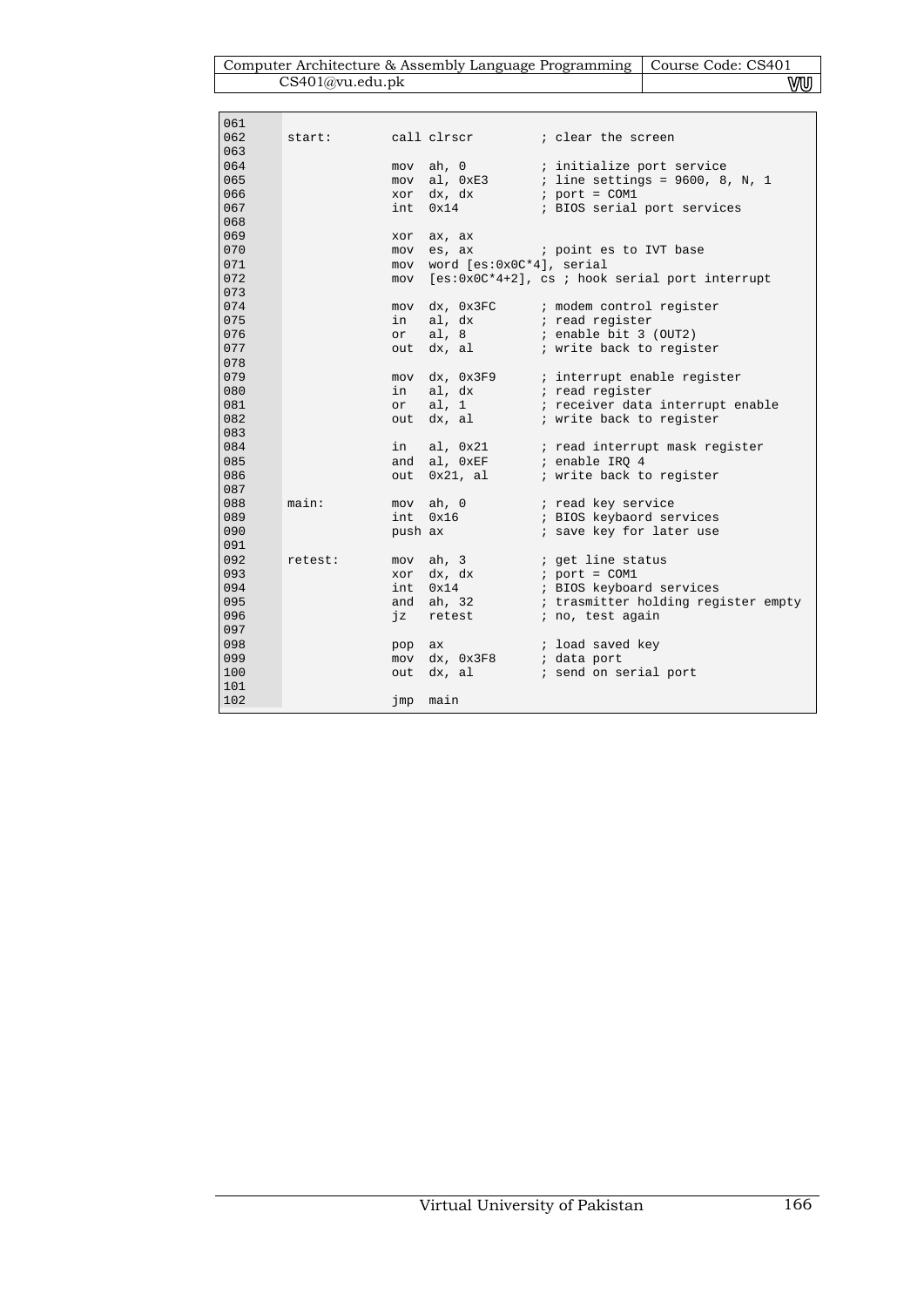# **15 Protected Mode Programming**

#### **15.1. INTRODUCTION**

Till now we have been discussing the 8088 architecture which was a 16bit processor. Newer processors of the Intel series provide 32bit architecture. Till now we were in real mode of a newer processor which is basically a compatibility mode making the newer processor just a faster version of the original 8088. Switching processor in the newer 32bit mode is a very easy task. Just turn on the least significant bit of a new register called CR0 (Control Register 0) and the processor switches into 32bit mode called protected mode. However manipulations in the protected mode are very different from those in the read mode.

All registers in 386 have been extended to 32bits. The new names are EAX, EBX, ECX, EDX, ESI, EDI, ESP, EBP, EIP, and EFLAGS. The original names refer to the lower 16bits of these registers. A 32bit address register can access upto 4GB of memory so memory access has increased a lot.

As regards segment registers the scheme is not so simple. First of all we call them segment selectors instead of segment registers and they are still 16bits wide. We are also given two other segment selectors FS and GS for no specific purpose just like ES.

The working of segment registers as being multiplied by 10 and added into the offset for obtaining the physical address is totally changed. Now the selector is just an index into an array of segment descriptors where each descriptor describes the base, limit, and attributes of a segment. Role of selector is to select on descriptor from the table of descriptors and the role of descriptor is to define the actual base address. This decouples the selection and actual definition which is needed in certain protection mechanisms introduced into this processor. For example an operating system can define the possible descriptors for a program and the program is bound to select one of them and nothing else. This sentence also hints that the processor has some sense of programs that can or cannot do certain things like change this table of descriptors. This is called the privilege level of the program and varies for 0 (highest privilege) to 3 (lowest privilege). The format of a selector is shown below.



The table index (TI) is set to 0 to access the global table of descriptors called the GDT (Global Descriptor Table). It is set to 1 to access another table, the local descriptor table (LDT) that we will not be using. RPL is the requested privilege level that ranges from 0-3 and informs what privilege level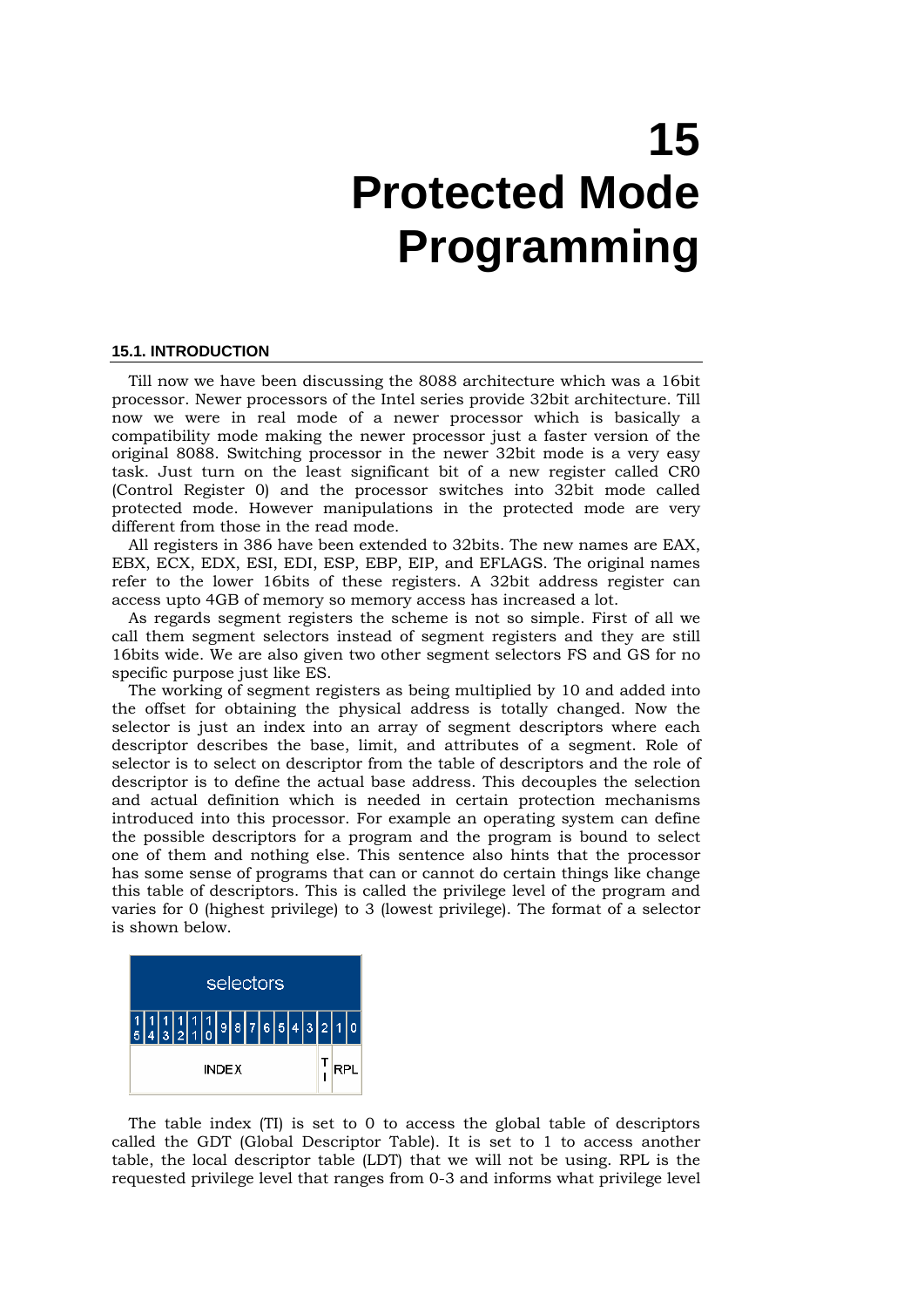| Computer Architecture & Assembly Language Programming   Course Code: CS401 |    |
|----------------------------------------------------------------------------|----|
| CS401@vu.edu.ph                                                            | wu |

the program wants when using this descriptor. The 13bit index is the actual index into the GDT to select the appropriate descriptor. 13 bits mean that a maximum of 8192 descriptors are possible in the GDT.

The GDT itself is an array of descriptors where each descriptor is an 8byte entry. The base and limit of GDT is stored in a 48bit register called the GDTR. This register is loaded with a special instruction LGDT and is given a memory address from where the 48bits are fetched. The first entry of the GDT must always be zero. It is called the null descriptor. After that any number of entries upto a maximum of 8191 can follow. The format of a code and data descriptor is shown below.



The 32bit base in both descriptors is scattered into different places because of compatibility reasons. The limit is stored in 20 bits but the G bit defines that the limit is in terms of bytes of 4K pages therefore a maximum of 4GB size is possible. The P bit must be set to signal that this segment is present in memory. DPL is the descriptor privilege level again related to the protection levels in 386. D bit defines that this segment is to execute code is 16bit mode or 32bit mode. C is conforming bit that we will not be using. R signals that the segment is readable. A bit is automatically set whenever the segment is accessed. The combination of S (system) and X (executable) tell that the descriptors is a code or a data descriptor. B (big) bit tells that if this data segment is used as stack SP is used or ESP is used.

Our first example is a very rudimentary one that just goes into protected mode and prints an A on the screen by directly accessing 000B8000.

|            | Example 15.1 |              |                                     |                        |                                           |
|------------|--------------|--------------|-------------------------------------|------------------------|-------------------------------------------|
| 001<br>002 | [org 0x0100] |              | start                               |                        |                                           |
| 003        |              | jmp          |                                     |                        |                                           |
| 004        | qdt:         | dd           |                                     | 0x00000000, 0x00000000 | ; null descriptor                         |
| 005        |              | dd           |                                     |                        | $0x0000$ FFFF, $0x00$ CF9A00 ; 32bit code |
| 006        |              | $\ddot{i}$   | $\setminus$ - - / $\setminus$ - - / | $\sqrt{11111}$         |                                           |
| 007        |              | $\ddot{i}$   |                                     |                        | $     _{+---}$ Base (1623)=0 fill later   |
| 008        |              |              |                                     |                        | $   +--- X=1 C=0 R=1 A=0$                 |
| 009        |              |              |                                     |                        | $   +--- P=1 DPL=00 S=1$                  |
| 010        |              | i            |                                     |                        | $ +---$ Limit (1619) = F                  |
| 011        |              | $\mathbf{r}$ |                                     |                        | $+---$ G=1 D=1 $r=0$ AVL=0                |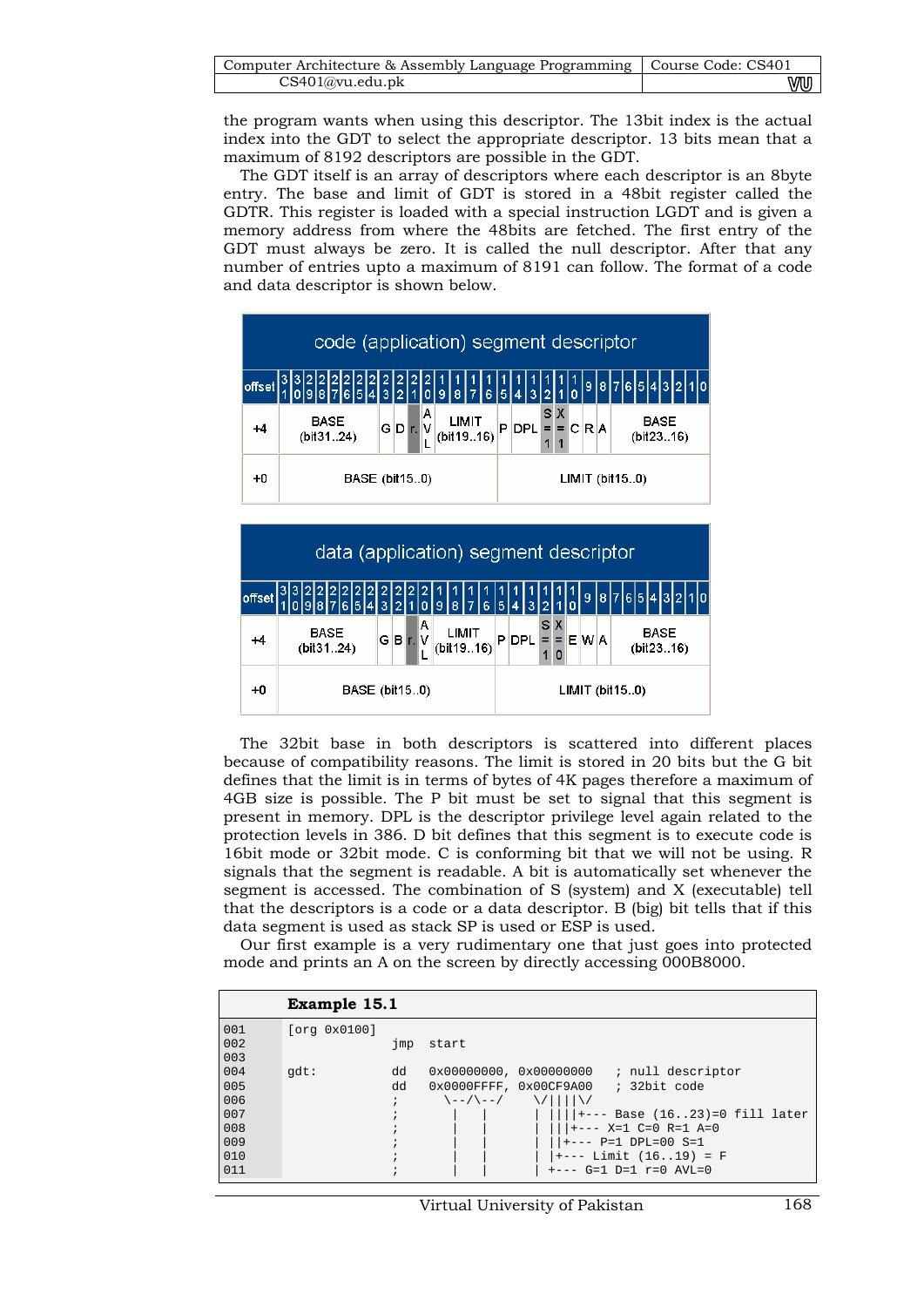| Computer Architecture & Assembly Language Programming   Course Code: CS401 |    |
|----------------------------------------------------------------------------|----|
| CS401@vu.edu.pdf                                                           | wu |

| 012        | $\ddot{i}$                              | $+---$ Base $(2431) = 0$                                                             |
|------------|-----------------------------------------|--------------------------------------------------------------------------------------|
| 013        | $\ddot{i}$                              | $+---$ Limit $(015) =$ FFFF                                                          |
| 014        | $\ddot{i}$                              | $---$ Base $(015)=0$ fill later                                                      |
| 015        | dd                                      | $0x0000$ FFFF, $0x00$ CF9200 ; data                                                  |
| 016        | $\ddot{i}$                              | $\setminus$ - - / $\setminus$ - - /<br>$\setminus / \mid \mid \mid \mid \setminus /$ |
| 017        | $\ddot{i}$                              | +--- Base (1623) = 0                                                                 |
| 018        | $\ddot{i}$                              | +--- X=0 E=0 W=1 A=0                                                                 |
| 019        | $\ddot{i}$                              | $ $ $ $ +--- P=1 DPL=00 S=1                                                          |
| 020        | $\ddot{i}$                              | $ +---$ Limit (1619) = F                                                             |
| 021        | $\ddot{i}$                              | $+---$ G=1 B=1 $r=0$ AVL=0                                                           |
| 022        | $\ddot{i}$                              | $+---$ Base $(2431) = 0$                                                             |
| 023        | $\ddot{i}$                              | $+---$ Limit $(015) =$ FFFF                                                          |
| 024        | $\ddot{i}$                              | $+---$ Base $(015) = 0$                                                              |
| 025        |                                         |                                                                                      |
| 026<br>027 | gdtreg:<br>dw                           | $0x17$ ; 16bit limit                                                                 |
| 028        | dd                                      | ; 32bit base (filled later)<br>0                                                     |
| 029        | stack:                                  |                                                                                      |
| 030        |                                         | times 256 dd $0$ ; for use in p-mode                                                 |
| 031        | stacktop:                               |                                                                                      |
| 032        | start:                                  | $mov$ ax, $0x2401$                                                                   |
| 033        | int                                     | 0x15<br>; enable A20                                                                 |
| 034        |                                         |                                                                                      |
| 035        | xor                                     | eax, eax                                                                             |
| 036        |                                         | mov ax, cs                                                                           |
| 037        | shl                                     | eax, 4                                                                               |
| 038        |                                         | $mov$ [gdt+0x08+2], ax                                                               |
| 039        | shr                                     | eax, 16                                                                              |
| 040        | mov                                     | [gdt+0x08+4], al ; fill base of code desc                                            |
| 041        |                                         |                                                                                      |
| 042        |                                         | xor edx, edx                                                                         |
| 043        |                                         | mov dx, cs                                                                           |
| 044        | shl                                     | edx, 4                                                                               |
| 045        | add                                     | i edx = stack top for p-<br>edx, stacktop                                            |
| 046        | mode                                    |                                                                                      |
| 047        |                                         |                                                                                      |
| 048        |                                         | xor eax, eax                                                                         |
| 049<br>050 | mov                                     | ax, cs                                                                               |
| 051        | shl                                     | eax, 4<br>add eax, gdt                                                               |
| 052        |                                         | mov [gdtreg+2], eax  ; fill phy base of gdt                                          |
| 053        |                                         | lgdt [gdtreg]<br>; load gdtr                                                         |
| 054        |                                         |                                                                                      |
| 055        |                                         | mov eax, cr0                                                                         |
| 056        | or                                      | eax, 1                                                                               |
| 057        |                                         |                                                                                      |
| 058        | cli                                     | ; MUST disable interrupts                                                            |
| 059        | mov                                     | ; P-MODE ON<br>cr0, eax                                                              |
| 060        | jmp                                     | ; load cs<br>$0x08:$ pstart                                                          |
| 061        |                                         |                                                                                      |
| 062        | iiiii 32bit protected mode <i>iiiii</i> |                                                                                      |
| 063        |                                         |                                                                                      |
| 064        |                                         | [bits 32] ; ask assembler to generate 32bit code                                     |
| 065        | pstart:<br>mov                          | eax, $0x10$                                                                          |
| 066        | mov                                     | ds, ax                                                                               |
| 067        | mov                                     | es, ax<br>; load other seg regs                                                      |
| 068<br>069 | mov                                     | ; flat memory model<br>fs, ax                                                        |
| 070        | mov                                     | gs, ax<br>ss, ax                                                                     |
| 071        | mov<br>mov                              | esp, edx                                                                             |
| 072        |                                         |                                                                                      |
| 073        | mov                                     | byte $[0x000b8000]$ , 'A' ; direct poke at video                                     |
| 074        | jmp                                     | \$<br>; hang around                                                                  |
| 075        |                                         |                                                                                      |
|            |                                         |                                                                                      |

Gate A20 is a workaround for a bug that is not detailed here. The BIOS call will simply enable it to open the whole memory for us. Another important thing is that the far jump we used loaded 8 into CS but CS is now a selector so it means Index=1, TI=0, and RPL=0 and therefore the actual descriptor loaded is the one at index 1 in the GDT.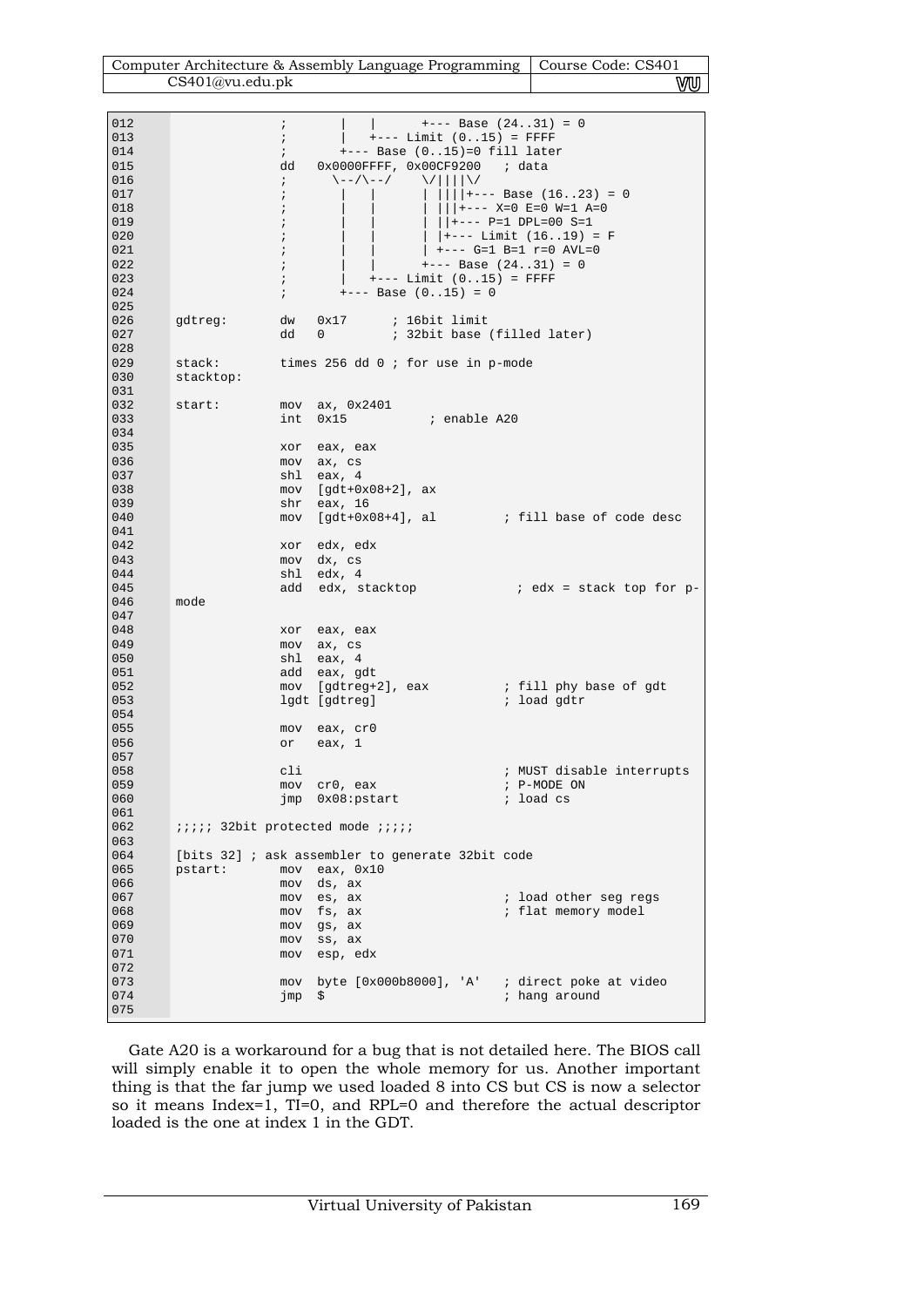| Computer Architecture & Assembly Language Programming   Course Code: CS401 |    |
|----------------------------------------------------------------------------|----|
| CS401@vu.edu.ph                                                            | wu |

## **15.2. 32BIT PROGRAMMING**

Our next example is to give a falvour of 32bit programming. We have written the printstr function for read and for protected mode. The availability of larger registers and flexible addressing rules allows writing a much comprehensive version of the code. Also offsets to parameters and default widths change.

|            | Example 15.2 |                  |                                      |                       |               |                                                          |  |
|------------|--------------|------------------|--------------------------------------|-----------------------|---------------|----------------------------------------------------------|--|
| 001        | [org 0x0100] |                  |                                      |                       |               |                                                          |  |
| 002        |              | jmp              | start                                |                       |               |                                                          |  |
| 003        |              |                  |                                      |                       |               |                                                          |  |
| 004        | gdt:         | dd               |                                      |                       |               | $0x00000000$ , $0x000000000$ ; null descriptor           |  |
| 005        |              | dd               |                                      |                       |               | 0x0000FFFF, 0x00CF9A00 ; 32bit code                      |  |
| 006        |              | dd               | 0x0000FFFF, 0x00CF9200 ; data        |                       |               |                                                          |  |
| 007        |              |                  |                                      |                       |               |                                                          |  |
| 008        | gdtreg:      | dw               | 0x17                                 |                       |               | ; 16bit limit                                            |  |
| 009        |              | dd               | $\Omega$                             |                       |               | ; 32bit base                                             |  |
| 010        |              |                  |                                      |                       |               |                                                          |  |
| 011        | rstring:     |                  | db 'In Real Mode', 0                 |                       |               |                                                          |  |
| 012        | pstring:     | db               | 'In Protected Mode', 0               |                       |               |                                                          |  |
| 013        |              |                  |                                      |                       |               |                                                          |  |
| 014        | stack:       |                  | times 256 dd 0                       |                       |               | ; 1K stack                                               |  |
| 015        | stacktop:    |                  |                                      |                       |               |                                                          |  |
| 016        |              |                  |                                      |                       |               |                                                          |  |
| 017        | printstr:    | push bp          |                                      |                       |               | ; real mode print string                                 |  |
| 018        |              |                  | mov bp, sp                           |                       |               |                                                          |  |
| 019        |              | push ax          |                                      |                       |               |                                                          |  |
| 020        |              | push cx          |                                      |                       |               |                                                          |  |
| 021        |              | push si          |                                      |                       |               |                                                          |  |
| 022        |              | push di          |                                      |                       |               |                                                          |  |
| 023        |              | push es          |                                      |                       |               |                                                          |  |
| 024        |              |                  |                                      |                       |               |                                                          |  |
| 025        |              |                  | mov di, [bp+4] ; load string address |                       |               |                                                          |  |
| 026        |              |                  |                                      |                       |               | mov cx, 0xffff ; load maximum possible size in cx        |  |
| 027        |              |                  | xor al, al                           | <i>i</i> clear al reg |               |                                                          |  |
| 028        |              |                  | repne scasb                          | irepeat scan          |               |                                                          |  |
| 029        |              |                  | mov ax, Oxffff                       | $\ddot{i}$            |               |                                                          |  |
| 030        |              |                  |                                      |                       |               |                                                          |  |
| 031        |              |                  | dec ax                               |                       |               | ioff by one, as it includes zero                         |  |
| 032        |              |                  | mov cx, ax imove length to counter   |                       |               |                                                          |  |
| 033        |              |                  |                                      |                       |               |                                                          |  |
| 034        |              |                  | mov ax, 0xb800                       |                       |               |                                                          |  |
| 035        |              |                  | mov es, ax                           |                       |               | ; point es to video base                                 |  |
| 036        |              |                  | $mov$ $ax, 80$                       |                       |               | iits a word move, clears ah                              |  |
| 037        |              |                  |                                      |                       |               | mul byte [bp+8] <i>i</i> its a byte mul to calc y offset |  |
| 038        |              |                  | add ax, [bp+10]                      |                       | add x offset; |                                                          |  |
| 039        |              | shl ax,1         |                                      |                       |               | ; mul by 2 to get word offset                            |  |
| 040        |              |                  | mov di,ax                            |                       | iload pointer |                                                          |  |
| 041        |              |                  |                                      |                       |               |                                                          |  |
| 042        |              |                  | mov $si$ , [bp+4]                    |                       |               | i string to be printed                                   |  |
| 043        |              |                  | mov ah, $[bp+6]$                     |                       |               | ; load attribute                                         |  |
| 044        |              |                  |                                      |                       |               |                                                          |  |
| 045<br>046 |              | cld              |                                      |                       |               | ; set auto increment mode                                |  |
| 047        | nextchar:    | lodsb            |                                      |                       |               | iload next char and inc si by 1                          |  |
| 048        |              | stosw            |                                      |                       |               | istore ax and inc di by 2                                |  |
| 049        |              |                  | loop nextchar                        |                       |               |                                                          |  |
| 050        |              |                  |                                      |                       |               |                                                          |  |
| 051        |              | pop es<br>pop di |                                      |                       |               |                                                          |  |
| 052        |              | pop si           |                                      |                       |               |                                                          |  |
| 053        |              | pop cx           |                                      |                       |               |                                                          |  |
| 054        |              | pop ax           |                                      |                       |               |                                                          |  |
| 055        |              | pop bp           |                                      |                       |               |                                                          |  |
| 056        |              | ret 8            |                                      |                       |               |                                                          |  |
| 057        |              |                  |                                      |                       |               |                                                          |  |
| 058        | start:       |                  | push byte 0                          |                       |               | ; 386 can directly push                                  |  |
| 059        | immediates   |                  |                                      |                       |               |                                                          |  |
| 060        |              |                  | push byte 10                         |                       |               |                                                          |  |
| 061        |              |                  | push byte 7                          |                       |               |                                                          |  |
| 062        |              |                  | push word rstring                    |                       |               |                                                          |  |
| 063        |              |                  | call printstr                        |                       |               |                                                          |  |
| 064        |              |                  |                                      |                       |               |                                                          |  |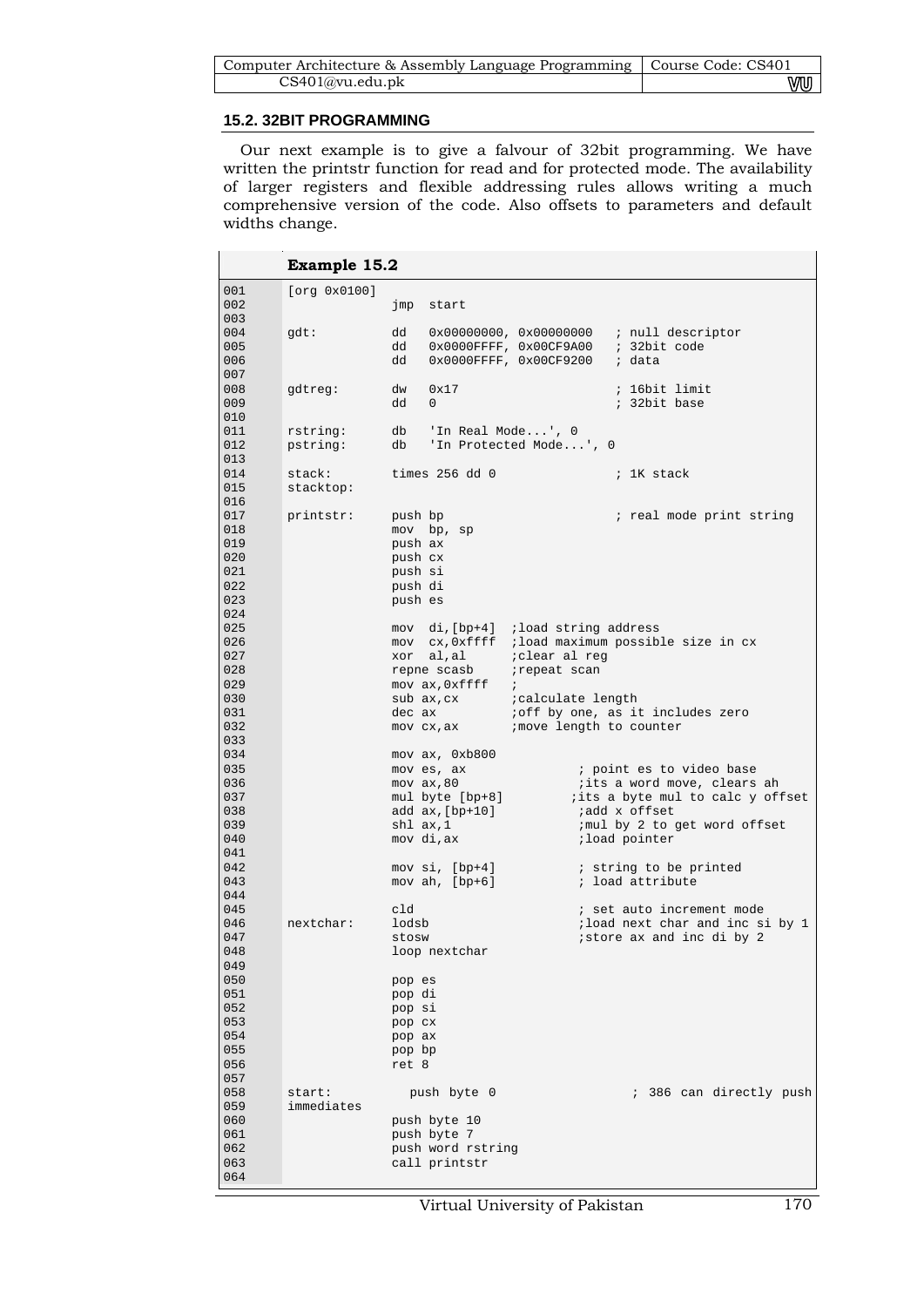| Computer Architecture & Assembly Language Programming   Course Code: CS401 |    |
|----------------------------------------------------------------------------|----|
| CS401@vu.edu.pdf                                                           | wu |

| 065 |                                         |          | $mov$ ax, $0x2401$                     |                                                        |
|-----|-----------------------------------------|----------|----------------------------------------|--------------------------------------------------------|
|     |                                         |          |                                        |                                                        |
| 066 |                                         | int      | 0x15                                   | <i>i</i> enable a20                                    |
| 067 |                                         |          |                                        |                                                        |
|     |                                         |          |                                        |                                                        |
| 068 |                                         | xor      | eax, eax                               |                                                        |
| 069 |                                         |          | mov ax, cs                             |                                                        |
| 070 |                                         |          | shl eax, 4                             |                                                        |
|     |                                         |          |                                        |                                                        |
| 071 |                                         |          | $mov$ [gdt+0x08+2], ax                 |                                                        |
| 072 |                                         |          | shr eax, 16                            |                                                        |
|     |                                         |          |                                        |                                                        |
| 073 |                                         |          |                                        | $mov$ [gdt+0x08+4], al $div$ is set base of code desc  |
| 074 |                                         |          |                                        |                                                        |
|     |                                         |          |                                        |                                                        |
| 075 |                                         | xor      | edx, edx                               |                                                        |
| 076 |                                         |          | mov dx, cs                             |                                                        |
| 077 |                                         |          | shl edx, 4                             |                                                        |
|     |                                         |          |                                        |                                                        |
| 078 |                                         |          |                                        | add edx, stacktop : stacktop to be used in p-mode      |
| 079 |                                         |          |                                        |                                                        |
|     |                                         |          |                                        |                                                        |
| 080 |                                         |          | xor ebx, ebx                           |                                                        |
| 081 |                                         |          | mov bx, cs                             |                                                        |
|     |                                         |          |                                        |                                                        |
| 082 |                                         |          | shl ebx, 4                             |                                                        |
| 083 |                                         |          |                                        | add ebx, pstring (b) i pstring to be used in p-mode    |
| 084 |                                         |          |                                        |                                                        |
|     |                                         |          |                                        |                                                        |
| 085 |                                         |          | xor eax, eax                           |                                                        |
| 086 |                                         |          | mov ax, cs                             |                                                        |
|     |                                         |          |                                        |                                                        |
| 087 |                                         |          | shl eax, 4                             |                                                        |
| 088 |                                         |          | add eax, gdt                           |                                                        |
|     |                                         |          |                                        |                                                        |
| 089 |                                         |          |                                        | mov [gdtreg+2], eax i set base of gdt                  |
| 090 |                                         |          | lgdt [gdtreg]                          | ; load gdtr                                            |
| 091 |                                         |          |                                        |                                                        |
|     |                                         |          |                                        |                                                        |
| 092 |                                         |          | mov eax, cr0                           |                                                        |
| 093 |                                         |          | or eax, 1                              |                                                        |
|     |                                         |          |                                        |                                                        |
| 094 |                                         |          |                                        |                                                        |
| 095 |                                         | cli      |                                        | i disable interrupts                                   |
|     |                                         |          |                                        |                                                        |
| 096 |                                         |          | mov cr0, eax                           | ; enable protected mode                                |
| 097 |                                         |          | jmp 0x08:pstart                        | i load cs                                              |
| 098 |                                         |          |                                        |                                                        |
|     |                                         |          |                                        |                                                        |
| 099 | iiiii 32bit protected mode <i>iiiii</i> |          |                                        |                                                        |
| 100 |                                         |          |                                        |                                                        |
|     |                                         |          |                                        |                                                        |
| 101 | [bits 32]                               |          |                                        |                                                        |
| 102 | pprintstr:                              | push ebp |                                        | ; p-mode print string routine                          |
|     |                                         |          |                                        |                                                        |
| 103 |                                         |          | mov ebp, esp                           |                                                        |
| 104 |                                         | push eax |                                        |                                                        |
|     |                                         |          |                                        |                                                        |
| 105 |                                         | push ecx |                                        |                                                        |
| 106 |                                         | push esi |                                        |                                                        |
| 107 |                                         |          |                                        |                                                        |
|     |                                         | push edi |                                        |                                                        |
| 108 |                                         |          |                                        |                                                        |
| 109 |                                         |          | mov edi, [ebp+8] ; load string address |                                                        |
|     |                                         |          |                                        |                                                        |
| 110 |                                         |          |                                        | mov ecx, 0xffffffff ; load maximum possible size in cx |
| 111 |                                         |          | xor al, al <i>i</i> clear al reg       |                                                        |
| 112 |                                         |          |                                        |                                                        |
|     |                                         |          | repne scasb <i>repeat</i> scan         |                                                        |
| 113 |                                         |          | mov eax, 0xffffffff ;                  |                                                        |
| 114 |                                         | sub      | eax, ecx                               | calculate length;                                      |
|     |                                         |          |                                        |                                                        |
| 115 |                                         | dec      | eax                                    | ioff by one, as it includes zero                       |
| 116 |                                         | mov      | ecx, eax imove length to counter       |                                                        |
|     |                                         |          |                                        |                                                        |
| 117 |                                         |          |                                        |                                                        |
| 118 |                                         |          | mov eax, 80                            | <i>i</i> its a word move, clears ah                    |
| 119 |                                         |          | mul byte [ebp+16]                      | its a byte mul to calc y                               |
|     |                                         |          |                                        |                                                        |
| 120 | offset                                  |          |                                        |                                                        |
| 121 |                                         |          | add eax, [ebp+20]                      | ;add x offset                                          |
| 123 |                                         |          |                                        | ; mul by 2 to get word offset                          |
|     |                                         |          | shl eax, 1                             |                                                        |
| 124 |                                         |          | add eax, 0xb8000                       |                                                        |
| 125 |                                         |          |                                        |                                                        |
|     |                                         |          | mov edi, eax                           | iload pointer                                          |
| 126 |                                         |          |                                        |                                                        |
| 127 |                                         |          | mov esi, [ebp+8]                       | ; string to be printed                                 |
|     |                                         |          |                                        |                                                        |
| 128 |                                         |          | mov ah, $[ebp+12]$                     | ; load attribute                                       |
| 129 |                                         |          |                                        |                                                        |
|     |                                         |          |                                        |                                                        |
| 130 |                                         | cld      |                                        | ; set auto increment mode                              |
| 131 | pnextchar:                              | lodsb    |                                        | ; load next char and inc si by 1                       |
|     |                                         |          |                                        |                                                        |
| 132 |                                         | stosw    |                                        | istore ax and inc di by 2                              |
| 133 |                                         |          | loop pnextchar                         |                                                        |
|     |                                         |          |                                        |                                                        |
| 134 |                                         |          |                                        |                                                        |
| 135 |                                         | pop edi  |                                        |                                                        |
| 136 |                                         |          |                                        |                                                        |
|     |                                         | pop esi  |                                        |                                                        |
| 137 |                                         | pop ecx  |                                        |                                                        |
| 138 |                                         | pop eax  |                                        |                                                        |
|     |                                         |          |                                        |                                                        |
| 139 |                                         | pop ebp  |                                        |                                                        |
| 140 |                                         | ret      | 16                                     | ; 4 args now mean 16 bytes                             |
|     |                                         |          |                                        |                                                        |
| 141 |                                         |          |                                        |                                                        |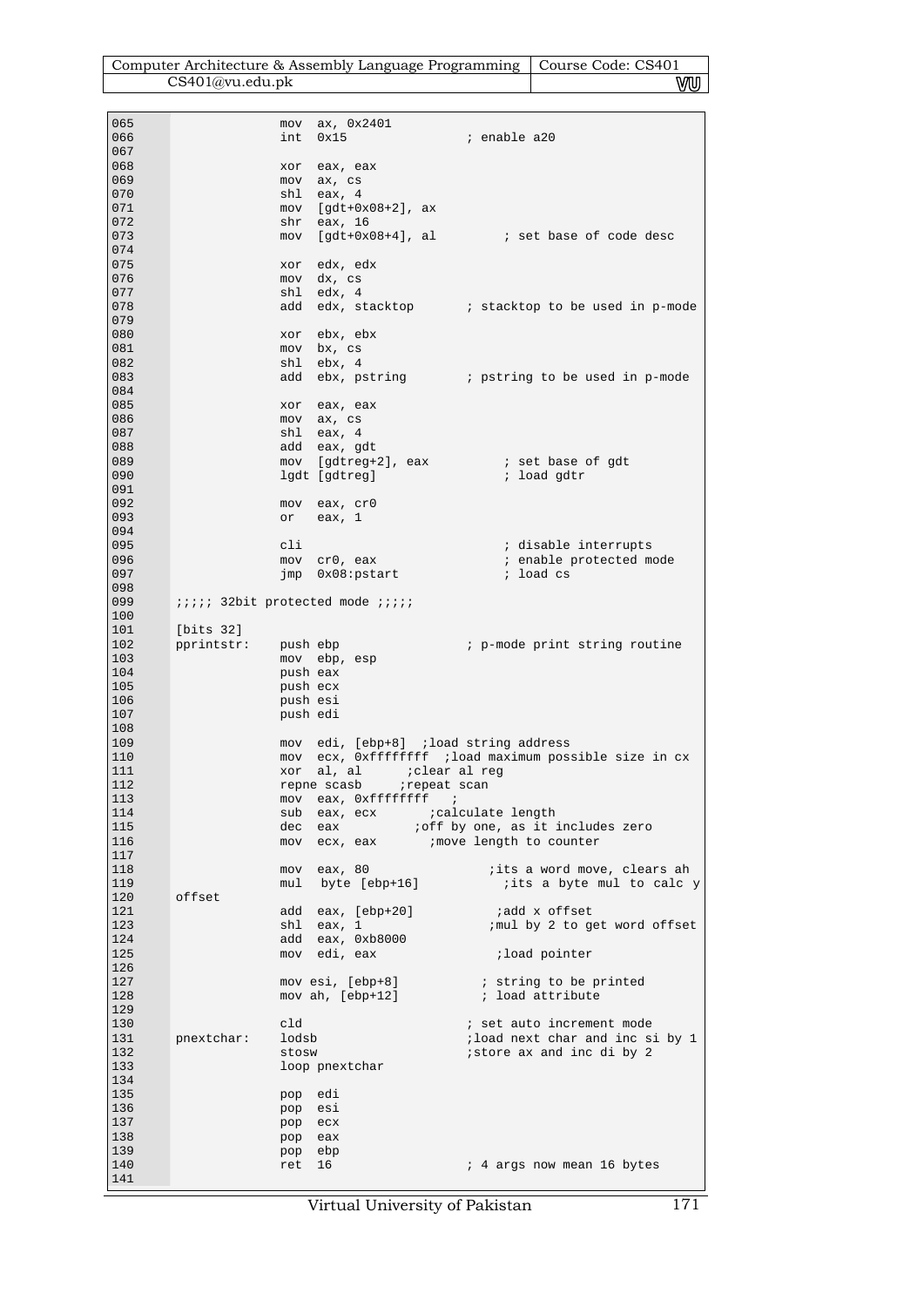Computer Architecture & Assembly Language Programming | Course Code: CS401 CS401@vu.edu.pk **WU** 

| 142 | pstart:            | $mov$ $ax$ , $0x10$ | ; load all seg regs to 0x10 |
|-----|--------------------|---------------------|-----------------------------|
| 143 | mov                | ds, ax              | ; flat memory model         |
| 144 | mov                | es, ax              |                             |
| 145 | mov                | fs, ax              |                             |
| 146 | mov                | gs, ax              |                             |
| 147 | mov                | ss, ax              |                             |
| 148 | mov                | esp, edx            | ; load saved esp on stack   |
| 149 |                    |                     |                             |
| 150 |                    | push byte 0         |                             |
| 133 |                    | push byte 11        |                             |
| 134 |                    | push byte 7         |                             |
| 135 |                    | push ebx            |                             |
| 136 |                    | call pprintstr      | ; call p-mode print string  |
| 137 | routine            |                     |                             |
| 138 |                    |                     |                             |
| 139 | mov                | eax, 0x000b8000     |                             |
| 140 | mov                | $ebx, '/-\ '$       |                             |
| 141 |                    |                     |                             |
| 142 | nextsymbol:<br>mov | [eax], bl           |                             |
| 143 | mov                | ecx, 0x00FFFFFFF    |                             |
| 144 |                    | $loop$ $\ddot{s}$   |                             |
| 145 |                    | ror ebx, 8          |                             |
| 146 |                    | imp nextsymbol      |                             |

#### **15.3. VESA LINEAR FRAME BUFFER**

As an example of accessing a really large area of memory for which protected mode is a necessity, we will be accessing the video memory in high resolution and high color graphics mode where the necessary video memory is alone above a megabyte. We will be using the VESA VBE 2.0 for a standard for these high resolution modes.

VESA is the Video Electronics Standards Association and VBE is the set of Video BIOS Extensions proposed by them. The VESA VBE 2.0 standard includes a linear frame buffer mode that we will be using. This mode allows direct access to the whole video memory. Some important VESA services are listed below.

```
INT 10 – VESA – Get SuperVGA Infromation 
AX = 4F00hES:DI -> buffer for SuperVGA information 
Return: 
AL = 4Fh if function supported 
AH = status 
INT 10 – VESA – Get SuperVGA Mode Information 
AX = 4F01hCX = SuperVGA video mode 
ES:DI -> 256-byte buffer for mode information 
Return: 
AL = 4Fh if function supported 
AH = status 
ES:DI filled if no error 
INT 10 – VESA – Set VESA Video Mode 
AX = 4F02hBX = new video mode 
Return: 
AL = 4Fh if function supported 
AH = status
```
One of the VESA defined modes is 8117 which is a 1024x768 mode with 16bit color and a linear frame buffer. The 16 color bits for every pixel are organized in 5:6:5 format with 5 bits for red, 6 for green, and 5 for blue. This makes 32 shades of red and blue and 64 shades of green and 64K total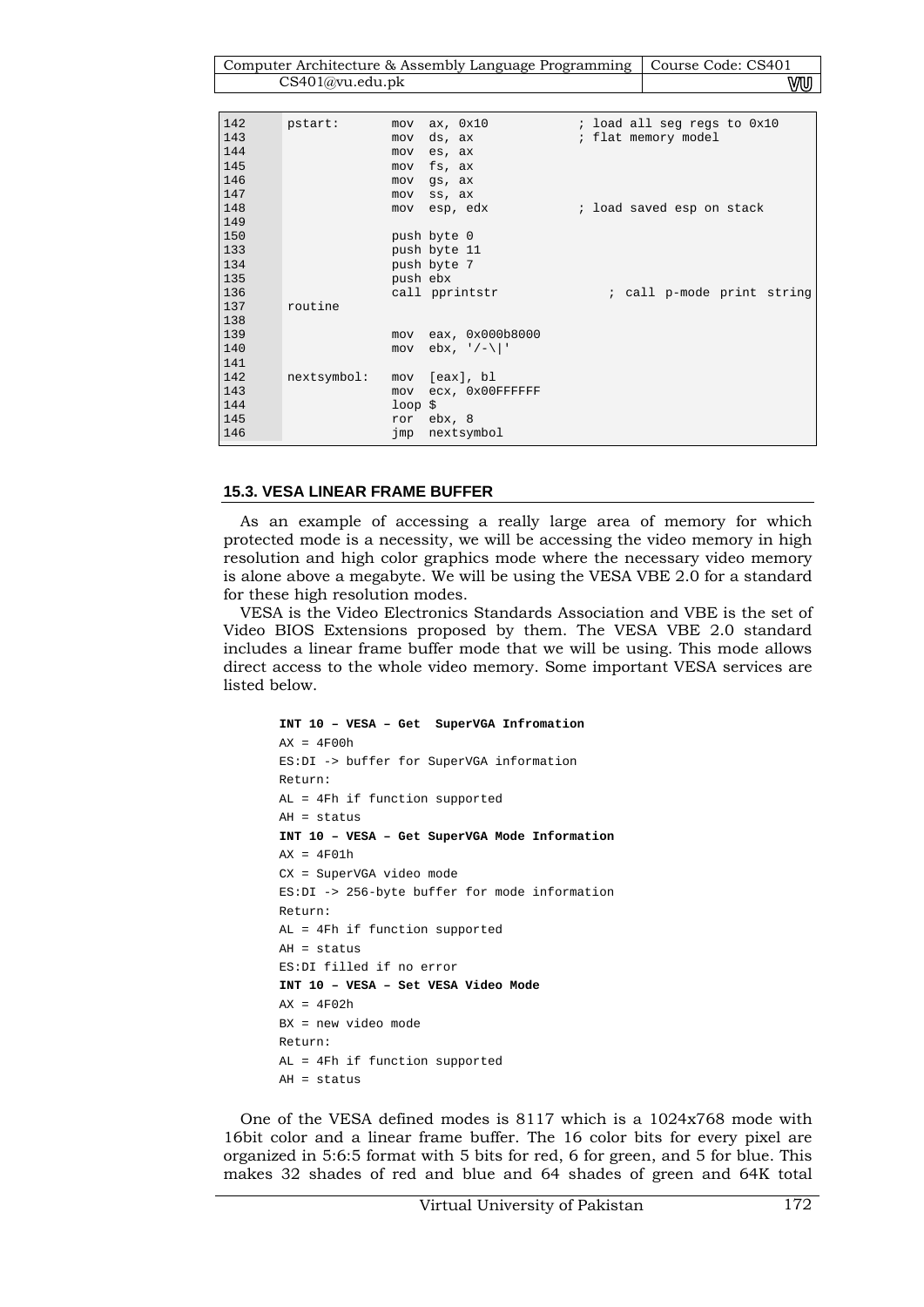| Computer Architecture & Assembly Language Programming   Course Code: CS401 |    |
|----------------------------------------------------------------------------|----|
| CS401@vu.edu.pdf                                                           | wu |

possible colors. The 32bit linear frame buffer base address is available at offset 28 in the mode information buffer. Our example will produces shades of green on the screen and clear them and again print them in an infinite loop with delays in between.

|            | Example 15.3              |            |                                                                                        |                                                                                |
|------------|---------------------------|------------|----------------------------------------------------------------------------------------|--------------------------------------------------------------------------------|
| 001        | [org 0x0100]              |            |                                                                                        |                                                                                |
| 002        |                           |            | jmp start                                                                              |                                                                                |
| 003        |                           |            |                                                                                        |                                                                                |
| 004        | modeblock: times 256 db 0 |            |                                                                                        |                                                                                |
| 005        |                           |            |                                                                                        |                                                                                |
| 006        | gdt:                      |            | dd 0x00000000, 0x000000000 ; null descriptor<br>dd 0x0000FFFF, 0x00CF9A00 ; 32bit code |                                                                                |
| 007<br>008 |                           | dd         | 0x0000FFFF, 0x00CF9200 ; data                                                          |                                                                                |
| 009        |                           |            |                                                                                        |                                                                                |
| 010        | gdtreg:                   |            | $dw$ $0x17$                                                                            | ; 16bit limit                                                                  |
| 011        |                           | dd         | $\mathbf{0}$                                                                           | ; 32bit base                                                                   |
| 012        |                           |            |                                                                                        |                                                                                |
| 013        | stack:                    |            | times 256 dd 0                                                                         | ; 1K stack                                                                     |
| 014        | stacktop:                 |            |                                                                                        |                                                                                |
| 015<br>016 | start:                    |            |                                                                                        |                                                                                |
| 017        |                           |            | mov cx, 0x8117                                                                         | mov $ax$ , $0x4f01$ ; get vesa mode information<br>; 1024*768*64K linear frame |
| 018        | buffer                    |            |                                                                                        |                                                                                |
| 019        |                           |            | mov di, modeblock                                                                      |                                                                                |
| 020        |                           | int        | 0x10                                                                                   |                                                                                |
| 021        |                           |            |                                                                                        | mov esi, [modeblock+0x28] ; save frame buffer base                             |
| 022        |                           |            |                                                                                        |                                                                                |
| 023<br>024 |                           |            | mov ax, 0x4f02<br>mov bx, 0x8117                                                       | i set vesa mode                                                                |
| 025        |                           | int.       | 0x10                                                                                   |                                                                                |
| 026        |                           |            |                                                                                        |                                                                                |
| 027        |                           |            | mov ax, 0x2401                                                                         |                                                                                |
| 028        |                           | int        | 0x15                                                                                   | ; enable a20                                                                   |
| 029        |                           |            |                                                                                        |                                                                                |
| 030        |                           |            | xor eax, eax                                                                           |                                                                                |
| 031<br>032 |                           |            | mov ax, cs<br>shl eax, 4                                                               |                                                                                |
| 033        |                           | mov        | [gdt+0x08+2], ax                                                                       |                                                                                |
| 034        |                           | shr        | eax, 16                                                                                |                                                                                |
| 035        |                           | mov        |                                                                                        | [gdt+0x08+4], al i set base of code desc                                       |
| 036        |                           |            |                                                                                        |                                                                                |
| 037<br>038 |                           |            | xor edx, edx                                                                           |                                                                                |
| 039        |                           | shl        | mov dx, cs<br>edx, 4                                                                   |                                                                                |
| 040        |                           | add        |                                                                                        | edx, stacktop : stacktop to be used in p-mode                                  |
| 041        |                           |            |                                                                                        |                                                                                |
| 042        |                           |            | xor eax, eax                                                                           |                                                                                |
| 043        |                           |            | mov ax, cs                                                                             |                                                                                |
| 044<br>045 |                           |            | shl eax, 4<br>add eax, gdt                                                             |                                                                                |
| 046        |                           | mov        | [gdtreg+2], eax i set base of gdt                                                      |                                                                                |
| 047        |                           |            | lgdt [gdtreg]                                                                          | ; load gdtr                                                                    |
| 048        |                           |            |                                                                                        |                                                                                |
| 049        |                           | mov        | eax, cr0                                                                               |                                                                                |
| 050        |                           | or         | eax, $1$                                                                               |                                                                                |
| 051<br>052 |                           | cli        |                                                                                        |                                                                                |
| 053        |                           | mov        | cr0, eax                                                                               | ; disable interrupts<br>; enable protected mode                                |
| 054        |                           | jmp        | $0x08:$ pstart                                                                         | ; load cs                                                                      |
| 055        |                           |            |                                                                                        |                                                                                |
| 056        |                           |            | iiiii 32bit protected mode iiiii                                                       |                                                                                |
| 057        |                           |            |                                                                                        |                                                                                |
| 058<br>059 | [bits 32]                 |            |                                                                                        | ; load all seg regs to 0x10                                                    |
| 060        | pstart:                   | mov<br>mov | ax, 0x10<br>ds, ax                                                                     | ; flat memory model                                                            |
| 061        |                           | mov        | es, ax                                                                                 |                                                                                |
| 062        |                           | mov        | fs, ax                                                                                 |                                                                                |
| 063        |                           | mov        | gs, ax                                                                                 |                                                                                |
| 064        |                           | mov        | ss, ax                                                                                 |                                                                                |
| 065        |                           | mov        | esp, edx                                                                               | i load saved esp on stack                                                      |
| 066<br>067 |                           |            |                                                                                        |                                                                                |
|            | 11:                       | xor        | eax, eax                                                                               |                                                                                |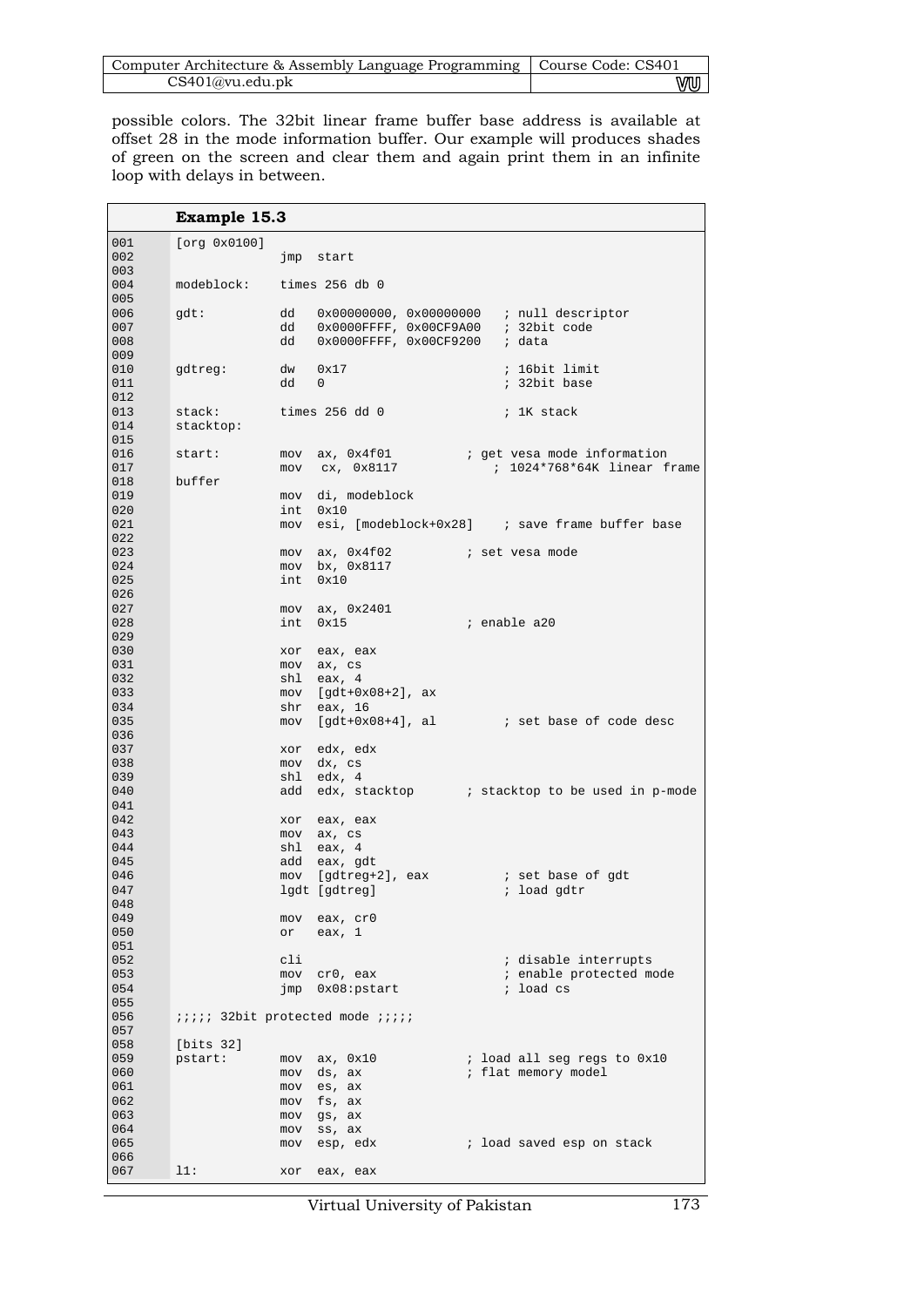Computer Architecture & Assembly Language Programming | Course Code: CS401 CS401@vu.edu.pk **WU** 

| 068<br>069<br>070 |       | mov<br>cld           | mov edi, esi | $ex, 1024*768*2/4$ ; divide by 4 as dwords |               |                     |  |  |
|-------------------|-------|----------------------|--------------|--------------------------------------------|---------------|---------------------|--|--|
| 071<br>072        |       |                      | rep stosd    |                                            |               |                     |  |  |
| 073               |       |                      |              | mov eax, 0x07FF07FF                        |               |                     |  |  |
| 074               |       | mov                  | ecx, 32      |                                            | ; no of bands |                     |  |  |
| 075               |       |                      | mov edi, esi |                                            |               |                     |  |  |
| 076               |       |                      |              |                                            |               |                     |  |  |
| 077               | 12:   | push ecx             |              |                                            |               |                     |  |  |
| 078               |       |                      |              | mov ecx, 768*16                            |               | $:$ band width = 32 |  |  |
| 079               | lines |                      |              |                                            |               |                     |  |  |
| 080               |       | cld                  |              |                                            |               |                     |  |  |
| 081               |       |                      | rep stosd    |                                            |               |                     |  |  |
| 082               |       |                      |              |                                            |               |                     |  |  |
| 083               |       |                      |              | mov ecx, 0x000FFFFFF ; small wait          |               |                     |  |  |
| 084               |       | $loop$ \$            |              |                                            |               |                     |  |  |
| 085               |       | pop ecx              |              |                                            |               |                     |  |  |
| 086               |       |                      |              |                                            |               |                     |  |  |
| 087               |       |                      |              | sub eax, 0x00410041                        |               |                     |  |  |
| 088               |       | $loop$ $12$          |              |                                            |               |                     |  |  |
| 089               |       |                      |              |                                            |               |                     |  |  |
| 090               |       |                      |              | mov ecx, 0x0FFFFFFFF                       | ; long wait   |                     |  |  |
| 091               |       | $loop$ $\frac{1}{2}$ |              |                                            |               |                     |  |  |
| 092               |       | $\text{imp}$ 11      |              |                                            |               |                     |  |  |
| 093               |       |                      |              |                                            |               |                     |  |  |

# **15.4. INTERRUPT HANDLING**

Handling interrupts in protected mode is also different. Instead of the IVT at physical address 0 there is the IDT (interrupt descriptor table) located at physical address stored in IDTR, a special purpose register. The IDTR is also a 48bit register similar in structure to the GDTR and loaded with another special instruction LGDT. The format of the interrupt descriptor is as shown below.



The P and DPL have the same meaning as in data and code descriptors. The S bit tells that this is a system descriptor while the 1110 following it tells that it is a 386 interrupt gate. Our example hooks the keyboard and timer interrupts and displays certain things on the screen to show that they are working.

|                          | Example 15.4 |                |                                                                             |                                             |
|--------------------------|--------------|----------------|-----------------------------------------------------------------------------|---------------------------------------------|
| 001<br>002<br>003        | [org 0x0100] | $\mathsf{imp}$ | start                                                                       |                                             |
| 004<br>005<br>006<br>007 | qdt:         | dd<br>dd<br>dd | 0x000000000, 0x00000000<br>0x0000FFFF, 0x00CF9A00<br>0x0000FFFF, 0x00CF9200 | ; null descriptor<br>; 32bit code<br>; data |
| 008<br>009               | qdtreq:      | dw<br>dd       | 0x17<br>$\Omega$                                                            | ; 16bit limit<br>; 32bit base               |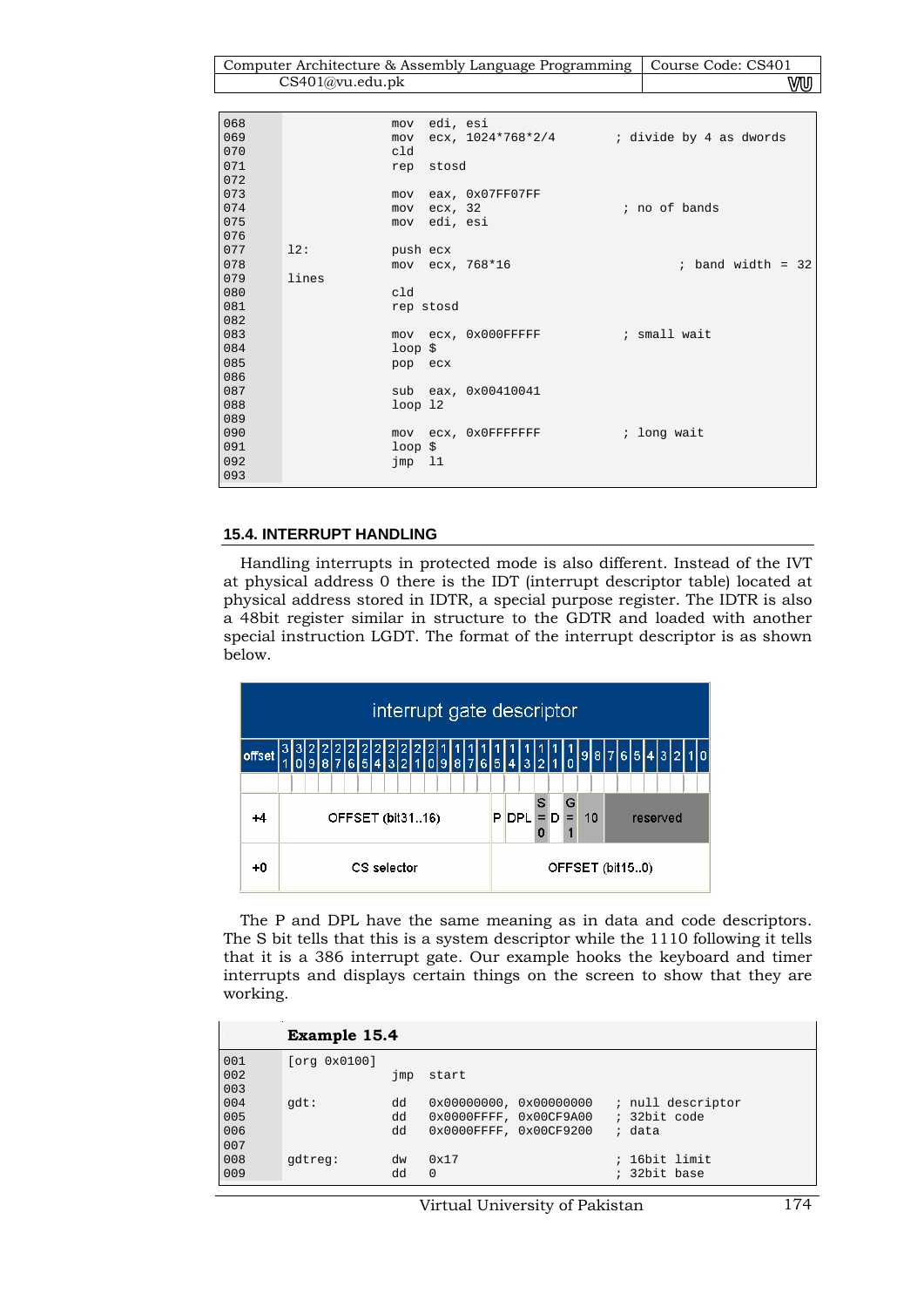| Computer Architecture & Assembly Language Programming   Course Code: CS401 |    |
|----------------------------------------------------------------------------|----|
| CS401@vu.edu.pdf                                                           | wu |

| 010<br>011<br>012 | idt:                | dw         | timer, 0x0008, 0x8e00, 0x0000                                                                            | times 8 dw unhandled, $0x0008$ , $0x8e00$ , $0x0000$             |
|-------------------|---------------------|------------|----------------------------------------------------------------------------------------------------------|------------------------------------------------------------------|
| 013<br>014<br>015 |                     |            | $\backslash \text{---}/ \quad \backslash \text{---}/ \qquad   \backslash / \quad \backslash \text{---}/$ | $\vert$ +----- offset bits 1632<br>$\vert$ +----- reserved       |
| 016<br>017        |                     |            |                                                                                                          | + - - - - - - Type=E 386 Interrupt Gate<br>$+---$ P=1 DPL=00 S=0 |
| 018<br>019        |                     |            | $+$ ------- selector<br>+-------- offset bits 015                                                        |                                                                  |
| 020<br>021<br>022 |                     | dw         | keyboard, 0x0008, 0x8e00, 0x0000                                                                         | times 246 dw unhandled, 0x0008, 0x8e00, 0x0000                   |
| 023<br>024<br>025 | idtreg:             | dd         | dw 0x07FF<br>$\mathbf{0}$                                                                                |                                                                  |
| 026<br>027<br>028 | stack:<br>stacktop: |            | times 256 dd 0                                                                                           | and the stack in the stack of the stack                          |
| 029               | start:              |            | $mov$ ax, $0x2401$                                                                                       |                                                                  |
| 030<br>031        |                     | int        | 0x15                                                                                                     | ; enable a20                                                     |
| 032<br>033        |                     | xor        | eax, eax<br>mov ax, cs                                                                                   |                                                                  |
| 034               |                     |            | shl eax, 4                                                                                               |                                                                  |
| 035               |                     |            | $mov$ [gdt+0x08+2], ax                                                                                   |                                                                  |
| 036<br>037        |                     |            | shr eax, 16                                                                                              | mov $[qdt+0x08+4]$ , al $\qquad \qquad$ ; set base of code desc  |
| 038               |                     |            |                                                                                                          |                                                                  |
| 039               |                     |            | xor edx, edx                                                                                             |                                                                  |
| 040<br>041        |                     |            | mov dx, cs<br>shl edx, 4                                                                                 |                                                                  |
| 042               |                     | add        |                                                                                                          | edx, stacktop : stacktop to be used in p-mode                    |
| 043               |                     |            |                                                                                                          |                                                                  |
| 044<br>045        |                     |            | xor eax, eax<br>mov ax, cs                                                                               |                                                                  |
| 046               |                     |            | shl eax, 4                                                                                               |                                                                  |
| 047               |                     |            | add eax, gdt                                                                                             |                                                                  |
| 048<br>049        |                     |            | lgdt [gdtreg]                                                                                            | mov [gdtreg+2], eax i set base of gdt<br>; load gdtr             |
| 050               |                     |            |                                                                                                          |                                                                  |
| 051               |                     |            | xor eax, eax                                                                                             |                                                                  |
| 052<br>053        |                     |            | mov ax, cs<br>shl eax, 4                                                                                 |                                                                  |
| 054               |                     |            | add eax, idt                                                                                             |                                                                  |
| 055               |                     |            |                                                                                                          | mov [idtreg+2], eax i set base of idt                            |
| 056<br>057        |                     | cli        |                                                                                                          | ; disable interrupts                                             |
| 058               |                     |            | lidt [idtreg]                                                                                            | ; load idtr                                                      |
| 059               |                     |            |                                                                                                          |                                                                  |
| 060<br>061        |                     | mov<br>or  | eax, cr0<br>eax, $1$                                                                                     |                                                                  |
| 062               |                     | mov        | cr0, eax                                                                                                 | ; enable protected mode                                          |
| 063<br>064        |                     | jmp        | $0x08:$ pstart                                                                                           | ; load cs                                                        |
| 065               |                     |            |                                                                                                          |                                                                  |
| 066               |                     |            | iiiii 32bit protected mode <i>iiiii</i>                                                                  |                                                                  |
| 067<br>068        | [bits 32]           |            |                                                                                                          |                                                                  |
| 069               | unhandled:          | iret       |                                                                                                          |                                                                  |
| 070<br>071<br>072 | timer:              | push eax   |                                                                                                          |                                                                  |
| 073               |                     | inc        | byte [0x000b8000]                                                                                        |                                                                  |
| 074<br>075        |                     |            | al, 0x20                                                                                                 |                                                                  |
| 076               |                     | mov<br>out | 0x20, al                                                                                                 |                                                                  |
| 077               |                     | pop        | eax                                                                                                      |                                                                  |
| 078<br>079        |                     | iret       |                                                                                                          |                                                                  |
| 080<br>081        | keyboard:           | push eax   |                                                                                                          |                                                                  |
| 082               |                     | in         | al, 0x60                                                                                                 |                                                                  |
| 083               |                     | mov        | ah, al                                                                                                   |                                                                  |
| 084<br>085        |                     | and<br>shr | al, OxOF<br>ah, 4                                                                                        |                                                                  |
|                   |                     |            |                                                                                                          |                                                                  |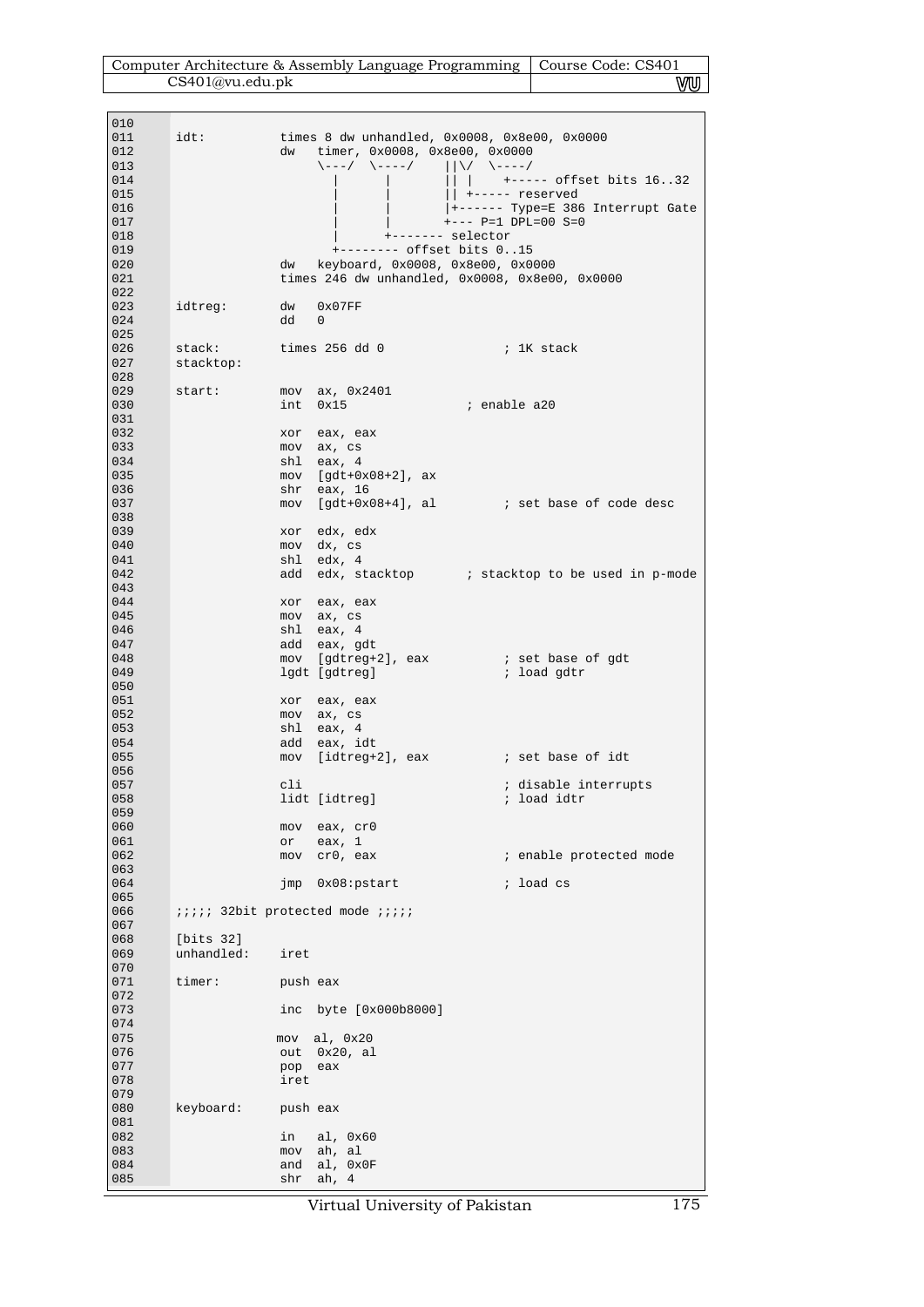| Computer Architecture & Assembly Language Programming   Course Code: CS401 |      |
|----------------------------------------------------------------------------|------|
| CS401@vu.edu.ph                                                            | V‴∪U |

| 086 |         | add    | ax, 0x3030           |                             |
|-----|---------|--------|----------------------|-----------------------------|
| 087 |         | cmp    | al, 0x39             |                             |
| 088 |         |        | jbe skip1            |                             |
| 089 |         |        | add al, 7            |                             |
| 090 | skip1:  | cmp    | ah, 0x39             |                             |
| 091 |         | jbe    | skip2                |                             |
| 092 |         |        | add ah, 7            |                             |
| 093 | skip2:  | mov    | [0x000b809C], ah     |                             |
| 094 |         |        | mov [0x000b809E], al |                             |
| 095 |         |        |                      |                             |
| 096 | skipkb: | mov    | al, 0x20             |                             |
| 097 |         | out    | $0x20$ , al          |                             |
| 098 |         | pop    | eax                  |                             |
| 099 |         | iret   |                      |                             |
| 100 |         |        |                      |                             |
| 101 | pstart: | mov    | ax, 0x10             | ; load all seg regs to 0x10 |
| 102 |         | mov    | ds, ax               | ; flat memory model         |
| 103 |         | mov    | es, ax               |                             |
| 104 |         | mov    | fs, ax               |                             |
| 105 |         | mov    | gs, ax               |                             |
| 106 |         | mov    | ss, ax               |                             |
| 107 |         | mov    | esp, edx             | ; load saved esp on stack   |
| 108 |         |        |                      |                             |
| 109 |         | mov    | al, OxFC             |                             |
| 110 |         | out    | 0x21, al             | ; no unexpected int comes   |
| 111 |         |        |                      |                             |
| 112 |         | sti    |                      | ; interrupts are okay now   |
| 113 |         |        |                      |                             |
| 114 |         | jmp \$ |                      |                             |
|     |         |        |                      |                             |

# **EXERCISES**

gdt:

- 1. Write very brief and to-the-point answers.
	- a. Why loading idtr with a value appropriate for real mode is necessary while gdtr is not?
		- b. What should we do in protected mode so that when we turn protection off, we are in unreal mode?
		- c. If the line jmp code:next is replaced with call code:somefun, the prefetch queue is still emptied. What problem will occur when somefun will return?
	- d. How much is ESP decremented when an interrupt arrives. This depends on weather we are in 16-bit mode or 32-bit. Does it depend on any other thing as well? If yes, what?
	- e. Give two instructions that change the TR register.
- 2. Name the following descriptors like code descriptor, data descriptor, interrupt gate etc.

|  | dd 0x00000000, 0x00000000 |  |
|--|---------------------------|--|
|  | dd 0x00000000, 0x00000000 |  |
|  | dd 0x80000fA0, 0x0000820b |  |
|  | dd 0x0000ffff, 0x00409a00 |  |
|  | dd 0x80000000, 0x0001d20b |  |

3. Using the above GDT, which of the following values, when moved into DS will cause an exception and why.

| 0x00 |
|------|
| 0x08 |
| 0x10 |
| 0x18 |
| 0x28 |
| 0x23 |

- 4. Using the above GDT, if DS contains 0x20, which of the following offsets will cause an exception on read access?
	- 0x0ffff 0x10000 0x10001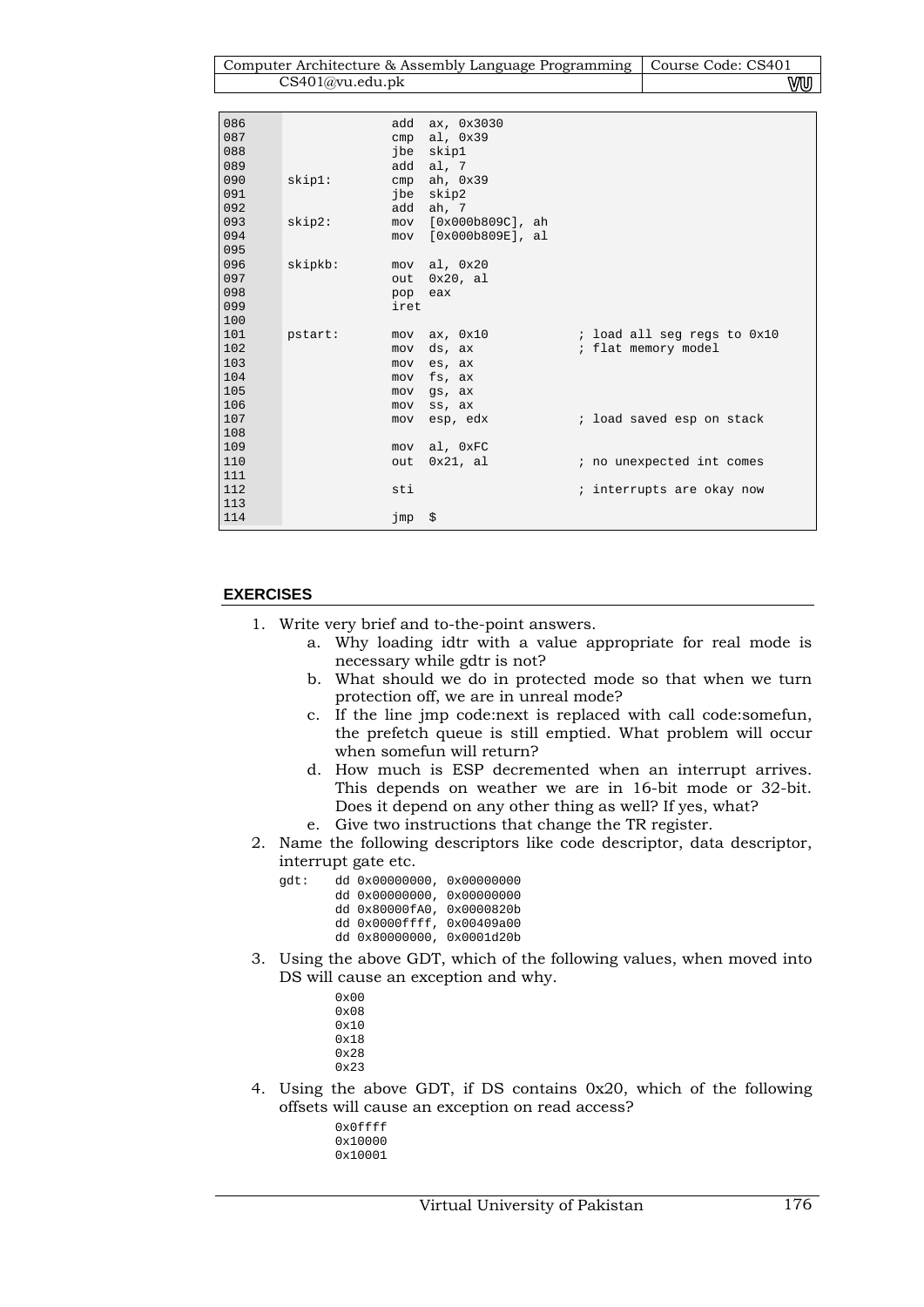| Computer Architecture & Assembly Language Programming   Course Code: CS401 |    |
|----------------------------------------------------------------------------|----|
| CS401@vu.edu.pk                                                            | wu |

5. The following function is written in 32-bit code for a 16-bit stack. Against every instruction, write the prefixes generated before that instruction. Prefixes can be address size, operand size, repeat, or segment override. Then rewrite the code such that no prefixes are generated considering that this is assembled and executed in 32-bit mode. Don't care for retaining register values. The function copies specified number of DWORDs between two segments.

| [bits 32] |        |                        |                            |
|-----------|--------|------------------------|----------------------------|
|           |        |                        |                            |
| memcpy:   |        | mov bp, sp             |                            |
|           |        | lds esi, [bp+4]        | ; source address           |
|           |        | les edi, [bp+10]       | ; destination address      |
|           |        | $mov$ $cx$ , $[bp+16]$ | ; count of DWORDs to move  |
|           |        | shl cx, 1              | ; make into count of WORDs |
| L1 :      |        | mov dx, [si]           |                            |
|           |        | mov [es:di], dx        |                            |
|           | dec cx |                        |                            |
|           | jnz L1 |                        |                            |
|           | ret    |                        |                            |

6. Rewrite the following scheduler so that it schedules processes stored in readyQ, where enque and deque functions are redefined and readyQ contains TSS selectors of processes to be multitasked. Remember you can't use a register as a segment in a jump (eg jmp ax:0) but you can jump to an indirect address (eg jmp far [eax]) where eax points to a six-byte address. Declare any variables you need.

|            | mov al, 0x20                   |  |
|------------|--------------------------------|--|
| scheduler: | imp USERONESEL: 0              |  |
|            | $out$ $0x20$ , al              |  |
|            | mov byte [USERONEDESC+5], 0x89 |  |
|            | imp USERTWOSEL: 0              |  |
|            | $out$ $0x20$ , al              |  |
|            | mov byte [USERTWODESC+5], 0x89 |  |
|            | imp scheduler                  |  |

- 7. Protected mode has specialized mechanism for multitasking using task state segments but the method used in real mode i.e. saving all registers in a PCB, selecting the next PCB and loading all registers from there is still applicable. Multitask two tasks in protected mode multitasking without TSS. Assume that all processes are at level zero so no protection issues arise. Be careful to save the complete state of the process.
- 8. Write the following descriptors.
	- a. 32 bit, conforming, execute-only code segment at level 2, with base at 6MB and a size of 4MB.
	- b. 16 bit, non-conforming, readable code segment at level 0, with base at 1MB and a size of 10 bytes.
	- c. Read only data segment at level 3, with base at 0 and size of 1MB.
	- d. Interrupt Gate with selector 180h and offset 11223344h.
- 9. Write physical addresses for the following accesses where CS points to the first descriptor above, DS to the second, ES to the third, EBX contains 00010000h, and ESI contains 00020000h
	- a. [bx+si]
	- b. [ebx+esi-2ffffh]
	- c. [es:ebx-10h]
- 10. Which of the following will cause exceptions and why. The registers have the same values as the last question.
	- a. mov eax, [cs:10000h]
	- b. mov [es:esi:100h], ebx
	- c. mov ax, [es:ebx]
- 11. Give short answers.
	- a. How can a GPF (General protection fault) occur while running the following code

| pusn | $\ddot{}$<br>⊢ |
|------|----------------|
| סמס  | -              |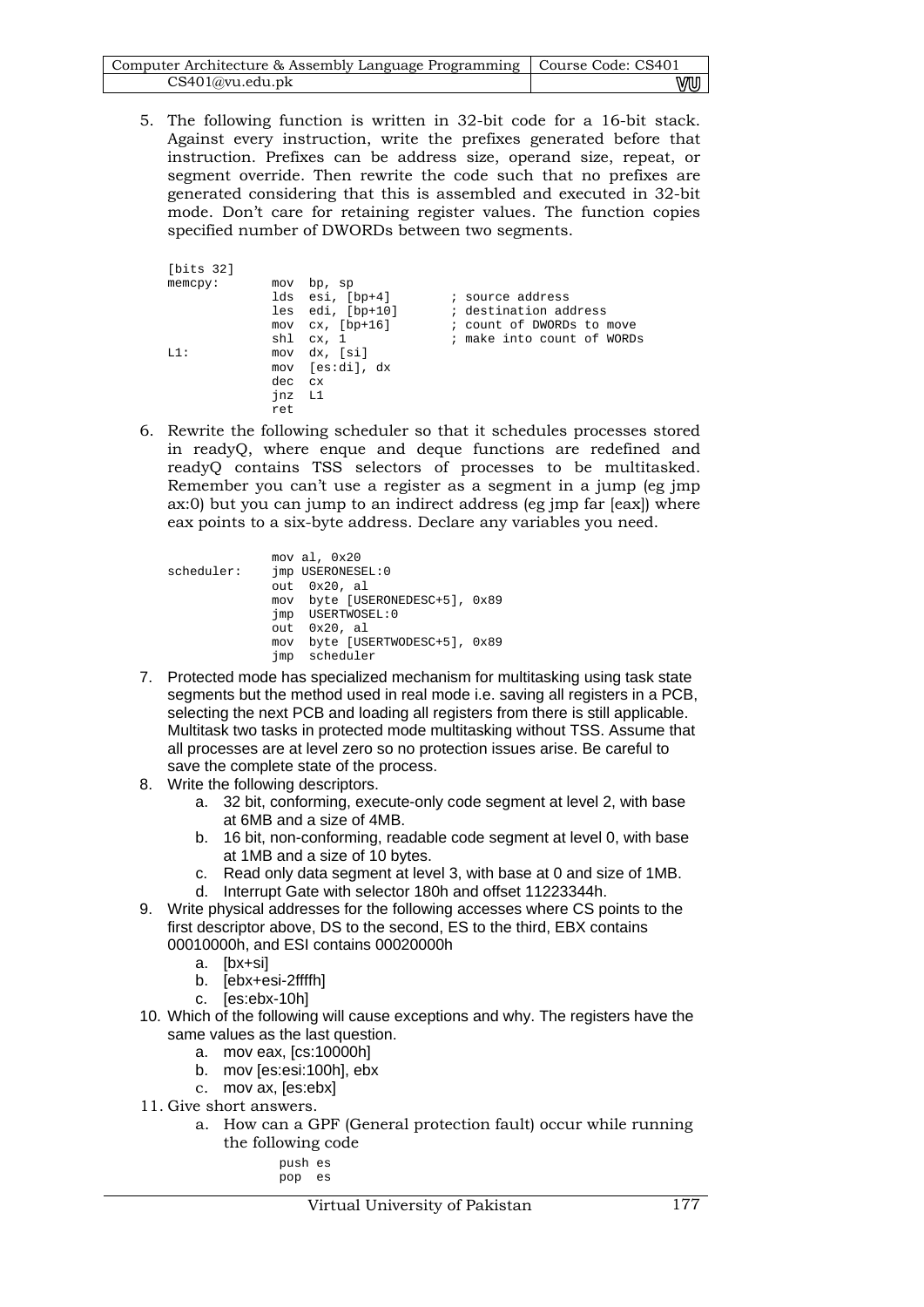| Computer Architecture & Assembly Language Programming   Course Code: CS401 |    |
|----------------------------------------------------------------------------|----|
| CS401@vu.edu.ph                                                            | VU |

b. How can a GPF occur during the following instruction? Give any two reasons.

jmp 10h:100h

- c. What will happen if we call interrupt 80h after loading out IDT and before switching to protected mode?
- d. What will happen if we call interrupt 80h after switching into protected mode but before making a far jump?
- 12. Write the following descriptors. Assume values for attributes not specifically mentioned.
	- a. Write able 32-bit data segment with 1 GB base and 1 GB limit and a privilege level of 2.
	- b. Readable 16-bit code descriptor with 1 MB base and 1 MB limit and a privilege level of 1.
	- c. Interrupt gate given that the handler is at 48h:12345678h and a privilege level of 0.
- 13. Describe the following descriptors. Give their type and the value of all their fields.
	- dd 01234567h, 789abcdeh
	- dd 30405060h, 70809010h dd 00aabb00h, 00ffee00h
- 14. Make an EXE file, switch into protected mode, rotate an asterisk on the border of the screen, and return to real mode when the border is traversed.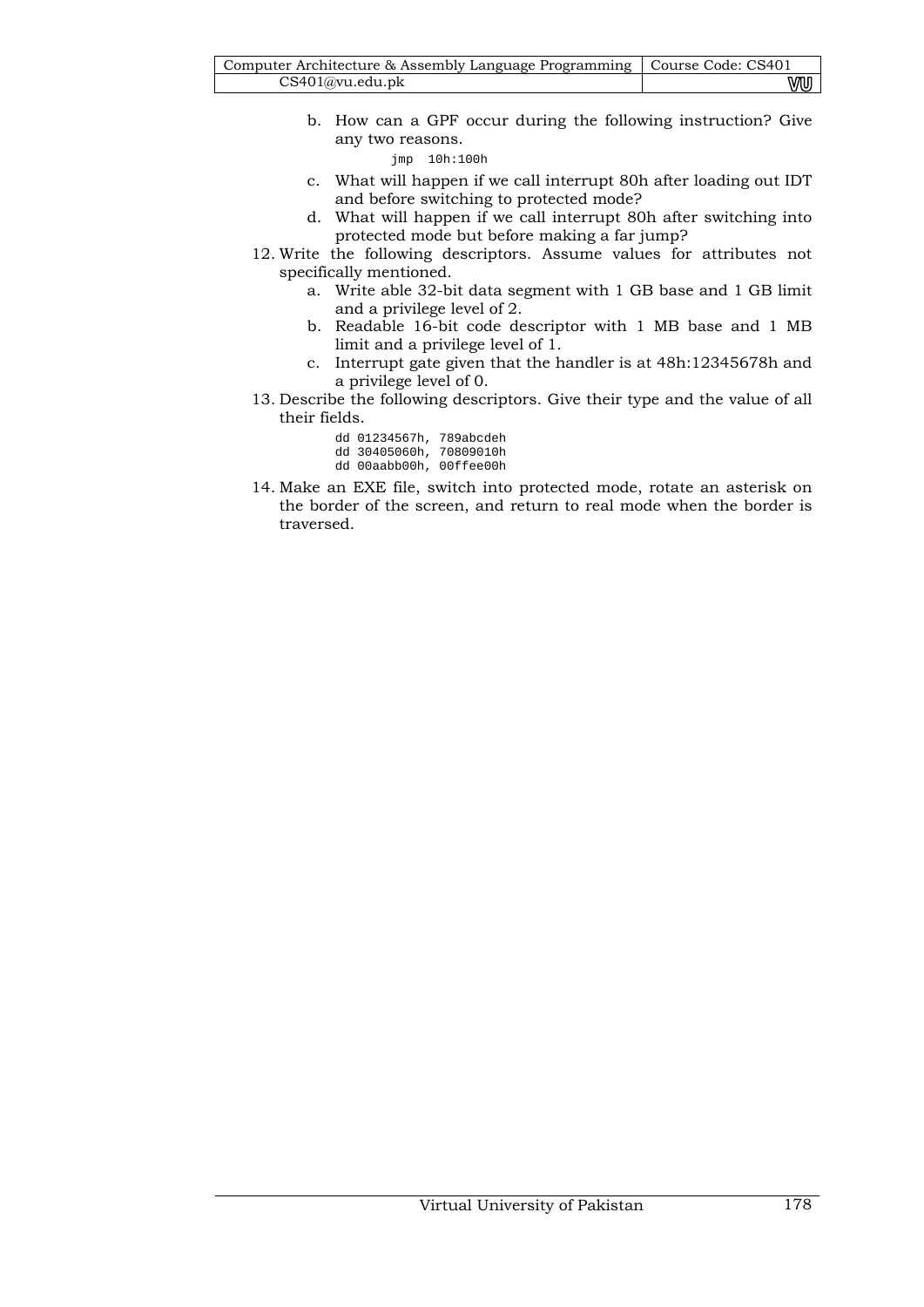# **16 Interfacing with High Level Languages**

#### **16.1. CALLING CONVENTIONS**

To interface an assembly routine with a high level language program means to be able to call functions back and forth. And to be able to do so requires knowledge of certain behavior of the HLL when calling functions. This behavior of calling functions is called the calling conventions of the language. Two prevalent calling conventions are the C calling convention and the Pascal calling convention.

#### **What is the naming convention**

C prepends an underscore to every function or variable name while Pascal translates the name to all uppercase. C++ has a weird name mangling scheme that is compiler dependent. To avoid it C++ can be forced to use C style naming with extern "C" directive.

### **How are parameters passed to the routine**

In C parameters are pushed in reverse order with the rightmost being pushed first. While in Pascal they are pushed in proper order with the leftmost being pushed first.

#### **Which registers must be preserved**

Both standards preserve EBX, ESI, EDI, EBP, ESP, DS, ES, and SS.

#### **Which registers are used as scratch**

Both standards do not preserve or guarantee the value of EAX, ECX, EDX, FS, GS, EFLAGS, and any other registers.

#### **Which register holds the return value**

Both C and Pascal return upto 32bit large values in EAX and upto 64bit large values in EDX:EAX.

#### **Who is responsible for removing the parameters**

In C the caller removes the parameter while in Pascal the callee removes them. The C scheme has reasons pertaining to its provision for variable number of arguments.

#### **16.2. CALLING C FROM ASSEMBLY**

For example we take a function divide declared in C as follows.

int divide( int dividend, int divisor );

To call this function from assembly we have to write.

push dword [mydivisor]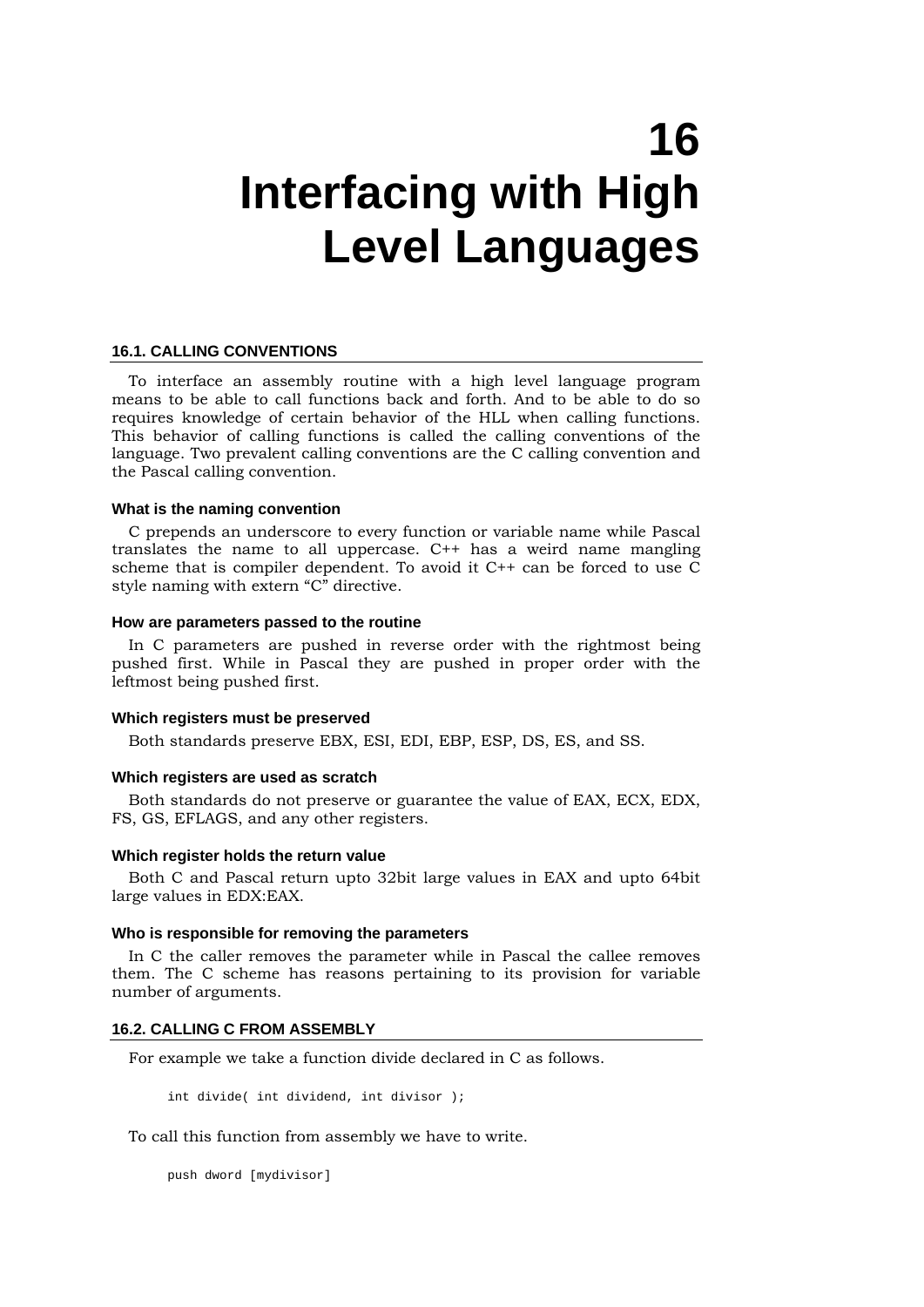```
push dword [mydividend] 
call _divide 
add esp, 8 
; EAX holds the answer
```
Observe the order of parameters according to the C calling conventions and observe that the caller cleared the stack. Now take another example of a function written in C as follows.

```
void swap( int* p1, int* p2 ) 
{ 
          int temp = *p1; 
         *_{p1} = *_{p2};*_{p2} = \text{temp};}
```
To call it from assembly we have to write this.

```
[section .text] 
extern _swap 
x: dd 4 
y: dd 7 
push dword y 
push dword x 
call _swap : will only retain the specified registers
add esp, 8
```
Observe how pointers were initialized appropriately. The above function swap was converted into assembly by the gcc compiler as follows.

```
; swap generated by gcc with no optimizations (converted to Intel 
syntax) 
; 15 instructions AND 13 memory accesses 
_swap: 
       push ebp 
       mov ebp, esp 
      sub esp, 4 \qquad \qquad ; space created for temp
       mov eax, [ebp+8] 
       mov eax, [eax] 
      mov [ebp-4], eax i temp = \text{*}p1 mov edx, [ebp+8] 
       mov eax, [ebp+12] 
       mov eax, [eax] 
      mov [edx], eax ; *p1 = *p2 mov edx, [ebp+12] 
       mov eax, [ebp-4] 
      mov [edx], eax i * p2 = templeave ;;;;; EQUIVALENT TO mov esp, ebp AND pop ebp ;;;;
       ret
```
If we turn on optimizations the same function is compiled into the following code.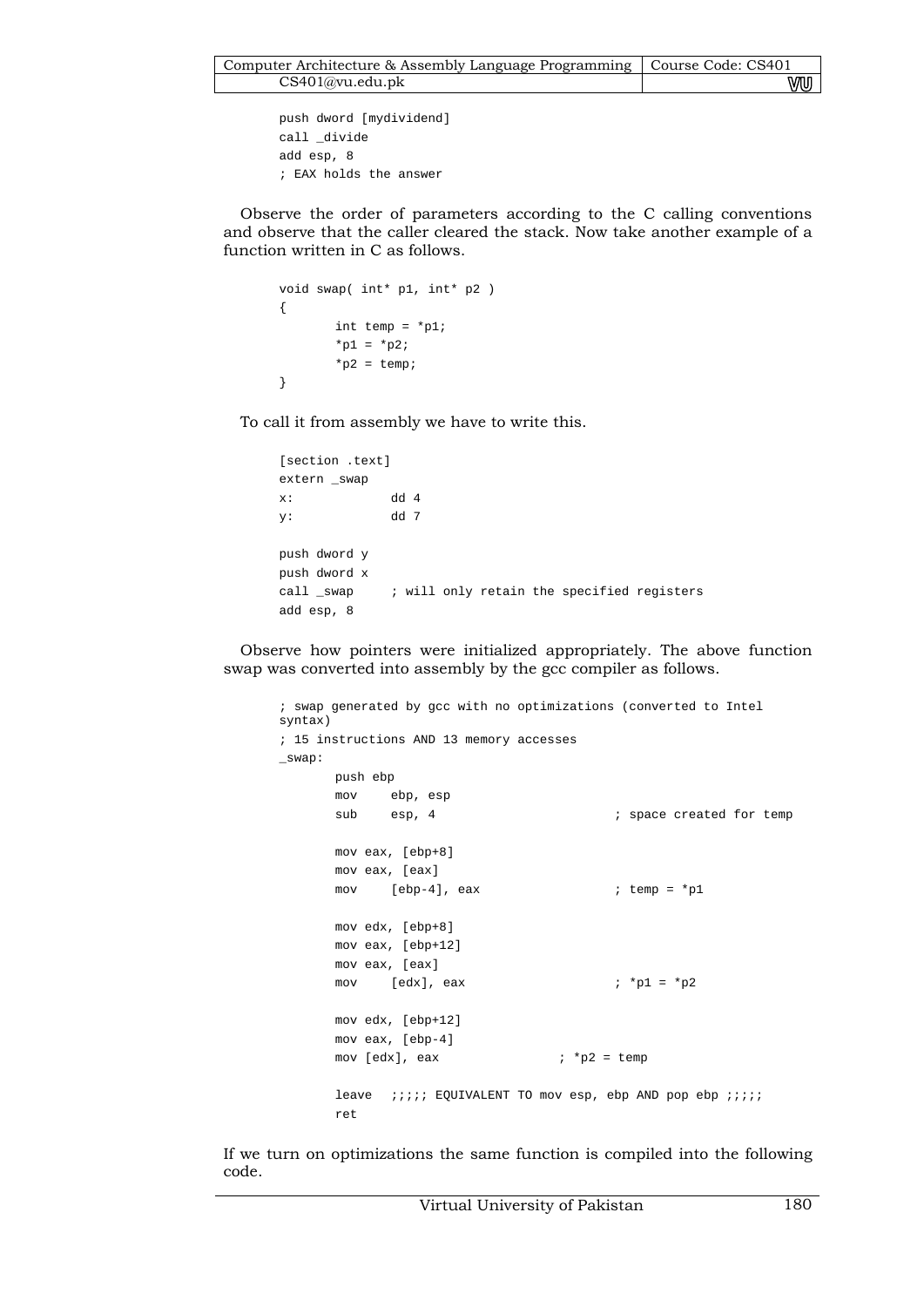| Computer Architecture & Assembly Language Programming   Course Code: CS401 |    |
|----------------------------------------------------------------------------|----|
| CS401@vu.edu.pdf                                                           | vu |

; generated with full optimization by gcc compiler ; 12 instructions AND 11 memory accesses \_swap: push ebp mov ebp, esp push ebx mov edx, [ebp+8] mov ecx, [ebp+12] mov ebx, [edx] mov eax, [ecx] mov [edx], eax mov [ecx], ebx pop ebx pop ebp ret

## **16.3. CALLING ASSEMBLY FROM C**

We now write a hand optimized version in assembly. Our version is only 6 instructions and 6 memory accesses.

|                                                      | Example 16.1                                      |                    |                  |                                                                                                                                                                                                                                 |
|------------------------------------------------------|---------------------------------------------------|--------------------|------------------|---------------------------------------------------------------------------------------------------------------------------------------------------------------------------------------------------------------------------------|
| 001<br>002<br>003<br>004<br>005<br>006<br>007<br>008 | [section .text]<br>qlobal<br>$_{\texttt{SWap}}$ : | swap<br>mov<br>ret | mov ecx, [esp+4] | ; copy parameter pl to ecx<br>edx, [esp+8] (copy parameter p2 to edx<br>mov eax, [ecx] ; copy *p1 into eax<br>xchg eax, $[edx]$ ; exchange eax with *p2<br>mov $[ecx]$ , eax ; copy eax into *p1<br>; return from this function |

We assemble the above program with the following command.

•nasm –f win32 swap.asm

This produces a swap.obj file. The format directive told the assembler that it is to be linked with a 32bit Windows executable. The linking process involves resolving imported symbols of one object files with export symbols of another. In NASM an imported symbol is declared with the extern directive while and exported symbol is declared with the global directive.

We write the following program in C to call this assembly routine. We should have provided the swap.obj file to the C linker otherwise an unresolved external symbol error will come.

### **Example 16.1**

```
001 
002 
003 
004 
005006 
007 
008 
009 
010 
011 
012 
013 
          #include <stdio.h> 
          void swap( int* p1, int* p2 ); 
          int main() 
          { 
            int a = 10, b = 20;
            printf( "a=\dagger d b=\dagger d\pi", a, b );
             swap(&a, &b ); 
           printf( "a=%d b=%d\n", a, b ); 
           system( "PAUSE" ); 
             return 0; 
          }
```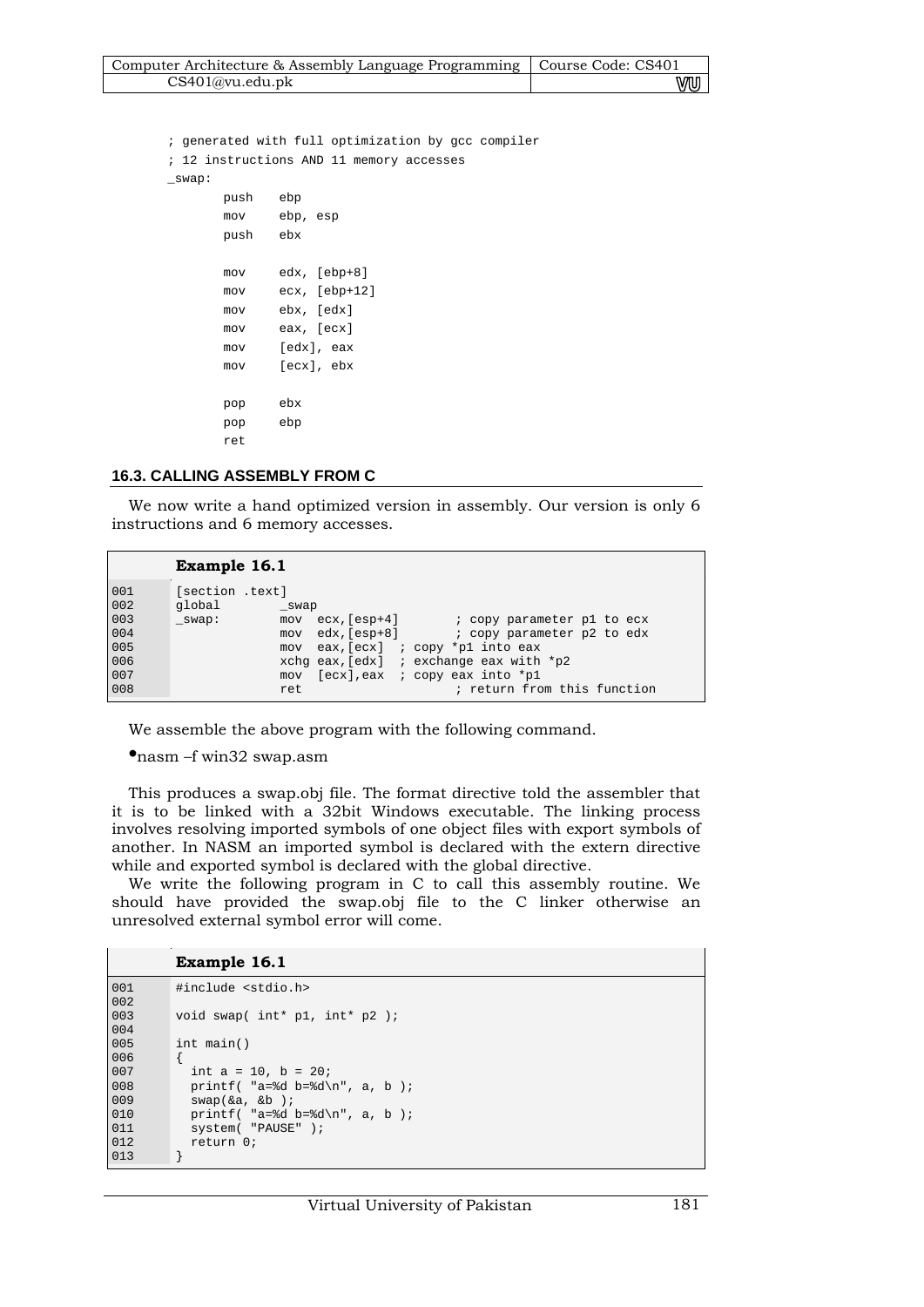| Computer Architecture & Assembly Language Programming   Course Code: CS401 |    |
|----------------------------------------------------------------------------|----|
| CS401@vu.edu.ph                                                            | wu |

# **EXERCISES**

- 1. Write a traverse function in assembly, which takes an array, the number of elements in the array and the address of another function to be called for each member of the array. Call the function from a C program.
- 2. Make the linked list functions make in Exercise 5.XX available to C programs using the following declarations.

```
struct node { 
         int data; 
         struct node* next; 
}; 
void init( void ); 
struct node* createlist( void ); 
void insertafter( struct node*, int ); 
void deleteafter( struct node* ); 
void deletelist( struct node* );
```
3. Add two functions to the above program implemented in C. The function "printnode" should print the data in the passed node using printf, while "countfree" should count the number of free nodes by traversing the free list starting from the node address stored in firstfree.

```
void printnode( struct node* ); 
void countfree( void );
```
4. Add the function "printlist" to the above program and implement in assembly. This function should traverse the list whose head is passed as parameter and for each node containing data (head is dummy and doesn't contain data) calls the C function printnode to actually print the contained data.

```
void printlist( struct node* );
```
5. Modify the createlist and deletelist functions in the above program to increment and decrement an integer variable "listcount" declared in C to maintain a count of linked lists present.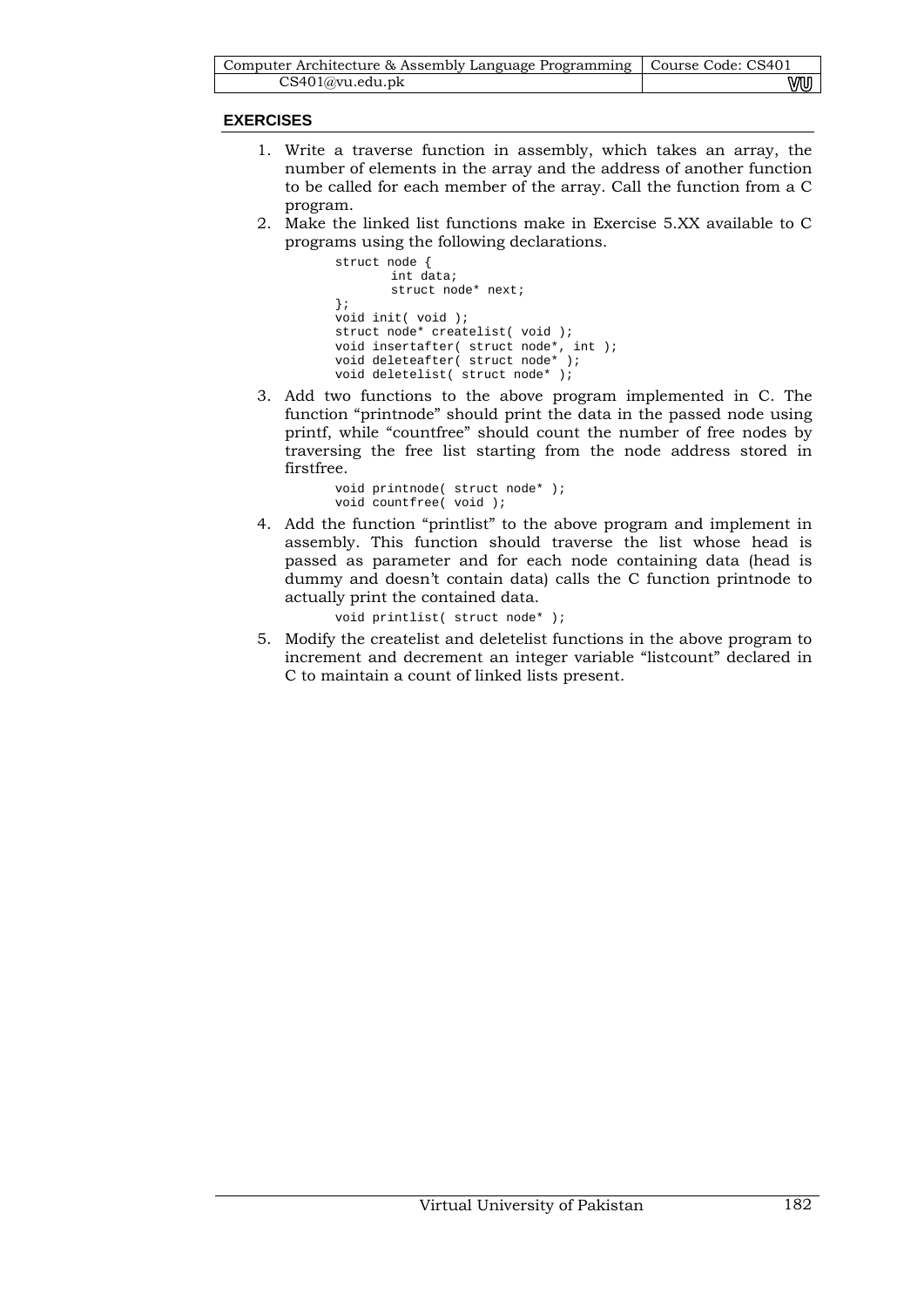# **17 Comparison with Other Processors**

We emphasized that assembly language has to be learned once and every processor can be programmed by that person. To give a flavour of two different widely popular processors we introduce the Motorolla 68K series and the Sun SPARC processors. The Motorolla 68K processors are very popular in high performance embedded applications while the Sun SPARC processors are popular in very high end enterprise servers. We will compare them with the Intel x86 series which is known for its success in the desktop market.

## **17.1. MOTOROLLA 68K PROCESSORS**

Motorolla 68K processors are very similar to Intel x86 series in their architecture and instruction set. The both are of the same era and added various features at the same time. The instructions are very similar however the difference in architecture evident from a programmer's point of view must be understood.

68K processors have 16 23bit general purpose registers named from A0-A7 and D0-D7. A0-A7 can hold addresses in indirect memory accesses. These can also be used as software stack pointers. Stack in 68K is not as rigit a structure as it is in x86. There is a 32bit program counter (PC) that holds the address of currently executing instruction. The 8bit condition code register (CCR) holds the X (Extend) N (Negative) Z (Zero) V (Overflow) C (Carry) flags. X is set to C for extended operations (addition, subtraction, or shifting).

Motrolla processors allow bit addressing, that is a specific bit in a byte or a bit field, i.e. a number of bits can be directly accessed. This is a very useful feature especially in control applications. Other data types include byte, word, long word, and quad word. A special MOVE16 instruction also accepts a 16byte block.

68K allows indirect memory access using any A register. A special memory access allows post increment or predecrement as part of memory access. These forms are written as  $(An)$ ,  $(An)$ +, and  $-(An)$ . Other forms allow addressing with another regiser as index and with constant displacement. Using one of the A registers as the stack pointer and using the post increment and pre decrement forms of addressing, stack is implemented. Immediates can also be given as arguments and are preceded with a hash sign (#). Addressing is indicated with parenthesis instead of brackets.

68K has no segmentation; it however has a paged memory model. It used the big endian format in contrast to the little endian used by the Intel processors. It has varying instruction lengths from 1-11 words. It has a decrementing stack just like the Intel one. The format of instructions is "operation source, destination" which is different from the Intel order of operands. Some instructions from various instruction groups are given below.

**Data Movement**  EXG D0, D2 MOVE.B (A1), (A2)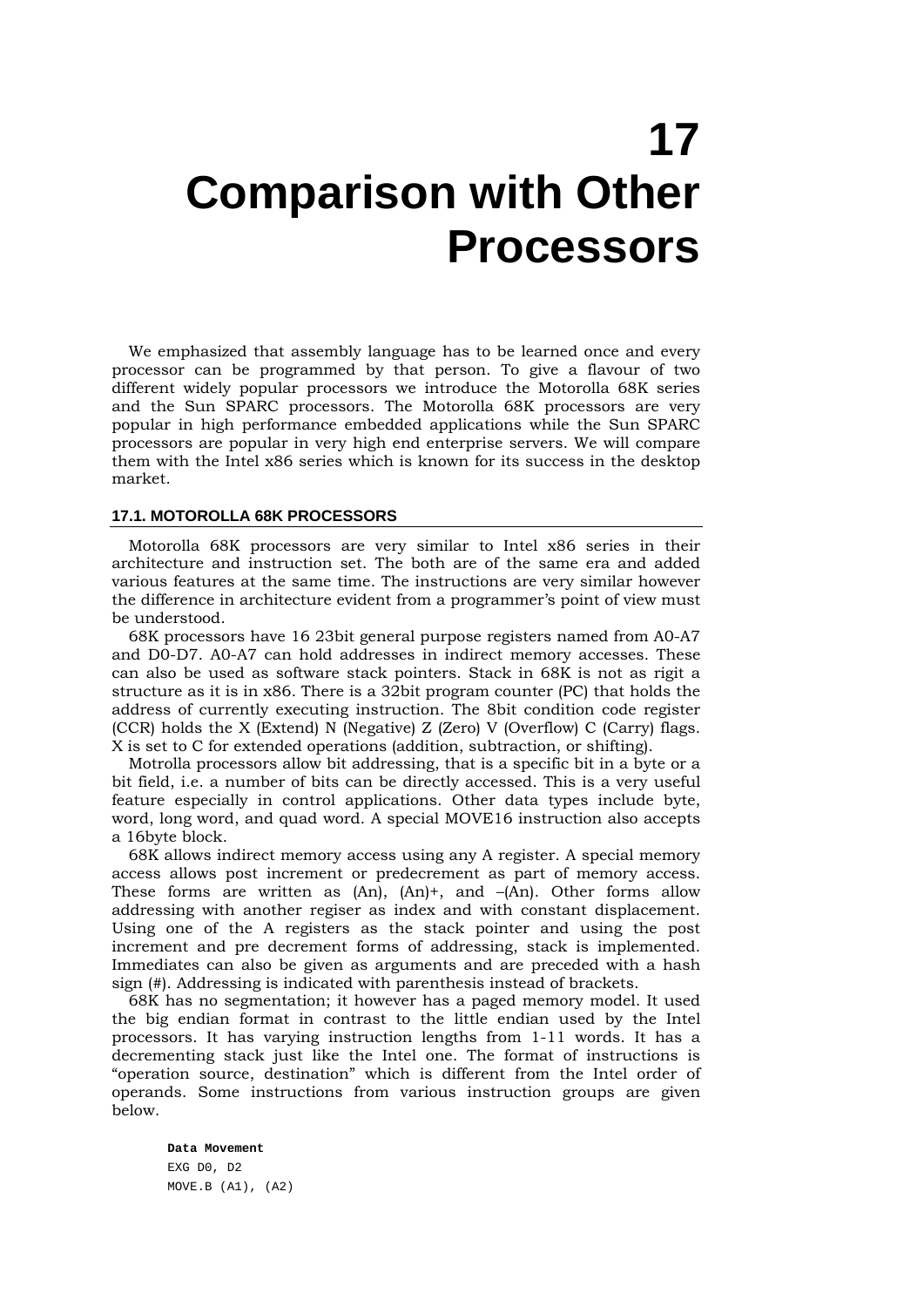```
MOVEA (2222).L, A4 
MOVEQ #12, D7 
Arithmetic 
ADD D7, (A4) 
CLR (A3) (set to zero) 
CMP (A2), D1 
ASL, ASR, LSL, LSR, ROR, ROL, ROXL, ROXR (shift operations) 
Program Control 
BRA label 
JMP (A3) 
BSR label (CALL) 
JSR (A2) (indirect call) 
RTD #4 (RET N)
Conditional Branch 
BCC (branch if carry clear) 
BLS (branch if Lower or Same) 
BLT (branch if Less Than) 
BEQ (branch if Equal) 
BVC (branch if Overflow clear)
```
# **17.2. SUN SPARC PROCESSOR**

The Sun SPARC is a very popular processing belonging to the RISC (reduced instruction set computer) family of processors. RISC processors originally named because of the very few rudimentary instructions they provided, are now providing almost as many instruction as CISC (complex instruction set computer). However some properties like a fixed instruction size and single clock execution for most instructions are there.

SPARC stands for Scalable Processor ARChitecture. SPARC is a 64bit processor. It byte order is user settable and even on a per program basis. So one program may be using little endian byte order and another may be using big endian at the same time. Data types include byte, Halfword, Word (32bit), and Double Word (64bits) and Quadword. It has a fixed 32bit instruction size. It has a concept of ASI (Address Space Identifier); an 8bit number that works similar to a segment.

There are 8 global registers and 8 alternate global registers. One of them is active at a time and accessible as g0-g7. Apart from that it has 8 in registers (i0-i7), 8 local registers (l0-l7), and 8 out registers (o0-o7). All registers are 64bit in size. The global registers can also be called r0-r7, in registers as r8 r15, local registers as r16-r23, and out registers as r24-r31.

SPARC introduces a concept of register window. One window is 24 registers and the active window is pointed to by a special register called Current Window Pointer (CWP). The actual number of registers in the processor is in hundreds not restricted by the architecture definition. Two instruction SAVE and RESTORE move this register window forward and backward by 16 registers. Therefore one SAVE instruction makes the out register the in registers and brings in new local and out registers. A RESTORE instruction makes the in registers out registers and restores the old local and in registers. This way parameters passing and returning can be totally done in registers and there is no need to save and restore registers inside subroutines.

The register o6 is conventionally used as the stack pointer. Return address is stored in  $\sigma$  by the CALL instruction. The register g0 (r0) is always 0 so loading 0 in a register is made easy. SPARC is a totally register based architecture, or it is called a load-store architecture where memory access is only allowed in data movement instruction. Rest of the operations must be done on registers.